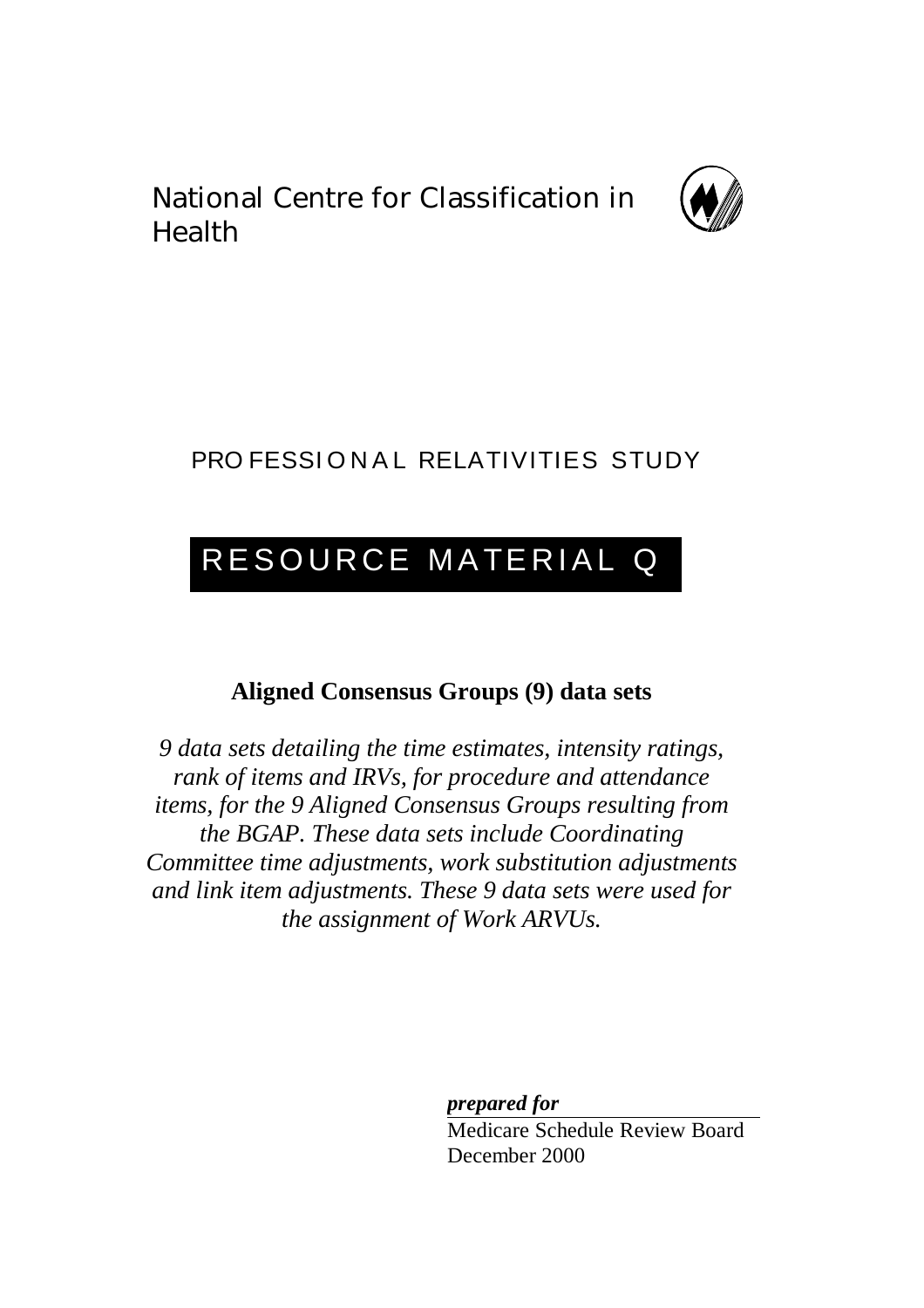| <b>MBS</b> Item | $\mathrel{\underline{\mathsf{O}}}$ | Partner<br>item | MBS Descriptor (Truncated)                                                                                                                     | <b>HIC Freq</b> | <b>MBS</b><br>Anaesth<br>Time | Schedule<br>Fee | Rank           |                | <b>TIME ESTIMATES</b><br><b>Final Adjustment</b> |                |                | Intensity Ratings (0-10) |                | $IRV = (pre +$<br>$2$ Intra + post) $*$<br>$(4 + total)$ |
|-----------------|------------------------------------|-----------------|------------------------------------------------------------------------------------------------------------------------------------------------|-----------------|-------------------------------|-----------------|----------------|----------------|--------------------------------------------------|----------------|----------------|--------------------------|----------------|----------------------------------------------------------|
|                 | Item                               |                 |                                                                                                                                                | 1996/97         | (mins)                        | $($ \$)         |                | Pre            | Intra                                            | Post           | Cog            | Tech                     | <b>Stress</b>  | intensity)                                               |
| 16515           |                                    |                 | Management of vaginal delivery                                                                                                                 |                 |                               |                 |                | 23             | 67                                               | 50             | 8              | 9                        | 8              | 6003                                                     |
| 30405           |                                    |                 | Ventral, or incisional hernia, repair of requiring muscle transposition,<br>mesh hernioplasty or resection of strangulated bowel (Assist.)     | 2537            | 150                           | 671.80          | $\overline{2}$ | 23             | 61                                               | 60             | 8              | 8.5                      | 8.5            | 5945                                                     |
| 16520           |                                    |                 | Caesarean section and post-operative care for 7 days where the<br>patient's care has been transferred by another medical practitioner          | 959             |                               | 458.00          | 3              | 27             | 39                                               | 64             | 8              | 9                        | 8              | 4901                                                     |
| 16518           |                                    |                 | Management of labour, incomplete, where the patient's care has<br>been transferred to another medical practitioner for completion of           | 481             |                               | 116.50          |                | $\mathbf 0$    | 90                                               | $\mathbf 0$    | 8              | 6                        | 9              | 4860                                                     |
| 30403           |                                    |                 | Ventral, incisional, or recurrent hernia or burst abdomen, repair of<br>(Assist.)                                                              | 3428            | 75                            | 382.70          | 5              | 23             | 53                                               | 50             | 6              | 8                        | 8.5            | 4743.5                                                   |
| 30615           |                                    |                 | Strangulated, incarcerated or obstructed hernia, repair of, without<br>bowel resection=20 (Assist.)                                            | 1624            | 90                            | 382.70          | 6              | 25             | 45                                               | 40             | 8.5            | 8.5                      | 9              | 4650                                                     |
| 35712           |                                    |                 | Laparotomy, involving oophorectomy, salpingectomy, salpingo-<br>oophorectomy, removal of ovarian, parovarian, fimbrial or broad                | 31              | 75                            | 266.00          | $\overline{7}$ | 11             | 60                                               | 40             | 8              | 8                        | $\overline{7}$ | 4617                                                     |
| 44324           |                                    |                 | Hand, midcarpal or transmetacarpal                                                                                                             | -1              | 60                            | 167.00          | 8              | 11             | 70                                               | 20             | 6              | 8.5                      | 8              | 4531.5                                                   |
| 16519           |                                    |                 | Management of labour and delivery by any means (including<br>Caesarean section) including post-partum care for 5 days                          | 79642           |                               | 391.95          | 9              | 26             | 33                                               | 60             | 8              | 8                        | 8              | 4256                                                     |
| 13857           |                                    |                 | Mechanical ventilation, initiation of (other than initiation of ventilation                                                                    | 1462            |                               | 107.50          | 10             | 12             | 44                                               | 23             | 10             | 10                       | 10             | 4182                                                     |
| 91281           |                                    |                 | in the context of an anaesthetic for surgery), outside of an Intensive<br>Consultation in a hospital of approximately 75 minutes duration with |                 |                               |                 | 11             | $\overline{c}$ | 75                                               | 7              | 7.5            | 5.5                      | 8.5            | 4054.5                                                   |
| 35575           |                                    |                 | a new patient seen on a referred basis.<br>Anterior vaginal repair or posterior vaginal repair (involving repair of                            | 41              |                               | 255.10          | 12             | 11             | 60                                               | 30             | $\overline{7}$ | 8                        | 6              | 4025                                                     |
| 90681           |                                    |                 | rectocele or enterocele or both) not being a service to which item<br>Consultation in a hospital of approximately 75 minutes duration with     |                 |                               |                 | 13             | 2              | 75                                               | $\overline{7}$ | 7.5            | 5.5                      | 8              | 3975                                                     |
| 91282           |                                    |                 | a new patient seen on a non-referred basis<br>Consultation in a hospital of approximately 75 minutes duration with                             |                 |                               |                 | 14             | $\overline{2}$ | 75                                               | $\overline{7}$ | $\overline{7}$ | 5.5                      | 8              | 3895.5                                                   |
| 90481           |                                    |                 | an existing patient seen on a referred basis.<br>Home visit exceeding 75 minutes duration with a new patient seen                              |                 |                               |                 | 15             | 2              | 75                                               | 12             | $\overline{7}$ | 5                        | 7.5            | 3854                                                     |
| 90682           |                                    |                 | on a non-referred basis.<br>Consultation in a hospital of approximately 75 minutes duration with                                               |                 |                               |                 | 16             | $\overline{c}$ | 75                                               | $\overline{7}$ | $\overline{7}$ | 5.5                      | 7.5            | 3816                                                     |
| 90482           |                                    |                 | an existing patient seen on a non-referred basis.<br>Home visit exceeding 75 minutes duration with an existing patient                         |                 |                               |                 | 17             | $\overline{2}$ | 75                                               | 12             | 6.5            | 5                        | $\overline{7}$ | 3690                                                     |
| 90281           |                                    |                 | seen on a non-referred basis.<br>Consultation at a nursing home exceeding 75 minutes duration with                                             |                 |                               |                 | 18.5           | 2              | 75                                               | 12             | 6.5            | 5                        | 6.5            | 3608                                                     |
| 90381           |                                    |                 | a new patient seen on a non-referred basis.<br>Consultation at other institution exceeding 75 minutes duration with                            |                 |                               |                 | 18.5           | $\overline{2}$ | 75                                               | 12             | 6.5            | 5                        | 6.5            | 3608                                                     |
| 90181           |                                    |                 | a new patient seen on a non-referred basis.<br>Consultation in rooms exceeding 75 minutes duration with a new                                  |                 |                               |                 | 20             | 2              | 75                                               | 10             | 6.5            | 5                        | 6.5            | 3564                                                     |
| 90282           |                                    |                 | patient seen on a non-referred basis.<br>Consultation at a nursing home exceeding 75 minutes duration with                                     |                 |                               |                 | 21.5           | $\overline{2}$ | 75                                               | 12             | 6              | 5                        | 6              | 3444                                                     |
| 90382           |                                    |                 | an existing patient seen on a non-referred basis.<br>Consultation at other institution exceeding 75 minutes duration with                      |                 |                               |                 | 21.5           | $\overline{2}$ | 75                                               | 12             | 6              | 5                        | 6              | 3444                                                     |
| 90182           |                                    |                 | an existing patient seen on a non-referred basis.<br>Consultation in rooms exceeding 75 minutes duration with an                               |                 |                               |                 | 23             | 2              | 75                                               | 10             | 6              | 5                        | 6              | 3402                                                     |
|                 |                                    |                 | existing patient seen on a non-referred basis.                                                                                                 |                 |                               |                 |                |                |                                                  |                |                |                          |                |                                                          |
| 91271           |                                    |                 | Consultation in a hospital of approximately 60 minutes duration with<br>a new patient seen on a referred basis.                                |                 |                               |                 | 24             | $\overline{2}$ | 60                                               | 6              | 8              | 5.5                      | 9              | 3392                                                     |
| 90671           |                                    |                 | Consultation in a hospital of approximately 60 minutes duration with<br>a new patient seen on a non-referred basis                             |                 |                               |                 | 25             | $\overline{c}$ | 60                                               | 6              | 8              | 5.5                      | 8.5            | 3328                                                     |
| 90471           |                                    |                 | Home visit of approximately 60 minutes duration with a new patient<br>seen on a non-referred basis                                             |                 |                               |                 | 26             | $\overline{2}$ | 60                                               | 12             | 7.5            | 5                        | 8              | 3283                                                     |
| 45203           |                                    |                 | Single stage local flap, where indicated to repair 1 defect,<br>complicated or large, excluding flap for male pattern baldness                 | 8397            | 90                            | 298.10          | 27             | 17             | 41                                               | 27             | 8              | 8                        | 6              | 3276                                                     |
| 91272           |                                    |                 | Consultation in a hospital of approximately 60 minutes duration with<br>an existing patient seen on a referred basis.                          |                 |                               |                 | 28             | $\overline{c}$ | 60                                               | 6              | 7.5            | 5.5                      | 8.5            | 3264                                                     |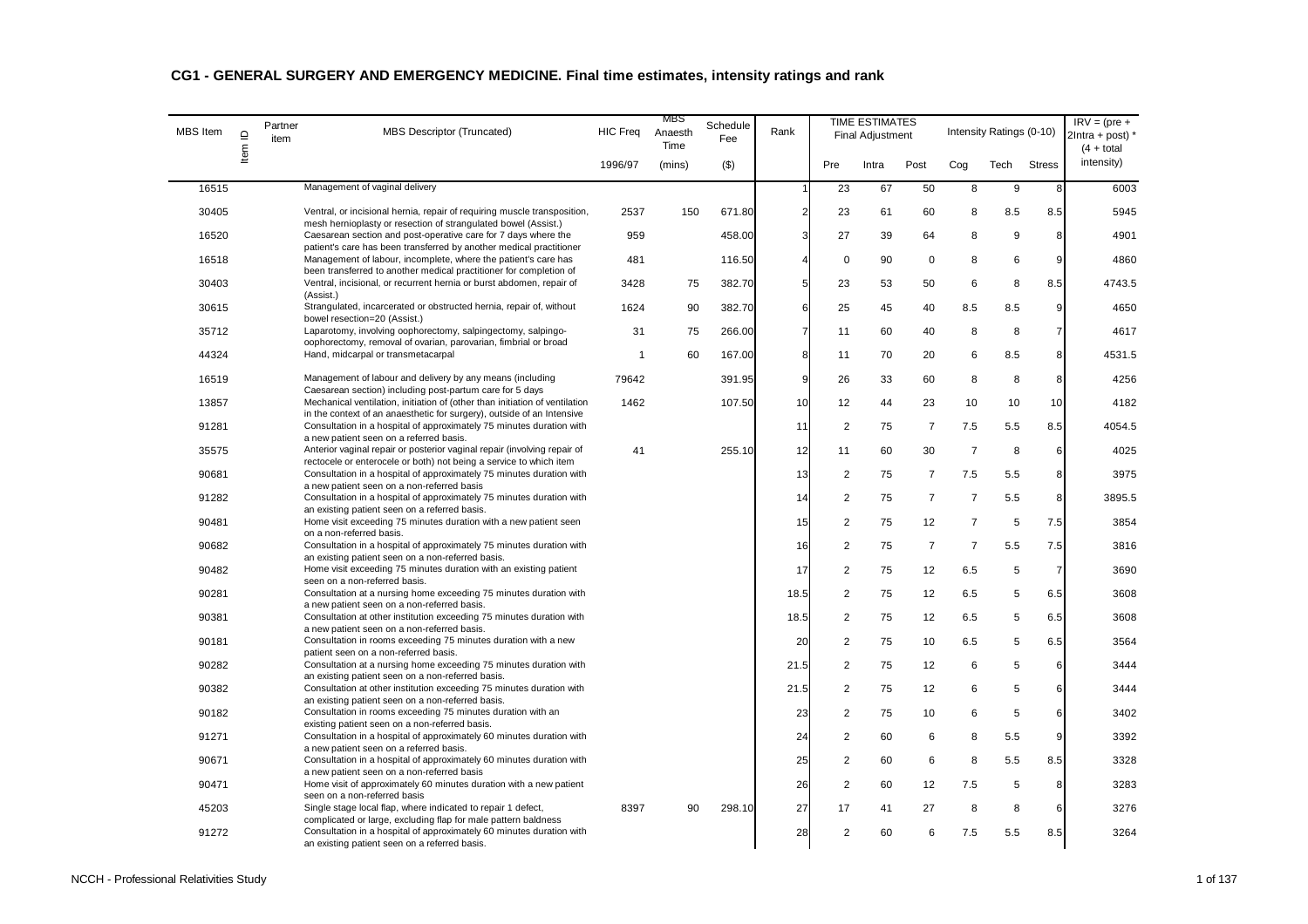| <b>MBS</b> Item | $\mathrel{\underline{\mathsf{O}}}$ | Partner<br>item | <b>MBS Descriptor (Truncated)</b>                                                                                                         | HIC Freq | MBS<br>Anaesth<br>Time | Schedule<br>Fee | Rank |                         | <b>TIME ESTIMATES</b><br><b>Final Adjustment</b> |                   |                | Intensity Ratings (0-10) |                | $IRV = (pre +$<br>$2$ Intra + post) $'$<br>$(4 + total)$ |
|-----------------|------------------------------------|-----------------|-------------------------------------------------------------------------------------------------------------------------------------------|----------|------------------------|-----------------|------|-------------------------|--------------------------------------------------|-------------------|----------------|--------------------------|----------------|----------------------------------------------------------|
|                 | Item                               |                 |                                                                                                                                           | 1996/97  | (mins)                 | $($ \$)         |      | Pre                     | Intra                                            | Post              | Cog            | Tech                     | <b>Stress</b>  | intensity)                                               |
| 90672           |                                    |                 | Consultation in a hospital of approximately 60 minutes duration with<br>an existing patient seen on a non-referred basis.                 |          |                        |                 | 29   | $\overline{2}$          | 60                                               | 6                 | 7.5            | 5.5                      | 8              | 3200                                                     |
| 45403           |                                    |                 | Free grafting (split skin) of a granulating area, extensive=20 (Assist.)                                                                  | 625      | 60                     | 299.25          | 30   | 20                      | 30                                               | 42                | 8              | 8                        | 6              | 3172                                                     |
| 30612           |                                    |                 | Femoral or inquinal hernia or infantile hydrocele, repair of, not being<br>a service to which item 30403 or 30615 applies (Assist.)       | 254      | 60                     | 261.65          | 31   | 9                       | 42                                               | 20                | 8              | 8                        | 8              | 3164                                                     |
| 90472           |                                    |                 | Home visit of approximately 60 minutes duration with an existing<br>patient seen on a non-referred basis.                                 |          |                        |                 | 32   | $\overline{2}$          | 60                                               | $12 \overline{ }$ | $\overline{7}$ | 5                        | 7.5            | 3149                                                     |
| 47678           |                                    |                 | Phalanx of toe (other than great toe), more than 1 of, treatment of                                                                       | 46       | 90                     | 124.45          | 33   | 13                      | 53                                               | 23                | 4              | 8                        | 6              | 3124                                                     |
| 90271           |                                    |                 | fracture of, by open reduction<br>Consultation at a nursing home of approximately 60 minutes                                              |          |                        |                 | 34.5 | $\overline{2}$          | 60                                               | 12                | $\overline{7}$ | 5                        | $\overline{7}$ | 3082                                                     |
| 90371           |                                    |                 | duration with a new patient seen on a non-referred basis<br>Consultation at other institution of approximately 60 minutes                 |          |                        |                 | 34.5 | $\overline{2}$          | 60                                               | 12                | $\overline{7}$ | 5                        | $\overline{7}$ | 3082                                                     |
| 90171           |                                    |                 | duration with a new patient seen on a non-referred basis<br>Consultation in rooms of approximately 60 minutes duration with a             |          |                        |                 | 36   | $\overline{\mathbf{c}}$ | 60                                               | 10                | $\overline{7}$ | 5                        | $\overline{7}$ | 3036                                                     |
| 30052           |                                    |                 | new patient seen on a non-referred basis<br>Full thickness laceration of ear, eyelid, nose or lip, repair of, with                        | 1557     | 90                     | 186.50          | 37   | 9                       | 38                                               | 16                | 8              | 9                        | 9              | 3030                                                     |
| 35317           |                                    |                 | accurate apposition of each layer of tissue (Assist.)<br>Peripheral arterial or venous catheterisation with administration of             | 212      | 30                     | 261.2           | 38   | 19                      | 45                                               | 17                | 8              | 3                        | 9              | 3024                                                     |
| 45451           |                                    |                 | thrombolytic or chemotherapeutic agents, by continuous infusion,<br>Free grafting (full thickness) to 1 defect, excluding grafts for male | 12419    | 45                     | 347.95          | 39   | 14                      | 36                                               | 30                | 8              | 8                        | 6              | 3016                                                     |
| 90272           |                                    |                 | pattern baldness (Assist.)<br>Consultation at a nursing home of approximately 60 minutes                                                  |          |                        |                 | 40.5 | $\overline{2}$          | 60                                               | 12                | 6.5            | 5                        | 6.5            | 2948                                                     |
| 90372           |                                    |                 | duration with an existing patient seen on a non-referred basis.<br>Consultation at other institution of approximately 60 minutes          |          |                        |                 | 40.5 | $\overline{2}$          | 60                                               | 12                | 6.5            | 5                        | 6.5            | 2948                                                     |
| 45206           |                                    |                 | duration with an existing patient seen on a non-referred basis.<br>Single stage local flap where indicated to repair 1 defect, on eyelid, | 13869    | 90                     | 281.60          | 42   | 18                      | 37                                               | 20                | 8              | 8                        | 6              | 2912                                                     |
| 90172           |                                    |                 | nose, lip, ear, neck, hand, thumb, finger or genitals<br>Consultation in rooms of approximately 60 minutes duration with an               |          |                        |                 | 43   | $\overline{2}$          | 60                                               | 10                | 6.5            | 5                        | 6.5            | 2904                                                     |
| 44353           |                                    |                 | existing patient seen on a non-referred basis.<br>5 digits of 1 foot (Assist.)                                                            | 0        | 90                     | 194.85          | 44   | 11                      | 60                                               | 20                | $\overline{4}$ | $\overline{7}$           | $\overline{4}$ | 2869                                                     |
|                 |                                    |                 | Free grafting (split skin) of a granulating area, small=20                                                                                |          |                        |                 |      |                         |                                                  |                   |                |                          |                |                                                          |
| 45400           |                                    |                 |                                                                                                                                           | 1222     | 45                     | 150.30          | 45   | 13                      | 32                                               | 33                | 8              | 8                        | 6              | 2860                                                     |
| 91261           |                                    |                 | Consultation in a hospital of approximately 45 minutes duration with<br>a new patient seen on a referred basis.                           |          |                        |                 | 46   | $\overline{2}$          | 45                                               | 5                 | 8.5            | 6                        | 9.5            | 2716                                                     |
| 90461           |                                    |                 | Home visit of approximately 45 minutes with a new patient seen on<br>a non-referred basis.                                                |          |                        |                 | 47   | $\overline{2}$          | 45                                               | 12                | 8              | 5.5                      | 8.5            | 2704                                                     |
| 41886           |                                    |                 | Trachea, removal of foreign body in                                                                                                       | 14       | 30                     | 130.80          | 48   | 14                      | 29                                               | 18                | 8              | 9                        | 9              | 2700                                                     |
| 90661           |                                    |                 | Consultation in a hospital of approximately 45 minutes duration with<br>a new patient seen on a non-referred basis                        |          |                        |                 | 49   | $\overline{2}$          | 45                                               | 5                 | 8.5            | 6                        | 9              | 2667.5                                                   |
| 30048           |                                    |                 | Skin and subcutaneous tissue or mucous membrane, repair of<br>recent wound of, on face or neck, large (more than 7cm long),               | 1648     | 75                     | 109.95          | 50   | 8                       | 35                                               | 10                | 8              | 9                        | 9              | 2640                                                     |
| 31270           |                                    |                 | Basal cell carcinoma or squamous cell carcinoma (including<br>keratocanthoma), removal from face, neck (anterior to the                   | 21297    | 45                     | 220.50          | 51   | 11                      | 34                                               | 17                | 8              | 8                        | $\overline{7}$ | 2592                                                     |
| 91262           |                                    |                 | Consultation in a hospital of approximately 45 minutes duration with<br>an existing patient seen on a referred basis.                     |          |                        |                 | 52   | $\overline{2}$          | 45                                               | 5                 | 8              | 5.5                      | 9              | 2570.5                                                   |
| 38406           |                                    |                 | Pericardium, paracentesis of (excluding after-care)=20                                                                                    | 76       | 30                     | 98.1            | 53   | 8                       | 35                                               | 10                | 8              | 8                        | 9              | 2552                                                     |
| 90261           |                                    |                 | Consultation at a nursing home of approximately 45 minutes with a<br>new patient seen on a non-referred basis.                            |          |                        |                 | 55   | $\overline{2}$          | 45                                               | 12                | 7.5            | 5.5                      | 7.5            | 2548                                                     |
| 90361           |                                    |                 | Consultation at other institution of approximately 45 minutes with a<br>new patient seen on a non-referred basis.                         |          |                        |                 | 55   | $\overline{\mathbf{c}}$ | 45                                               | 12                | 7.5            | 5.5                      | 7.5            | 2548                                                     |
| 90462           |                                    |                 | Home visit of approximately 45 minutes duration with an existing<br>patient seen on a non-referred basis.                                 |          |                        |                 | 55   | $\overline{2}$          | 45                                               | 12                | 7.5            | 5                        | 8              | 2548                                                     |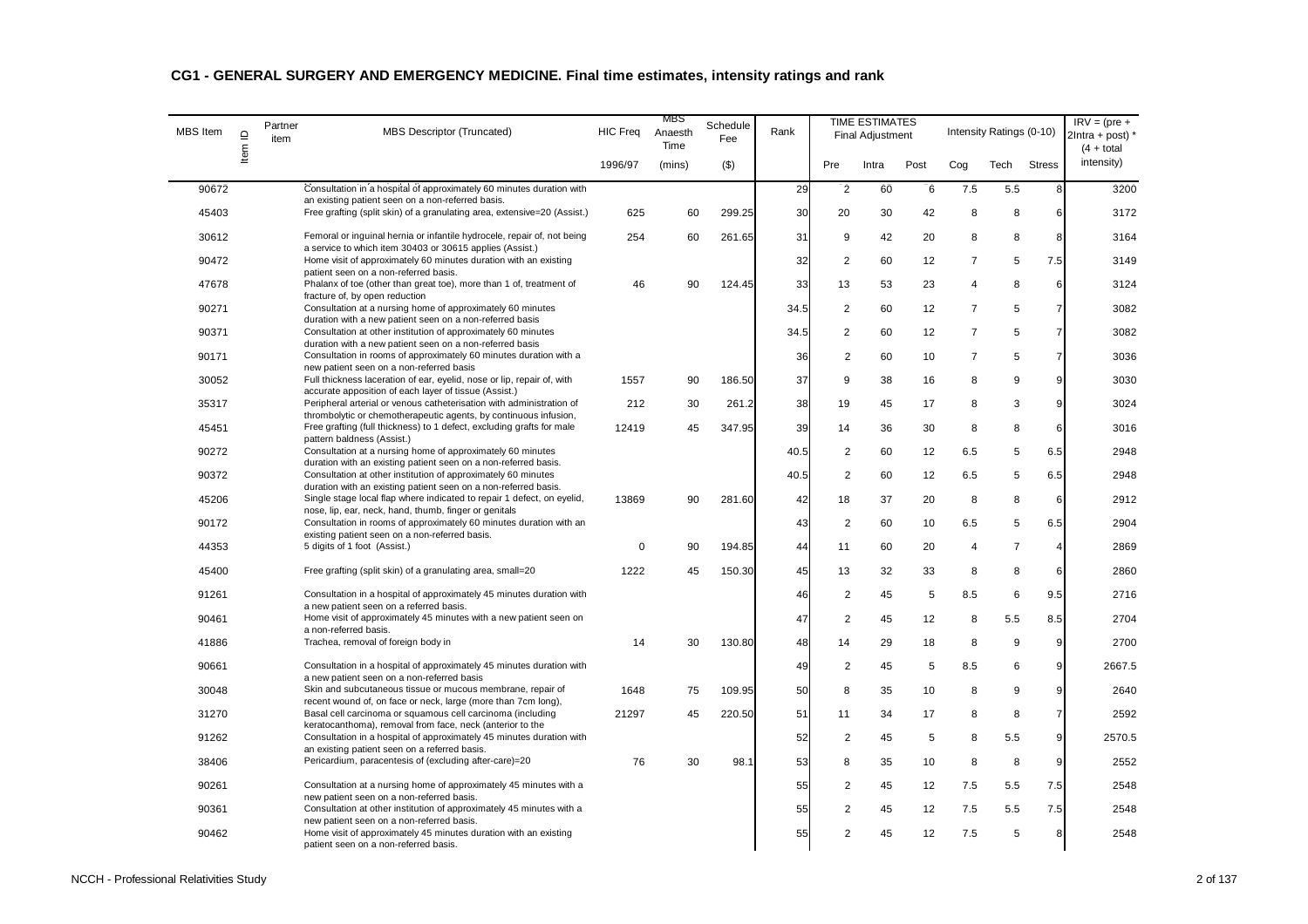| MBS Item | $\supseteq$ | Partner<br>item | MBS Descriptor (Truncated)                                                                                                                 | <b>HIC Freq</b> | MBS<br>Anaesth<br>Time | Schedule<br>Fee | Rank |                | <b>TIME ESTIMATES</b><br><b>Final Adjustment</b> |      |                | Intensity Ratings (0-10) |                 | $IRV = (pre +$<br>$2$ Intra + post) *<br>$(4 + total)$ |
|----------|-------------|-----------------|--------------------------------------------------------------------------------------------------------------------------------------------|-----------------|------------------------|-----------------|------|----------------|--------------------------------------------------|------|----------------|--------------------------|-----------------|--------------------------------------------------------|
|          | ltem        |                 |                                                                                                                                            | 1996/97         | (mins)                 | $($ \$)         |      | Pre            | Intra                                            | Post | Cog            | Tech                     | <b>Stress</b>   | intensity)                                             |
| 37622    |             |                 | Vasotomy or vasectomy, unilateral or bilateral                                                                                             | 12712           | 30                     | 141.95          | 57   | 11             | 40                                               | 15   | 6              | 8                        | 6               | 2544                                                   |
| 90662    |             |                 | Consultation in a hospital of approximately 45 minutes duration with<br>an existing patient seen on a non-referred basis.                  |                 |                        |                 | 58   | $\overline{2}$ | 45                                               | 5    | 8              | 5.5                      | 8.5             | 2522                                                   |
| 46420    |             |                 | Extensor tendon of hand or wrist, primary repair of, each tendon=20                                                                        | 947             | 60                     | 150.2           | 59   | 15             | 34                                               | 22   | 6              | 8                        | 6               | 2520                                                   |
| 45200    |             |                 | Single stage local flap, where indicated to repair 1 defect, simple<br>and small, excluding flap for male pattern baldness                 | 14378           | 45                     | 208.75          | 60   | 16             | 32                                               | 20   | $\overline{7}$ | 8                        | 6               | 2500                                                   |
| 30023    |             |                 | Wound of soft tissue, deep or extensively contaminated,<br>debridement of, under general anaesthesia or regional or field block,           | 6956            | 45                     | 239.4           | 61.5 | 19             | 32                                               | 36   | 6              | $\overline{7}$           | $\overline{4}$  | 2499                                                   |
| 90161    |             |                 | Consultation in rooms of approximately 45 minutes with a new<br>patient seen on a non-referred basis.                                      |                 |                        |                 | 61.5 | $\overline{2}$ | 45                                               | 10   | 7.5            | 5.5                      | 7.5             | 2499                                                   |
| 30017    |             |                 | Burns, excision of, under general anaesthesia, involving not more<br>than 10 per cent of body surface, where grafting is not carried out   | 220             | 90                     | 239.40          | 63.5 | 11             | 30                                               | 60   | 5              | 5                        | $5\phantom{.0}$ | 2489                                                   |
| 44349    |             |                 | 4 digits of 1 foot (Assist.)                                                                                                               | 0               | 75                     | 172.60          | 63.5 | 11             | 50                                               | 20   | 4              | $\overline{7}$           | 4               | 2489                                                   |
| 47327    |             |                 | Proximal phalanx of finger or thumb, treatment of intra-articular<br>fracture of, by closed reduction                                      | 560             | 30                     | 145.15          | 65   | 13             | 32                                               | 22   | $\overline{7}$ | $\overline{7}$           | $\overline{7}$  | 2475                                                   |
| 47054    |             |                 | Knee, treatment of dislocation of, by closed reduction (Assist.)                                                                           | 31              | 30                     | 238.50          | 66   | 13             | 23                                               | 43   | 6              | 6                        | 8               | 2448                                                   |
| 44357    |             |                 | Toe, including metatarsal or part of metatarsal - each toe                                                                                 | 9               | 60                     | 105.75          | 67   | 11             | 30                                               | 30   | $\overline{7}$ | $\overline{7}$           | 6               | 2424                                                   |
| 90262    |             |                 | Consultation at a nursing home of approximately 45 minutes                                                                                 |                 |                        |                 | 68.5 | 2              | 45                                               | 12   | $\overline{7}$ | 5                        | $\overline{7}$  | 2392                                                   |
| 90362    |             |                 | duration with an existing patient seen on a non-referred basis.<br>Consultation at other institution of approximately 45 minutes           |                 |                        |                 | 68.5 | $\overline{2}$ | 45                                               | 12   | $\overline{7}$ | 5                        | $\overline{7}$  | 2392                                                   |
| 47048    |             |                 | duration with an existing patient seen on a non-referred basis.<br>Hip, treatment of dislocation of, by closed reduction                   |                 | 30                     | 238.5           | 70   | 18             | 12                                               | 57   | 6              | 6                        | 8               | 2376                                                   |
| 90162    |             |                 | Consultation in rooms of approximately 45 minutes duration with an<br>existing patient seen on a non-referred basis.                       |                 |                        |                 | 71   | $\overline{2}$ | 45                                               | 10   | $\overline{7}$ | 5                        | $\overline{7}$  | 2346                                                   |
| 31255    |             |                 | Basal cell carcinoma or squamous cell carcinoma (including<br>keratocanthoma), removal from nose, eyelid, lip, ear, digit or               | 25216           | 45                     | 189.00          | 72   | 12             | 27                                               | 17   | 8              | 8                        | 8               | 2324                                                   |
| 47609    |             |                 | Calcaneum or talus, treatment of fracture of, by closed reduction,                                                                         | 52              | 45                     | 259.25          | 73   | 10             | 38                                               | 46   | 5              | 5                        | 3.5             | 2310                                                   |
| 47417    |             |                 | with or without dislocation (Assist.)<br>Humerus, treatment of fracture of tuberosity of, and associated                                   | 32              | 45                     | 193.55          | 74   | 11             | 34                                               | 30   | 6              | 8                        | $\mathbf{3}$    | 2289                                                   |
| 30620    |             |                 | dislocation of shoulder, by closed reduction (Assist.)<br>Umbilical, epigastric or linea alba hernia, repair of, in a person 10            | 74              | 45                     | 219.90          | 75   | 9              | 35                                               | 20   | 6              | $\overline{7}$           | 6               | 2277                                                   |
| 47315    |             |                 | years of age or over (Assist.)<br>Middle phalanx of finger, treatment of intra- articular fracture of, by                                  | 485             | 30                     | 107.15          | 76   | 11             | 30                                               | 20   | $\overline{7}$ | $\overline{7}$           | $\overline{7}$  | 2275                                                   |
| 30238    |             |                 | closed reduction<br>Fascia, deep, repair of, for herniated muscle                                                                          | 42              | 45                     | 109.95          | 77   | 12             | 37                                               | 18   | $\overline{7}$ | 5                        | $5\phantom{.0}$ | 2184                                                   |
| 41656    |             |                 | Nasal haemorrhage, posterior, arrest of, with posterior nasal packing                                                                      | 310             | 60                     | 90.10           | 78   | 14             | 30                                               | 24   | 4              | 6                        | 8               | 2156                                                   |
| 47561    |             |                 | with or without cauterisation and with or without anterior pack<br>Tibia, shaft of, treatment of fracture of, by cast immobilisation, not  | 1453            | 45                     | 200.45          | 79   | 9              | 23                                               | 42   | 6              | 6                        | 6               | 2134                                                   |
| 44345    |             |                 | being a service to which item 47564, 47567, 47570 or 47573 applies<br>3 digits of 1 foot                                                   | 0               | 60                     | 150.30          | 80   | 11             | 40                                               | 20   | 4              | $\overline{7}$           | $\overline{4}$  | 2109                                                   |
| 47552    |             |                 | Tibia, plateau of, treatment of both medial and lateral fractures of,                                                                      | 19              | 45                     | 276.5           | 81   | 13             | 38                                               | 51   | 6              | $\mathbf{1}$             | 4               | 2100                                                   |
| 41792    |             |                 | not being a service to which item 47555 or 47558 applies (Assist.)<br>Tonsils or tonsils and adenoids, removal of, in a person 12 years of | 101             | 45                     | 203.20          | 82.5 | 11             | 27                                               | 30   | 4              | 8                        | 6               | 2090                                                   |
| 47063    |             |                 | age or over<br>Ankle or tarsus, treatment of dislocation of, by closed reduction                                                           | 117             | 30                     | 186.65          | 82.5 | 14             | 23                                               | 35   | 6              | 6                        | 6               | 2090                                                   |
| 30045    |             |                 | 52006 Skin and subcutaneous tissue or mucous membrane, repair of<br>recent wound of, on face or neck, large (more than 7cm long),          | 1920            | 75                     | 86.30           | 84   | 8              | 30                                               | 10   | 8              | 8                        | 6               | 2028                                                   |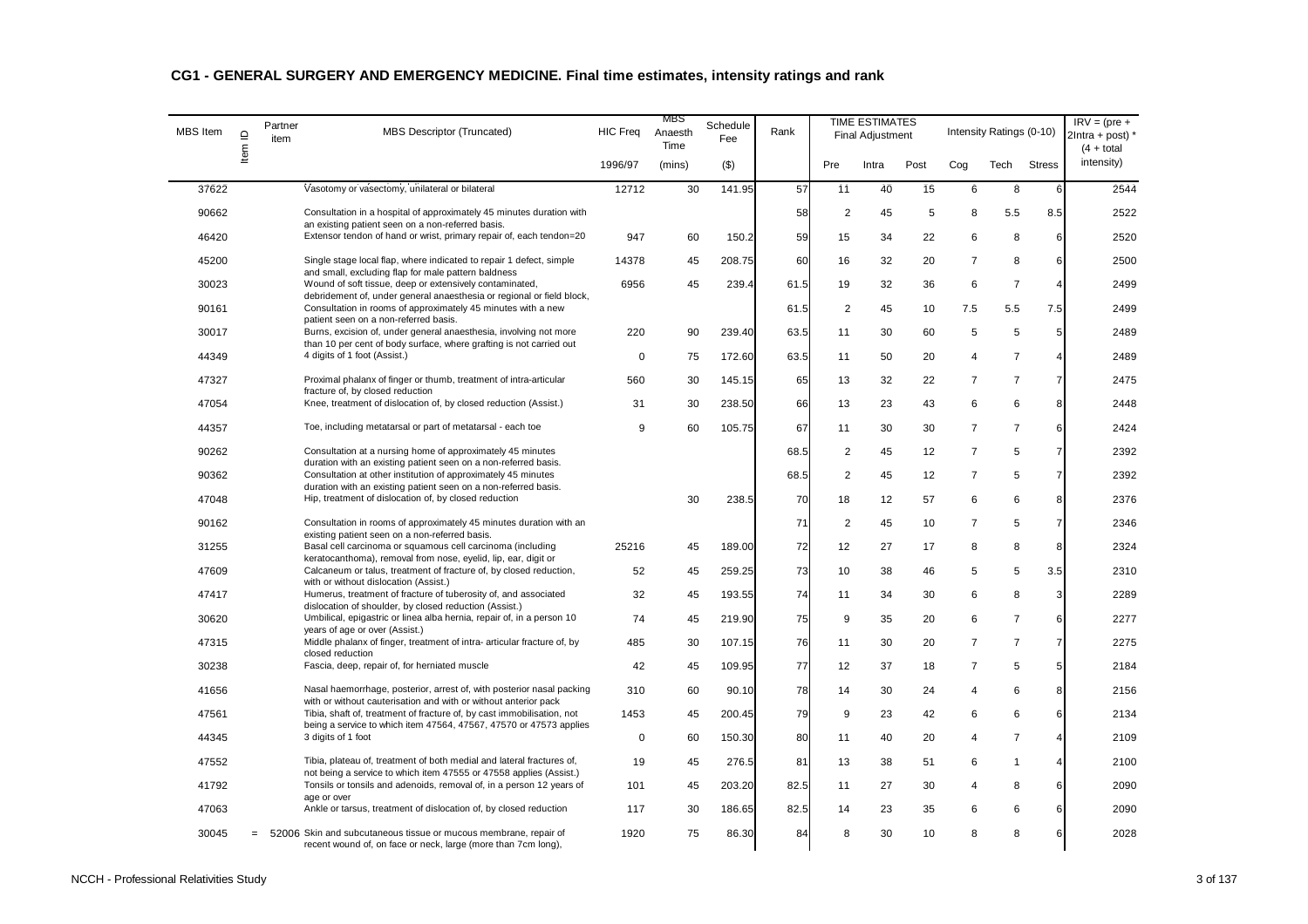| <b>MBS</b> Item | $\mathrel{\underline{\mathsf{O}}}$ | Partner<br>item | MBS Descriptor (Truncated)                                                                                                | HIC Freq       | MBS<br>Anaesth<br>Time | Schedule<br>Fee | Rank  |                | <b>TIME ESTIMATES</b><br><b>Final Adjustment</b> |                |                | Intensity Ratings (0-10) |                | $IRV = (pre +$<br>$2$ Intra + post) $'$<br>$(4 + total)$ |
|-----------------|------------------------------------|-----------------|---------------------------------------------------------------------------------------------------------------------------|----------------|------------------------|-----------------|-------|----------------|--------------------------------------------------|----------------|----------------|--------------------------|----------------|----------------------------------------------------------|
|                 | Item                               |                 |                                                                                                                           | 1996/97        | (mins)                 | $($ \$)         |       | Pre            | Intra                                            | Post           | Cog            | Tech                     | <b>Stress</b>  | intensity)                                               |
| 30675           |                                    |                 | Pilonidal sinus or cyst, or sacral sinus or cyst, excision of                                                             | 173            | 60                     | 219.90          | 85    | 11             | 30                                               | 30             | 6              | 6                        | $\overline{4}$ | 2020                                                     |
| 30110           |                                    |                 | Bursa (large), including olecranon, calcaneum or patella, excision of<br>(Assist.)                                        | 188            | 45                     | 208.75          | 88.5  | 11             | 30                                               | 20             | 6              | 8                        | $\overline{4}$ | 2002                                                     |
| 30616           |                                    |                 | Umbilical, epigastric or linea alba hernia, repair of, in a person under<br>10 years of age                               | 6              | 45                     | 194.85          | 88.5  | 11             | 30                                               | 20             | 6              | 6                        | 6              | 2002                                                     |
| 38403           |                                    |                 | Thoracic cavity, aspiration of, with therapeutic drainage<br>(paracentesis), with or without diagnostic sample=20         | 1861           |                        | 56.5            | 88.5  | 8              | 30                                               | 9              | 8              | 6                        | 8              | 2002                                                     |
| 41788           |                                    |                 | Tonsils or tonsils and adenoids, removal of, in a person aged less<br>than 12 years                                       | 111            | 45                     | 161.45          | 88.5  | 11             | 30                                               | 20             | 4              | 8                        | 6              | 2002                                                     |
| 47303           |                                    |                 | Distal phalanx of finger or thumb, treatment of intra-articular fracture<br>of, by closed reduction                       | 495            | 30                     | 72.60           | 88.5  | 11             | 30                                               | 20             | 6              | 6                        | 6              | 2002                                                     |
| 47324           |                                    |                 | Proximal phalanx of finger or thumb, treatment of fracture of, by<br>closed reduction                                     | 4032           | 30                     | 124.45          | 88.5  | 11             | 30                                               | 20             | 6              | 6                        | 6              | 2002                                                     |
| 35526           |                                    |                 | Urethral caruncle, excision of                                                                                            | $\overline{7}$ | 30                     | 85.50           | 92    | 11             | 30                                               | 15             | 8              | 8                        | 3              | 1978                                                     |
| 18213           |                                    |                 | Intravenous regional anaesthesia of limb by retrograde perfusion                                                          | 933            |                        | 65.15           | 93    | 8              | 40                                               | 10             | 5              | 5                        | 6              | 1960                                                     |
| 47372           |                                    |                 | Radius, distal end of, treatment of Colles', Smith's or Barton's<br>fracture of, by closed reduction                      |                |                        |                 | 94    | 15             | 20                                               | 30             | 6              | $\overline{7}$           | 6              | 1955                                                     |
| 91251           |                                    |                 | Consultation in a hospital of approximately 30 minutes duration with<br>a new patient seen on a referred basis.           |                |                        |                 | 95    | $\overline{2}$ | 30                                               | $\overline{4}$ | 9              | 6.5                      | 10             | 1947                                                     |
| 38409           |                                    |                 | Intercostal drain, insertion of, not involving resection of rib (excluding<br>after-care)=20                              | 1343           | 30                     | 98.1            | 96    | 10             | 24                                               | 16             | 6              | 8                        | 8              | 1924                                                     |
| 44341           |                                    |                 | 2 digits of 1 foot                                                                                                        | 4              | 45                     | 130.80          | 97.5  | 11             | 30                                               | 30             | 4              | $\overline{7}$           | $\overline{4}$ | 1919                                                     |
| 47654           |                                    |                 | Metatarsals, 3 or more of, treatment of fracture of, by closed<br>reduction (Assist.)                                     | 22             | 30                     | 259.25          | 97.5  | 12             | 33                                               | 23             | 6              | 5                        | $\overline{4}$ | 1919                                                     |
| 90651           |                                    |                 | Consultation in a hospital of approximately 30 minutes duration with<br>a new patient seen on a non-referred basis        |                |                        |                 | 99    | $\overline{2}$ | 30                                               | $\overline{4}$ | 9              | 6.5                      | 9.5            | 1914                                                     |
| 90451           |                                    |                 | Home visit of approximately 30 minutes duration with a new patient<br>seen on a non-referred basis                        |                |                        |                 | 100   | $\overline{2}$ | 30                                               | $\overline{7}$ | 8.5            | 6                        | 9              | 1897.5                                                   |
| 47363           |                                    |                 | Radius or ulna, distal end of, treatment of fracture of, by closed<br>reduction                                           | 2051           | 30                     | 145.15          | 101   | 13             | 32                                               | 21             | $\overline{4}$ | $\overline{7}$           | $\overline{4}$ | 1862                                                     |
| 47030           |                                    |                 | Carpus, or carpus on radius and ulna, or carpometacarpal joint,<br>treatment of dislocation of, by closed reduction       | 100            | 30                     | 145.15          | 102.5 | 9              | 26                                               | 23             | 6              | 6                        | 6              | 1848                                                     |
| 91252           |                                    |                 | Consultation in a hospital of approximately 30 minutes duration with<br>an existing patient seen on a referred basis.     |                |                        |                 | 102.5 | $\overline{2}$ | 30                                               | $\overline{4}$ | 8.5            | 6                        | 9.5            | 1848                                                     |
| 30659           |                                    |                 | Circumcision of a male 10 years of age or over                                                                            | 533            | 45                     | 109.95          | 104.5 | 11             | 30                                               | 20             | $\overline{4}$ | 6                        | 6              | 1820                                                     |
| 47312           |                                    |                 | Middle phalanx of finger, treatment of fracture of, by closed reduction                                                   | 2415           | 30                     | 93.30           | 104.5 | 11             | 30                                               | 20             | 6              | 6                        | $\overline{4}$ | 1820                                                     |
| 90652           |                                    |                 | Consultation in a hospital of approximately 30 minutes duration with<br>an existing patient seen on a non-referred basis. |                |                        |                 | 106   | $\overline{2}$ | 30                                               | $\overline{4}$ | 8.5            | 6                        | 9              | 1815                                                     |
| 41884           |                                    |                 | Cricothyrostomy, by direct stab or Seldinger technique, using<br>Minitrach or similar device, for tracheobronchial toilet | 28             | 30                     | 66.8            | 107   | 10             | 19                                               | 14             | 9              | 6                        | 10             | 1798                                                     |
| 90251           |                                    |                 | Consultation at a nursing home of approximately 30 minutes<br>duration with a new patient seen on a non-referred basis    |                |                        |                 | 109   | 2              | 30                                               | $\overline{7}$ | 8              | 6                        | 8              | 1794                                                     |
| 90351           |                                    |                 | Consultation at other institution of approximately 30 minutes<br>duration with a new patient seen on a non-referred basis |                |                        |                 | 109   | $\overline{c}$ | 30                                               | $\overline{7}$ | 8              | 6                        | 8              | 1794                                                     |
| 90452           |                                    |                 | Home visit of approximately 30 minutes duration with and existing<br>patient seen on a non-referred basis.                |                |                        |                 | 109   | $\overline{2}$ | 30                                               | $\overline{7}$ | 8              | 5.5                      | 8.5            | 1794                                                     |
| 47672           |                                    |                 | Phalanx of toe (other than great toe), 1 of, treatment of fracture of, by<br>open reduction                               | 266            | 45                     | 82.90           | 111   | 11             | 25                                               | 20             | 4              | 8                        | 6              | 1782                                                     |
| 31265           |                                    |                 | Basal cell carcinoma or squamous cell carcinoma (including<br>keratocanthoma), removal from face, neck (anterior to the   | 53535          | 45                     | 157.50          | 112   | 9              | 23                                               | 16             | 8              | $\overline{7}$           | 6              | 1775                                                     |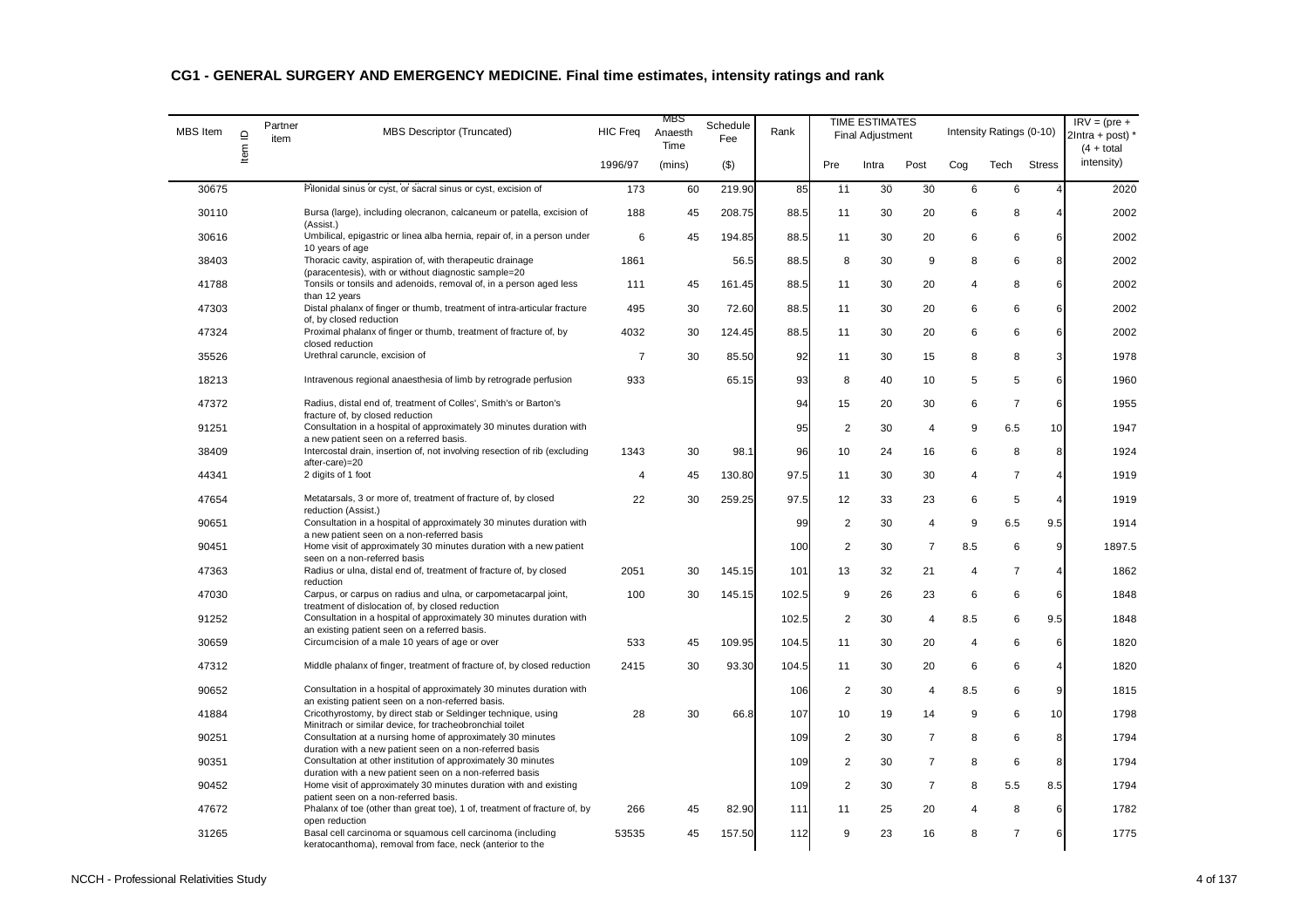| MBS Item | Item ID | Partner<br>item | MBS Descriptor (Truncated)                                                                                                                                                                                     | HIC Freq       | MBS<br>Anaesth<br>Time | Schedule<br>Fee | Rank  |                | <b>TIME ESTIMATES</b><br><b>Final Adjustment</b> |                |                | Intensity Ratings (0-10) |                 | $IRV = (pre +$<br>$2$ Intra + post) *<br>$(4 + total)$ |
|----------|---------|-----------------|----------------------------------------------------------------------------------------------------------------------------------------------------------------------------------------------------------------|----------------|------------------------|-----------------|-------|----------------|--------------------------------------------------|----------------|----------------|--------------------------|-----------------|--------------------------------------------------------|
|          |         |                 |                                                                                                                                                                                                                | 1996/97        | (mins)                 | $($ \$)         |       | Pre            | Intra                                            | Post           | Cog            | Tech                     | <b>Stress</b>   | intensity)                                             |
| 31240    |         |                 | Tumour (other than viral verrucae [common warts] and seborrheic<br>keratoses), cyst, ulcer or scar (other than a scar removed during the                                                                       | 11691          | 45                     | 143.50          | 113   | 10             | 26                                               | 15             | $\overline{7}$ | 8                        | $\overline{4}$  | 1771                                                   |
| 90151    |         |                 | Consultation in rooms of approximately 30 minutes duration with a<br>new patient seen on a non-referred basis                                                                                                  |                |                        |                 | 114   | $\overline{2}$ | 30                                               | 5              | 8              | 6                        | 8               | 1742                                                   |
| 51306    |         |                 | Assistance at a delivery involving Caesarean section                                                                                                                                                           | 12013          |                        | 91.60           | 115   | 11             | 45                                               | $\mathbf 0$    | 4              | 6                        | 3 <sup>1</sup>  | 1717                                                   |
| 30102    |         |                 | Sinus, excision of, involving muscle and deep tissue                                                                                                                                                           | 72             | 30                     | 109.95          | 116   | 11             | 25                                               | 10             | 8              | 8                        | $\overline{4}$  | 1704                                                   |
| 51303    |         |                 | Assistance at any operation under an item in group T8 identified by<br>the word "Assist." for which the fee exceeds \$410.00 or at a series                                                                    | 194698         |                        | 149.22          | 117   | 11             | 60                                               | $\mathbf 0$    | 3              | $\overline{4}$           | $\overline{2}$  | 1703                                                   |
| 90252    |         |                 | Consultation at a nursing home of approximately 30 minutes<br>duration with and existing patient seen on a non-referred basis.                                                                                 |                |                        |                 | 118.5 | $\overline{2}$ | 30                                               | $\overline{7}$ | 7.5            | 5.5                      | 7.5             | 1690.5                                                 |
| 90352    |         |                 | Consultation at other institution of approximately 30 minutes<br>duration with and existing patient seen on a non-referred basis.                                                                              |                |                        |                 | 118.5 | 2              | 30                                               | $\overline{7}$ | 7.5            | 5.5                      | 7.5             | 1690.5                                                 |
| 47594    |         |                 | Ankle joint, treatment of fracture of, not being a service to which<br>item 47597 applies                                                                                                                      | 3051           | 30                     | 158.95          | 120   | 9              | 19                                               | 37             | 6              | 6                        | $\overline{4}$  | 1680                                                   |
| 13815    |         |                 | Central vein catheterisation (via jugular, subclavian or femoral vein)<br>by percutaneous or open exposure not being a service to which item                                                                   | 17545          | 30                     | 62.6            | 121.5 | 5              | 26                                               | 9              | 8              | 9                        | $\overline{4}$  | 1650                                                   |
| 47018    |         |                 | Elbow, treatment of dislocation of, by closed reduction                                                                                                                                                        | 606            | 30                     | 145.15          | 121.5 | 11             | 21                                               | 22             | 6              | 6                        | 6               | 1650                                                   |
| 90152    |         |                 | Consultation in rooms of approximately 30 minutes duration with an<br>existing patient seen on a non-referred basis.                                                                                           |                |                        |                 | 123   | $\overline{2}$ | 30                                               | 5              | 7.5            | 5.5                      | 7.5             | 1641.5                                                 |
| 30638    |         |                 | Orchidectomy, simple or subcapsular, unilateral with or without<br>insertion of testicular prosthesis (Assist.)                                                                                                | 15             | 45                     | 219.90          | 124   | 11             | 30                                               | 20             | $\overline{4}$ | 6                        | $\overline{4}$  | 1638                                                   |
| 30106    |         |                 | Ganglion or small bursa, excision of, not being a service associated<br>with a service to which an item in this Group applies                                                                                  | 868            | 30                     | 114.10          | 125   | 8              | 25                                               | 10             | 8              | 8                        | $\overline{4}$  | 1632                                                   |
| 30035    |         |                 | $= 52003$ Skin and subcutaneous tissue or mucous membrane, repair of<br>recent wound of, on face or neck, small (not more than 7cm long),                                                                      | 17375          | 75                     | 86.30           | 126   | 8              | 20                                               | 10             | 8              | 8                        | 8               | 1624                                                   |
| 31285    |         |                 | Basal cell carcinoma or squamous cell carcinoma (including<br>keratocanthoma), removal from areas of the body not covered by                                                                                   | 17312          | 45                     | 182.00          | 127   | 9              | 27                                               | 17             | 6              | $\overline{7}$           | 3 <sup>1</sup>  | 1600                                                   |
| 47339    |         |                 | Metacarpal, treatment of intra-articular fracture of, by closed<br>reduction                                                                                                                                   | 516            | 30                     | 145.15          | 128   | 14             | 20                                               | 30             | 5              | 5                        | $5\phantom{.0}$ | 1596                                                   |
| 31215    |         |                 | Tumour (other than viral verrucae [common warts] and seborrheic<br>keratoses), cyst, ulcer or scar (other than a scar removed during the                                                                       | 14967          | 30                     | 122.50          | 129   | 9              | 25                                               | 16             | $\overline{7}$ | $\overline{7}$           | $\overline{3}$  | 1575                                                   |
| 35683    |         |                 | Uterus, suspension or fixation of, as an independent procedure<br>(Assist.)                                                                                                                                    | $\overline{1}$ | 60                     | 257.85          | 130   | 11             | 60                                               | $\mathbf 0$    | 3              | 3                        | 2 <sub>2</sub>  | 1572                                                   |
| 30067    |         |                 | Foreign body in muscle, tendon or other deep tissue, removal of, as<br>an independent procedure (Assist.)                                                                                                      | 2748           | 45                     | 164.20          | 131   | 11             | 20                                               | 20             | 6              | 8                        | $\overline{4}$  | 1562                                                   |
| 30634    |         |                 | Varicocele, surgical correction of, not being a service associated<br>with a service to which items 30638, 30641 and 30644 apply, 1                                                                            | 11             | 45                     | 172.60          | 132   | 11             | 30                                               | 20             | 3              | 6                        | $\overline{4}$  | 1547                                                   |
| 44337    |         |                 | 1 digit of foot                                                                                                                                                                                                | 45             | 30                     | 86.30           | 133   | 11             | 20                                               | 30             | 4              | $\overline{7}$           | $\overline{4}$  | 1539                                                   |
| 47645    |         |                 | Metatarsals, 2 of, treatment of fracture of, by closed reduction                                                                                                                                               | 32             | 30                     | 165.95          | 134   | 11             | 25                                               | 20             | 6              | 5                        | 3.5             | 1498.5                                                 |
| 31230    |         |                 | Tumour (other than viral verrucae [common warts] and seborrheic<br>keratoses), cyst, ulcer or scar (other than a scar removed during the                                                                       | 23012          | 45                     | 143.50          | 135   | 11             | 21                                               | 15             | $\overline{7}$ | $\overline{7}$           | $\overline{4}$  | 1496                                                   |
| 47354    |         |                 | Carpal scaphoid, treatment of fracture of, not being a service to<br>which item 47357 applies                                                                                                                  | 5435           | 30                     | 124.45          | 136.5 | 11             | 20                                               | 20             | $\overline{7}$ | $\overline{4}$           | 6               | 1491                                                   |
| 47387    |         |                 | Radius and ulna, shafts of, treatment of fracture of, by cast                                                                                                                                                  | 1257           | 45                     | 200.45          | 136.5 | 9              | 21                                               | 20             | 4              | $\overline{7}$           | 6               | 1491                                                   |
| 47024    |         |                 | immobilisation, not being a service to which item 47390 or 47393<br>Radioulnar joint, distal or proximal, treatment of dislocation of, by<br>closed reduction, not being a service associated with fracture or | 249            | 30                     | 145.15          | 138   | $\overline{4}$ | 20                                               | 30             | 6              | 5                        | 5 <sub>5</sub>  | 1480                                                   |
| 13506    |         |                 | Gastro-oesophageal balloon intubation, minnesota, sengstaken-<br>blakemore or similar, for control of bleeding from gastric                                                                                    | 18             |                        | 135.45          | 139.5 | 10             | 18                                               | 18             | 6              | 6                        | $\overline{7}$  | 1472                                                   |
| 47579    |         |                 | Patella, treatment of fracture of, not being a service to which item<br>47582 or 47585 applies                                                                                                                 | 557            | 30                     | 117.55          | 139.5 | 9              | 24                                               | 35             | 5              | $\overline{4}$           | 3               | 1472                                                   |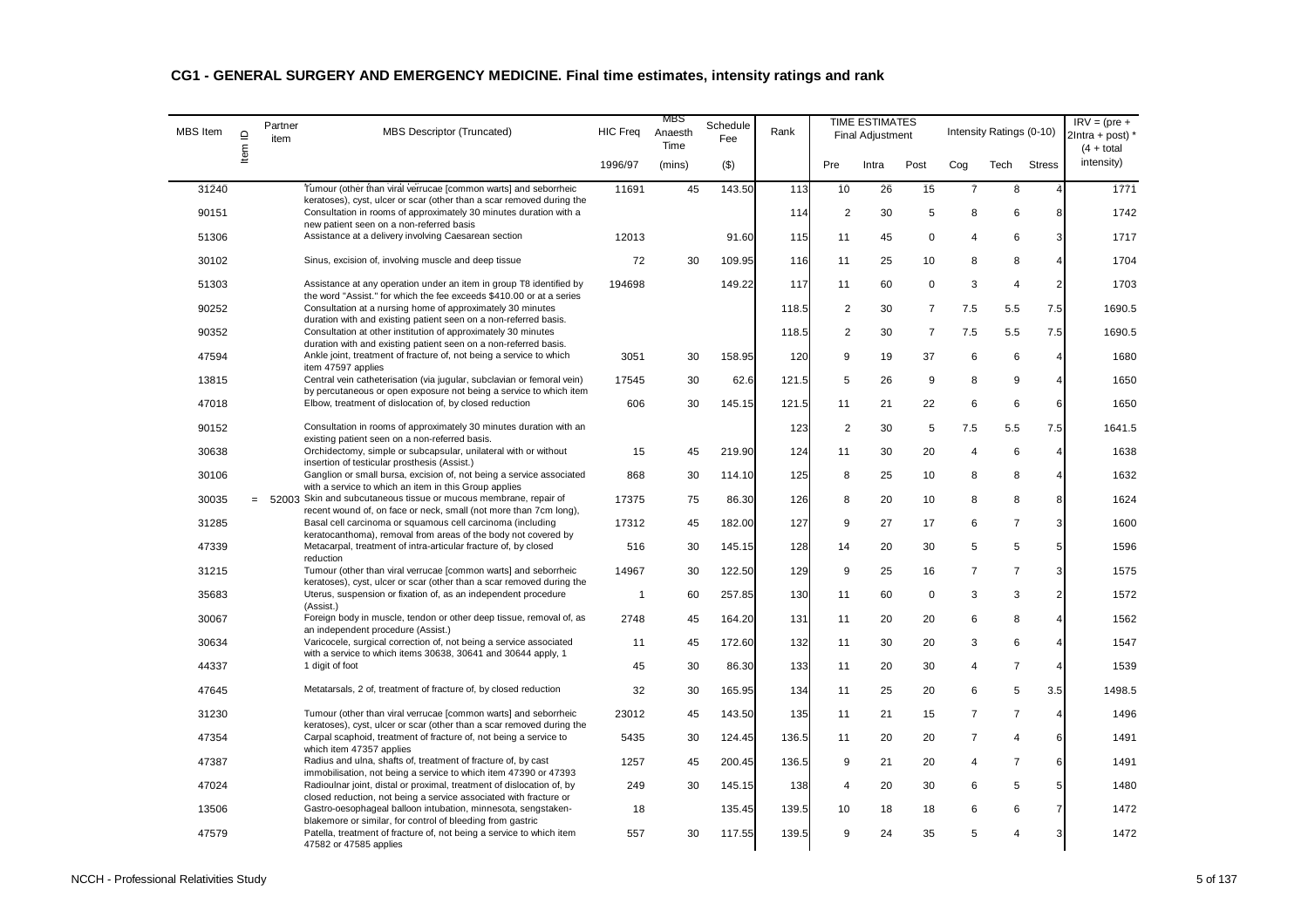| <b>MBS</b> Item | Item ID | Partner<br>item | MBS Descriptor (Truncated)                                                                                                                   | <b>HIC Freq</b> | MBS<br>Anaesth<br>Time | Schedule<br>Fee | Rank  |                | <b>TIME ESTIMATES</b><br><b>Final Adjustment</b> |                |                | Intensity Ratings (0-10) |                | $IRV = (pre +$<br>$2$ Intra + post) $*$<br>$(4 + total)$ |
|-----------------|---------|-----------------|----------------------------------------------------------------------------------------------------------------------------------------------|-----------------|------------------------|-----------------|-------|----------------|--------------------------------------------------|----------------|----------------|--------------------------|----------------|----------------------------------------------------------|
|                 |         |                 |                                                                                                                                              | 1996/97         | (mins)                 | $($ \$)         |       | Pre            | Intra                                            | Post           | Cog            | Tech                     | <b>Stress</b>  | intensity)                                               |
| 30074           |         |                 | Biopsy of lymph gland, muscle or other deep tissue or organ, as an<br>independent procedure                                                  | 750             | 30                     | 86.30           | 141   | 11             | 20                                               | 10             | 8              | 8                        | $\overline{4}$ | 1464                                                     |
| 47915           |         |                 | Ingrowing nail of toe, wedge resection for, including removal of<br>segment of nail, ungual fold and portion of the nail bed                 | 31758           | 30                     | 124.45          | 142   | 11             | 23                                               | 20             | 6              | 6                        | 3              | 1463                                                     |
| 30345           |         |                 | Breast, excision of cyst, fibro adenoma or other local lesion or<br>segmental resection for any other reason, where frozen section           | 36              | 75                     | 192.05          | 143.5 | 11             | 35                                               | 15             | 4              | $\overline{4}$           | 3              | 1440                                                     |
| 47543           |         |                 | Tibia, plateau of, treatment of medial or lateral fracture of, not being<br>a service to which item 47546 or 47549 applies                   | 453             | 45                     | 165.95          | 143.5 | 9              | 21                                               | 21             | 6              | 6                        | $\overline{4}$ | 1440                                                     |
| 30041           |         |                 | Skin and subcutaneous tissue or mucous membrane, repair of<br>recent wound of, other than on face or neck, large (more than 7cm              | 8734            | 75                     | 105.75          | 145   | 8              | 25                                               | 10             | 6              | $\overline{7}$           | $\overline{4}$ | 1428                                                     |
| 13300           |         |                 | Umbilical or scalp vein catheterisation in a neonate with or without<br>infusion; or cannulation of a vein                                   | 2827            |                        | 41.8            | 146   | $\overline{7}$ | 30                                               | $\overline{4}$ | 6              | 6                        | $\overline{4}$ | 1420                                                     |
| 47378           |         |                 | Radius or ulna, shaft of, treatment of fracture of, by cast<br>immobilisation, not being a service to which item 47381, 47384,               | 2191            | 30                     | 124.45          | 147   | 8              | 20                                               | 30             | $\overline{4}$ | 6                        | $\overline{4}$ | 1404                                                     |
| 47636           |         |                 | Metatarsal, 1 of, treatment of fracture of, by closed reduction                                                                              | 438             | 30                     | 124.45          | 148   | 11             | 24                                               | 20             | 5              | 5                        | 3.5            | 1382.5                                                   |
| 35512           |         |                 | Bartholin's cyst, excision of                                                                                                                | 55              | 30                     | 131.65          | 149   | 11             | 25                                               | 20             | $\overline{4}$ | 6                        | 3              | 1377                                                     |
| 31235           |         |                 | Tumour (other than viral verrucae [common warts] and seborrheic<br>keratoses), cyst, ulcer or scar (other than a scar removed during the     | 43047           | 45                     | 122.50          | 150   | 10             | 19                                               | 15             | $\overline{7}$ | $\overline{7}$           | 3.5            | 1354.5                                                   |
| 47348           |         |                 | Carpus (excluding scaphoid), treatment of fracture of, not being a<br>service to which item 47351 applies                                    | 874             | 30                     | 69.10           | 151   | 11             | 20                                               | 20             | $\overline{7}$ | $\overline{4}$           | $\overline{4}$ | 1349                                                     |
| 30064           |         |                 | = 52015 Subcutaneous foreign body, removal of, requiring incision and<br>exploration, including closure of wound if performed, as an         | 23437           | 45                     | 80.75           | 152   | $\overline{4}$ | 20                                               | 10             | 6              | 8.5                      | 6              | 1323                                                     |
| 39000           |         |                 | Lumbar puncture                                                                                                                              | 3734            | 15                     | 55.25           | 153   | $\overline{7}$ | 17                                               | 6              | 8              | 8                        | 8              | 1316                                                     |
| 41680           |         |                 | Cryotherapy to nose in the treatment of nasal haemorrhage                                                                                    | 938             | 45                     | 119.65          | 154   | 11             | 21                                               | 20             | 4              | 6                        | $\overline{4}$ | 1314                                                     |
| 51300           |         |                 | Assistance at any operation under an item in group T8 identified by<br>the word "Assist." for which the fee does not exceed \$410.00 or at a | 32134           |                        | 63.35           | 155   | 11             | 45                                               | $\mathbf 0$    | 3              | $\overline{4}$           | $\overline{2}$ | 1313                                                     |
| 30406           |         |                 | Paracentesis abdominis                                                                                                                       | 1507            | 30                     | 38.30           | 156   | $\overline{7}$ | 19                                               | $\overline{4}$ | 8              | 6                        | 8.5            | 1298.5                                                   |
| 30099           |         |                 | = 52030 Sinus, excision of, involving superficial tissue only                                                                                | 276             | 30                     | 66.10           | 157   | 10             | 20                                               | 14             | 6              | 6                        | $\overline{4}$ | 1280                                                     |
| 37393           |         |                 | Priapism, decompression by glanular stab caverno-sospongiosum<br>shunt or penile aspiration with or without lavage                           | 519             | 60                     | 168.85          | 158   | 11             | 20                                               | 20             | $\overline{4}$ | $\overline{4}$           | 6              | 1278                                                     |
| 41796           |         |                 | Tonsils or tonsils and adenoids, arrest of haemorrhage requiring<br>general anaesthesia, following removal of                                | $\overline{7}$  | 60                     | 83.55           | 159   | 8              | 20                                               | 10             | 4              | 8                        | 6              | 1276                                                     |
| 30032           |         |                 | = 52000 Skin and subcutaneous tissue or mucous membrane, repair of<br>recent wound of, on face or neck, small (not more than 7cm long),      | 66169           | 75                     | 60.55           | 160   | 8              | 15                                               | 10             | 8              | 8                        | 6              | 1248                                                     |
| 41677           |         |                 | Nasal haemorrhage, arrest of during an episode of epistaxis by<br>cauterisation or nasal cavity packing or both                              | 6523            | 60                     | 66.10           | 161   | 11             | 19                                               | 20             | 4              | 6                        | $\overline{4}$ | 1242                                                     |
| 37011           |         |                 | Suprapubic stab cystotomy, not being a service associated with a<br>service to which items 37200 to 37221 apply                              | 3720            | 30                     | 68.5            | 163   | 4              | 21                                               | 15             | 6              | $\overline{4}$           | 6              | 1220                                                     |
| 41800           |         |                 | Adenoids, removal of                                                                                                                         | 54              | 30                     | 86.30           | 163   | 11             | 15                                               | 20             | 4              | 6                        | 6              | 1220                                                     |
| 47015           |         |                 | Shoulder, treatment of dislocation of, not requiring general<br>anaesthesia                                                                  | 1846            |                        | 62.20           | 163   | 11             | 15                                               | 20             | 6              | 6                        | $\overline{4}$ | 1220                                                     |
| 31210           |         |                 | Tumour (other than viral verrucae [common warts] and seborrheic<br>keratoses), cyst, ulcer or scar (other than a scar removed during the     | 43228           | 30                     | 105.00          | 165   | 9              | 20                                               | 15             | 6              | 6                        | 3              | 1216                                                     |
| 30337           |         |                 | Simple mastectomy with or without frozen section biopsy (Assist.)                                                                            | 18              | 45                     | 239.40          | 166   | 11             | 45                                               | $\mathbf 0$    | 3              | 3                        | $\overline{2}$ | 1212                                                     |
| 90440           |         |                 | Home visit of approximately 20 minutes duration with a new or<br>existing patient seen on a non-referred basis.                              |                 |                        |                 | 167.5 | $\overline{2}$ | 20                                               | $\overline{7}$ | 7.5            | 5                        | 8              | 1200.5                                                   |
| 90443           |         |                 | Home visit of approximately 20 minutes duration and the nature of<br>the service requires breaks in continuity with a new or existing        |                 |                        |                 | 167.5 | $\overline{2}$ | 20                                               | $\overline{7}$ | 7.5            | 5                        | 8              | 1200.5                                                   |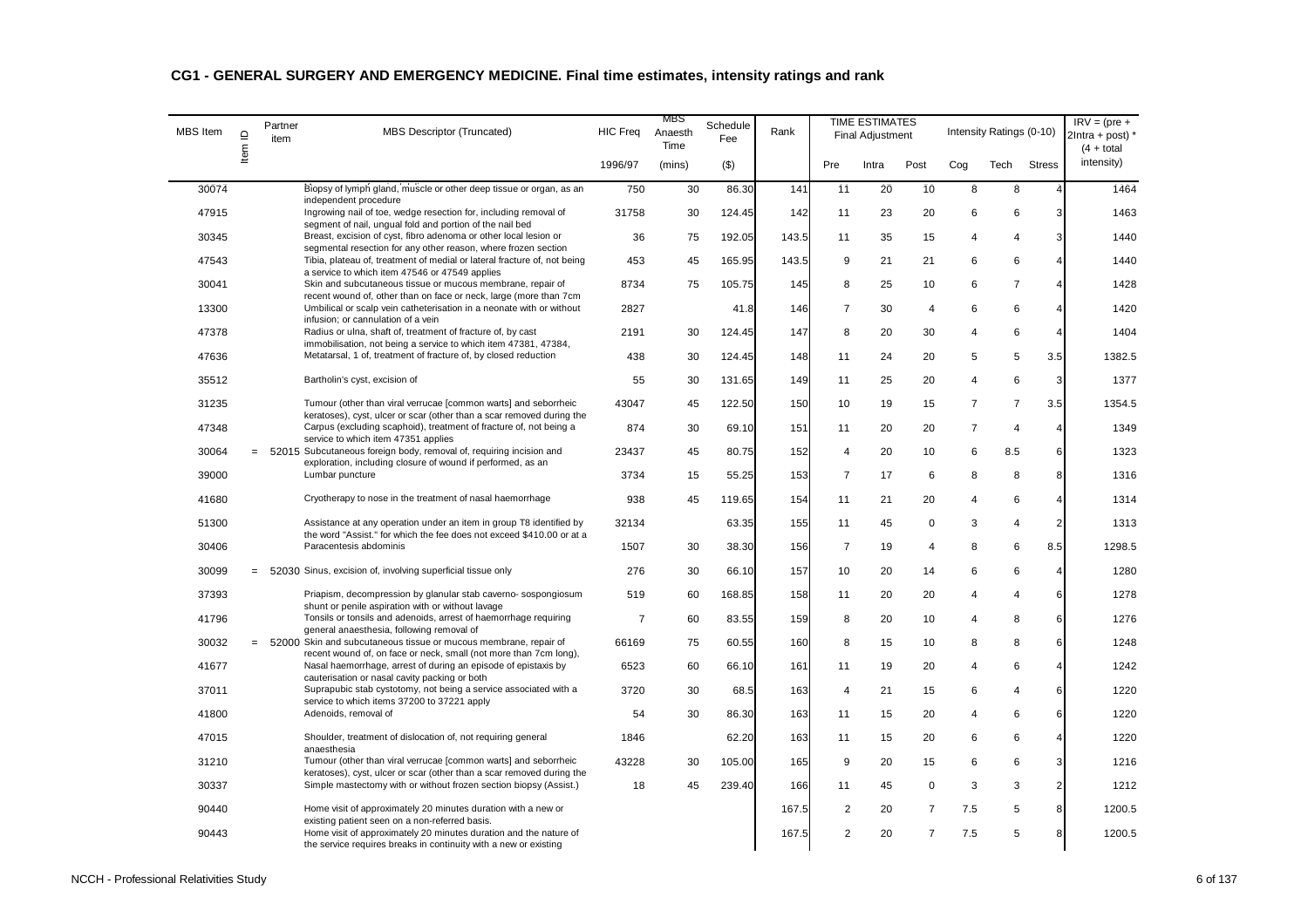| <b>MBS</b> Item | $\mathbf{\underline{o}}$ | Partner<br>item | MBS Descriptor (Truncated)                                                                                                                   | HIC Freq | MBS<br>Anaesth<br>Time | Schedule<br>Fee | Rank  |                | <b>TIME ESTIMATES</b><br><b>Final Adjustment</b> |                |                | Intensity Ratings (0-10) |                | $IRV = (pre +$<br>$2$ Intra + post) *<br>$(4 + total)$ |
|-----------------|--------------------------|-----------------|----------------------------------------------------------------------------------------------------------------------------------------------|----------|------------------------|-----------------|-------|----------------|--------------------------------------------------|----------------|----------------|--------------------------|----------------|--------------------------------------------------------|
|                 | Item                     |                 |                                                                                                                                              | 1996/97  | (mins)                 | $($ \$)         |       | Pre            | Intra                                            | Post           | Cog            | Tech                     | <b>Stress</b>  | intensity)                                             |
| 91240           |                          |                 | Consultation in a hospital of approximately 20 minutes duration with<br>a new or existing patient seen on a referred basis.                  |          |                        |                 | 169.5 | $\overline{c}$ | 20                                               | 3              | 8              | 5.5                      | 9              | 1192.5                                                 |
| 91243           |                          |                 | Consultation in a hospital of approximately 20 minutes duration and<br>the nature of the service requires breaks in continuity with a new or |          |                        |                 | 169.5 | $\overline{2}$ | 20                                               | 3              | 8              | 5.5                      | 9              | 1192.5                                                 |
| 31280           |                          |                 | Basal cell carcinoma or squamous cell carcinoma (including                                                                                   | 43913    | 45                     | 133.00          | 171   | 8              | 19                                               | 16             | 6              | 6                        | 3 <sup>1</sup> | 1178                                                   |
| 13400           |                          |                 | keratocanthoma), removal from areas of the body not covered by<br>Restoration of cardiac rhythm by electrical stimulation                    | 2030     | 15                     | 71.1            | 172   | 8              | 15                                               | 11             | 8              | $\overline{4}$           | 8              | 1176                                                   |
| 90640           |                          |                 | (cardioversion), other than in the course of cardiac surgery = 20<br>Consultation in a hospital of approximately 20 minutes duration with    |          |                        |                 | 173.5 | $\overline{2}$ | 20                                               | 3              | 8              | 5.5                      | 8.5            | 1170                                                   |
| 90643           |                          |                 | new or existing patient seen on a non-referred basis.<br>Consultation in a hospital of approximately 20 minutes duration and                 |          |                        |                 | 173.5 | $\overline{2}$ | 20                                               | 3              | 8              | 5.5                      | 8.5            | 1170                                                   |
| 30038           |                          |                 | the nature of the service requires breaks in continuity with a new or<br>Skin and subcutaneous tissue or mucous membrane, repair of          | 10987    | 75                     | 66.10           | 175   | 8              | 20                                               | 10             | 6              | 6                        | $\overline{4}$ | 1160                                                   |
| 30341           |                          |                 | recent wound of, other than on face or neck, large (more than 7cm<br>Breast, excision of cyst, fibro adenoma or other local lesion or        | 364      | 30                     | 144.75          | 176   | 11             | 25                                               | 15             | 4              | $\overline{4}$           | 3              | 1140                                                   |
| 35516           |                          |                 | segmental resection for any other reason (Assist.)<br>Bartholin's cyst or gland, marsupialisation of                                         | 58       | 30                     | 85.50           | 177.5 | 11             | 20                                               | 20             | $\overline{4}$ | 5                        | 3              | 1136                                                   |
| 47300           |                          |                 | Distal phalanx of finger or thumb, treatment of fracture of, by closed                                                                       | 2701     | 30                     | 62.20           | 177.5 | 11             | 20                                               | 20             | 4              | $\overline{4}$           | $\overline{4}$ | 1136                                                   |
| 90240           |                          |                 | reduction, including percutaneous fixation where used<br>Consultation at a nursing home of approximately 20 minutes                          |          |                        |                 | 180.5 | $\overline{2}$ | 20                                               | $\overline{7}$ | $\overline{7}$ | 5                        | $\overline{7}$ | 1127                                                   |
| 90243           |                          |                 | duration with a new or existing patient seen on a non-referred basis.<br>Consultation at a nursing home of approximately 20 minutes          |          |                        |                 |       | $\overline{2}$ |                                                  | $\overline{7}$ | $\overline{7}$ | $\overline{5}$           | $\overline{7}$ | 1127                                                   |
|                 |                          |                 | duration and the nature of the service requires breaks in continuity                                                                         |          |                        |                 | 180.5 |                | 20                                               |                |                |                          |                |                                                        |
| 90340           |                          |                 | Consultation at other institution of approximately 20 minutes<br>duration with a new or existing patient seen on a non-referred basis.       |          |                        |                 | 180.5 | $\overline{2}$ | 20                                               | $\overline{7}$ | $\overline{7}$ | 5                        | $\overline{7}$ | 1127                                                   |
| 90343           |                          |                 | Consultation at other institution of approximately 20 minutes<br>duration and the nature of the service requires breaks in continuity        |          |                        |                 | 180.5 | $\overline{2}$ | 20                                               | $\overline{7}$ | $\overline{7}$ | 5                        | $\overline{7}$ | 1127                                                   |
| 47606           |                          |                 | Calcaneum or talus, treatment of fracture of, not being a service to<br>which item 47609, 47612, 47615 or 47618 applies, with or without     | 983      | 45                     | 172.85          | 183.5 | 8              | 15                                               | 30             | 5              | $\overline{4}$           | 3.5            | 1122                                                   |
| 47651           |                          |                 | Metatarsals, 3 or more of, treatment of fracture of                                                                                          | 174      | 30                     | 172.85          | 183.5 | 8              | 15                                               | 30             | 5              | $\overline{4}$           | 3.5            | 1122                                                   |
| 47735           |                          |                 | = 53458 Nasal bones, treatment of fracture of, not being a service to which<br>item 47738 or 47741 applies - each attendance                 | 430      |                        | 31.50           | 185   | 11             | 20                                               | 10             | 4              | 6                        | $\overline{4}$ | 1098                                                   |
| 47360           |                          |                 | Radius or ulna, distal end of, treatment of fracture of, by cast<br>immobilisation, not being a service to which item 47363 or 47366         | 18914    | 30                     | 96.80           | 186.5 | 8              | 15                                               | 30             | 4              | 5                        | 3              | 1088                                                   |
| 47369           |                          |                 | Radius, distal end of, treatment of Colles', Smith's or Barton's<br>fracture of, by cast immobilisation, not being a service to which item   | 4657     | 30                     | 124.45          | 186.5 | 8              | 15                                               | 30             | 4              | 5                        | 3              | 1088                                                   |
| 14200           |                          |                 | Gastric lavage in the treatment of ingested poison                                                                                           | 75       |                        | 43.95           | 189   | $\overline{2}$ | 20                                               | 5              | $\mathbf 5$    | 8                        | 6              | 1081                                                   |
| 90140           |                          |                 | Consultation in rooms of approximately 20 minutes duration with a                                                                            |          |                        |                 | 189   | $\overline{2}$ | 20                                               | 5              | $\overline{7}$ | 5                        | $\overline{7}$ | 1081                                                   |
| 90143           |                          |                 | new or existing patient seen on a non-referred basis.<br>Consultation in rooms of approximately 20 minutes duration and the                  |          |                        |                 | 189   | $\overline{2}$ | 20                                               | 5              | $\overline{7}$ | 5                        | $\overline{7}$ | 1081                                                   |
| 30186           |                          |                 | nature of the service requires breaks in continuity with a new or<br>Palmar or plantar wart, removal of, not being a service to which item   | 52045    | 30                     | 34.80           | 191.5 | 8              | 20                                               | 10             | 6              | 6                        | 2 <sub>2</sub> | 1044                                                   |
| 35639           |                          |                 | 30187 applies<br>Uterus, curettage of, with or without dilatation (including curettage                                                       | 1973     | 30                     | 99.05           | 191.5 | 12             | 13                                               | 20             | 4              | 6                        | $\overline{4}$ | 1044                                                   |
| 30653           |                          |                 | for incomplete miscarriage) under general anaesthesia or under<br>Circumcision of a male under 6 months of age                               | 14564    | 30                     | 34.10           | 193.5 | $\overline{4}$ | 14                                               | 13             | 5              | 8                        | 6              | 1035                                                   |
| 46528           |                          |                 | Ingrowing nail of finger or thumb, wedge resection for, including                                                                            | 469      | 30                     | 124.45          | 193.5 | 11             | 19                                               | 20             | 3              | 5                        | 3              | 1035                                                   |
| 47576           |                          |                 | removal of segment of nail, ungual fold and portion of the nail bed<br>Fibula, treatment of fracture of                                      | 3972     | 30                     | 82.90           | 195   | 8              | 15                                               | 30             | $\overline{4}$ | $\overline{4}$           | 3              | 1020                                                   |
| 30029           |                          |                 | Skin and subcutaneous tissue or mucous membrane, repair of<br>recent wound of, other than on face or neck, small (not more than              | 40651    | 30                     | 66.10           | 196.5 | 8              | 15                                               | 10             | 6              | $\overline{7}$           | $\overline{4}$ | 1008                                                   |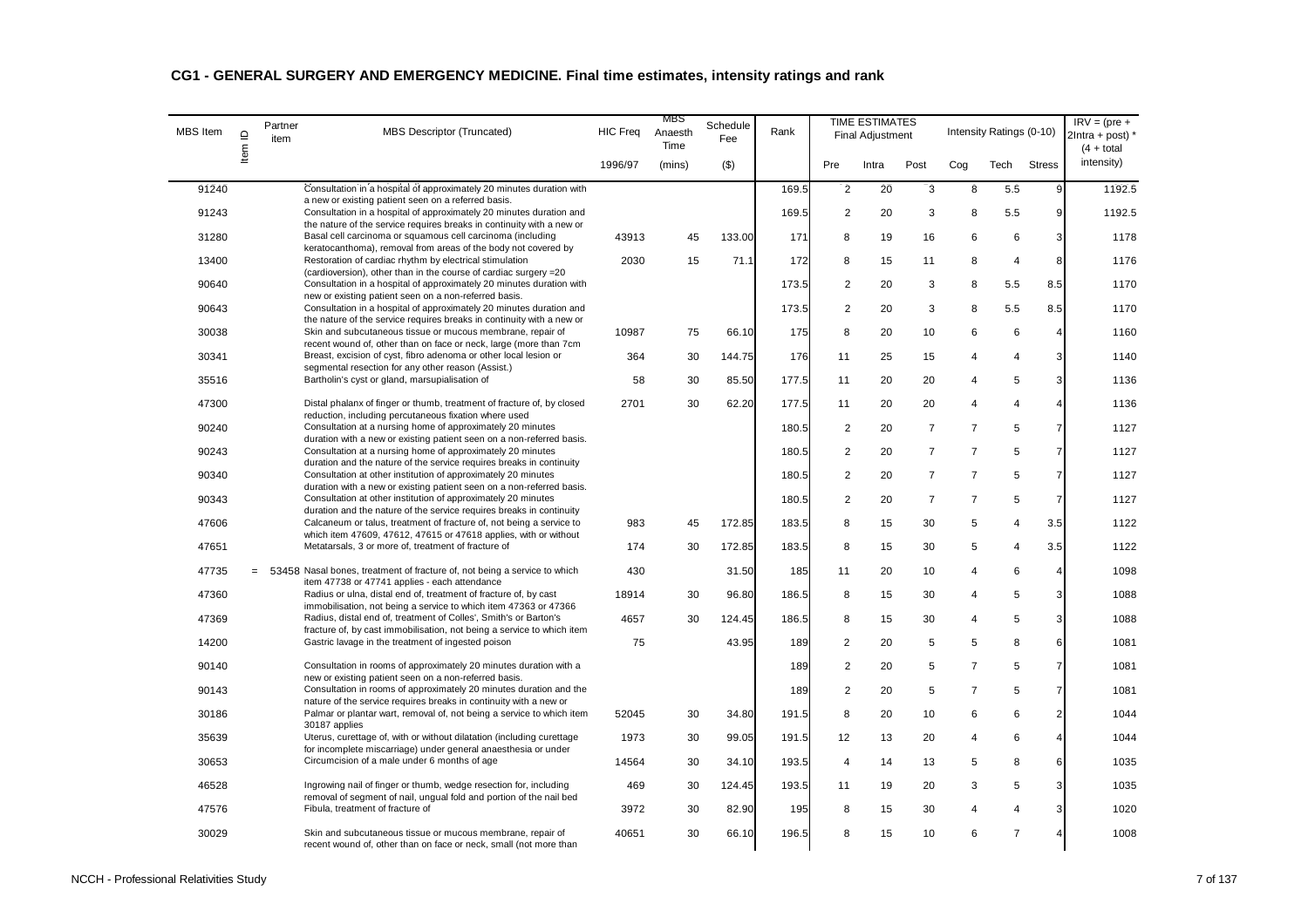| <b>MBS</b> Item | $\mathrel{\underline{\mathsf{O}}}$ | Partner<br>item | MBS Descriptor (Truncated)                                                                                                                     | HIC Freq | MBS<br>Anaesth<br>Time | Schedule<br>Fee | Rank  |                | <b>TIME ESTIMATES</b><br><b>Final Adjustment</b> |                |                | Intensity Ratings (0-10) |                | $IRV = (pre +$<br>$2$ Intra + post) $'$<br>$(4 + total)$ |
|-----------------|------------------------------------|-----------------|------------------------------------------------------------------------------------------------------------------------------------------------|----------|------------------------|-----------------|-------|----------------|--------------------------------------------------|----------------|----------------|--------------------------|----------------|----------------------------------------------------------|
|                 | Item                               |                 |                                                                                                                                                | 1996/97  | (mins)                 | $($ \$)         |       | Pre            | Intra                                            | Post           | Cog            | Tech                     | <b>Stress</b>  | intensity)                                               |
| 30282           |                                    |                 | Ranula or mucous cyst of mouth, removal of                                                                                                     | 104      | 60                     | 114.10          | 196.5 | 8              | 15                                               | 10             | 6              | $\overline{7}$           | $\overline{4}$ | 1008                                                     |
| 31205           |                                    |                 | Tumour (other than viral verrucae [common warts] and seborrheic<br>keratoses), cyst, ulcer or scar (other than a scar removed during the       | 246516   | 30                     | 70.00           | 198   | 8              | 15                                               | 15             | 6              | 6                        | 3              | 1007                                                     |
| 47627           |                                    |                 | Tarsus (excluding calcaneum or talus), treatment of fracture of                                                                                | 618      | 30                     | 117.55          | 199   | 8              | 15                                               | 21             | 5              | $\overline{4}$           | $\overline{4}$ | 1003                                                     |
| 53400           |                                    |                 | Maxilla, unilateral or bilateral, treatment of fracture of, not requiring<br>splinting                                                         | 106      |                        | 94.90           | 200   | 11             | 20                                               | 15             | 4              | 3                        | $\overline{4}$ | 990                                                      |
| 47336           |                                    |                 | Metacarpal, treatment of fracture of, by closed reduction                                                                                      | 8035     | 30                     | 124.45          | 201   | 11             | 15                                               | 20             | 4              | $\overline{4}$           | $\overline{4}$ | 976                                                      |
| 41659           |                                    |                 | Nose, removal of foreign body in, other than by simple probing                                                                                 | 1730     | 30                     | 57.05           | 202   | 11             | 15                                               | 10             | 3              | 6                        | 6              | 969                                                      |
| 30265           |                                    |                 | Salivary gland, removal of calculus from duct or meatotomy or<br>marsupialisation, 1 or more such procedures                                   | 121      | 30                     | 86.30           | 203   | 8              | 15                                               | 10             | 6              | $\overline{7}$           | 3              | 960                                                      |
| 41889           |                                    |                 | Bronchoscopy, as an independent procedure                                                                                                      | 1237     | 30                     | 130.8           | 204   | 9              | 15                                               | 14             | 4              | 6                        | $\overline{4}$ | 954                                                      |
| 31200           |                                    |                 | Tumour (other than viral verrucae [common warts] and seborrheic<br>keratoses), cyst, ulcer or scar (other than a scar removed during the       | 1410     |                        | 25.00           | 205   | 8              | 16                                               | 10             | 6              | 6                        | 3              | 950                                                      |
| 47642           |                                    |                 | Metatarsals, 2 of, treatment of fracture of                                                                                                    | 361      | 30                     | 110.60          | 206.5 | 8              | 15                                               | 20             | 5              | $\overline{4}$           | 3 <sup>1</sup> | 928                                                      |
| 47738           |                                    |                 | 53459 Nasal bones, treatment of fracture of, by reduction                                                                                      | 1927     | 30                     | 172.85          | 206.5 | 10             | 14                                               | 20             | 4              | $\overline{4}$           | $\overline{4}$ | 928                                                      |
| 36800           |                                    |                 | Bladder, catheterisation of, where no other procedure is performed                                                                             | 10364    | 15                     | 20.30           | 208   | 9              | 11                                               | 15             | 6              | 6                        | $\overline{4}$ | 920                                                      |
| 90430           |                                    |                 | Home visit of approximately 15 minutes duration with a new or<br>existing patient seen on a non-referred basis.                                |          |                        |                 | 209   | $\overline{2}$ | 15                                               | 6              | $\overline{7}$ | 5                        | 7.5            | 893                                                      |
| 47633           |                                    |                 | Metatarsal, 1 of, treatment of fracture of                                                                                                     | 5587     | 30                     | 82.90           | 210   | 8              | 15                                               | 20             | 4              | $\overline{4}$           | $\mathbf{3}$   | 870                                                      |
| 91230           |                                    |                 | Consultation in a hospital of approximately 15 minutes duration with<br>a new or existing patient seen on a referred basis.                    |          |                        |                 | 211   | $\overline{2}$ | 15                                               | $\overline{2}$ | 7.5            | 5.5                      | 8.5            | 867                                                      |
| 50124           |                                    |                 | Joint or other synovial cavity, aspiration of, injection into, or both of<br>these procedures; payable on not more than 25 occasions in any 12 | 364022   | 15                     | 21.75           | 212   | $\overline{7}$ | 12                                               | 8              | 6              | 6                        | 6              | 858                                                      |
| 90630           |                                    |                 | Consultation in a hospital of approximately 15 minutes duration with<br>new or existing patient seen on a non-referred basis.                  |          |                        |                 | 213   | $\overline{c}$ | 15                                               | $\overline{2}$ | 7.5            | 5.5                      | 8              | 850                                                      |
| 47474           |                                    |                 | Pelvic ring, treatment of fracture of, not involving disruption of pelvic<br>ring or acetabulum                                                | 178      |                        | 138.25          | 214   | 6              | 13                                               | 28             | 5              | $\mathbf{1}$             | $\overline{4}$ | 840                                                      |
| 90230           |                                    |                 | Consultation at a nursing home of approximately 15 minutes<br>duration with a new or existing patient seen on a non-referred basis.            |          |                        |                 | 215.5 | $\overline{2}$ | 15                                               | 6              | 6.5            | 5                        | 6.5            | 836                                                      |
| 90330           |                                    |                 | Consultation at other institution of approximately 15 minutes<br>duration with a new or existing patient seen on a non-referred basis.         |          |                        |                 | 215.5 | $\overline{c}$ | 15                                               | 6              | 6.5            | $\,$ 5 $\,$              | 6.5            | 836                                                      |
| 46531           |                                    |                 | Ingrowing nail of finger or thumb, partial resection of nail, including<br>phenolisation but not including excision of nail bed                | 298      | 30                     | 62.50           | 217   | 11             | 15                                               | 20             | 3              | 3.5                      | 3              | 823.5                                                    |
| 13709           |                                    |                 | Collection of blood for autologous transfusion or when homologous<br>blood is required for immediate transfusion in emergency situation        | 24753    |                        | 35.55           | 219   | $\overline{4}$ | 21                                               | $\overline{2}$ | 6              | 6                        | $\mathbf{1}$   | 816                                                      |
| 30222           |                                    |                 | Large haematoma, large abscess, carbuncle, cellulitis or similar<br>lesion requiring a general anaesthetic, incision with drainage of          | 604      | 30                     | 86.30           | 219   | 11             | 20                                               | $\mathbf 0$    | 4              | $\overline{4}$           | $\overline{4}$ | 816                                                      |
| 39115           |                                    |                 | Percutaneous neurotomy of posterior divisions (or rami) of spinal<br>nerves by any method, including any associated spinal, epidural or        | 2592     | 30                     | 55.25           | 219   | 11             | 15                                               | 10             | 4              | $\overline{4}$           | $\overline{4}$ | 816                                                      |
| 32174           |                                    |                 | Intra-anal, perianal or ischio-rectal abscess, drainage of (excluding<br>aftercare)                                                            | 765      | 60                     | 65.25           | 221.5 | 10             | 16                                               | 3              | 6              | 5                        | 3              | 810                                                      |
| 35520           |                                    |                 | Bartholin's abscess, incision of                                                                                                               | 258      | 15                     | 42.75           | 221.5 | 11             | 13                                               | 17             | 4              | $\overline{4}$           | 3 <sup>1</sup> | 810                                                      |
| 12003           |                                    |                 | Skin sensitivity testing for allergens, using more than 20 allergens,<br>not being a service associated with a service to which item 12012,    | 66755    |                        | 43.20           | 223.5 | 3              | 18                                               | 5              | 8              | 3                        | 3              | 792                                                      |
| 90130           |                                    |                 | Consultation in rooms of approximately 15 minutes duration with a<br>new or existing patient seen on a non-referred basis.                     |          |                        |                 | 223.5 | $\overline{2}$ | 15                                               | $\overline{4}$ | 6.5            | 5                        | 6.5            | 792                                                      |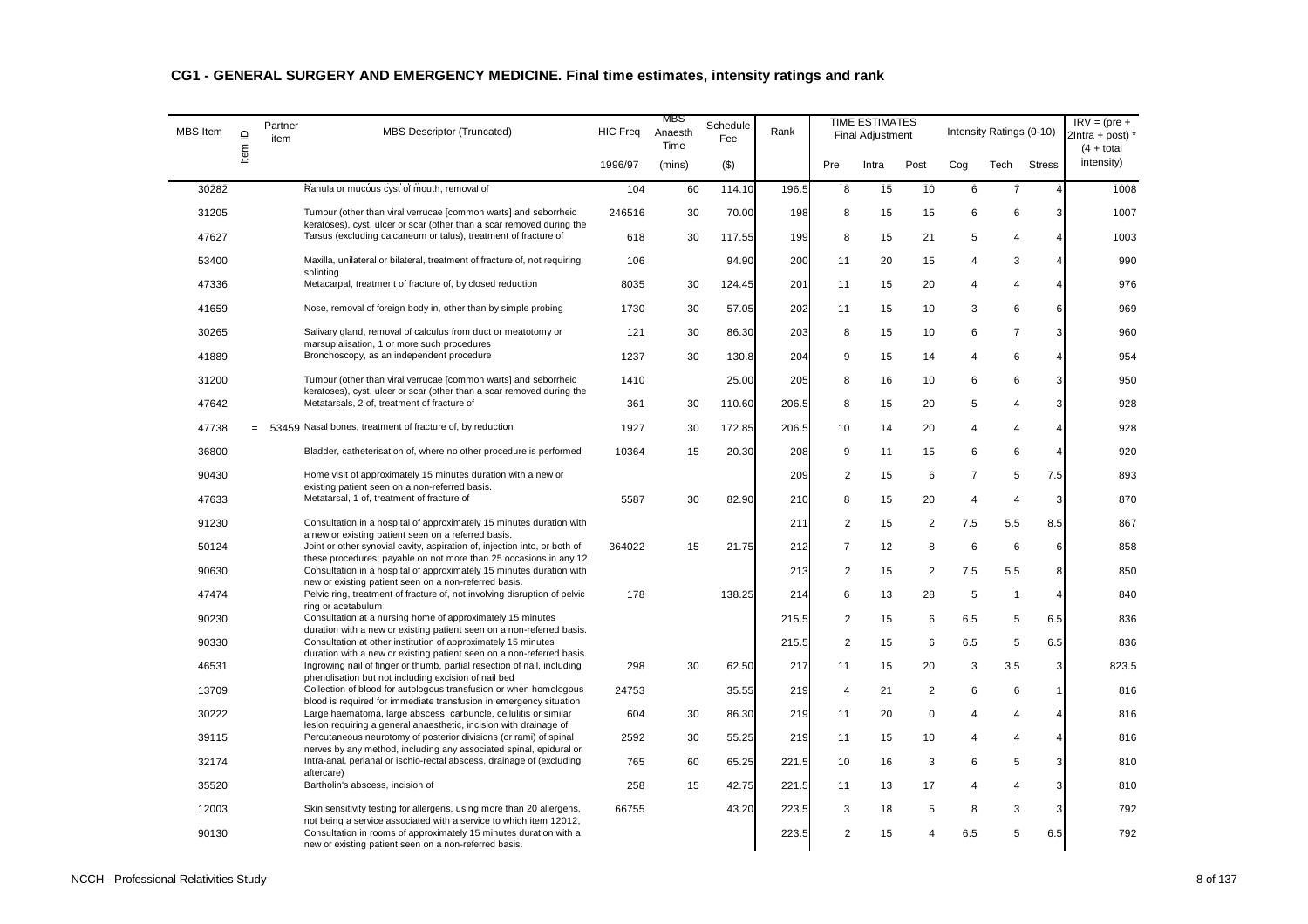| <b>MBS</b> Item | $\supseteq$ | Partner<br>item | MBS Descriptor (Truncated)                                                                                                                   | <b>HIC Freq</b> | MBS<br>Anaesth<br>Time | Schedule<br>Fee | Rank  |                | <b>TIME ESTIMATES</b><br>Final Adjustment |                |                | Intensity Ratings (0-10) |                         | $IRV = (pre +$<br>$2$ Intra + post) *<br>$(4 + total)$ |
|-----------------|-------------|-----------------|----------------------------------------------------------------------------------------------------------------------------------------------|-----------------|------------------------|-----------------|-------|----------------|-------------------------------------------|----------------|----------------|--------------------------|-------------------------|--------------------------------------------------------|
|                 | ltem        |                 |                                                                                                                                              | 1996/97         | (mins)                 | $($ \$)         |       | Pre            | Intra                                     | Post           | Cog            | Tech                     | <b>Stress</b>           | intensity)                                             |
| 42644           |             |                 | Cornea or sclera, removal of imbedded foreign body from (excluding<br>after-care)                                                            | 50475           | 75                     | 53.00           | 225   | 4              | 14                                        | $\mathbf 0$    | 4              | 8                        | 8                       | 768                                                    |
| 47057           |             |                 | Patella, treatment of dislocation of, by closed reduction                                                                                    | 235             | 15                     | 93.30           | 226.5 | 11             | 10                                        | 20             | 4              | $\overline{4}$           | 3                       | 765                                                    |
| 47663           |             |                 | Phalanx of great toe, treatment of fracture of, by closed reduction                                                                          | 1211            | 30                     | 103.75          | 226.5 | 11             | 10                                        | 20             | 4              | $\overline{4}$           | 3                       | 765                                                    |
| 30026           |             |                 | Skin and subcutaneous tissue or mucous membrane, repair of<br>recent wound of, other than on face or neck, small (not more than              | 158662          | 30                     | 38.30           | 228.5 | 8              | 10                                        | 10             | 6              | 6                        | $\overline{4}$          | 760                                                    |
| 30071           | $=$         |                 | 52024 Biopsy of skin or mucous membrane, as an independent procedure                                                                         | 144604          | 30                     | 38.30           | 228.5 | 5              | 14                                        | $\overline{7}$ | 6              | 5                        | $\overline{4}$          | 760                                                    |
| 47396           |             |                 | Olecranon, treatment of fracture of, not being a service to which item<br>47399 applies                                                      | 322             | 45                     | 138.25          | 230.5 | $\overline{4}$ | 10                                        | 20             | $\overline{7}$ | 1.5                      | $\overline{4}$          | 726                                                    |
| 47405           |             |                 | Radius, treatment of fracture of head or neck of, closed<br>management of                                                                    | 2062            | 45                     | 138.25          | 230.5 | $\overline{4}$ | 10                                        | 20             | $\overline{7}$ | 1.5                      | $\overline{4}$          | 726                                                    |
| 47444           |             |                 | Humerus, shaft of, treatment of fracture of, not being a service to<br>which item 47447 or 47450 applies                                     | 393             | 45                     | 165.95          | 232   | 8              | 14                                        | 36             | 3              | $\mathbf{1}$             | $\overline{2}$          | 720                                                    |
| 47916           |             |                 | Ingrowing nail of toe, partial resection of nail, including phenolisation<br>but not including excision of nail bed                          | 8391            | 30                     | 62.50           | 233   | 11             | 15                                        | 10             | 3              | $\overline{4}$           | 3                       | 714                                                    |
| 18254           |             |                 | Brachial plexus, injection of an anaesthetic agent                                                                                           | 1252            |                        | 73.95           | 234   | $\overline{7}$ | 19                                        | 9              | 3              | 3                        | 3                       | 702                                                    |
| 47423           |             |                 | Humerus, proximal, treatment of fracture of, not being a service to<br>which item 47426, 47429 or 47432 applies                              | 1160            | 45                     | 158.95          | 235   | 8              | 13                                        | 36             | 3              | 1                        | $\overline{2}$          | 700                                                    |
| 30013           |             |                 | Extensive burns, dressing of, under general anaesthesia (not<br>involving grafting)                                                          | $\overline{7}$  | 90                     | 96.05           | 236   | 11             | 20                                        | $\mathbf 0$    | 3              | 3                        | 3                       | 663                                                    |
| 30195           |             |                 | Neoplastic skin lesions, other than viral verrucae (common warts)<br>and seborrheic keratoses, treatment by electrosurgical destruction,     | 90132           | 30                     | 46.60           | 237   | 4              | 14                                        | 1              | 6              | 8                        | $\overline{2}$          | 660                                                    |
| 13842           |             |                 | Intra-arterial cannulisation for the purpose of taking multiple arterial<br>blood samples for blood gas analysis                             | 16646           |                        | 50.85           | 239   | 4              | 11                                        | 10             | 4              | 6                        | $\overline{4}$          | 648                                                    |
| 38400           |             |                 | Thoracic cavity, aspiration of, for diagnostic purposes, not being a<br>service associated with a service to which item 38403 applies        | 288             |                        | 28.25           | 239   | $\overline{7}$ | 6                                         | 8              | 6              | 6                        | 8                       | 648                                                    |
| 47453           |             |                 | Humerus, distal, (supracondylar or condylar), treatment of fracture<br>of, not being a service to which item 47456 or 47459 applies          | 1357            | 45                     | 193.55          | 239   | 4              | 10                                        | 30             | 4              | 1                        | 3                       | 648                                                    |
| 41647           |             |                 | Ear toilet requiring use of operating microscope and microinspection<br>of tympanic membrane with or without general anaesthesia=20          | 46796           | 30                     | 80.75           | 241   | 8              | 14                                        | 10             | 4              | $\overline{4}$           | $\overline{\mathbf{c}}$ | 644                                                    |
| 18278           |             |                 | Sciatic nerve, injection of an anaesthetic agent                                                                                             | 424             |                        | 65.15           | 242.5 | 2              | 10                                        | 10             | $\overline{7}$ | 6                        | 3                       | 640                                                    |
| 47703           |             |                 | Skull, treatment of fracture of, each attendance                                                                                             | 24              |                        | 31.50           | 242.5 | 0              | 20                                        | $\mathbf 0$    | 4              | $\overline{4}$           | $\overline{4}$          | 640                                                    |
| 46525           |             |                 | Pulp space infection, paronychia of hand, incision for, when<br>performed in an operating theatre of a hospital or approved day              | 969             | 15                     | 41.50           | 244   | 8              | 10                                        | 0              | 6              | 6                        | 6                       | 616                                                    |
| 12000           |             |                 | Skin sensitivity testing for allergens, using 1 to 20 allergens, not<br>being a service associated with a service to which item 12012,       | 37541           |                        | 28.55           | 245.5 | 3              | 13                                        | 5              | 8              | 3                        | 3                       | 612                                                    |
| 30061           |             |                 | Superficial foreign body, removal of, (including from cornea or<br>sclera) as an independent procedure                                       | 65519           | 30                     | 17.25           | 245.5 | 4              | 10                                        | 10             | 4              | 6                        | $\overline{4}$          | 612                                                    |
| 30628           |             |                 | Hydrocele, tapping of                                                                                                                        | 1931            |                        | 26.15           | 247   | 8              | 10                                        | 10             | 4              | 4                        | $\overline{4}$          | 608                                                    |
| 90420           |             |                 | Home visit of approximately 10 minutes duration with new or existing<br>patient seen on a non-referred basis.                                |                 |                        |                 | 248   | $\overline{2}$ | 10                                        | 5              | 6.5            | 5                        | $\overline{7}$          | 607.5                                                  |
| 47069           |             |                 | Toe, treatment of dislocation of, by closed reduction                                                                                        | 482             | 15                     | 51.85           | 249   | 11             | 10                                        | 15             | 3              | 3                        | 3                       | 598                                                    |
| 14203           |             |                 | Hormone or living tissue implantation, by direct implantation<br>involving incision and suture                                               | 21062           | 30                     | 37.55           | 250   | 8              | 12                                        | 5              | 5              | 6                        | $\mathbf{1}$            | 592                                                    |
| 91220           |             |                 | Consultation in a hospital of approximately 10 minutes duration with<br>a new or existing patient seen on a referred basis.                  |                 |                        |                 | 251   | $\overline{c}$ | 10                                        | $\overline{2}$ | $\overline{7}$ | 5.5                      | 8                       | 588                                                    |
| 47912           |             |                 | Pulp space infection, paronychia of foot, incision for, not being a<br>service to which another item in this Group applies (excluding after- | 2892            | 30                     | 41.50           | 252   | 8              | 15                                        | 5              | 4              | 3                        | 2.5                     | 580.5                                                  |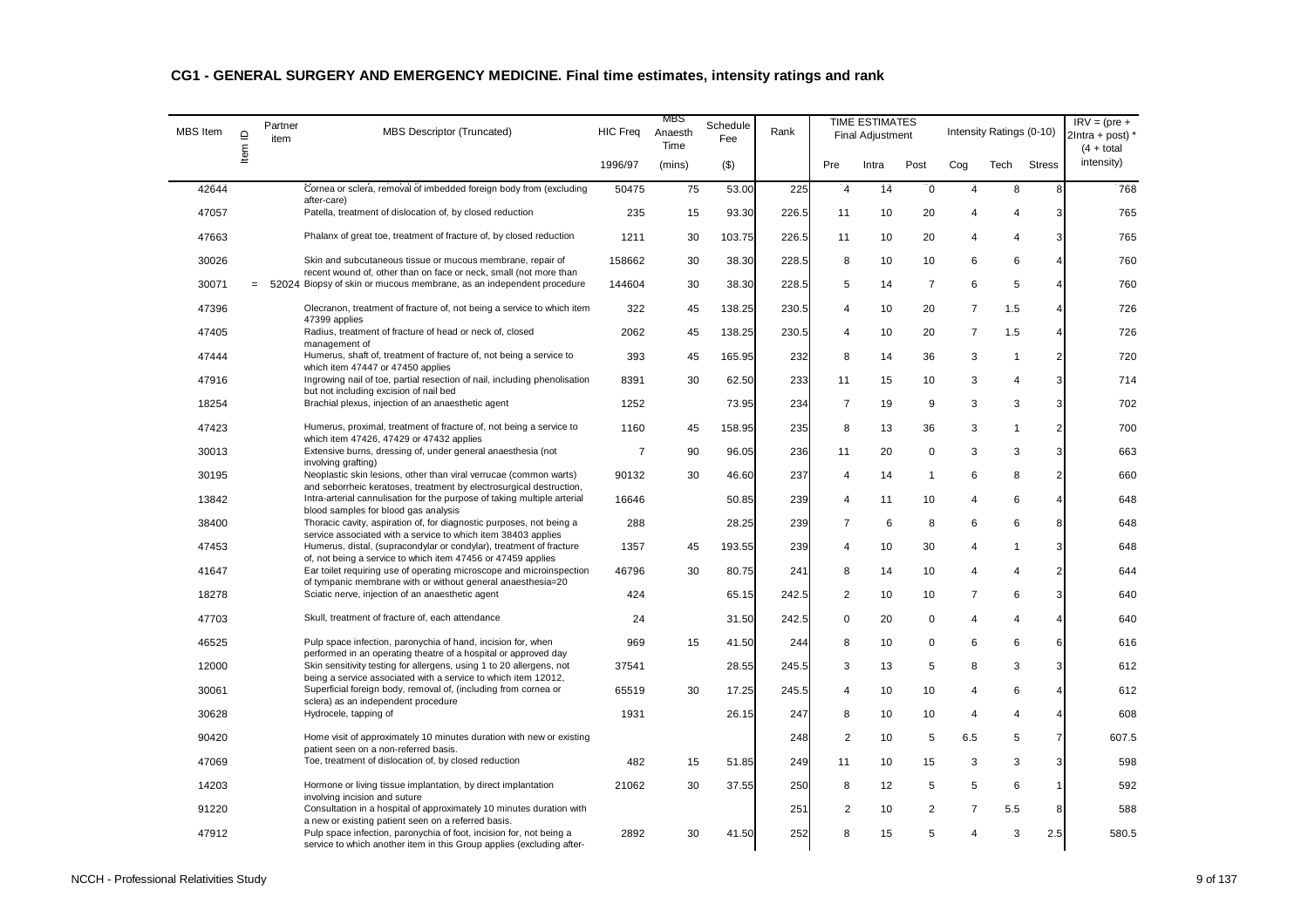| <b>MBS</b> Item | $\supseteq$ | Partner<br>item | MBS Descriptor (Truncated)                                                                                                                     | <b>HIC Freq</b> | MBS<br>Anaesth<br>Time | Schedule<br>Fee | Rank  |                | <b>TIME ESTIMATES</b><br>Final Adjustment |                |                | Intensity Ratings (0-10) |                | $IRV = (pre +$<br>$2$ Intra + post) *<br>$(4 + total)$ |
|-----------------|-------------|-----------------|------------------------------------------------------------------------------------------------------------------------------------------------|-----------------|------------------------|-----------------|-------|----------------|-------------------------------------------|----------------|----------------|--------------------------|----------------|--------------------------------------------------------|
|                 | ltem        |                 |                                                                                                                                                | 1996/97         | (mins)                 | $($ \$)         |       | Pre            | Intra                                     | Post           | Cog            | Tech                     | <b>Stress</b>  | intensity)                                             |
| 30219           | $=$         |                 | 52055 Haematoma, furuncle, small abscess or similar lesion not requiring<br>a general anaesthetic, incision with drainage of (excluding after- | 112195          |                        | 20.05           | 253.5 | $\overline{4}$ | 15                                        | $\mathsf 0$    | 4              | 6                        | 3              | 578                                                    |
| 47000           |             |                 | $= 53200$ Mandible, treatment of dislocation of, by closed reduction                                                                           | 107             | 15                     | 51.85           | 253.5 | 4              | 10                                        | 10             | $\overline{4}$ | 6                        | 3              | 578                                                    |
| 90620           |             |                 | Consultation in a hospital of approximately 10 minutes duration with                                                                           |                 |                        |                 | 255   | 2              | 10                                        | 2              | $\overline{7}$ | 5.5                      | 7.5            | 576                                                    |
| 30006           |             |                 | a new or existing patient seen on a non-referred basis.<br>Extensive burns, dressing of, without anaesthesia (not involving                    | 3404            |                        | 34.10           | 256   | 4              | 20                                        | $\mathbf 0$    | 3              | 3                        | $\mathbf{3}$   | 572                                                    |
| 90220           |             |                 | grafting) - each attendance at which the procedure is performed,<br>Consultation at a nursing home of approximately 10 minutes                 |                 |                        |                 | 257.5 | 2              | 10                                        | 5              | 6              | 5                        | 6              | 567                                                    |
| 90320           |             |                 | duration with new or existing patient seen on a non-referred basis.<br>Consultation at other institution of approximately 10 minutes           |                 |                        |                 | 257.5 | $\overline{2}$ | 10                                        | 5              | 6              | 5                        | 6              | 567                                                    |
| 41500           |             |                 | duration with new or existing patient seen on a non-referred basis.<br>Ear, foreign body (other than ventilating tube) in, removal of, other   | 12063           | 15                     | 60.55           | 259   | 5              | 11                                        | -1             | 4              | 8                        | $\overline{4}$ | 560                                                    |
| 18260           |             |                 | than by simple syringing<br>Intercostal nerves (multiple), injection of an anaesthetic agent                                                   | 791             |                        | 65.15           | 260   | 3              | 13                                        | 8              | 4              | $\overline{4}$           | 3              | 555                                                    |
| 47411           |             |                 | Humerus, treatment of fracture of tuberosity of, not being a service                                                                           | 595             | 30                     | 82.90           | 261.5 | $\overline{4}$ | 10                                        | 30             | 3              | $\mathbf{1}$             | $\overline{2}$ | 540                                                    |
| 47462           |             |                 | to which item 47417 applies<br>Clavicle, treatment of fracture of, not being a service to which item                                           | 3613            | 30                     | 82.90           | 261.5 | $\overline{4}$ | 10                                        | 30             | 3              | $\mathbf{1}$             | 2 <sub>l</sub> | 540                                                    |
| 47681           |             |                 | 47465 applies<br>Spine (excluding sacrum), treatment of fracture of transverse                                                                 | 423             |                        | 31.5            | 263   | 13             | 4                                         | 17             | 5              | $\mathbf{1}$             | $\overline{4}$ | 532                                                    |
|                 |             |                 | process, vertebral body, or posterior elements - each attendance                                                                               |                 |                        |                 |       |                |                                           |                |                |                          |                |                                                        |
| 37415           |             |                 | Penis, injection of, for the investigation and treatment of impotence -<br>2 services only in a period of 36 consecutive months                | 58563           |                        | 34.20           | 264   | $\overline{4}$ | 5                                         | 19             | 4              | $\overline{4}$           | $\overline{4}$ | 528                                                    |
| 30205           |             |                 | Cancer of skin proven by histopathology, removal of, by liquid                                                                                 | 280             | 30                     | 92.75           | 265.5 | 4              | 13                                        | 5              | 4              | $\overline{4}$           | 3              | 525                                                    |
| 90120           |             |                 | nitrogen cryotherapy using repeat freeze- thaw cycles where cancer<br>Consultation in rooms of approximately 10 minutes duration with          |                 |                        |                 | 265.5 | 2              | 10                                        | 3              | 6              | 5                        | 6              | 525                                                    |
| 35554           |             |                 | new or existing patient seen on a non-referred basis.<br>Vagina, dilatation of, as an independent procedure including any                      | 184             | 15                     | 31.90           | 267.5 | 11             | 12                                        | 17             | 2              | 2                        | 2 <sub>l</sub> | 520                                                    |
| 42650           |             |                 | associated consultation<br>Cornea, epithelial debridement for corneal ulcer or corneal erosion                                                 | 2125            | 60                     | 53              | 267.5 | $\overline{7}$ | 9                                         | $\overline{1}$ | 6              | 6                        | $\overline{4}$ | 520                                                    |
| 18272           |             |                 | (excluding after-care)<br>Saphenous, sural, popliteal or posterior tibial nerve, main trunk of, 1                                              | 936             |                        | 45.85           | 269   | $\overline{4}$ | 8                                         | 13             | 6              | $\overline{4}$           | 1              | 495                                                    |
| 11506           |             |                 | or more of, injection of an anaesthetic agent<br>Measurement of respiratory function involving a permanently                                   | 296769          |                        | 15.05           | 270   | 4              | 12                                        | $\overline{1}$ | 8              | $\overline{4}$           | 1              | 493                                                    |
| 47036           |             |                 | recorded tracing performed before and after inhalation of<br>Interphalangeal joint, treatment of dislocation of, by closed reduction           | 2118            | 15                     | 62.20           | 271   | 8              | 10                                        | 15             | 3              | 3                        | $\mathbf{1}$   | 473                                                    |
| 30202           |             |                 | Cancer of skin or mucous membrane proven by histopathology or                                                                                  | 44220           |                        | 35.45           | 272.5 | 3              | $\overline{7}$                            | 5              | 6              | 8                        | 3              | 462                                                    |
| 32072           |             |                 | confirmed by specialist opinion, removal of, by liquid nitrogen<br>Sigmoidoscopic examination (with rigid sigmoidoscope), with or              | 80917           |                        | 35.15           | 272.5 | $\overline{4}$ | 10                                        | 9              | 4              | $\overline{4}$           | 2 <sub>l</sub> | 462                                                    |
|                 |             |                 | without biopsy                                                                                                                                 |                 |                        |                 |       |                |                                           |                |                |                          |                |                                                        |
| 18258           |             |                 | Intercostal nerve (single), injection of an anaesthetic agent                                                                                  | 304             |                        | 45.85           | 274   | 2              | 8                                         | 10             | 6              | $\overline{4}$           | $\overline{2}$ | 448                                                    |
| 47042           |             |                 | Metacarpophalangeal joint, treatment of dislocation of, by closed<br>reduction                                                                 | 506             | 15                     | 82.90           | 275   | $\overline{4}$ | 10                                        | 15             | 3              | 3                        | $\mathbf{1}$   | 429                                                    |
| 47003           |             |                 | Clavicle, treatment of dislocation of, by closed reduction                                                                                     | 218             | 30                     | 62.20           | 276   | $\mathbf 0$    | 10                                        | 15             | 4              | $\overline{2}$           | $\overline{2}$ | 420                                                    |
| 32147           |             |                 | Perianal thrombosis, incision of                                                                                                               | 9158            | 30                     | 33.20           | 277   | 9              | 11                                        | 6              | 2              | 3                        | 2 <sub>l</sub> | 407                                                    |
| 18266           |             |                 | Ulnar, radial or median nerve, main trunk of, 1 or more of, injection<br>of an anaesthetic agent, not being associated with a brachial plexus  | 659             |                        | 45.85           | 278   | 6              | $\overline{7}$                            | 13             | 3              | 3                        | $2 \mid$       | 396                                                    |
| 13706           |             |                 | Administration of blood or bone marrow already collected=20                                                                                    | 40073           |                        | 61.25           | 279.5 | 4              | 9                                         | 8              | 3              | $\overline{2}$           | 4              | 390                                                    |
| 18242           |             |                 | Greater occipital nerve, injection of an anaesthetic agent                                                                                     | 1575            |                        | 27.65           | 279.5 | 3              | 7                                         | $\mathbf{q}$   | 6              | $\overline{4}$           | 1              | 390                                                    |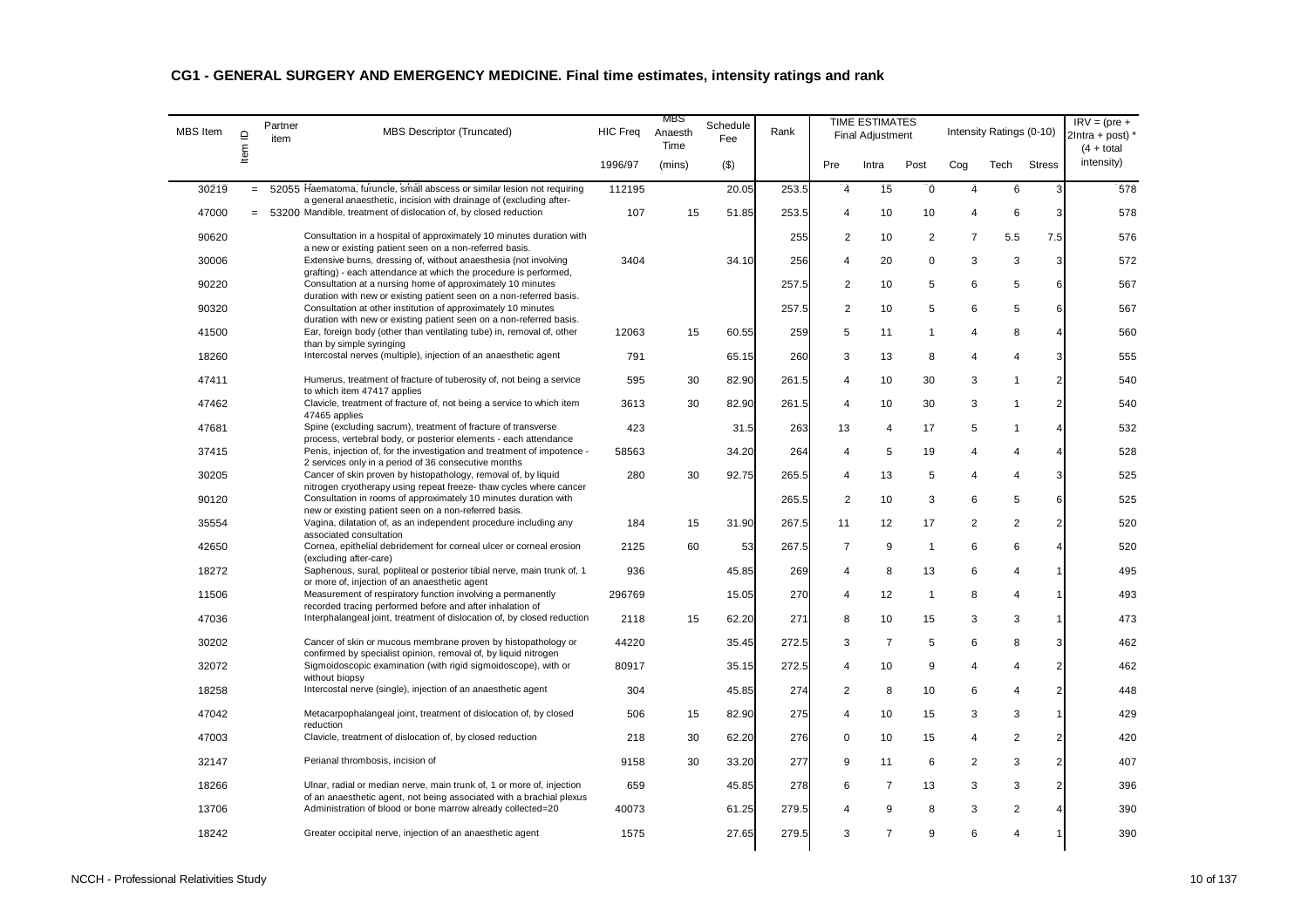| <b>MBS</b> Item | $\supseteq$ | Partner<br>item | MBS Descriptor (Truncated)                                                                                                             | <b>HIC Freq</b> | MBS<br>Anaesth<br>Time | Schedule<br>Fee | Rank  |                | <b>TIME ESTIMATES</b><br><b>Final Adjustment</b> |                |                | Intensity Ratings (0-10) |                 | $IRV = (pre +$<br>$2$ Intra + post) $*$<br>$(4 + total)$ |
|-----------------|-------------|-----------------|----------------------------------------------------------------------------------------------------------------------------------------|-----------------|------------------------|-----------------|-------|----------------|--------------------------------------------------|----------------|----------------|--------------------------|-----------------|----------------------------------------------------------|
|                 | Item        |                 |                                                                                                                                        | 1996/97         | (mins)                 | $($ \$)         |       | Pre            | Intra                                            | Post           | Cog            | Tech                     | <b>Stress</b>   | intensity)                                               |
| 37041           |             |                 | Bladder aspiration, by needle=20                                                                                                       | 515             |                        | 34.2            | 281   | 5              | 5                                                | $\overline{4}$ | 4              | 6                        | 6               | 380                                                      |
| 18270           |             |                 | Femoral nerve, injection of an anaesthetic agent                                                                                       | 674             |                        | 65.15           | 282.5 | $\overline{4}$ | 9                                                | 5              | 3              | $\overline{4}$           | 3               | 378                                                      |
| 30192           |             |                 | Premalignant skin lesions, treatment of, by galvanocautery or                                                                          | 306331          | 30                     | 29.10           | 282.5 | $\overline{4}$ | 8                                                | -1             | 6              | 6                        | $\overline{2}$  | 378                                                      |
| 13757           |             |                 | electrodesiccation or cryocautery (10 or more lesions)<br>Therapeutic venesection for the management of haemochromatosis               | 563             |                        | 53.6            | 284.5 | 6              | 10                                               | 5              | 3              | 2                        | 3               | 372                                                      |
| 30009           |             |                 | or polycythemia vera<br>Localised burns, dressing of, under general anaesthesia (not                                                   | 15              | 60                     | 44.55           | 284.5 | 11             | 10                                               | $\mathbf 0$    | 3              | 3                        | $\overline{2}$  | 372                                                      |
| 30216           |             |                 | involving grafting)<br>Haematoma, aspiration of                                                                                        | 13591           | 15                     | 20.05           | 286   | $\overline{4}$ | 9                                                | 2              | 4              | $\overline{4}$           | 2 <sub>l</sub>  | 336                                                      |
| 46513           |             |                 | Digital nail of finger or thumb, removal of, not being a service to                                                                    | 2081            | 15                     | 41.50           | 287.5 | 8              | 10                                               | 5              | 2              | 2                        | 2 <sub>l</sub>  | 330                                                      |
| 47904           |             |                 | which item 46516 applies<br>Digital nail of toe, removal of, not being a service to which item                                         | 18998           | 15                     | 41.50           | 287.5 | 8              | 10                                               | 5              | $\overline{2}$ | 2                        | 2 <sub>2</sub>  | 330                                                      |
| 14206           |             |                 | 47906 applies<br>Hormone or living tissue implantation - by cannula                                                                    | 16703           |                        | 26.15           | 289   | $\overline{7}$ | $\overline{7}$                                   | 3              | 4              | $\overline{4}$           | 1               | 312                                                      |
| 30207           |             |                 | Skin lesions, multiple injections with hydrocortisone or similar                                                                       | 26614           | 30                     | 32.75           | 290   | 3              | $\overline{7}$                                   | $\overline{1}$ | 4              | 6                        | 3               | 306                                                      |
| 47466           |             |                 | preparations<br>Sternum, treatment of fracture of, not being a service to which item                                                   | 101             | 30                     | 82.90           | 291   | $\mathsf 0$    | 5                                                | 10             | 6              | $\mathbf{1}$             | 3.5             | 290                                                      |
| 13312           |             |                 | 47467 applies<br>Blood for pathology test, collection of, by femoral or external jugular                                               | 270             |                        | 20.9            | 292.5 | $\overline{4}$ | 5                                                | $\overline{4}$ | 2              | 6                        | $\overline{4}$  | 288                                                      |
| 30003           |             |                 | vein puncture in infants=20<br>Localised burns, dressing of, (not involving grafting) - each                                           | 30910           |                        | 22.60           | 292.5 | $\overline{4}$ | 10                                               | $\mathbf 0$    | 3              | 3                        | $\overline{2}$  | 288                                                      |
| 91210           |             |                 | attendance at which the procedure is performed, including any<br>Consultation in a hospital of approximately 5 minutes duration with a |                 |                        |                 | 294   | 2              | 5                                                | 2              | 5              | 4.5                      | 6               | 273                                                      |
| 47471           |             |                 | new or existing patient seen on a referred basis.<br>Ribs (1 or more), treatment of fracture of - each attendance                      | 1538            |                        | 31.50           | 295   | $\mathbf 0$    | 10                                               | $\mathbf 0$    | 5              | $\mathbf{1}$             | 3.5             | 270                                                      |
| 90410           |             |                 | Home visit of approximately 5 minutes duration with a new or                                                                           |                 |                        |                 | 296   | $\overline{2}$ | 5                                                | 3              | 4.5            | $\overline{4}$           | $5\phantom{.0}$ | 262.5                                                    |
| 90610           |             |                 | existing patient seen on a non-referred basis.<br>Consultation in a hospital of approximately 5 minutes duration with a                |                 |                        |                 | 297   | $\mathbf{1}$   | 5                                                | $\overline{2}$ | 5              | 4.5                      | 5.5             | 247                                                      |
| 90210           |             |                 | new or existing patient seen on a non-referred basis.<br>Consultation at a nursing home of approximately 5 minutes duration            |                 |                        |                 | 298.5 | 2              | 5                                                | 3              | $\overline{4}$ | $\overline{4}$           | $\overline{4}$  | 240                                                      |
| 90310           |             |                 | with a new or existing patient seen on a non-referred basis.<br>Consultation at other institution of approximately 5 minutes duration  |                 |                        |                 | 298.5 | 2              | 5                                                | 3              | 4              | $\overline{4}$           | $\overline{4}$  | 240                                                      |
| 16514           |             |                 | with a new or existing patient seen on a non-referred basis.<br>Antenatal cardiotocography in the management of high risk              | 28755           |                        | 26.95           | 300   | $\overline{2}$ | $\mathbf 0$                                      | 10             | 8              | $\overline{4}$           | 3               | 228                                                      |
| 13839           |             |                 | pregnancy (not during the course of the confinement)<br>Arterial puncture and collection of blood for diagnostic purposes              | 8750            |                        | 16.9            | 301   | $\mathbf{1}$   | 5                                                | 3              | 4              | $\overline{4}$           | 3               | 210                                                      |
| 90110           |             |                 | Consultation in rooms of approximately 5 minutes duration with a                                                                       |                 |                        |                 | 302   | $\overline{c}$ | 5                                                | -1             | 4              | $\overline{4}$           | $\overline{4}$  | 208                                                      |
| 11700           |             |                 | new or existing patient seen on a non-referred basis.<br>Twelve-lead electrocardiography, tracing and report                           | 1222245         |                        | 22.90           | 303   | $\overline{2}$ | $\Omega$                                         | 5              | 8              | 5                        | 6               | 161                                                      |
| 11306           |             |                 | Non-determinate audiometry                                                                                                             | 22092           |                        | 16.15           | 304.5 | $\overline{2}$ | $\Omega$                                         | $\overline{2}$ | 8              | $\overline{4}$           | $\mathbf{1}$    | 68                                                       |
| 11309           |             |                 | Audiogram, air conduction                                                                                                              | 81928           |                        | 19.25           | 304.5 | 2              | $\mathbf 0$                                      | $\overline{2}$ | 8              | $\overline{4}$           | 1               | 68                                                       |
| 11701           |             |                 | Twelve-lead electrocardiography, report only where the tracing has                                                                     | 22334           |                        | 11.45           | 306   | $\mathbf 0$    | $\mathbf 0$                                      | $\overline{4}$ | 6              | $\mathbf 0$              | 6               | 64                                                       |
| 11330           |             |                 | been forwarded to another medical practitioner, including any<br>Impedance audiogram where the patient is not referred by a medical    | 73525           |                        | 5.80            | 307   | 2              | $\Omega$                                         | $\overline{2}$ | 8              | $\mathbf{1}$             | 1               | 56                                                       |
| 11702           |             |                 | practitioner - 1 examination in any 4 week period<br>Twelve-lead electrocardiography, tracing only                                     | 37630           |                        | 11.45           | 308   | 2              | $\Omega$                                         | $\Omega$       | $\Omega$       | 3                        | $\mathbf{0}$    | 14                                                       |
|                 |             |                 |                                                                                                                                        |                 |                        |                 |       |                |                                                  |                |                |                          |                 |                                                          |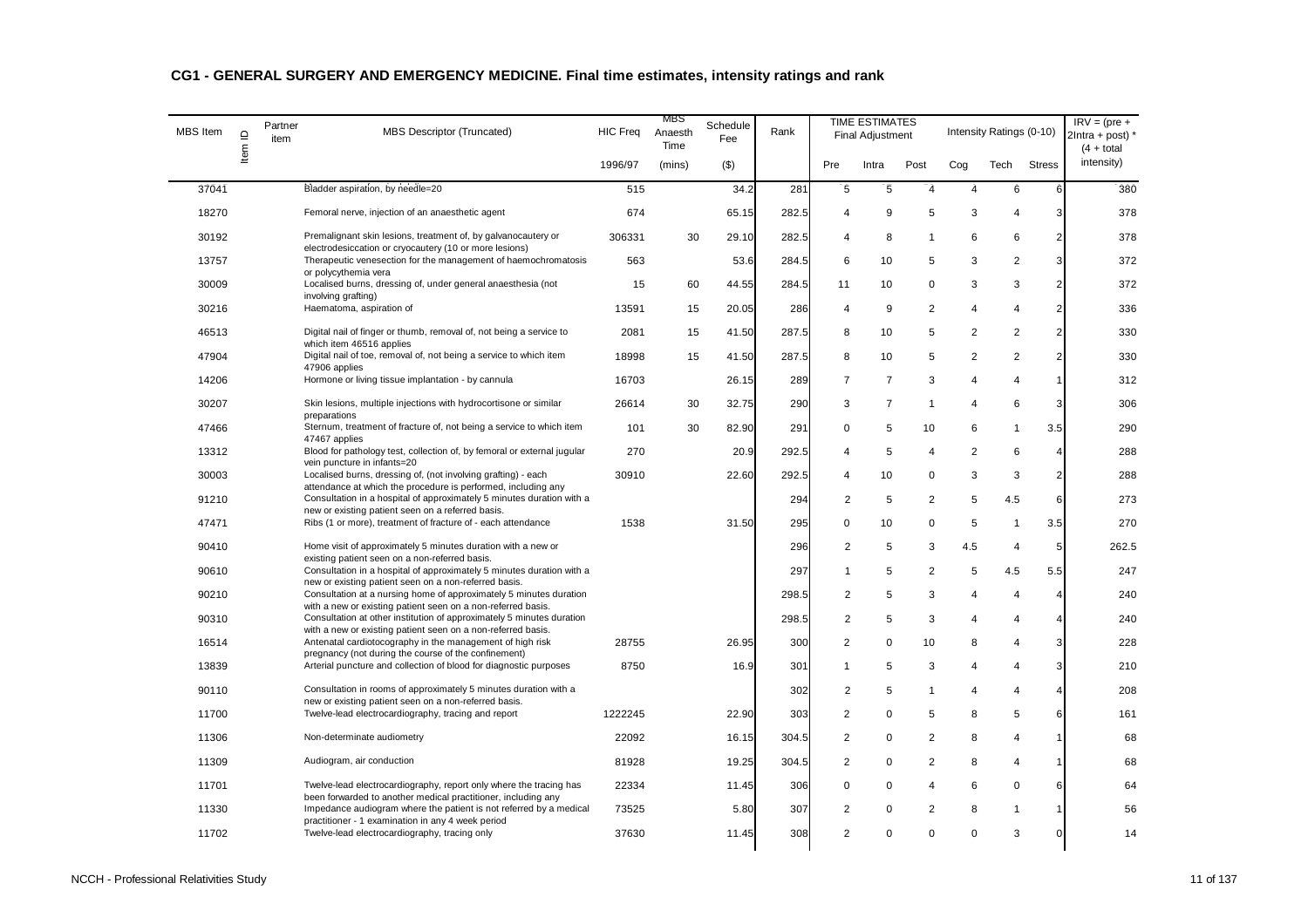| MBS Item  | Item ID | Partner<br>item | MBS Descriptor (Truncated)                                                                                                                                                                    | Rank           |     | <b>TIME ESTIMATES</b><br>Final Adjustment |      |      | Intensity Ratings (0-10) |               |                 | <b>IRV Component</b>       |        | $IRV =$<br>$PreW +$<br>IntraW $+$ |
|-----------|---------|-----------------|-----------------------------------------------------------------------------------------------------------------------------------------------------------------------------------------------|----------------|-----|-------------------------------------------|------|------|--------------------------|---------------|-----------------|----------------------------|--------|-----------------------------------|
|           |         |                 |                                                                                                                                                                                               |                | Pre | Intra                                     | Post | Cog  | Tech                     | <b>Stress</b> | Pre<br>Weighted | Intra<br>Weighted Weighted | Post   | PostW                             |
| 41581     |         |                 | Tumour involving infra-temporal fossa, removal of, involving                                                                                                                                  | 1.5            | 46  | 432                                       | 70   | 9.4  | 8.0                      | 8.7           | 386.9           | 9359.0                     | 586.5  | 10332.3                           |
| 41587     |         |                 | craniotomy and radical excision of (Assist.)<br>Total temporal bone resection for removal of tumour (Assist.)                                                                                 | 1.5            | 46  | 432                                       | 70   | 9.4  | 8.0                      | 8.7           | 386.9           | 9359.0                     | 586.5  | 10332.3                           |
| 39656     |         |                 | Petro-clival and clival tumour, removal of, by supra and<br>infratentorial approaches for radical or sub-total radical                                                                        | $\mathbf{3}$   | 46  | 432                                       | 52   | 9.4  | 8.0                      | 8.7           | 386.9           | 9359.0                     | 435.7  | 10181.5                           |
| 41578     |         |                 | Cerebello - pontine angle tumour, removal of, by transmastoid,<br>translabyrinthine or retromastoid approach, (intracranial                                                                   | $\overline{4}$ | 43  | 348                                       | 77   | 9.4  | 8.0                      | 8.7           | 361.6           | 7539.2                     | 645.1  | 8545.9                            |
| 41575     |         |                 | Cerebello-pontine angle tumour, removal of by 2 surgeons                                                                                                                                      | 5              | 45  | 337                                       | 77   | 9.4  | 8.0                      | 8.7           | 378.5           | 7300.9                     | 645.1  | 8324.4                            |
| 41579     |         |                 | operating conjointly, by transmastoid, translabyrinthine or<br>Cerebello-pontine angle tumour, removal of, by transmastoid,<br>translabyrinthine or retromastoid approach, (intracranial      | 6              | 45  | 337                                       | 67   | 9.4  | 8.0                      | 8.7           | 378.5           | 7300.9                     | 561.3  | 8240.6                            |
| $45752 =$ |         |                 | 52375 Mandible or maxilla, complex bilateral osteotomies or                                                                                                                                   | $\overline{7}$ | 36  | 288                                       | 50   | 10.0 | 9.5                      | 10.0          | 321.9           | 6698.0                     | 441.8  | 7461.7                            |
| 41843     |         |                 | osteectomies of, involving 3 or more such procedures of each<br>Laryngopharyngectomy or primary restoration of alimentary<br>continuity after laryngopharyngectomy using stomach or bowel     | 8              | 31  | 347                                       | 70   | 5.8  | 6.2                      | 7.8           | 240.9           | 6655.3                     | 548.0  | 7444.2                            |
| $45754 =$ |         |                 | 52382 Midfacial osteotomies - Le Fort II, Modified Le Fort III<br>(Nasomalar), Modified Le Fort III (Malar- Maxillary), Le Fort III                                                           | 9              | 36  | 269                                       | 50   | 10.0 | 10.0                     | 10.0          | 328.3           | 6305.1                     | 449.4  | 7082.8                            |
| 30275     |         |                 | Radical excision of intra-oral tumour involving resection of                                                                                                                                  | 10             | 37  | 276                                       | 88   | 9.4  | 8.0                      | 8.7           | 311.2           | 5979.3                     | 737.3  | 7027.8                            |
| 41584     |         |                 | mandible and lymph glands of neck (commando-type operation)<br>Partial temporal bone resection for removal of tumour involving<br>mastoidectomy with or without decompression of facial nerve | 11             | 46  | 270                                       | 70   | 9.4  | 8.0                      | 8.7           | 386.9           | 5849.4                     | 586.5  | 6822.7                            |
| $45753 =$ |         |                 | 52380 Midfacial osteotomies - Le Fort II, Modified Le Fort III<br>(Nasomalar), Modified Le Fort III (Malar- Maxillary), Le Fort III                                                           | 12             | 36  | 250                                       | 55   | 10.0 | 10.0                     | 10.0          | 328.3           | 5859.8                     | 494.3  | 6682.4                            |
| 52366     |         |                 | Mandible or maxilla, complex bilateral osteotomies or                                                                                                                                         | 14             | 31  | 216                                       | 60   | 9.4  | 9.5                      | 10.0          | 277.2           | 4978.5                     | 530.1  | 5785.9                            |
| 52369     |         |                 | osteectomies of, involving 3 or more such procedures of 1 jaw<br>Mandible or maxilla, complex bilateral osteotomies or<br>osteectomies of, involving 3 or more such procedures of 1 jaw       | 14             | 31  | 216                                       | 60   | 9.4  | 9.5                      | 10.0          | 277.2           | 4978.5                     | 530.1  | 5785.9                            |
| 52372     |         |                 | Mandible or maxilla, complex bilateral osteotomies or                                                                                                                                         | 14             | 31  | 216                                       | 60   | 9.4  | 9.5                      | 10.0          | 277.2           | 4978.5                     | 530.1  | 5785.9                            |
| 41879     |         |                 | osteectomies of, involving 3 or more such procedures of each<br>Laryngoplasty or tracheoplasty, including tracheostomy (Assist.)                                                              | 16             | 31  | 216                                       | 80   | 9.4  | 8.0                      | 8.7           | 260.7           | 4679.5                     | 670.2  | 5610.4                            |
| 41623     |         |                 | Glomus tumour, transmastoid removal of, including<br>mastoidectomy (Assist.)                                                                                                                  | 17             | 46  | 216                                       | 50   | 9.4  | 8.0                      | 8.7           | 386.9           | 4679.5                     | 418.9  | 5485.2                            |
| 41593     |         |                 | Translabyrinthine vestibular nerve section (Assist.)                                                                                                                                          | 18.5           | 46  | 216                                       | 40   | 9.4  | 8.0                      | 8.7           | 386.9           | 4679.5                     | 335.1  | 5401.5                            |
| 41617     |         |                 | Cochlear implant, insertion of, including mastoidectomy<br>(Assist.)                                                                                                                          | 18.5           | 46  | 216                                       | 40   | 9.4  | 8.0                      | 8.7           | 386.9           | 4679.5                     | 335.1  | 5401.5                            |
| $41515 +$ |         |                 | 41563 Meatoplasty involving removal of cartilage or bone or both<br>cartilage and bone, being a service associated with a service to                                                          | 20             | 31  | 225                                       | 30   | 9.4  | 8.0                      | 8.7           | 260.7           | 4874.5                     | 251.3  | 5386.5                            |
| $41524 +$ |         |                 | 41563 Reconstruction of external auditory canal, being a service<br>associated with a service to which items 41557, 41560 and                                                                 | 21             | 31  | 216                                       | 45   | 9.4  | 8.0                      | 8.7           | 260.7           | 4679.5                     | 377.0  | 5317.2                            |
| 41564     |         |                 | Mastoidectomy (radical or modified radical), obliteration of the<br>mastoid cavity, blind sac closure of external auditory canal and                                                          | 22             | 31  | 216                                       | 40   | 9.4  | 7.1                      | 8.7           | 250.8           | 4608.7                     | 324.1  | 5183.7                            |
| 41834     |         |                 | Laryngectomy (total) (Assist.)                                                                                                                                                                | 23             | 31  | 185                                       | 130  | 9.4  | 6.2                      | 6.1           | 240.9           | 3576.4                     | 1017.8 | 4835.1                            |
| 41840     |         |                 | Supraglottic laryngectomy including tracheostomy (Assist.)                                                                                                                                    | 24             | 31  | 180                                       | 70   | 9.4  | 8.0                      | 8.7           | 260.7           | 3899.6                     | 586.5  | 4746.7                            |
| 41785     |         |                 | Partial pharyngectomy via pharyngotomy with partial or total<br>glossectomy (Assist.)                                                                                                         | 25             | 31  | 189                                       | 70   | 7.5  | 7.1                      | 7.8           | 250.8           | 3798.3                     | 567.2  | 4616.4                            |
| $45597 =$ |         |                 | 52129 Maxilla, total resection of both maxillae (Assist.)                                                                                                                                     | 26             | 23  | 179                                       | 68   | 8.1  | 8.4                      | 8.8           | 196.7           | 3834.8                     | 578.0  | 4609.5                            |
| 41563     |         |                 | Mastoidectomy (radical or modified radical), myringoplasty and<br>ossicular chain reconstruction (Assist.)                                                                                    | 27             | 31  | 189                                       | 30   | 9.4  | 8.0                      | 8.7           | 260.7           | 4094.6                     | 251.3  | 4606.6                            |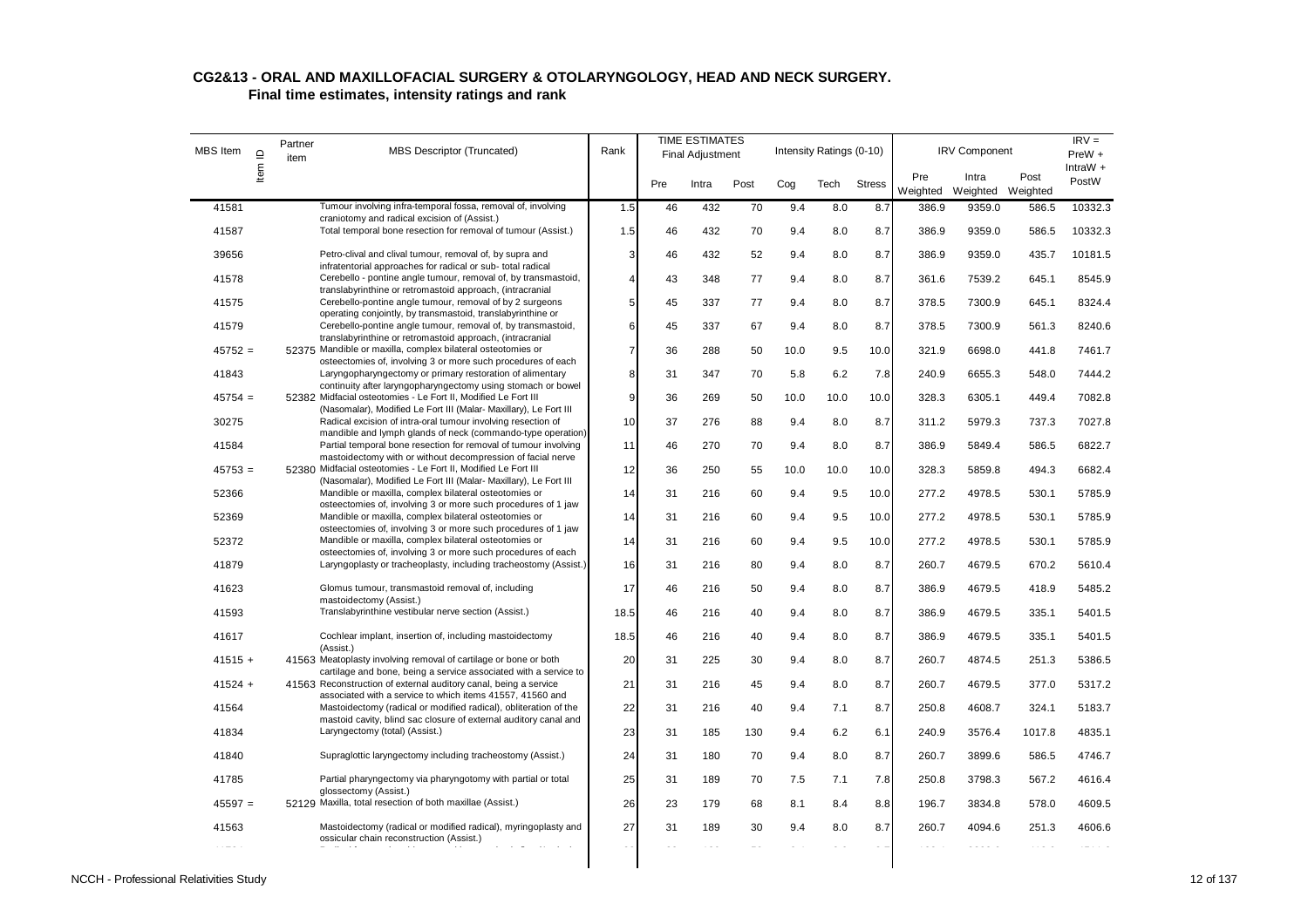| MBS Item  | Item ID | Partner<br>item | <b>MBS Descriptor (Truncated)</b>                                                                                                                                                            | Rank |     | <b>TIME ESTIMATES</b><br><b>Final Adjustment</b> |      |     | Intensity Ratings (0-10) |               |                 | <b>IRV Component</b>       |        | $IRV =$<br>$PreW +$ |
|-----------|---------|-----------------|----------------------------------------------------------------------------------------------------------------------------------------------------------------------------------------------|------|-----|--------------------------------------------------|------|-----|--------------------------|---------------|-----------------|----------------------------|--------|---------------------|
|           |         |                 |                                                                                                                                                                                              |      | Pre | Intra                                            | Post | Cog | Tech                     | <b>Stress</b> | Pre<br>Weighted | Intra<br>Weighted Weighted | Post   | IntraW $+$<br>PostW |
| 41734     |         |                 | Radical fronto-ethmoidectomy with osteoplastic flap (Assist.)                                                                                                                                | 28   | 23  | 180                                              | 50   | 9.4 | 8.0                      | 8.7           | 193.4           | 3899.6                     | 418.9  | 4511.9              |
| $45788 =$ |         |                 | 53209 Glenoid fossa, zygomatic arch and temporal bone,                                                                                                                                       | 29   | 30  | 176                                              | 49   | 7.5 | 8.4                      | 9.4           | 256.6           | 3802.0                     | 416.5  | 4475.0              |
| $45599 =$ |         |                 | reconstruction of, (Obwegeser technique)=20 (Assist.)<br>52123 Mandible, total resection of both sides, including                                                                            | 30   | 27  | 168                                              | 68   | 8.1 | 8.4                      | 8.8           | 230.9           | 3599.1                     | 578.0  | 4408.0              |
| 41596     |         |                 | condylectomies where performed=20 (Assist.)<br>Retrolabyrinthine vestibular nerve section or cochlear nerve                                                                                  | 31   | 46  | 162                                              | 60   | 9.4 | 7.1                      | 8.7           | 372.2           | 3456.5                     | 486.2  | 4314.9              |
| 41837     |         |                 | section, or both (Assist.)<br>Vertical hemi-laryngectomy including tracheostomy (Assist.)                                                                                                    | 32   | 31  | 135                                              | 125  | 9.4 | 8.0                      | 8.7           | 260.7           | 2924.7                     | 1047.3 | 4232.6              |
| 41599     |         |                 | Internal auditory meatus, exploration by middle cranial fossa                                                                                                                                | 33   | 46  | 162                                              | 35   | 9.4 | 7.1                      | 8.7           | 372.2           | 3456.5                     | 283.6  | 4112.3              |
| 30247     |         |                 | approach with cranial nerve decompression (Assist.)<br>Parotid gland, total extirpation of (Assist.)                                                                                         | 34   | 23  | 174                                              | 40   | 9.4 | 6.2                      | 7.0           | 178.7           | 3464.8                     | 313.2  | 3956.7              |
| $45731 =$ |         |                 | 52354 Mandible or maxilla, osteotomies or osteectomies of, involving 3                                                                                                                       | 35   | 25  | 151                                              | 55   | 7.5 | 8.4                      | 9.4           | 213.8           | 3261.9                     | 467.5  | 3943.2              |
| 41728     |         |                 | or more such procedures on the 1 jaw, including transposition<br>Lateral rhinotomy with removal of tumour (Assist.)                                                                          | 36   | 23  | 162                                              | 60   | 7.5 | 7.1                      | 7.8           | 186.1           | 3255.7                     | 486.2  | 3928.0              |
| 53212     |         |                 | Absent condyle and ascending ramus in hemifacial                                                                                                                                             | 37   | 23  | 162                                              | 45   | 6.9 | 7.9                      | 8.2           | 192.6           | 3310.9                     | 375.6  | 3879.2              |
| 52360     |         |                 | microsomia, construction of, not including harvesting of graft<br>Mandible or maxilla, osteotomies or osteectomies of, involving 2                                                           | 38.5 | 23  | 144                                              | 60   | 8.1 | 9.0                      | 8.8           | 201.6           | 3116.4                     | 521.0  | 3839.0              |
| 52363     |         |                 | such procedures of each jaw including transposition of nerves<br>Mandible or maxilla, osteotomies or osteectomies of, involving 2                                                            | 38.5 | 23  | 144                                              | 60   | 8.1 | 9.0                      | 8.8           | 201.6           | 3116.4                     | 521.0  | 3839.0              |
| 53233     |         |                 | such procedures of each jaw, including transposition of nerves<br>Temporomandibular joint, surgery of, involving procedures to                                                               | 40   | 15  | 162                                              | 40   | 7.5 | 8.4                      | 7.6           | 128.3           | 3311.5                     | 340.0  | 3779.7              |
| 41560     |         |                 | which items 53224, 53227 and 53230 apply and also involving<br>Mastoidectomy (radical or modified radical) and myringoplasty                                                                 | 41   | 31  | 150                                              | 30   | 9.4 | 8.0                      |               | 260.7           | 3249.6                     | 251.3  | 3761.7              |
|           |         |                 |                                                                                                                                                                                              |      |     |                                                  |      |     |                          | 8.7           |                 |                            |        |                     |
| 41569     |         |                 | Decompression of facial nerve in its mastoid portion (Assist.)                                                                                                                               | 42   | 31  | 144                                              | 40   | 9.4 | 8.0                      | 8.7           | 260.7           | 3119.7                     | 335.1  | 3715.5              |
| 53230     |         |                 | Temporomandibular joint, open surgical exploration of, with<br>meniscus, capsular and condylar head surgery, with or without                                                                 | 43   | 15  | 153                                              | 40   | 7.5 | 8.4                      | 7.6           | 128.3           | 3127.5                     | 340.0  | 3595.8              |
| 41554     |         |                 | Mastoidectomy, intact wall technique, with myringoplasty and<br>ossicular chain reconstruction (Assist.)                                                                                     | 44   | 31  | 138                                              | 30   | 9.4 | 8.0                      | 8.7           | 260.7           | 2989.7                     | 251.3  | 3501.7              |
| 41557     |         |                 | Mastoidectomy (radical or modified radical) (Assist.)                                                                                                                                        | 45   | 28  | 135                                              | 40   | 9.4 | 8.0                      | 8.7           | 235.5           | 2924.7                     | 335.1  | 3495.3              |
| 41767     |         |                 | Nasopharyngeal angiofibroma, transpalatal removal (Assist.)                                                                                                                                  | 46   | 23  | 160                                              | 30   | 7.5 | 6.2                      | 7.0           | 178.7           | 3080.5                     | 234.9  | 3494.1              |
| 52120     |         |                 | Mandible, hemimandiblectomy of, including condylectomy<br>where performed (Assist.)                                                                                                          | 47   | 15  | 135                                              | 66   | 6.9 | 7.9                      | 8.8           | 125.6           | 2811.4                     | 550.9  | 3487.9              |
| $45596 =$ |         |                 | 52126 Maxilla, total resection of=20 (Assist.)                                                                                                                                               | 48   | 23  | 135                                              | 57   | 6.9 | 7.9                      | 8.8           | 192.6           | 2811.4                     | 475.8  | 3479.8              |
| 52357     |         |                 | Mandible or maxilla, osteotomies or osteectomies of, involving 3<br>or more such procedures on the 1 jaw, including transposition                                                            | 49   | 15  | 135                                              | 50   | 7.5 | 8.4                      | 9.4           | 128.3           | 2916.3                     | 425.0  | 3469.6              |
| 41572     |         |                 | Labyrinthotomy or destruction of labyrinth (Assist.)                                                                                                                                         | 50   | 31  | 135                                              | 40   | 9.4 | 7.1                      | 8.7           | 250.8           | 2880.5                     | 324.1  | 3455.4              |
| 41602     |         |                 | Fenestration operation - each ear (Assist.)                                                                                                                                                  | 51   | 31  | 126                                              | 44   | 9.4 | 8.0                      | 8.7           | 260.7           | 2729.7                     | 368.6  | 3359.0              |
| $45608 =$ |         |                 | 52122 Mandible, hemi-mandibular reconstruction with bone graft, not                                                                                                                          | 52   | 31  | 130                                              | 40   | 8.5 | 7.8                      | 7.9           | 258.5           | 2699.2                     | 332.7  | 3290.4              |
| 53224     |         |                 | being a service associated with a service to which item 45599<br>Temporomandibular joint, open surgical exploration of, with                                                                 | 53   | 15  | 135                                              | 44   | 7.5 | 8.4                      | 7.6           | 128.3           | 2759.5                     | 374.0  | 3261.8              |
| 53227     |         |                 | condylectomy or condylotomy, with or without microsurgical<br>Temporomandibular joint, open surgical exploration of, with or<br>without meniscus or capsular surgery, including meniscectomy | 54   | 15  | 135                                              | 40   | 7.5 | 8.4                      | 7.6           | 128.3           | 2759.5                     | 340.0  | 3227.8              |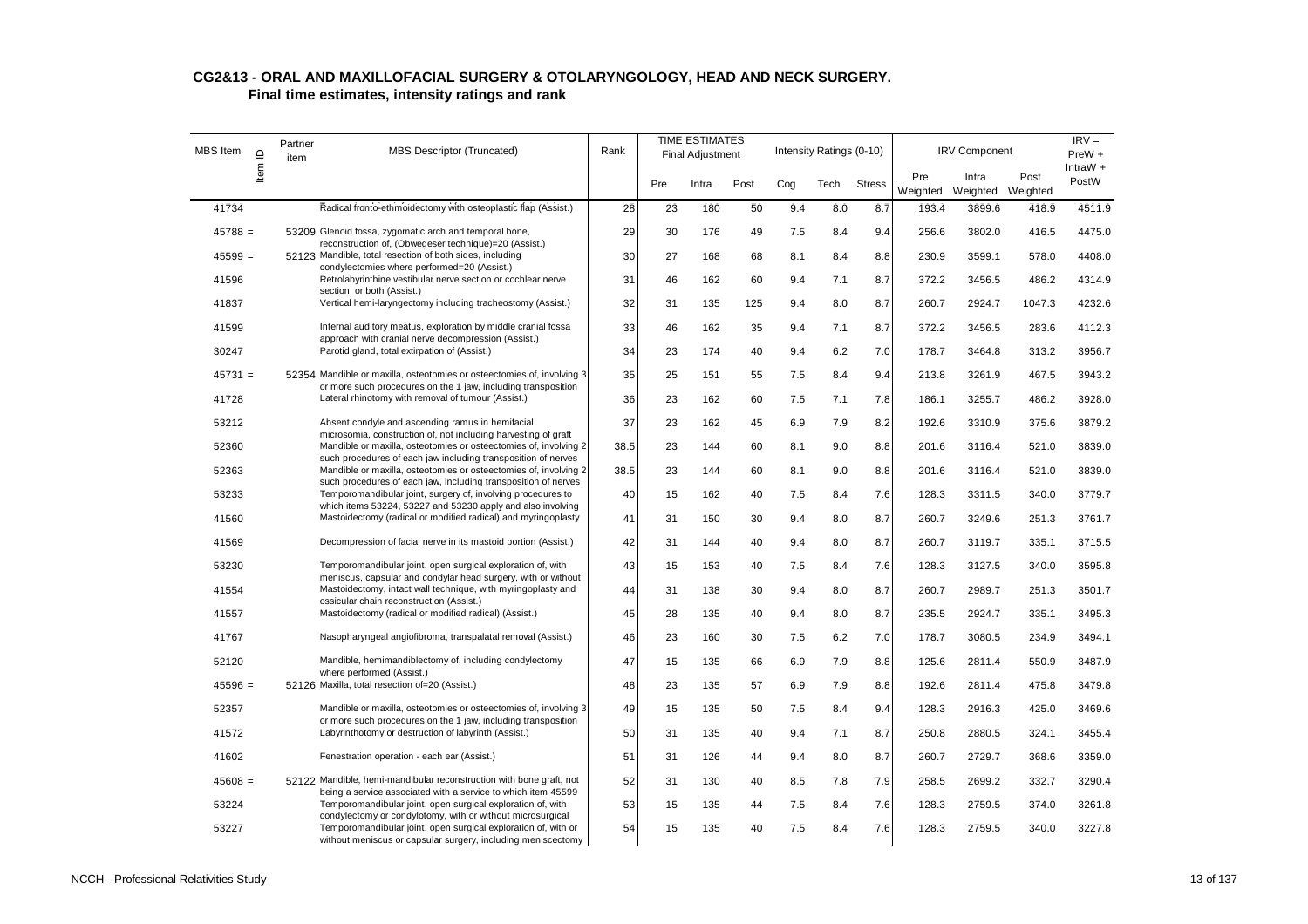| <b>MBS</b> Item | Item ID | Partner<br>item | <b>MBS Descriptor (Truncated)</b>                                                                                                      | Rank |     | <b>TIME ESTIMATES</b><br>Final Adjustment |      |     | Intensity Ratings (0-10) |               |                 | <b>IRV Component</b> |                  | $IRV =$<br>$PreW +$ |
|-----------------|---------|-----------------|----------------------------------------------------------------------------------------------------------------------------------------|------|-----|-------------------------------------------|------|-----|--------------------------|---------------|-----------------|----------------------|------------------|---------------------|
|                 |         |                 |                                                                                                                                        |      | Pre | Intra                                     | Post | Cog | Tech                     | <b>Stress</b> | Pre<br>Weighted | Intra<br>Weighted    | Post<br>Weighted | IntraW $+$<br>PostW |
| 52351           |         |                 | Mandible or maxilla, bilateral osteotomy or osteectomy of,                                                                             | 55   | 20  | 126                                       | 45   | 7.5 | 7.9                      | 7.6           | 167.5           | 2552.6               | 375.6            | 3095.8              |
| 41590           |         |                 | including transposition of nerves and vessels and bone grafts<br>Endolymphatic sac, transmastoid decompression with or                 | 56   | 46  | 108                                       | 40   | 9.4 | 8.0                      | 8.7           | 386.9           | 2339.7               | 335.1            | 3061.7              |
|                 |         |                 | without drainage of (Assist.)                                                                                                          |      |     |                                           |      |     |                          |               |                 |                      |                  |                     |
| 41638           |         |                 | Clearance of middle ear for granuloma, cholesteatoma and<br>polyp, 1 or more, with or without myringoplasty with ossicular             | 57   | 31  | 117                                       | 30   | 9.4 | 8.0                      | 8.7           | 260.7           | 2534.7               | 251.3            | 3046.8              |
| 30253           |         |                 | Parotid gland, superficial lobectomy or removal of tumour from,                                                                        | 58   | 26  | 121                                       | 40   | 9.4 | 7.1                      | 7.8           | 210.4           | 2511.5               | 324.1            | 3046.0              |
|                 |         |                 | with exposure of facial nerve (Assist.)                                                                                                |      |     |                                           |      |     |                          |               |                 |                      |                  |                     |
| 41782           |         |                 | Partial pharyngectomy via pharyngotomy (Assist.)                                                                                       | 59   | 23  | 131                                       | 60   | 5.8 | 5.3                      | 7.0           | 171.4           | 2402.0               | 453.3            | 3026.6              |
| 41551           |         |                 | Mastoidectomy, intact wall technique, with myringoplasty<br>(Assist.)                                                                  | 60   | 31  | 118                                       | 30   | 9.4 | 7.1                      | 8.7           | 250.8           | 2517.7               | 243.1            | 3011.6              |
| 41873           |         |                 | Larynx, fractured, operation for (Assist.)                                                                                             | 61   | 15  | 131                                       | 44   | 7.5 | 6.2                      | 7.0           | 116.6           | 2522.2               | 344.5            | 2983.2              |
| 41776           |         |                 | Cricopharyngeal myotomy with or without inversion of<br>pharyngeal pouch (Assist.)                                                     | 62   | 23  | 135                                       | 30   | 7.5 | 5.3                      | 7.0           | 171.4           | 2555.0               | 226.6            | 2953.0              |
| 41770           |         |                 | Pharyngeal pouch, removal of, with or without cricopharyngeal                                                                          | 63   | 23  | 131                                       | 60   | 5.8 | 5.3                      | 6.1           | 171.4           | 2325.9               | 453.3            | 2950.6              |
| 41779           |         |                 | myotomy (Assist.)<br>Pharyngotomy (lateral), with or without total excision of tongue<br>(Assist.)                                     | 64   | 23  | 131                                       | 44   | 5.8 | 5.3                      | 7.0           | 171.4           | 2402.0               | 332.4            | 2905.8              |
| $45602 =$       |         |                 | 52117 Mandible, including lower border, or maxilla, sub- total resection<br>of (Assist.)                                               | 65   | 15  | 122                                       | 50   | 6.3 | 7.4                      | 7.0           | 123.0           | 2351.4               | 409.8            | 2884.1              |
| 41876           |         |                 | Larynx, external operation on, or laryngofissure, with or without<br>cordectomy (Assist.)                                              | 66   | 15  | 131                                       | 30   | 7.5 | 6.2                      | 7.0           | 116.6           | 2522.2               | 234.9            | 2873.6              |
| 41746           |         |                 | Frontal sinus, radical obliteration of (Assist.)                                                                                       | 67   | 23  | 134                                       | 30   | 5.8 | 5.3                      | 7.0           | 171.4           | 2457.0               | 226.6            | 2855.0              |
| 45646           |         |                 | Choanal atresia, correction by open operation with bone<br>removal (Assist.)                                                           | 68   | 31  | 105                                       | 70   | 5.8 | 6.2                      | 7.0           | 240.9           | 1959.7               | 548.0            | 2748.6              |
| $39315 =$       |         |                 | 52821 Nerve trunk, nerve graft to, (cable graft) including harvesting of<br>nerve graft using microsurgical techniques (Assist.)       | 69   | 22  | 111                                       | 44   | 6.3 | 8.4                      | 7.0           | 188.1           | 2179.8               | 374.0            | 2741.9              |
| 41536           |         |                 | Atticotomy with reconstruction of the bony defect with or without<br>myringoplasty (Assist.)                                           | 70   | 23  | 108                                       | 20   | 9.4 | 8.0                      | 8.7           | 193.4           | 2339.7               | 167.6            | 2700.7              |
| $45593 =$       |         |                 | 53455 Orbital cavity, bone or cartilage graft to orbital wall or floor<br>including reduction of prolapsed or entrapped orbital        | 71   | 21  | 102                                       | 40   | 6.3 | 8.4                      | 8.8           | 179.6           | 2121.5               | 340.0            | 2641.1              |
| 41566           |         |                 | Revision of mastoidectomy (radical, modified radical or intact                                                                         | 72   | 31  | 98                                        | 30   | 9.4 | 8.0                      | 8.7           | 260.7           | 2123.1               | 251.3            | 2635.2              |
| 41548           |         |                 | wall), including myringoplasty (Assist.)<br>Obliteration of the mastoid cavity (Assist.)                                               | 73   | 31  | 106                                       | 40   | 5.8 | 7.1                      | 7.0           | 250.8           | 2013.0               | 324.1            | 2588.0              |
| 41521           |         |                 | Correction of auditory canal stenosis, including meatoplasty,<br>with or without grafting (Assist.)                                    | 74   | 31  | 108                                       | 35   | 5.8 | 7.1                      | 7.0           | 250.8           | 2051.0               | 283.6            | 2585.5              |
| 41545           |         |                 | Mastoidectomy (cortical) (Assist.)                                                                                                     | 75   | 31  | 105                                       | 30   | 5.8 | 6.2                      | 8.7           | 240.9           | 2074.8               | 234.9            | 2550.6              |
| 41615           |         |                 | Oval window surgery, including repair of fistula, not being a<br>service associated with a service to which any other item in this     | 76   | 23  | 108                                       | 30   | 5.8 | 6.2                      | 7.8           | 178.7           | 2071.4               | 234.9            | 2485.0              |
| $39312 =$       |         |                 | 52803 Nerve trunk, internal (interfascicular), neurolysis of, using<br>microsurgical techniques (Assist.)                              | 77   | 10  | 108                                       | 14   | 6.3 | 8.4                      | 7.0           | 85.5            | 2120.9               | 119.0            | 2325.4              |
| 41533           |         |                 | Atticotomy without reconstruction of the bony defect, with or<br>without myringoplasty (Assist.)                                       | 78   | 23  | 90                                        | 30   | 9.4 | 7.1                      | 7.8           | 186.1           | 1868.1               | 243.1            | 2297.2              |
| 53427           |         |                 | Maxilla, treatment of a complicated fracture of, involving viscera,<br>blood vessels or nerves, requiring open reduction involving the | 79   | 23  | 90                                        | 40   | 6.3 | 7.4                      | 7.6           | 188.5           | 1769.5               | 327.8            | 2285.8              |
| 52054           |         |                 | Tumour, removal of, from soft tissue (including muscle, fascia<br>and connective tissue), extensive excision of, with skin or          | 80   | 23  | 95                                        | 30   | 5.6 | 6.9                      | 7.6           | 184.4           | 1827.4               | 241.3            | 2253.1              |
| 52379           |         |                 | Face, contour reconstruction of 1 region, using autogenous<br>bone or cartilage graft (Assist.)                                        | 81   | 23  | 81                                        | 50   | 6.3 | 7.9                      | 7.6           | 192.6           | 1607.3               | 417.4            | 2217.2              |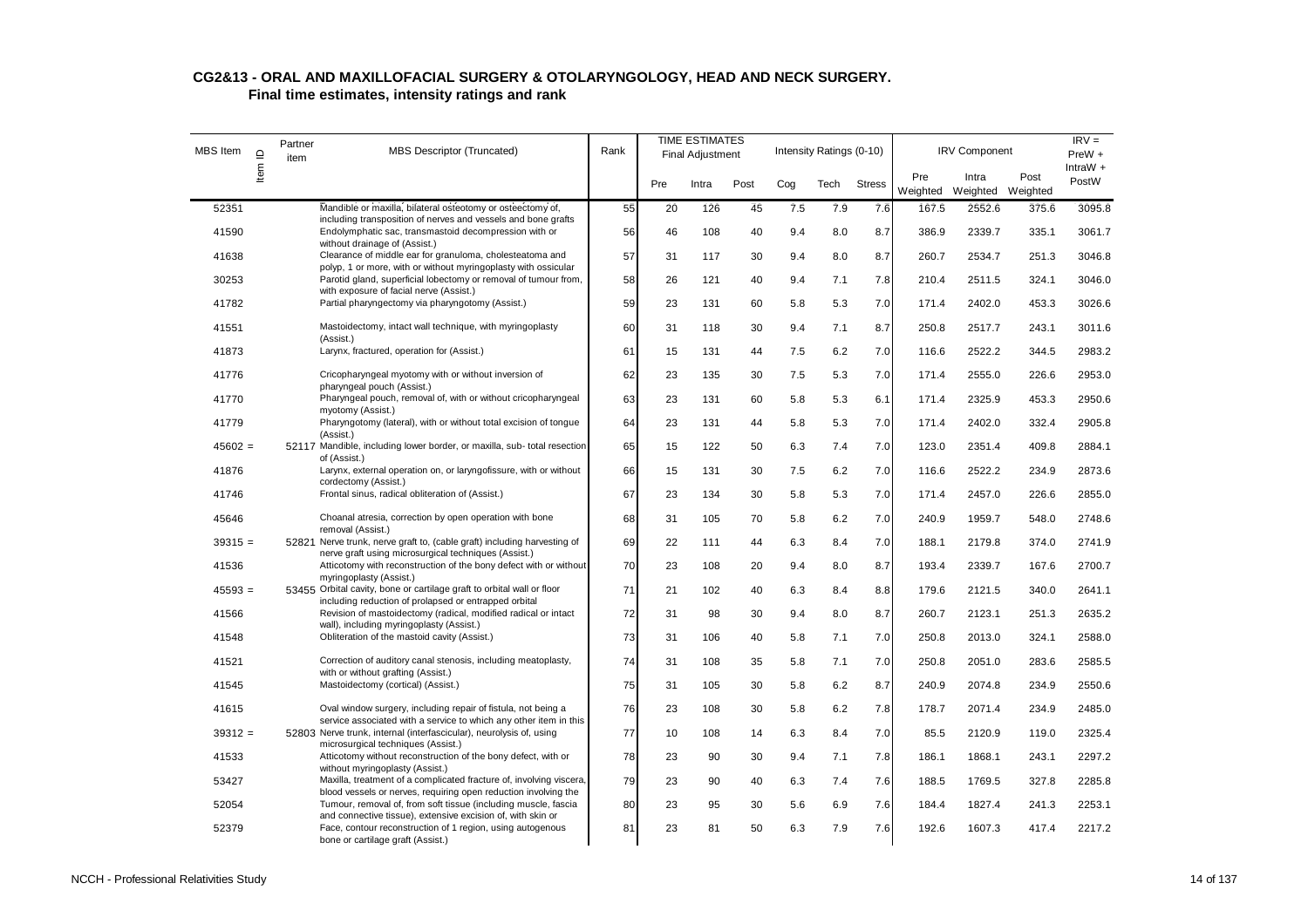| <b>MBS</b> Item |         | Partner<br>item | <b>MBS Descriptor (Truncated)</b>                                                                                                                                                               | Rank |     | <b>TIME ESTIMATES</b><br>Final Adjustment |      |     | Intensity Ratings (0-10) |               |                 | <b>IRV Component</b>       |       | $IRV =$<br>$PreW +$ |
|-----------------|---------|-----------------|-------------------------------------------------------------------------------------------------------------------------------------------------------------------------------------------------|------|-----|-------------------------------------------|------|-----|--------------------------|---------------|-----------------|----------------------------|-------|---------------------|
|                 | Item ID |                 |                                                                                                                                                                                                 |      | Pre | Intra                                     | Post | Cog | Tech                     | <b>Stress</b> | Pre<br>Weighted | Intra<br>Weighted Weighted | Post  | IntraW $+$<br>PostW |
| 53425           |         |                 | Mandible, treatment of a complicated fracture of, involving                                                                                                                                     | 82   | 23  | 90                                        | 30   | 6.3 | 7.4                      | 7.6           | 188.5           | 1769.5                     | 245.9 | 2203.8              |
| 41542           |         |                 | viscera, blood vessels or nerves, requiring open reduction not<br>Ossicular chain reconstruction and myringoplasty (Assist.)                                                                    | 83   | 23  | 85                                        | 30   | 9.4 | 8.0                      | 7.0           | 193.4           | 1748.3                     | 251.3 | 2193.0              |
| 52348           |         |                 | Mandible or maxilla, bilateral osteotomy or osteectomy of,<br>including transposition of nerves and vessels and bone grafts                                                                     | 84   | 15  | 85                                        | 45   | 7.5 | 7.9                      | 7.0           | 125.6           | 1689.1                     | 375.6 | 2190.4              |
| 53424           |         |                 | Maxilla, treatment of a complicated fracture of, involving viscera,                                                                                                                             | 85   | 23  | 90                                        | 23   | 6.3 | 7.4                      | 7.6           | 188.5           | 1769.5                     | 188.5 | 2146.5              |
| 52342           |         |                 | blood vessels or nerves, requiring open reduction not involving<br>Mandible or maxilla, unilateral osteotomy or osteectomy of,<br>including transposition of nerves and vessels and bone grafts | 86.5 | 23  | 81                                        | 45   | 6.3 | 7.9                      | 7.0           | 192.6           | 1575.9                     | 375.6 | 2144.2              |
| 52345           |         |                 | Mandible or maxilla, unilateral osteotomy or osteectomy of,                                                                                                                                     | 86.5 | 23  | 81                                        | 45   | 6.3 | 7.9                      | 7.0           | 192.6           | 1575.9                     | 375.6 | 2144.2              |
| 45638           |         |                 | including transposition of nerves and vessels and bone grafts<br>Rhinoplasty, total, including correction of all bony and<br>cartilaginous elements of the external nose                        | 88   | 19  | 80                                        | 30   | 9.4 | 7.1                      | 8.7           | 153.7           | 1706.9                     | 243.1 | 2103.8              |
| 52321           |         |                 | Foreign implant (non-biological), insertion of, for contour                                                                                                                                     | 89   | 23  | 81                                        | 30   | 6.3 | 7.9                      | 7.6           | 192.6           | 1607.3                     | 250.4 | 2050.3              |
| 53221           |         |                 | reconstruction of pathological deformity, not being a service<br>Temporomandibular joint, open surgical exploration of, with or<br>without microsurgical techniques (Assist.)                   | 90   | 15  | 81                                        | 40   | 7.5 | 7.4                      | 7.0           | 123.0           | 1594.9                     | 327.8 | 2045.7              |
| 41620           |         |                 | Glomus tumour, transtympanic removal of (Assist.)                                                                                                                                               | 91.5 | 31  | 81                                        | 30   | 5.8 | 6.2                      | 7.0           | 240.9           | 1511.7                     | 234.9 | 1987.5              |
| 41867           |         |                 | Microlaryngoscopy with arytenoidectomy (Assist.)                                                                                                                                                | 91.5 | 31  | 81                                        | 30   | 5.8 | 6.2                      | 7.0           | 240.9           | 1511.7                     | 234.9 | 1987.5              |
| 52337           |         |                 | Alveolar cleft (congenital) unilateral, grafting of, including plastic<br>closure of associated oro-nasal fistulae and ridge augmentation                                                       | 93   | 23  | 81                                        | 33   | 5.6 | 7.4                      | 6.4           | 188.5           | 1510.1                     | 270.4 | 1969.1              |
| $45590 =$       |         |                 | 53453 Orbital cavity, reconstruction of a wall or floor, with or without<br>foreign implant=20 (Assist.)                                                                                        | 94   | 22  | 73                                        | 30   | 6.3 | 8.4                      | 8.8           | 188.1           | 1518.3                     | 255.0 | 1961.4              |
| 53429           |         |                 | Mandible, treatment of a complicated fracture of, involving                                                                                                                                     | 95   | 25  | 72                                        | 40   | 6.3 | 7.4                      | 7.6           | 204.9           | 1415.6                     | 327.8 | 1948.3              |
| 41605           |         |                 | viscera, blood vessels or nerves, requiring open reduction<br>Venous graft to fenestration cavity (Assist.)                                                                                     | 96   | 23  | 81                                        | 20   | 9.4 | 7.1                      | 6.1           | 186.1           | 1592.4                     | 162.1 | 1940.6              |
| 52148           |         |                 | Parotid duct, repair of, using micro-surgical techniques (Assist.)                                                                                                                              | 97   | 11  | 81                                        | 30   | 6.3 | 8.4                      | 7.0           | 94.1            | 1590.7                     | 255.0 | 1939.7              |
| $39309 =$       |         |                 | 52815 Nerve trunk, secondary repair of, using microsurgical<br>techniques (Assist.)                                                                                                             | 98   | 18  | 76                                        | 30   | 6.3 | 8.4                      | 7.0           | 153.9           | 1492.5                     | 255.0 | 1901.4              |
| 53218           |         |                 | Temporomandibular joint, arthroscopy of, removal of loose<br>bodies, debridement, or treatment of adhesions - 1 or more of                                                                      | 99   | 11  | 81                                        | 20   | 6.3 | 8.4                      | 7.6           | 94.1            | 1622.0                     | 170.0 | 1886.1              |
| $45707 =$       |         |                 | 52333 Cleft palate, primary repair = 20 (Assist.)                                                                                                                                               | 100  | 22  | 71                                        | 35   | 6.3 | 7.9                      | 7.6           | 184.2           | 1408.8                     | 292.2 | 1885.2              |
| 52621           |         |                 | Floor of mouth lowering (Obwegeser or similar procedure),<br>including excision of muscle and skin or mucosal graft when                                                                        | 101  | 23  | 81                                        | 23   | 5.6 | 6.3                      | 7.0           | 179.5           | 1509.1                     | 180.8 | 1869.4              |
| $45605 =$       |         |                 | 52114 Mandible or maxilla, segmental resection of, for tumours or<br>cysts (Assist.)                                                                                                            | 102  | 20  | 84                                        | 30   | 4.7 | 6.4                      | 5.3           | 156.8           | 1449.7                     | 236.7 | 1843.2              |
| 45632           |         |                 | Rhinoplasty, correction of lateral or alar cartilages                                                                                                                                           | 103  | 23  | 72                                        | 30   | 5.8 | 6.2                      | 8.7           | 178.7           | 1422.7                     | 234.9 | 1836.3              |
| 41608           |         |                 | Stapedectomy (Assist.)                                                                                                                                                                          | 104  | 26  | 63                                        | 30   | 9.4 | 8.0                      | 8.7           | 218.7           | 1364.9                     | 251.3 | 1834.9              |
| 41530           |         |                 | Myringoplasty, post-aural or endaural approach with or without<br>mastoid inspection                                                                                                            | 105  | 22  | 78                                        | 20   | 7.5 | 6.2                      | 7.0           | 171.0           | 1501.8                     | 156.6 | 1829.3              |
| 41749           |         |                 | Ethmoidal sinuses, external operation on (Assist.)                                                                                                                                              | 106  | 23  | 63                                        | 40   | 5.8 | 8.0                      | 8.7           | 193.4           | 1286.2                     | 335.1 | 1814.7              |
| 53019           |         |                 | Maxillary sinus, bone graft to floor of maxillary sinus following<br>elevation of mucosal lining (sinus lift procedure), (unilateral)                                                           | 107  | 15  | 81                                        | 30   | 5.0 | 6.3                      | 6.4           | 117.1           | 1460.9                     | 235.8 | 1813.7              |
| 53203           |         |                 | Mandible, treatment of a dislocation of, requiring open reduction                                                                                                                               | 108  | 11  | 81                                        | 20   | 5.0 | 7.4                      | 7.0           | 90.2            | 1524.6                     | 163.9 | 1778.7              |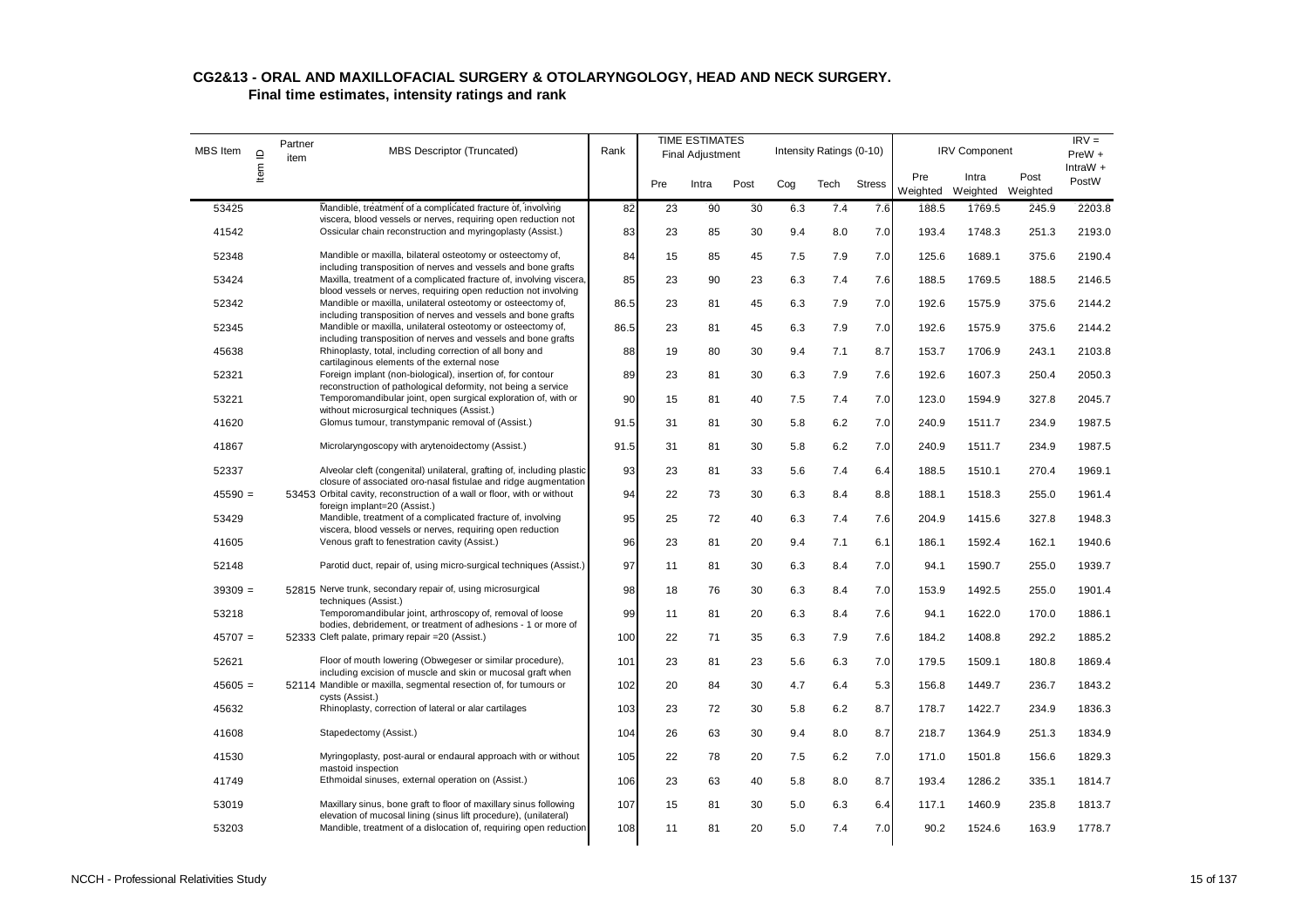| <b>MBS</b> Item<br>Item ID | Partner<br>item | <b>MBS Descriptor (Truncated)</b>                                                                                                                              | Rank |     | <b>TIME ESTIMATES</b><br><b>Final Adjustment</b> |      |     | Intensity Ratings (0-10) |               |                 | <b>IRV Component</b> |                  | $IRV =$<br>PreW +   |
|----------------------------|-----------------|----------------------------------------------------------------------------------------------------------------------------------------------------------------|------|-----|--------------------------------------------------|------|-----|--------------------------|---------------|-----------------|----------------------|------------------|---------------------|
|                            |                 |                                                                                                                                                                |      | Pre | Intra                                            | Post | Cog | Tech                     | <b>Stress</b> | Pre<br>Weighted | Intra<br>Weighted    | Post<br>Weighted | IntraW $+$<br>PostW |
| 41518                      |                 | External auditory meatus, removal of exostoses in (Assist.)                                                                                                    | 109  | 16  | 78                                               | 20   | 5.8 | 6.2                      | 7.0           | 124.3           | 1455.7               | 156.6            | 1736.7              |
| 52306                      |                 | Single-stage local flap, where indicated, repair to 1 defect,                                                                                                  | 110  | 11  | 72                                               | 30   | 6.3 | 6.9                      | 7.6           | 88.2            | 1402.5               | 241.3            | 1732.0              |
| $45761 =$                  |                 | using temporalis muscle (Assist.)<br>52378 Genioplasty, including transposition of nerves and bone grafts                                                      | 111  | 22  | 68                                               | 35   | 5.6 | 6.9                      | 6.4           | 176.4           | 1255.4               | 281.5            | 1713.3              |
| 41707                      |                 | taken from the site (Assist.)<br>Maxillary artery, transantral ligation of (Assist.)                                                                           | 112  | 15  | 72                                               | 30   | 5.8 | 6.2                      | 7.0           | 116.6           | 1343.8               | 234.9            | 1695.2              |
| $45710 =$                  |                 | 52336 Cleft palate, secondary repair, closure of fistula using local flaps                                                                                     | 113  | 22  | 62                                               | 30   | 6.3 | 8.4                      | 7.6           | 188.1           | 1241.5               | 255.0            | 1684.7              |
| 41539                      |                 | Ossicular chain reconstruction (Assist.)                                                                                                                       | 114  | 23  | 60                                               | 30   | 9.4 | 8.0                      | 7.0           | 193.4           | 1234.1               | 251.3            | 1678.8              |
| $47753 =$                  |                 | 53406 Maxilla, treatment of fracture of, requiring splinting, wiring of<br>teeth, circumosseous fixation or external fixation (Assist.)                        | 115  | 22  | 74                                               | 40   | 3.8 | 5.3                      | 4.6           | 163.9           | 1190.9               | 302.2            | 1657.1              |
| $39306 =$                  |                 | 52812 Nerve trunk, primary repair of, using microsurgical techniques<br>(Assist.)                                                                              | 116  | 18  | 67                                               | 20   | 6.3 | 8.4                      | 7.0           | 153.9           | 1315.7               | 170.0            | 1639.7              |
| 41773                      |                 | Pharyngeal pouch, endoscopic resection of (Dohlman's<br>operation) (Assist.)                                                                                   | 117  | 23  | 53                                               | 50   | 5.8 | 6.2                      | 7.8           | 178.7           | 1016.5               | 391.5            | 1586.7              |
| $41910 =$                  |                 | 52147 Duct of major salivary gland, transposition of (Assist.)                                                                                                 | 118  | 15  | 86                                               | 20   | 2.8 | 5.6                      | 3.7           | 113.4           | 1313.7               | 152.9            | 1580.0              |
| 45635                      |                 | Rhinoplasty, correction of bony vault only                                                                                                                     | 119  | 17  | 57                                               | 30   | 9.4 | 6.2                      | 8.7           | 132.1           | 1197.5               | 234.9            | 1564.5              |
| $47786 =$                  |                 | 53422 Maxilla, treatment of fracture of, requiring open reduction and<br>internal fixation involving plate(s) (Assist.)                                        | 120  | 22  | 60                                               | 40   | 5.6 | 6.9                      | 5.2           | 176.4           | 1061.3               | 321.7            | 1559.4              |
| $47771 =$                  |                 | 53414 Zygomatic bone, treatment of fracture of, requiring surgical                                                                                             | 121  | 22  | 65                                               | 30   | 5.0 | 6.9                      | 5.2           | 176.4           | 1136.2               | 241.3            | 1553.9              |
| $45713 =$                  |                 | reduction and involving internal or external fixation or both at 3<br>52339 Cleft palate, secondary repair, lengthening procedure=20<br>(Assist.)              | 122  | 22  | 56                                               | 28   | 6.3 | 8.4                      | 7.6           | 188.1           | 1121.4               | 238.0            | 1547.5              |
| 41635                      |                 | Clearance of middle ear for granuloma, cholesteatoma and<br>polyp, 1 or more, with or without myringoplasty (Assist.)                                          | 123  | 31  | 51                                               | 20   | 9.4 | 7.1                      | 8.7           | 250.8           | 1088.2               | 162.1            | 1501.0              |
| $47756 =$                  |                 | 53409 Mandible, treatment of fracture of, requiring splinting, wiring of<br>teeth, circumosseous fixation or external fixation (Assist.)                       | 124  | 22  | 69                                               | 30   | 3.8 | 5.3                      | 4.6           | 163.9           | 1110.5               | 226.6            | 1501.0              |
| 41787                      |                 | Uvulectomy and partial palatectomy with laser incision of the                                                                                                  | 125  | 31  | 54                                               | 20   | 7.5 | 7.1                      | 7.8           | 250.8           | 1085.2               | 162.1            | 1498.1              |
| 41737                      |                 | palate, with or without tonsillectomy, 1 or more stages,<br>Frontal sinus or ethmoidal sinuses, intranasal operation on<br>(Assist.)                           | 126  | 20  | 49                                               | 30   | 9.4 | 8.0                      | 8.7           | 168.2           | 1061.6               | 251.3            | 1481.1              |
| $30256 =$                  |                 | 52066 Submandibular gland, extirpation of (Assist.)                                                                                                            | 127  | 17  | 65                                               | 30   | 4.7 | 6.1                      | 5.3           | 131.5           | 1114.7               | 234.0            | 1480.1              |
| 30244                      |                 | Styloid process of temporal bone, removal of (Assist.)                                                                                                         | 128  | 15  | 68                                               | 30   | 4.3 | 6.2                      | 4.4           | 116.6           | 1119.7               | 234.9            | 1471.1              |
| $47789 =$                  |                 | 53423 Mandible, treatment of fracture of, requiring open reduction and<br>internal fixation involving plate(s) (Assist.)                                       | 129  | 22  | 59                                               | 30   | 5.6 | 6.9                      | 5.2           | 176.4           | 1043.6               | 241.3            | 1461.3              |
| $47783 =$                  |                 | 53419 Mandible, treatment of fracture of, requiring open reduction and<br>internal fixation not involving plate(s) (Assist.)                                   | 130  | 23  | 53                                               | 40   | 5.6 | 6.9                      | 5.2           | 184.4           | 937.5                | 321.7            | 1443.6              |
| 41614                      |                 | Round window surgery including repair of cochleotomy (Assist.)                                                                                                 | 131  | 23  | 55                                               | 30   | 5.8 | 6.2                      | 7.0           | 178.7           | 1026.5               | 234.9            | 1440.1              |
| $47780 =$                  |                 | 53418 Maxilla, treatment of fracture of, requiring open reduction and<br>internal fixation not involving plate(s) (Assist.)                                    | 132  | 22  | 53                                               | 40   | 5.6 | 6.9                      | 5.2           | 176.4           | 937.5                | 321.7            | 1435.6              |
| 52618                      |                 | Vestibuloplasty, submucosal or open, including excision of                                                                                                     | 133  | 15  | 68                                               | 30   | 3.8 | 5.3                      | 4.6           | 111.8           | 1094.4               | 226.6            | 1432.8              |
| 41731                      |                 | muscle and skin or mucosal graft when performed - unilateral or<br>Fronto-nasal ethmoidectomy by external approach with or<br>without sphenoidectomy (Assist.) | 134  | 23  | 45                                               | 30   | 9.4 | 8.0                      | 8.7           | 193.4           | 974.9                | 251.3            | 1419.7              |
| 41611                      |                 | Stapes mobilisation (Assist.)                                                                                                                                  | 135  | 23  | 54                                               | 20   | 5.8 | 7.1                      | 7.8           | 186.1           | 1053.4               | 162.1            | 1401.5              |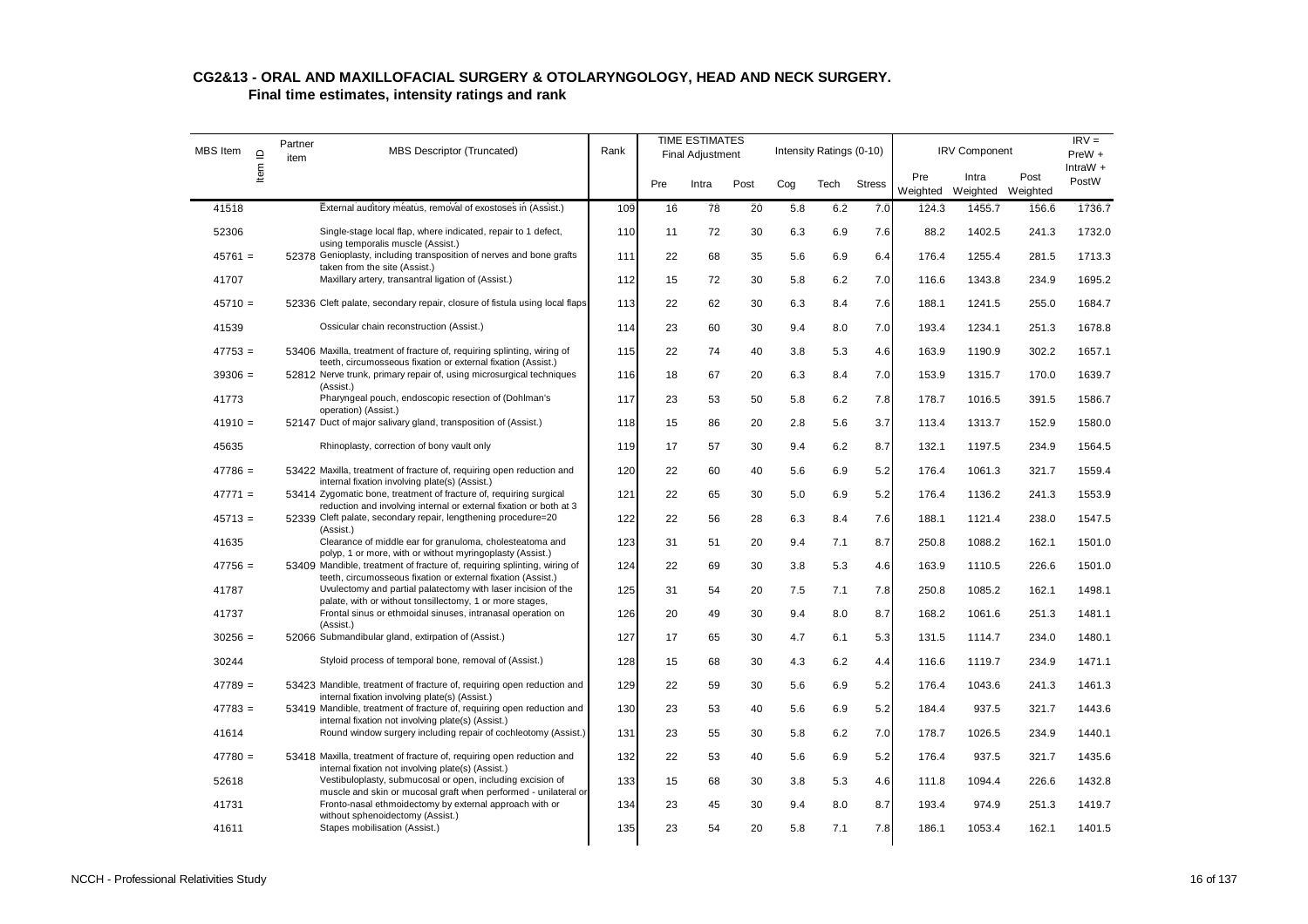| <b>MBS</b> Item | $\supseteq$ | Partner<br>item | MBS Descriptor (Truncated)                                                                                                                                       | <b>TIME ESTIMATES</b><br>Rank<br>Final Adjustment |     |       |      |     | Intensity Ratings (0-10) |               |                 | <b>IRV Component</b>       |       | $IRV =$<br>$PreW +$ |
|-----------------|-------------|-----------------|------------------------------------------------------------------------------------------------------------------------------------------------------------------|---------------------------------------------------|-----|-------|------|-----|--------------------------|---------------|-----------------|----------------------------|-------|---------------------|
|                 | Item I      |                 |                                                                                                                                                                  |                                                   | Pre | Intra | Post | Cog | Tech                     | <b>Stress</b> | Pre<br>Weighted | Intra<br>Weighted Weighted | Post  | IntraW +<br>PostW   |
| 52051           |             |                 | Tumour, removal of, from soft tissue (including muscle, fascia                                                                                                   | 136                                               | 23  | 54    | 15   | 6.3 | 7.4                      | 7.6           | 188.5           | 1061.7                     | 122.9 | 1373.1              |
| 41512           |             |                 | and connective tissue), extensive excision of, without skin or<br>Meatoplasty involving removal of cartilage or bone or both                                     | 137                                               | 23  | 54    | 30   | 5.8 | 6.2                      | 5.2           | 178.7           | 945.1                      | 234.9 | 1358.7              |
| 41713           |             |                 | cartilage and bone, not being a service to which item 41515<br>Antrostomy (radical) with transantral ethmoidectomy or<br>transantral vidian neurectomy (Assist.) | 138                                               | 15  | 53    | 30   | 5.8 | 6.2                      | 7.0           | 116.6           | 989.2                      | 234.9 | 1340.6              |
| 41629           |             |                 | Middle ear, exploration of (Assist.)                                                                                                                             | 139                                               | 23  | 56    | 20   | 5.8 | 5.3                      | 6.1           | 171.4           | 994.3                      | 151.1 | 1316.8              |
| $45714 =$       |             |                 | 52330 Oro-nasal fistula, plastic closure of, including services to which<br>item 45200, 45203 or 45239 applies (Assist.)                                         | 140                                               | 22  | 57    | 30   | 3.8 | 5.3                      | 4.6           | 163.9           | 917.3                      | 226.6 | 1307.9              |
| 41883           |             |                 | Tracheostomy (Assist.)                                                                                                                                           | 141                                               | 13  | 54    | 33   | 5.8 | 3.6                      | 7.8           | 89.0            | 984.6                      | 232.2 | 1305.8              |
| 41752           |             |                 | Sphenoidal sinus, intranasal operation on (Assist.)                                                                                                              | 142                                               | 23  | 41    | 40   | 5.8 | 6.2                      | 8.7           | 178.7           | 810.2                      | 313.2 | 1302.0              |
| 52138           |             |                 | Maxillary artery, ligation of (Assist.)                                                                                                                          | 143                                               | 11  | 54    | 20   | 5.0 | 7.4                      | 7.6           | 90.2            | 1037.3                     | 163.9 | 1291.4              |
| $39321 =$       |             |                 | 52818 Nerve, transposition of (Assist.)                                                                                                                          | 144                                               | 23  | 45    | 30   | 5.0 | 7.4                      | 7.0           | 188.5           | 847.0                      | 245.9 | 1281.4              |
| 41672           |             |                 | Nasal septum, reconstruction of (Assist.)                                                                                                                        | 145                                               | 15  | 54    | 30   | 5.8 | 6.2                      | 4.4           | 116.6           | 917.3                      | 234.9 | 1268.7              |
| 45716           |             |                 | Velo-pharyngeal incompetence, pharyngeal flap for, or<br>pharyngoplasty for                                                                                      | 146                                               | 18  | 51    | 30   | 5.8 | 5.3                      | 6.1           | 134.1           | 905.5                      | 226.6 | 1266.3              |
| 52092           |             |                 | Operation on skull for osteomyelitis (Assist.)                                                                                                                   | 147                                               | 11  | 54    | 22   | 6.3 | 7.4                      | 4.6           | 90.2            | 957.2                      | 180.3 | 1227.6              |
| 30314           |             |                 | Thyroglossal cyst or fistula or both, radical removal of, including<br>thyroglossal duct and portion of hyoid bone (Assist.)                                     | 148                                               | 16  | 56    | 26   | 4.3 | 3.6                      | 6.1           | 109.6           | 930.5                      | 182.9 | 1223.0              |
| 52324           |             |                 | Direct flap repair, using tongue, first stage (Assist.)                                                                                                          | 149                                               | 11  | 54    | 20   | 5.0 | 6.3                      | 6.4           | 85.9            | 973.9                      | 157.2 | 1217.0              |
| $45794 =$       |             |                 | 52627 Osseo-integration procedure - extra-oral, implantation of<br>titanium fixture                                                                              | 150                                               | 19  | 55    | 20   | 3.8 | 6.3                      | 4.6           | 148.3           | 905.2                      | 157.2 | 1210.7              |
| 52144           |             |                 | Foreign body, deep, removal of using interventional imaging<br>techniques (Assist.)                                                                              | 151                                               | 11  | 54    | 20   | 3.8 | 6.3                      | 6.4           | 85.9            | 951.4                      | 157.2 | 1194.5              |
| 52633           |             |                 | Osseo-integration procedure - intra-oral implantation of titanium<br>fixture to facilitate restoration of the dentition following resection                      | 152                                               | 15  | 54    | 20   | 3.8 | 6.3                      | 4.6           | 117.1           | 888.7                      | 157.2 | 1163.0              |
| 52303           |             |                 | Single-stage local flap, where indicated, repair to 1 defect, with<br>buccal pad of fat (Assist.)                                                                | 153                                               | 11  | 54    | 20   | 5.0 | 5.8                      | 5.2           | 83.9            | 922.3                      | 154.1 | 1160.3              |
| 52624           |             |                 | Alveolar ridge augmentation with bone or alloplast or both -<br>unilateral (Assist.)                                                                             | 154                                               | 23  | 54    | 20   | 2.5 | 5.3                      | 4.0           | 171.4           | 823.8                      | 151.1 | 1146.3              |
| $47768 =$       |             |                 | 53413 Zygomatic bone, treatment of fracture of, requiring surgical<br>reduction and involving internal or external fixation or both at 2                         | 155                                               | 22  | 50    | 20   | 5.0 | 5.8                      | 4.0           | 167.8           | 815.3                      | 154.1 | 1137.2              |
| $30226 =$       |             |                 | 52060 Muscle, excision of (limited) or fasciotomy                                                                                                                | 156                                               | 23  | 53    | 30   | 2.5 | 4.2                      | 2.8           | 162.4           | 746.3                      | 216.6 | 1125.3              |
| 52132           |             |                 | Tracheostomy                                                                                                                                                     | 157                                               | 11  | 41    | 33   | 5.0 | 6.3                      | 7.6           | 85.9            | 771.2                      | 259.4 | 1116.4              |
| $30259 =$       |             |                 | 52069 Sublingual gland, extirpation of=20                                                                                                                        | 158                                               | 15  | 54    | 20   | 4.0 | 5.3                      | 3.9           | 111.8           | 848.4                      | 151.1 | 1111.3              |
| $47765 =$       |             |                 | 53412 Zygomatic bone, treatment of fracture of, requiring surgical<br>reduction and involving internal or external fixation at 1 site                            | 159                                               | 22  | 41    | 30   | 5.0 | 6.3                      | 4.6           | 171.7           | 691.8                      | 235.8 | 1099.4              |
| $41722 =$       |             |                 | 53015 Oro-antral fistula, plastic closure of (Assist.)                                                                                                           | 160                                               | 15  | 54    | 20   | 4.0 | 4.2                      | 4.5           | 105.9           | 847.7                      | 144.4 | 1098.0              |
| $47777 =$       |             |                 | 53416 Mandible, treatment of fracture of, requiring open reduction<br>(Assist.)                                                                                  | 161                                               | 19  | 41    | 29   | 3.8 | 6.9                      | 5.2           | 152.4           | 699.6                      | 233.2 | 1085.2              |
| 41786           |             |                 | Uvulopalatopharyngoplasty, with or without tonsillectomy, by<br>any means (Assist.)                                                                              | 162                                               | 24  | 32    | 30   | 7.5 | 7.1                      | 7.8           | 194.2           | 643.1                      | 243.1 | 1080.4              |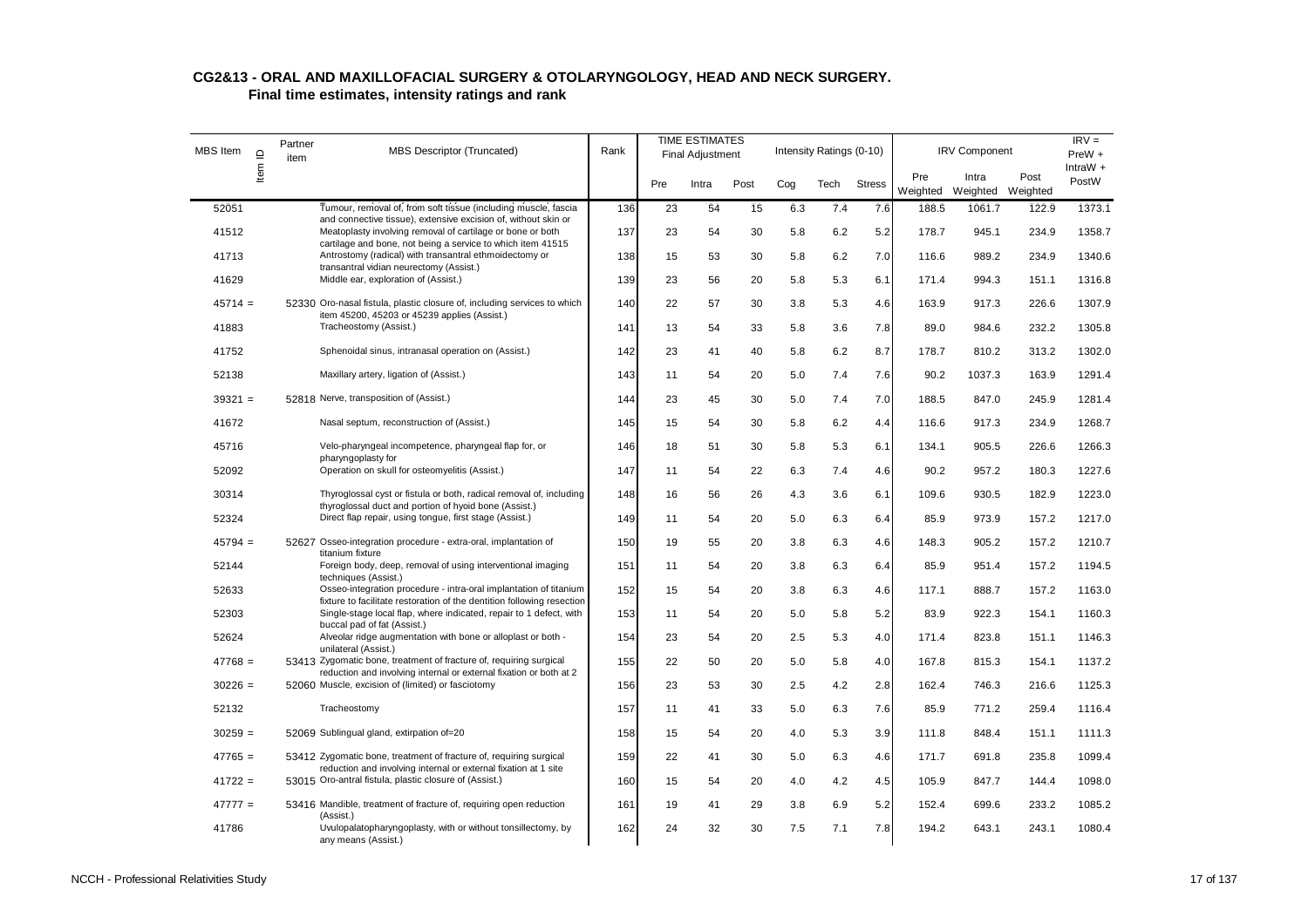| <b>MBS</b> Item | Item ID | Partner<br>item | MBS Descriptor (Truncated)                                                                                                                                                                          | Rank  | <b>TIME ESTIMATES</b><br>Final Adjustment |       |      |     | Intensity Ratings (0-10) |               |                 | <b>IRV Component</b>       |       | $IRV =$<br>$PreW +$ |
|-----------------|---------|-----------------|-----------------------------------------------------------------------------------------------------------------------------------------------------------------------------------------------------|-------|-------------------------------------------|-------|------|-----|--------------------------|---------------|-----------------|----------------------------|-------|---------------------|
|                 |         |                 |                                                                                                                                                                                                     |       | Pre                                       | Intra | Post | Cog | Tech                     | <b>Stress</b> | Pre<br>Weighted | Intra<br>Weighted Weighted | Post  | IntraW $+$<br>PostW |
| 41527           |         |                 | Myringoplasty, trans-canal approach (Rosen incision) (Assist.)                                                                                                                                      | 163   | 20                                        | 46    | 20   | 4.3 | 5.3                      | 5.2           | 149.0           | 766.1                      | 151.1 | 1066.2              |
| 52039           |         |                 | Tumours, cysts, ulcers or scars (other than a scar removed<br>during the surgical approach at an operation), up to 3 cm in                                                                          | 164   | 11                                        | 56    | 20   | 3.1 | 4.2                      | 4.0           | 77.7            | 843.6                      | 144.4 | 1065.6              |
| $43512 =$       |         |                 | 52090 Operation on scapula, sternum, clavicle, rib, ulna, radius,<br>metacarpus, carpus, phalanx, tibia, fibula, metatarsus, tarsus,                                                                | 165   | 23                                        | 26    | 65   | 3.1 | 4.8                      | 4.0           | 167.3           | 397.3                      | 481.1 | 1045.8              |
| $41671 =$       |         |                 | 53016 Nasal septum, septoplasty, submucous resection or closure of                                                                                                                                  | 166   | 16                                        | 38    | 30   | 4.8 | 5.8                      | 6.3           | 122.1           | 673.3                      | 231.2 | 1026.6              |
| $47774 =$       |         |                 | septal perforation<br>53415 Maxilla, treatment of fracture of, requiring open operation                                                                                                             | 167   | 20                                        | 41    | 20   | 3.8 | 6.9                      | 5.2           | 160.4           | 699.6                      | 160.9 | 1020.8              |
| $41710 =$       |         |                 | (Assist.)<br>53006 Antrostomy (radical) (Assist.)                                                                                                                                                   | 168   | 15                                        | 45    | 30   | 4.0 | 4.2                      | 4.2           | 105.9           | 697.7                      | 216.6 | 1020.2              |
| $30241 =$       |         |                 | 52063 Bone tumour, innocent, excision of, not being a service to which                                                                                                                              | 169   | 19                                        | 40    | 29   | 3.8 | 5.3                      | 5.2           | 141.6           | 659.2                      | 219.1 | 1019.9              |
| 11304           |         |                 | another item in this Group applies (Assist.)<br>Electrocochleography, transtympanic membrane insertion                                                                                              | 170   | 23                                        | 41    | 20   | 3.1 | 5.3                      | 6.1           | 171.4           | 689.6                      | 151.1 | 1012.0              |
| 52141           |         |                 | technique, 1 or both ears<br>Facial, mandibular or lingual artery or vein or artery and vein,                                                                                                       | 171   | 8                                         | 45    | 10   | 6.3 | 7.4                      | 6.4           | 65.6            | 849.9                      | 82.0  | 997.4               |
| 41725           |         |                 | ligation of, not being a service to which item 52138 applies<br>Ethmoidal artery or arteries, transorbital ligation of (unilateral)                                                                 | 172   | 15                                        | 41    | 30   | 4.3 | 3.6                      | 6.1           | 102.7           | 681.3                      | 211.1 | 995.1               |
| 41895           |         |                 | (Assist.)<br>Bronchus, removal of foreign body in (Assist.)                                                                                                                                         | 173   | 15                                        | 34    | 25   | 4.3 | 7.1                      | 8.7           | 121.4           | 665.3                      | 202.6 | 989.2               |
| 53215           |         |                 | Temporomandibular joint, arthroscopy of, with or without biopsy,                                                                                                                                    | 174   | 11                                        | 36    | 20   | 6.3 | 8.4                      | 7.6           | 94.1            | 720.9                      | 170.0 | 985.0               |
| 90771           |         |                 | not being a service associated with any other arthroscopic<br>Consultation in rooms of approximately 60 minutes duration                                                                            | 175.5 | 15                                        | 60    | 20   | 3.8 | 1.1                      | 1.6           | 89.4            | 757.8                      | 125.5 | 972.7               |
| 90772           |         |                 | with a new patient where the clinical record demonstrates that<br>Consultation in rooms of approximately 60 minutes duration                                                                        | 175.5 | 15                                        | 60    | 20   | 3.8 | 1.1                      | 1.6           | 89.4            | 757.8                      | 125.5 | 972.7               |
| 41861           |         |                 | with an existing patient where the clinical record demonstrates<br>Microlaryngoscopy with removal of papillomata by laser surgery                                                                   | 177   | 25                                        | 32    | 20   | 5.8 | 6.2                      | 7.0           | 194.3           | 597.2                      | 156.6 | 948.1               |
| 52626           |         |                 | (Assist.)<br>Alveolar ridge augmentation - unilateral, insertion of tissue                                                                                                                          | 178   | 11                                        | 41    | 33   | 3.8 | 4.2                      | 4.0           | 77.7            | 627.6                      | 238.2 | 943.5               |
| $47729 =$       |         |                 | expanding device into maxillary or mandibular alveolar ridge<br>52319 Bone graft, harvesting of, via separate incision, in conjunction                                                              | 179   | 4                                         | 54    | 5    | 2.5 | 6.3                      | 4.6           | 31.2            | 864.4                      | 39.3  | 934.9               |
| 91271           |         |                 | with another service - autogenous - large quantity<br>Consultation in a hospital of approximately 60 minutes duration                                                                               | 180.5 | 5                                         | 60    | 10   | 5.0 | 1.1                      | 2.8           | 29.8            | 829.2                      | 62.7  | 921.8               |
| 91272           |         |                 | with a new patient where the clinical record demonstrates that<br>Consultation in a hospital of approximately 60 minutes duration                                                                   | 180.5 | 5                                         | 60    | 10   | 5.0 | 1.1                      | 2.8           | 29.8            | 829.2                      | 62.7  | 921.8               |
| $39327 =$       |         |                 | with an existing patient where the clinical record demonstrates<br>52809 Neurectomy, neurotomy or removal of tumour from deep                                                                       | 182   | 21                                        | 37    | 30   | 2.5 | 4.2                      | 4.0           | 148.3           | 549.6                      | 216.6 | 914.5               |
| 52135           |         |                 | peripheral nerve, by open operation (Assist.)<br>Post-operative or post-nasal haemorrhage, or both, control of,                                                                                     | 183   | 11                                        | 41    | 15   | 3.8 | 5.3                      | 6.4           | 82.0            | 707.4                      | 113.3 | 902.7               |
| $41716 =$       |         |                 | where undertaken in the operating theatre of a hospital or<br>53009 Antrum, intranasal operation on or removal of foreign body from                                                                 | 184   | 15                                        | 40    | 20   | 4.2 | 5.5                      | 4.0           | 112.8           | 636.7                      | 152.3 | 901.9               |
| 41797           |         |                 | (Assist.)<br>Tonsils or tonsils and adenoids, arrest of haemorrhage requiring                                                                                                                       | 185   | 20                                        | 30    | 30   | 3.1 | 5.3                      | 7.0           | 149.0           | 522.0                      | 226.6 | 897.6               |
| $30272 =$       |         |                 | general anaesthesia, following removal of<br>52078 Tongue, partial excision of (Assist.)                                                                                                            | 186   | 16                                        | 35    | 25   | 5.0 | 4.8                      | 5.2           | 116.4           | 585.0                      | 185.1 | 886.5               |
| 52300           |         |                 | Single-stage local flap, where indicated, repair to 1 defect, with                                                                                                                                  | 187   | 15                                        | 41    | 20   | 3.1 | 4.8                      | 4.0           | 109.1           | 626.6                      | 148.0 | 883.7               |
| $39330 =$       |         |                 | skin or mucosa (Assist.)<br>52800 Neurolysis by open operation without transposition, not being a                                                                                                   | 188   | 20                                        | 32    | 30   | 3.8 | 5.3                      | 4.0           | 149.0           | 502.6                      | 226.6 | 878.3               |
| 52048           |         |                 | service associated with a service to which item 39312 applies<br>Tumour or deep cyst (other than a cyst associated with a tooth<br>or tooth fragment unless it has been established by radiological | 189   | 15                                        | 40    | 20   | 3.8 | 4.8                      | 4.0           | 109.1           | 621.0                      | 148.0 | 878.1               |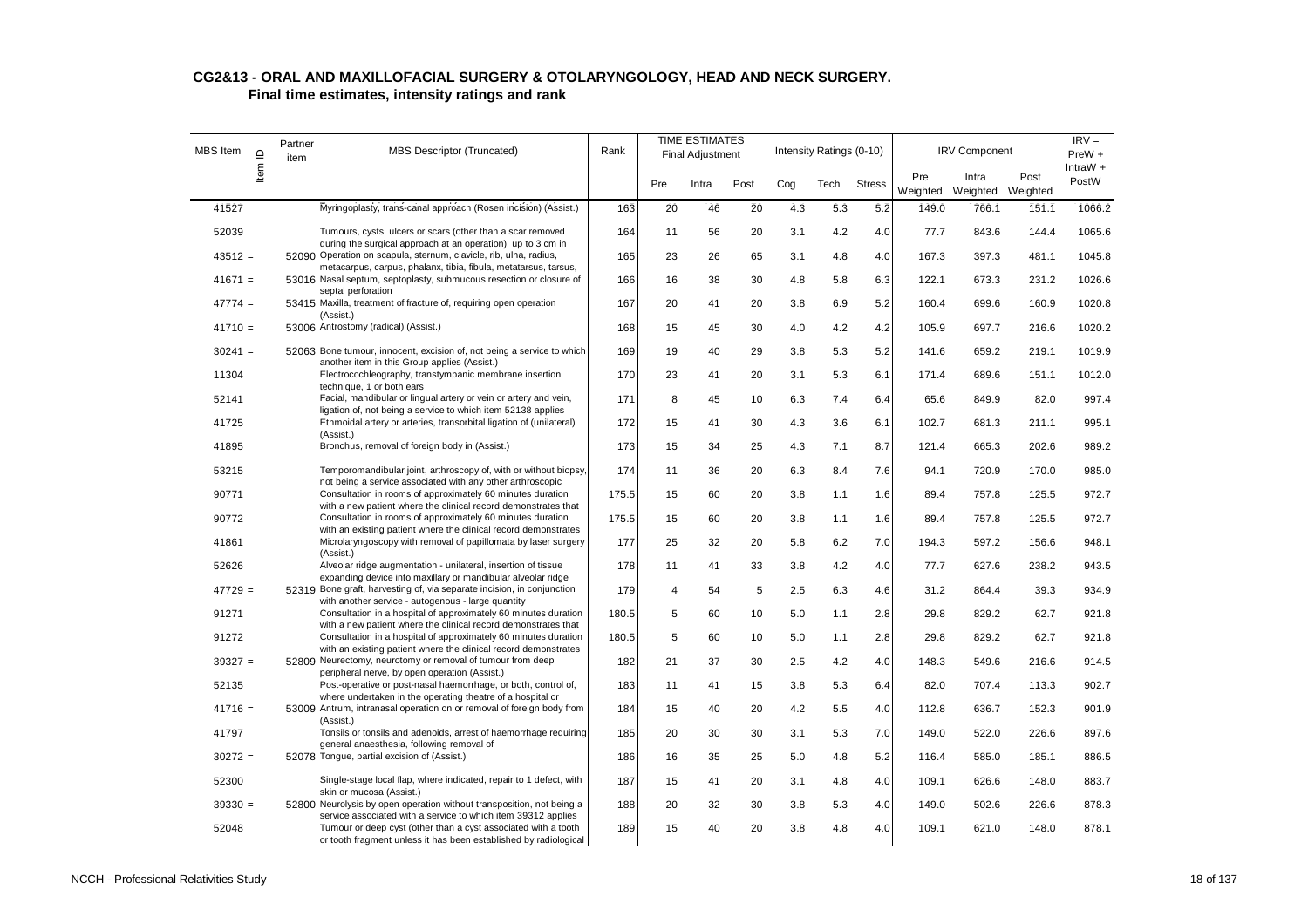| <b>MBS</b> Item<br>$\supseteq$<br>Item | Partner<br>item | <b>MBS Descriptor (Truncated)</b> | Rank                                                                                                                               |       | <b>TIME ESTIMATES</b><br>Final Adjustment |       |      | Intensity Ratings (0-10) |      |               | <b>IRV Component</b> |                   | $IRV =$<br>$PreW +$ |                     |
|----------------------------------------|-----------------|-----------------------------------|------------------------------------------------------------------------------------------------------------------------------------|-------|-------------------------------------------|-------|------|--------------------------|------|---------------|----------------------|-------------------|---------------------|---------------------|
|                                        |                 |                                   |                                                                                                                                    |       | Pre                                       | Intra | Post | Cog                      | Tech | <b>Stress</b> | Pre<br>Weighted      | Intra<br>Weighted | Post<br>Weighted    | IntraW $+$<br>PostW |
| $45668 =$                              |                 |                                   | 52111 Vermilionectomy, by surgical excision                                                                                        | 190   | 18                                        | 37    | 20   | 3.8                      | 4.8  | 4.6           | 130.9                | 588.7             | 148.0               | 867.7               |
| 52315                                  |                 |                                   | Free grafting, full thickness, to 1 defect (mucosa or skin)<br>(Assist.)                                                           | 191   | 11                                        | 41    | 20   | 3.8                      | 4.8  | 4.0           | 80.0                 | 636.5             | 148.0               | 864.6               |
| 41870                                  |                 |                                   | Teflon injection into vocal cord (Assist.)                                                                                         | 192   | 23                                        | 25    | 30   | 5.8                      | 6.2  | 5.2           | 178.7                | 437.6             | 234.9               | 851.2               |
| $30049 =$                              |                 |                                   | 52009 Skin and subcutaneous tissue or mucous membrane, repair of<br>recent wound of, on face or neck, large (more than 7cm long),  | 193   | 14                                        | 37    | 29   | 3.1                      | 4.2  | 2.8           | 98.9                 | 528.7             | 209.4               | 836.9               |
| 41886                                  |                 |                                   | Trachea, removal of foreign body in                                                                                                | 194   | 14                                        | 29    | 18   | 4.3                      | 7.1  | 8.7           | 113.3                | 567.4             | 145.9               | 826.6               |
| 52824                                  |                 |                                   | Peripheral branches of the trigeminal nerve, cryosurgery of, for<br>pain relief (Assist.)                                          | 195   | 15                                        | 41    | 15   | 2.5                      | 4.2  | 4.0           | 105.9                | 609.1             | 108.3               | 823.3               |
| 45645                                  |                 |                                   | Choanal atresia, repair of by puncture and dilatation                                                                              | 196   | 23                                        | 27    | 30   | 2.1                      | 3.6  | 7.0           | 157.5                | 443.7             | 211.1               | 812.3               |
| $47930 =$                              |                 |                                   | 52105 Plate, rod or nail and associated wires, pins or screws, 1 or                                                                | 197   | 14                                        | 36    | 30   | 1.3                      | 4.2  | 2.8           | 98.9                 | 491.9             | 216.6               | 807.4               |
| 41743                                  |                 |                                   | more of, all of which were inserted for internal fixation purposes,<br>Frontal sinus, trephine of (Assist.)                        | 198   | 15                                        | 27    | 30   | 4.3                      | 5.3  | 6.1           | 111.8                | 465.3             | 226.6               | 803.7               |
| 41858                                  |                 |                                   | Microlaryngoscopy with removal of juvenile papillomata (Assist.)                                                                   | 199   | 15                                        | 30    | 20   | 5.8                      | 5.3  | 6.1           | 111.8                | 532.7             | 151.1               | 795.5               |
| 41656                                  |                 |                                   | Nasal haemorrhage, posterior, arrest of, with posterior nasal                                                                      | 200   | 14                                        | 30    | 24   | 3.1                      | 5.3  | 6.1           | 104.3                | 504.6             | 181.3               | 790.2               |
| $30103 =$                              |                 |                                   | packing with or without cauterisation and with or without<br>52033 Sinus, excision of, involving muscle and deep tissue            | 201   | 15                                        | 29    | 38   | 2.5                      | 4.2  | 2.8           | 105.9                | 408.4             | 274.3               | 788.6               |
| 41868                                  |                 |                                   | Laryngeal web, division of, using microlarygoscopic techniques                                                                     | 202   | 23                                        | 27    | 22   | 4.3                      | 5.3  | 3.5           | 171.4                | 420.1             | 166.2               | 757.6               |
| 52420                                  |                 |                                   | Mandible, fixation by intermaxillary wiring, excluding wiring for<br>obesity                                                       | 203   | 11                                        | 41    | 20   | 1.3                      | 3.2  | 1.6           | 73.8                 | 513.6             | 138.3               | 725.6               |
| 90761                                  |                 |                                   | Consultation in rooms of approximately 45 minutes duration<br>with a new patient where the clinical record demonstrates that       | 204.5 | 5                                         | 45    | 20   | 3.8                      | 1.1  | 1.6           | 29.8                 | 568.4             | 125.5               | 723.6               |
| 90762                                  |                 |                                   | Consultation in rooms of approximately 45 minutes duration<br>with an existing patient where the clinical record demonstrates      | 204.5 | 5                                         | 45    | 20   | 3.8                      | 1.1  | 1.6           | 29.8                 | 568.4             | 125.5               | 723.6               |
| $47741 =$                              |                 |                                   | 53460 Nasal bones, treatment of fracture of, by open reduction<br>involving osteotomies (Assist.)                                  | 206   | 17                                        | 29    | 20   | 3.8                      | 4.8  | 4.0           | 123.7                | 450.2             | 148.0               | 721.9               |
| 41822                                  |                 |                                   | Oesophagoscopy (with rigid oesophagoscope) with biopsy                                                                             | 207   | 15                                        | 26    | 30   | 4.3                      | 3.6  | 4.4           | 102.7                | 403.5             | 211.1               | 717.3               |
| 52312                                  |                 |                                   | Free grafting (mucosa, split skin or connective tissue) to 1<br>defect, including elective dissection (Assist.)                    | 208   | 11                                        | 32    | 20   | 3.1                      | 4.8  | 4.0           | 80.0                 | 489.0             | 148.0               | 717.1               |
| 91261                                  |                 |                                   | Consultation in a hospital of approximately 45 minutes duration<br>with a new patient where the clinical record demonstrates that  | 209.5 | 5                                         | 45    | 10   | 5.0                      | 1.1  | 2.8           | 29.8                 | 621.9             | 62.7                | 714.5               |
| 91262                                  |                 |                                   | Consultation in a hospital of approximately 45 minutes duration<br>with an existing patient where the clinical record demonstrates | 209.5 | 5                                         | 45    | 10   | 5.0                      | 1.1  | 2.8           | 29.8                 | 621.9             | 62.7                | 714.5               |
| 52327                                  |                 |                                   | Direct flap repair, using tongue, second stage                                                                                     | 211   | 19                                        | 27    | 20   | 3.1                      | 4.8  | 4.0           | 138.2                | 412.6             | 148.0               | 698.9               |
| $30283 =$                              |                 |                                   | 52087 Ranula or mucous cyst of mouth, removal of                                                                                   | 212   | 14                                        | 31    | 20   | 2.5                      | 4.8  | 2.8           | 101.8                | 443.3             | 148.0               | 693.2               |
| 41864                                  |                 |                                   | Microlaryngoscopy with removal of tumour (Assist.)                                                                                 | 213   | 19                                        | 22    | 20   | 4.3                      | 5.3  | 6.1           | 141.6                | 379.2             | 151.1               | 671.8               |
| 52600                                  |                 |                                   | Mandibular or palatal exostosis, excision of (Assist.)                                                                             | 215.5 | 15                                        | 27    | 20   | 3.1                      | 4.8  | 4.0           | 109.1                | 412.6             | 148.0               | 669.8               |
| 52603                                  |                 |                                   | Mylohyoid ridge, reduction of (Assist.)                                                                                            | 215.5 | 15                                        | 27    | 20   | 3.1                      | 4.8  | 4.0           | 109.1                | 412.6             | 148.0               | 669.8               |
| 52606                                  |                 |                                   | Maxillary tuberosity, reduction of                                                                                                 | 215.5 | 15                                        | 27    | 20   | 3.1                      | 4.8  | 4.0           | 109.1                | 412.6             | 148.0               | 669.8               |
|                                        |                 |                                   |                                                                                                                                    |       |                                           |       |      |                          |      |               |                      |                   |                     |                     |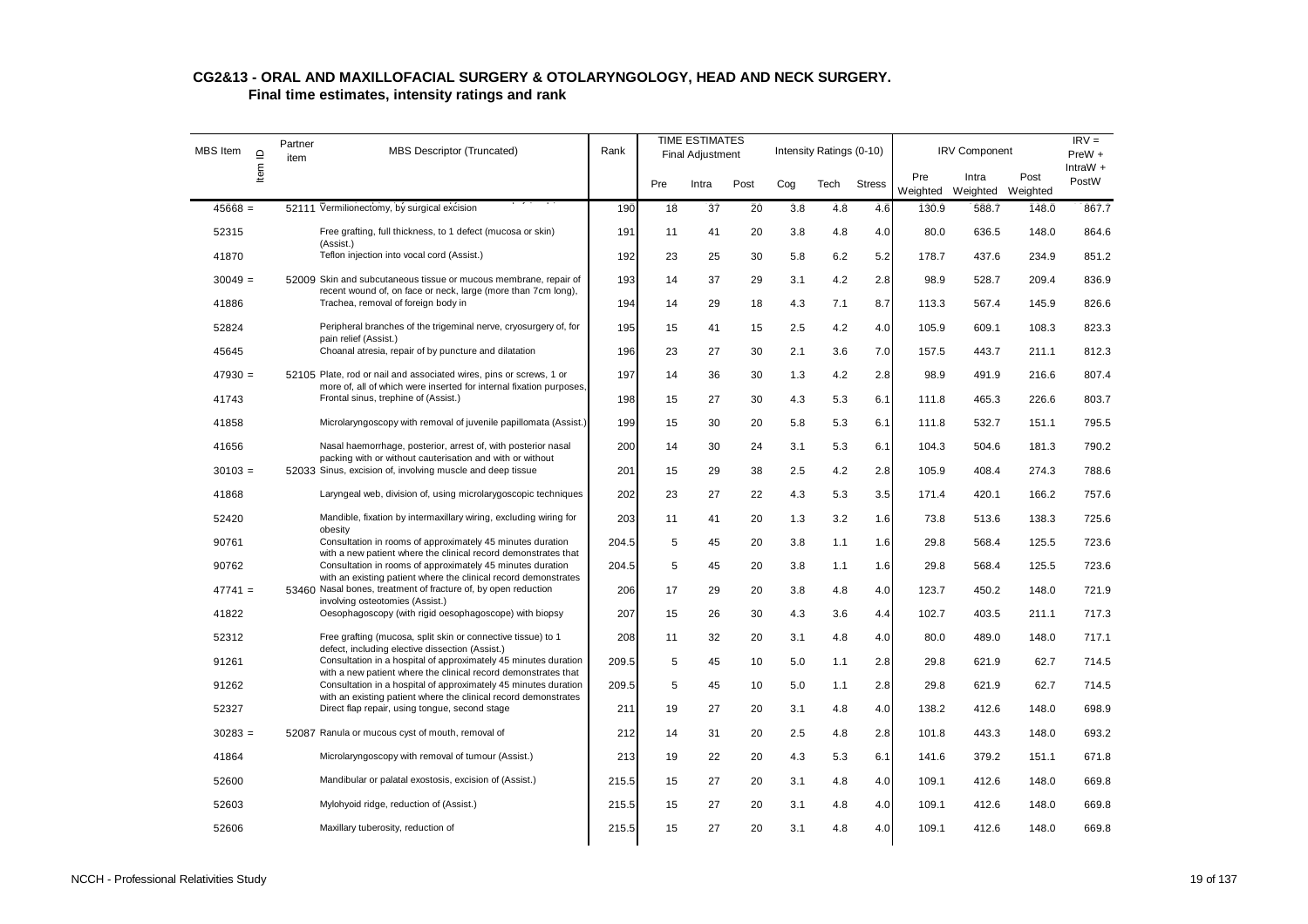| <b>MBS</b> Item | $\supseteq$ | Partner<br>item | <b>MBS Descriptor (Truncated)</b>                                                                                                                                           | Rank  | <b>TIME ESTIMATES</b><br>Final Adjustment |       |      |     | Intensity Ratings (0-10) |               |                 | <b>IRV Component</b> |                  | $IRV =$<br>$PreW +$ |
|-----------------|-------------|-----------------|-----------------------------------------------------------------------------------------------------------------------------------------------------------------------------|-------|-------------------------------------------|-------|------|-----|--------------------------|---------------|-----------------|----------------------|------------------|---------------------|
|                 | Item        |                 |                                                                                                                                                                             |       | Pre                                       | Intra | Post | Cog | Tech                     | <b>Stress</b> | Pre<br>Weighted | Intra<br>Weighted    | Post<br>Weighted | IntraW $+$<br>PostW |
| 52615           |             |                 | Papillary hyperplasia of the palate, removal of - more than 20<br>lesions (Assist.)                                                                                         | 215.5 | 15                                        | 27    | 20   | 3.1 | 4.8                      | 4.0           | 109.1           | 412.6                | 148.0            | 669.8               |
| 41793           |             |                 | Tonsils or tonsils and adenoids, removal of, in a person 12<br>years of age or over                                                                                         | 218   | 15                                        | 22    | 30   | 4.3 | 3.6                      | 4.4           | 102.7           | 341.4                | 211.1            | 655.2               |
| $30075 =$       |             |                 | 52027 Biopsy of lymph gland, muscle or other deep tissue or organ, as<br>an independent procedure                                                                           | 219   | 16                                        | 26    | 29   | 1.9 | 3.7                      | 1.6           | 110.1           | 335.8                | 204.9            | 650.9               |
| $39324 =$       |             |                 | 52806 Neurectomy, neurotomy or removal of tumour from superficial                                                                                                           | 220   | 4                                         | 32    | 19   | 2.5 | 4.2                      | 4.0           | 28.2            | 475.4                | 137.2            | 640.8               |
| $45665 =$       |             |                 | peripheral nerve, by open operation (Assist.)<br>52108 Lip, eyelid or ear, full thickness wedge excision of, with repair<br>by direct sutures=20                            | 221   | 14                                        | 25    | 20   | 3.8 | 4.8                      | 4.0           | 101.8           | 388.1                | 148.0            | 638.0               |
| 41692           |             |                 | Turbinates, submucous resection of, unilateral                                                                                                                              | 222   | 11                                        | 29    | 20   | 2.1 | 3.6                      | 3.5           | 75.3            | 411.1                | 140.7            | 627.1               |
| $30266 =$       |             |                 | 52075 Salivary gland, removal of calculus from duct or meatotomy or<br>marsupialisation, 1 or more such procedures                                                          | 223   | 15                                        | 28    | 18   | 1.9 | 4.2                      | 1.6           | 105.9           | 366.8                | 129.9            | 602.6               |
| 52309           |             |                 | Free grafting (mucosa or split skin) of a granulating area                                                                                                                  | 224   | 11                                        | 27    | 20   | 3.1 | 4.8                      | 1.6           | 80.0            | 370.8                | 148.0            | 598.9               |
| 52042           |             |                 | Tumour, cyst, ulcer or scar (other than a scar removed during                                                                                                               | 225   | 11                                        | 27    | 20   | 2.5 | 4.8                      | 1.6           | 80.0            | 365.2                | 148.0            | 593.2               |
| $47921 =$       |             |                 | the surgical approach at an operation), more than 3 cm in<br>52096 Orthopaedic pin or wire, insertion of, as an independent<br>procedure                                    | 226   | 5                                         | 31    | 20   | 1.3 | 4.8                      | 1.6           | 36.4            | 406.4                | 148.0            | 590.8               |
| $47762 =$       |             |                 | 53411 Zygomatic bone, treatment of fracture of, requiring surgical                                                                                                          | 227   | 20                                        | 21    | 20   | 2.5 | 4.2                      | 3.4           | 141.2           | 303.8                | 144.4            | 589.4               |
| $30068 =$       |             |                 | reduction by a temporal, intra-oral or other approach<br>52018 Foreign body in muscle, tendon or other deep tissue, removal<br>of, as an independent procedure=20 (Assist.) | 228   | 17                                        | 23    | 20   | 2.5 | 4.2                      | 2.8           | 120.0           | 323.9                | 144.4            | 588.3               |
| $30223 =$       |             |                 | 52057 Large haematoma, large abscess, carbuncle, cellulitis or similar                                                                                                      | 229   | 16                                        | 23    | 15   | 3.8 | 4.8                      | 4.0           | 116.4           | 357.1                | 111.0            | 584.5               |
| 41789           |             |                 | lesion requiring a general anaesthetic, incision with drainage of<br>Tonsils or tonsils and adenoids, removal of, in a person aged                                          | 230   | 14                                        | 20    | 20   | 5.8 | 4.4                      | 5.2           | 99.8            | 336.9                | 145.6            | 582.4               |
| $41689 =$       |             |                 | less than 12 years<br>53018 Turbinectomy or turbinectomies, partial or total, unilateral                                                                                    | 231   | 11                                        | 27    | 20   | 2.0 | 3.6                      | 2.5           | 75.3            | 364.4                | 140.7            | 580.4               |
| $45797 =$       |             |                 | 52630 Osseo-integration procedure, fixation of transcutaneous<br>abutment                                                                                                   | 232   | 16                                        | 25    | 20   | 1.3 | 4.2                      | 1.6           | 113.0           | 322.3                | 144.4            | 579.6               |
| 52045           |             |                 | Tumour, cyst (other than a cyst associated with a tooth or tooth<br>fragment unless it has been established by radiological                                                 | 233   | 12                                        | 23    | 20   | 2.5 | 4.8                      | 2.8           | 87.3            | 328.9                | 148.0            | 564.2               |
| 11009           |             |                 | Electrocorticography                                                                                                                                                        | 234   | 11                                        | 36    | 10   | 2.1 | 0.9                      | 1.7           | 64.8            | 433.1                | 62.1             | 560.1               |
| 11303           |             |                 | Electrocochleography, extratympanic method, 1 or both ears                                                                                                                  | 235   | 15                                        | 27    | 15   | 2.1 | 3.6                      | 1.7           | 102.7           | 351.4                | 105.5            | 559.7               |
| 41825           |             |                 | Oesophagoscopy (with rigid oesophagoscope) with removal of<br>foreign body (Assist.)                                                                                        | 236   | 15                                        | 19    | 20   | 4.3 | 3.6                      | 6.1           | 102.7           | 315.7                | 140.7            | 559.1               |
| 11321           |             |                 | Glycerol induced cochlear function changes assessed by a<br>minimum of 4 air conduction and speech discrimination tests                                                     | 237   | 4                                         | 45    | 10   | 0.4 | 0.0                      | 0.9           | 22.3            | 476.9                | 59.4             | 558.6               |
| 41503           |             |                 | Ear, removal of foreign body in, involving incision of external<br>auditory canal                                                                                           | 238   | 15                                        | 24    | 20   | 2.1 | 3.6                      | 1.7           | 102.7           | 312.4                | 140.7            | 555.8               |
| 52099           |             |                 | Buried wire, pin or screw, 1 or more, which were inserted for<br>internal fixation purposes into maxilla or mandible or zygoma,                                             | 239   | 11                                        | 27    | 15   | 1.3 | 4.2                      | 2.8           | 77.7            | 369.0                | 108.3            | 554.9               |
| $30045 =$       |             |                 | 52006 Skin and subcutaneous tissue or mucous membrane, repair of                                                                                                            | 240   | 8                                         | 30    | 10   | 2.5 | 4.2                      | 2.8           | 56.5            | 422.4                | 72.2             | 551.1               |
| 41668           |             |                 | recent wound of, on face or neck, large (more than 7cm long),<br>Nasal polyp or polypi (requiring admission to hospital), removal                                           | 241   | 15                                        | 25    | 20   | 2.1 | 2.7                      | 1.7           | 97.9            | 317.2                | 135.2            | 550.3               |
| 41801           |             |                 | of<br>Adenoids, removal of                                                                                                                                                  | 242   | 14                                        | 17    | 20   | 5.8 | 4.4                      | 6.1           | 99.8            | 296.3                | 145.6            | 541.7               |
| 41807           |             |                 | Peritonsillar abscess (quinsy), incision of                                                                                                                                 | 243   | 11                                        | 18    | 30   | 3.1 | 2.7                      | 4.4           | 71.8            | 266.0                | 202.8            | 540.6               |
|                 |             |                 |                                                                                                                                                                             |       |                                           |       |      |     |                          |               |                 |                      |                  |                     |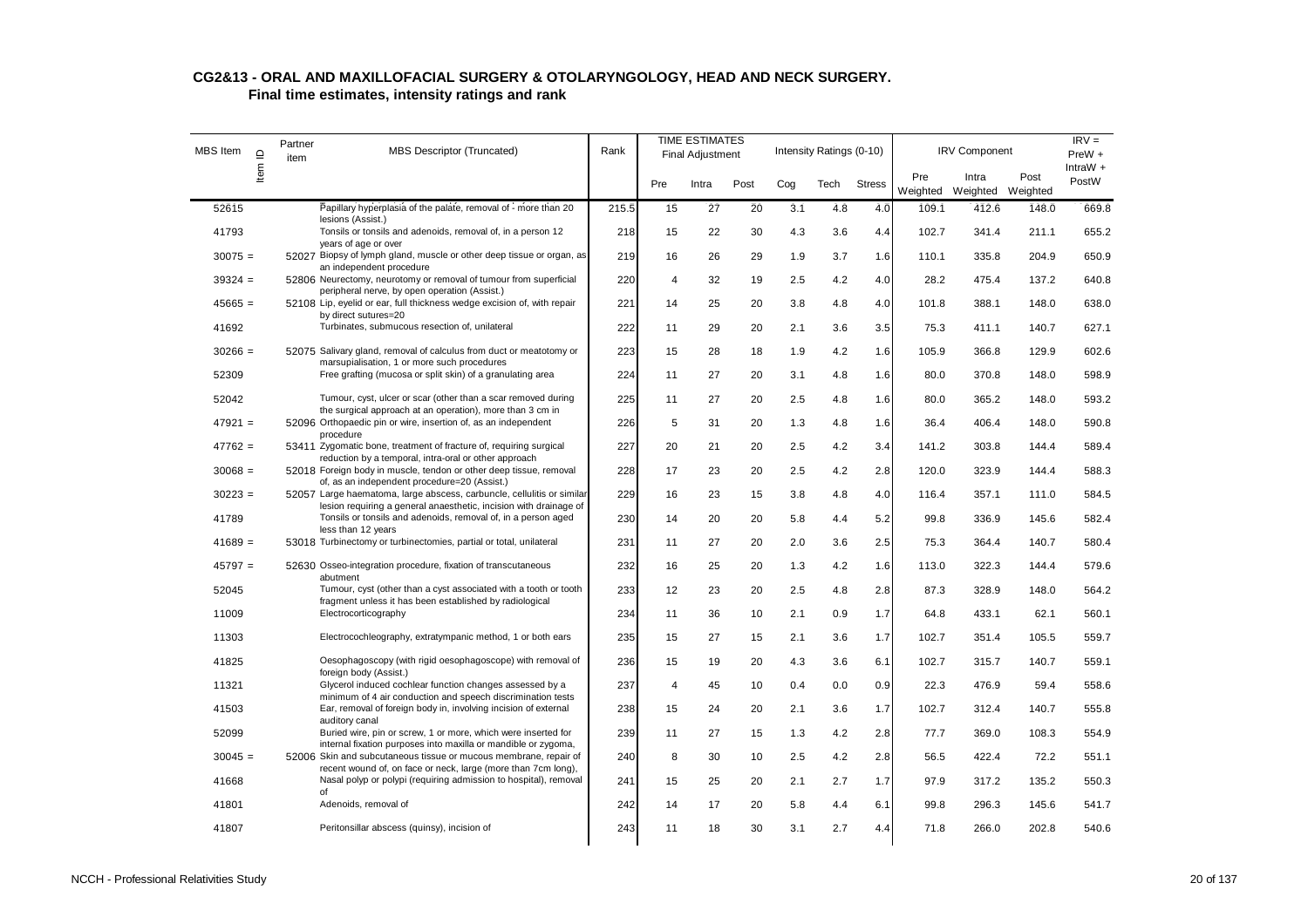| <b>MBS</b> Item | $\supseteq$ | Partner<br>item | <b>MBS Descriptor (Truncated)</b>                                                                                                            | Rank  |     | <b>TIME ESTIMATES</b><br><b>Final Adjustment</b> |      |     | Intensity Ratings (0-10) |               |                 | <b>IRV Component</b> |                  | $IRV =$<br>$PreW +$ |
|-----------------|-------------|-----------------|----------------------------------------------------------------------------------------------------------------------------------------------|-------|-----|--------------------------------------------------|------|-----|--------------------------|---------------|-----------------|----------------------|------------------|---------------------|
|                 | Item        |                 |                                                                                                                                              |       | Pre | Intra                                            | Post | Cog | Tech                     | <b>Stress</b> | Pre<br>Weighted | Intra<br>Weighted    | Post<br>Weighted | IntraW $+$<br>PostW |
| 90751           |             |                 | Consultation in rooms of approximately 30 minutes duration                                                                                   | 244.5 | 5   | 30                                               | 20   | 3.8 | 1.1                      | 1.6           | 29.8            | 378.9                | 125.5            | 534.2               |
| 90752           |             |                 | with a new patient where the clinical record demonstrates that<br>Consultation in rooms of approximately 30 minutes duration                 | 244.5 | 5   | 30                                               | 20   | 3.8 | 1.1                      | 1.6           | 29.8            | 378.9                | 125.5            | 534.2               |
|                 |             |                 | with an existing patient where the clinical record demonstrates                                                                              |       |     |                                                  |      |     |                          |               |                 |                      |                  |                     |
| 52036           |             |                 | Tumour, cyst, ulcer or scar (other than a scar removed during<br>the surgical approach at an operation), up to 3 cm in diameter,             | 246   | 12  | 25                                               | 20   | 1.3 | 3.2                      | 1.6           | 80.5            | 313.2                | 138.3            | 531.9               |
| $47927 =$       |             |                 | 52102 Buried wire, pin or screw, 1 or more of, which were inserted for                                                                       | 247   | 12  | 22                                               | 20   | 1.3 | 4.2                      | 2.8           | 84.7            | 300.6                | 144.4            | 529.7               |
| 41852           |             |                 | internal fixation purposes, removal of, in the operating theatre of<br>Larynx, direct examination of, with removal of tumour (Assist.)       | 248   | 11  | 18                                               | 20   | 5.8 | 4.4                      | 4.4           | 78.5            | 294.0                | 145.6            | 518.0               |
|                 |             |                 |                                                                                                                                              |       |     |                                                  |      |     |                          |               |                 |                      |                  |                     |
| 41813           |             |                 | Vallecular or pharyngeal cysts, removal of (Assist.)                                                                                         | 249   | 11  | 18                                               | 20   | 4.3 | 5.3                      | 3.5           | 82.0            | 280.0                | 151.1            | 513.1               |
| 41855           |             |                 | Microlaryngoscopy (Assist.)                                                                                                                  | 250   | 12  | 18                                               | 20   | 3.1 | 5.3                      | 3.5           | 89.4            | 272.5                | 151.1            | 513.1               |
| 41849           |             |                 | Larynx, direct examination of, with biopsy (Assist.)                                                                                         | 251   | 15  | 18                                               | 20   | 4.3 | 3.6                      | 3.5           | 102.7           | 268.9                | 140.7            | 512.3               |
| 91251           |             |                 | Consultation in a hospital of approximately 30 minutes duration                                                                              | 252.5 | 5   | 30                                               | 10   | 5.0 | 1.1                      | 2.8           | 29.8            | 414.6                | 62.7             | 507.1               |
| 91252           |             |                 | with a new patient where the clinical record demonstrates that<br>Consultation in a hospital of approximately 30 minutes duration            | 252.5 | 5   | 30                                               | 10   | 5.0 | 1.1                      | 2.8           | 29.8            | 414.6                | 62.7             | 507.1               |
|                 |             |                 | with an existing patient where the clinical record demonstrates                                                                              |       |     |                                                  |      |     |                          |               |                 |                      |                  |                     |
| $47726 =$       |             |                 | 52318 Bone graft, harvesting of, via separate incision, in conjunction                                                                       | 254   | 4   | 27                                               | 5    | 2.5 | 6.3                      | 4.6           | 31.2            | 432.2                | 39.3             | 502.7               |
| 41680           |             |                 | with another service - autogenous - small quantity<br>Cryotherapy to nose in the treatment of nasal haemorrhage                              | 255   | 11  | 21                                               | 20   | 2.1 | 3.6                      | 2.6           | 75.3            | 285.5                | 140.7            | 501.5               |
| 41665           |             |                 | Nasal polyp or polypi (requiring admission to hospital), removal<br>of                                                                       | 256   | 15  | 21                                               | 20   | 2.1 | 2.7                      | 1.7           | 97.9            | 266.4                | 135.2            | 499.6               |
| 52106           |             |                 | Arch bars, 1 or more, which were inserted for dental fixation                                                                                | 257   | 11  | 27                                               | 15   | 0.0 | 2.1                      | 1.6           | 69.5            | 315.2                | 98.7             | 483.4               |
| 52612           |             |                 | purposes to the maxilla or mandible, removal of, requiring<br>Papillary hyperplasia of the palate, removal of - 5 to 20 lesions<br>(Assist.) | 258   | 11  | 18                                               | 20   | 2.5 | 4.2                      | 2.8           | 77.7            | 253.5                | 144.4            | 475.5               |
| 41869           |             |                 | Botulinum toxin injection into vocal cords, including associated<br>consultation                                                             | 259   | 11  | 18                                               | 20   | 3.1 | 4.4                      | 1.7           | 78.5            | 245.8                | 145.6            | 469.8               |
| 41677           |             |                 | Nasal haemorrhage, arrest of during an episode of epistaxis by<br>cauterisation or nasal cavity packing or both                              | 260   | 11  | 19                                               | 20   | 1.3 | 2.7                      | 3.5           | 71.8            | 257.8                | 135.2            | 464.9               |
| 41764           |             |                 | Nasendoscopy or sinoscopy or fibreoptic examination of                                                                                       | 261   | 11  | 19                                               | 10   | 7.5 | 5.3                      | 2.6           | 82.0            | 305.7                | 75.5             | 463.2               |
| 52034           |             |                 | nasopharynx and larynx, 1 or more of these procedures<br>Premalignant lesions of the oral mucous, treatment by liquid                        | 262   | 11  | 18                                               | 22   | 3.8 | 2.1                      | 2.8           | 69.5            | 247.8                | 144.7            | 462.0               |
| 41846           |             |                 | nitrogen cryotherapy<br>Larynx, direct examination of the supraglottic, glottic and                                                          | 263   | 11  | 18                                               | 20   | 2.1 | 2.7                      | 3.5           | 71.8            | 249.3                | 135.2            | 456.3               |
| 52636           |             |                 | subglottic regions, not being a service associated with any other<br>Osseo-intergration procedure - fixation of transmucosal                 | 264   | 11  | 18                                               | 20   | 1.3 | 4.2                      | 1.6           | 77.7            | 232.0                | 144.4            | 454.1               |
| 41509           |             |                 | abutment to fixtures placed following resection of part of the<br>External auditory meatus, surgical removal of keratosis                    | 265   | 8   | 18                                               | 20   | 2.1 | 3.6                      | 2.6           | 54.8            | 244.7                | 140.7            | 440.2               |
|                 |             |                 | obturans from, not being a service to which another item in this                                                                             |       |     |                                                  |      |     |                          |               |                 |                      |                  |                     |
| 41632           |             |                 | Middle ear, insertion of tube for drainage of (including<br>myringotomy)                                                                     | 266   | 13  | 10                                               | 20   | 5.8 | 6.2                      | 6.1           | 101.0           | 180.8                | 156.6            | 438.4               |
| 53439           |             |                 | Mandible, treatment of a closed fracture of, involving a joint<br>surface                                                                    | 267   | 4   | 14                                               | 29   | 2.5 | 4.2                      | 2.8           | 28.2            | 197.1                | 209.4            | 434.7               |
| 41695           |             |                 | Nasal turbinates, cryotherapy to                                                                                                             | 268   | 11  | 17                                               | 20   | 1.3 | 2.7                      | 1.7           | 71.8            | 211.0                | 135.2            | 418.0               |
| 41816           |             |                 | Oesophagoscopy (with rigid oesophagoscope)                                                                                                   | 269   | 15  | 12                                               | 20   | 4.3 | 2.7                      | 4.4           | 97.9            | 182.3                | 135.2            | 415.5               |
| $30035 =$       |             |                 | 52003 Skin and subcutaneous tissue or mucous membrane, repair of<br>recent wound of, on face or neck, small (not more than 7cm               | 270   | 8   | 20                                               | 10   | 3.1 | 4.2                      | 2.8           | 56.5            | 285.8                | 72.2             | 414.5               |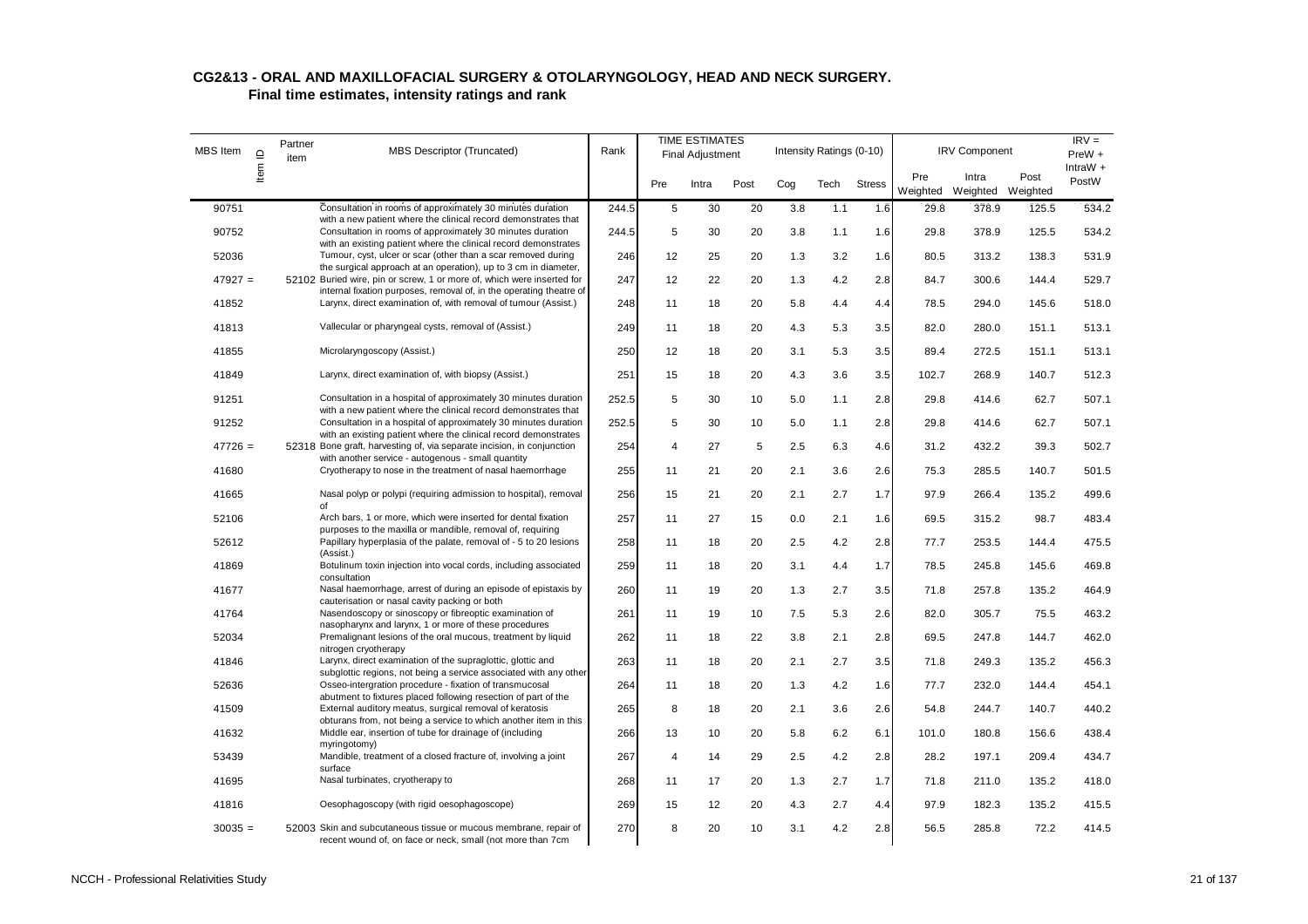| MBS Item  | Partner<br>Item ID<br>item | MBS Descriptor (Truncated)                                                                                                         | Rank  |                | <b>TIME ESTIMATES</b><br><b>Final Adjustment</b> |      |     | Intensity Ratings (0-10) |               |       | <b>IRV Component</b>                |       | $IRV =$<br>$PreW +$ |
|-----------|----------------------------|------------------------------------------------------------------------------------------------------------------------------------|-------|----------------|--------------------------------------------------|------|-----|--------------------------|---------------|-------|-------------------------------------|-------|---------------------|
|           |                            |                                                                                                                                    |       | Pre            | Intra                                            | Post | Cog | Tech                     | <b>Stress</b> | Pre   | Intra<br>Weighted Weighted Weighted | Post  | IntraW $+$<br>PostW |
| $30099 =$ |                            | 52030 Sinus, excision of, involving superficial tissue only=20                                                                     | 271   | 10             | 20                                               | 14   | 1.3 | 3.2                      | 1.6           | 67.1  | 250.5                               | 96.8  | 414.4               |
| 90740     |                            | Consultation in rooms of approximately 20 minutes duration                                                                         | 272   | 5              | 20                                               | 20   | 3.8 | 1.1                      | 1.6           | 29.8  | 252.6                               | 125.5 | 407.9               |
| $47738 =$ |                            | where the clinical record demonstrates that more than two of<br>53459 Nasal bones, treatment of fracture of, by reduction          | 273   | 10             | 14                                               | 20   | 2.3 | 3.9                      | 2.7           | 69.5  | 193.7                               | 142.6 | 405.8               |
| 52609     |                            | Papillary hyperplasia of the palate, removal of - less than 5                                                                      | 274   | 11             | 18                                               | 15   | 1.3 | 3.2                      | 1.6           | 73.8  | 225.5                               | 103.7 | 403.0               |
| 41683     |                            | lesions (Assist.)<br>Division of nasal adhesions, with or without stenting not being a                                             | 275   | 8              | 17                                               | 20   | 1.3 | 2.7                      | 1.7           | 52.2  | 211.0                               | 135.2 | 398.4               |
| 41506     |                            | service associated with any other operation on the nose and not<br>Aural polyp, removal of                                         | 276   | $\overline{7}$ | 14                                               | 20   | 2.1 | 3.6                      | 4.4           | 47.9  | 206.6                               | 140.7 | 395.2               |
| 41662     |                            | Nasal polyp or polypi (simple), removal of                                                                                         | 277   | 15             | 13                                               | 15   | 1.3 | 3.6                      | 3.5           | 102.7 | 180.7                               | 105.5 | 388.9               |
| 52012     |                            | Superficial foreign body, removal of, as an independent<br>procedure                                                               | 278.5 | 11             | 18                                               | 15   | 1.3 | 2.1                      | 1.6           | 69.5  | 218.3                               | 98.7  | 386.4               |
| 52081     |                            | Tonque tie, division or excision of frenulum                                                                                       | 278.5 | 11             | 18                                               | 15   | 1.3 | 2.1                      | 1.6           | 69.5  | 218.3                               | 98.7  | 386.4               |
| 41761     |                            | Post nasal space, direct examination of, with or without biopsy                                                                    | 280   | 8              | 14                                               | 20   | 2.1 | 3.6                      | 2.6           | 54.8  | 190.3                               | 140.7 | 385.8               |
| $30064 =$ |                            | 52015 Subcutaneous foreign body, removal of, requiring incision and<br>exploration, including closure of wound if performed, as an | 281   | 4              | 20                                               | 10   | 2.5 | 4.2                      | 2.8           | 28.2  | 281.6                               | 72.2  | 382.1               |
| 41804     |                            | Lingual tonsil or lateral pharyngeal bands, removal of                                                                             | 282   | 11             | 16                                               | 10   | 2.1 | 3.6                      | 4.4           | 75.3  | 236.1                               | 70.4  | 381.8               |
| 41758     |                            | Division of pharyngeal adhesions                                                                                                   | 283   | 11             | 16                                               | 15   | 3.1 | 2.7                      | 1.7           | 71.8  | 208.5                               | 101.4 | 381.8               |
| 41889     |                            | Bronchoscopy, as an independent procedure                                                                                          | 284   | 9              | 15                                               | 14   | 4.3 | 2.7                      | 4.4           | 58.8  | 227.9                               | 94.7  | 381.3               |
| 52021     |                            | Aspiration biopsy of 1 or more jaw cysts as an independent<br>procedure to obtain material for diagnostic purposes and not         | 285   | 11             | 18                                               | 15   | 0.0 | 2.1                      | 1.6           | 69.5  | 210.2                               | 98.7  | 378.3               |
| $41701 =$ |                            | 53003 Maxillary antrum, proof puncture and lavage of - under general<br>anaesthesia (requiring admission to hospital), not being a | 286   | 11             | 16                                               | 15   | 1.0 | 2.5                      | 2.0           | 71.0  | 198.8                               | 100.5 | 370.4               |
| 91240     |                            | Consultation in a hospital of approximately 20 minutes duration<br>where the clinical record demonstrates that more than two of    | 287   | 5              | 20                                               | 10   | 5.0 | 1.1                      | 2.8           | 29.8  | 276.4                               | 62.7  | 368.9               |
| 53403     |                            | Mandible, treatment of fracture of, not requiring splinting                                                                        | 288   | 4              | 14                                               | 30   | 1.3 | 1.1                      | 0.4           | 23.8  | 153.8                               | 188.2 | 365.9               |
| 41644     |                            | Excision of rim of eardrum perforation, not being a service<br>associated with myringoplasty                                       | 289   | 8              | 12                                               | 20   | 2.1 | 3.6                      | 3.5           | 54.8  | 170.1                               | 140.7 | 365.6               |
| 41740     |                            | Frontal sinus, catheterisation of                                                                                                  | 290   | 8              | 15                                               | 10   | 3.1 | 4.4                      | 4.4           | 57.1  | 230.9                               | 72.8  | 360.8               |
| 41650     |                            | Tympanic membrane, microinspection of 1 or both ears under<br>general anaesthesia, not being a service associated with a           | 291   | 8              | 14                                               | 15   | 2.1 | 3.6                      | 2.6           | 54.8  | 190.3                               | 105.5 | 350.7               |
| $47735 =$ |                            | 53458 Nasal bones, treatment of fracture of, not being a service to<br>which item 47738 or 47741 applies - each attendance         | 292   | 11             | 20                                               | 10   | 1.3 | 1.1                      | 0.4           | 65.6  | 219.8                               | 62.7  | 348.1               |
| $41698 =$ |                            | 53000 Maxillary antrum, proof puncture and lavage of                                                                               | 293   | 11             | 15                                               | 15   | 0.8 | 2.0                      | 1.7           | 69.1  | 179.7                               | 98.2  | 347.0               |
| $41719 =$ |                            | 53012 Antrum, drainage of, through tooth socket                                                                                    | 294   | 11             | 14                                               | 15   | 1.3 | 2.7                      | 1.7           | 71.8  | 173.7                               | 101.4 | 347.0               |
| 90730     |                            | Consultation in rooms of approximately 15 minutes duration<br>where the clinical record demonstrates that more than two of         | 295   | 5              | 15                                               | 20   | 3.8 | 1.1                      | 1.6           | 29.8  | 189.5                               | 125.5 | 344.7               |
| 41653     |                            | Examination of nasal cavity or post-nasal space or nasal cavity<br>and post-nasal space, under general anaesthesia, not being a    | 296   | 8              | 14                                               | 15   | 1.3 | 2.7                      | 2.6           | 52.2  | 181.9                               | 101.4 | 335.5               |
| 53206     |                            | Temporomandibular joint, manipulation of, performed in the<br>operating theatre of a hospital or approved day-hospital facility,   | 297   | 11             | 14                                               | 15   | 0.0 | 2.1                      | 1.6           | 69.5  | 163.5                               | 98.7  | 331.6               |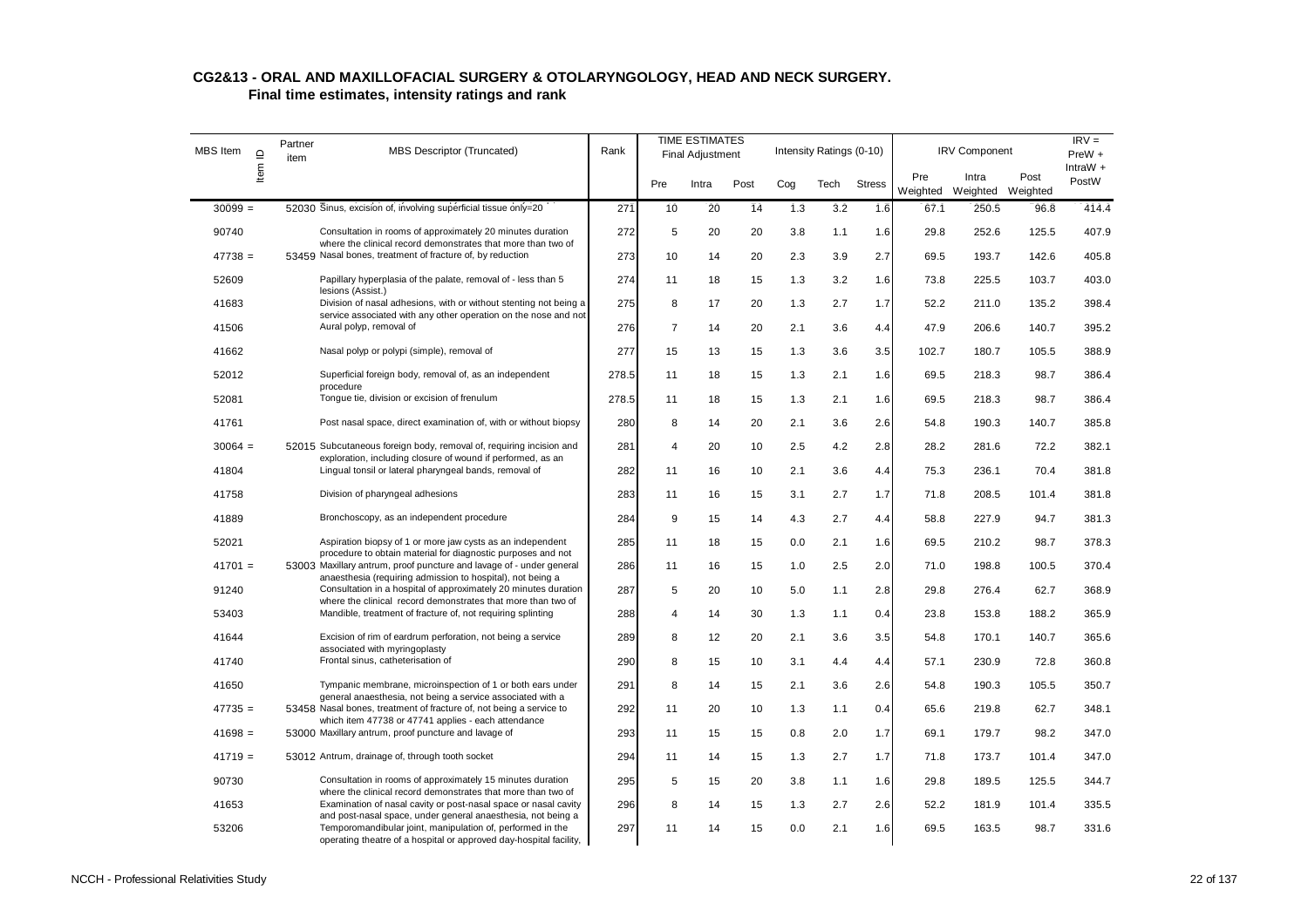| <b>MBS</b> Item | $\supseteq$ | Partner<br>item | <b>MBS Descriptor (Truncated)</b>                                                                                                               | Rank  | <b>TIME ESTIMATES</b><br>Final Adjustment |             |                | Intensity Ratings (0-10) |      |               | <b>IRV Component</b> |                   | $IRV =$<br>$PreW +$ |                     |
|-----------------|-------------|-----------------|-------------------------------------------------------------------------------------------------------------------------------------------------|-------|-------------------------------------------|-------------|----------------|--------------------------|------|---------------|----------------------|-------------------|---------------------|---------------------|
|                 | ltem        |                 |                                                                                                                                                 |       | Pre                                       | Intra       | Post           | Cog                      | Tech | <b>Stress</b> | Pre<br>Weighted      | Intra<br>Weighted | Post<br>Weighted    | IntraW $+$<br>PostW |
| $30032 =$       |             |                 | 52000 Skin and subcutaneous tissue or mucous membrane, repair of                                                                                | 298   | 8                                         | 15          | 10             | 2.5                      | 4.2  | 1.6           | 56.5                 | 199.6             | 72.2                | 328.3               |
| 41647           |             |                 | recent wound of, on face or neck, small (not more than 7cm<br>Ear toilet requiring use of operating microscope and                              | 299   | 8                                         | 14          | 10             | 1.3                      | 3.6  | 1.7           | 54.8                 | 178.3             | 70.4                | 303.5               |
| 53410           |             |                 | microinspection of tympanic membrane with or without general<br>Zygomatic bone, treatment of fracture of, not requiring surgical<br>reduction   | 300   | 4                                         | 14          | 20             | 1.3                      | 1.1  | 0.4           | 23.8                 | 153.8             | 125.5               | 303.2               |
| 91230           |             |                 | Consultation in a hospital of approximately 15 minutes duration                                                                                 | 301   | 5                                         | 15          | 10             | 5.0                      | 1.1  | 2.8           | 29.8                 | 207.3             | 62.7                | 299.8               |
| 41907           |             |                 | where the clinical record demonstrates that more than two of<br>Nasal septum button, insertion of                                               | 302   | $\overline{7}$                            | 13          | 20             | 0.3                      | 0.0  | 0.9           | 39.0                 | 137.3             | 118.8               | 295.1               |
| $30262 =$       |             |                 | 52072 Salivary gland, dilatation or diathermy of duct=20                                                                                        | 303   | 8                                         | 14          | 10             | 1.3                      | 2.1  | 1.6           | 50.5                 | 169.8             | 65.8                | 286.1               |
| 41626           |             |                 | Abscess or inflammation of middle ear, operation for (excluding<br>after-care)                                                                  | 304   | 8                                         | 10          | 10             | 3.1                      | 4.4  | 4.4           | 57.1                 | 153.9             | 72.8                | 283.8               |
| 41641           |             |                 | Perforation of tympanum, cauterisation or diathermy of                                                                                          | 305   | 8                                         | 13          | 10             | 0.7                      | 1.8  | 1.7           | 49.7                 | 154.4             | 64.9                | 268.9               |
| 41674           |             |                 | Cauterisation (other than by chemical means) or cauterisation                                                                                   | 306   | 11                                        | 12          | 9              | 0.7                      | 1.8  | 0.9           | 68.3                 | 136.3             | 58.4                | 263.0               |
| 41686           |             |                 | by chemical means when performed under general anaesthesia<br>Dislocation of turbinate or turbinates, 1 or both sides, not being                | 307   | 11                                        | 9           | 16             | 0.4                      | 0.9  | 0.9           | 64.8                 | 98.3              | 99.4                | 262.5               |
| $30071 =$       |             |                 | a service associated with a service to which another item in this<br>52024 Biopsy of skin or mucous membrane, as an independent<br>procedure=20 | 308   | 5                                         | 14          | $\overline{7}$ | 1.3                      | 3.2  | 1.6           | 33.5                 | 175.4             | 48.4                | 257.3               |
| 18280           |             |                 | Sphenopalatine ganglion, injection of an anaesthetic agent                                                                                      | 309   | 11                                        | 8           | 10             | 1.3                      | 3.6  | 2.6           | 75.3                 | 106.5             | 70.4                | 252.2               |
| $30281 =$       |             |                 | 52084 Tongue tie, mandibular frenulum or maxillary frenulum, repair<br>of, in a person aged not less than 2 years, under general                | 310   | $\overline{7}$                            | 8           | 16             | 1.3                      | 2.4  | 1.7           | 45.0                 | 98.4              | 106.7               | 250.1               |
| $47000 =$       |             |                 | 53200 Mandible, treatment of dislocation of, by closed reduction                                                                                | 311   | 4                                         | 10          | 10             | 0.0                      | 4.2  | 1.6           | 28.2                 | 124.4             | 72.2                | 224.8               |
| 41810           |             |                 | Uvulotomy or uvulectomy                                                                                                                         | 312   | 8                                         | 9           | 10             | 0.4                      | 0.9  | 0.9           | 47.1                 | 98.3              | 62.1                | 207.6               |
| $30219 =$       |             |                 | 52055 Haematoma, furuncle, small abscess or similar lesion not<br>requiring a general anaesthetic, incision with drainage of                    | 313   | 4                                         | 15          | 0              | 1.3                      | 2.1  | 1.6           | 25.3                 | 181.9             | 0.0                 | 207.2               |
| 41500           |             |                 | Ear, foreign body (other than ventilating tube) in, removal of,<br>other than by simple syringing                                               | 314   | 5                                         | 11          | $\mathbf{1}$   | 2.1                      | 3.6  | 2.6           | 34.2                 | 149.5             | 7.0                 | 190.8               |
| 41755           |             |                 | Eustachian tube, catheterisation of                                                                                                             | 315   | 8                                         | 9           | 5              | 0.4                      | 0.9  | 0.9           | 47.1                 | 98.3              | 31.1                | 176.5               |
| 41704           |             |                 | Maxillary antrum, lavage of - each attendance at which the                                                                                      | 316   | 8                                         | 5           | 5              | 0.3                      | 0.0  | 0.9           | 44.6                 | 52.8              | 29.7                | 127.1               |
| 11336           |             |                 | procedure is performed, including any associated consultation<br>Simultaneous bithermal caloric test of labyrinths                              | 317   | 8                                         | $\mathbf 0$ | 10             | 1.3                      | 2.7  | 1.7           | 52.2                 | 0.0               | 67.6                | 119.8               |
| 11333           |             |                 | Caloric test of labyrinth or labyrinths                                                                                                         | 318   | $\mathbf{1}$                              | 5           | 5              | 0.7                      | 1.8  | 1.7           | 6.2                  | 59.4              | 32.4                | 98.0                |
| 11315           |             |                 | Audiogram, air and bone conduction and speech                                                                                                   | 319.5 | 8                                         | $\mathbf 0$ | 5              | 0.7                      | 0.9  | 0.9           | 47.1                 | 0.0               | 31.1                | 78.2                |
| 11324           |             |                 | Impedance audiogram involving tympanometry and<br>measurement of static compliance and acoustic reflex                                          | 319.5 | 8                                         | $\mathbf 0$ | 5              | 0.7                      | 0.9  | 0.9           | 47.1                 | 0.0               | 31.1                | 78.2                |
| 11318           |             |                 | Audiogram, air and bone conduction and speech, with other<br>cochlear tests                                                                     | 321.5 | 6                                         | $\mathbf 0$ | 5              | 0.7                      | 0.9  | 0.9           | 35.3                 | 0.0               | 31.1                | 66.4                |
| 11327           |             |                 | Impedance audiogram involving tympanometry and<br>measurement of static compliance and acoustic reflex                                          | 321.5 | 6                                         | $\mathbf 0$ | 5              | 0.7                      | 0.9  | 0.9           | 35.3                 | 0.0               | 31.1                | 66.4                |
| 11300           |             |                 | Brain stem evoked response audiometry                                                                                                           | 323   | 1                                         | $\mathbf 0$ | $\overline{7}$ | 2.1                      | 3.6  | 1.7           | 6.8                  | 0.0               | 49.3                | 56.1                |
| 11312           |             |                 | Audiogram, air and bone conduction or air conduction and<br>speech discrimination                                                               | 324   | 4                                         | $\Omega$    | 5              | 0.7                      | 0.9  | 0.9           | 23.6                 | 0.0               | 31.1                | 54.6                |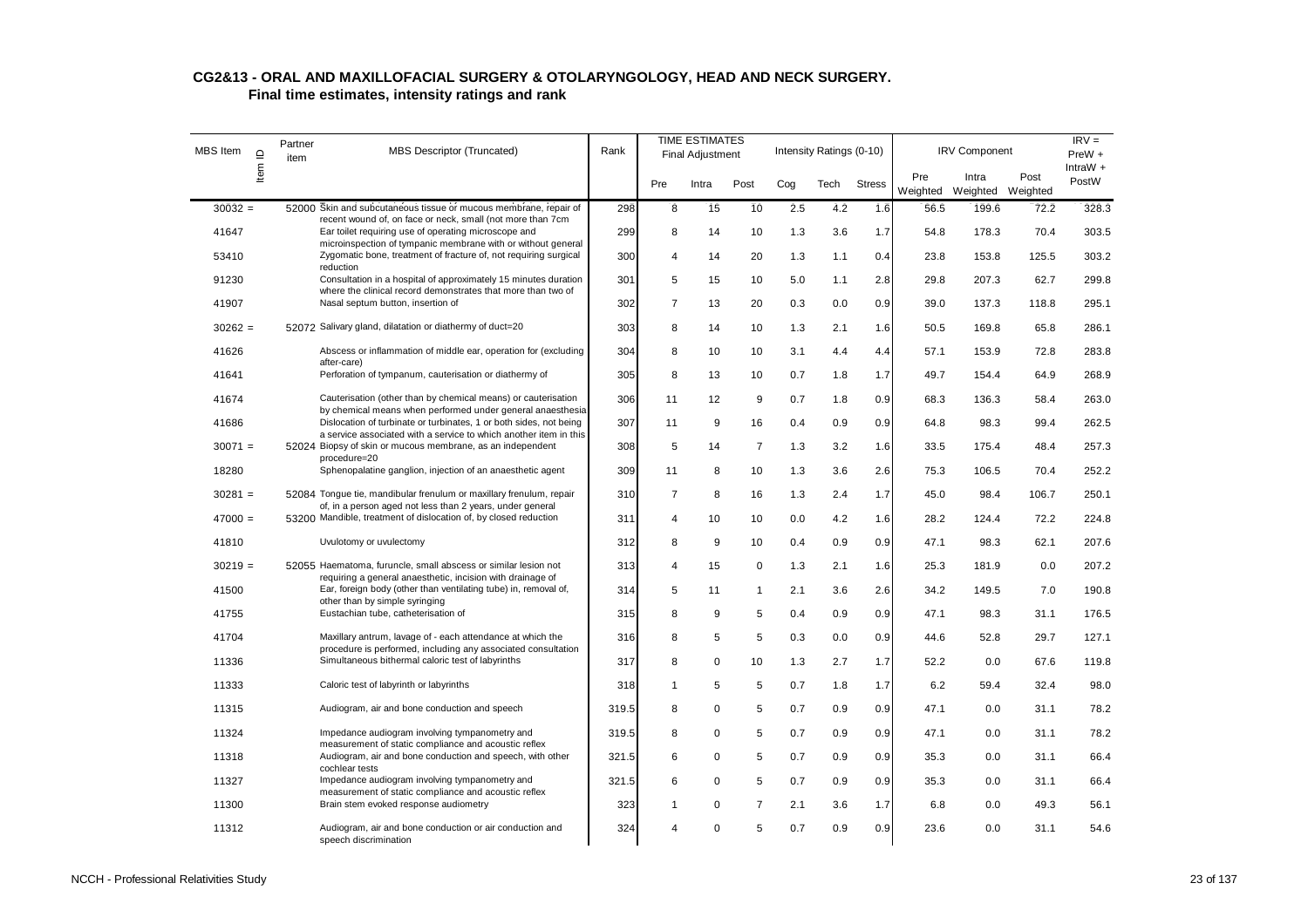| CG2&13 - ORAL AND MAXILLOFACIAL SURGERY & OTOLARYNGOLOGY, HEAD AND NECK SURGERY. |  |
|----------------------------------------------------------------------------------|--|
| Final time estimates, intensity ratings and rank                                 |  |

| <b>MBS</b> Item | $\supseteq$ | Partner<br>item | <b>MBS Descriptor (Truncated)</b>                                                 | Rank |     | <b>TIME ESTIMATES</b><br><b>Final Adjustment</b> |      |     | Intensity Ratings (0-10) |               |                 | <b>IRV Component</b> |                  | $IRV =$<br>$PreW +$ |
|-----------------|-------------|-----------------|-----------------------------------------------------------------------------------|------|-----|--------------------------------------------------|------|-----|--------------------------|---------------|-----------------|----------------------|------------------|---------------------|
|                 | lter        |                 |                                                                                   |      | Pre | Intra                                            | Post | Cog | Tech                     | <b>Stress</b> | Pre<br>Weighted | Intra<br>Weighted    | Post<br>Weighted | IntraW $+$<br>PostW |
| 11206           |             |                 | Electroretinography of 1 or both eyes or electro-oculography of<br>1 or both eves | 325  |     | 0                                                |      | 1.3 | 2.7                      | 0.0           | 6.5             | 0.0                  | 33.8             | 40.3                |
| 11339           |             |                 | Electronystagmography                                                             | 326  |     | $\Omega$                                         | 5    | 0.7 | 1.8                      | 1.7           | 6.2             | 0.0                  | 32.4             | 38.6                |
| 11309           |             |                 | Audiogram, air conduction                                                         | 327  |     | 0                                                |      | 0.7 | 0.9                      | 0.9           | 11.8            | 0.0                  | 12.4             | 24.2                |
| 11306           |             |                 | Non-determinate audiometry                                                        | 328  |     | 0                                                | ົ    | 0.3 | 0.0                      | 0.9           | 11.1            | 0.0                  | 11.9             | 23.0                |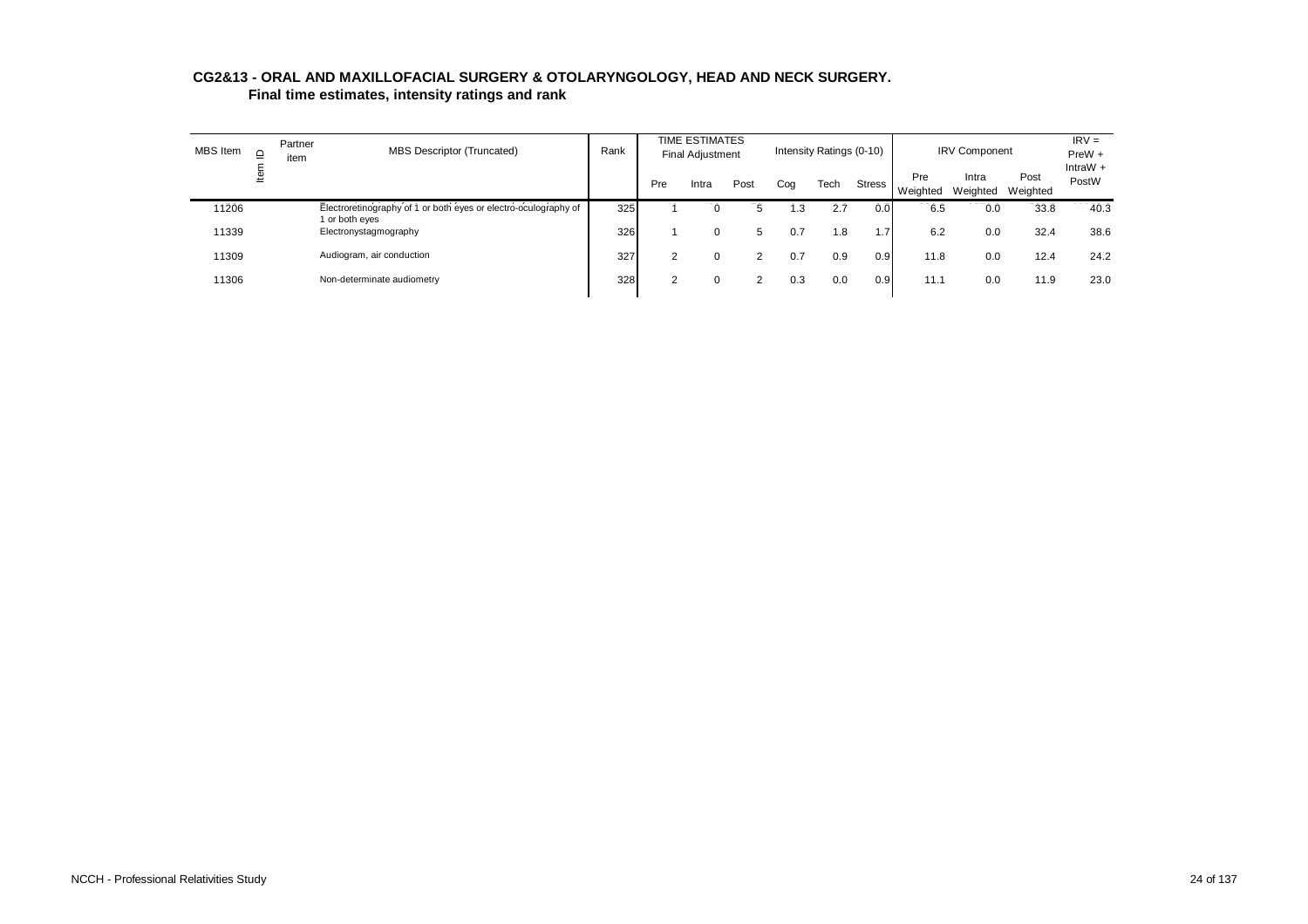| MBS Item | $\mathbf{\underline{o}}$ | Partner<br>item | MBS Descriptor (Truncated)                                                                                                                                                                                | Rank           |     | TIME ESTIMATES<br><b>Final Adjustment</b> |      |      | Intensity Ratings (0-10) |               |                 | <b>IRV Component</b> |                  | $IRV =$<br>PreW +   |
|----------|--------------------------|-----------------|-----------------------------------------------------------------------------------------------------------------------------------------------------------------------------------------------------------|----------------|-----|-------------------------------------------|------|------|--------------------------|---------------|-----------------|----------------------|------------------|---------------------|
|          | Item I                   |                 |                                                                                                                                                                                                           |                | Pre | Intra                                     | Post | Cog  | Tech                     | <b>Stress</b> | Pre<br>Weighted | Intra<br>Weighted    | Post<br>Weighted | IntraW $+$<br>PostW |
| 43969    |                          |                 | Persistent cloaca, total correction of, with genital repair using                                                                                                                                         | $\overline{1}$ | 37  | 331                                       | 105  | 10.0 | 7.6                      | 7.1           | 569.8           | 15180.5              | 2745.8           | 18496               |
| 36606    |                          |                 | posterior sagittal approach, with or without laparotomy (Assist.)<br>Intestinal urinary reservoir, continent, formation of, including<br>formation of non-return valves and implantation of ureters (1 or | $\overline{2}$ | 16  | 285                                       | 105  | 9.0  | 9.9                      | 9.8           | 226.4           | 15750.5              | 2471.2           | 18448               |
| 37014    |                          |                 | Bladder, total excision of (Assist.)                                                                                                                                                                      | 3              | 16  | 276                                       | 105  | 9.0  | 9.9                      | 9.8           | 226.4           | 15253.1              | 2471.2           | 17951               |
| 43882    |                          |                 | Cloacal exstrophy, operation for (Assist.)                                                                                                                                                                | 4              | 49  | 221                                       | 105  | 10.0 | 7.6                      | 7.1           | 754.6           | 10135.6              | 2745.8           | 13636               |
| 43966    |                          |                 | Anorectal malformation, posterior sagittal anorectoplasty of,<br>with laparotomy (Assist.)                                                                                                                | 5              | 33  | 248                                       | 90   | 8.8  | 7.6                      | 6.8           | 458.6           | 10866.4              | 2071.1           | 13396               |
| 43903    |                          |                 | Oesophageal atresia or corrosive oesophageal stricture,<br>oesophageal replacement for, utilizing gastric tube, jejunum or                                                                                | 6              | 24  | 221                                       | 105  | 9.6  | 7.6                      | 7.6           | 357.6           | 10188.3              | 2635.9           | 13182               |
| 37047    |                          |                 | Bladder enlargement using intestine (Assist.)                                                                                                                                                             | $\overline{7}$ | 24  | 216                                       | 105  | 9.0  | 8.2                      | 8.2           | 339.6           | 10356.2              | 2471.2           | 13167               |
| 43996    |                          |                 | Hirschsprung's disease, total colectomy for total colonic                                                                                                                                                 | 8              | 41  | 248                                       | 90   | 9.1  | 6.6                      | 6.8           | 585.2           | 10254.9              | 2141.7           | 12982               |
| 37045    |                          |                 | aganglionosis with ileoanal pull-through, with or without side to<br>Mitrofanoff continent valve, formation of (Assist.)                                                                                  | 9              | 16  | 202                                       | 80   | 8.6  | 9.4                      | 9.3           | 218.4           | 10612.7              | 1799.1           | 12630               |
| 43978    |                          |                 | Biliary atresia, portoenterostomy for (Assist.)                                                                                                                                                           | 10             | 20  | 221                                       | 90   | 9.6  | 7.6                      | 7.1           | 298.0           | 10018.8              | 2259.4           | 12576               |
| 43993    |                          |                 | Hirschsprung's disease, definitive resection with pull-through<br>anastomosis, with or without frozen section biopsies, when                                                                              | 11             | 33  | 248                                       | 90   | 8.3  | 7.1                      | 5.8           | 438.0           | 9967.1               | 1953.4           | 12358               |
| 37209    |                          |                 | Prostate, total excision of (Assist.)                                                                                                                                                                     | 12             | 20  | 190                                       | 70   | 9.0  | 9.4                      | 9.8           | 283.0           | 10228.5              | 1647.5           | 12159               |
| 37610    |                          |                 | Retroperitoneal lymph node dissection, unilateral, not being a<br>service associated with a service to which item 36528 applies,                                                                          | 13             | 16  | 184                                       | 70   | 8.6  | 9.9                      | 9.8           | 218.4           | 10071.5              | 1574.2           | 11864               |
| 43990    |                          |                 | Hirschsprung's disease, definitive resection with pull-through<br>anastomosis, with or without frozen section biopsies, when                                                                              | 14             | 33  | 221                                       | 90   | 8.3  | 6.6                      | 5.8           | 438.0           | 8565.7               | 1953.4           | 10957               |
| 43987    |                          |                 | Neuroblastoma, radical excision of (Assist.)                                                                                                                                                              | 15             | 33  | 193                                       | 70   | 9.1  | 7.6                      | 7.6           | 471.0           | 8769.9               | 1665.8           | 10907               |
| 43975    |                          |                 | Choledochal cyst, resection of, with 2 duct anastomoses<br>(Assist.)                                                                                                                                      | 16             | 20  | 193                                       | 80   | 9.6  | 7.1                      | 7.1           | 298.0           | 8473.2               | 2008.3           | 10780               |
| 43963    |                          |                 | Anorectal malformation, posterior sagittal anorectoplasty of<br>(Assist.)                                                                                                                                 | 17             | 33  | 193                                       | 90   | 8.3  | 7.1                      | 6.8           | 438.0           | 8052.7               | 1953.4           | 10444               |
| 36503    |                          |                 | Renal transplant, not being a service to which item 36506 or<br>36509 applies (Assist.)                                                                                                                   | 18             | 26  | 145                                       | 75   | 9.0  | 10.0                     | 10.0          | 367.8           | 8099.4               | 1765.1           | 10232               |
| 43855    |                          |                 | Oesophageal atresia, delayed primary anastomosis for (Assist.)                                                                                                                                            | 19             | 20  | 165                                       | 95   | 8.8  | 7.6                      | 7.1           | 278.0           | 7305.6               | 2186.1           | 9770                |
| 43846    |                          |                 | Oesophageal atresia (with or without repair of tracheo-<br>oesophageal fistula), complete correction of, in infant of birth                                                                               | 20             | 33  | 138                                       | 95   | 10.0 | 7.6                      | 7.1           | 508.2           | 6329.0               | 2484.3           | 9321                |
| 36525    |                          |                 | Nephrectomy, partial, complicated by previous surgery on the<br>same kidney (Assist.)                                                                                                                     | 21             | 16  | 165                                       | 70   | 8.1  | 8.1                      | 7.8           | 208.3           | 7566.2               | 1482.7           | 9257                |
| 43906    |                          |                 | Oesophagus, resection of congenital, anastomic or corrosive<br>stricture and anastomosis, not being a service to which item                                                                               | 22             | 24  | 165                                       | 95   | 8.8  | 6.6                      | 6.3           | 333.5           | 6630.9               | 2186.1           | 9151                |
| 36531    |                          |                 | Nephro-ureterectomy, complete, including associated bladder<br>repair and any associated endoscopic procedure (Assist.)                                                                                   | 23             | 16  | 162                                       | 75   | 8.1  | 7.9                      | 7.8           | 208.3           | 7335.9               | 1588.6           | 9133                |
| 36528    |                          |                 | Nephrectomy, radical, with enbloc dissection of lymph nodes,<br>with or without adrenalectomy=20 (Assist.)                                                                                                | 24             | 20  | 140                                       | 75   | 8.1  | 9.3                      | 9.4           | 260.4           | 7244.2               | 1588.6           | 9093                |
| 43972    |                          |                 | Choledochal cyst, resection of, with 1 duct anastomosis<br>(Assist.)                                                                                                                                      | 25             | 20  | 165                                       | 80   | 9.1  | 6.6                      | 6.8           | 285.5           | 6822.8               | 1903.7           | 9012                |
| 43879    |                          |                 | Sacrococcygeal teratoma, excision of, by combined posterior<br>and abdominal approach (Assist.)                                                                                                           | 26             | 33  | 147                                       | 95   | 8.8  | 7.1                      | 7.1           | 458.6           | 6298.2               | 2186.1           | 8943                |
| 43873    |                          |                 | Exomphalos containing small bowel and other viscera,<br>operation for (Assist.)                                                                                                                           | 27             | 33  | 138                                       | 95   | 9.1  | 7.1                      | 7.1           | 471.0           | 5967.4               | 2260.7           | 8699                |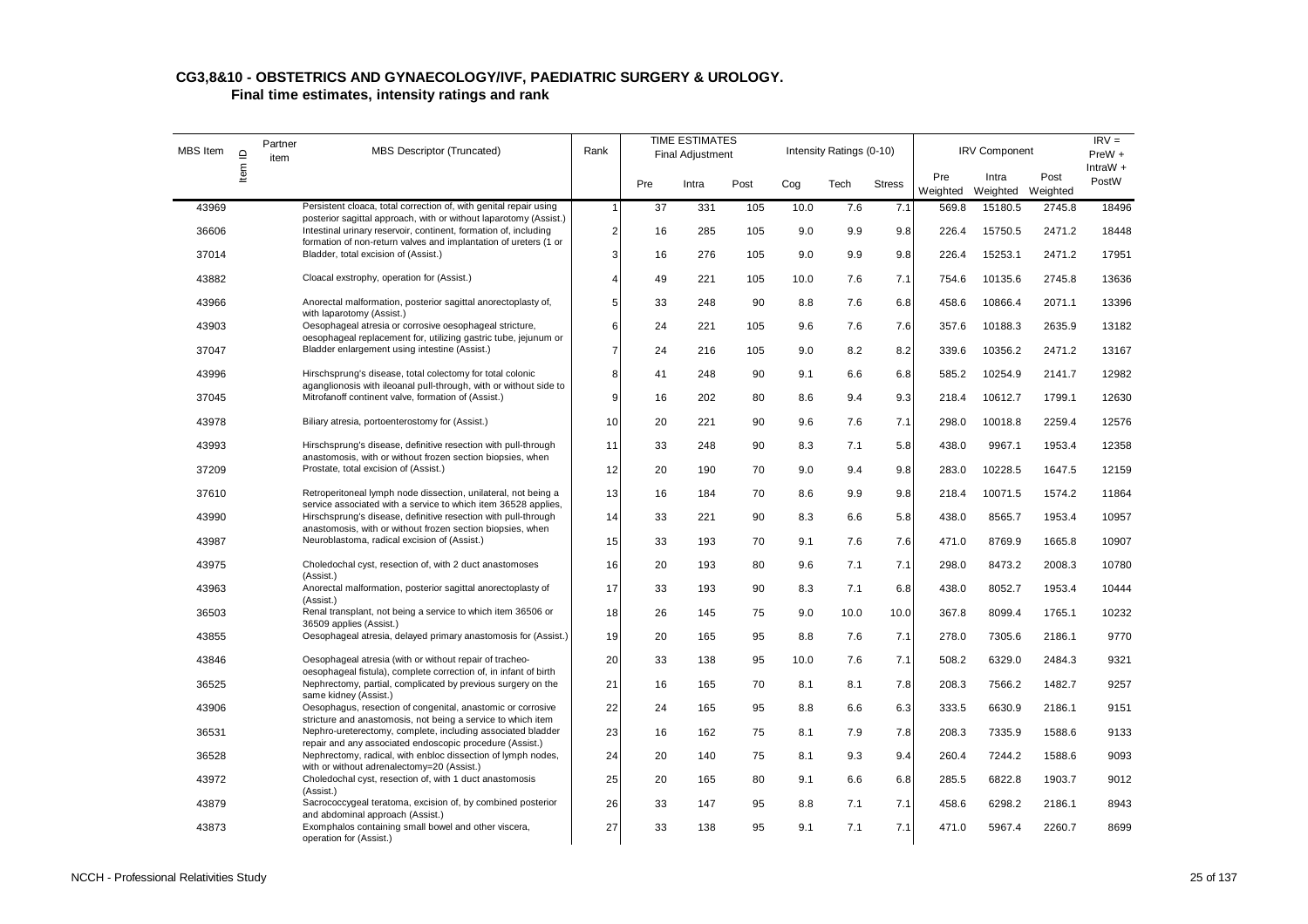#### **CG3,8&10 - OBSTETRICS AND GYNAECOLOGY/IVF, PAEDIATRIC SURGERY & UROLOGY. Final time estimates, intensity ratings and rank**

| MBS Item | $\mathbf{\underline{o}}$ | Partner<br>item | <b>MBS Descriptor (Truncated)</b>                                                                                                   | Rank |     | <b>TIME ESTIMATES</b><br><b>Final Adjustment</b> |      |     | Intensity Ratings (0-10) |               |                 | <b>IRV Component</b>       |        | $IRV =$<br>PreW +   |
|----------|--------------------------|-----------------|-------------------------------------------------------------------------------------------------------------------------------------|------|-----|--------------------------------------------------|------|-----|--------------------------|---------------|-----------------|----------------------------|--------|---------------------|
|          | ltem                     |                 |                                                                                                                                     |      | Pre | Intra                                            | Post | Cog | Tech                     | <b>Stress</b> | Pre<br>Weighted | Intra<br>Weighted Weighted | Post   | IntraW $+$<br>PostW |
| 88888    |                          |                 | Pseudo link item equating items 35664 and 36528                                                                                     | 28   | 18  | 142                                              | 83   | 7.8 | 8.4                      | 8.4           | 227.6           | 6707.8                     | 1693.0 | 8628                |
| 43813    |                          |                 | Meconium ileus, laparotomy for, complicated by 1 or more of<br>associated volvulus, atresia, intestinal perforation with or         | 29   | 20  | 147                                              | 100  | 8.8 | 6.6                      | 6.8           | 278.0           | 6020.2                     | 2301.2 | 8599                |
| 36645    |                          |                 | Nephroscopy, percutaneous, with removal or destruction of a<br>stone greater than 3cm in any dimension, or for 3 or more            | 30   | 16  | 156                                              | 60   | 8.1 | 7.9                      | 7.9           | 208.3           | 7088.1                     | 1270.9 | 8567                |
| 37842    |                          |                 | Exstrophy of bladder or epispadias, secondary repair with<br>bladder neck tightening, with or without ureteric reimplantation       | 31   | 16  | 165                                              | 60   | 9.1 | 6.6                      | 6.8           | 228.4           | 6822.8                     | 1427.8 | 8479                |
| 43957    |                          |                 | Gastro-oesophageal reflux, laparotomy and fundoplication for,<br>with or without hiatus hernia, in child with neurological disease, | 32   | 29  | 147                                              | 80   | 8.8 | 7.1                      | 6.8           | 403.0           | 6230.6                     | 1841.0 | 8475                |
| 43912    |                          |                 | Thoracotomy and excision of 1 or more of bronchogenic or<br>enterogenous cyst or mediastinal teratoma (Assist.)                     | 33   | 24  | 147                                              | 80   | 8.8 | 6.6                      | 6.8           | 333.5           | 6020.2                     | 1841.0 | 8195                |
| 43828    |                          |                 | Acute neonatal necrotising enterocolitis, laparotomy for, with<br>resection, including any anastomoses or stoma formation           | 34   | 24  | 138                                              | 90   | 9.1 | 6.6                      | 6.8           | 342.6           | 5706.4                     | 2141.7 | 8191                |
| 36543    |                          |                 | Nephrolithotomy or pyelolithotomy, or both, extended, for<br>staghorn stone or 3 or more stones, including 1 or more of the         | 35   | 16  | 165                                              | 70   | 7.2 | 7.0                      | 7.0           | 190.3           | 6647.9                     | 1318.0 | 8156                |
| 43843    |                          |                 | Oesophageal atresia (with or without repair of tracheo-<br>oesophageal fistula), complete correction of, not being a service        | 36   | 24  | 138                                              | 90   | 8.8 | 6.6                      | 6.8           | 333.5           | 5651.7                     | 2071.1 | 8056                |
| 36506    |                          |                 | Renal transplant, performed by vascular surgeon and urologist<br>operating together - vascular anastomosis, including after-care    | 37   | 24  | 179                                              | 101  | 7.2 | 5.2                      | 5.2           | 285.5           | 5795.6                     | 1901.6 | 7983                |
| 37848    |                          |                 | Ambiguous genitalia with urogenital sinus, reduction<br>clitoroplasty, with endoscopy and vaginoplasty (Assist.)                    | 38   | 12  | 184                                              | 30   | 8.3 | 6.6                      | 5.8           | 159.3           | 7131.7                     | 651.1  | 7942                |
| 36570    |                          |                 | Pyeloplasty, complicated by previous surgery on the same<br>kidney, by open exposure (Assist.)                                      | 39   | 16  | 138                                              | 65   | 7.2 | 8.2                      | 8.8           | 190.3           | 6415.1                     | 1223.8 | 7829                |
| 43900    |                          |                 | Tracheo-oesophageal fistula without atresia, division and repair<br>of (Assist.)                                                    | 40   | 24  | 129                                              | 90   | 8.3 | 7.1                      | 7.1           | 318.5           | 5441.8                     | 1953.4 | 7714                |
| 37851    |                          |                 | Congenital adrenal hyperplasia, mixed gonadal dysgenesis or<br>similar condition, vaginoplasty for, with or without endoscopy       | 41   | 16  | 165                                              | 30   | 9.1 | 6.6                      | 6.3           | 228.4           | 6696.3                     | 713.9  | 7639                |
| 36500    |                          |                 | Adrenal gland, excision of - partial or total (Assist.)                                                                             | 42   | 21  | 131                                              | 60   | 7.2 | 8.8                      | 8.4           | 249.8           | 6234.2                     | 1129.7 | 7614                |
| 35664    |                          |                 | Radical hysterectomy with radical excision of pelvic lymph<br>glands (with or without excision of uterine adnexae) for proven       | 43   | 19  | 134                                              | 75   | 7.5 | 7.5                      | 7.5           | 233.1           | 5746.6                     | 1470.9 | 7451                |
| 43810    |                          |                 | Jejunal atresia, bowel resection and anastomosis for, with or<br>without tapering (Assist.)                                         | 44   | 16  | 138                                              | 100  | 7.4 | 6.6                      | 6.3           | 194.3           | 5290.4                     | 1935.1 | 7420                |
| 43876    |                          |                 | Sacrococcygeal teratoma, excision of, by posterior approach<br>(Assist.)                                                            | 45   | 24  | 129                                              | 90   | 8.3 | 6.2                      | 6.8           | 318.5           | 5050.1                     | 1953.4 | 7322                |
| 43939    |                          |                 | Ventral hernia following neonatal closure of exomphalos or<br>gastroschisis, repair of (Assist.)                                    | 46   | 16  | 165                                              | 40   | 7.9 | 6.6                      | 5.5           | 204.3           | 6232.1                     | 826.3  | 7263                |
| 36522    |                          |                 | Nephrectomy, partial (Assist.)                                                                                                      | 47   | 16  | 133                                              | 70   | 7.2 | 7.6                      | 7.6           | 190.3           | 5709.4                     | 1318.0 | 7218                |
| 37607    |                          |                 | Retroperitoneal lymph node dissection, unilateral, not being a<br>service associated with a service to which item 36528 applies     | 48   | 16  | 138                                              | 60   | 7.2 | 7.5                      | 7.2           | 190.3           | 5799.9                     | 1129.7 | 7120                |
| 43861    |                          |                 | Congenital cystadenomatoid malformation or congenital lobar<br>emphysema, thoracotomy and lung resection for (Assist.)              | 49   | 24  | 110                                              | 90   | 9.1 | 6.6                      | 6.8           | 342.6           | 4548.6                     | 2141.7 | 7033                |
| 35670    |                          |                 | Hysterectomy, abdominal, with radical excision of pelvic lymph<br>glands, with or without removal of uterine adnexae (Assist.)      | 50   | 20  | 127                                              | 75   | 7.5 | 7.1                      | 7.5           | 245.4           | 5301.0                     | 1470.9 | 7017                |
| 43909    |                          |                 | Tracheomalacia, aortopexy for (Assist.)                                                                                             | 51   | 24  | 110                                              | 95   | 9.1 | 6.2                      | 6.3           | 342.6           | 4338.3                     | 2260.7 | 6941                |
| 43837    |                          |                 | Congenital diaphragmatic hernia, repair by thoracic or<br>abdominal approach, with diagnosis confirmed in the first 24              | 52   | 24  | 119                                              | 75   | 9.1 | 6.2                      | 5.8           | 342.6           | 4601.9                     | 1784.7 | 6729                |
| 35720    |                          |                 | Radical or debulking operation for advanced gynaecological<br>malignancy, with or without omentectomy (Assist.)                     | 53   | 20  | 112                                              | 90   | 7.5 | 7.5                      | 7.0           | 245.4           | 4717.2                     | 1765.1 | 6728                |
| 43834    |                          |                 | Bowel resection for necrotising enterocolitis stricture or<br>strictures, including any anastomoses or stoma formation              | 54   | 16  | 147                                              | 60   | 7.4 | 6.2                      | 5.8           | 194.3           | 5354.4                     | 1161.1 | 6710                |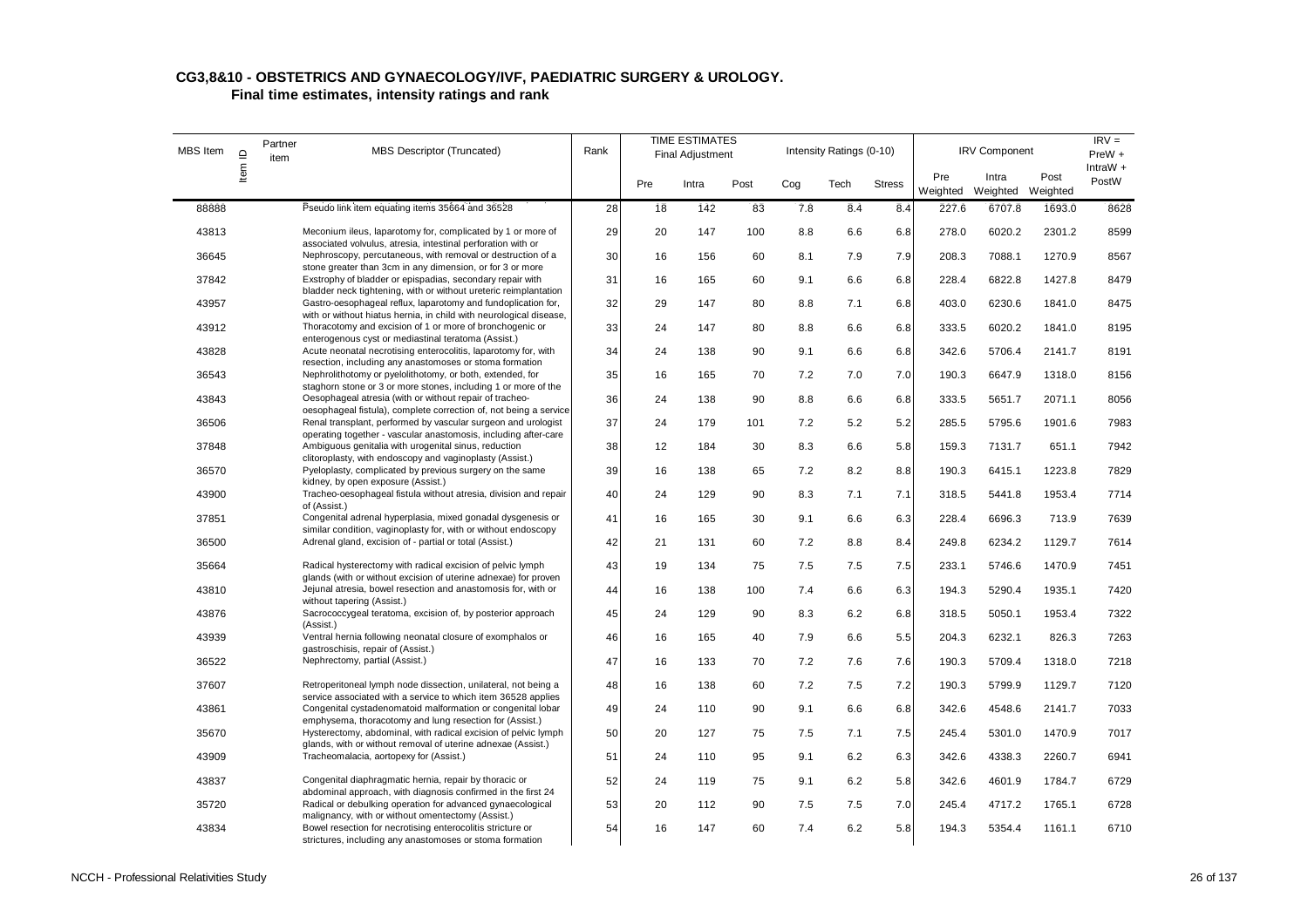| MBS Item | $\mathbf{\underline{o}}$ | Partner<br>item | <b>MBS Descriptor (Truncated)</b>                                                                                                   | Rank |     | TIME ESTIMATES<br><b>Final Adjustment</b> |      |     | Intensity Ratings (0-10) |               |                 | <b>IRV Component</b>       |        | $IRV =$<br>PreW +<br>IntraW + |
|----------|--------------------------|-----------------|-------------------------------------------------------------------------------------------------------------------------------------|------|-----|-------------------------------------------|------|-----|--------------------------|---------------|-----------------|----------------------------|--------|-------------------------------|
|          | Item                     |                 |                                                                                                                                     |      | Pre | Intra                                     | Post | Cog | Tech                     | <b>Stress</b> | Pre<br>Weighted | Intra<br>Weighted Weighted | Post   | PostW                         |
| 43954    |                          |                 | Gastro-oesophageal reflux with or without hiatus hernia,                                                                            | 55   | 20  | 147                                       | 60   | 8.3 | 5.7                      | 5.0           | 265.4           | 5138.5                     | 1302.3 | 6706                          |
| 43864    |                          |                 | laparotomy and fundoplication for, with gastrostomy (Assist.)<br>Gastroschisis, operation for (Assist.)                             | 56   | 33  | 110                                       | 95   | 7.9 | 6.6                      | 5.8           | 421.4           | 4205.3                     | 1962.6 | 6589                          |
| 37200    |                          |                 | Prostatectomy, open (Assist.)                                                                                                       | 57   | 20  | 142                                       | 70   | 5.3 | 7.0                      | 7.2           | 190.3           | 5408.1                     | 970.2  | 6569                          |
| 43984    |                          |                 | Nephroblastoma, radical nephrectomy for (Assist.)                                                                                   | 58   | 20  | 138                                       | 40   | 8.3 | 6.2                      | 6.8           | 265.4           | 5402.5                     | 868.2  | 6536                          |
| 36603    |                          |                 | Ureters, transplantation of, into isolated intestinal segment,<br>bilateral (Assist.)                                               | 59   | 16  | 110                                       | 90   | 7.2 | 7.6                      | 7.0           | 190.3           | 4620.8                     | 1694.5 | 6506                          |
| 43852    |                          |                 | Oesophageal atresia, thoracotomy for, and division of tracheo-<br>oesophageal fistula without anastomosis (Assist.)                 | 60   | 33  | 96                                        | 95   | 9.1 | 5.7                      | 7.1           | 471.0           | 3766.6                     | 2260.7 | 6498                          |
| 37824    |                          |                 | Hypospadias, proximal, 1 stage repair (Assist.)                                                                                     | 61   | 16  | 165                                       | 30   | 7.4 | 5.7                      | 5.0           | 194.3           | 5571.4                     | 580.5  | 6346                          |
| 36576    |                          |                 | Kidney, exposure and exploration of, including repair or<br>nephrectomy, for trauma, not being a service associated with            | 62   | 16  | 110                                       | 90   | 6.7 | 7.6                      | 7.0           | 180.3           | 4548.1                     | 1576.8 | 6305                          |
| 37384    |                          |                 | Artificial urinary sphincter, insertion of cuff, abdominal<br>approach=20 (Assist.)                                                 | 63   | 29  | 138                                       | 60   | 6.7 | 6.4                      | 5.2           | 326.8           | 4850.8                     | 1051.2 | 6229                          |
| 35753    |                          |                 | Laparoscopically assisted hysterectomy, with salpingectomy,<br>oophorectomy or excision of ovarian cyst, one or both sides,         | 64   | 23  | 119                                       | 60   | 7.1 | 7.1                      | 7.0           | 270.7           | 4812.9                     | 1114.0 | 6198                          |
| 43804    |                          |                 | Intestinal malrotation with or without volvulus, laparotomy for,<br>with bowel resection and anastomosis, with or without           | 65   | 16  | 119                                       | 60   | 9.1 | 5.7                      | 6.3           | 228.4           | 4522.9                     | 1427.8 | 6179                          |
| 35750    |                          |                 | Laparoscopically assisted hysterectomy, including any<br>associated Iaparoscopy (Assist.)                                           | 67   | 21  | 119                                       | 60   | 7.1 | 6.7                      | 7.5           | 247.2           | 4767.9                     | 1114.0 | 6129                          |
| 35756    |                          |                 | Laparoscopically assisted hysterectomy, when procedure is<br>completed by open hysterectomy, including any associated               | 67   | 21  | 119                                       | 60   | 7.1 | 6.7                      | 7.5           | 247.2           | 4767.9                     | 1114.0 | 6129                          |
| 36567    |                          |                 | Pyeloplasty in congenitally abnormal kidney or solitary kidney,<br>by open exposure=20 (Assist.)                                    | 68   | 20  | 110                                       | 60   | 7.2 | 7.6                      | 7.6           | 237.9           | 4722.1                     | 1129.7 | 6090                          |
| 36591    |                          |                 | Ureter, reimplantation into bladder with psoas hitch or Boari flap<br>or both=20 (Assist.)                                          | 69   | 16  | 101                                       | 85   | 6.2 | 8.5                      | 7.8           | 170.3           | 4493.3                     | 1378.1 | 6042                          |
| 43816    |                          |                 | Ileal atresia, colonic atresia or meconium ileus not being a<br>service associated with a service to which item 43813 applies,      | 70   | 16  | 119                                       | 70   | 8.3 | 5.7                      | 5.8           | 212.3           | 4305.8                     | 1519.3 | 6037                          |
| 37309    |                          |                 | Urethra, repair of rupture of prostatic or membranous segment<br>(Assist.)                                                          | 71   | 16  | 110                                       | 60   | 6.7 | 8.2                      | 7.0           | 180.3           | 4737.0                     | 1051.2 | 5969                          |
| 37375    |                          |                 | Urethral sphincter, reconstruction by bladder tubularisation<br>technique or similar procedure (Assist.)                            | 72   | 16  | 165                                       | 70   | 5.7 | 5.2                      | 4.1           | 160.3           | 4736.7                     | 1043.4 | 5940                          |
| 36516    |                          |                 | Nephrectomy, complete (Assist.)                                                                                                     | 73   | 20  | 103                                       | 75   | 6.7 | 7.6                      | 7.8           | 225.4           | 4385.1                     | 1314.0 | 5925                          |
| 36600    |                          |                 | Ureter, transplantation of, into isolated intestinal segment,<br>unilateral (Assist.)                                               | 74   | 16  | 110                                       | 75   | 6.2 | 7.6                      | 7.0           | 170.3           | 4475.4                     | 1216.0 | 5862                          |
| 35561    |                          |                 | Vaginectomy, radical, for proven invasive malignancy - 1<br>surgeon (Assist.)                                                       | 75   | 15  | 138                                       | 70   | 6.0 | 5.8                      | 5.6           | 155.9           | 4570.8                     | 1098.3 | 5825                          |
| 13200    |                          |                 | Assisted reproductive services (such as in vitro fertilisation,<br>gamete intra-fallopian transfer or similar procedures) involving | 76   | 16  | 129                                       | 40   | 6.7 | 6.7                      | 6.6           | 180.3           | 4922.3                     | 700.8  | 5803                          |
| 35723    |                          |                 | Retro-peritoneal lymph node biopsies from above the level of<br>the aortic bifurcation, for staging or restaging of gynaecological  | 77   | 21  | 113                                       | 60   | 7.1 | 6.7                      | 6.6           | 247.2           | 4371.5                     | 1114.0 | 5733                          |
| 43960    |                          |                 | Anorectal malformation, perineal anoplasty of (Assist.)                                                                             | 78   | 24  | 110                                       | 80   | 7.4 | 5.7                      | 5.5           | 291.5           | 3798.7                     | 1548.1 | 5638                          |
| 35551    |                          |                 | Pelvic lymph glands, excision of (radical)=20 (Assist.)                                                                             | 79   | 16  | 172                                       | 70   | 4.9 | 4.6                      | 4.6           | 144.2           | 4592.3                     | 896.9  | 5633                          |
| 35667    |                          |                 | Radical hysterectomy without gland dissection (with or without<br>excision of uterine adnexae) for proven malignancy including      | 80   | 19  | 93                                        | 80   | 7.5 | 7.1                      | 7.0           | 233.1           | 3810.5                     | 1569.0 | 5613                          |
| 36540    |                          |                 | Nephrolithotomy or pyelolithotomy, or both, through the same<br>skin incision, for 1 or 2 stones=20 (Assist.)                       | 81   | 16  | 104                                       | 60   | 6.2 | 8.2                      | 7.0           | 170.3           | 4409.9                     | 972.8  | 5553                          |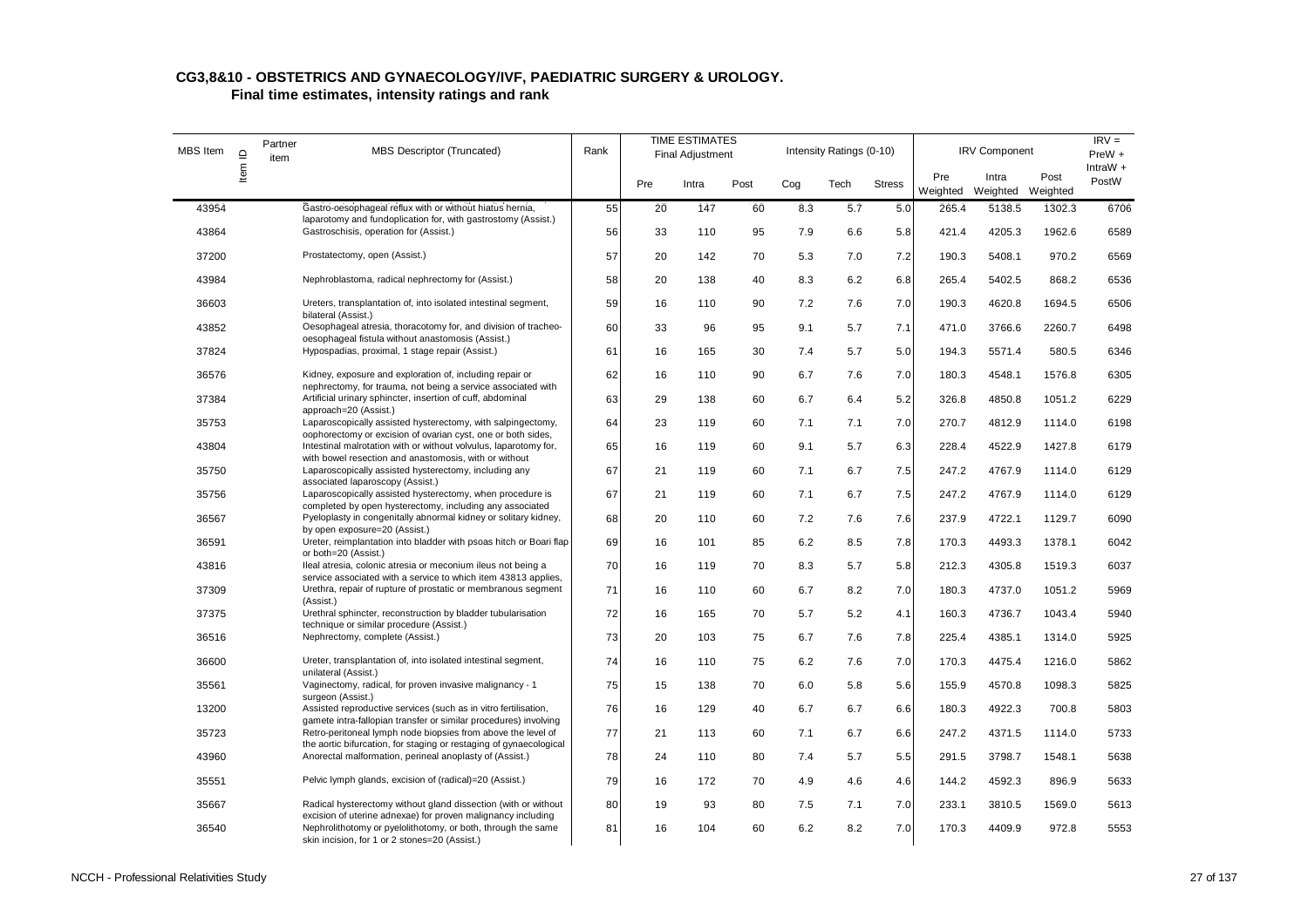| <b>MBS</b> Item | $\mathbf{r}$ | Partner<br>item | <b>MBS Descriptor (Truncated)</b>                                                                                                                                        | Rank |     | <b>TIME ESTIMATES</b><br><b>Final Adjustment</b> |      |     | Intensity Ratings (0-10) |               |                 | <b>IRV Component</b> |                  | $IRV =$<br>PreW +   |
|-----------------|--------------|-----------------|--------------------------------------------------------------------------------------------------------------------------------------------------------------------------|------|-----|--------------------------------------------------|------|-----|--------------------------|---------------|-----------------|----------------------|------------------|---------------------|
|                 | ltem         |                 |                                                                                                                                                                          |      | Pre | Intra                                            | Post | Cog | Tech                     | <b>Stress</b> | Pre<br>Weighted | Intra<br>Weighted    | Post<br>Weighted | IntraW $+$<br>PostW |
| 37845           |              |                 | Ambiguous genitalia with urogenital sinus, reduction                                                                                                                     | 82   | 16  | 138                                              | 30   | 7.4 | 6.2                      | 4.6           | 194.3           | 4772.5               | 580.5            | 5547                |
| 36639           |              |                 | clitoroplasty, with or without endoscopy (Assist.)<br>Nephroscopy, percutaneous, with destruction and extraction of                                                      | 83   | 16  | 110                                              | 60   | 6.2 | 7.0                      | 7.3           | 170.3           | 4337.1               | 972.8            | 5480                |
| 43807           |              |                 | 1 or 2 stones using ultrasound or electrohydraulic shock waves<br>Duodenal atresia or stenosis, duodenoduodenostomy or<br>duodenojejunostomy for (Assist.)               | 84   | 16  | 110                                              | 70   | 7.4 | 5.7                      | 5.8           | 194.3           | 3849.3               | 1354.6           | 5398                |
| 37444           |              |                 | Ureterolithotomy complicated by previous surgery at the same                                                                                                             | 85   | 16  | 110                                              | 50   | 6.2 | 7.0                      | 7.6           | 170.3           | 4387.8               | 810.7            | 5369                |
| 36627           |              |                 | site of the same ureter (Assist.)<br>Nephroscopy, percutaneous, with or without any 1 or more of;<br>stone extraction, biopsy or diathermy, not being a service to       | 86   | 20  | 117                                              | 60   | 5.3 | 7.0                      | 6.4           | 190.3           | 4312.4               | 831.6            | 5334                |
| 43870           |              |                 | Exomphalos containing small bowel only, operation for (Assist.)                                                                                                          | 87   | 33  | 83                                               | 95   | 8.3 | 5.4                      | 5.0           | 438.0           | 2830.1               | 2061.9           | 5330                |
| 43951           |              |                 | Gastro-oesophageal reflux with or without hiatus hernia,<br>laparotomy and fundoplication for, without gastrostomy (Assist.)                                             | 88   | 20  | 110                                              | 50   | 8.3 | 5.7                      | 5.0           | 265.4           | 3845.2               | 1085.2           | 5196                |
| 36519           |              |                 | Nephrectomy, complete, complicated by previous surgery on<br>the same kidney (Assist.)                                                                                   | 89   | 20  | 101                                              | 60   | 6.5 | 6.9                      | 6.8           | 220.4           | 3916.0               | 1019.9           | 5156                |
| 37411           |              |                 | Penis, repair of avulsion (Assist.)                                                                                                                                      | 90   | 16  | 110                                              | 75   | 5.3 | 7.3                      | 5.2           | 152.2           | 3946.4               | 1039.5           | 5138                |
| 35726           |              |                 | Infra-colic omentectomy with multiple peritoneal biopsies for<br>staging or restaging of gynaecological malignancy (Assist.)                                             | 91   | 21  | 94                                               | 75   | 6.7 | 6.7                      | 6.6           | 236.6           | 3586.8               | 1314.0           | 5137                |
| 35661           |              |                 | Hysterectomy, abdominal, requiring extensive retroperitoneal<br>dissection with or without exposure of 1 or both ureters, for the                                        | 92   | 19  | 94                                               | 65   | 7.1 | 6.7                      | 7.0           | 223.6           | 3694.2               | 1206.8           | 5125                |
| 161             |              |                 | Professional attendance for a period of not less than 2 hours                                                                                                            | 93   | 9   | 135                                              | 18   | 8.6 | 4.1                      | 7.0           | 122.8           | 4568.6               | 404.8            | 5096                |
| 43867           |              |                 | but less than 3 hours (not being a service to which any other<br>Gastroschisis, secondary operation for, with removal of silo and<br>closure of abdominal wall (Assist.) | 94   | 24  | 83                                               | 90   | 7.9 | 5.7                      | 5.5           | 306.5           | 2921.1               | 1859.3           | 5087                |
| 35697           |              |                 | Microsurgical tuboplasty (salpingostomy, salpingolysis or tubal<br>implantation into uterus), unilateral or bilateral, 1 or more                                         | 95   | 19  | 105                                              | 50   | 6.4 | 6.7                      | 6.6           | 207.0           | 3964.9               | 836.8            | 5009                |
| 37029           |              |                 | Vesico-vaginal fistula, closure of by abdominal approach<br>(Assist.)                                                                                                    | 96   | 16  | 101                                              | 70   | 5.4 | 7.5                      | 6.1           | 154.3           | 3834.1               | 988.5            | 4977                |
| 36618           |              |                 | Reduction ureteroplasty=20 (Assist.)                                                                                                                                     | 97   | 15  | 115                                              | 60   | 5.5 | 6.3                      | 5.9           | 146.5           | 3950.5               | 863.0            | 4960                |
| 36564           |              |                 | Pyeloplasty, by open exposure (Assist.)                                                                                                                                  | 98   | 20  | 106                                              | 65   | 6.2 | 6.2                      | 5.8           | 212.8           | 3692.8               | 1053.8           | 4960                |
| 43936           |              |                 | Intussusception, laparotomy and resection with anastomosis<br>(Assist.)                                                                                                  | 99   | 33  | 110                                              | 45   | 7.4 | 5.7                      | 4.6           | 400.8           | 3646.8               | 870.8            | 4918                |
| 36609           |              |                 | Intestinal urinary conduit or ureterostomy, revision of=20<br>(Assist.)                                                                                                  | 100  | 16  | 110                                              | 60   | 5.7 | 6.2                      | 6.4           | 160.3           | 3860.7               | 894.3            | 4915                |
| 43858           |              |                 | Oesophageal atresia, cervical oesophagostomy for (Assist.)                                                                                                               | 101  | 33  | 64                                               | 90   | 8.8 | 5.7                      | 5.8           | 458.6           | 2358.0               | 2071.1           | 4888                |
| 36648           |              |                 | Nephroscopy, being a service to which item 36645 applies,<br>where, after a substantial portion of the procedure has been                                                | 102  | 16  | 138                                              | 50   | 5.3 | 5.1                      | 4.7           | 152.2           | 3976.1               | 693.0            | 4821                |
| 45036           |              |                 | Angioma (haemangioma or lymphangioma or both) of neck,<br>deep, excision of (Assist.)                                                                                    | 103  | 16  | 110                                              | 30   | 7.4 | 6.2                      | 5.8           | 194.3           | 4006.7               | 580.5            | 4782                |
| 37000           |              |                 | Bladder, partial excision of (Assist.)                                                                                                                                   | 104  | 16  | 110                                              | 60   | 5.3 | 6.3                      | 6.1           | 152.2           | 3783.4               | 831.6            | 4767                |
| 43840           |              |                 | Congenital diaphragmatic hernia, repair by thoracic or<br>abdominal approach, diagnosed after the first day of life and                                                  | 105  | 16  | 101                                              | 60   | 7.4 | 5.4                      | 5.5           | 194.3           | 3401.1               | 1161.1           | 4757                |
| 37390           |              |                 | Artificial urinary sphincter, revision or removal of, with or without<br>replacement (Assist.)                                                                           | 106  | 29  | 110                                              | 60   | 5.3 | 5.8                      | 5.8           | 276.0           | 3575.4               | 831.6            | 4683                |
| 43825           |              |                 | Neonatal alimentary obstruction, laparotomy for, not being a<br>service to which any other item in this Subgroup applies                                                 | 107  | 24  | 101                                              | 40   | 7.4 | 5.7                      | 5.8           | 291.5           | 3534.3               | 774.0            | 4600                |
| 37836           |              |                 | Epispadias, staged repair, first stage (Assist.)                                                                                                                         | 109  | 12  | 110                                              | 20   | 8.3 | 5.7                      | 5.8           | 159.3           | 3980.2               | 434.1            | 4574                |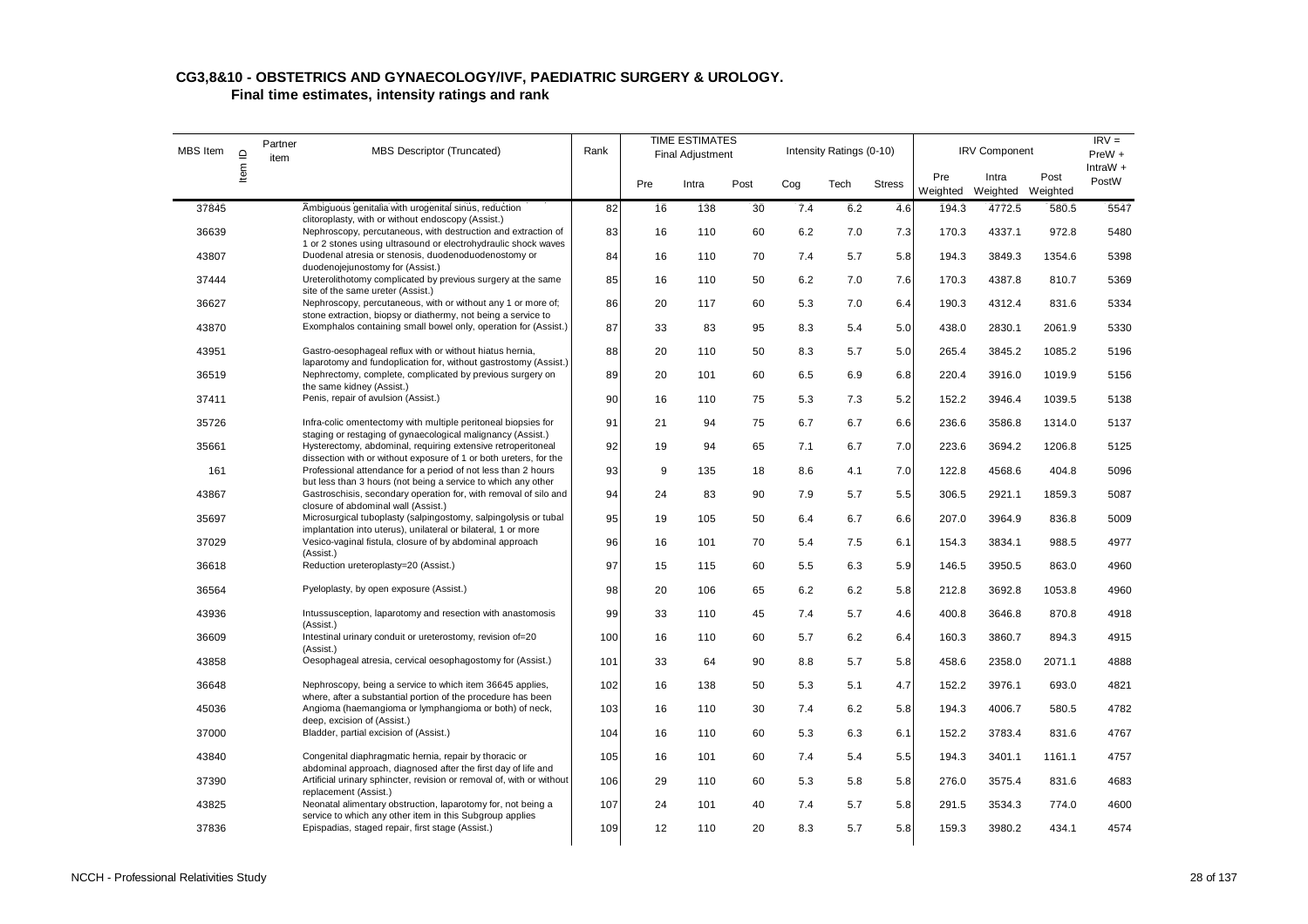#### **CG3,8&10 - OBSTETRICS AND GYNAECOLOGY/IVF, PAEDIATRIC SURGERY & UROLOGY. Final time estimates, intensity ratings and rank**

| MBS Item | $\mathbf{\underline{o}}$ | Partner<br>item | MBS Descriptor (Truncated)                                                                                                              | Rank |     | <b>TIME ESTIMATES</b><br><b>Final Adjustment</b> |      |     | Intensity Ratings (0-10) |               |                 | <b>IRV Component</b>       |        | $IRV =$<br>PreW +   |
|----------|--------------------------|-----------------|-----------------------------------------------------------------------------------------------------------------------------------------|------|-----|--------------------------------------------------|------|-----|--------------------------|---------------|-----------------|----------------------------|--------|---------------------|
|          | ltem                     |                 |                                                                                                                                         |      | Pre | Intra                                            | Post | Cog | Tech                     | <b>Stress</b> | Pre<br>Weighted | Intra<br>Weighted Weighted | Post   | IntraW $+$<br>PostW |
| 37839    |                          |                 | Epispadias, staged repair, second stage (Assist.)                                                                                       | 109  | 12  | 110                                              | 20   | 8.3 | 5.7                      | 5.8           | 159.3           | 3980.2                     | 434.1  | 4574                |
| 37050    |                          |                 | Bladder exstrophy closure, not involving sphincter<br>reconstruction (Assist.)                                                          | 110  | 16  | 138                                              | 60   | 3.2 | 5.4                      | 5.0           | 110.2           | 3775.0                     | 502.1  | 4387                |
| 37053    |                          |                 | Bladder transection and re-anastomosis to trigone (Assist.)                                                                             | 111  | 16  | 138                                              | 60   | 4.8 | 4.1                      | 4.7           | 142.2           | 3490.0                     | 753.1  | 4385                |
| 43801    |                          |                 | Intestinal malrotation with or without volvulus, laparotomy for,<br>not involving bowel resection (Assist.)                             | 112  | 16  | 83                                               | 65   | 8.3 | 4.9                      | 5.0           | 212.3           | 2711.3                     | 1410.8 | 4334                |
| 36573    |                          |                 | Divided ureter, repair of (Assist.)                                                                                                     | 113  | 16  | 101                                              | 60   | 5.3 | 5.8                      | 6.2           | 152.2           | 3344.8                     | 831.6  | 4329                |
| 43819    |                          |                 | Hirschsprung's disease, laparotomy for, with or without frozen<br>section biopsies and formation of stoma (Assist.)                     | 114  | 16  | 92                                               | 60   | 7.4 | 4.9                      | 5.5           | 194.3           | 2966.4                     | 1161.1 | 4322                |
| 45421    |                          |                 | Free grafting (split skin) to burns, including excision of burnt<br>tissue, on eyelid, nose, lip, neck, hand, thumb, finger or genitals | 115  | 27  | 114                                              | 30   | 6.6 | 5.4                      | 4.2           | 300.9           | 3491.0                     | 517.8  | 4310                |
| 35562    |                          |                 | Vaginectomy, radical, for proven invasive malignancy, conjoint<br>surgery - abdominal surgeon (including aftercare) (Assist.)           | 116  | 15  | 92                                               | 70   | 6.0 | 5.8                      | 5.6           | 155.9           | 3047.2                     | 1098.3 | 4301                |
| 37426    |                          |                 | Penis, artificial erection device, insertion of, into 1 or both<br>corpora (Assist.)                                                    | 117  | 29  | 98                                               | 40   | 5.3 | 6.3                      | 6.6           | 276.0           | 3445.8                     | 554.4  | 4276                |
| 36588    |                          |                 | Ureter, reimplantation into bladder (Assist.)                                                                                           | 118  | 18  | 86                                               | 60   | 6.0 | 6.6                      | 6.1           | 187.1           | 3111.4                     | 941.4  | 4240                |
| 43822    |                          |                 | Anorectal malformation, laparotomy and colostomy for (Assist.)                                                                          | 119  | 16  | 83                                               | 60   | 7.9 | 4.9                      | 5.0           | 204.3           | 2667.4                     | 1239.5 | 4111                |
| 37342    |                          |                 | Urethroplasty - single stage operation (Assist.)                                                                                        | 120  | 12  | 87                                               | 45   | 6.7 | 6.6                      | 5.6           | 135.2           | 3161.3                     | 788.4  | 4085                |
| 35700    |                          |                 | Fallopian tubes, unilateral microsurgical anastomosis of, using<br>operating microscope, for other than reversal of previous            | 121  | 14  | 100                                              | 40   | 5.6 | 5.8                      | 5.6           | 138.5           | 3259.3                     | 585.8  | 3984                |
| 35548    |                          |                 | Vulvectomy, radical, for malignancy (Assist.)                                                                                           | 122  | 19  | 81                                               | 70   | 6.0 | 5.8                      | 5.6           | 197.4           | 2682.9                     | 1098.3 | 3979                |
| 35653    |                          |                 | Hysterectomy, abdominal, sub total or total, with or without<br>removal of uterine adnexae (Assist.)                                    | 123  | 18  | 75                                               | 60   | 6.7 | 6.3                      | 6.1           | 202.8           | 2718.4                     | 1051.2 | 3972                |
| 36633    |                          |                 | Nephroscopy, percutaneous, with incision of any 1 or more of;<br>renal pelvis, calyx or calyces or ureter and including antegrade       | 124  | 20  | 83                                               | 65   | 5.3 | 6.2                      | 6.2           | 190.3           | 2843.7                     | 900.9  | 3935                |
| 36594    |                          |                 | Ureter, transplantation of, into intestine=20 (Assist.)                                                                                 | 125  | 16  | 78                                               | 75   | 5.3 | 6.3                      | 6.1           | 152.2           | 2682.8                     | 1039.5 | 3874                |
| 37423    |                          |                 | Penis, lengthening by translocation of corpora (Assist.)                                                                                | 126  | 19  | 118                                              | 30   | 5.3 | 4.7                      | 4.7           | 180.8           | 3264.8                     | 415.8  | 3861                |
| 36579    |                          |                 | Ureterectomy, complete or partial, with or without associated<br>bladder repair, not being a service associated with a service to       | 127  | 16  | 92                                               | 45   | 6.0 | 5.6                      | 5.4           | 166.3           | 2966.3                     | 706.1  | 3839                |
| 35673    |                          |                 | Hysterectomy, vaginal, (with or without uterine curettage) with<br>salpingectomy, oophorectomy or excision of ovarian cyst, 1 or        | 128  | 17  | 71                                               | 60   | 6.7 | 6.3                      | 6.1           | 191.6           | 2573.4                     | 1051.2 | 3816                |
| 36642    |                          |                 | Nephroscopy, being a service to which item 36639 applies,<br>where, after a substantial portion of the procedure has been               | 129  | 16  | 92                                               | 60   | 5.2 | 5.6                      | 5.2           | 150.2           | 2840.8                     | 815.9  | 3807                |
| 36537    |                          |                 | Kidney or perinephric area, exploration of, with or without<br>drainage of, by open exposure, not being a service to which              | 130  | 16  | 83                                               | 75   | 5.2 | 5.5                      | 5.6           | 150.2           | 2590.1                     | 1019.9 | 3760                |
| 44111    |                          |                 | Obstructed or strangulated inguinal hernia, repair of, at age less<br>than 3 months, including orchidopexy when performed (Assist.)     | 131  | 24  | 74                                               | 20   | 7.4 | 7.6                      | 6.4           | 291.5           | 3060.0                     | 387.0  | 3739                |
| 36636    |                          |                 | Nephroscopy, percutaneous, with incision of any 1 or more of;<br>renal pelvis, calyx or calyces or ureter and including antegrade       | 132  | 16  | 101                                              | 50   | 5.2 | 4.9                      | 5.1           | 150.2           | 2900.9                     | 679.9  | 3731                |
| 37429    |                          |                 | Penis, artificial erection device, insertion of pump and pressure<br>regulating reservoir = 20 (Assist.)                                | 133  | 29  | 85                                               | 50   | 4.8 | 5.8                      | 5.8           | 257.8           | 2706.6                     | 627.6  | 3592                |
| 36624    |                          |                 | Nephrostomy, percutaneous, using interventional imaging<br>techniques (Assist.)                                                         | 134  | 16  | 99                                               | 45   | 3.5 | 6.3                      | 5.0           | 116.2           | 3002.4                     | 411.9  | 3530                |
| 36597    |                          |                 | Ureter, transplantation of, into another ureter=20 (Assist.)                                                                            | 135  | 16  | 78                                               | 50   | 5.3 | 6.3                      | 6.1           | 152.2           | 2682.8                     | 693.0  | 3528                |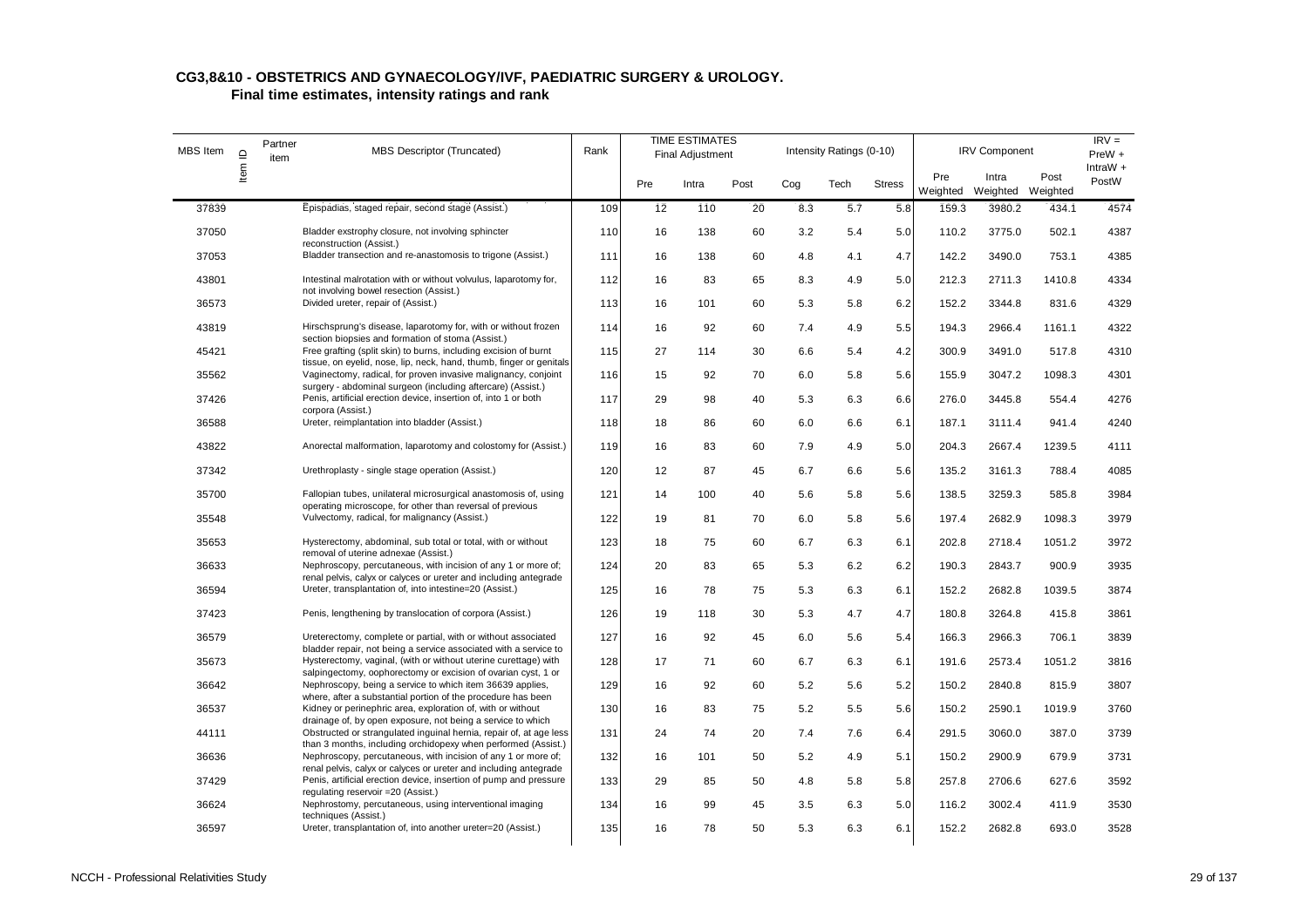| MBS Item | $\mathbf{\underline{o}}$ | Partner<br>item | <b>MBS Descriptor (Truncated)</b>                                                                                                    | Rank |     | <b>TIME ESTIMATES</b><br><b>Final Adjustment</b> |      |     | Intensity Ratings (0-10) |               |                 | <b>IRV Component</b>       |       | $IRV =$<br>PreW +<br>IntraW $+$ |
|----------|--------------------------|-----------------|--------------------------------------------------------------------------------------------------------------------------------------|------|-----|--------------------------------------------------|------|-----|--------------------------|---------------|-----------------|----------------------------|-------|---------------------------------|
|          | Item I                   |                 |                                                                                                                                      |      | Pre | Intra                                            | Post | Cog | Tech                     | <b>Stress</b> | Pre<br>Weighted | Intra<br>Weighted Weighted | Post  | PostW                           |
| 37004    |                          |                 | Bladder, repair of rupture (Assist.)                                                                                                 | 136  | 16  | 110                                              | 60   | 4.8 | 3.9                      | 4.1           | 142.2           | 2617.6                     | 753.1 | 3513                            |
| 36615    |                          |                 | Ureterolysis, with or without repositioning of ureter, for                                                                           | 137  | 16  | 85                                               | 40   | 5.8 | 5.7                      | 5.3           | 162.3           | 2729.5                     | 606.7 | 3498                            |
| 43945    |                          |                 | retroperitoneal fibrosis, ovarian vein syndrome or similar<br>Patent vitello intestinal duct, excision of (Assist.)                  | 138  | 20  | 83                                               | 30   | 7.1 | 5.4                      | 5.0           | 235.4           | 2698.4                     | 557.0 | 3491                            |
| 37396    |                          |                 | Priapism, shunt operation for, not being a service to which item                                                                     | 139  | 8   | 115                                              | 15   | 4.8 | 5.4                      | 4.1           | 71.1            | 3230.3                     | 188.3 | 3490                            |
| 35602    |                          |                 | 37393 applies (Assist.)<br>Stress incontinence, combined synchronous abdomino-vaginal                                                | 140  | 16  | 85                                               | 60   | 5.0 | 5.5                      | 4.9           | 146.2           | 2538.7                     | 784.5 | 3469                            |
| 36585    |                          |                 | operation for; abdominal procedure (including after-care)<br>Ureter, transplantation of, into skin=20 (Assist.)                      | 141  | 15  | 87                                               | 35   | 5.1 | 6.1                      | 5.6           | 139.0           | 2852.8                     | 466.8 | 3459                            |
| 16515    |                          |                 | Management of vaginal delivery as an independent procedure<br>where the patient's care has been transferred by another               | 142  | 23  | 67                                               | 50   | 6.7 | 5.8                      | 5.6           | 259.2           | 2281.2                     | 876.0 | 3416                            |
| 35565    |                          |                 | Vaginal reconstruction for congenital absence, gynatresia or<br>urogenital sinus (Assist.)                                           | 143  | 21  | 75                                               | 52   | 5.6 | 5.8                      | 5.6           | 207.7           | 2444.5                     | 761.5 | 3414                            |
| 37830    |                          |                 | Hypospadias, staged repair, second stage (Assist.)                                                                                   | 144  | 16  | 83                                               | 30   | 6.6 | 5.7                      | 5.0           | 178.3           | 2714.8                     | 517.8 | 3411                            |
| 37333    |                          |                 | Urethro-vaginal fistula, closure of (Assist.)                                                                                        | 145  | 16  | 83                                               | 45   | 5.3 | 5.7                      | 5.2           | 152.2           | 2597.6                     | 623.7 | 3374                            |
| 37336    |                          |                 | Urethro-rectal fistula, closure of (Assist.)                                                                                         | 146  | 16  | 92                                               | 30   | 5.2 | 5.6                      | 5.0           | 150.2           | 2812.6                     | 407.9 | 3371                            |
| 36612    |                          |                 | Ureter, exploration of, with or without drainage of, as an<br>independent procedure=20 (Assist.)                                     | 147  | 16  | 83                                               | 60   | 5.2 | 5.2                      | 4.7           | 150.2           | 2404.2                     | 815.9 | 3370                            |
| 37203    |                          |                 | Prostatectomy (endoscopic, using diathermy or cold punch),<br>with or without cystoscopy, and with or without urethroscopy,          | 148  | 15  | 45                                               | 35   | 8.1 | 9.9                      | 9.8           | 195.3           | 2433.4                     | 741.4 | 3370                            |
| 35658    |                          |                 | Uterus (at least equivalent in size to a 10 week gravid uterus),<br>debulking of, prior to vaginal removal at hysterectomy (Assist.) | 149  | 17  | 69                                               | 50   | 6.4 | 5.8                      | 5.6           | 185.2           | 2321.9                     | 836.8 | 3344                            |
| 36558    |                          |                 | Renal cyst or cysts, excision or unroofing of=20 (Assist.)                                                                           | 150  | 16  | 83                                               | 60   | 5.1 | 5.2                      | 4.1           | 148.2           | 2316.9                     | 800.2 | 3265                            |
| 35649    |                          |                 | Hysterotomy or uterine myomectomy, abdominal (Assist.)                                                                               | 151  | 18  | 67                                               | 50   | 6.0 | 5.8                      | 5.6           | 187.1           | 2219.2                     | 784.5 | 3191                            |
| 13206    |                          |                 | Assisted reproductive services (such as in vitro fertilisation,<br>gamete intra-fallopian transfer or similar procedures), using     | 152  | 15  | 77                                               | 25   | 6.4 | 5.8                      | 5.6           | 163.4           | 2591.1                     | 418.4 | 3173                            |
| 13203    |                          |                 | Ovulation monitoring services, for superovulated treatment<br>cycles of less than 9 days duration and artificial insemination -      | 153  | 16  | 76                                               | 25   | 6.4 | 5.8                      | 5.6           | 174.3           | 2557.5                     | 418.4 | 3150                            |
| 37020    |                          |                 | Bladder diverticulum, excision or obliteration of (Assist.)                                                                          | 154  | 16  | 74                                               | 45   | 5.5 | 5.8                      | 5.0           | 156.3           | 2334.0                     | 647.2 | 3137                            |
| 37432    |                          |                 | Penis, artificial erection device, complete or partial revision or<br>removal of components, with or without replacement = 20        | 155  | 28  | 87                                               | 40   | 5.3 | 4.6                      | 4.1           | 266.4           | 2302.1                     | 554.4 | 3123                            |
| 35599    |                          |                 | Stress incontinence, sling operation for (Assist.)                                                                                   | 156  | 17  | 76                                               | 60   | 5.2 | 4.8                      | 4.9           | 159.6           | 2137.8                     | 815.9 | 3113                            |
| 37207    |                          |                 | Prostate, endoscopic non-contact (side firing) visual laser<br>ablation, with or without cystoscopy and with or without              | 157  | 20  | 62                                               | 15   | 5.0 | 8.5                      | 8.4           | 182.8           | 2717.0                     | 196.1 | 3096                            |
| 35657    |                          |                 | Hysterectomy, vaginal, with or without uterine curettage, not<br>being a service to which item 35673 applies (Assist.)               | 158  | 17  | 63                                               | 50   | 6.0 | 5.8                      | 5.6           | 176.7           | 2086.7                     | 784.5 | 3048                            |
| 37821    |                          |                 | Hypospadias, distal, 1 stage repair (Assist.)                                                                                        | 159  | 16  | 67                                               | 30   | 7.4 | 5.7                      | 5.0           | 194.3           | 2262.3                     | 580.5 | 3037                            |
| 43849    |                          |                 | Oesophageal atresia, gastrostomy for (Assist.)                                                                                       | 160  | 20  | 55                                               | 50   | 7.1 | 5.7                      | 5.0           | 235.4           | 1835.3                     | 928.3 | 2999                            |
| 36549    |                          |                 | Ureterolithotomy=20 (Assist.)                                                                                                        | 161  | 16  | 61                                               | 60   | 5.3 | 5.8                      | 6.1           | 152.2           | 2010.8                     | 831.6 | 2995                            |
| 37381    |                          |                 | Artificial urinary sphincter, insertion of cuff, perineal<br>approach=20 (Assist.)                                                   | 162  | 29  | 51                                               | 60   | 5.3 | 7.2                      | 5.8           | 276.0           | 1862.0                     | 831.6 | 2970                            |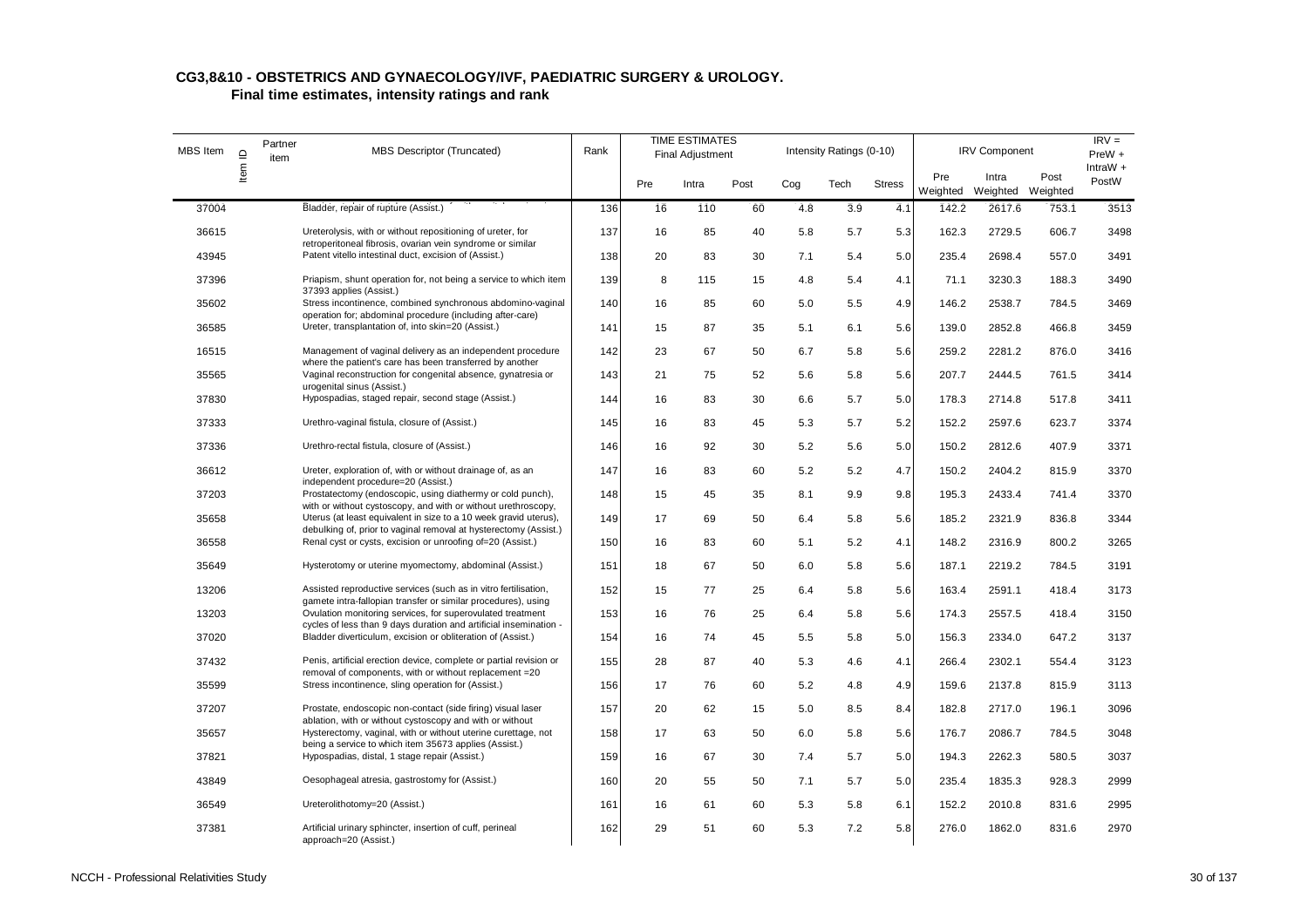|          |                          | Partner |                                                                                                                                    |      |     | <b>TIME ESTIMATES</b>   |      |     |                          |               |                 |                            |        | $IRV =$              |
|----------|--------------------------|---------|------------------------------------------------------------------------------------------------------------------------------------|------|-----|-------------------------|------|-----|--------------------------|---------------|-----------------|----------------------------|--------|----------------------|
| MBS Item | $\mathbf{\underline{o}}$ | item    | <b>MBS Descriptor (Truncated)</b>                                                                                                  | Rank |     | <b>Final Adjustment</b> |      |     | Intensity Ratings (0-10) |               |                 | <b>IRV Component</b>       |        | PreW +<br>IntraW $+$ |
|          | ltem                     |         |                                                                                                                                    |      | Pre | Intra                   | Post | Cog | Tech                     | <b>Stress</b> | Pre<br>Weighted | Intra<br>Weighted Weighted | Post   | PostW                |
| 37348    |                          |         | Urethroplasty - 2 stage operation - second stage (Assist.)                                                                         | 163  | 16  | 83                      | 30   | 5.1 | 5.1                      | 5.0           | 148.2           | 2407.7                     | 400.1  | 2956                 |
| 37619    |                          |         | Vaso-vasostomy or vaso-epididymostomy, unilateral, for other<br>than reversal of previous sterilisation (Assist.)                  | 164  | 16  | 118                     | 20   | 3.4 | 4.1                      | 4.0           | 114.2           | 2639.1                     | 177.8  | 2931                 |
| 16520    |                          |         | Caesarean section and post-operative care for 7 days where the<br>patient's care has been transferred by another medical           | 165  | 27  | 39                      | 64   | 6.7 | 6.7                      | 6.1           | 304.2           | 1458.2                     | 1121.3 | 2884                 |
| 36809    |                          |         | Ureteroscopy being a service to which item 36803 applies, plus<br>destruction of stone with ultrasound, electrohydraulic shock     | 166  | 10  | 44                      | 30   | 6.2 | 9.9                      | 9.8           | 106.4           | 2268.8                     | 486.4  | 2862                 |
| 37306    |                          |         | Urethra, repair of rupture of distal section (Assist.)                                                                             | 167  | 16  | 78                      | 40   | 5.3 | 5.0                      | 4.1           | 152.2           | 2153.3                     | 554.4  | 2860                 |
| 43933    |                          |         | Idiopathic intussusception, laparotomy and manipulative<br>reduction of (Assist.)                                                  | 168  | 24  | 60                      | 30   | 7.4 | 5.7                      | 4.2           | 291.5           | 1952.3                     | 580.5  | 2824                 |
| 45035    |                          |         | Angioma (haemangioma or lymphangioma or both) large and<br>deep, involving muscles or nerves, excision of (Assist.)                | 169  | 19  | 61                      | 27   | 7.4 | 5.7                      | 5.0           | 230.8           | 2059.7                     | 522.5  | 2813                 |
| 37044    |                          |         | Bladder stress incontinence, suprapubic procedure for, not<br>being a service to which item 35599 applies (Assist.)                | 170  | 19  | 66                      | 40   | 5.6 | 5.3                      | 5.3           | 187.9           | 2026.3                     | 585.8  | 2800                 |
| 35584    |                          |         | Donald-Fothergill or Manchester operation for genital prolapse<br>(Assist.)                                                        | 171  | 15  | 72                      | 40   | 5.2 | 5.0                      | 4.7           | 140.9           | 2044.4                     | 543.9  | 2729                 |
| 43831    |                          |         | Acute neonatal necrotising enterocolitis where no definitive<br>procedure is possible, laparotomy for (Assist.)                    | 172  | 24  | 55                      | 30   | 9.1 | 3.1                      | 5.8           | 342.6           | 1639.0                     | 713.9  | 2695                 |
| 37809    |                          |         | Undescended testis, revision orchidopexy for (Assist.)                                                                             | 173  | 16  | 64                      | 20   | 6.6 | 6.2                      | 4.6           | 178.3           | 2145.7                     | 345.2  | 2669                 |
| 35590    |                          |         | Operation involving abdominal approach for repair of enterocele<br>or suspension of vaginal vault or enterocele and suspension of  | 174  | 15  | 69                      | 40   | 5.2 | 5.0                      | 4.7           | 140.9           | 1959.2                     | 543.9  | 2644                 |
| 36509    |                          |         | Renal transplant, performed by vascular surgeon and urologist<br>operating together - ureterovesical anastomosis, including after- | 175  | 20  | 55                      | 75   | 5.1 | 4.7                      | 4.1           | 185.3           | 1456.6                     | 1000.2 | 2642                 |
| 37854    |                          |         | Urethral valve, destruction of, including cystoscopy and<br>urethroscopy (Assist.)                                                 | 176  | 16  | 55                      | 30   | 7.9 | 5.4                      | 4.6           | 204.3           | 1812.5                     | 619.8  | 2637                 |
| 35564    |                          |         | Vaginectomy, radical, for proven invasive malignancy, conjoint<br>surgery - perineal surgeon (Assist.)                             | 177  | 15  | 46                      | 60   | 6.0 | 5.8                      | 5.6           | 155.9           | 1523.6                     | 941.4  | 2621                 |
| 16519    |                          |         | Management of labour and delivery by any means (including<br>Caesarean section) including post-partum care for 5 days              | 178  | 26  | 33                      | 60   | 6.7 | 7.1                      | 6.1           | 293.0           | 1271.7                     | 1051.2 | 2616                 |
| 36630    |                          |         | Nephroscopy, being a service to which item 36627 applies,<br>where, after a substantial portion of the procedure has been          | 179  | 16  | 64                      | 30   | 4.8 | 6.4                      | 5.2           | 142.2           | 2088.9                     | 376.6  | 2608                 |
| 35717    |                          |         | Laparotomy, involving oophorectomy, salpingectomy, salpingo-<br>oophorectomy, removal of ovarian, parovarian, fimbrial or broad    | 180  | 16  | 65                      | 40   | 5.2 | 5.0                      | 5.2           | 150.2           | 1895.5                     | 543.9  | 2590                 |
| 35638    |                          |         | Complicated operative laparoscopy, including use of laser when<br>required, for 1 or more of the following procedures;             | 181  | 15  | 61                      | 30   | 5.6 | 5.8                      | 5.6           | 148.4           | 1988.2                     | 439.3  | 2576                 |
| 37023    |                          |         | Vesical fistula, cutaneous, operation for                                                                                          | 182  | 15  | 83                      | 30   | 4.5 | 4.7                      | 3.8           | 127.7           | 2094.1                     | 353.0  | 2575                 |
| 43981    |                          |         | Nephroblastoma, neuroblastoma or other malignant tumour,<br>laparotomy (exploratory), including associated biopsies, where         | 183  | 16  | 69                      | 30   | 7.9 | 3.1                      | 3.8           | 204.3           | 1735.0                     | 619.8  | 2559                 |
| 37345    |                          |         | Urethroplasty - 2 stage operation - first stage (Assist.)                                                                          | 184  | 16  | 83                      | 30   | 2.7 | 5.4                      | 5.0           | 100.2           | 2215.6                     | 211.8  | 2528                 |
| 36546    |                          |         | Extracorporeal shock wave lithotripsy (ESWL) to urinary tract<br>and post-treatment care for 3 days, including pre-treatment       | 185  | 26  | 67                      | 23   | 5.3 | 5.2                      | 4.7           | 247.4           | 1949.6                     | 318.8  | 2516                 |
| 16525    |                          |         | Management of second trimester labour, with or without<br>induction, for intrauterine foetal death, gross foetal abnormality       | 186  | 15  | 69                      | 30   | 5.2 | 5.0                      | 4.7           | 140.9           | 1959.2                     | 407.9  | 2508                 |
| 35560    |                          |         | Vagina, partial or complete removal of (Assist.)                                                                                   | 187  | 15  | 60                      | 40   | 5.2 | 5.4                      | 5.2           | 140.9           | 1818.4                     | 543.9  | 2503                 |
| 35012    |                          |         | Sacral or pre-sacral sympathectomy (Assist.)                                                                                       | 188  | 15  | 58                      | 40   | 5.2 | 5.4                      | 5.6           | 140.9           | 1793.3                     | 543.9  | 2478                 |
| 35623    |                          |         | Hysteroscopic resection of myoma or uterine septum followed<br>by endometrial ablation by laser or diathermy                       | 189  | 14  | 64                      | 20   | 5.6 | 5.8                      | 5.2           | 138.5           | 2046.7                     | 292.9  | 2478                 |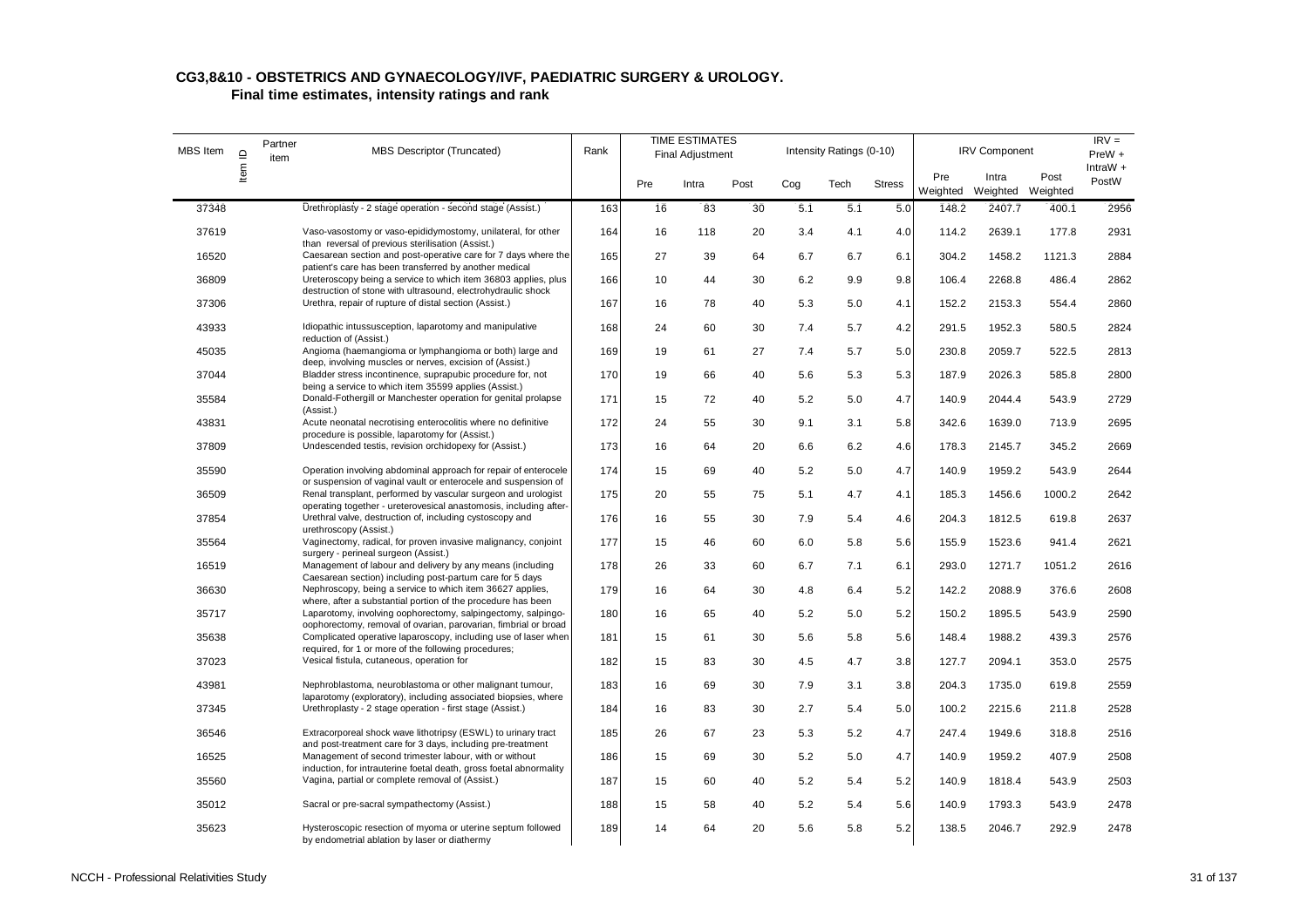| MBS Item |                          | Partner |                                                                                                                                                             |      |     | <b>TIME ESTIMATES</b>   |      |     |                          |               |       |                                     |       | $IRV =$              |
|----------|--------------------------|---------|-------------------------------------------------------------------------------------------------------------------------------------------------------------|------|-----|-------------------------|------|-----|--------------------------|---------------|-------|-------------------------------------|-------|----------------------|
|          | $\mathbf{\underline{o}}$ | item    | <b>MBS Descriptor (Truncated)</b>                                                                                                                           | Rank |     | <b>Final Adjustment</b> |      |     | Intensity Ratings (0-10) |               |       | <b>IRV Component</b>                |       | PreW +<br>IntraW $+$ |
|          | ltem                     |         |                                                                                                                                                             |      | Pre | Intra                   | Post | Cog | Tech                     | <b>Stress</b> | Pre   | Intra<br>Weighted Weighted Weighted | Post  | PostW                |
| 35567    |                          |         | Vaginal repair including 1 or more of anterior, posterior or                                                                                                | 190  | 14  | 59                      | 40   | 5.2 | 5.4                      | 5.2           | 131.5 | 1788.1                              | 543.9 | 2463                 |
| 37387    |                          |         | enterocele repair, with sacrospinous colpopexy (Assist.)<br>Artificial urinary sphincter, insertion of pressure regulating<br>balloon and pump=20 (Assist.) | 191  | 29  | 74                      | 30   | 4.7 | 4.1                      | 4.1           | 254.2 | 1793.5                              | 368.7 | 2416                 |
| 35680    |                          |         | Bicornuate uterus, plastic reconstruction for (Assist.)                                                                                                     | 193  | 15  | 57                      | 40   | 5.2 | 5.4                      | 5.2           | 140.9 | 1727.4                              | 543.9 | 2412                 |
| 35729    |                          |         | Ovarian transposition out of the pelvis, in conjunction with<br>radical hysterectomy for invasive malignancy                                                | 193  | 15  | 57                      | 40   | 5.2 | 5.4                      | 5.2           | 140.9 | 1727.4                              | 543.9 | 2412                 |
| 35678    |                          |         | Ectopic pregnancy, laparoscopic removal of (Assist.)                                                                                                        | 194  | 15  | 58                      | 30   | 5.6 | 5.4                      | 5.2           | 148.4 | 1788.4                              | 439.3 | 2376                 |
| 35593    |                          |         | Vaginal repair of enterocele with or without repair of rectocele,<br>not being a service associated with a service to which item                            | 195  | 15  | 57                      | 40   | 5.2 | 5.4                      | 4.7           | 140.9 | 1683.7                              | 543.9 | 2368                 |
| 37206    |                          |         | Prostatectomy (endoscopic, using diathermy or cold punch),<br>with or without cystoscopy, and with or without urethroscopy,                                 | 196  | 19  | 42                      | 30   | 5.2 | 7.9                      | 8.4           | 178.4 | 1779.5                              | 407.9 | 2366                 |
| 30314    |                          |         | Thyroglossal cyst or fistula or both, radical removal of, including<br>thyroglossal duct and portion of hyoid bone (Assist.)                                | 197  | 16  | 56                      | 26   | 7.4 | 4.9                      | 3.8           | 194.3 | 1659.6                              | 503.1 | 2357                 |
| 37330    |                          |         | Urethrectomy, partial or complete, for removal of tumour<br>(Assist.)                                                                                       | 198  | 16  | 64                      | 60   | 4.1 | 4.4                      | 4.3           | 128.2 | 1575.0                              | 643.3 | 2346                 |
| 35713    |                          |         | Laparotomy, involving oophorectomy, salpingectomy, salpingo-<br>oophorectomy, removal of ovarian, parovarian, fimbrial or broad                             | 199  | 17  | 56                      | 40   | 5.2 | 5.0                      | 5.2           | 159.6 | 1633.0                              | 543.9 | 2337                 |
| 16627    |                          |         | Foeto-amniotic shunt, insertion of, into foetal fluid filled cavity,<br>including neuromuscular blockade and amniocentesis                                  | 200  | 16  | 83                      | 20   | 4.4 | 4.2                      | 3.8           | 134.2 | 1964.3                              | 230.1 | 2329                 |
| 35580    |                          |         | Anterior vaginal repair and posterior vaginal repair (involving<br>repair of rectocele or enterocele or both) not being a service to                        | 201  | 16  | 62                      | 40   | 4.8 | 5.0                      | 4.2           | 142.2 | 1680.1                              | 502.1 | 2324                 |
| 16570    |                          |         | Acute inversion of the uterus, vaginal correction of, as an<br>independent procedure                                                                        | 202  | 15  | 54                      | 40   | 5.2 | 5.4                      | 5.2           | 140.9 | 1636.5                              | 543.9 | 2321                 |
| 36604    |                          |         | Ureteric stent, passage of through percutaneous nephrostomy<br>tube, using interventional imaging techniques                                                | 203  | 16  | 96                      | 30   | 3.8 | 3.5                      | 3.0           | 122.2 | 1885.7                              | 298.1 | 2306                 |
| 35530    |                          |         | Clitoris, amputation of, where medically indicated (Assist.)                                                                                                | 204  | 15  | 57                      | 30   | 5.2 | 5.4                      | 5.2           | 140.9 | 1727.4                              | 407.9 | 2276                 |
| 91081    |                          |         | Home visit exceeding 75 minutes duration with a new patient<br>where the clinical record demonstrates that the consultation                                 | 205  | 6   | 75                      | 15   | 4.0 | 5.1                      | 4.9           | 47.3  | 2055.1                              | 156.9 | 2259                 |
| 35600    |                          |         | Stress incontinence, vaginal procedure for (Assist.)                                                                                                        | 206  | 15  | 55                      | 40   | 5.2 | 5.0                      | 4.7           | 140.9 | 1561.7                              | 543.9 | 2246                 |
| 36806    |                          |         | Ureteroscopy being a service to which item 36803 applies, plus<br>1 or more of extraction of stone, biopsy or diathermy (Assist.)                           | 207  | 16  | 35                      | 30   | 6.2 | 8.5                      | 8.4           | 170.3 | 1589.3                              | 486.4 | 2246                 |
| 37616    |                          |         | Vaso-vasostomy or vaso-epididymostomy, unilateral, using the<br>operating microscope, for other than reversal of previous                                   | 208  | 15  | 68                      | 15   | 4.8 | 4.9                      | 4.8           | 133.3 | 1885.8                              | 188.3 | 2207                 |
| 90881    |                          |         | Consultation in a nursing home exceeding 75 minutes duration<br>with a new patient where the clinical record demonstrates that                              | 210  | 5   | 75                      | 10   | 4.0 | 5.1                      | 4.9           | 39.4  | 2055.1                              | 104.6 | 2199                 |
| 90981    |                          |         | Consultation in an institution exceeding 75 minutes duration<br>with a new patient where the clinical record demonstrates that                              | 210  | 5   | 75                      | 10   | 4.0 | 5.1                      | 4.9           | 39.4  | 2055.1                              | 104.6 | 2199                 |
| 91281    |                          |         | Consultation in a hospital exceeding 75 minutes duration with a<br>new patient where the clinical record demonstrates that the                              | 210  | 5   | 75                      | 10   | 4.0 | 5.1                      | 4.9           | 39.4  | 2055.1                              | 104.6 | 2199                 |
| 36552    |                          |         | Nephrostomy or pyelostomy, open, as an independent<br>procedure=20 (Assist.)                                                                                | 212  | 16  | 55                      | 30   | 4.3 | 5.8                      | 5.8           | 132.2 | 1715.0                              | 337.3 | 2185                 |
| 90781    |                          |         | Consultation in rooms exceeding 75 minutes duration with a<br>new patient where the clinical record demonstrates that the                                   | 213  | 3   | 75                      | 15   | 3.5 | 5.1                      | 4.9           | 21.8  | 2005.5                              | 137.3 | 2165                 |
| 36803    |                          |         | Ureteroscopy, with or without any 1 or more of; cystoscopy,<br>ureteric meatotomy, ureteric dilatation and pyeloscopy, not                                  | 214  | 12  | 36                      | 30   | 5.6 | 8.5                      | 8.4           | 118.7 | 1606.2                              | 439.3 | 2164                 |
| 91082    |                          |         | Home visit exceeding 75 minutes duration with an existing<br>patient where the clinical record demonstrates that the                                        | 215  | 6   | 75                      | 15   | 3.2 | 5.1                      | 4.9           | 41.3  | 1975.7                              | 125.5 | 2143                 |
| 37402    |                          |         | Penis, partial amputation of =20 (Assist.)                                                                                                                  | 216  | 16  | 64                      | 45   | 3.4 | 4.7                      | 4.7           | 114.2 | 1610.0                              | 400.1 | 2124                 |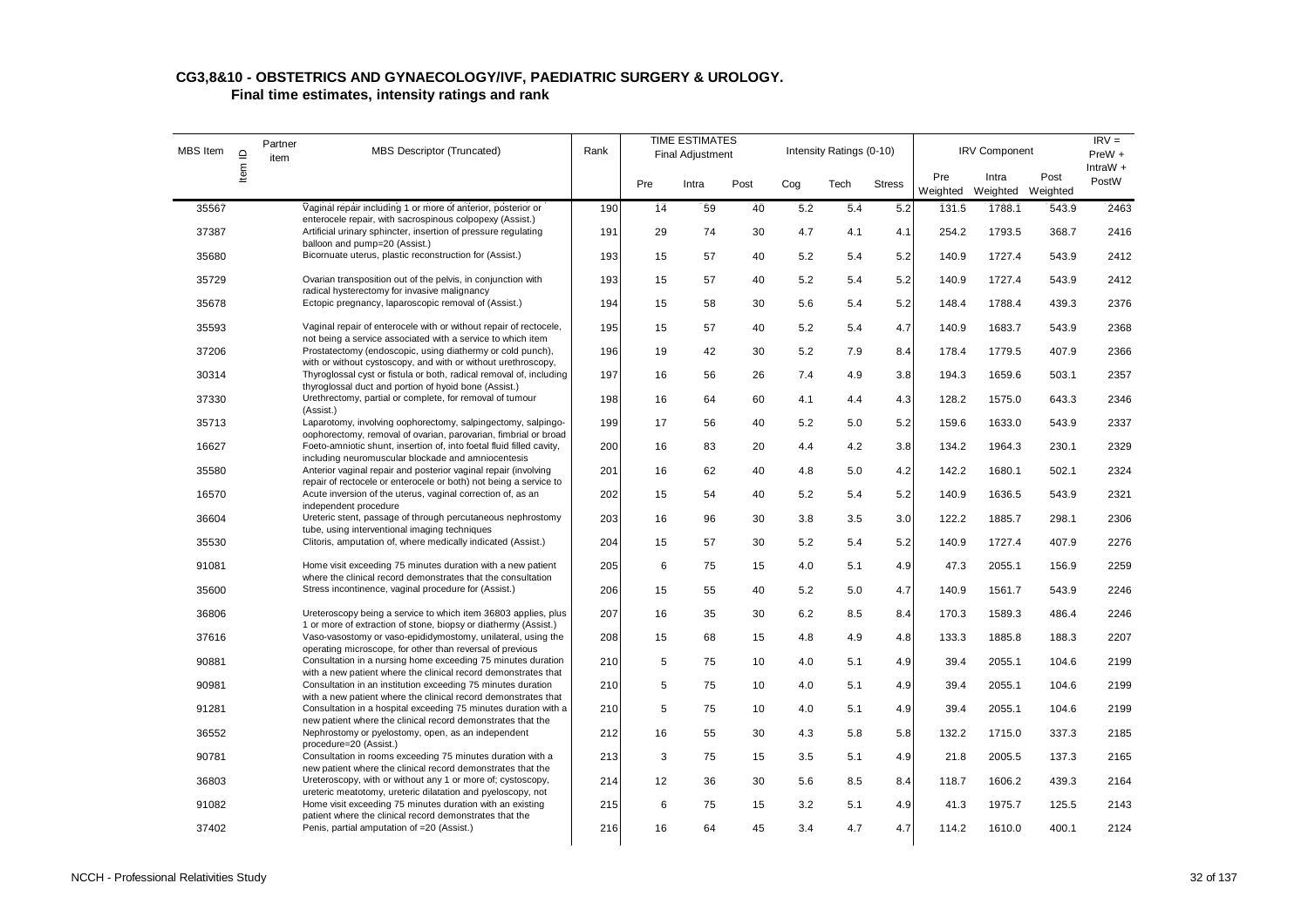| <b>MBS</b> Item | Item ID | Partner<br>item | <b>MBS Descriptor (Truncated)</b>                                                                                                                                                                   | Rank |             | <b>TIME ESTIMATES</b><br>Final Adjustment |      |     | Intensity Ratings (0-10) |               |                 | <b>IRV Component</b> |                  | $IRV =$<br>$PreW +$ |
|-----------------|---------|-----------------|-----------------------------------------------------------------------------------------------------------------------------------------------------------------------------------------------------|------|-------------|-------------------------------------------|------|-----|--------------------------|---------------|-----------------|----------------------|------------------|---------------------|
|                 |         |                 |                                                                                                                                                                                                     |      | Pre         | Intra                                     | Post | Cog | Tech                     | <b>Stress</b> | Pre<br>Weighted | Intra<br>Weighted    | Post<br>Weighted | IntraW $+$<br>PostW |
| 35612           |         |                 | Cervix, residual stump, removal of, by abdominal approach                                                                                                                                           | 217  | 15          | 55                                        | 20   | 5.2 | 5.4                      | 5.6           | 140.9           | 1700.6               | 272.0            | 2113                |
| 36811           |         |                 | (Assist.)<br>Cystoscopy with insertion of urethral prosthesis                                                                                                                                       | 218  | 16          | 51                                        | 20   | 5.1 | 6.4                      | 5.2           | 148.2           | 1684.8               | 266.7            | 2100                |
| 35694           |         |                 | Tuboplasty (salpingostomy, salpingolysis or tubal implantation<br>into uterus), unilateral or bilateral, 1 or more procedures                                                                       | 219  | 15          | 35                                        | 50   | 6.0 | 5.8                      | 5.6           | 155.9           | 1159.3               | 784.5            | 2100                |
| 37351           |         |                 | Urethroplasty, not being a service to which another item in this                                                                                                                                    | 220  | 16          | 78                                        | 20   | 4.1 | 4.1                      | 3.5           | 128.2           | 1756.8               | 214.4            | 2099                |
| 90882           |         |                 | Group applies (Assist.)<br>Consultation in a nursing home exceeding 75 minutes duration<br>with an existing patient where the clinical record demonstrates                                          | 222  | $\mathbf 5$ | 75                                        | 10   | 3.2 | 5.1                      | 4.9           | 34.4            | 1975.7               | 83.7             | 2094                |
| 90982           |         |                 | Consultation in an institution exceeding 75 minutes duration                                                                                                                                        | 222  | 5           | 75                                        | 10   | 3.2 | 5.1                      | 4.9           | 34.4            | 1975.7               | 83.7             | 2094                |
| 91282           |         |                 | with an existing patient where the clinical record demonstrates<br>Consultation in a hospital exceeding 75 minutes duration with<br>an existing patient where the clinical record demonstrates that | 222  | 5           | 75                                        | 10   | 3.2 | 5.1                      | 4.9           | 34.4            | 1975.7               | 83.7             | 2094                |
| 35605           |         |                 | Stress incontinence, combined synchronous abdomino-vaginal                                                                                                                                          | 224  | 16          | 54                                        | 40   | 4.8 | 4.6                      | 4.7           | 142.2           | 1442.9               | 502.1            | 2087                |
| 37827           |         |                 | operation for; vaginal procedure (including after-care) (Assist.)<br>Hypospadias, staged repair, first stage (Assist.)                                                                              | 225  | 16          | 55                                        | 15   | 7.4 | 4.9                      | 3.3           | 194.3           | 1587.8               | 290.3            | 2072                |
| 37806           |         |                 | Undescended testis in inguinal canal close to deep inguinal ring<br>or within abdominal cavity, orchidopexy for (Assist.)                                                                           | 226  | 13          | 41                                        | 20   | 6.6 | 7.3                      | 5.8           | 144.9           | 1579.1               | 345.2            | 2069                |
| 37372           |         |                 | Urethral diverticulum, excision of (Assist.)                                                                                                                                                        | 227  | 12          | 55                                        | 15   | 4.8 | 6.3                      | 5.0           | 106.7           | 1762.5               | 188.3            | 2057                |
| 90782           |         |                 | Consultation in rooms exceeding 75 minutes duration with an<br>existing patient where the clinical record demonstrates that the                                                                     | 228  | 3           | 75                                        | 15   | 2.7 | 5.1                      | 4.9           | 18.8            | 1926.2               | 105.9            | 2051                |
| 35710           |         |                 | Falloposcopy, unilateral or bilateral, including hysteroscopy and<br>tubal catheterization (Assist.)                                                                                                | 229  | 16          | 57                                        | 20   | 5.2 | 5.0                      | 4.7           | 150.2           | 1618.5               | 272.0            | 2041                |
| 16567           |         |                 | Management of postpartum haemorrhage by special measures<br>such as packing of uterus, as an independent procedure                                                                                  | 230  | 19          | 48                                        | 30   | 6.0 | 4.2                      | 5.6           | 197.4           | 1370.1               | 470.7            | 2038                |
| 44114           |         |                 | Inquinal hernia repair at age less than 3 months when<br>orchidopexy also required (Assist.)                                                                                                        | 231  | 16          | 41                                        | 20   | 7.4 | 6.2                      | 5.0           | 194.3           | 1443.1               | 387.0            | 2024                |
| 44130           |         |                 | Lymphadenectomy, for atypical mycobacterial infection or other<br>granulomatous disease (Assist.)                                                                                                   | 232  | 12          | 46                                        | 20   | 7.1 | 5.7                      | 4.6           | 141.2           | 1506.8               | 371.3            | 2019                |
| 37408           |         |                 | Penis, repair of laceration of cavernous tissue, or fracture<br>involving cavernous tissue (Assist.)                                                                                                | 233  | 16          | 64                                        | 30   | 3.4 | 4.7                      | 4.7           | 114.2           | 1610.0               | 266.7            | 1991                |
| 13218           |         |                 | Preparation and transfer of frozen or donated embryos or both<br>ova and sperm, to the female reproductive system, by any                                                                           | 234  | 15          | 54                                        | 20   | 5.2 | 5.0                      | 5.2           | 140.9           | 1574.7               | 272.0            | 1988                |
| 16609           |         |                 | Foetal intravascular blood transfusion, using blood already<br>collected, including neuromuscular blockade, amniocentesis                                                                           | 235  | 13          | 92                                        | 20   | 3.6 | 3.3                      | 2.8           | 96.0            | 1701.9               | 188.3            | 1986                |
| 37221           |         |                 | Prostatic abscess, endoscopic drainage of (Assist.)                                                                                                                                                 | 236  | 16          | 37                                        | 30   | 5.3 | 6.9                      | 6.6           | 152.2           | 1364.5               | 415.8            | 1933                |
| 35536           |         |                 | Vulva, wide local excision of suspected malignancy or<br>hemivulvectomy, 1 or both procedures (Assist.)                                                                                             | 237  | 15          | 40                                        | 40   | 5.2 | 5.4                      | 5.6           | 140.9           | 1236.8               | 543.9            | 1922                |
| 45406           |         |                 | Free grafting (split skin) to burns, including excision of burnt<br>tissue - involving not more than 3% of total body surface                                                                       | 238  | 23          | 46                                        | 40   | 5.8 | 4.0                      | 2.6           | 233.3           | 1062.8               | 606.7            | 1903                |
| 35677           |         |                 | Ectopic pregnancy, removal of (Assist.)                                                                                                                                                             | 239  | 17          | 44                                        | 35   | 5.6 | 4.2                      | 5.2           | 168.2           | 1205.6               | 512.5            | 1886                |
| 30614           |         |                 | Femoral or inguinal hernia or infantile hydrocele, repair of, not<br>being a service to which item 30403 or 30615 applies (Assist.)                                                                 | 240  | 19          | 42                                        | 37   | 6.6 | 4.0                      | 2.9           | 211.7           | 1034.1               | 638.6            | 1884                |
| 32131           |         |                 | Rectocele, perineal repair of (Assist.)                                                                                                                                                             | 241  | 14          | 51                                        | 30   | 5.2 | 4.2                      | 4.7           | 131.5           | 1331.3               | 407.9            | 1871                |
| 37800           |         |                 | Patent urachus, excision of (Assist.)                                                                                                                                                               | 242  | 8           | 55                                        | 15   | 7.4 | 4.0                      | 3.3           | 97.2            | 1446.1               | 290.3            | 1834                |
| 16573           |         |                 | Third degree tear, involving anal sphincter muscles and rectal<br>mucosa, repair of, as an independent procedure                                                                                    | 243  | 16          | 49                                        | 25   | 5.2 | 4.6                      | 4.7           | 150.2           | 1335.2               | 340.0            | 1825                |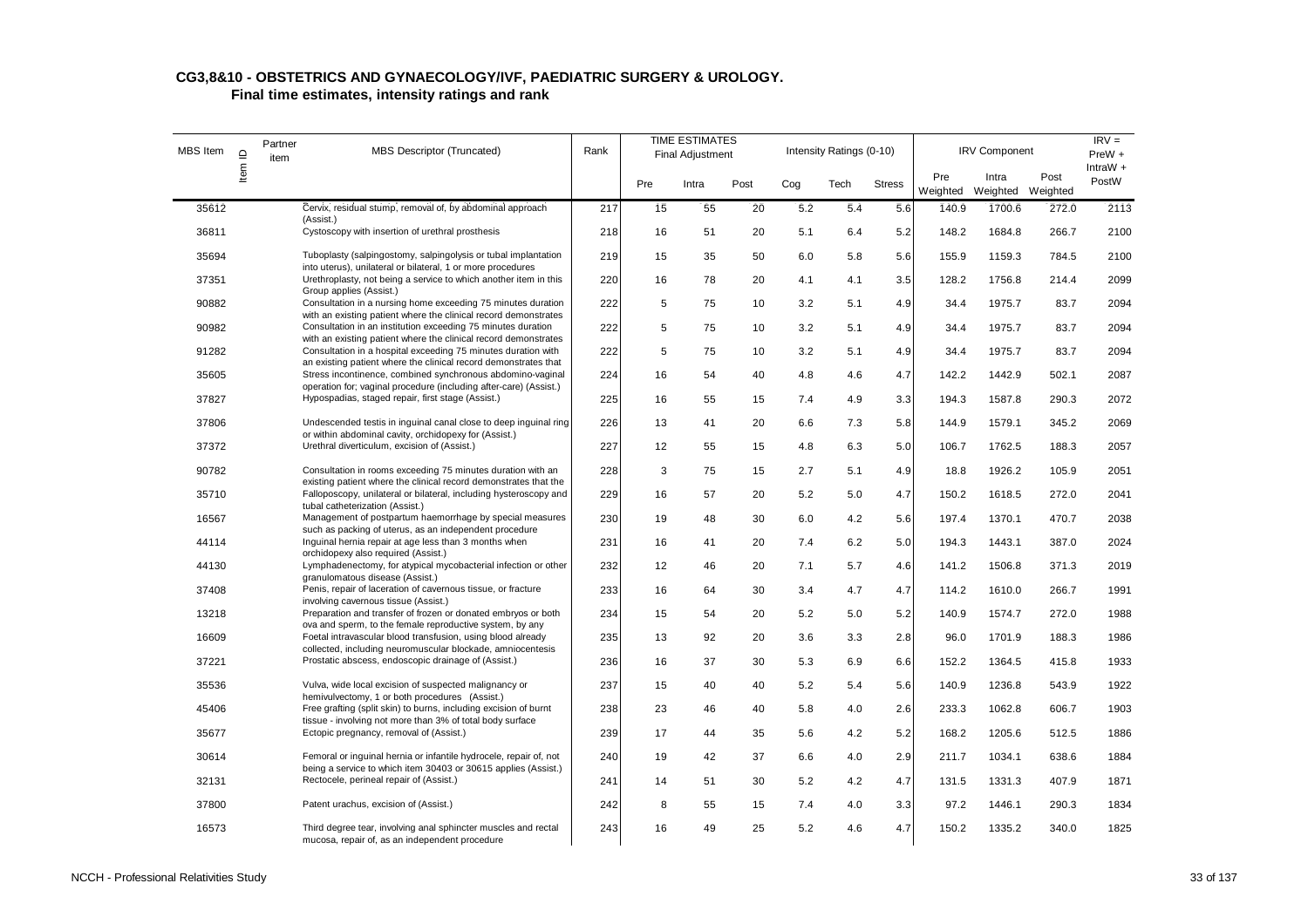| MBS Item | $\mathbf{\underline{o}}$ | Partner<br>item | MBS Descriptor (Truncated)                                                                                                          | Rank |     | <b>TIME ESTIMATES</b><br><b>Final Adjustment</b> |      |     | Intensity Ratings (0-10) |               |       | <b>IRV Component</b>                |       | $IRV =$<br>PreW +<br>IntraW $+$ |
|----------|--------------------------|-----------------|-------------------------------------------------------------------------------------------------------------------------------------|------|-----|--------------------------------------------------|------|-----|--------------------------|---------------|-------|-------------------------------------|-------|---------------------------------|
|          | ltem                     |                 |                                                                                                                                     |      | Pre | Intra                                            | Post | Cog | Tech                     | <b>Stress</b> | Pre   | Intra<br>Weighted Weighted Weighted | Post  | PostW                           |
| 43930    |                          |                 | Hypertrophic pyloric stenosis, pyloromyotomy for (Assist.)                                                                          | 244  | 24  | 32                                               | 30   | 7.4 | 4.9                      | 3.3           | 291.5 | 923.8                               | 580.5 | 1796                            |
| 36621    |                          |                 | Closure of cutaneous ureterostomy (Assist.)                                                                                         | 245  | 16  | 60                                               | 30   | 3.4 | 4.3                      | 4.1           | 114.2 | 1385.4                              | 266.7 | 1766                            |
| 36845    |                          |                 | Cystoscopy, with diathermy, resection or visual laser<br>destruction of multiple tumours in more than 2 quadrants of the            | 246  | 13  | 25                                               | 30   | 5.5 | 9.3                      | 9.1           | 127.0 | 1196.2                              | 431.5 | 1755                            |
| 36863    |                          |                 | Litholapaxy, with or without cystoscopy (Assist.)                                                                                   | 247  | 16  | 30                                               | 30   | 5.3 | 7.3                      | 7.2           | 152.2 | 1168.3                              | 415.8 | 1736                            |
| 90771    |                          |                 | Consultation in rooms of approximately 60 minutes duration<br>with a new patient where the clinical record demonstrates that        | 248  | 3   | 60                                               | 15   | 5.5 | 3.8                      | 4.0           | 29.3  | 1457.0                              | 215.7 | 1702                            |
| 37833    |                          |                 | Hypospadias, repair of post operative urethral fistula (Assist.)                                                                    | 249  | 16  | 37                                               | 20   | 6.6 | 5.4                      | 5.0           | 178.3 | 1178.5                              | 345.2 | 1702                            |
| 91271    |                          |                 | Consultation in a hospital of approximately 60 minutes duration<br>with a new patient where the clinical record demonstrates that   | 250  | 5   | 60                                               | 10   | 5.7 | 3.8                      | 4.2           | 50.1  | 1491.2                              | 149.1 | 1690                            |
| 16612    |                          |                 | Foetal intraperitoneal blood transfusion, using blood already<br>collected, including neuromuscular blockade, amniocentesis         | 251  | 12  | 55                                               | 25   | 4.4 | 4.2                      | 3.8           | 100.7 | 1301.7                              | 287.7 | 1690                            |
| 35613    |                          |                 | Cervix, residual stump, removal of, by vaginal approach (Assist.)                                                                   | 252  | 15  | 41                                               | 20   | 5.2 | 5.4                      | 5.6           | 140.9 | 1267.7                              | 272.0 | 1681                            |
| 91071    |                          |                 | Home visit of approximately 60 minutes duration with a new<br>patient where the clinical record demonstrates that the               | 253  | 6   | 60                                               | 15   | 3.2 | 4.7                      | 4.9           | 41.3  | 1511.9                              | 125.5 | 1679                            |
| 30289    |                          |                 | Branchial fistula, removal of (Assist.)                                                                                             | 254  | 12  | 41                                               | 20   | 6.6 | 4.9                      | 4.2           | 133.7 | 1196.9                              | 345.2 | 1676                            |
| 37417    |                          |                 | Penis, correction of chordee, with or without excision of fibrous<br>plaque or plaques and with or without grafting=20 (Assist.)    | 255  | 16  | 40                                               | 20   | 5.1 | 5.6                      | 5.6           | 148.2 | 1254.4                              | 266.7 | 1669                            |
| 37818    |                          |                 | Hypospadias, glanuloplasty incorporating meatal advancement<br>(Assist.)                                                            | 256  | 16  | 41                                               | 15   | 7.4 | 4.9                      | 3.3           | 194.3 | 1183.6                              | 290.3 | 1668                            |
| 37026    |                          |                 | Cutaneous vesicostomy, establishment of (Assist.)                                                                                   | 257  | 8   | 55                                               | 10   | 6.6 | 4.0                      | 3.3           | 89.1  | 1387.9                              | 172.6 | 1650                            |
| 35684    |                          |                 | Uterus, suspension or fixation of, as an independent procedure<br>(Assist.)                                                         | 258  | 14  | 39                                               | 30   | 5.2 | 5.0                      | 4.7           | 131.5 | 1107.4                              | 407.9 | 1647                            |
| 90871    |                          |                 | Consultation in a nursing home of approximately 60 minutes<br>duration with a new patient where the clinical record                 | 260  | 5   | 60                                               | 10   | 3.2 | 4.7                      | 4.9           | 34.4  | 1511.9                              | 83.7  | 1630                            |
| 90971    |                          |                 | Consultation in an institution of approximately 60 minutes<br>duration with a new patient where the clinical record                 | 260  | 5   | 60                                               | 10   | 3.2 | 4.7                      | 4.9           | 34.4  | 1511.9                              | 83.7  | 1630                            |
| 91072    |                          |                 | Home visit of approximately 60 minutes duration with an<br>existing patient where the clinical record demonstrates that the         | 261  | 6   | 60                                               | 15   | 2.7 | 4.7                      | 4.9           | 37.6  | 1472.2                              | 105.9 | 1616                            |
| 35576    |                          |                 | Anterior vaginal repair or posterior vaginal repair (involving<br>repair of rectocele or enterocele or both) not being a service to | 262  | 14  | 41                                               | 30   | 5.2 | 4.2                      | 4.7           | 131.5 | 1070.3                              | 407.9 | 1610                            |
| 36857    |                          |                 | Endoscopic manipulation or extraction of ureteric calculus                                                                          | 263  | 15  | 37                                               | 30   | 4.3 | 5.9                      | 5.5           | 124.0 | 1147.3                              | 337.3 | 1609                            |
| 35687    |                          |                 | Sterilisation by transection or resection of fallopian tubes, via<br>abdominal or vaginal routes or via laparoscopy using diathermy | 264  | 13  | 46                                               | 20   | 5.2 | 4.2                      | 4.7           | 122.1 | 1200.8                              | 272.0 | 1595                            |
| 35587    |                          |                 | Urethrocele, operation for                                                                                                          | 265  | 13  | 42                                               | 30   | 5.2 | 4.2                      | 4.2           | 122.1 | 1064.2                              | 407.9 | 1594                            |
| 30644    |                          |                 | Exploration of spermatic cord, inguinal approach, with or<br>without testicular biopsy and with or without excision of              | 266  | 18  | 38                                               | 30   | 4.3 | 5.0                      | 5.9           | 148.7 | 1103.7                              | 337.3 | 1590                            |
| 35566    |                          |                 | Vaginal septum, excision of, for correction of double vagina<br>(Assist.)                                                           | 267  | 15  | 45                                               | 20   | 5.2 | 4.2                      | 4.7           | 140.9 | 1174.7                              | 272.0 | 1588                            |
| 37208    |                          |                 | Prostate, endoscopic non-contact (side firing) visual laser<br>ablation, with or without cystoscopy and with or without             | 268  | 16  | 28                                               | 30   | 5.3 | 7.1                      | 5.9           | 152.2 | 1018.6                              | 415.8 | 1587                            |
| 90872    |                          |                 | Consultation in a nursing home of approximately 60 minutes<br>duration with an existing patient where the clinical record           | 270  | 5   | 60                                               | 10   | 2.7 | 4.7                      | 4.9           | 31.3  | 1472.2                              | 70.6  | 1574                            |
| 90972    |                          |                 | Consultation in an institution of approximately 60 minutes<br>duration with an existing patient where the clinical record           | 270  | 5   | 60                                               | 10   | 2.7 | 4.7                      | 4.9           | 31.3  | 1472.2                              | 70.6  | 1574                            |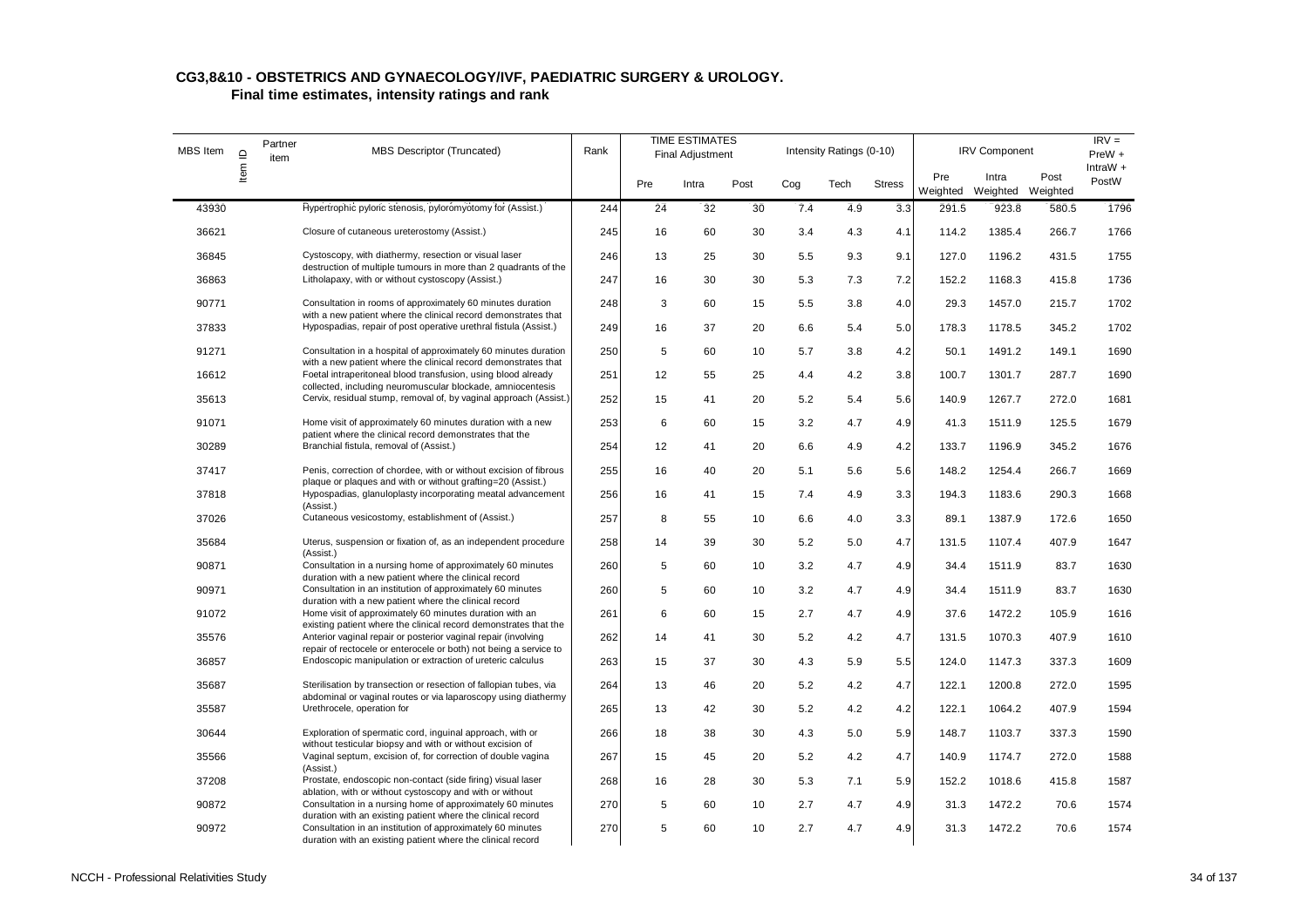| MBS Item | $\mathbf{\underline{o}}$ | Partner<br>item | MBS Descriptor (Truncated)                                                                                                                                                                       | Rank |     | TIME ESTIMATES<br><b>Final Adjustment</b> |      |     | Intensity Ratings (0-10) |               |                 | <b>IRV Component</b>       |       | $IRV =$<br>PreW +   |
|----------|--------------------------|-----------------|--------------------------------------------------------------------------------------------------------------------------------------------------------------------------------------------------|------|-----|-------------------------------------------|------|-----|--------------------------|---------------|-----------------|----------------------------|-------|---------------------|
|          | ltem                     |                 |                                                                                                                                                                                                  |      | Pre | Intra                                     | Post | Cog | Tech                     | <b>Stress</b> | Pre<br>Weighted | Intra<br>Weighted Weighted | Post  | IntraW $+$<br>PostW |
| 91272    |                          |                 | Consultation in a hospital of approximately 60 minutes duration                                                                                                                                  | 270  | 5   | 60                                        | 10   | 2.7 | 4.7                      | 4.9           | 31.3            | 1472.2                     | 70.6  | 1574                |
| 35533    |                          |                 | with an existing patient where the clinical record demonstrates<br>Vulvoplasty or labioplasty, where medically indicated, not being                                                              | 272  | 14  | 46                                        | 20   | 4.8 | 4.6                      | 4.2           | 124.5           | 1193.9                     | 251.0 | 1569                |
| 90772    |                          |                 | a service associated with a service to which item 35536 applies<br>Consultation in rooms of approximately 60 minutes duration<br>with an existing patient where the clinical record demonstrates | 273  | 3   | 60                                        | 15   | 2.3 | 4.7                      | 4.9           | 17.3            | 1440.5                     | 90.2  | 1548                |
| 36848    |                          |                 | Cystoscopy with resection of ureterocele                                                                                                                                                         | 274  | 16  | 28                                        | 30   | 4.3 | 7.5                      | 7.2           | 132.2           | 1069.4                     | 337.3 | 1539                |
| 13292    |                          |                 | Semen, collection of, from a patient with spinal injuries or<br>medically induced impotence, for the purposes of analysis,                                                                       | 275  | 14  | 43                                        | 20   | 5.2 | 4.2                      | 4.7           | 131.5           | 1122.5                     | 272.0 | 1526                |
| 37438    |                          |                 | Scrotum, partial excision of =20 (Assist.)                                                                                                                                                       | 276  | 16  | 55                                        | 30   | 3.8 | 3.5                      | 3.2           | 122.2           | 1097.2                     | 298.1 | 1518                |
| 16624    |                          |                 | Foetal fluid filled cavity, drainage of                                                                                                                                                          | 277  | 8   | 41                                        | 25   | 4.4 | 5.4                      | 4.2           | 67.1            | 1136.3                     | 287.7 | 1491                |
| 36821    |                          |                 | Cystoscopy with 1 or more of; ureteric dilatation, insertion of<br>ureteric stent, or brush biopsy of ureter or of renal pelvis,                                                                 | 278  | 15  | 26                                        | 30   | 4.8 | 7.5                      | 6.1           | 133.3           | 966.4                      | 376.6 | 1476                |
| 16636    |                          |                 | Procedure on multiple pregnancies relating to items 16600,<br>16603, 16618, 16621 and 16624                                                                                                      | 279  | 14  | 42                                        | 10   | 5.2 | 5.0                      | 4.7           | 131.5           | 1192.6                     | 136.0 | 1460                |
| 37420    |                          |                 | Penis, surgery to inhibit rapid penile drainage causing<br>impotence, by ligation of veins deep to Buck's fascia including 1                                                                     | 280  | 8   | 46                                        | 20   | 4.3 | 4.3                      | 4.6           | 66.1            | 1152.2                     | 224.9 | 1443                |
| 13209    |                          |                 | Planning and management of a referred patient by a specialist<br>for the purpose of treatment by assisted reproductive                                                                           | 281  | 14  | 36                                        | 20   | 5.2 | 5.0                      | 4.7           | 131.5           | 1022.2                     | 272.0 | 1426                |
| 30000    |                          |                 | Operative procedure on tissue, organ or region (not being a<br>service to which another item in this Group applies), including                                                                   | 282  | 15  | 36                                        | 30   | 4.8 | 4.6                      | 3.8           | 133.3           | 912.2                      | 376.6 | 1422                |
| 37008    |                          |                 | Cystostomy or cystotomy, suprapubic, not being a service to<br>which item 37011 applies and not being a service associated                                                                       | 283  | 16  | 37                                        | 45   | 3.4 | 4.9                      | 3.9           | 114.2           | 906.5                      | 400.1 | 1421                |
| 13212    |                          |                 | Oocyte retrieval by any means including laparoscopy or<br>ultrasound-quided ova flushing, for the purposes of assisted                                                                           | 284  | 12  | 34                                        | 20   | 5.2 | 5.4                      | 5.2           | 112.7           | 1030.4                     | 272.0 | 1415                |
| 35637    |                          |                 | Laparoscopy, involving puncture of cysts, diathermy of<br>endometriosis, ventrosuspension, division of adhesions or                                                                              | 285  | 13  | 39                                        | 20   | 5.2 | 4.2                      | 4.7           | 122.1           | 1018.1                     | 272.0 | 1412                |
| 16511    |                          |                 | Cervix, purse string ligation of                                                                                                                                                                 | 286  | 13  | 24                                        | 30   | 6.0 | 5.8                      | 5.6           | 135.1           | 794.9                      | 470.7 | 1401                |
| 37212    |                          |                 | Prostate, open perineal biopsy or open drainage of abscess<br>(Assist.)                                                                                                                          | 287  | 16  | 37                                        | 30   | 4.3 | 4.6                      | 4.1           | 132.2           | 930.2                      | 337.3 | 1400                |
| 37803    |                          |                 | Undescended testis, orchidopexy for, not being a service to<br>which item 37806 applies (Assist.)                                                                                                | 288  | 9   | 32                                        | 20   | 7.4 | 4.0                      | 4.2           | 109.3           | 885.6                      | 387.0 | 1382                |
| 30641    |                          |                 | Orchidectomy, simple or subcapsular, unilateral with or without<br>insertion of testicular prosthesis=20 (Assist.)                                                                               | 289  | 16  | 32                                        | 30   | 4.3 | 5.2                      | 5.0           | 132.2           | 903.6                      | 337.3 | 1373                |
| 36842    |                          |                 | Cystoscopy with lavage of blood clots from bladder including<br>any associated diathermy of prostate or bladder and not being a                                                                  | 290  | 15  | 31                                        | 30   | 4.3 | 5.0                      | 6.1           | 124.0           | 909.9                      | 337.3 | 1371                |
| 35622    |                          |                 | Endometrium, endoscopic ablation of, by laser or diathermy, for<br>chronic refractory menorrhagia including any hysteroscopy                                                                     | 291  | 14  | 36                                        | 20   | 5.2 | 4.2                      | 5.2           | 131.5           | 967.4                      | 272.0 | 1371                |
| 37223    |                          |                 | Prostatic coil, insertion of, under ultrasound control                                                                                                                                           | 292  | 16  | 28                                        | 30   | 4.3 | 5.8                      | 6.1           | 132.2           | 886.0                      | 337.3 | 1356                |
| 36854    |                          |                 | Cystoscopy with endoscopic incision or resection of external<br>sphincter, bladder neck or both                                                                                                  | 293  | 16  | 16                                        | 30   | 5.9 | 8.5                      | 8.4           | 164.3           | 720.2                      | 462.9 | 1347                |
| 37339    |                          |                 | Periurethral or transurethral injection of materials for the<br>treatment of urinary incontinence, including cystoscopy and                                                                      | 294  | 15  | 32                                        | 20   | 4.0 | 6.3                      | 5.0           | 118.3           | 991.6                      | 209.2 | 1319                |
| 16633    |                          |                 | Procedure on multiple pregnancies relating to items 16606,<br>16609, 16612, 16615 and 16627                                                                                                      | 295  | 12  | 41                                        | 20   | 4.4 | 4.2                      | 3.8           | 100.7           | 970.3                      | 230.1 | 1301                |
| 16606    |                          |                 | Foetal blood sampling, using interventional techniques from<br>umbilical cord or foetus, including foetal neuromuscular                                                                          | 296  | 17  | 32                                        | 20   | 5.2 | 4.2                      | 5.2           | 159.6           | 859.9                      | 272.0 | 1291                |
| 37812    |                          |                 | Impalpable testis, exploration of groin for, not being a service<br>associated with a service to which items 37803 to 37809 apply                                                                | 297  | 8   | 37                                        | 20   | 7.4 | 3.1                      | 1.7           | 97.2            | 786.7                      | 387.0 | 1271                |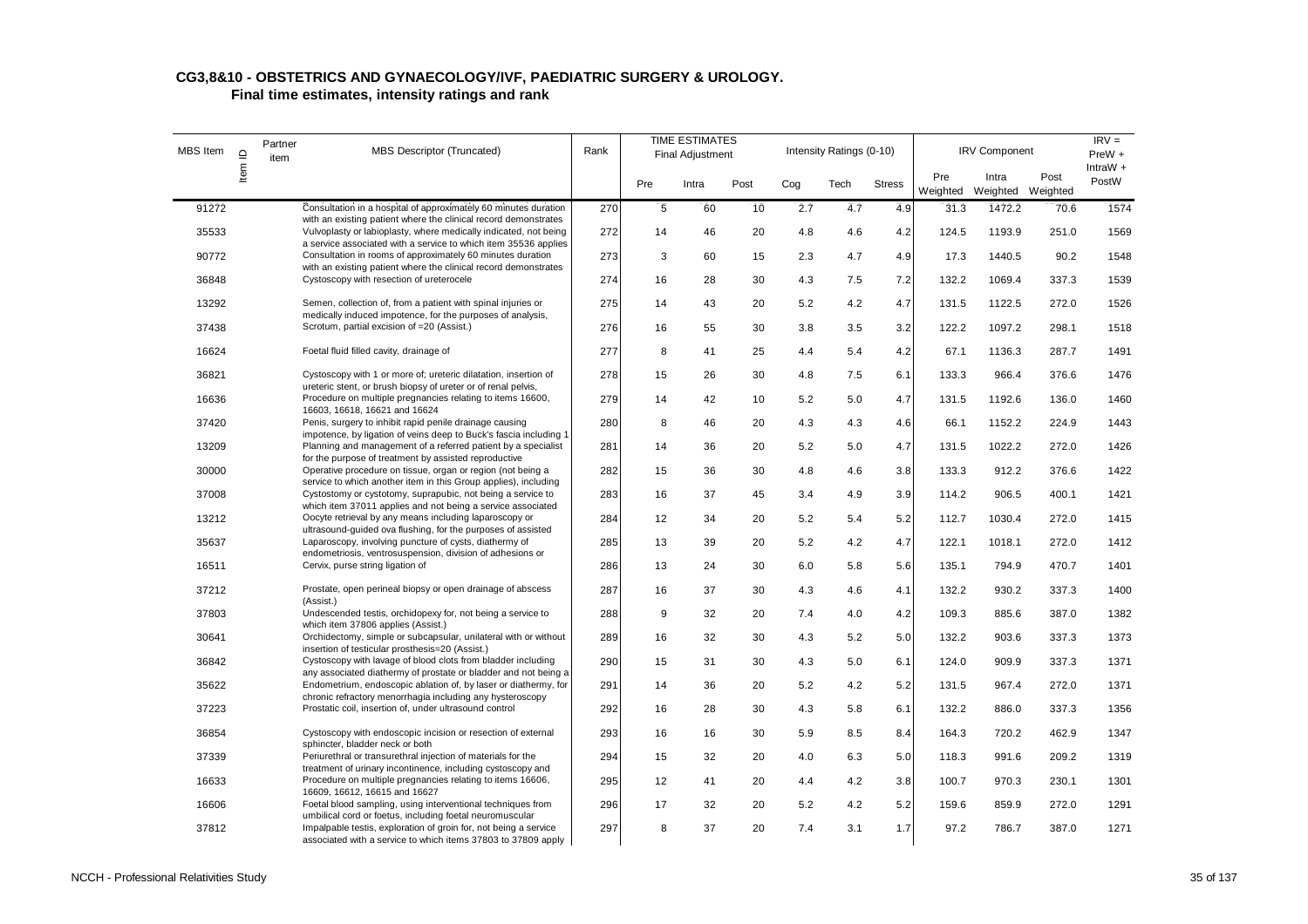| MBS Item | $\mathbf{\underline{o}}$ | Partner<br>item | <b>MBS Descriptor (Truncated)</b>                                                                                                                                                            | Rank |     | <b>TIME ESTIMATES</b><br><b>Final Adjustment</b> |      |     | Intensity Ratings (0-10) |               |                 | <b>IRV Component</b>       |       | $IRV =$<br>$PreW +$ |
|----------|--------------------------|-----------------|----------------------------------------------------------------------------------------------------------------------------------------------------------------------------------------------|------|-----|--------------------------------------------------|------|-----|--------------------------|---------------|-----------------|----------------------------|-------|---------------------|
|          | ltem                     |                 |                                                                                                                                                                                              |      | Pre | Intra                                            | Post | Cog | Tech                     | <b>Stress</b> | Pre<br>Weighted | Intra<br>Weighted Weighted | Post  | IntraW $+$<br>PostW |
| 16618    |                          |                 | Amniocentesis, therapeutic, when indicated because of                                                                                                                                        | 299  | 8   | 55                                               | 20   | 3.6 | 3.3                      | 2.8           | 59.1            | 1017.4                     | 188.3 | 1265                |
| 16621    |                          |                 | polyhydramnios with at least 500ml being aspirated<br>Amnioinfusion, for diagnostic or therapeutic purposes in the<br>presence of severe oligohydramnios                                     | 299  | 8   | 55                                               | 20   | 3.6 | 3.3                      | 2.8           | 59.1            | 1017.4                     | 188.3 | 1265                |
| 44108    |                          |                 | Inguinal hernia repair at age less than 3 months (Assist.)                                                                                                                                   | 300  | 14  | 22                                               | 20   | 6.6 | 6.2                      | 5.0           | 156.0           | 751.1                      | 345.2 | 1252                |
| 37219    |                          |                 | Prostate, transrectal needle biopsy of, using transrectal<br>prostatic ultrasound techniques and obtaining 1 or more                                                                         | 301  | 12  | 32                                               | 15   | 4.5 | 5.8                      | 4.7           | 102.2           | 952.3                      | 176.5 | 1231                |
| 35636    |                          |                 | Hysteroscopy, and laparoscopy where performed, under                                                                                                                                         | 302  | 13  | 31                                               | 20   | 5.2 | 4.2                      | 5.2           | 122.1           | 833.0                      | 272.0 | 1227                |
| 90761    |                          |                 | general anaesthesia involving either myomectomy or resection<br>Consultation in rooms of approximately 45 minutes duration<br>with a new patient where the clinical record demonstrates that | 303  | 3   | 45                                               | 15   | 5.1 | 3.5                      | 3.1           | 27.8            | 968.2                      | 200.0 | 1196                |
| 37613    |                          |                 | Epididymectomy                                                                                                                                                                               | 304  | 14  | 39                                               | 20   | 4.1 | 3.8                      | 3.4           | 112.2           | 838.9                      | 214.4 | 1166                |
| 13319    |                          |                 | Central vein catheterisation in a neonate via peripheral vein                                                                                                                                | 305  | 8   | 36                                               | 9    | 6.6 | 4.0                      | 3.3           | 89.1            | 908.5                      | 155.3 | 1153                |
| 91061    |                          |                 | Home visit of approximately 45 minutes duration with a new<br>patient where the clinical record demonstrates that the                                                                        | 306  | 6   | 45                                               | 15   | 2.7 | 4.2                      | 4.4           | 37.6            | 1005.3                     | 105.9 | 1149                |
| 37215    |                          |                 | Prostate, biopsy of, endoscopic, with or without cystoscopy<br>(Assist.)                                                                                                                     | 307  | 17  | 20                                               | 15   | 5.0 | 7.5                      | 7.2           | 155.4           | 782.4                      | 196.1 | 1134                |
| 35508    |                          |                 | Vulval or vaginal warts, removal of under general anaesthesia,<br>or under regional or field nerve block (excluding pudendal block)                                                          | 308  | 12  | 41                                               | 20   | 4.4 | 3.3                      | 2.8           | 100.7           | 801.8                      | 230.1 | 1133                |
| 90762    |                          |                 | Consultation in rooms of approximately 45 minutes duration<br>with an existing patient where the clinical record demonstrates                                                                | 309  | 3   | 45                                               | 15   | 4.5 | 3.5                      | 2.9           | 25.5            | 918.7                      | 176.5 | 1121                |
| 30635    |                          |                 | Varicocele, surgical correction of, not being a service<br>associated with a service to which items 30638, 30641 and                                                                         | 310  | 15  | 38                                               | 20   | 3.2 | 4.1                      | 4.1           | 103.3           | 845.7                      | 167.4 | 1116                |
| 91261    |                          |                 | Consultation in a hospital of approximately 45 minutes duration<br>with a new patient seen on a referred basis.                                                                              | 311  | 5   | 45                                               | 10   | 4.8 | 3.2                      | 3.6           | 44.4            | 946.2                      | 125.5 | 1116                |
| 90861    |                          |                 | Consultation in a nursing home of approximately 45 minutes<br>duration with a new patient where the clinical record                                                                          | 313  | 5   | 45                                               | 10   | 2.7 | 4.2                      | 4.4           | 31.3            | 1005.3                     | 70.6  | 1107                |
| 90961    |                          |                 | Consultation in an institution of approximately 45 minutes<br>duration with a new patient where the clinical record                                                                          | 313  | 5   | 45                                               | 10   | 2.7 | 4.2                      | 4.4           | 31.3            | 1005.3                     | 70.6  | 1107                |
| 91062    |                          |                 | Home visit of approximately 45 minutes duration with an                                                                                                                                      | 314  | 6   | 45                                               | 15   | 2.3 | 4.2                      | 4.4           | 34.6            | 981.5                      | 90.2  | 1106                |
| 37369    |                          |                 | existing patient where the clinical record demonstrates that the<br>Urethra, excision of prolapse of                                                                                         | 315  | 16  | 51                                               | 15   | 3.4 | 3.0                      | 2.4           | 114.2           | 854.9                      | 133.4 | 1102                |
| 30104    |                          |                 | Pre-auricular sinus, excision of                                                                                                                                                             | 316  | 11  | 29                                               | 20   | 5.8 | 4.4                      | 2.1           | 111.6           | 681.0                      | 303.3 | 1096                |
| 36830    |                          |                 | Cystoscopy, with ureteric meatotomy                                                                                                                                                          | 317  | 16  | 23                                               | 20   | 5.3 | 4.9                      | 4.9           | 152.2           | 656.6                      | 277.2 | 1086                |
| 35674    |                          |                 | Ultrasound guided needling and injection of ectopic pregnancy                                                                                                                                | 318  | 11  | 32                                               | 20   | 4.4 | 4.2                      | 3.8           | 92.3            | 757.3                      | 230.1 | 1080                |
| 16564    |                          |                 | Evacuation of retained products of conception (placenta,<br>membranes or mole) as a complication of confinement, with or                                                                     | 319  | 16  | 17                                               | 30   | 5.2 | 5.0                      | 6.1           | 150.2           | 519.2                      | 407.9 | 1077                |
| 90862    |                          |                 | Consultation in a nursing home of approximately 45 minutes<br>duration with an existing patient where the clinical record                                                                    | 321  | 5   | 45                                               | 10   | 2.3 | 4.2                      | 4.4           | 28.8            | 981.5                      | 60.1  | 1070                |
| 90962    |                          |                 | Consultation in an institution of approximately 45 minutes<br>duration with an existing patient where the clinical record                                                                    | 321  | 5   | 45                                               | 10   | 2.3 | 4.2                      | 4.4           | 28.8            | 981.5                      | 60.1  | 1070                |
| 37318    |                          |                 | Urethroscopy, with any 1 or more of - biopsy, diathermy, visual<br>laser destruction of stone or removal of foreign body or stone                                                            | 322  | 16  | 18                                               | 30   | 4.3 | 6.3                      | 6.1           | 132.2           | 595.3                      | 337.3 | 1065                |
| 16571    |                          |                 | Cervix, repair of extensive laceration or lacerations                                                                                                                                        | 323  | 14  | 28                                               | 20   | 4.8 | 4.2                      | 3.8           | 124.5           | 677.5                      | 251.0 | 1053                |
| 30390    |                          |                 | Laparoscopy, diagnostic                                                                                                                                                                      | 324  | 18  | 27                                               | 20   | 4.4 | 4.6                      | 3.8           | 151.0           | 669.9                      | 230.1 | 1051                |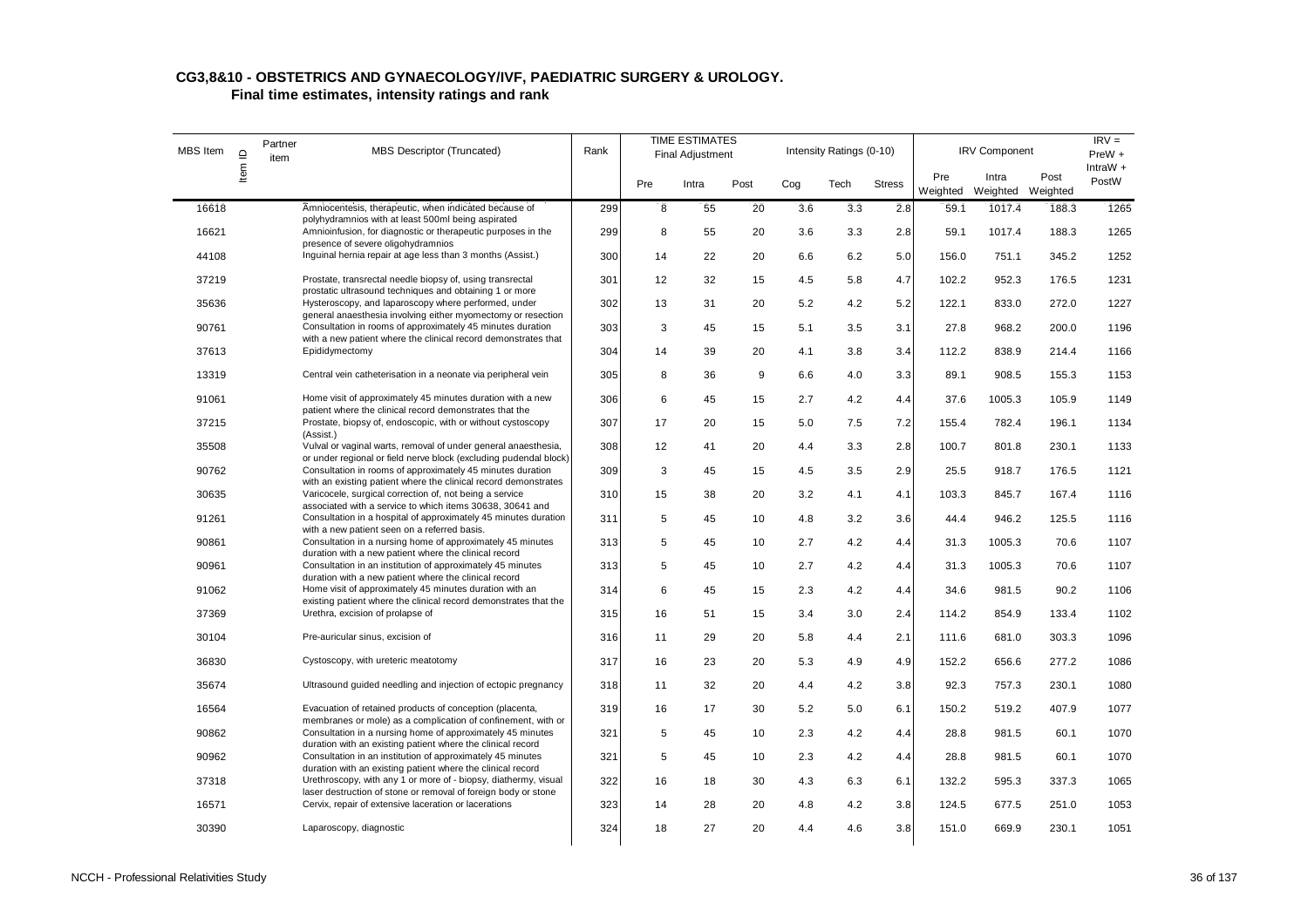| MBS Item | $\mathbf{\underline{o}}$ | Partner<br>item | <b>MBS Descriptor (Truncated)</b>                                                                                                     | Rank |                | <b>TIME ESTIMATES</b><br><b>Final Adjustment</b> |      |     | Intensity Ratings (0-10) |               |                 | <b>IRV Component</b>       |       | $IRV =$<br>PreW +   |
|----------|--------------------------|-----------------|---------------------------------------------------------------------------------------------------------------------------------------|------|----------------|--------------------------------------------------|------|-----|--------------------------|---------------|-----------------|----------------------------|-------|---------------------|
|          | Item I                   |                 |                                                                                                                                       |      | Pre            | Intra                                            | Post | Cog | Tech                     | <b>Stress</b> | Pre<br>Weighted | Intra<br>Weighted Weighted | Post  | IntraW $+$<br>PostW |
| 16615    |                          |                 | Foetal intraperitoneal blood transfusion, using blood already                                                                         | 325  | 12             | 28                                               | 25   | 4.4 | 4.2                      | 3.8           | 100.7           | 662.7                      | 287.7 | 1051                |
|          |                          |                 | collected, including neuromuscular blockade, amniocentesis                                                                            |      |                |                                                  |      |     |                          |               |                 |                            |       |                     |
| 14212    |                          |                 | Intussusception, management of fluid or gas reduction for                                                                             | 326  | 20             | 23                                               | 20   | 7.4 | 1.5                      | 2.6           | 242.9           | 415.5                      | 387.0 | 1045                |
| 91262    |                          |                 | Consultation in a hospital of approximately 45 minutes duration<br>with an existing patient seen on a referred basis.                 | 327  | 5              | 45                                               | 10   | 3.2 | 3.6                      | 3.9           | 34.4            | 923.2                      | 83.7  | 1041                |
| 13318    |                          |                 | Central vein catheterisation (via jugular or subclavian vein) - by                                                                    | 328  | $\overline{7}$ | 37                                               | 15   | 4.1 | 4.1                      | 3.3           | 56.1            | 822.0                      | 160.8 | 1039                |
| 13290    |                          |                 | open exposure, in a person under 12 years of age=20<br>Semen, collection of, from a patient with spinal injuries or                   | 329  | 12             | 30                                               | 18   | 4.4 | 4.2                      | 3.3           | 100.7           | 687.0                      | 207.1 | 995                 |
| 35688    |                          |                 | medically induced impotence, for the purposes of analysis,<br>Sterilisation by transection or resection of fallopian tubes, via       | 330  | 13             | 23                                               | 20   | 5.2 | 4.2                      | 4.7           | 122.1           | 600.4                      | 272.0 | 994                 |
| 37327    |                          |                 | abdominal or vaginal routes or via laparoscopy using diathermy<br>Urethrotomy, optical, for urethral stricture (Assist.)              | 331  | 15             | 16                                               | 30   | 4.3 | 5.9                      | 6.1           | 124.0           | 510.8                      | 337.3 | 972                 |
| 36860    |                          |                 | Endoscopic examination of intestinal conduit or reservoir                                                                             | 332  | 16             | 28                                               | 15   | 3.6 | 4.9                      | 3.9           | 118.2           | 693.4                      | 141.2 | 953                 |
| 36824    |                          |                 | Cystoscopy with ureteric catheterisation, unilateral or bilateral,                                                                    | 333  | 16             | 24                                               | 15   | 3.6 | 5.8                      | 4.9           | 118.2           | 693.0                      | 141.2 | 952                 |
| 44133    |                          |                 | not being a service associated with a service to which item<br>Torticollis, open division of sternomastoid muscle for (Assist.)       | 334  | 12             | 37                                               | 20   | 5.0 | 2.2                      | 1.7           | 109.7           | 574.0                      | 261.5 | 945                 |
| 42573    |                          |                 | Dermoid, periorbital, excision of                                                                                                     | 335  | 10             | 26                                               | 17   | 5.0 | 5.0                      | 2.0           | 91.4            | 623.7                      | 222.3 | 937                 |
| 37601    |                          |                 | Spermatocele or epididymal cyst, excision of, 1 or more of, on 1<br>side $=20$                                                        | 336  | 18             | 29                                               | 18   | 3.4 | 4.1                      | 3.8           | 128.5           | 639.7                      | 160.0 | 928                 |
| 36851    |                          |                 | Cystoscopy with injection into bladder wall                                                                                           | 337  | 16             | 23                                               | 15   | 3.6 | 5.8                      | 4.9           | 118.2           | 664.1                      | 141.2 | 924                 |
| 30617    |                          |                 | Umbilical, epigastric or linea alba hernia, repair of, in a person<br>under 10 years of age                                           | 338  | 8              | 27                                               | 20   | 5.8 | 3.1                      | 2.1           | 81.1            | 533.6                      | 303.3 | 918                 |
| 37604    |                          |                 | Exploration of scrotal contents, with or without fixation and with<br>or without biopsy, unilateral=20                                | 339  | 13             | 30                                               | 20   | 4.3 | 3.3                      | 2.8           | 107.4           | 582.7                      | 224.9 | 915                 |
| 36818    |                          |                 | Cystoscopy, with ureteric catheterisation including fluoroscopic<br>imaging of the upper urinary tract, unilateral or bilateral, not  | 340  | 15             | 21                                               | 30   | 3.4 | 5.2                      | 4.0           | 107.1           | 535.8                      | 266.7 | 910                 |
| 35518    |                          |                 | Ovarian cyst aspiration, for cysts of at least 4cm in diameter in<br>premenopausal women and at least 2cm in diameter in              | 342  | 14             | 23                                               | 20   | 4.4 | 4.2                      | 3.3           | 117.4           | 526.7                      | 230.1 | 874                 |
| 35626    |                          |                 | Hysteroscopy, including biopsy, performed by a specialist in the<br>practice of his or her specialty where the patient is referred to | 342  | 14             | 23                                               | 20   | 4.4 | 4.2                      | 3.3           | 117.4           | 526.7                      | 230.1 | 874                 |
| 35557    |                          |                 | Vagina, removal of simple tumour - (including Gartner duct cyst)                                                                      | 343  | 12             | 31                                               | 20   | 4.0 | 3.3                      | 2.3           | 94.7            | 566.1                      | 209.2 | 870                 |
| 36839    |                          |                 | Cystoscopy, with resection, diathermy or visual laser<br>destruction of bladder tumour or other lesion of the bladder or              | 344  | 15             | 18                                               | 20   | 3.5 | 6.3                      | 6.1           | 108.9           | 576.3                      | 183.1 | 868                 |
| 35633    |                          |                 | Hysteroscopy with uterine adhesiolysis or polypectomy or tubal<br>catheterisation or removal of IUD which cannot be removed by        | 345  | 12             | 18                                               | 20   | 4.8 | 5.0                      | 4.7           | 106.7           | 501.6                      | 251.0 | 859                 |
| 37324    |                          |                 | Urethrotomy or urethrostomy, internal or external                                                                                     | 346  | 15             | 19                                               | 30   | 3.6 | 4.7                      | 4.1           | 110.8           | 465.5                      | 282.4 | 859                 |
| 30631    |                          |                 | Hydrocele, removal of, not being a service associated with a<br>service to which items 30638, 30641 and 30644 apply                   | 347  | 19             | 30                                               | 30   | 2.4 | 4.0                      | 1.9           | 111.8           | 526.1                      | 188.3 | 826                 |
| 35643    |                          |                 | Evacuation of the contents of the gravid uterus by curettage or<br>suction curettage not being a service to which item 35639 or       | 348  | 11             | 21                                               | 20   | 4.4 | 3.8                      | 3.3           | 92.3            | 456.8                      | 230.1 | 779                 |
| 30660    |                          |                 | Circumcision of a male 10 years of age or over=20                                                                                     | 349  | 13             | 27                                               | 18   | 3.7 | 3.3                      | 2.9           | 97.7            | 507.2                      | 174.2 | 779                 |
| 30656    |                          |                 | Circumcision of a male under 10 years of age but not less than<br>6 months of age=20                                                  | 350  | 13             | 21                                               | 20   | 5.0 | 2.8                      | 2.8           | 118.8           | 397.3                      | 261.5 | 778                 |
| 36836    |                          |                 | Cystoscopy with biopsy of bladder, not being a service<br>associated with a service to which item 36812, 36830, 36839,                | 351  | 15             | 18                                               | 15   | 3.6 | 5.8                      | 4.9           | 110.8           | 519.8                      | 141.2 | 772                 |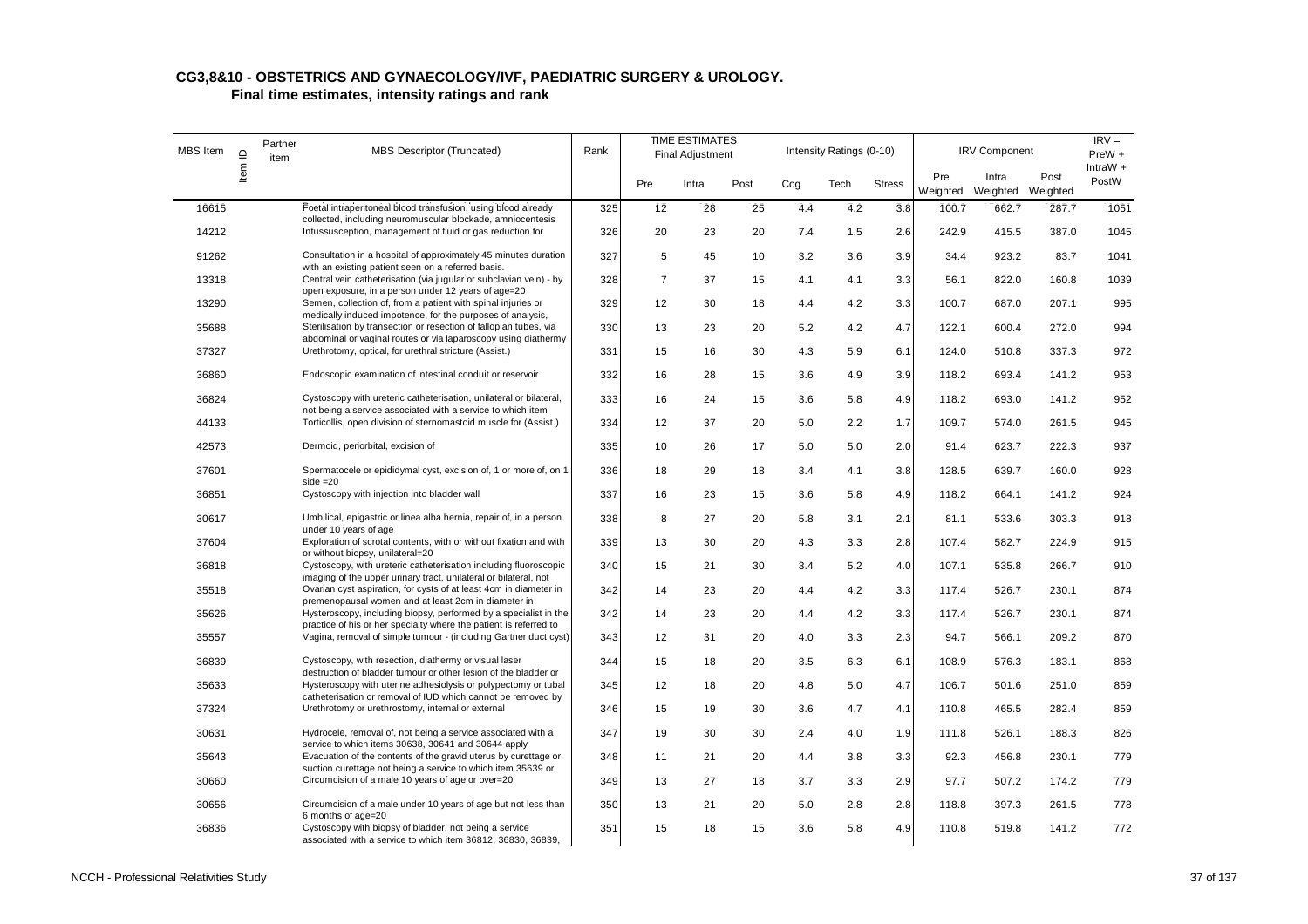| MBS Item | $\mathbf{\underline{o}}$ | Partner<br>item | <b>MBS Descriptor (Truncated)</b>                                                                                                                                       | Rank |                | <b>TIME ESTIMATES</b><br>Final Adjustment |      |     | Intensity Ratings (0-10) |               |                 | <b>IRV Component</b>       |       | $IRV =$<br>$PreW +$ |
|----------|--------------------------|-----------------|-------------------------------------------------------------------------------------------------------------------------------------------------------------------------|------|----------------|-------------------------------------------|------|-----|--------------------------|---------------|-----------------|----------------------------|-------|---------------------|
|          | Item                     |                 |                                                                                                                                                                         |      | Pre            | Intra                                     | Post | Cog | Tech                     | <b>Stress</b> | Pre<br>Weighted | Intra<br>Weighted Weighted | Post  | IntraW $+$<br>PostW |
| 35542    |                          |                 | Colposcopically directed CO=FD laser therapy for previously                                                                                                             | 352  | 11             | 24                                        | 20   | 4.0 | 3.3                      | 3.3           | 86.8            | 475.1                      | 209.2 | 771                 |
| 13215    |                          |                 | confirmed intraepithelial neoplastic changes of the cervix,<br>Transfer of embryos or both ova and sperm to the female                                                  | 353  | 12             | 19                                        | 20   | 4.4 | 4.2                      | 3.3           | 100.7           | 435.1                      | 230.1 | 766                 |
| 35618    |                          |                 | reproductive system, by any means but excluding artificial<br>Cervix, cone biopsy, amputation or repair of, not being a service<br>to which item 35583 or 35584 applies | 354  | 12             | 23                                        | 20   | 4.0 | 3.3                      | 3.3           | 94.7            | 455.3                      | 209.2 | 759                 |
| 43999    |                          |                 | Hirschsprung's disease, anal sphincterotomy as an<br>independent procedure for (Assist.)                                                                                | 355  | 14             | 15                                        | 12   | 6.6 | 4.4                      | 2.6           | 156.0           | 379.6                      | 207.1 | 743                 |
| 35645    |                          |                 | Cervix, electrocoagulation diathermy with colposcopy, for<br>previously confirmed intraepithelial neoplastic changes of the                                             | 356  | 12             | 23                                        | 20   | 4.0 | 3.3                      | 2.8           | 94.7            | 437.6                      | 209.2 | 741                 |
| 35507    |                          |                 | Vulval or vaginal warts, removal of under general anaesthesia,<br>or under regional or field nerve block (excluding pudendal block)                                     | 357  | 11             | 23                                        | 20   | 4.0 | 3.3                      | 2.8           | 86.8            | 437.6                      | 209.2 | 734                 |
| 35539    |                          |                 | Colposcopically directed CO=FD laser therapy for previously<br>confirmed intraepithelial neoplastic changes of the cervix,                                              | 358  | 11             | 22                                        | 20   | 4.0 | 3.3                      | 3.3           | 86.8            | 435.5                      | 209.2 | 731                 |
| 36815    |                          |                 | Cystoscopy, with or without urethroscopy, for the treatment of<br>penile warts or urethral warts, not being a service associated                                        | 359  | 13             | 17                                        | 15   | 3.6 | 5.8                      | 4.9           | 96.0            | 490.9                      | 141.2 | 728                 |
| 91251    |                          |                 | Consultation in a hospital of approximately 30 minutes duration<br>with a new patient where the clinical record demonstrates that                                       | 360  | $\mathbf{1}$   | 30                                        | 5    | 5.1 | 3.5                      | 3.1           | 9.3             | 645.4                      | 66.7  | 721                 |
| 91051    |                          |                 | Home visit of approximately 30 minutes duration with a new<br>patient where the clinical record demonstrates that more than                                             | 361  | 5              | 30                                        | 10   | 2.3 | 4.2                      | 3.9           | 28.8            | 631.3                      | 60.1  | 720                 |
| 35545    |                          |                 | Colposcopically directed CO=FD laser therapy for condylomata,<br>unsuccessfully treated by other methods                                                                | 362  | 11             | 23                                        | 20   | 4.0 | 3.3                      | 2.3           | 86.8            | 420.0                      | 209.2 | 716                 |
| 35646    |                          |                 | Cervix, colposcopy with radical diathermy of, with or without<br>cervical biopsy, for previously confirmed intraepithelial                                              | 363  | 12             | 23                                        | 20   | 3.6 | 3.3                      | 2.8           | 88.6            | 425.5                      | 188.3 | 702                 |
| 44102    |                          |                 | Rectum, examination of, under general anaesthesia with full<br>thickness biopsy or removal of polyp or similar lesion (Assist.)                                         | 364  | 12             | 28                                        | 20   | 5.0 | 1.5                      | 0.6           | 109.7           | 331.1                      | 261.5 | 702                 |
| 37354    |                          |                 | Hypospadias, meatotomy and hemi-circumcision (Assist.)                                                                                                                  | 365  | 16             | 28                                        | 15   | 3.0 | 2.9                      | 3.1           | 106.2           | 476.6                      | 117.7 | 700                 |
| 16603    |                          |                 | Chorionic villus sampling, by any route                                                                                                                                 | 367  | 11             | 22                                        | 20   | 4.0 | 3.3                      | 2.3           | 86.8            | 401.7                      | 209.2 | 698                 |
| 35644    |                          |                 | Cervix, electrocoagulation diathermy with colposcopy, for<br>previously confirmed intraepithelial neoplastic changes of the                                             | 367  | 11             | 22                                        | 20   | 4.0 | 3.3                      | 2.3           | 86.8            | 401.7                      | 209.2 | 698                 |
| 91052    |                          |                 | Home visit of approximately 30 minutes duration with an<br>existing patient where the clinical record demonstrates that                                                 | 368  | 5              | 30                                        | 10   | 2.3 | 3.8                      | 3.9           | 28.8            | 597.0                      | 60.1  | 686                 |
| 11921    |                          |                 | Bladder washout test for localisation of urinary infection - not<br>including bacterial counts for organisms in specimens                                               | 369  | 16             | 37                                        | 10   | 2.4 | 2.8                      | 1.9           | 94.2            | 521.7                      | 62.8  | 679                 |
| 35691    |                          |                 | Sterilisation by interruption of fallopian tubes when performed in<br>conjunction with Caesarean section                                                                | 370  | 11             | 23                                        | 20   | 3.6 | 3.3                      | 2.3           | 81.3            | 407.8                      | 188.3 | 677                 |
| 11903    |                          |                 | Cystometrography, not being a service associated with a<br>service to which item 11012-11027, 11912, 11915, 11918,                                                      | 371  | 12             | 32                                        | 15   | 1.5 | 3.6                      | 3.3           | 57.1            | 555.1                      | 58.8  | 671                 |
| 90851    |                          |                 | Consultation in a nursing home of approximately 30 minutes<br>duration with a new patient where the clinical record                                                     | 373  | $\mathbf{1}$   | 30                                        | 5    | 2.3 | 4.2                      | 3.9           | 5.8             | 631.3                      | 30.1  | 667                 |
| 90951    |                          |                 | Consultation in an institution of approximately 30 minutes<br>duration with a new patient where the clinical record                                                     | 373  | $\mathbf{1}$   | 30                                        | 5    | 2.3 | 4.2                      | 3.9           | 5.8             | 631.3                      | 30.1  | 667                 |
| 11918    |                          |                 | Cystometrography in conjunction with imaging, with<br>measurement of any 1 or more of urine flow rate, urethral                                                         | 374  | 11             | 20                                        | 15   | 3.0 | 5.2                      | 3.2           | 73.0            | 475.1                      | 117.7 | 666                 |
| 35572    |                          |                 | Colpotomy, not being a service to which another item in this<br>Group applies                                                                                           | 375  | 11             | 20                                        | 20   | 4.0 | 3.3                      | 2.3           | 86.8            | 365.2                      | 209.2 | 661                 |
| 35513    |                          |                 | Bartholin's cyst, excision of                                                                                                                                           | 376  | 11             | 22                                        | 20   | 3.6 | 3.3                      | 2.3           | 81.3            | 390.1                      | 188.3 | 660                 |
| 90751    |                          |                 | Consultation in rooms of approximately 30 minutes duration<br>with a new patient seen on a referred basis.                                                              | 377  | $\overline{c}$ | 30                                        | 10   | 4.1 | 2.9                      | 2.7           | 16.0            | 535.9                      | 107.2 | 659                 |
| 43942    |                          |                 | Abdominal wall vitello intestinal remnant, excision of                                                                                                                  | 378  | 12             | 23                                        | 20   | 5.0 | 1.5                      | 1.0           | 109.7           | 286.1                      | 261.5 | 657                 |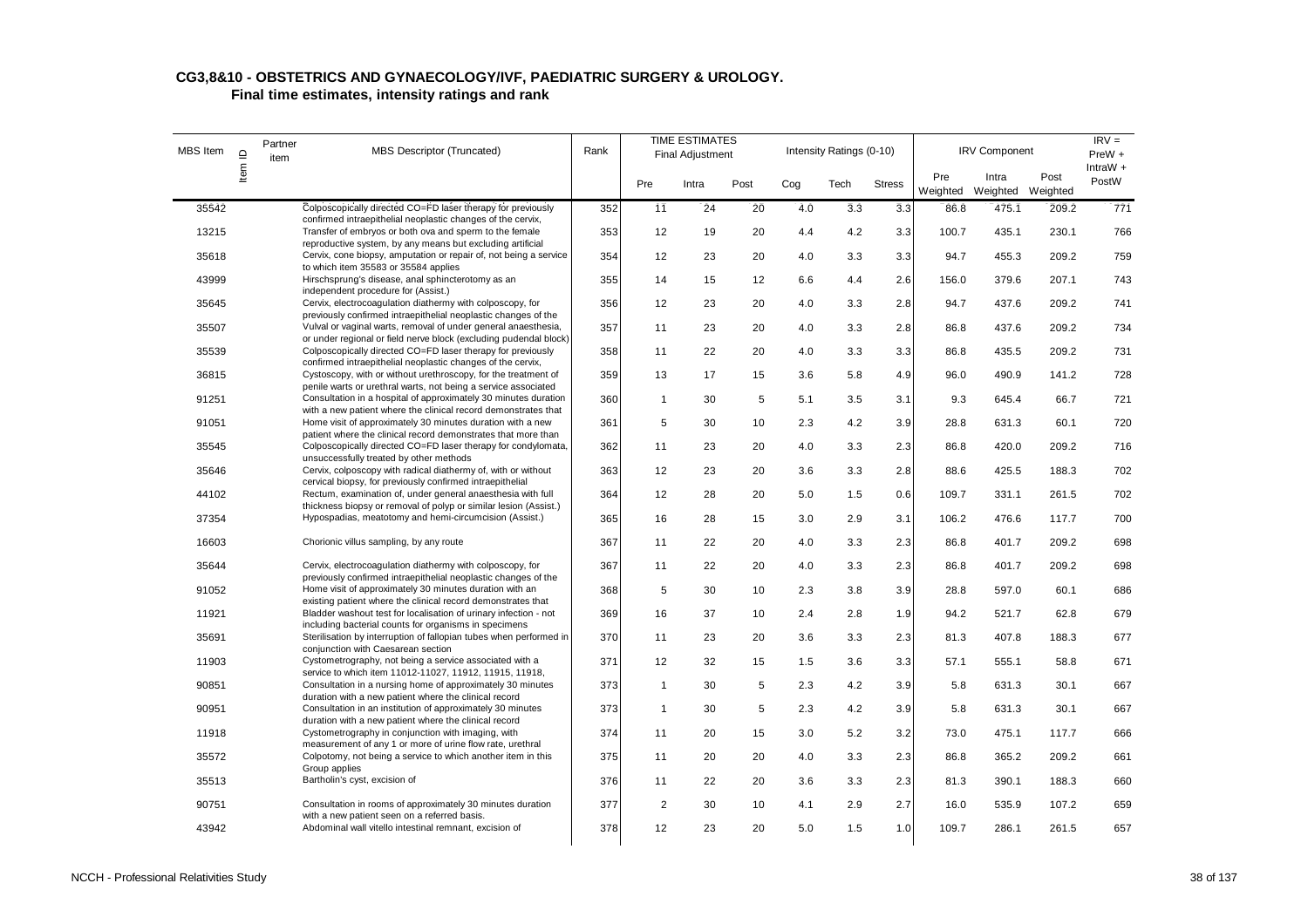| MBS Item | $\supseteq$ | Partner<br>item | <b>MBS Descriptor (Truncated)</b>                                                                                                  | Rank |              | <b>TIME ESTIMATES</b><br><b>Final Adjustment</b> |                |     | Intensity Ratings (0-10) |               |                 | <b>IRV Component</b> |                  | $IRV =$<br>PreW +   |
|----------|-------------|-----------------|------------------------------------------------------------------------------------------------------------------------------------|------|--------------|--------------------------------------------------|----------------|-----|--------------------------|---------------|-----------------|----------------------|------------------|---------------------|
|          | ltem        |                 |                                                                                                                                    |      | Pre          | Intra                                            | Post           | Cog | Tech                     | <b>Stress</b> | Pre<br>Weighted | Intra<br>Weighted    | Post<br>Weighted | $IntraW +$<br>PostW |
| 46464    |             |                 | Amputation of a supernumerary complete digit                                                                                       | 379  | 12           | 22                                               | 23             | 4.1 | 2.2                      | 1.4           | 96.2            | 305.0                | 246.6            | 648                 |
| 35627    |             |                 | Hysteroscopy with dilatation of the cervix performed in the<br>operating theatre of a hospital or approved day-hospital facility - | 380  | 12           | 18                                               | 20             | 4.0 | 3.3                      | 2.8           | 94.7            | 342.5                | 209.2            | 646                 |
| 90752    |             |                 | Consultation in rooms of approximately 30 minutes duration<br>with an existing patient seen on a referred basis.                   | 381  | 2            | 30                                               | 10             | 4.0 | 2.8                      | 2.6           | 15.8            | 518.7                | 104.6            | 639                 |
| 91252    |             |                 | Consultation in a hospital of approximately 30 minutes duration<br>with an existing patient where the clinical record demonstrates | 382  | $\mathbf{1}$ | 30                                               | $\overline{2}$ | 4.7 | 3.3                      | 2.9           | 8.8             | 603.2                | 24.6             | 637                 |
| 35648    |             |                 | Cervix, large loop excision diathermy for previously confirmed<br>intraepithelial neoplastic changes of the cervix, including any  | 383  | 12           | 15                                               | 20             | 4.4 | 3.3                      | 3.3           | 100.7           | 304.9                | 230.1            | 636                 |
| 35569    |             |                 | Plastic repair to enlarge vaginal orifice                                                                                          | 384  | 11           | 13                                               | 20             | 4.4 | 4.2                      | 3.8           | 92.3            | 307.7                | 230.1            | 630                 |
| 44136    |             |                 | Ingrown toe nail, operation for, under general anaesthesia                                                                         | 385  | 8            | 23                                               | 20             | 5.0 | 1.5                      | 1.0           | 73.1            | 286.1                | 261.5            | 621                 |
| 90852    |             |                 | Consultation in a nursing home of approximately 30 minutes<br>duration with an existing patient where the clinical record          | 387  | $\mathbf{1}$ | 30                                               | $\overline{2}$ | 2.3 | 3.8                      | 3.9           | 5.8             | 597.0                | 12.0             | 615                 |
| 90952    |             |                 | Consultation in an institution of approximately 30 minutes<br>duration with an existing patient where the clinical record          | 387  | $\mathbf{1}$ | 30                                               | $\overline{2}$ | 2.3 | 3.8                      | 3.9           | 5.8             | 597.0                | 12.0             | 615                 |
| 35639    |             |                 | Uterus, curettage of, with or without dilatation (including<br>curettage for incomplete miscarriage) under general                 | 388  | 12           | 13                                               | 20             | 4.4 | 3.8                      | 3.3           | 100.7           | 282.8                | 230.1            | 614                 |
| 36833    |             |                 | Cystoscopy with removal of foreign body (Assist.)                                                                                  | 389  | 15           | 13                                               | 15             | 3.4 | 5.7                      | 4.6           | 107.1           | 362.2                | 133.4            | 603                 |
| 36827    |             |                 | Cystoscopy, with controlled hydro-dilatation of the bladder                                                                        | 390  | 15           | 14                                               | 15             | 3.4 | 4.7                      | 4.6           | 107.1           | 350.0                | 133.4            | 590                 |
| 35517    |             |                 | Bartholin's cyst or gland, marsupialisation of                                                                                     | 392  | 11           | 17                                               | 20             | 3.6 | 3.3                      | 2.8           | 81.3            | 314.5                | 188.3            | 584                 |
| 35647    |             |                 | Cervix, large loop excision of transformation zone together with<br>colposcopy for previously confirmed intraepithelial neoplastic | 392  | 11           | 17                                               | 20             | 3.6 | 3.3                      | 2.8           | 81.3            | 314.5                | 188.3            | 584                 |
| 35630    |             |                 | Hysteroscopy, with endometrial biopsy, performed in the<br>operating theatre of a hospital or approved day- hospital facility -    | 393  | 11           | 12                                               | 20             | 4.4 | 3.8                      | 3.3           | 92.3            | 261.1                | 230.1            | 583                 |
| 37393    |             |                 | Priapism, decompression by glanular stab caverno-<br>sospongiosum shunt or penile aspiration with or without                       | 394  | 11           | 20                                               | 20             | 3.2 | 2.8                      | 3.0           | 75.8            | 336.9                | 167.4            | 580                 |
| 36649    |             |                 | Nephrostomy drainage tube, exchange of - but not including<br>imaging (Assist.)                                                    | 396  | 12           | 23                                               | 15             | 2.1 | 3.4                      | 3.6           | 66.1            | 414.7                | 82.4             | 563                 |
| 37303    |             |                 | Urethral stricture, dilatation of                                                                                                  | 396  | 12           | 23                                               | 15             | 2.1 | 3.4                      | 3.6           | 66.1            | 414.7                | 82.4             | 563                 |
| 13948    |             |                 | Cytotoxic agent, instillation of, into a body cavity                                                                               | 397  | 11           | 22                                               | 11             | 3.2 | 3.0                      | 2.8           | 75.8            | 376.5                | 92.0             | 544                 |
| 37623    |             |                 | Vasotomy or vasectomy, unilateral or bilateral=20                                                                                  | 398  | 16           | 21                                               | 18             | 1.9 | 3.5                      | 3.3           | 84.1            | 369.4                | 89.4             | 543                 |
| 35640    |             |                 | Uterus, curettage of, with or without dilatation (including<br>curettage for incomplete miscarriage) under general                 | 399  | 11           | 10                                               | 20             | 4.4 | 3.8                      | 3.3           | 92.3            | 217.5                | 230.1            | 540                 |
| 44105    |             |                 | Rectal prolapse, submucosal or perirectal injection for, under<br>general anaesthesia                                              | 400  | 8            | 14                                               | 20             | 5.0 | 2.2                      | 1.0           | 73.1            | 202.2                | 261.5            | 537                 |
| 36812    |             |                 | Cystoscopy with urethroscopy, with or without urethral<br>dilatation, not being a service associated with any other                | 401  | 13           | 10                                               | 15             | 3.6 | 5.7                      | 4.9           | 96.0            | 285.9                | 141.2            | 523                 |
| 30663    |             |                 | Haemorrhage, arrest of, following circumcision requiring<br>general anaesthesia                                                    | 402  | 15           | 20                                               | 18             | 2.1 | 3.3                      | 3.0           | 82.6            | 336.5                | 98.8             | 518                 |
| 35614    |             |                 | Examination of lower female genital tract by a Hinselmann-type<br>colposcope in a patient with a previous abnormal cervical        | 403  | 8            | 17                                               | 20             | 3.6 | 2.5                      | 1.9           | 59.1            | 252.1                | 188.3            | 499                 |
| 35608    |             |                 | Cervix, cauterisation (other than by chemical means), ionisation,<br>diathermy or biopsy of, with or without dilatation of cervix  | 404  | 12           | 19                                               | 10             | 3.6 | 2.9                      | 1.9           | 88.6            | 303.5                | 94.1             | 486                 |
| 35527    |             |                 | Urethral caruncle, excision of                                                                                                     | 405  | 12           | 20                                               | 15             | 2.7 | 2.3                      | 2.3           | 75.1            | 273.6                | 105.9            | 455                 |
|          |             |                 |                                                                                                                                    |      |              |                                                  |                |     |                          |               |                 |                      |                  |                     |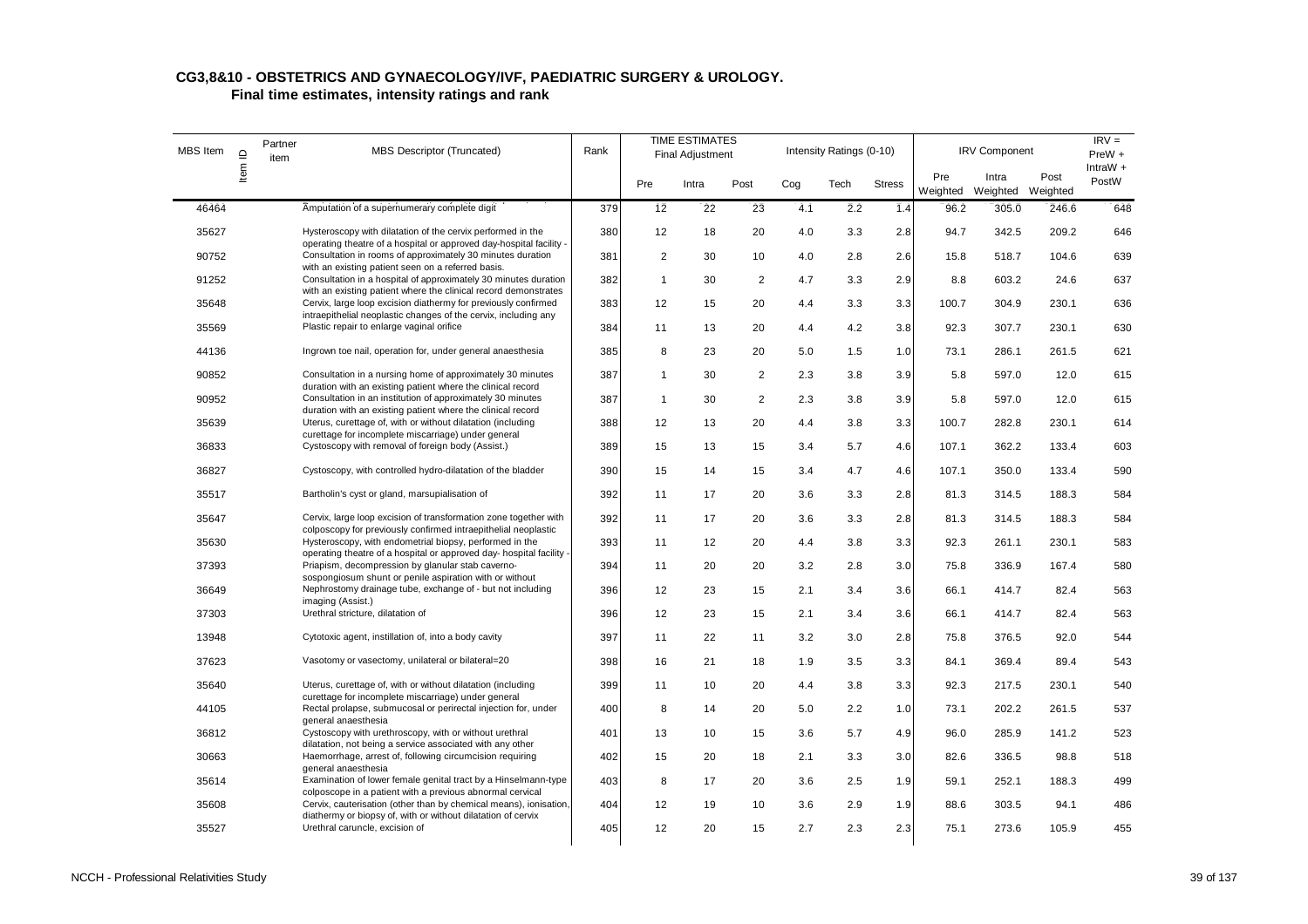| <b>MBS</b> Item | $\supseteq$               | Partner<br>item | MBS Descriptor (Truncated)                                                                                                        | Rank |                | <b>TIME ESTIMATES</b><br><b>Final Adjustment</b> |                |     | Intensity Ratings (0-10) |               |                 | <b>IRV Component</b> |                  | $IRV =$<br>$PreW +$ |
|-----------------|---------------------------|-----------------|-----------------------------------------------------------------------------------------------------------------------------------|------|----------------|--------------------------------------------------|----------------|-----|--------------------------|---------------|-----------------|----------------------|------------------|---------------------|
|                 | $\overline{\mathsf{Hem}}$ |                 |                                                                                                                                   |      | Pre            | Intra                                            | Post           | Cog | Tech                     | <b>Stress</b> | Pre<br>Weighted | Intra<br>Weighted    | Post<br>Weighted | $IntraW +$<br>PostW |
| 37321           |                           |                 | Urethral meatotomy, external                                                                                                      | 406  | 12             | 18                                               | 15             | 2.9 | 2.6                      | 1.9           | 78.1            | 255.4                | 113.8            | 447                 |
| 35703           |                           |                 | Hydrotubation of fallopian tubes as a non-repetitive procedure,                                                                   | 407  | 11             | 18                                               | 10             | 3.6 | 2.5                      | 1.9           | 81.3            | 266.9                | 94.1             | 442                 |
| 91240           |                           |                 | not being a service associated with a service to which another<br>Consultation in a hospital of approximately 20 minutes duration | 408  | $\mathbf{1}$   | 20                                               | 5              | 4.5 | 2.9                      | 2.9           | 8.5             | 373.9                | 58.8             | 441                 |
| 35554           |                           |                 | where the clinical record demonstrates that more than two of<br>Vagina, dilatation of, as an independent procedure including      | 409  | 11             | 12                                               | 17             | 3.6 | 2.9                      | 2.3           | 81.3            | 199.0                | 160.0            | 440                 |
| 91043           |                           |                 | any associated consultation<br>Home visit of approximately 20 minutes duration where the                                          | 410  | 5              | 20                                               | $\overline{7}$ | 2.3 | 3.3                      | 3.9           | 28.8            | 369.4                | 42.1             | 440                 |
| 35620           |                           |                 | clinical record demonstrates that more than two of the<br>Endometrial biopsy where malignancy is suspected in patients            | 411  | 8              | 20                                               | 10             | 2.8 | 2.9                      | 2.3           | 51.1            | 310.6                | 73.2             | 435                 |
| 37011           |                           |                 | with abnormal uterine bleeding or post menopausal bleeding<br>Suprapubic stab cystotomy, not being a service associated with      | 412  | 4              | 21                                               | 15             | 2.5 | 2.7                      | 2.3           | 24.0            | 305.8                | 98.1             | 428                 |
| 90740           |                           |                 | a service to which items 37200 to 37221 apply<br>Consultation in rooms of approximately 20 minutes duration                       | 413  | $\overline{2}$ | 20                                               | $\overline{7}$ | 3.9 | 2.7                      | 2.4           | 15.5            | 331.3                | 71.4             | 418                 |
| 90843           |                           |                 | where the clinical record demonstrates that more than two of<br>Consultation in a nursing home of approximately 20 minutes        | 415  | $\mathbf{1}$   | 20                                               | 5              | 2.3 | 3.3                      | 3.9           | 5.8             | 369.4                | 30.1             | 405                 |
| 90943           |                           |                 | duration where the clinical record demonstrates that more than<br>Consultation in an institution of approximately 20 minutes      | 415  | 1              | 20                                               | 5              | 2.3 | 3.3                      | 3.9           | 5.8             | 369.4                | 30.1             | 405                 |
| 91243           |                           |                 | duration where the clinical record demonstrates that more than<br>Consultation in a hospital of approximately 20 minutes duration | 415  | $\mathbf{1}$   | 20                                               | 5              | 2.3 | 3.3                      | 3.9           | 5.8             | 369.4                | 30.1             | 405                 |
| 90743           |                           |                 | where the clinical record demonstrates that more than two of<br>Consultation in rooms of approximately 20 minutes duration        | 417  | 2              | 20                                               | $\overline{7}$ | 1.9 | 3.3                      | 3.9           | 10.5            | 358.8                | 34.8             | 404                 |
| 37218           |                           |                 | where the clinical record demonstrates that more than two of<br>Prostate, needle biopsy of, or injection into                     | 418  | 12             | 14                                               | 15             | 2.4 | 3.0                      | 3.4           | 70.6            | 237.6                | 94.1             | 402                 |
| 37300           |                           |                 | Urethral sounds, passage of, as an independent procedure                                                                          | 419  | 12             | 14                                               | 15             | 2.4 | 3.0                      | 3.3           | 70.6            | 235.5                | 94.1             | 400                 |
| 91040           |                           |                 | Home visit of approximately 20 minutes duration where the<br>clinical record demonstrates that more than two of the               | 420  | 5              | 20                                               | $\overline{7}$ | 1.5 | 3.3                      | 3.9           | 23.8            | 348.2                | 27.5             | 399                 |
| 37315           |                           |                 | Urethroscopy, as an independent procedure                                                                                         | 421  | 16             | 9                                                | 15             | 2.4 | 4.4                      | 4.1           | 94.2            | 198.5                | 94.1             | 387                 |
| 35520           |                           |                 | Bartholin's abscess, incision of                                                                                                  | 422  | 11             | 13                                               | 17             | 2.8 | 2.5                      | 1.9           | 70.2            | 179.0                | 124.5            | 374                 |
| 90840           |                           |                 | Consultation in a nursing home of approximately 20 minutes<br>duration where the clinical record demonstrates that more than      | 424  | $\mathbf{1}$   | 20                                               | 5              | 1.5 | 3.3                      | 3.9           | 4.8             | 348.2                | 19.6             | 373                 |
| 90940           |                           |                 | Consultation in an institution of approximately 20 minutes<br>duration where the clinical record demonstrates that more than      | 424  | $\mathbf{1}$   | 20                                               | 5              | 1.5 | 3.3                      | 3.9           | 4.8             | 348.2                | 19.6             | 373                 |
| 30666           |                           |                 | Paraphimosis, reduction of, under general anaesthesia, with or<br>without dorsal incision, not being a service associated with a  | 425  | 14             | 20                                               | 14             | 1.0 | 3.0                      | 2.4           | 57.8            | 271.8                | 36.6             | 366                 |
| 30653           |                           |                 | Circumcision of a male under 6 months of age=20                                                                                   | 426  | 4              | 14                                               | 13             | 4.1 | 1.5                      | 2.6           | 32.1            | 191.8                | 139.4            | 363                 |
| 35509           |                           |                 | Hymenectomy                                                                                                                       | 427  | 11             | 17                                               | 15             | 2.8 | 1.7                      | 1.4           | 70.2            | 182.1                | 109.8            | 362                 |
| 37435           |                           |                 | Penis, frenuloplasty as an independent procedure=20                                                                               | 428  | $\overline{7}$ | 20                                               | 10             | 2.7 | 1.7                      | 1.7           | 43.8            | 220.9                | 70.6             | 335                 |
| 37815           |                           |                 | Hypospadias, examination under anaesthesia with erection test                                                                     | 429  | 8              | 14                                               | 10             | 4.5 | 0.7                      | 1.7           | 68.1            | 147.8                | 117.7            | 334                 |
| 16600           |                           |                 | Amniocentesis, diagnostic                                                                                                         | 430  | 11             | 16                                               | 10             | 2.8 | 2.1                      | 1.4           | 70.2            | 189.8                | 73.2             | 333                 |
| $30281 =$       |                           |                 | 52084 Tongue tie, mandibular frenulum or maxillary frenulum, repair<br>of, in a person aged not less than 2 years, under general  | 431  | $\overline{7}$ | 8                                                | 16             | 4.1 | 1.5                      | 1.7           | 56.1            | 98.6                 | 171.5            | 326                 |
| 35615           |                           |                 | Vulva, biopsy of, when performed in conjunction with a service<br>to which item 35614 applies                                     | 432  | $\overline{7}$ | 16                                               | 10             | 2.8 | 2.5                      | 1.4           | 44.7            | 208.1                | 73.2             | 326                 |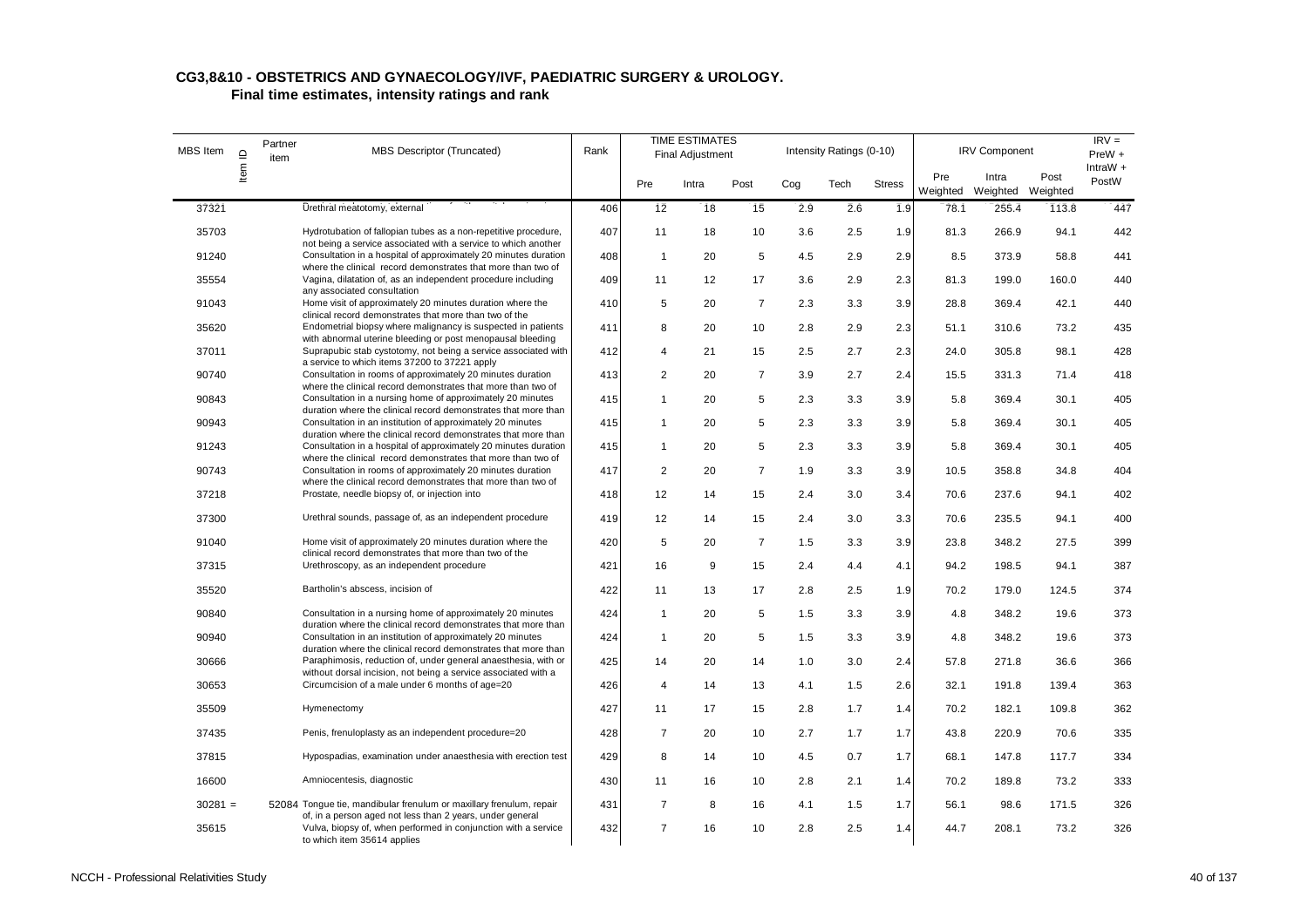| MBS Item | $\mathbf{\underline{o}}$ | Partner<br>item | <b>MBS Descriptor (Truncated)</b>                                                                                                                             | Rank |                         | <b>TIME ESTIMATES</b><br><b>Final Adjustment</b> |      |     | Intensity Ratings (0-10) |               |      | <b>IRV Component</b>                |       | $IRV =$<br>PreW +   |
|----------|--------------------------|-----------------|---------------------------------------------------------------------------------------------------------------------------------------------------------------|------|-------------------------|--------------------------------------------------|------|-----|--------------------------|---------------|------|-------------------------------------|-------|---------------------|
|          | Item                     |                 |                                                                                                                                                               |      | Pre                     | Intra                                            | Post | Cog | Tech                     | <b>Stress</b> | Pre  | Intra<br>Weighted Weighted Weighted | Post  | $IntraW +$<br>PostW |
| 91030    |                          |                 | Home visit of approximately 15 minutes duration where the                                                                                                     | 433  | 5                       | 15                                               | 5    | 4.1 | 2.3                      | 2.2           | 40.1 | 230.7                               | 53.6  | 324                 |
| 30278    |                          |                 | clinical record demonstrates that more than two of the following<br>Tongue tie, repair of, not being a service to which another item<br>in this Group applies | 434  | 4                       | 14                                               | 10   | 4.1 | 1.5                      | 1.7           | 32.1 | 172.5                               | 107.2 | 312                 |
| 91230    |                          |                 | Consultation in a hospital of approximately 15 minutes duration<br>where the clinical record demonstrates that more than two of                               | 435  | $\mathbf{1}$            | 15                                               | 5    | 4.1 | 2.3                      | 2.7           | 8.0  | 242.2                               | 53.6  | 304                 |
| 35523    |                          |                 | Urethra or urethral caruncle, cauterisation of                                                                                                                | 436  | 12                      | 17                                               | 15   | 2.0 | 1.6                      | 1.4           | 64.6 | 159.3                               | 78.5  | 302                 |
| 90730    |                          |                 | Consultation in rooms of approximately 15 minutes duration<br>with a new or existing patient seen on a referred basis.                                        | 437  | $\overline{2}$          | 15                                               | 5    | 3.8 | 2.4                      | 2.5           | 15.3 | 235.9                               | 49.7  | 301                 |
| 35500    |                          |                 | Gynaecological examination under anaesthesia, not being a                                                                                                     | 438  | 8                       | 15                                               | 10   | 2.8 | 1.7                      | 0.9           | 51.1 | 149.2                               | 73.2  | 274                 |
| 16512    |                          |                 | service associated with a service to which another item in this<br>Cervix, removal of purse string ligature of                                                | 439  | 11                      | 14                                               | 5    | 2.8 | 2.1                      | 1.4           | 70.2 | 166.0                               | 36.6  | 273                 |
| 37415    |                          |                 | Penis, injection of, for the investigation and treatment of                                                                                                   | 440  | $\overline{\mathbf{4}}$ | 5                                                | 19   | 3.0 | 3.0                      | 2.6           | 26.5 | 82.7                                | 149.1 | 258                 |
| 18264    |                          |                 | impotence - 2 services only in a period of 36 consecutive<br>Pudendal nerve, injection of an anaesthetic agent                                                | 441  | $\overline{7}$          | 13                                               | 10   | 2.8 | 1.7                      | 1.4           | 44.7 | 139.3                               | 73.2  | 257                 |
| 90830    |                          |                 | Consultation in a nursing home of approximately 15 minutes                                                                                                    | 443  | $\mathbf{1}$            | 15                                               | 5    | 1.5 | 2.6                      | 3.9           | 4.8  | 231.1                               | 19.6  | 255                 |
| 90930    |                          |                 | duration where the clinical record demonstrates that more than<br>Consultation in an institution of approximately 15 minutes                                  | 443  | $\mathbf{1}$            | 15                                               | 5    | 1.5 | 2.6                      | 3.9           | 4.8  | 231.1                               | 19.6  | 255                 |
| 35709    |                          |                 | duration where the clinical record demonstrates that more than<br>Fallopian tubes, hydrotubation of, as a repetitive post-operative                           | 444  | 10                      | 16                                               | 5    | 2.4 | 1.7                      | 1.4           | 58.8 | 163.0                               | 31.4  | 253                 |
| 36800    |                          |                 | procedure<br>Bladder, catheterisation of, where no other procedure is                                                                                         | 445  | 9                       | 11                                               | 15   | 1.5 | 2.9                      | 2.1           | 42.8 | 148.5                               | 58.8  | 250                 |
| 35611    |                          |                 | performed=20<br>Cervix, removal of polyp or polypi, with or without dilatation of<br>cervix, not being a service associated with a service to which           | 446  | 11                      | 14                                               | 10   | 2.4 | 1.3                      | 0.9           | 64.7 | 115.8                               | 62.8  | 243                 |
| 35706    |                          |                 | Rubin test for patency of fallopian tubes                                                                                                                     | 447  | 11                      | 15                                               | 5    | 2.4 | 1.7                      | 0.9           | 64.7 | 141.3                               | 31.4  | 237                 |
| 91220    |                          |                 | Consultation in a hospital of approximately 10 minutes duration<br>where the clinical record demonstrates that more than one of                               | 448  | $\mathbf{1}$            | 10                                               | 5    | 3.7 | 2.3                      | 2.0           | 7.5  | 145.4                               | 48.4  | 201                 |
| 35503    |                          |                 | Intra-uterine contraceptive device, introduction of, not being a<br>service associated with a service to which another item in this                           | 450  | 12                      | 11                                               | 10   | 1.9 | 1.3                      | 0.5           | 63.1 | 77.0                                | 49.7  | 190                 |
| 35506    |                          |                 | Intra-uterine contraceptive device, removal of under general<br>anaesthesia, not being a service associated with a service to                                 | 450  | 12                      | 11                                               | 10   | 1.9 | 1.3                      | 0.5           | 63.1 | 77.0                                | 49.7  | 190                 |
| 91020    |                          |                 | Home visit of approximately 10 minutes duration where the<br>clinical record demonstrates that more than one of the following                                 | 451  | 5                       | 10                                               | 5    | 0.8 | 2.6                      | 3.0           | 19.4 | 131.0                               | 10.5  | 161                 |
| 90820    |                          |                 | Consultation in a nursing home of approximately 10 minutes<br>duration where the clinical record demonstrates that more than                                  | 453  | $\mathbf{1}$            | 10                                               | 5    | 0.8 | 2.6                      | 3.0           | 3.9  | 131.0                               | 10.5  | 145                 |
| 90920    |                          |                 | Consultation in an institution of approximately 10 minutes<br>duration where the clinical record demonstrates that more than                                  | 453  | $\mathbf{1}$            | 10                                               | 5    | 0.8 | 2.6                      | 3.0           | 3.9  | 131.0                               | 10.5  | 145                 |
| 90720    |                          |                 | Consultation in rooms of approximately 10 minutes duration<br>where the clinical record demonstrates that more than one of                                    | 454  | $\overline{2}$          | 10                                               | 5    | 0.5 | 2.6                      | 3.0           | 7.0  | 127.0                               | 6.5   | 141                 |
| 11900    |                          |                 | Urine flow study including peak urine flow measurement, not<br>being a service associated with a service to which item 11918                                  | 455  | $\overline{4}$          | 9                                                | 5    | 1.3 | 1.7                      | 1.7           | 18.0 | 82.7                                | 17.0  | 118                 |
| 11912    |                          |                 | Cystometrography with simultaneous measurement of rectal                                                                                                      | 456  | 11                      | $\mathbf 0$                                      | 10   | 2.0 | 2.1                      | 2.1           | 59.2 | 0.0                                 | 52.3  | 112                 |
| 43948    |                          |                 | pressure, not being a service associated with a service to which<br>Umbilical granuloma, excision of, under general anaesthesia                               | 457  | 4                       | 5                                                | 10   | 2.4 | 0.0                      | 0.0           | 23.5 | 15.9                                | 62.8  | 102                 |
| 18262    |                          |                 | Ilio-inguinal, iliohypogastric or genitofemoral nerves, 1 or more                                                                                             | 458  | $\overline{2}$          | 8                                                | 3    | 4.1 | 0.3                      | 0.3           | 16.0 | 53.9                                | 32.2  | 102                 |
| 13221    |                          |                 | of, injection of an anaesthetic agent<br>Preparation of semen for the purposes of assisted reproductive<br>technologies or for artificial insemination        | 459  | 11                      | 17                                               | 10   | 0.6 | 0.4                      | 0.5           | 39.9 | 46.0                                | 15.7  | 102                 |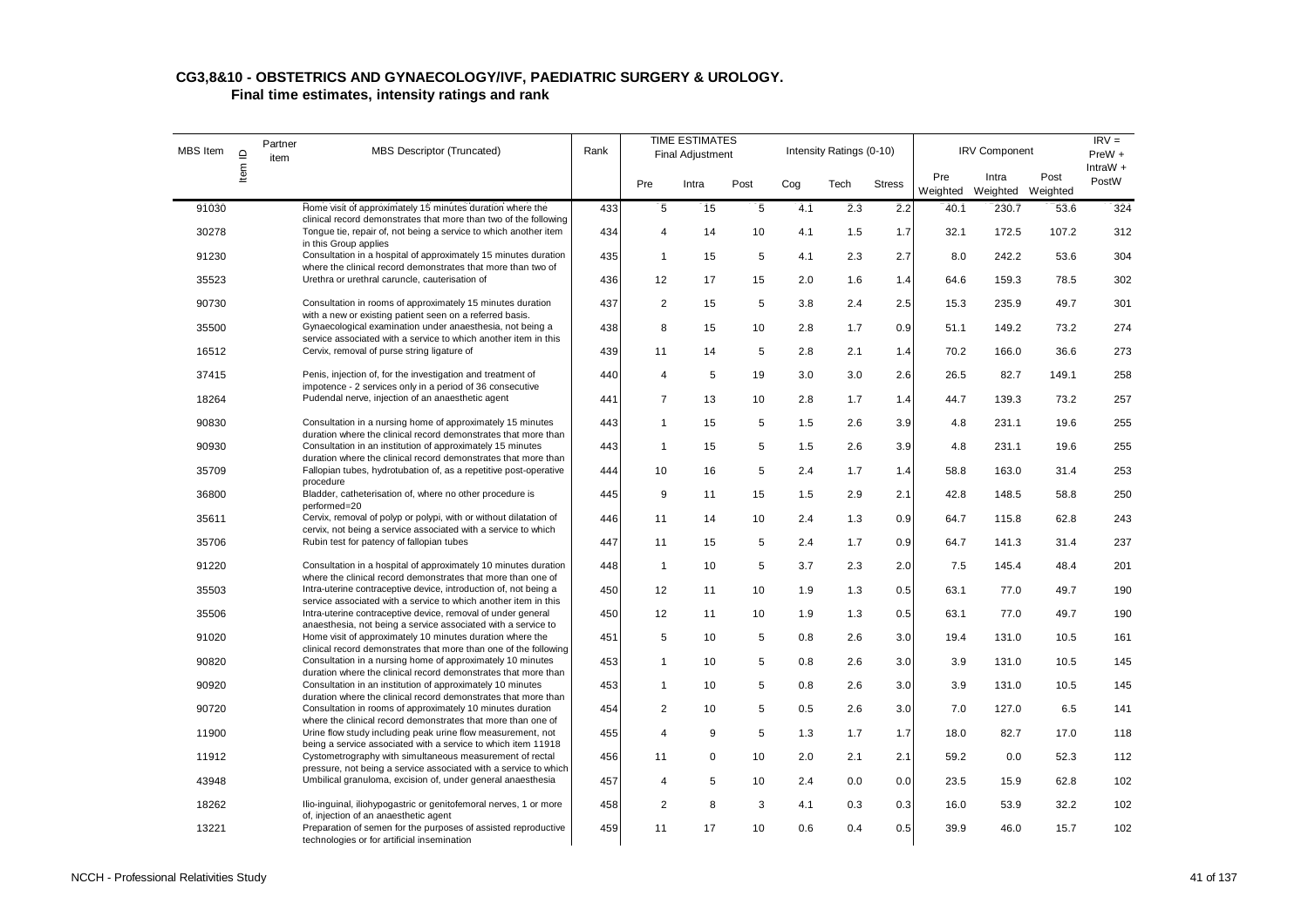| MBS Item | $\supseteq$ | Partner<br>item | MBS Descriptor (Truncated)                                                                                                    | Rank | <b>TIME ESTIMATES</b><br><b>Final Adjustment</b> |          | Intensity Ratings (0-10) |     |      | <b>IRV Component</b> |                 | $IRV =$<br>$PreW +$ |                  |                     |
|----------|-------------|-----------------|-------------------------------------------------------------------------------------------------------------------------------|------|--------------------------------------------------|----------|--------------------------|-----|------|----------------------|-----------------|---------------------|------------------|---------------------|
|          | ltem        |                 |                                                                                                                               |      | Pre                                              | Intra    | Post                     | Cog | Tech | <b>Stress</b>        | Pre<br>Weighted | Intra<br>Weighted   | Post<br>Weighted | IntraW $+$<br>PostW |
| 14203    |             |                 | Hormone or living tissue implantation, by direct implantation<br>involving incision and suture                                | 460  | 8                                                | 12       | 5                        | 1.0 | 0.8  | 0.0                  | 33.1            | 43.3                | 13.1             | 89                  |
| 16514    |             |                 | Antenatal cardiotocography in the management of high risk<br>pregnancy (not during the course of the confinement)             | 461  | 2                                                | $\Omega$ | 10                       | 2.8 | 2.5  | 1.9                  | 12.8            | 0.0                 | 73.2             | 86                  |
| 91010    |             |                 | Home visit of approximately 5 minutes duration, where the<br>clinical record demonstrates the straightforward nature of the   | 462  | 5                                                | 5        | 5                        | 0.8 | 1.9  | 3.0                  | 19.4            | 55.5                | 10.5             | 85                  |
| 11906    |             |                 | Urethral pressure profilometry, not being a service associated<br>with a service to which item 11012-11027, 11909, 11918,     | 463  | 11                                               | $\Omega$ | 10                       | 1.1 | 2.4  | 2.1                  | 46.8            | 0.0                 | 28.8             | 76                  |
| 90810    |             |                 | Consultation in a nursing home of approximately 5 minutes<br>duration, where the clinical record demonstrates the             | 465  |                                                  | 5        | 5                        | 0.8 | 1.9  | 3.0                  | 3.9             | 55.5                | 10.5             | 70                  |
| 90910    |             |                 | Consultation in an institution of approximately 5 minutes<br>duration, where the clinical record demonstrates the             | 465  |                                                  | 5        | 5                        | 0.8 | 1.9  | 3.0                  | 3.9             | 55.5                | 10.5             | 70                  |
| 91210    |             |                 | Consultation in a hospital of approximately 5 minutes duration,<br>where the clinical record demonstrates the straightforward | 465  |                                                  | 5        | 5                        | 0.8 | 1.9  | 3.0                  | 3.9             | 55.5                | 10.5             | 70                  |
| 90710    |             |                 | Consultation in rooms of approximately 5 minutes duration,<br>where the clinical record demonstrates the straightforward      | 467  | $\overline{2}$                                   | 5        | 5                        | 0.5 | 1.9  | 3.0                  | 7.0             | 53.5                | 6.5              | 67                  |
| 11909    |             |                 | Urethral pressure profilometry with simultaneous measurement<br>of urethral sphincter electromyography, not being a service   | 468  | 11                                               | $\Omega$ | 10                       | 0.6 | 1.3  | 0.9                  | 39.9            | 0.0                 | 15.7             | 56                  |
| 14206    |             |                 | Hormone or living tissue implantation - by cannula                                                                            | 469  | $\overline{7}$                                   |          | 3                        | 0.6 | 0.8  | 0.0                  | 25.4            | 21.6                | 4.7              | 52                  |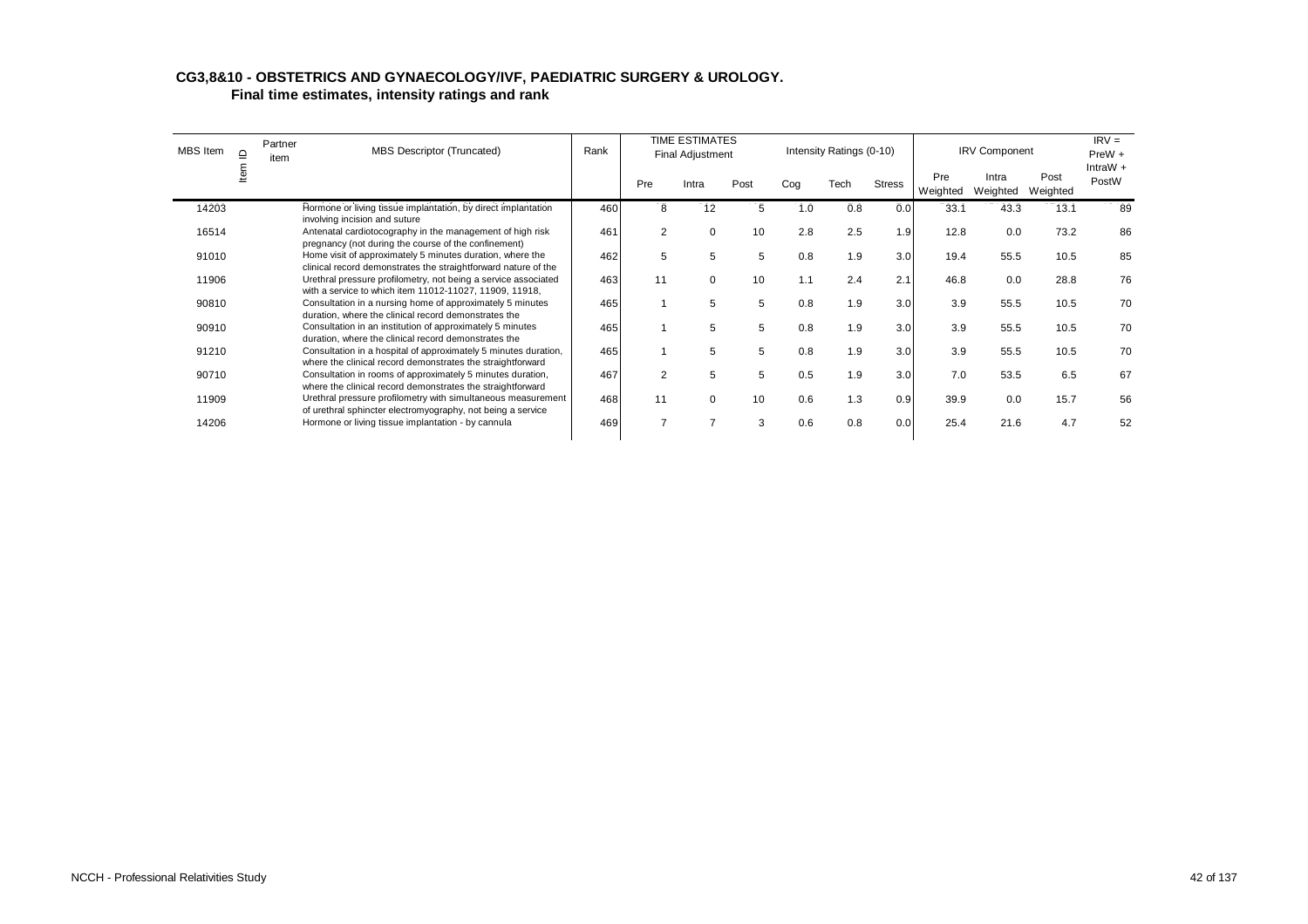| <b>MBS</b> Item | Item ID | Partner<br>item | <b>MBS Descriptor (Truncated)</b>                                                                                                                 | Rank           |     | <b>TIME ESTIMATES</b><br>Final Adjustment |      |      | Intensity Ratings (0-10) |               | $IRV = (pre +$<br>2.5intra + post) $*$<br>$(14 + \cos + \text{Techn})$ |
|-----------------|---------|-----------------|---------------------------------------------------------------------------------------------------------------------------------------------------|----------------|-----|-------------------------------------------|------|------|--------------------------|---------------|------------------------------------------------------------------------|
|                 |         |                 |                                                                                                                                                   |                | Pre | Intra                                     | Post | Cog  | Tech                     | <b>Stress</b> | +2Stress)                                                              |
| 30554           |         |                 | Oesophagectomy with reconstruction by free jejunal graft - 1 surgeon<br>(Assist.)                                                                 | 1              | 45  | 363                                       | 168  | 9.5  | 10.0                     | 9.7           | 59274.5                                                                |
| 30294           |         |                 | Cervical oesophagectomy with tracheostomy and oesophagostomy,<br>with or without plastic reconstruction; or laryngopharyngectomy with             | $\overline{c}$ | 34  | 331                                       | 141  | 10.0 | 10.0                     | 10.0          | 54135.0                                                                |
| 30550           |         |                 | Oesophagectomy with colon or jejunal replacement (abdominal and<br>thoracic mobilisation with anastomosis of pedicle in the neck) - 1             | 3              | 45  | 308                                       | 168  | 10.0 | 9.7                      | 9.7           | 52197.3                                                                |
| 30464           |         |                 | Radical resection of common hepatic duct and right and left hepatic<br>ducts for carcinoma, involving more than 2 anastomoses or resection of     | 4              | 45  | 297                                       | 150  | 10.0 | 10.0                     | 10.0          | 50625.0                                                                |
| 30584           |         |                 | Pancreatico-duodenectomy, Whipple's operation, with or without<br>preservation of pylorus (Assist.)                                               | 5              | 25  | 267                                       | 124  | 10.0 | 10.0                     | 10.0          | 44091.0                                                                |
| 30275           |         |                 | Radical excision of intra-oral tumour involving resection of mandible                                                                             | 6              | 37  | 276                                       | 88   | 10.0 | 10.0                     | 10.0          | 44010.0                                                                |
| 30545           |         |                 | and lymph glands of neck (commando-type operation)=20 (Assist.)<br>Oesophagectomy with colon or jejunal anastomosis, (abdominal and               | $\overline{7}$ | 41  | 276                                       | 95   | 9.7  | 9.7                      | 9.7           | 43612.8                                                                |
| 30421           |         |                 | thoracic mobilisation with thoracic anastomosis) - 1 surgeon (Assist.)<br>Liver, tri-segmental resection (extended lobectomy) of, other than for  | 8              | 45  | 248                                       | 105  | 10.0 | 10.0                     | 10.0          | 41580.0                                                                |
| 30430           |         |                 | trauma (Assist.)<br>Liver, extended lobectomy (tri-segmental resection) of, for trauma                                                            | 9              | 34  | 248                                       | 110  | 10.0 | 10.0                     | 10.0          | 41256.0                                                                |
| 32051           |         |                 | (Assist.)<br>Total colectomy with excision of rectum and ileoanal anastomosis with                                                                | 10.5           | 45  | 248                                       | 75   | 10.0 | 10.0                     | 10.0          | 39960.0                                                                |
| 32060           |         |                 | formation of ileal reservoir, with or without creation of temporary<br>lleostomy closure with rectal resection and mucosectomy and ileoanal       | 10.5           | 45  | 248                                       | 75   | 10.0 | 10.0                     | 10.0          | 39960.0                                                                |
| 30556           |         |                 | anastomosis with formation of ileal reservoir, with or without temporary<br>Oesophagectomy with reconstruction by free jejunal graft - conjoint   | 12             | 45  | 267                                       | 105  | 9.0  | 8                        | 8             | 38422.5                                                                |
| 30526           |         |                 | surgery, principal surgeon (including aftercare) (Assist.)<br>Gastrectomy, total, and including lower oesophagus, performed by left               | 13             | 34  | 248                                       | 90   | 9.3  | 9.7                      | 9.3           | 38390.4                                                                |
| 30463           |         |                 | thoraco-abdominal incision or opening of diaphragmatic hiatus,<br>Radical resection of common hepatic duct and right and left hepatic             | 14             | 45  | 228                                       | 110  | 9.5  | 9.5                      | 9.5           | 37700.0                                                                |
| 30593           |         |                 | ducts for carcinoma, with two duct anastomoses (Assist.)<br>Pancreatectomy, near total or total (including duodenum), with or                     | 15             | 26  | 228                                       | 119  | 9.3  | 9.7                      | 9.7           | 37466.0                                                                |
| 30547           |         |                 | without splenectomy (Assist.)<br>Oesophagectomy with colon or jejunal anastomosis, (abdominal and                                                 | 16             | 45  | 248                                       | 128  | 9.0  | 8.0                      | 8.0           | 37271.0                                                                |
| 30461           |         |                 | thoracic mobilisation with thoracic anastomosis) - conjoint surgery,<br>Radical resection of porta hepatis for gall bladder or common bile duct   | 17             | 45  | 221                                       | 100  | 9.5  | 9.5                      | 9.5           | 36270.0                                                                |
| 30551           |         |                 | carcinoma with biliary-enteric anastomoses, not being a service<br>Oesophagectomy with colon or jejunal replacement (abdominal and                | 18             | 45  | 248                                       | 105  | 9.0  | 8.0                      | 8.0           | 36190.0                                                                |
| 32028           |         |                 | thoracic mobilisation with anastomosis of pedicle in the neck) - conjoint<br>Rectum, low or ultra low restorative resection, with peranal sutured | 19             | 45  | 221                                       | 85   | 9.5  | 9.5                      | 10.0          | 36172.5                                                                |
| 30536           |         |                 | coloanal anastomosis, with or without covering stoma (Assist.)<br>Oesophagectomy, involving gastric reconstruction by abdominal                   | 20             | 22  | 230                                       | 98   | 9.5  | 9.5                      | 9.5           | 36140.0                                                                |
| 32054           |         |                 | mobilisation, thoracotomy and anastomosis in the neck - 1 surgeon<br>Total colectomy with excision of rectum and ileoanal anastomosis with        | 21             | 45  | 221                                       | 83   | 9.5  | 9.0                      | 9.5           | 35045.8                                                                |
|                 |         |                 | formation of ileal reservoir, with or without creation of temporary                                                                               |                |     |                                           |      |      |                          |               |                                                                        |
| 30535           |         |                 | Oesophagectomy with gastric reconstruction by abdominal mobilisation<br>and thoracotomy (Assist.)                                                 | 22             | 24  | 220                                       | 109  | 9.0  | 10.0                     | 9.0           | 34833.0                                                                |
| 30469           |         |                 | Biliary stricture, repair of, after 1 or more operations on the biliary tree<br>(Assist.)                                                         | 23             | 34  | 221                                       | 100  | 9.0  | 9.0                      | 9.2           | 34599.6                                                                |
| 32063           |         |                 | Ileostomy closure with rectal resection and mucosectomy and ileoanal<br>anastomosis with formation of ileal reservoir, with or without temporary  | 24             | 45  | 221                                       | 50   | 9.5  | 9.0                      | 9.5           | 33346.3                                                                |
| 30541           |         |                 | Oesophagectomy, by trans-hiatal oesophagectomy (cervical and<br>abdominal mobilisation, anastomosis) with posterior or anterior                   | 25             | 34  | 221                                       | 75   | 9.0  | 9.0                      | 9.0           | 33075.0                                                                |
| 30594           |         |                 | Pancreatectomy for pancreatitis following previously attempted<br>drainage procedure or partial resection (Assist.)                               | 26             | 30  | 207                                       | 88   | 8.5  | 9.5                      | 9.5           | 32410.5                                                                |
| 30323           |         |                 | Retroperitoneal neuroendocrine tumour, removal of, requiring complex<br>and extensive dissection (Assist.)                                        | 27             | 43  | 205                                       | 60   | 9.5  | 9.5                      | 9.5           | 32006.0                                                                |
| 30470           |         |                 | Bile duct fistula, repair of, following previous bile duct surgery (Assist.)                                                                      | 28             | 34  | 202                                       | 100  | 9.0  | 9.0                      | 9.0           | 31950.0                                                                |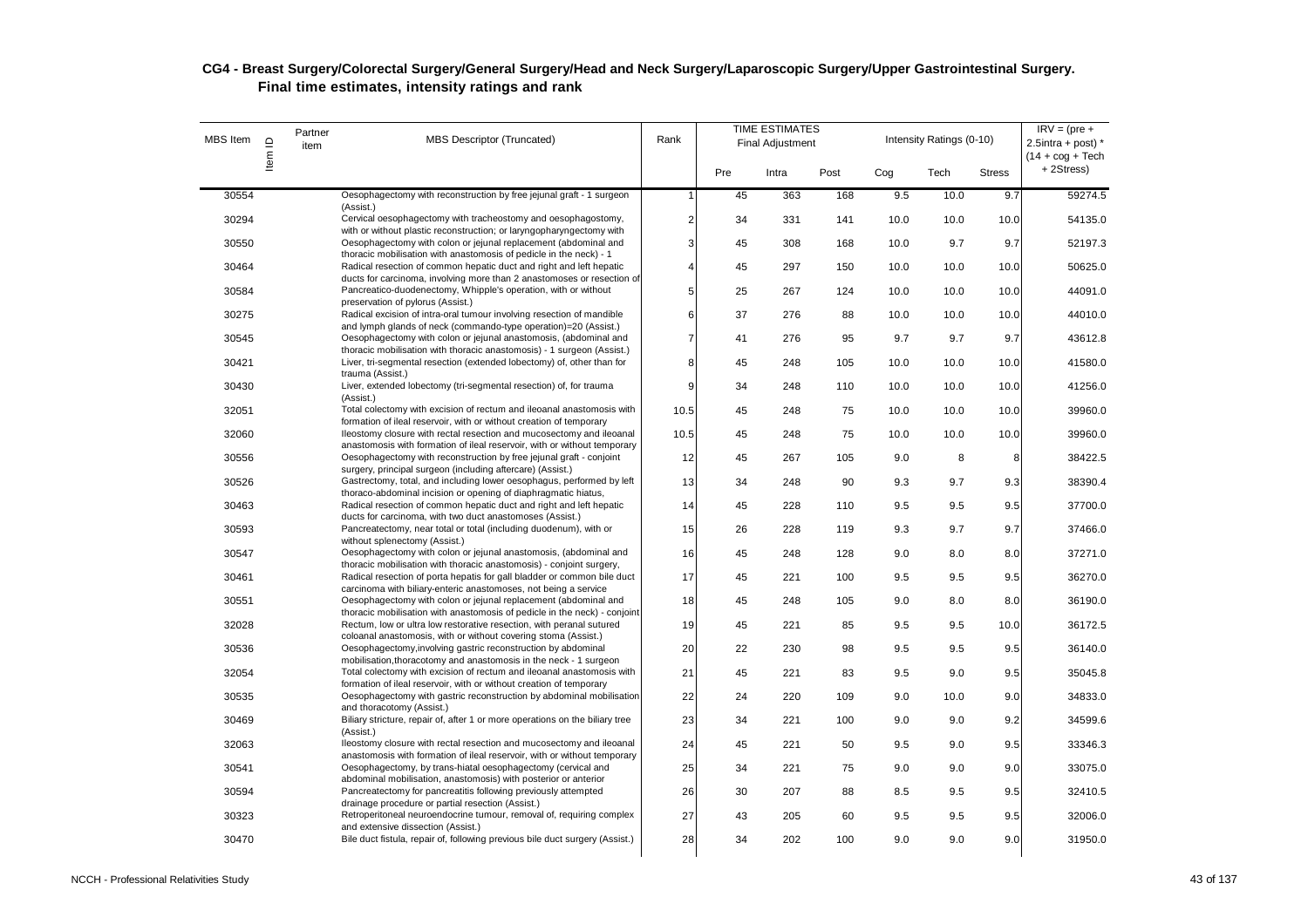| MBS Item | Item ID | Partner<br>item | <b>MBS Descriptor (Truncated)</b>                                                                                                              | Rank |     | <b>TIME ESTIMATES</b><br><b>Final Adjustment</b> |             |     | Intensity Ratings (0-10) |               | $IRV = (pre +$<br>2.5intra + post) $*$<br>$(14 + \cos + \text{Techn})$ |
|----------|---------|-----------------|------------------------------------------------------------------------------------------------------------------------------------------------|------|-----|--------------------------------------------------|-------------|-----|--------------------------|---------------|------------------------------------------------------------------------|
|          |         |                 |                                                                                                                                                |      | Pre | Intra                                            | Post        | Cog | Tech                     | <b>Stress</b> | +2Stress)                                                              |
| 30524    |         |                 | Gastrectomy, total radical, for carcinoma (including extended node<br>dissection and distal pancreatectomy and splenectomy when                | 29   | 22  | 196                                              | 105         | 9.0 | 10.0                     | 9.0           | 31467.0                                                                |
| 30538    |         |                 | Oesophagectomy involving gastric reconstruction by abdominal                                                                                   | 30   | 45  | 221                                              | 95          | 8.7 | 8.0                      | 7.0           | 30954.8                                                                |
| 30418    |         |                 | mobilisation, thoracotomy and anastomosis in the neck - conjoint<br>Liver, lobectomy of, other than for trauma (Assist.)                       | 31   | 45  | 193                                              | 80          | 9.0 | 9.0                      | 9.3           | 30739.5                                                                |
| 30428    |         |                 | Liver, lobectomy of, for trauma (Assist.)                                                                                                      | 32   | 45  | 184                                              | 85          | 9.0 | 9.0                      | 9.5           | 30090.0                                                                |
| 30521    |         |                 | Gastrectomy, total, for benign disease (Assist.)                                                                                               | 33   | 34  | 184                                              | 110         | 8.3 | 8.7                      | 8.7           | 29233.6                                                                |
| 30388    |         |                 | Laparotomy for trauma involving 3 or more organs (Assist.)                                                                                     | 34   | 22  | 172                                              | 150         | 8.5 | 8.5                      | 8.5           | 28896.0                                                                |
| 34533    |         |                 | Isolated limb perfusion, including cannulation of artery and vein at                                                                           | 35   | 45  | 221                                              | 30          | 8.0 | 8.0                      | 8.0           | 28865.0                                                                |
| 30317    |         |                 | commencement of procedure, regional perfusion for chemotherapy, or<br>Cervical re-exploration for recurrent or persistent hyperparathyroidism  | 36   | 47  | 189                                              | 50          | 9.0 | 9.5                      | 9.0           | 28759.8                                                                |
| 30467    |         |                 | (Assist.)<br>Intraheptic bypass of right hepatic ductal system by Roux-en-Y loop to                                                            | 37   | 34  | 184                                              | 110         | 8.5 | 8.5                      | 8.3           | 28750.4                                                                |
| 32039    |         |                 | peripheral ductal system (Assist.)<br>Rectum and anus, abdomino-perineal resection of - 1 surgeon (Assist.)                                    | 38   | 47  | 168                                              | 100         | 9.0 | 8.7                      | 8.5           | 27612.9                                                                |
| 30542    |         |                 | Oesophagectomy, by trans-hiatal oesophagectomy (cervical and                                                                                   | 39   | 26  | 207                                              | 60          | 7.5 | 8.0                      | 8.0           | 27459.3                                                                |
| 32018    |         |                 | abdominal mobilisation, anastomosis) with posterior or anterior<br>Total colectomy with excision of rectum and ileostomy, combined             | 40   | 45  | 166                                              | 110         | 8.5 | 8.5                      | 8.5           | 27360.0                                                                |
| 30590    |         |                 | synchronous operation; abdominal resection (including after-care)<br>Pancreatico-jejunostomy following previous pancreatic surgery (Assist.)   | 41   | 30  | 184                                              | 90          | 8.5 | 8.5                      | 8.0           | 27260.0                                                                |
| 30557    |         |                 | Oesophagectomy with reconstruction by free jejunal graft - conjoint                                                                            | 42   | 22  | 276                                              | $\mathbf 0$ | 6.0 | 6.0                      | 6.0           | 27056.0                                                                |
| 32026    |         |                 | surgery, co-surgeon (Assist.)<br>Rectum, ultra low restorative resection, with or without covering stoma,                                      | 43   | 47  | 146                                              | 100         | 9.5 | 9.5                      | 9.5           | 26624.0                                                                |
| 30328    |         |                 | where the anastomosis is sited in the anorectal region and is 6cm or<br>Lymph glands of neck, radical excision of (Assist.)                    | 44   | 33  | 178                                              | 60          | 8.3 | 9.5                      | 8.5           | 26254.4                                                                |
| 32036    |         |                 | Sacrococcygeal and presacral tumour - excision of (Assist.)                                                                                    | 45   | 34  | 166                                              | 75          | 9.0 | 8.5                      | 9.0           | 25938.0                                                                |
| 30324    |         |                 | Adrenal gland tumour, excision of (Assist.)                                                                                                    | 46   | 39  | 170                                              | 70          | 8.0 | 8.5                      | 9.0           | 25899.0                                                                |
| 30250    |         |                 | Parotid gland, total extirpation of with preservation of facial nerve                                                                          | 47   | 25  | 168                                              | 60          | 8.7 | 9.5                      | 9.5           | 25856.0                                                                |
| 32069    |         |                 | (Assist.)<br>Ileostomy reservoir, continent type, creation of, including conversion of                                                         | 48   | 22  | 166                                              | 100         | 8.5 | 8.5                      | 8.5           | 25776.0                                                                |
| 30553    |         |                 | existing ileostomy where appropriate<br>Oesophagectomy with colon or jejunal replacement (abdominal and                                        | 49   | 22  | 276                                              | $\mathbf 0$ | 6.0 | 6.0                      | 5.0           | 25632.0                                                                |
| 32015    |         |                 | thoracic mobilisation with anastomosis of pedicle in the neck) - conjoint<br>Total colectomy with excision of rectum and ileostomy - 1 surgeon | 50   | 45  | 157                                              | 100         | 8.5 | 8.5                      | 8.0           | 25262.5                                                                |
| 30382    |         |                 | (Assist.)<br>Enterocutaneous fistula, radical repair of, involving extensive dissection                                                        | 51.5 | 28  | 144                                              | 115         | 9.0 | 9.0                      | 9.0           | 25150.0                                                                |
| 30523    |         |                 | and resection of bowel (Assist.)<br>Gastrectomy, sub-total radical, for carcinoma, (including splenectomy                                      | 51.5 | 38  | 148                                              | 95          | 9.0 | 9.0                      | 9.0           | 25150.0                                                                |
| 30466    |         |                 | when performed) (Assist.)<br>Intrahepatic biliary bypass of left hepatic ductal system by Roux-en-Y                                            | 53   | 34  | 156                                              | 95          | 8.5 | 8.5                      | 8.3           | 24704.4                                                                |
| 30602    |         |                 | loop to peripheral ductal system (Assist.)<br>Portal hypertension, porto-caval shunt for (Assist.)                                             | 54   | 22  | 166                                              | 70          | 8.5 | 8.5                      | 8.5           | 24336.0                                                                |
| 30425    |         |                 | Liver, repair of deep multiple lacerations of, or debridement of, for                                                                          | 55   | 34  | 166                                              | 91          | 7.0 | 8.0                      | 8.0           | 24300.0                                                                |
| 30529    |         |                 | trauma (Assist.)<br>Antireflux operation by fundoplasty, with oesophagoplasty for stricture<br>or short oesophagus (Assist.)                   | 56   | 26  | 166                                              | 65          | 8.5 | 8.5                      | 8.5           | 24288.0                                                                |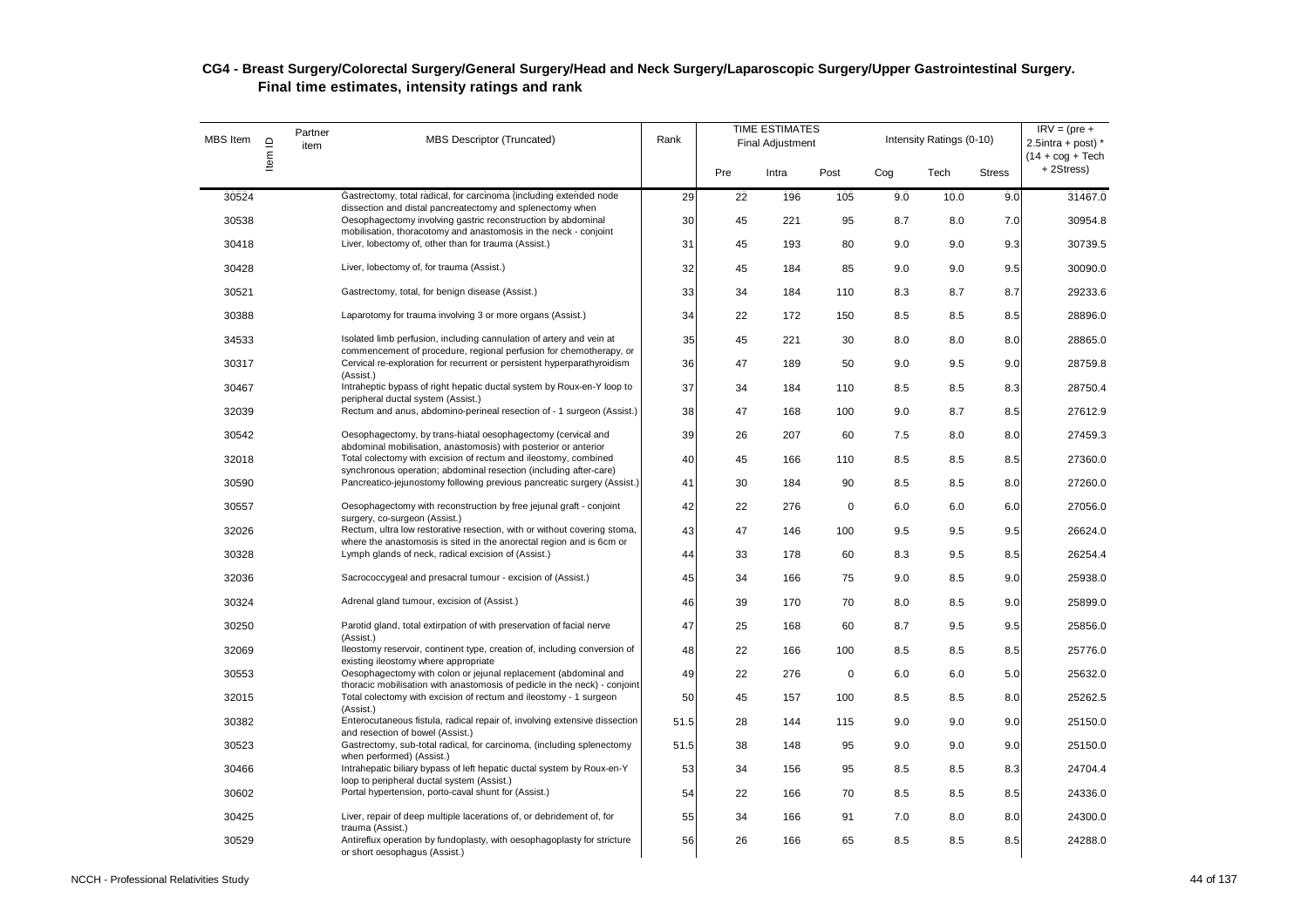| MBS Item | Item ID | Partner<br>item | MBS Descriptor (Truncated)                                                                                                                       | Rank |     | <b>TIME ESTIMATES</b><br><b>Final Adjustment</b> |             |     | Intensity Ratings (0-10) |               | $IRV = (pre +$<br>$2.5$ intra + post) *<br>$(14 + \text{cog} + \text{Techn})$ |
|----------|---------|-----------------|--------------------------------------------------------------------------------------------------------------------------------------------------|------|-----|--------------------------------------------------|-------------|-----|--------------------------|---------------|-------------------------------------------------------------------------------|
|          |         |                 |                                                                                                                                                  |      | Pre | Intra                                            | Post        | Cog | Tech                     | <b>Stress</b> | +2Stress)                                                                     |
| 30603    |         |                 | Portal hypertension, meso-caval shunt for (Assist.)                                                                                              | 57.5 | 22  | 166                                              | 67          | 8.5 | 8.5                      | 8.5           | 24192.0                                                                       |
| 30605    |         |                 | Portal hypertension, selective spleno-renal shunt for (Assist.)                                                                                  | 57.5 | 22  | 166                                              | 67          | 8.5 | 8.5                      | 8.5           | 24192.0                                                                       |
| 30449    |         |                 | Laparoscopic cholecystectomy with removal of common duct calculi<br>via laparoscopic choledochotomy (Assist.)                                    | 59   | 34  | 166                                              | 60          | 8.0 | 8.5                      | 8.5           | 24177.5                                                                       |
| 32025    |         |                 | Rectum, low restorative anterior resection with extraperitoneal<br>anastomosis (of the rectum) less than 10 cm from the anal verge, with         | 60   | 45  | 143                                              | 95          | 8.5 | 8.5                      | 8.7           | 24079.0                                                                       |
| 32033    |         |                 | Restoration of bowel following Hartmann's or similar operation,                                                                                  | 61   | 34  | 141                                              | 90          | 9.0 | 9.0                      | 9.0           | 23825.0                                                                       |
| 30415    |         |                 | including dismantling of the stoma (Assist.)<br>Liver, segmental resection of, other than for trauma (Assist.)                                   | 62   | 34  | 146                                              | 90          | 8.5 | 9.0                      | 8.5           | 23716.5                                                                       |
| 30577    |         |                 | Pancreatic necrosectomy for pancreatic necrosis or abscess formation                                                                             | 63   | 20  | 147                                              | 105         | 8.5 | 8.5                      | 8.5           | 23640.0                                                                       |
| 30514    |         |                 | requiring major pancreatic or retro-pancreatic dissection, excluding<br>Morbid obesity, surgical reversal of procedure to which item 30511 or    | 64   | 22  | 166                                              | 60          | 8.0 | 8.5                      | 8.5           | 23607.5                                                                       |
| 30321    |         |                 | 30512 applies (Assist.)<br>Retroperitoneal neuroendocrine tumour, removal of (Assist.)                                                           | 65   | 49  | 166                                              | 60          | 8.0 | 7.5                      | 7.5           | 23318.0                                                                       |
| 33836    |         |                 | Major artery or vein of abdomen, repair of wound of, with restoration of<br>continuity by direct anastomosis (Assist.)                           | 66   | 23  | 157                                              | 79          | 8.0 | 8.0                      | 8.5           | 23241.5                                                                       |
| 30427    |         |                 | Liver, segmental resection of, for trauma (Assist.)                                                                                              | 67   | 34  | 138                                              | 91          | 7.0 | 8.0                      | 10.0          | 23030.0                                                                       |
| 30578    |         |                 | Endocrine tumour, exploration of pancreas or duodenum, followed by<br>local excision of pancreatic tumour (Assist.)                              | 68   | 30  | 147                                              | 95          | 8.3 | 8.3                      | 8.0           | 22950.5                                                                       |
| 32024    |         |                 | Rectum, high restorative anterior resection with intraperitoneal<br>anastomosis (of the rectum) greater than 10cm from the anal verge -          | 69   | 39  | 140                                              | 85          | 8.5 | 8.5                      | 8.5           | 22752.0                                                                       |
| 30320    |         |                 | Mediastinum, exploration of, via mediastinotomy, for<br>hyperparathyroidism (including thymectomy) (Assist.)                                     | 70   | 36  | 147                                              | 60          | 9.0 | 9.0                      | 8.5           | 22711.5                                                                       |
| 30472    |         |                 | Hepatic or common bile duct, repair of, as the primary procedure                                                                                 | 71   | 34  | 138                                              | 75          | 9.0 | 9.0                      | 9.0           | 22700.0                                                                       |
| 30548    |         |                 | subsequent to transection of bile duct or ducts (Assist.)<br>Oesophagectomy with colon or jejunal anastomosis, (abdominal and                    | 72   | 22  | 230                                              | $\mathbf 0$ | 6.0 | 6.0                      | 6.0           | 22686.0                                                                       |
| 32012    |         |                 | thoracic mobilisation with thoracic anastomosis) - conjoint surgery, co-<br>Total colectomy and ileo-rectal anastomosis (Assist.)                | 73   | 35  | 135                                              | 100         | 8.5 | 8.5                      | 8.5           | 22680.0                                                                       |
| 30599    |         |                 | Splenectomy, for massive spleen (weighing more than 1500gms) or<br>involving thoraco-abdominal incision (Assist.)                                | 74   | 22  | 150                                              | 85          | 8.5 | 8.0                      | 8.0           | 22413.0                                                                       |
| 30589    |         |                 | Pancreatico-jejunostomy for pancreatitis or trauma (Assist.)                                                                                     | 75   | 24  | 147                                              | 90          | 8.3 | 8.0                      | 8.0           | 22293.5                                                                       |
| 32042    |         |                 | Rectum and anus, abdomino-perineal resection of, combined<br>synchronous operation, abdominal resection (Assist.)                                | 76   | 34  | 138                                              | 115         | 8.0 | 8.0                      | 7.5           | 22230.0                                                                       |
| 30457    |         |                 | Choledochotomy, intrahepatic, involving removal of intrahepatic bile<br>duct calculi (Assist.)                                                   | 77   | 22  | 138                                              | 90          | 8.5 | 8.5                      | 8.5           | 21936.0                                                                       |
| 30458    |         |                 | Transduodenal operation on sphincter of Oddi, involving 1 or more of,<br>removal of calculi, sphincterotomy, sphincteroplasty, biopsy, local     | 78   | 25  | 147                                              | 75          | 8.0 | 8.0                      | 8.0           | 21505.0                                                                       |
| 30508    |         |                 | Bleeding peptic ulcer, control of, involving suture of bleeding point or<br>wedge excision, and highly selective vagotomy (Assist.)              | 79   | 34  | 135                                              | 90          | 7.5 | 8.0                      | 8.5           | 21459.8                                                                       |
| 30509    |         |                 | Bleeding peptic ulcer, control of, involving gastric resection (other than<br>wedge resection) (Assist.)                                         | 80   | 34  | 133                                              | 80          | 8.3 | 8.5                      | 8.5           | 21342.7                                                                       |
| 32004    |         |                 | Large intestine, subtotal colectomy (resection of right colon, transverse<br>colon and splenic flexure) without anastomosis, not being a service | 81   | 22  | 138                                              | 90          | 8.0 | 8.0                      | 8.0           | 21022.0                                                                       |
| 30437    |         |                 | Hydatid cyst of liver, total excision of, by cysto- pericystectomy<br>(membrane plus fibrous wall) (Assist.)                                     | 82.5 | 36  | 138                                              | 83          | 7.0 | 8.0                      | 8.0           | 20880.0                                                                       |
| 30438    |         |                 | Hydatid cyst of liver, excision of, with drainage and excision of liver                                                                          | 82.5 | 36  | 138                                              | 83          | 7.0 | 8.0                      | 8.0           | 20880.0                                                                       |
| 32030    |         |                 | tissue (Assist.)<br>Rectosigmoidectomy - (Hartmann's operation) (Assist.)                                                                        | 84   | 34  | 118                                              | 105         | 8.0 | 8.5                      | 8.0           | 20181.0                                                                       |
|          |         |                 |                                                                                                                                                  |      |     |                                                  |             |     |                          |               |                                                                               |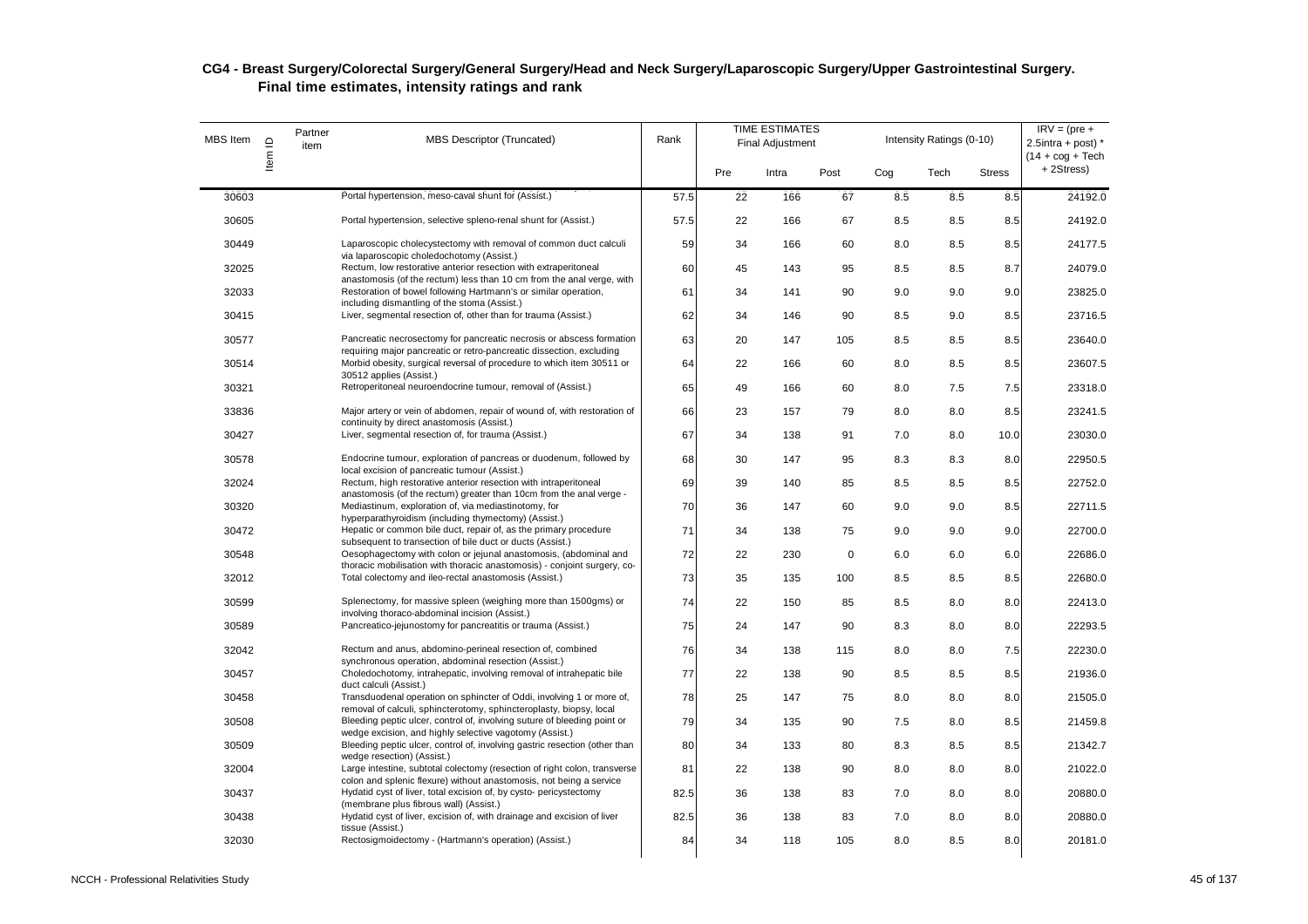| <b>MBS</b> Item | Item ID | Partner<br>item | <b>MBS Descriptor (Truncated)</b>                                                                                                                     | Rank |     | <b>TIME ESTIMATES</b><br><b>Final Adjustment</b> |             |     | Intensity Ratings (0-10) |               | $IRV = (pre +$<br>2.5intra + post) $*$<br>$(14 + \text{cog} + \text{Techn})$ |
|-----------------|---------|-----------------|-------------------------------------------------------------------------------------------------------------------------------------------------------|------|-----|--------------------------------------------------|-------------|-----|--------------------------|---------------|------------------------------------------------------------------------------|
|                 |         |                 |                                                                                                                                                       |      | Pre | Intra                                            | Post        | Cog | Tech                     | <b>Stress</b> | +2Stress)                                                                    |
| 30606           |         |                 | Portal hypertension, oesophageal transection via stapler or oversew of<br>gastric varices with or without devascularisation (Assist.)                 | 85   | 22  | 138                                              | 81          | 7.0 | 8.0                      | 8.0           | 20160.0                                                                      |
| 30379           |         |                 | Laparotomy with division of extensive adhesions (duration greater than                                                                                | 86   | 25  | 143                                              | 105         | 6.5 | 6.5                      | 7.0           | 19987.5                                                                      |
| 30518           |         |                 | 2 hours) with or without insertion of long intestinal tube (Assist.)<br>Partial gastrectomy (Assist.)                                                 | 87   | 27  | 125                                              | 95          | 8.0 | 8.0                      | 8.0           | 19987.0                                                                      |
| 30539           |         |                 | Oesophagectomy involving gastric reconstruction by abdominal                                                                                          | 88   | 22  | 184                                              | $\mathbf 0$ | 7.0 | 8.0                      | 6.0           | 19762.0                                                                      |
| 32209           |         |                 | mobilisation, thoracotomy and anastomosis in the neck-conjoint<br>Anal or perineal graciloplasty with insertion of stimulator and electrodes          | 89   | 22  | 138                                              | 61          | 8.0 | 8.0                      | 8.0           | 19688.0                                                                      |
| 32009           |         |                 | (Assist.)<br>Total colectomy and ileostomy (Assist.)                                                                                                  | 90   | 36  | 118                                              | 100         | 8.5 | 8.0                      | 7.5           | 19610.5                                                                      |
| 30503           |         |                 | Vagotomy or antrectomy, or both, for peptic ulcer following previous                                                                                  | 91   | 23  | 135                                              | 65          | 8.0 | 8.0                      | 8.0           | 19573.0                                                                      |
| 30506           |         |                 | operation for peptic ulcer (Assist.)<br>Bleeding peptic ulcer, control of, involving suture of bleeding point or                                      | 92   | 30  | 129                                              | 65          | 7.5 | 8.0                      | 8.5           | 19413.8                                                                      |
| 30455           |         |                 | wedge excision, and vagotomy and pyloroplasty or gastroenterostomy<br>Choledochotomy (with or without cholecystectomy), with removal of               | 93   | 22  | 132                                              | 70          | 8.0 | 8.0                      | 8.0           | 19412.0                                                                      |
| 30580           |         |                 | calculi including biliary intestinal anastomosis (Assist.)<br>Endocrine tumour, exploration of pancreas or duodenum, followed by                      | 94   | 30  | 129                                              | 70          | 8.0 | 8.3                      | 7.7           | 19308.3                                                                      |
| 30581           |         |                 | local excision of duodenal tumour (Assist.)<br>Endocrine tumour, exploration of pancreas or duodenum for, but no                                      | 95   | 35  | 147                                              | 54          | 8.0 | 8.0                      | 6.0           | 19173.0                                                                      |
|                 |         |                 | tumour found (Assist.)                                                                                                                                |      |     |                                                  |             |     |                          |               |                                                                              |
| 30544           |         |                 | Oesophagectomy, by trans-hiatal oesophagectomy (cervical and<br>abdominal mobilisation, anastomosis) with posterior or anterior                       | 96   | 11  | 193                                              | $\mathbf 0$ | 6.0 | 6.0                      | 6.0           | 18753.0                                                                      |
| 32005           |         |                 | Large intestine, subtotal colectomy (resection of right colon, transverse<br>colon and splenic flexure) with anastomosis, not being a service         | 97   | 31  | 116                                              | 90          | 7.5 | 8.0                      | 8.0           | 18700.5                                                                      |
| 32006           |         |                 | Left hemicolectomy, including the descending and sigmoid colon<br>(including formation of stoma) (Assist.)                                            | 98   | 38  | 112                                              | 90          | 7.5 | 8.0                      | 8.0           | 18564.0                                                                      |
| 30500           |         |                 | Vagotomy, highly selective with duodenoplasty for peptic stricture<br>(Assist.)                                                                       | 99   | 24  | 129                                              | 75          | 7.5 | 7.5                      | 7.5           | 18546.0                                                                      |
| 30559           |         |                 | Oesophagus, local excision for tumour of (Assist.)                                                                                                    | 100  | 45  | 110                                              | 81          | 8.0 | 8.0                      | 8.0           | 18446.0                                                                      |
| 30583           |         |                 | Distal pancreatectomy (Assist.)                                                                                                                       | 101  | 22  | 112                                              | 100         | 7.5 | 8.0                      | 8.0           | 18291.0                                                                      |
| 30448           |         |                 | Laparoscopic cholecystectomy, involving removal of common duct<br>calculi via the cystic duct (Assist.)                                               | 102  | 34  | 128                                              | 50          | 7.5 | 7.5                      | 8.0           | 18180.0                                                                      |
| 30296           |         |                 | Thyroidectomy, total (Assist.)                                                                                                                        | 103  | 31  | 125                                              | 50          | 8.0 | 8.0                      | 8.0           | 18101.0                                                                      |
| 30417           |         |                 | Liver cysts, laparoscopic marsupialisation of 5 or more, including any                                                                                | 104  | 28  | 145                                              | 44          | 7.0 | 7.5                      | 6.5           | 18031.8                                                                      |
| 36500           |         |                 | cyst greater than 5cm in diameter (Assist.)<br>Adrenal gland, excision of - partial or total (Assist.)                                                | 105  | 21  | 131                                              | 60          | 7.0 | 7.5                      | 7.5           | 17769.8                                                                      |
| 30436           |         |                 | Hydatid cyst of liver, peritoneum or viscus, complete removal of                                                                                      | 106  | 28  | 124                                              | 60          | 7.0 | 7.5                      | 8.0           | 17711.0                                                                      |
| 30533           |         |                 | contents of, with or without suture of biliary radicles, with omentoplasty<br>Oesophaqoqastric myotomy (Heller's operation) via abdominal or          | 107  | 22  | 138                                              | 30          | 7.0 | 7.0                      | 8.0           | 17468.0                                                                      |
| 30309           |         |                 | thoracic approach, with fundoplasty, with or without closure of the<br>Thyroidectomy, subtotal for thyrotoxicosis (Assist.)                           | 108  | 27  | 116                                              | 50          | 8.0 | 8.5                      | 8.5           | 17432.5                                                                      |
| 30512           |         |                 | Morbid obesity, gastric bypass for, by any method including                                                                                           | 109  | 26  | 110                                              | 65          | 8.0 | 8.5                      | 8.5           | 17385.0                                                                      |
| 30560           |         |                 | anastomosis (Assist.)<br>Oesophageal perforation, repair of, by thoracotomy (Assist.)                                                                 | 110  | 34  | 92                                               | 105         | 7.5 | 8.0                      | 8.5           | 17158.5                                                                      |
| 30318           |         |                 | Mediastinum, exploration of, via the cervical route, for                                                                                              | 111  | 28  | 104                                              | 60          | 9.0 | 9.0                      | 8.5           | 17052.0                                                                      |
|                 |         |                 | hyperparathyroidism (including thymectomy) (Assist.)                                                                                                  |      |     |                                                  |             |     |                          |               |                                                                              |
| 30527           |         |                 | Antireflux operation by fundoplasty, via abdominal or thoracic approach,<br>with or without closure of the diaphragmatic hiatus - not being a service | 112  | 33  | 106                                              | 60          | 8.0 | 8.5                      | 8.5           | 17005.0                                                                      |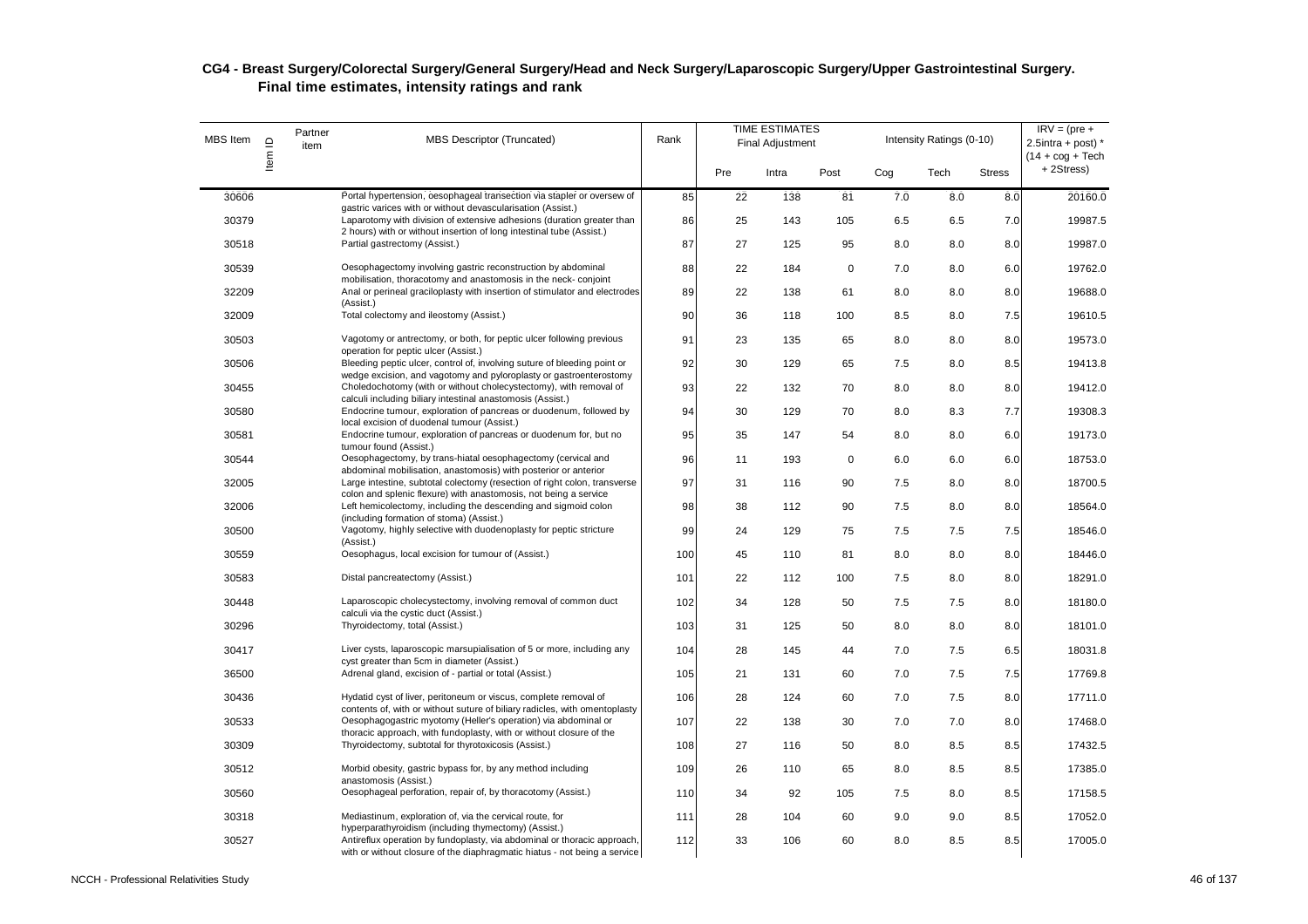| <b>MBS</b> Item | Item ID | Partner<br>item | <b>MBS Descriptor (Truncated)</b>                                                                                                                                                                            | Rank  |     | <b>TIME ESTIMATES</b><br><b>Final Adjustment</b> |             |     | Intensity Ratings (0-10) |               | $IRV = (pre +$<br>2.5intra + post) $*$<br>$(14 + \text{cog} + \text{Techn})$ |
|-----------------|---------|-----------------|--------------------------------------------------------------------------------------------------------------------------------------------------------------------------------------------------------------|-------|-----|--------------------------------------------------|-------------|-----|--------------------------|---------------|------------------------------------------------------------------------------|
|                 |         |                 |                                                                                                                                                                                                              |       | Pre | Intra                                            | Post        | Cog | Tech                     | <b>Stress</b> | +2Stress)                                                                    |
| 30497           |         |                 | Vagotomy and antrectomy (Assist.)                                                                                                                                                                            | 113   | 23  | 122                                              | 55          | 7.5 | 7.5                      | 7.5           | 16852.0                                                                      |
| 32003           |         |                 | Large intestine, resection of, with anastomosis, including right                                                                                                                                             | 114   | 27  | 103                                              | 85          | 7.5 | 8.0                      | 8.0           | 16812.3                                                                      |
| 30419           |         |                 | hemicolectomy (Assist.)<br>Liver tumours, destruction of, by hepatic cryotherapy (Assist.)                                                                                                                   | 115   | 37  | 138                                              | 47          | 6.5 | 5.5                      | 6.5           | 16731.0                                                                      |
| 32108           |         |                 | Rectal tumour, trans-sphincteric excision of (Kraske or similar<br>operation) (Assist.)                                                                                                                      | 116   | 30  | 110                                              | 60          | 7.9 | 7.9                      | 8.0           | 16717.0                                                                      |
| 30253           |         |                 | Parotid gland, superficial lobectomy or removal of tumour from, with                                                                                                                                         | 117   | 26  | 121                                              | 40          | 7.5 | 8.5                      | 7.5           | 16582.5                                                                      |
| 30330           |         |                 | exposure of facial nerve (Assist.)<br>Lymph glands of groin, radical excision of (Assist.)                                                                                                                   | 118   | 26  | 110                                              | 75          | 7.5 | 7.5                      | 7.5           | 16544.0                                                                      |
| 32057           |         |                 | Total colectomy with excision of rectum and ileoanal anastomosis with                                                                                                                                        | 119   | 11  | 147                                              | $\mathbf 0$ | 7.0 | 8.0                      | 7.0           | 16275.5                                                                      |
| 32000           |         |                 | formation of ileal reservoir - conjoint surgery, perineal surgeon (Assist.)<br>Large intestine, resection of, without anastomosis, including right<br>hemicolectomy (including formation of stoma) (Assist.) | 120   | 26  | 100                                              | 90          | 7.5 | 7.5                      | 7.5           | 16104.0                                                                      |
| 30384           |         |                 | Laparotomy for grading of lymphoma, including splenectomy, liver                                                                                                                                             | 121   | 30  | 99                                               | 80          | 8.0 | 8.0                      | 7.5           | 16087.5                                                                      |
| 30502           |         |                 | biopsies, lymph node biopsies and oophoropexy (Assist.)<br>Vagotomy, highly selective, with dilatation of pylorus (Assist.)                                                                                  | 122   | 24  | 110                                              | 65          | 7.5 | 7.5                      | 7.5           | 16016.0                                                                      |
| 30499           |         |                 | Vagotomy, highly selective (Assist.)                                                                                                                                                                         | 123   | 22  | 115                                              | 48          | 7.5 | 7.5                      | 7.5           | 15730.0                                                                      |
| 30454           |         |                 | Choledochotomy (with or without cholecystectomy), with or without                                                                                                                                            | 124   | 22  | 102                                              | 80          | 7.5 | 7.5                      | 7.5           | 15708.0                                                                      |
| 30434           |         |                 | removal of calculi (Assist.)<br>Hydatid cyst of liver, peritoneum or viscus, complete removal of                                                                                                             | 125   | 28  | 101                                              | 67          | 7.0 | 7.0                      | 8.0           | 15290.0                                                                      |
| 30460           |         |                 | contents of, with or without suture of biliary radicles (Assist.)<br>Cholecystoduodenostomy, cholecystoenterostomy,                                                                                          | 126   | 22  | 99                                               | 90          | 7.5 | 7.0                      | 7.0           | 15278.8                                                                      |
| 30586           |         |                 | choledochojejunostomy or Roux-en-Y as a bypass procedure when no<br>Pancreatic cyst - anastomosis to stomach or duodenum - by open or                                                                        | 127   | 25  | 98                                               | 85          | 7.0 | 7.0                      | 7.5           | 15265.0                                                                      |
| 30414           |         |                 | endoscopic means (Assist.)<br>Liver, subsegmental resection of, (local excision), other than for trauma                                                                                                      | 128   | 34  | 109                                              | 65          | 7.0 | 7.0                      | 6.5           | 15231.5                                                                      |
| 32047           |         |                 | (Assist.)<br>Perineal proctectomy (Assist.)                                                                                                                                                                  | 129.5 | 22  | 101                                              | 70          | 8.0 | 8.0                      | 7.0           | 15158.0                                                                      |
| 32112           |         |                 | Rectal prolapse, perineal recto-sigmoidectomy for (Assist.)                                                                                                                                                  | 129.5 | 22  | 101                                              | 70          | 8.0 | 8.0                      | 7.0           | 15158.0                                                                      |
| 32117           |         |                 | Rectal prolapse, abdominal rectopexy of (Assist.)                                                                                                                                                            | 131   | 22  | 98                                               | 80          | 7.0 | 7.5                      | 7.5           | 15094.5                                                                      |
| 30517           |         |                 | Gastroenterostomy, pyloroplasty or gastroduodenostomy,                                                                                                                                                       |       | 22  | 104                                              | 75          | 7.0 | 7.0                      | 7.0           | 14994.0                                                                      |
|                 |         |                 | reconstruction of (Assist.)                                                                                                                                                                                  | 132   |     |                                                  |             |     |                          |               |                                                                              |
| 30587           |         |                 | Pancreatic cyst, anastomosis to Roux loop of jejunum (Assist.)                                                                                                                                               | 133   | 26  | 98                                               | 77          | 7.0 | 7.0                      | 7.5           | 14964.0                                                                      |
| 30532           |         |                 | Oesophagogastric myotomy (Heller's operation) via abdominal or<br>thoracic approach, with or without closure of the diaphragmatic hiatus                                                                     | 134.5 | 22  | 110                                              | 70          | 6.0 | 6.5                      | 7.0           | 14863.5                                                                      |
| 30565           |         |                 | Small intestine, resection of, without anastomosis (including formation<br>of stoma) (Assist.)                                                                                                               | 134.5 | 22  | 100                                              | 95          | 6.5 | 7.0                      | 6.5           | 14863.5                                                                      |
| 30446           |         |                 | Laparoscopic cholecystectomy when procedure is completed by<br>laparotomy (Assist.)                                                                                                                          | 136   | 32  | 92                                               | 65          | 7.5 | 7.5                      | 8.0           | 14715.0                                                                      |
| 30496           |         |                 | Vagotomy, truncal or selective, with or without pyloroplasty or<br>gastroenterostomy (Assist.)                                                                                                               | 137   | 25  | 98                                               | 80          | 7.0 | 7.0                      | 7.0           | 14700.0                                                                      |
| 30315           |         |                 | Parathyroid operation for hyperparathyroidism (Assist.)                                                                                                                                                      | 138   | 31  | 79                                               | 50          | 9.5 | 9.5                      | 9.5           | 14482.0                                                                      |
| 30308           |         |                 | Bilateral subtotal thyroidectomy (Assist.)                                                                                                                                                                   | 139   | 29  | 101                                              | 50          | 7.0 | 7.5                      | 7.0           | 14088.8                                                                      |
| 32066           |         |                 | Ileostomy closure with rectal resection and mucosectomy and ileoanal<br>anastomosis with formation of ileal reservoir, with or without temporary                                                             | 140   | 22  | 110                                              | $\mathbf 0$ | 8.0 | 8.0                      | 8.5           | 13959.0                                                                      |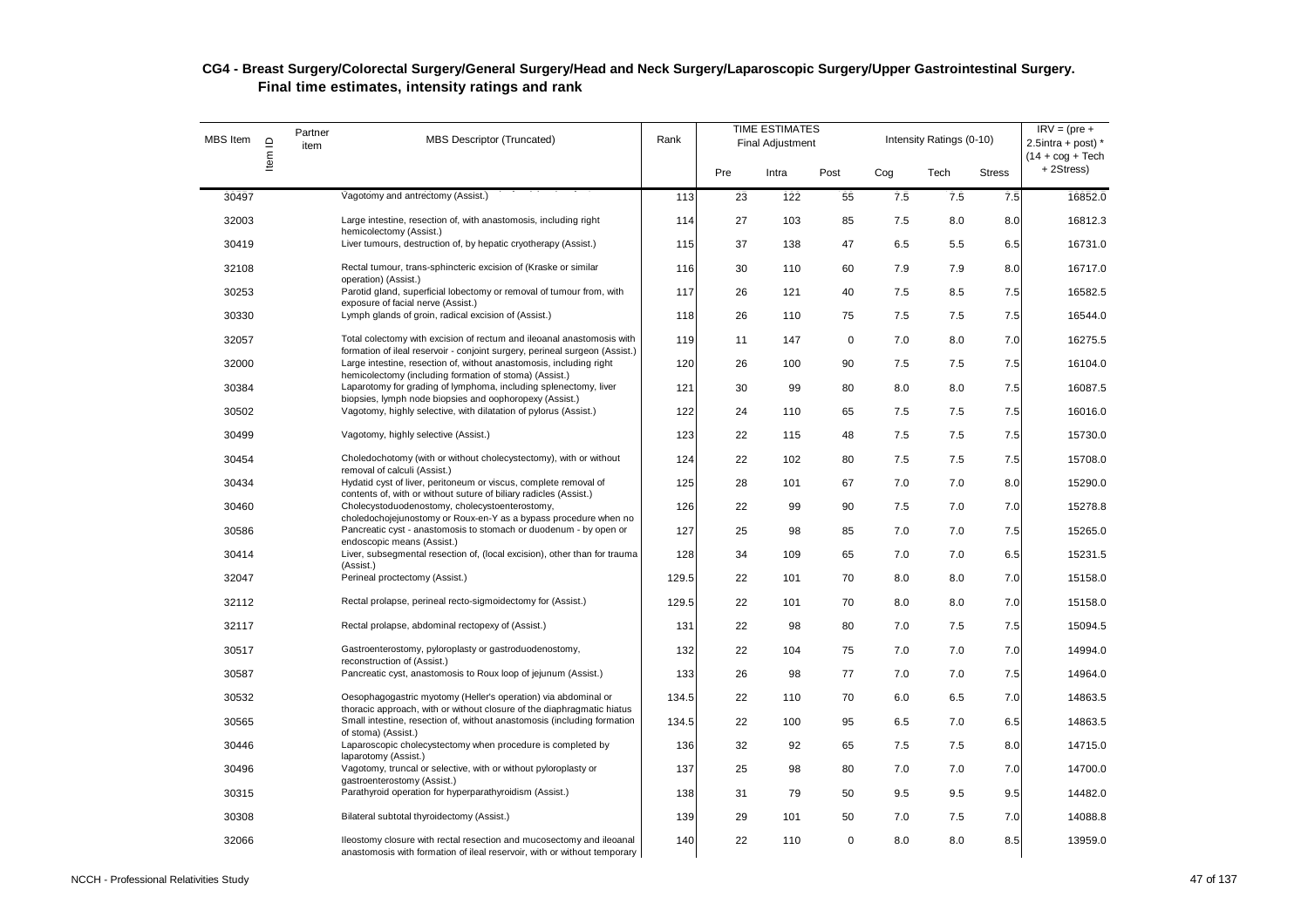| <b>MBS</b> Item | Item ID | Partner<br>item | <b>MBS Descriptor (Truncated)</b>                                                                                                                 | Rank |     | <b>TIME ESTIMATES</b><br><b>Final Adjustment</b> |      |     | Intensity Ratings (0-10) |               | $IRV = (pre +$<br>2.5intra + post) $*$<br>$(14 + \cos + \text{Techn})$ |
|-----------------|---------|-----------------|---------------------------------------------------------------------------------------------------------------------------------------------------|------|-----|--------------------------------------------------|------|-----|--------------------------|---------------|------------------------------------------------------------------------|
|                 |         |                 |                                                                                                                                                   |      | Pre | Intra                                            | Post | Cog | Tech                     | <b>Stress</b> | +2Stress)                                                              |
| 30359           |         |                 | Breast, radical or modified radical mastectomy with or without frozen<br>section biopsy (Assist.)                                                 | 141  | 28  | 85                                               | 65   | 7.5 | 8.0                      | 8.0           | 13900.3                                                                |
| 30396           |         |                 | Laparotomy for gross intra peritoneal sepsis requiring debridement of<br>fibrin, with or without removal of foreign material or enteric contents, | 142  | 29  | 75                                               | 100  | 7.0 | 7.5                      | 7.5           | 13767.8                                                                |
| 30297           |         |                 | Thyroidectomy following previous thyroid surgery (Assist.)                                                                                        | 143  | 26  | 82                                               | 50   | 8.5 | 9.0                      | 8.5           | 13628.5                                                                |
| 30564           |         |                 | Small bowel strictureplasty for chronic inflammatory bowel disease<br>(Assist.)                                                                   | 144  | 24  | 86                                               | 70   | 7.5 | 7.5                      | 7.5           | 13596.0                                                                |
| 30597           |         |                 | Splenectomy (Assist.)                                                                                                                             | 145  | 27  | 82                                               | 80   | 7.0 | 7.5                      | 7.5           | 13572.0                                                                |
| 30433           |         |                 | Liver abscess (multiple), open abdominal drainage of (Assist.)                                                                                    | 146  | 22  | 83                                               | 75   | 7.5 | 7.0                      | 8.0           | 13550.3                                                                |
| 30596           |         |                 | Splenorrhaphy or partial splenectomy for trauma (Assist.)                                                                                         | 147  | 22  | 97                                               | 70   | 6.5 | 6.5                      | 6.7           | 13513.8                                                                |
| 32046           |         |                 | Rectum and anus, abdomino-perineal resection of, combined                                                                                         | 148  | 11  | 138                                              | 0    | 5.5 | 6.0                      | 6.0           | 13350.0                                                                |
| 30600           |         |                 | synchronous operation - perineal resection where the perineal surgeon<br>Diaphragmatic hernia, traumatic, repair of (Assist.)                     | 149  | 30  | 78                                               | 75   | 7.7 | 7.7                      | 7.0           | 13020.0                                                                |
| 35596           |         |                 | Fistula between genital and urinary or alimentary tracts, repair of, not                                                                          | 150  | 25  | 101                                              | 60   | 6.0 | 6.5                      | 6.0           | 12993.8                                                                |
| 32203           |         |                 | being a service to which item 37029, 37333 or 37336 applies (Assist.)<br>Anal or perineal graciloplasty (Assist.)                                 | 151  | 22  | 92                                               | 54   | 7.0 | 7.0                      | 7.0           | 12852.0                                                                |
| 30306           |         |                 | Total hemithyroidectomy (Assist.)                                                                                                                 | 152  | 26  | 85                                               | 40   | 8.0 | 8.0                      | 8.0           | 12811.0                                                                |
| 30505           |         |                 | Bleeding peptic ulcer, control of, involving suture of bleeding point or                                                                          | 153  | 20  | 76                                               | 70   | 7.0 | 7.0                      | 8.5           | 12600.0                                                                |
| 30431           |         |                 | wedge excision (Assist.)<br>Liver abscess, open abdominal drainage of (Assist.)                                                                   | 154  | 22  | 69                                               | 125  | 7.0 | 6.0                      | 6.0           | 12460.5                                                                |
| 30601           |         |                 | Diaphragmatic hernia, congenital, repair of, by thoracic or abdominal                                                                             | 155  | 22  | 78                                               | 65   | 8.0 | 8.0                      | 7.0           | 12408.0                                                                |
| 30566           |         |                 | approach) (Assist.)<br>Small intestine, resection of, with anastomosis (Assist.)                                                                  | 156  | 25  | 71                                               | 90   | 7.0 | 7.0                      | 7.0           | 12285.0                                                                |
| 30511           |         |                 | Morbid obesity, gastric reduction or gastroplasty for, by any method                                                                              | 157  | 27  | 68                                               | 60   | 8.0 | 8.0                      | 8.5           | 12079.0                                                                |
| 30530           |         |                 | (Assist.)<br>Antireflux operation by cardiopexy, with or without fundoplasty (Assist.)                                                            | 158  | 22  | 92                                               | 60   | 6.0 | 6.0                      | 6.0           | 11856.0                                                                |
| 30293           |         |                 | Cervical oesophagostomy; or closure of cervical oesophagostomy with                                                                               | 159  | 19  | 99                                               | 40   | 6.5 | 6.0                      | 6.0           | 11800.3                                                                |
| 30333           |         |                 | or without plastic repair (Assist.)<br>Lymph glands of axilla, radical excision of (Assist.)                                                      | 160  | 28  | 70                                               | 60   | 7.5 | 7.5                      | 7.5           | 11572.0                                                                |
| 30515           |         |                 | Gastroenterostomy (including gastroduodenostomy) or                                                                                               | 161  | 26  | 75                                               | 80   | 6.0 | 6.0                      | 6.5           | 11446.5                                                                |
| 30575           |         |                 | enterocolostomy or enteroenterostomy (Assist.)<br>Pancreatic abscess, laparotomy and external drainage of, not requiring                          | 162  | 22  | 67                                               | 90   | 7.0 | 6.5                      | 6.5           | 11319.8                                                                |
| 37038           |         |                 | retro-pancreatic dissection (Assist.)<br>Vesico-intestinal fistula, closure of, excluding bowel resection (Assist.)                               | 163  | 26  | 87                                               | 50   | 6.0 | 6.5                      | 6.0           | 11299.8                                                                |
| 34521           |         |                 | Intra-abdominal artery or vein, cannulation of, for infusion                                                                                      | 164  | 37  | 83                                               | 20   | 7.0 | 7.5                      | 7.0           | 11241.3                                                                |
| 32021           |         |                 | chemotherapy, by open operation (excluding aftercare) (Assist.)<br>Total colectomy with excision of rectum and ileostomy, combined                | 165  | 22  | 83                                               | 30   | 7.0 | 8.0                      | 7.0           | 11158.5                                                                |
| 32165           |         |                 | synchronous operation; perineal resection (Assist.)<br>Anal fistula, repair of by mucosal flap advancement (Assist.)                              | 166  | 19  | 69                                               | 50   | 8.0 | 8.0                      | 8.0           | 11109.0                                                                |
| 30443           |         |                 | Cholecystectomy (Assist.)                                                                                                                         | 167  | 24  | 65                                               | 65   | 7.5 | 7.5                      | 7.5           | 11066.0                                                                |
| 30520           |         |                 | Gastric tumour, removal of, by local excision, not being a service to<br>which item 30518 applies (Assist.)                                       | 168  | 17  | 86                                               | 43   | 6.5 | 6.5                      | 6.5           | 11000.0                                                                |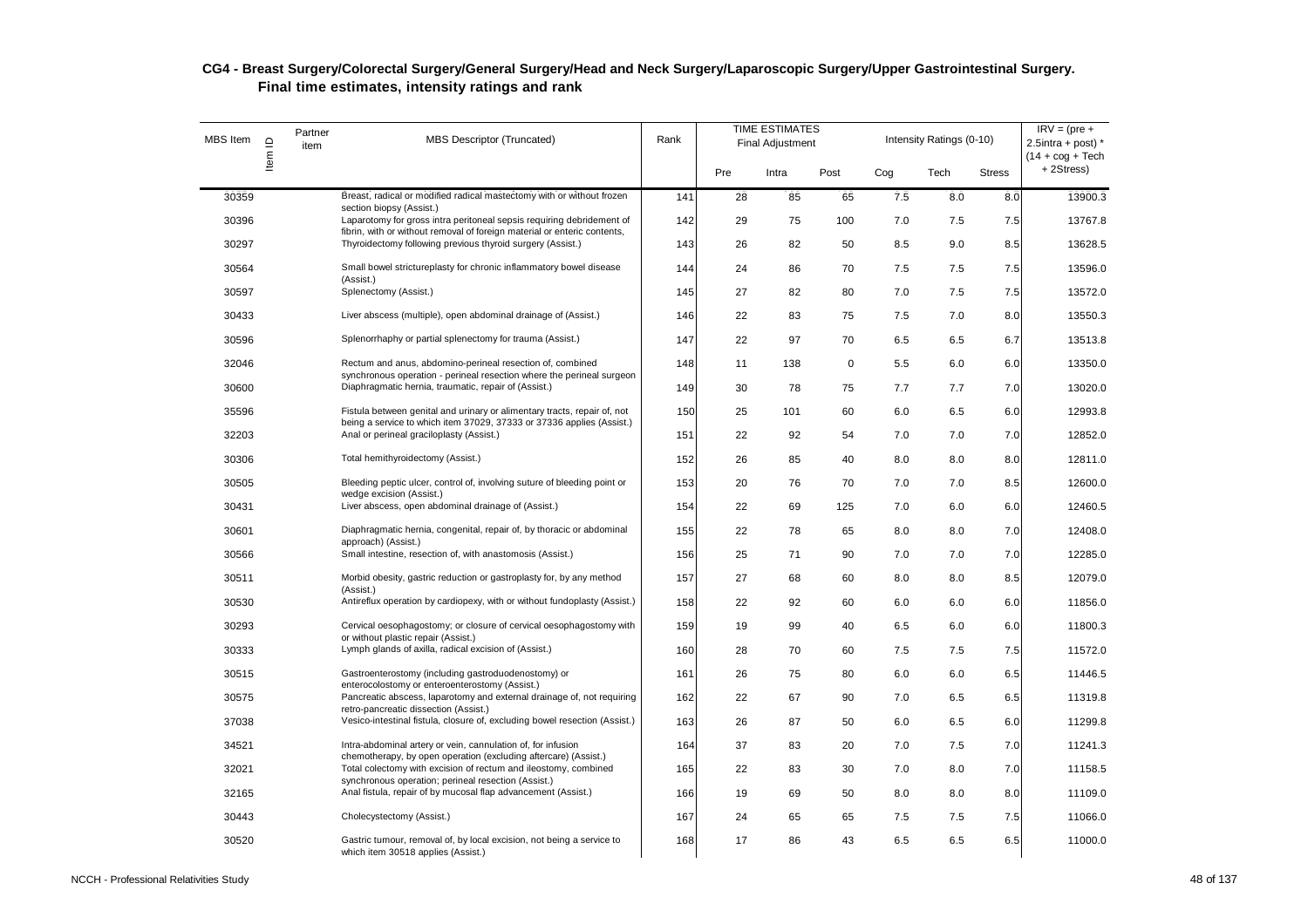| <b>MBS</b> Item | Item ID   | Partner<br>item | <b>MBS Descriptor (Truncated)</b>                                                                                                                          | Rank |     | <b>TIME ESTIMATES</b><br><b>Final Adjustment</b> |      |     | Intensity Ratings (0-10) |               | $IRV = (pre +$<br>$2.5$ intra + post) *<br>$(14 + \cos + \text{Techn})$ |
|-----------------|-----------|-----------------|------------------------------------------------------------------------------------------------------------------------------------------------------------|------|-----|--------------------------------------------------|------|-----|--------------------------|---------------|-------------------------------------------------------------------------|
|                 |           |                 |                                                                                                                                                            |      | Pre | Intra                                            | Post | Cog | Tech                     | <b>Stress</b> | +2Stress)                                                               |
| 30422           |           |                 | Liver, repair of superficial laceration of, for trauma (Assist.)                                                                                           | 169  | 34  | 69                                               | 75   | 6.0 | 5.0                      | 7.0           | 10978.5                                                                 |
| 30445           |           |                 | Laparoscopic cholecystectomy (Assist.)                                                                                                                     | 170  | 30  | 65                                               | 40   | 8.0 | 8.0                      | 8.0           | 10695.0                                                                 |
| 30387           |           |                 | Laparotomy involving operation on abdominal viscera (including pelvic<br>viscera), not being a service to which another item in this Group applies         | 171  | 24  | 70                                               | 75   | 6.5 | 6.5                      | 6.0           | 10686.0                                                                 |
| 32126           |           |                 | Anal incontinence, Parks' intersphincteric procedure for (Assist.)                                                                                         | 172  | 19  | 69                                               | 60   | 7.0 | 7.0                      | 7.0           | 10563.0                                                                 |
| 32183           |           |                 | Intestinal sling procedure prior to radiotherapy (Assist.)                                                                                                 | 173  | 19  | 95                                               | 25   | 5.5 | 6.0                      | 6.0           | 10556.3                                                                 |
| 30310           |           |                 | Thyroid, unilateral sub-total thyroidectomy or equivalent partial<br>thyroidectomy (Assist.)                                                               | 174  | 27  | 78                                               | 40   | 7.0 | 6.0                      | 6.0           | 10218.0                                                                 |
| 30385           |           |                 | Laparotomy for control of post-operative haemorrhage, where no other<br>procedure is performed (Assist.)                                                   | 175  | 24  | 63                                               | 45   | 7.0 | 7.5                      | 8.0           | 10079.3                                                                 |
| 30399           |           |                 | Laparostomy, final closure of wound made at previous operation, after<br>removal of dressings or packs and removal of mesh or zipper if                    | 176  | 22  | 69                                               | 85   | 5.0 | 5.0                      | 6.0           | 10062.0                                                                 |
| 32045           |           |                 | Rectum and anus, abdomino-perineal resection of, combined<br>synchronous operation - perineal resection (Assist.)                                          | 177  | 16  | 90                                               | 15   | 6.5 | 6.5                      | 6.0           | 9984.0                                                                  |
| 30353           |           |                 | Breast, extended simple mastectomy with or without frozen section                                                                                          | 178  | 27  | 67                                               | 60   | 6.5 | 6.5                      | 6.0           | 9925.5                                                                  |
| 30375           |           |                 | biopsy (Assist.)<br>Laparotomy involving caecostomy, enterostomy, colostomy,                                                                               | 179  | 25  | 59                                               | 85   | 6.5 | 6.0                      | 6.0           | 9913.8                                                                  |
| 30405           |           |                 | enterotomy, colotomy, cholecystostomy, gastrostomy, gastrotomy,<br>Ventral, or incisional hernia, repair of requiring muscle transposition,                | 180  | 23  | 61                                               | 60   | 7.0 | 7.0                      | 7.0           | 9891.0                                                                  |
| 30400           |           |                 | mesh hernioplasty or resection of strangulated bowel (Assist.)<br>Laparotomy with insertion of portacath for administration of cytotoxic                   | 181  | 22  | 64                                               | 60   | 6.5 | 7.0                      | 6.5           | 9801.0                                                                  |
| 32029           | $\ddot{}$ | 00000           | therapy including placement of reservoir (Assist.)<br>Colonic reservoir, construction of, being a service associated with a                                | 182  | 22  | 41                                               | 65   | 8.0 | 9.0                      | 9.0           | 9285.5                                                                  |
| 30562           |           |                 | service to which any other item in this Subgroup applies (Assist.)<br>Enterostomy or colostomy, closure of - not involving resection of bowel<br>(Assist.) | 183  | 18  | 65                                               | 52   | 6.0 | 6.5                      | 6.5           | 9183.8                                                                  |
| 30376           |           |                 | Laparotomy involving division of peritoneal adhesions (where no other<br>intra-abdominal procedure is performed) (Assist.)                                 | 184  | 24  | 53                                               | 75   | 6.0 | 6.5                      | 6.5           | 9144.3                                                                  |
| 32105           |           |                 | Anorectal carcinoma - per anal full thickness excision of (Assist.)                                                                                        | 185  | 22  | 55                                               | 50   | 7.0 | 8.0                      | 7.0           | 9008.5                                                                  |
| 30338           |           |                 | Simple mastectomy with or without frozen section biopsy (Assist.)                                                                                          | 186  | 21  | 62                                               | 60   | 6.5 | 5.5                      | 6.0           | 8968.0                                                                  |
| 30373           |           |                 | Laparotomy (exploratory), including associated biopsies, where no<br>other intra-abdominal procedure is performed (Assist.)                                | 187  | 26  | 53                                               | 75   | 6.5 | 5.5                      | 6.0           | 8873.0                                                                  |
| 30609           |           |                 | Femoral or inquinal hernia, laparoscopic repair of, not being a service<br>associated with a service to which item 30612 or 30614 applies                  | 188  | 27  | 61                                               | 30   | 6.5 | 7.5                      | 7.0           | 8799.0                                                                  |
| 32206           |           |                 | Stimulator and electrodes, insertion of, following previous graciloplasty<br>(Assist.)                                                                     | 189  | 22  | 55                                               | 47   | 7.0 | 7.0                      | 7.0           | 8673.0                                                                  |
| 30402           |           |                 | Retroperitoneal abscess, drainage of, not involving laparotomy (Assist.)                                                                                   | 190  | 30  | 46                                               | 70   | 6.5 | 6.5                      | 6.5           | 8600.0                                                                  |
| 30408           |           |                 | Peritoneo venous (Leveen) shunt, insertion of (Assist.)                                                                                                    | 191  | 22  | 51                                               | 70   | 6.5 | 6.5                      | 6.0           | 8560.5                                                                  |
| 30394           |           |                 | Laparotomy for drainage of subphrenic abscess, pelvic abscess,<br>appendiceal abscess, ruptured appendix or for peritonitis from any                       | 192  | 28  | 46                                               | 65   | 7.5 | 6.5                      | 6.5           | 8528.0                                                                  |
| 30452           |           |                 | Choledochoscopy with balloon dilatation of a stricture or passage of<br>stent or extraction of calculi (Assist.)                                           | 193  | 22  | 64                                               | 30   | 6.5 | 6.5                      | 6.5           | 8480.0                                                                  |
| 32123           |           |                 | Anal stricture, anoplasty for (Assist.)                                                                                                                    | 194  | 19  | 55                                               | 40   | 7.0 | 8.0                      | 7.0           | 8449.5                                                                  |
| 30563           |           |                 | Colostomy or ileostomy, refashioning of (Assist.)                                                                                                          | 195  | 18  | 61                                               | 45   | 6.0 | 6.0                      | 6.5           | 8404.5                                                                  |
| 30572           |           |                 | Laparoscopic appendicectomy (Assist.)                                                                                                                      | 196  | 27  | 60                                               | 40   | 6.0 | 6.5                      | 6.0           | 8354.5                                                                  |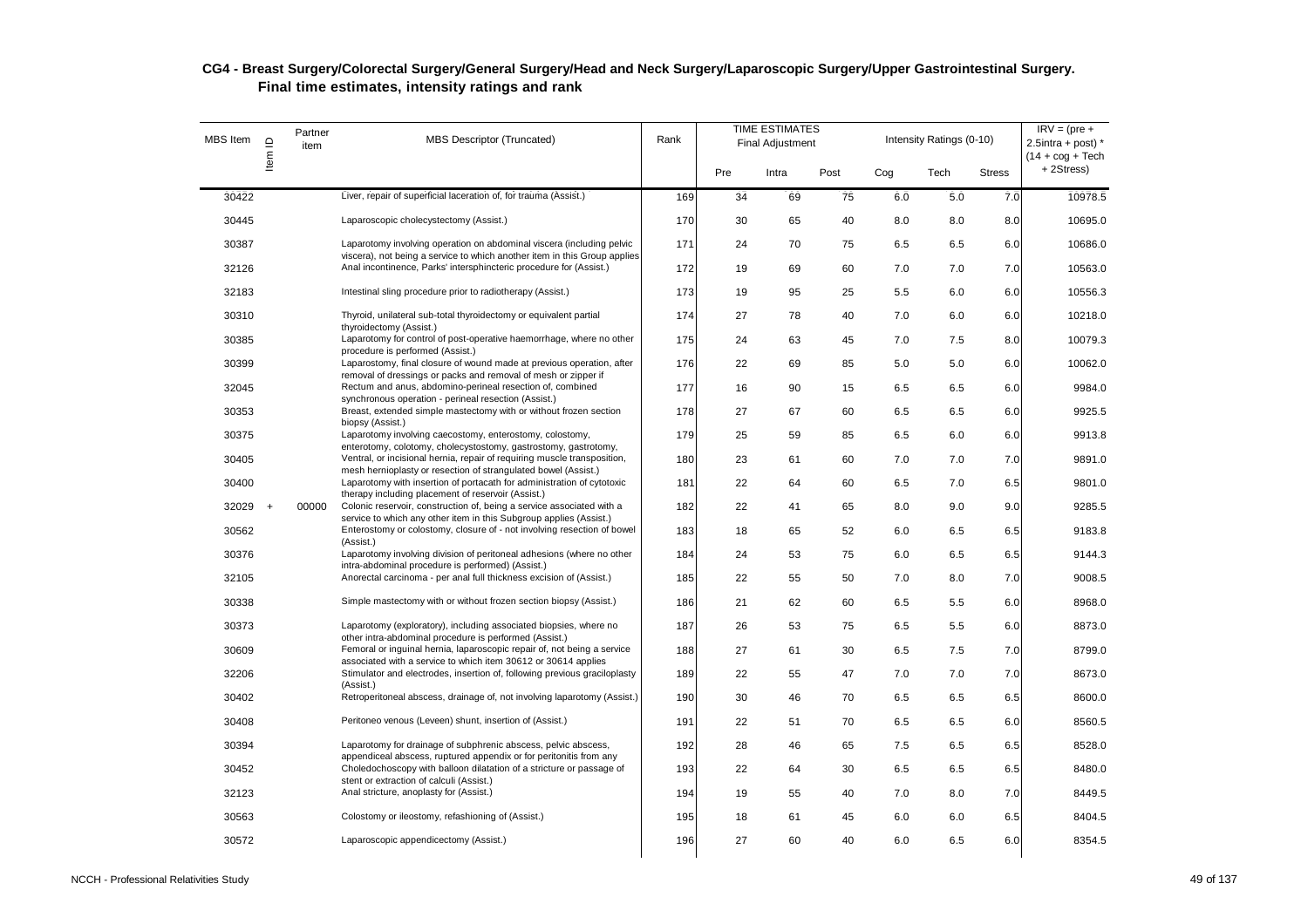| <b>MBS</b> Item | Item ID | Partner<br>item | <b>MBS Descriptor (Truncated)</b>                                                                                                                  | Rank  |                | <b>TIME ESTIMATES</b><br><b>Final Adjustment</b> |             |     | Intensity Ratings (0-10) |               | $IRV = (pre +$<br>2.5intra + post) $*$<br>$(14 + \cos + \text{Techn})$ |
|-----------------|---------|-----------------|----------------------------------------------------------------------------------------------------------------------------------------------------|-------|----------------|--------------------------------------------------|-------------|-----|--------------------------|---------------|------------------------------------------------------------------------|
|                 |         |                 |                                                                                                                                                    |       | Pre            | Intra                                            | Post        | Cog | Tech                     | <b>Stress</b> | +2Stress)                                                              |
| 32129           |         |                 | Anal sphincter, direct repair of (Assist.)                                                                                                         | 197   | 18             | 46                                               | 60          | 7.0 | 7.0                      | 7.0           | 8106.0                                                                 |
| 30356           |         |                 | Subcutaneous mastectomy with or without frozen section biopsy<br>(Assist.)                                                                         | 198   | 30             | 45                                               | 41          | 7.0 | 8.0                      | 7.5           | 8074.0                                                                 |
| 30403           |         |                 | Ventral, incisional, or recurrent hernia or burst abdomen, repair of<br>(Assist.)                                                                  | 199   | 23             | 53                                               | 50          | 6.5 | 6.5                      | 6.0           | 8014.5                                                                 |
| 30256           | $=$     | 52066           | Submandibular gland, extirpation of (Assist.)                                                                                                      | 200   | 17             | 65                                               | 30          | 5.5 | 6.5                      | 6.0           | 7961.0                                                                 |
| 31355           |         |                 | Malignant tumour of soft tissue, removal of by surgical excision, where<br>histological proof of malignancy has been obtained, not being a service | 201   | 21             | 38                                               | 55          | 8.0 | 8.0                      | 8.0           | 7866.0                                                                 |
| $30378 +$       |         | 00000           | Laparotomy involving division of adhesions in association with another<br>intra-abdominal procedure where the time taken to divide the             | 202   | 10             | 70                                               | $\mathbf 0$ | 6.5 | 7.5                      | 7.0           | 7770.0                                                                 |
| 30615           |         |                 | Strangulated, incarcerated or obstructed hernia, repair of, without<br>bowel resection (Assist.)                                                   | 203   | 25             | 45                                               | 40          | 7.0 | 7.0                      | 7.0           | 7455.0                                                                 |
| 30494           |         |                 | Endoscopic biliary dilatation                                                                                                                      | 204   | 14             | 59                                               | 23          | 6.0 | 7.0                      | 6.5           | 7380.0                                                                 |
| 30020           |         |                 | Burns, excision of, under general anaesthesia, involving more than 10<br>per cent of body surface, where grafting is not carried out during the    | 205   | 22             | 64                                               | 45          | 4.0 | 4.0                      | 5.0           | 7264.0                                                                 |
| 30416           |         |                 | Liver cyst, laparoscopic marsupialisation of, where the size of the cyst<br>is greater than 5cm in diameter (Assist.)                              | 206   | 28             | 49                                               | 30          | 7.0 | 7.0                      | 6.0           | 7220.0                                                                 |
| 32111           |         |                 | Rectal prolapse, Delorme procedure for (Assist.)                                                                                                   | 207   | 17             | 53                                               | 40          | 6.0 | 6.0                      | 6.0           | 7201.0                                                                 |
| 30314           |         |                 | Thyroglossal cyst or fistula or both, radical removal of, including<br>thyroglossal duct and portion of hyoid bone (Assist.)                       | 208   | 16             | 56                                               | 26          | 6.0 | 6.5                      | 6.5           | 7189.0                                                                 |
| 30350           |         |                 | Partial mastectomy involving more than 25% of the breast tissue, with<br>or without frozen section biopsy (Assist.)                                | 209   | 26             | 44                                               | 40          | 6.5 | 6.5                      | 6.5           | 7040.0                                                                 |
| 32210           |         |                 | Gracilis neosphincter pacemaker, replacement of                                                                                                    | 210   | 22             | 55                                               | 47          | 5.0 | 5.0                      | 5.0           | 7021.0                                                                 |
| 30485           |         |                 | Endoscopic sphincterotomy with or without extraction of stones from<br>common bile duct                                                            | 211   | 13             | 54                                               | 25          | 6.5 | 7.0                      | 6.5           | 7006.5                                                                 |
| 90781           |         |                 | Consultation in rooms exceeding 75 minutes duration with a new<br>patient seen on a referred basis.                                                | 212.5 | 10             | 75                                               | 20          | 5.0 | 4.0                      | 4.5           | 6960.0                                                                 |
| 90782           |         |                 | Consultation in rooms exceeding 75 minutes duration with an existing<br>patient seen on a referred basis.                                          | 212.5 | 10             | 75                                               | 20          | 5.0 | 4.0                      | 4.5           | 6960.0                                                                 |
| 32102           |         |                 | Rectal tumour of greater than 5cm in diameter, indicated by<br>pathological examination, per anal submucosal excision of (Assist.)                 | 214   | 16             | 37                                               | 50          | 7.0 | 8.0                      | 7.0           | 6815.5                                                                 |
| 32120           |         |                 | Rectal prolapse, perineal repair of (Assist.)                                                                                                      | 215   | 19             | 46                                               | 40          | 6.0 | 6.0                      | 6.0           | 6612.0                                                                 |
| 32508           |         |                 | Varicose veins, complete dissection at the sapheno- femoral or<br>sapheno-popliteal junction, with or without either ligation or stripping, or     | 216   | 14             | 60                                               | 30          | 5.0 | 5.0                      | 5.0           | 6596.0                                                                 |
| 30614           |         |                 | Femoral or inguinal hernia or infantile hydrocele, repair of, not being a<br>service to which item 30403 or 30615 applies (Assist.)                | 217   | 19             | 42                                               | 37          | 6.5 | 6.5                      | 6.5           | 6440.0                                                                 |
| 30450           |         |                 | Calculus of biliary or renal tract, extraction of, using interventional<br>imaging techniques - not being a service associated with a service to   | 218   | 11             | 55                                               | 30          | 6.0 | 6.0                      | 5.0           | 6426.0                                                                 |
| 91281           |         |                 | Consultation in a hospital of approximately 75 minutes duration with a<br>new patient seen on a referred basis.                                    | 219   | $\overline{2}$ | 75                                               | 10          | 5.0 | 4.0                      | 4.5           | 6384.0                                                                 |
| 30393           | $+$     | 00000           | Laparoscopic division of adhesions in association with another intra-<br>abdominal procedure where the time taken to divide the adhesions          | 220   | $\mathbf 0$    | 55                                               | $\mathbf 0$ | 8.0 | 8.0                      | 8.0           | 6325.0                                                                 |
| 91282           |         |                 | Consultation in a hospital of approximately 75 minutes duration with an<br>existing patient seen on a referred basis.                              | 221   | 0              | 75                                               | 5           | 5.0 | 4.0                      | 4.5           | 6160.0                                                                 |
| 34524           |         |                 | Arterial cannulation for infusion chemotherapy by open operation, not<br>being a service to which item 34521 applies (excluding after-care)        | 222   | 22             | 55                                               | 0           | 6.0 | 6.0                      | 6.0           | 6061.0                                                                 |
| 34527           |         |                 | Central vein catheterisation by open technique, using subcutaneous<br>tunnel with pump or access port as with Hickman or Broviac catheter or       | 223   | 15             | 49                                               | 17          | 5.0 | 6.0                      | 7.0           | 6025.5                                                                 |
| 30286           |         |                 | Branchial cyst, removal of (Assist.)                                                                                                               | 224   | 19             | 48                                               | 30          | 6.0 | 5.5                      | 5.0           | 5999.5                                                                 |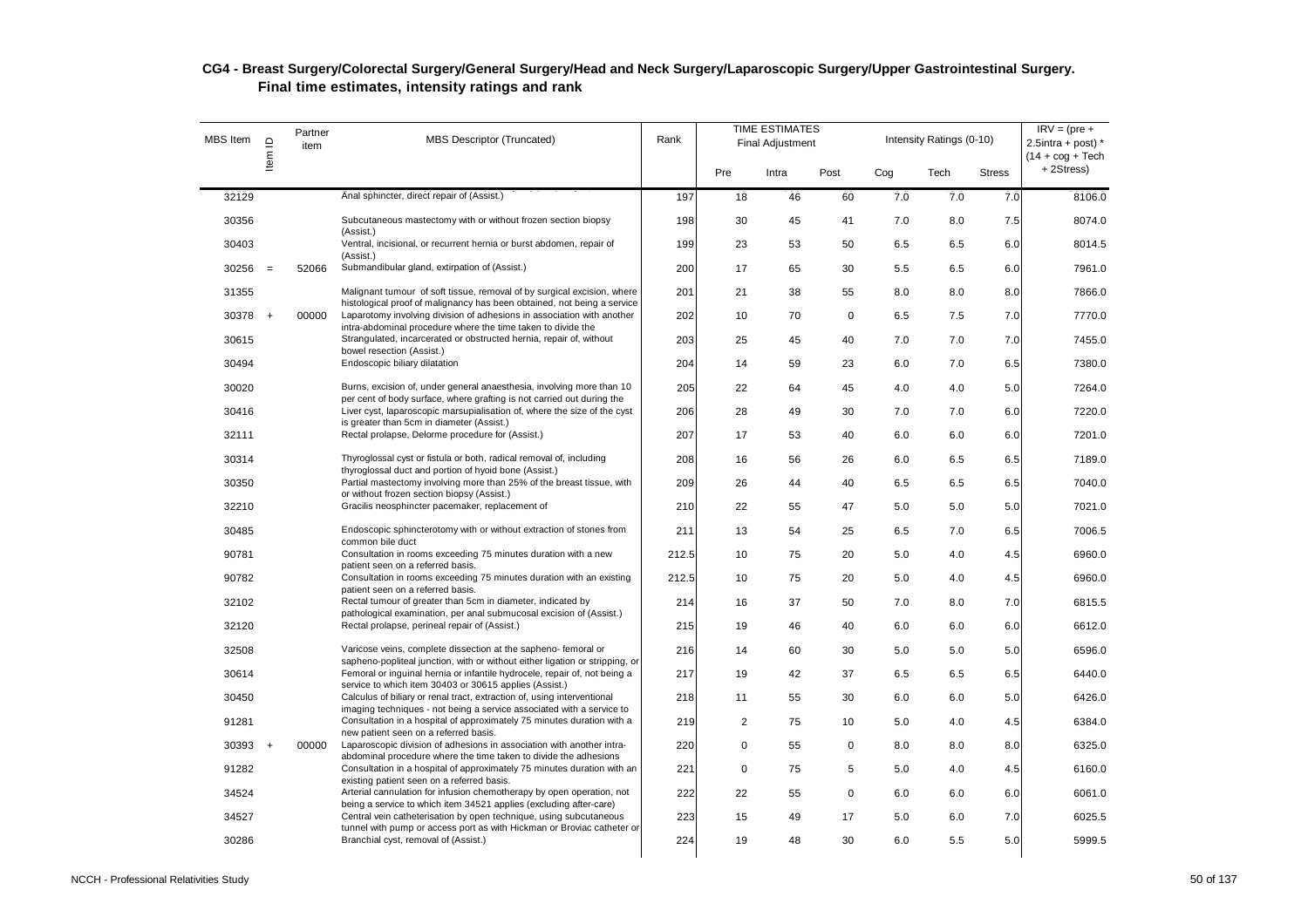| MBS Item | Item ID | Partner<br>item | MBS Descriptor (Truncated)                                                                                                                                                                   | Rank  |           | <b>TIME ESTIMATES</b><br><b>Final Adjustment</b> |      |     | Intensity Ratings (0-10) |               | $IRV = (pre +$<br>2.5intra + post) $*$<br>$(14 + \text{cog} + \text{Techn})$ |
|----------|---------|-----------------|----------------------------------------------------------------------------------------------------------------------------------------------------------------------------------------------|-------|-----------|--------------------------------------------------|------|-----|--------------------------|---------------|------------------------------------------------------------------------------|
|          |         |                 |                                                                                                                                                                                              |       | Pre       | Intra                                            | Post | Coq | Tech                     | <b>Stress</b> | +2Stress)                                                                    |
| 30229    |         |                 | Muscle, excision of (extensive) (Assist.)                                                                                                                                                    | 225   | 15        | 55                                               | 45   | 4.5 | 3.5                      | 4.0           | 5925.0                                                                       |
| 90771    |         |                 | Consultation in rooms of approximately 60 minutes duration with a new<br>patient seen on a referred basis.                                                                                   | 226.5 | 10        | 60                                               | 20   | 5.0 | 4.0                      | 4.5           | 5760.0                                                                       |
| 90772    |         |                 | Consultation in rooms of approximately 60 minutes duration with an                                                                                                                           | 226.5 | 10        | 60                                               | 20   | 5.0 | 4.0                      | 4.5           | 5760.0                                                                       |
| 30391    |         |                 | existing patient seen on a referred basis.<br>Laparoscopy, with biopsy (Assist.)                                                                                                             | 228.5 | 26        | 35                                               | 40   | 6.0 | 6.0                      | 5.5           | 5679.5                                                                       |
| 30571    |         |                 | Appendicectomy, not being a service to which item 30574 applies<br>(Assist.)                                                                                                                 | 228.5 | 21        | 37                                               | 40   | 6.0 | 6.0                      | 5.5           | 5679.5                                                                       |
| 30484    |         |                 | Endoscopic retrograde cholangio-pancreatography                                                                                                                                              | 230   | 10        | 46                                               | 24   | 6.0 | 5.5                      | 6.0           | 5587.5                                                                       |
| 30269    |         |                 | Salivary gland, repair of cutaneous fistula of                                                                                                                                               | 231.5 | 22        | 41                                               | 30   | 7.0 | 5.0                      | 5.0           | 5562.0                                                                       |
| 30397    |         |                 | Laparostomy, via wound previously made and left open or closed with                                                                                                                          | 231.5 | 22        | 41                                               | 30   | 5.5 | 5.5                      | 5.5           | 5562.0                                                                       |
| 30168    |         |                 | zipper, involving change of dressings or packs, and with or without<br>Lipectomy - wedge excision of skin or fat (not being a service to which<br>item 30165 applies) - 1 excision (Assist.) | 233   | 20        | 62                                               | 30   | 3.5 | 3.5                      | 3.0           | 5535.0                                                                       |
| 32200    |         |                 | Distal muscle, devascularisation of (Assist.)                                                                                                                                                | 234   | 22        | 41                                               | 20   | 6.0 | 6.0                      | 6.0           | 5491.0                                                                       |
| 30313    |         |                 | Thyroglossal cyst, removal of (Assist.)                                                                                                                                                      | 235   | 19        | 47                                               | 20   | 5.0 | 5.0                      | 5.0           | 5321.0                                                                       |
| 30491    |         |                 | Bile duct, endoscopic stenting of (including endoscopy and dilatation)                                                                                                                       | 236   | 15        | 35                                               | 30   | 6.0 | 7.0                      | 6.5           | 5300.0                                                                       |
| 32099    |         |                 | Rectal tumour of 5cm or less in diameter, per anal submucosal<br>excision of (Assist.)                                                                                                       | 237   | 21        | 38                                               | 30   | 6.0 | 6.0                      | 5.0           | 5256.0                                                                       |
| 34528    |         |                 | Central vein catheterisation by percutaneous technique, using                                                                                                                                | 238   | 17        | 42                                               | 20   | 5.0 | 6.0                      | 6.0           | 5254.0                                                                       |
| 30367    |         |                 | subcutaneous tunnel with pump or access port as with Hickman or<br>Breast central ducts, excision of, for benign condition (Assist.)                                                         | 239   | 22        | 41                                               | 20   | 5.5 | 5.5                      | 5.5           | 5202.0                                                                       |
| 32162    |         |                 | Anal fistula, excision of, involving the upper half of the anal sphincter<br>mechanism (Assist.)                                                                                             | 240   | 16        | 27                                               | 40   | 7.0 | 7.0                      | 7.0           | 5187.0                                                                       |
| 91271    |         |                 | Consultation in a hospital of approximately 60 minutes duration with a                                                                                                                       | 241   | 2         | 60                                               | 10   | 5.0 | 4.0                      | 4.5           | 5184.0                                                                       |
| 30232    |         |                 | new patient seen on a referred basis.<br>Muscle, ruptured, repair of (limited), not associated with external wound                                                                           | 242   | 22        | 41                                               | 60   | 4.0 | 4.0                      | 3.0           | 5166.0                                                                       |
| 32094    |         |                 | Endoscopic dilatation of colorectal strictures including colonoscopy                                                                                                                         | 243   | 13        | 45                                               | 24   | 5.0 | 5.0                      | 5.0           | 5083.0                                                                       |
| 45203    |         |                 | Single stage local flap, where indicated to repair 1 defect, complicated<br>or large, excluding flap for male pattern baldness (Assist.)                                                     | 244   | 17        | 41                                               | 27   | 5.0 | 5.0                      | 5.0           | 4981.0                                                                       |
| 91272    |         |                 | Consultation in a hospital of approximately 60 minutes duration with an<br>existing patient seen on a referred basis.                                                                        | 245   | $\pmb{0}$ | 60                                               | 5    | 5.0 | 4.0                      | 4.5           | 4960.0                                                                       |
| 30493    |         |                 | Biliary manometry                                                                                                                                                                            | 246.5 | 14        | 60                                               | 23   | 3.0 | 3.0                      | 3.0           | 4862.0                                                                       |
| 30644    |         |                 | Exploration of spermatic cord, inguinal approach, with or without<br>testicular biopsy and with or without excision of spermatic cord and                                                    | 246.5 | 18        | 38                                               | 30   | 5.0 | 5.0                      | 5.0           | 4862.0                                                                       |
| 30621    |         |                 | Umbilical, epigastric or linea alba hernia, repair of, in a person 10 years<br>of age or over (Assist.)                                                                                      | 248   | 21        | 30                                               | 30   | 6.0 | 6.0                      | 6.0           | 4788.0                                                                       |
| 30325    |         |                 | Lymph glands of neck, limited excision of (Assist.)                                                                                                                                          | 249   | 16        | 33                                               | 30   | 6.0 | 5.5                      | 5.5           | 4690.3                                                                       |
| 30366    |         |                 | Breast, microdochotomy of, for benign or malignant condition (Assist.)                                                                                                                       | 250   | 20        | 34                                               | 20   | 5.5 | 5.5                      | 5.5           | 4500.0                                                                       |
| 30346    |         |                 | Breast, excision of cyst, fibro adenoma or other local lesion or                                                                                                                             | 251   | 21        | 29                                               | 20   | 6.5 | 6.0                      | 6.5           | 4483.3                                                                       |
| 90761    |         |                 | segmental resection for any other reason, where frozen section biopsy<br>Consultation in rooms of approximately 45 minutes duration with a new<br>patient seen on a referred basis.          | 252.5 | 5         | 45                                               | 20   | 5.0 | 4.0                      | 4.5           | 4400.0                                                                       |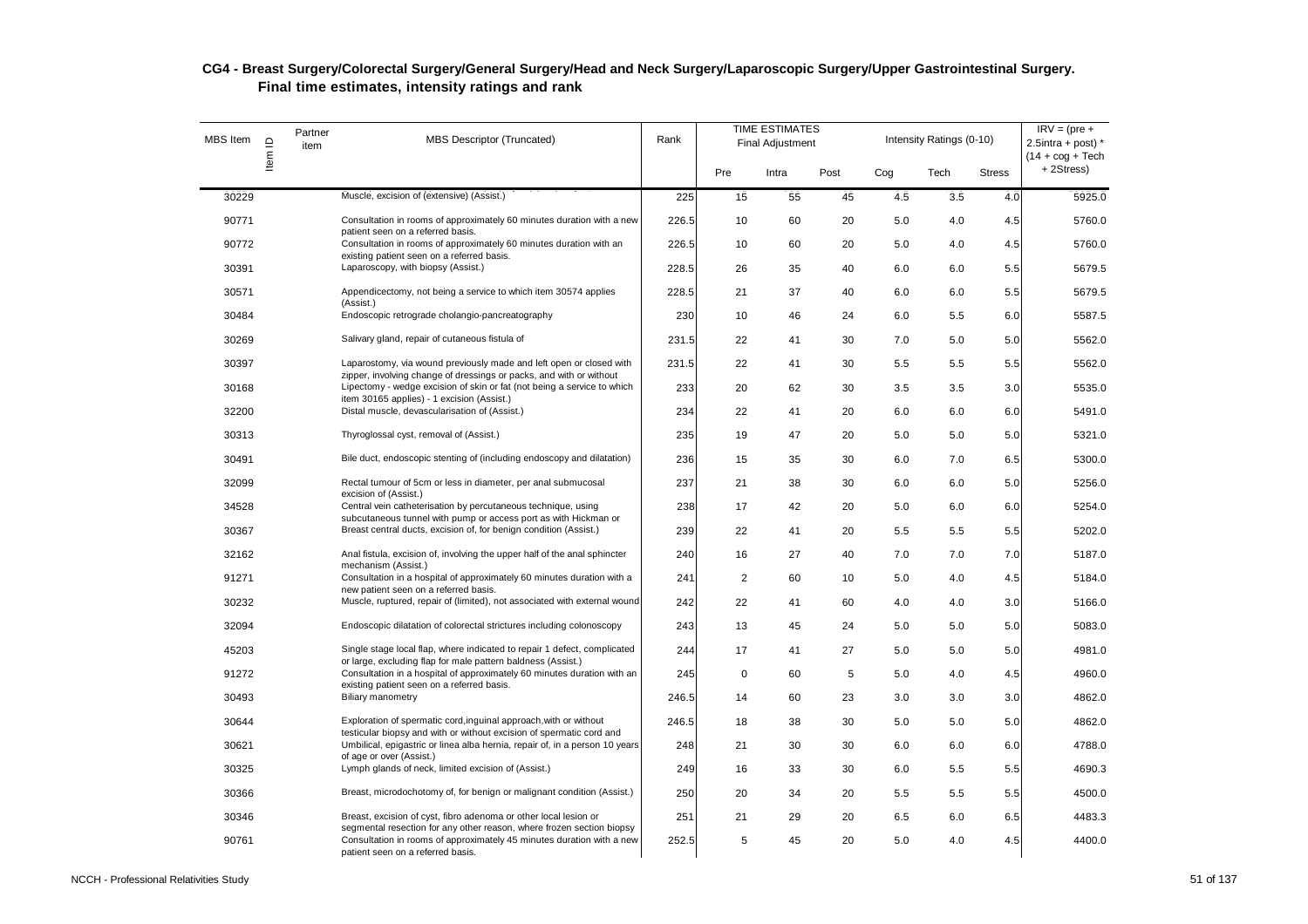#### $MBS$  Item  $\theta$  Partner MBS Descriptor (Truncated) Rank TIME ESTIMATES Final Adjustment Intensity Ratings (0-10) Pre Intra Post Cog Tech Stress 30562 Item MBS Descriptor (Truncated)<br>30762 Consultation in rooms of approximately 45 minutes duration with an 252.5 5 45 20 5.0 4.0 4.5 4400.0  $IRV = (pre +$  $2.5$ intra + post)  $*$  $(14 + \cos + \text{Techn})$ + 2Stress) 90762 Consultation in rooms of approximately 45 minutes duration with an existing patient seen on a referred basis. 252.5 5 45 20 5.0 4.0 4.5 4400.0 32081 Sigmoidoscopic examination with diathermy or resection of 1 or more polyps where the time taken is greater than 45 minutes 254 19 44 30 3.0 3.5 3.5 4372.5 30272 = 52078 Tongue, partial excision of (Assist.) 255 16 35 25 5.0 5.0 5.0 4369.0 30058 Post-operative haemorrhage, control of, under general anaesthesia, as an independent procedure 256 17 43 20 3.5 4.5 4.0 4335.0 30332 Lymph glands of axilla, limited excision of 257 18 35 30 4.0 4.5 4.5 4268.3 30096 Scalene node biopsy 258 14 34 20 5.5 5.5 5.0 4165.0 45451 Free grafting (full thickness) to 1 defect, excluding grafts for male pattern baldness (Assist.) 259 14 36 30 5.0 5.0 3.5 4154.0 31335 Malignant melanoma, appendageal carcinoma, malignant fibrous tumour of skin, merkel cell carcinoma of skin or Hutchinson's 260 21 31 25 5.0 4.7 4.5 4038.5 31245 Skin and subcutaneous tissue, extensive excision of, in the treatment of suppurative hydradenitis (excision from axilla, groin or natal cleft) or 261 17 24 37 5.0 5.0 5.5 3990.0 91261 Consultation in a hospital of approximately 45 minutes duration with a new patient seen on a referred basis. 262 2 45 10 5.0 4.0 4.5 3984.0 31350 Benign tumour of soft tissue, removal of by surgical excision, where specimen is sent for histological confirmation of diagnosis, not being a 263 18 33 21 5.0 5.0 4.0 3888.0 30441 + 00000 Intra operative ultrasound for staging of intra abdominal tumours 264 0 55 0 5.0 3.0 3.0 3850.0 30329 Lymph glands of groin, limited excision of 265 18 25 40 4.0 4.5 4.5 3795.8 31330 Malignant melanoma, appendageal carcinoma, malignant fibrous tumour of skin, merkel cell carcinoma of skin or Hutchinson's 266 17 28 24 5.0 5.0 5.0 3774.0 31310 Malignant melanoma, appendageal carcinoma, malignant fibrous tumour of skin, merkel cell carcinoma of skin or Hutchinson's 267 17 30 24 5.0 4.5 4.5 3770.0 91262 Consultation in a hospital of approximately 45 minutes duration with an existing patient seen on a referred basis. 268 0 45 5 5.0 4.0 4.5 3760.0 30451 Biliary drainage tube, exchange of, using interventional techniques - but not including imaging (Assist.) 269 11 28 30 6.0 5.0 4.0 3663.0 13112 Peritoneal dialysis, establishment of, by abdominal puncture and insertion of temporary catheter (including associated consultation) 270 21 29 37 4.0 4.0 3.0 3654.0 30631 Hydrocele, removal of, not being a service associated with a service to which items 30638, 30641 and 30644 apply 271 19 30 30 4.0 4.0 3.5 3596.0 32180 Anal warts, removal of, under general anaesthesia, or under regional or field nerve block (excluding pudendal block) requiring admission to a 272 14 46 27 2.5 2.5 2.0 3588.0 32138 Haemorrhoidectomy including excision of anal skin tags when performed 273 18 24 50 3.5 3.5 3.5 3584.0 30010 Localised burns, dressing of, under general anaesthesia (not involving grafting) 274 13 55 20 2.0 2.0 1.5 3580.5 32139 Haemorrhoidectomy involving third or fourth degree haemorrhoids, including excision of anal skin tags when performed (Assist.) 275 19 26 40 3.5 3.5 3.5 3472.0 30390 Laparoscopy, diagnostic 276 18 27 20 4.5 5.0 4.5 3428.8 32114 Rectal stricture, per anal release of 277 19 23 30 4.5 4.5 4.5 3408.0 31275 Basal cell carcinoma or squamous cell carcinoma (including keratocanthoma), removal from face, neck (anterior to the steromastoid 278 16 31 20 4.0 4.0 4.0 3405.0 32093 Fibreoptic colonoscopy - examination of colon beyond the hepatic flexure with removal of 1 or more polyps 279 7 26 17 6.0 6.0 6.0 3382.0 30283 = 52087 Ranula or mucous cyst of mouth, removal of 280 14 31 20 4.0 4.3 4.0 3378.5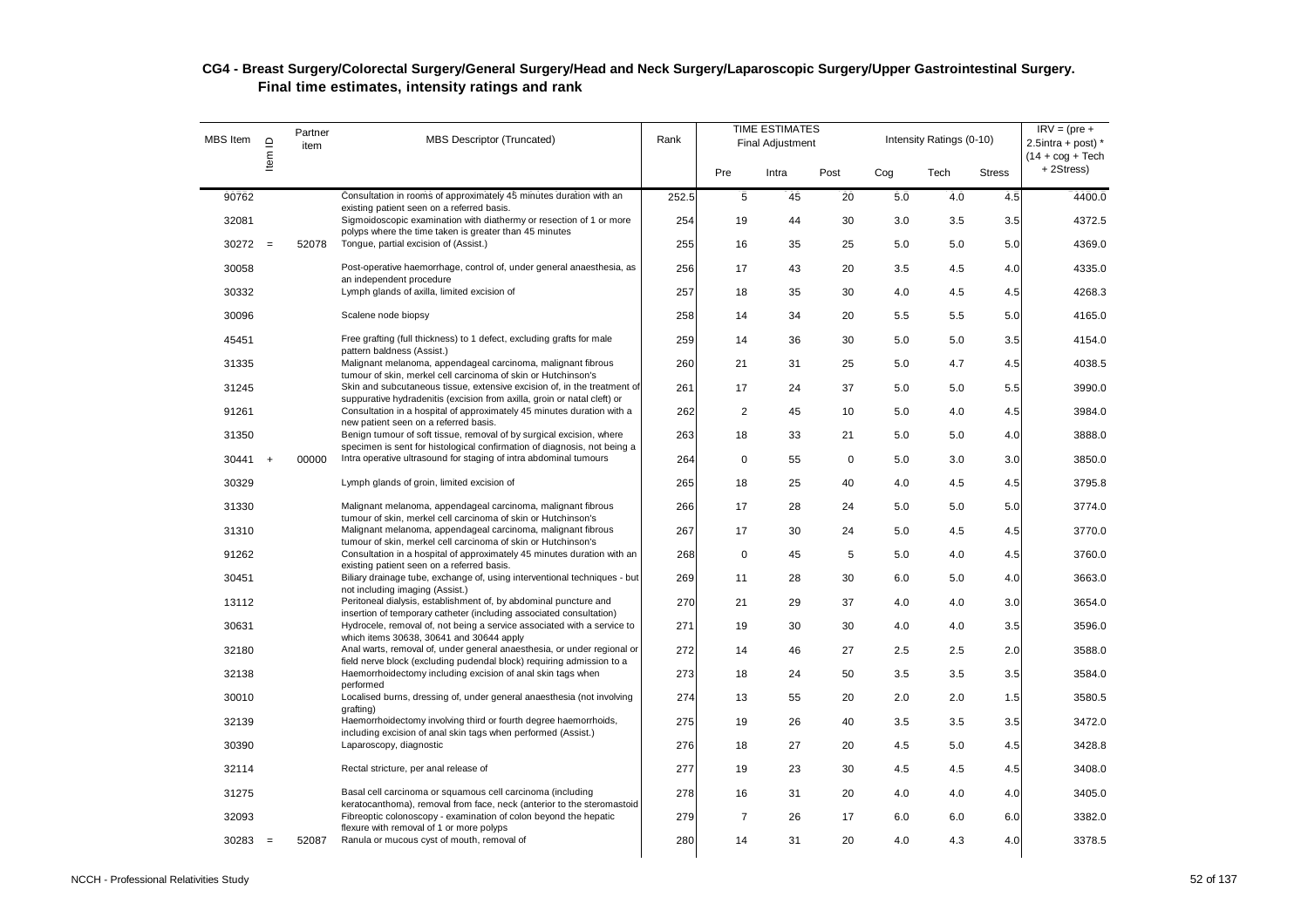| <b>MBS</b> Item | $\supseteq$<br>ltem | Partner<br>item | <b>MBS Descriptor (Truncated)</b>                                                                                                                                   | Rank  | <b>TIME ESTIMATES</b><br><b>Final Adjustment</b> |       |      |     | Intensity Ratings (0-10) |               | $IRV = (pre +$<br>2.5intra + post) $*$<br>$(14 + \cos + \text{Techn})$ |
|-----------------|---------------------|-----------------|---------------------------------------------------------------------------------------------------------------------------------------------------------------------|-------|--------------------------------------------------|-------|------|-----|--------------------------|---------------|------------------------------------------------------------------------|
|                 |                     |                 |                                                                                                                                                                     |       | Pre                                              | Intra | Post | Cog | Tech                     | <b>Stress</b> | +2Stress)                                                              |
| 30180           |                     |                 | Axillary hyperhidrosis, wedge excision for                                                                                                                          | 281   | 15                                               | 35    | 24   | 3.0 | 3.5                      | 3.0           | 3352.3                                                                 |
| 30676           |                     |                 | Pilonidal sinus or cyst, or sacral sinus or cyst, excision of                                                                                                       | 282   | 18                                               | 26    | 30   | 4.0 | 4.0                      | 3.5           | 3277.0                                                                 |
| 30103           | $=$                 | 52033           | Sinus, excision of, involving muscle and deep tissue                                                                                                                | 283   | 15                                               | 29    | 38   | 3.0 | 3.0                      | 3.0           | 3263.0                                                                 |
| 32159           |                     |                 | Anal fistula, excision of, involving lower half of the anal sphincter<br>mechanism (Assist.)                                                                        | 284   | 17                                               | 21    | 30   | 4.5 | 4.5                      | 4.5           | 3184.0                                                                 |
| 30266           | $=$                 | 52075           | Salivary gland, removal of calculus from duct or meatotomy or                                                                                                       | 285   | 15                                               | 28    | 18   | 4.0 | 4.3                      | 4.0           | 3120.9                                                                 |
| 30075           | $=$                 | 52027           | marsupialisation, 1 or more such procedures<br>Biopsy of lymph gland, muscle or other deep tissue or organ, as an                                                   | 286   | 16                                               | 26    | 29   | 3.5 | 3.5                      | 3.5           | 3080.0                                                                 |
| 30238           |                     |                 | independent procedure<br>Fascia, deep, repair of, for herniated muscle                                                                                              | 287   | 12                                               | 37    | 18   | 3.0 | 3.0                      | 2.5           | 3062.5                                                                 |
| 45439           |                     |                 | Free grafting (split skin) to 1 defect, including elective dissection, small                                                                                        | 288   | 13                                               | 27    | 35   | 3.0 | 3.5                      | 3.0           | 3060.8                                                                 |
| 30342           |                     |                 | Breast, excision of cyst, fibro adenoma or other local lesion or                                                                                                    | 289   | 20                                               | 26    | 20   | 4.0 | 4.0                      | 3.5           | 3045.0                                                                 |
| 37601           |                     |                 | segmental resection for any other reason (Assist.)<br>Spermatocele or epididymal cyst, excision of, 1 or more of, on 1 side                                         | 290   | 18                                               | 29    | 18   | 4.0 | 4.0                      | 3.0           | 3038.0                                                                 |
| 31345           |                     |                 | Lipoma, excision of, where lesion is subcutaneous and greater than                                                                                                  | 291   | 17                                               | 28    | 25   | 3.5 | 3.5                      | 3.0           | 3024.0                                                                 |
| 31325           |                     |                 | 50mm in diameter, or is sub-fascial<br>Malignant melanoma, appendageal carcinoma, malignant fibrous                                                                 | 292   | 14                                               | 26    | 20   | 5.0 | 4.5                      | 3.5           | 3019.5                                                                 |
| 31260           |                     |                 | tumour of skin, merkel cell carcinoma of skin or Hutchinson's<br>Basal cell carcinoma or squamous cell carcinoma (including                                         | 293   | 18                                               | 28    | 20   | 3.0 | 3.5                      | 3.5           | 2970.0                                                                 |
| 30187           |                     |                 | keratocanthoma), removal from nose, eyelid, lip, ear, digit or genitalia,<br>Palmar or plantar warts, removal of, by carbon dioxide laser, requiring                | 294   | 17                                               | 39    | 20   | 2.0 | 2.0                      | 2.0           | 2959.0                                                                 |
| 30369           |                     |                 | admission to a hospital or day hospital facility, or when performed by a<br>Accessory breast tissue, excision of (Assist.)                                          | 295   | 15                                               | 29    | 20   | 3.5 | 3.5                      | 3.0           | 2902.5                                                                 |
| 30104           |                     |                 | Pre-auricular sinus, excision of                                                                                                                                    | 296   | 11                                               | 29    | 20   | 3.5 | 3.5                      | 3.5           | 2898.0                                                                 |
| 11830           |                     |                 | Diagnosis of abnormalities of the pelvic floor involving anal manometry                                                                                             | 297.5 | 11                                               | 30    | 15   | 4.0 | 4.0                      | 3.3           | 2888.6                                                                 |
| 11833           |                     |                 | or measurement of anorectal sensation or measurement of the<br>Diagnosis of abnormalities of the pelvic floor and sphincter muscles                                 | 297.5 | 11                                               | 30    | 15   | 4.0 | 4.0                      | 3.3           | 2888.6                                                                 |
| 90751           |                     |                 | involving electromyography or measurement of pudendal and spinal<br>Consultation in rooms of approximately 30 minutes duration with a new                           | 299.5 | 5                                                | 30    | 10   | 5.0 | 4.0                      | 4.5           | 2880.0                                                                 |
| 90752           |                     |                 | patient seen on a referred basis.<br>Consultation in rooms of approximately 30 minutes duration with an                                                             | 299.5 | 5                                                | 30    | 10   | 5.0 | 4.0                      | 4.5           | 2880.0                                                                 |
| 31290           |                     |                 | existing patient seen on a referred basis.<br>Basal cell carcinoma or squamous cell carcinoma (including                                                            | 301   | 16                                               | 29    | 22   | 3.0 | 3.0                      | 3.0           | 2873.0                                                                 |
| 32096           |                     |                 | keratocanthoma), removal from areas of the body not covered by items<br>Rectal biopsy, full thickness, under general anaesthesia, or under                          | 302   | 15                                               | 20    | 30   | 4.0 | 4.0                      | 4.0           | 2850.0                                                                 |
| 30042           |                     |                 | epidural or spinal (intrathecal) nerve block where undertaken in a<br>Skin and subcutaneous tissue or mucous membrane, repair of recent                             | 303   | 15                                               | 34    | 28   | 2.0 | 2.0                      | 2.0           | 2816.0                                                                 |
| 91251           |                     |                 | wound of, other than on face or neck, large (more than 7cm long),<br>Consultation in a hospital of approximately 30 minutes duration with a                         | 304   | 2                                                | 30    | 10   | 5.0 | 4.0                      | 4.5           | 2784.0                                                                 |
| 30068           | $=$                 | 52018           | new patient seen on a referred basis.<br>Foreign body in muscle, tendon or other deep tissue, removal of, as an                                                     | 305   | 17                                               | 23    | 20   | 3.5 | 4.5                      | 3.5           | 2740.5                                                                 |
| 30107           |                     |                 | independent procedure (Assist.)<br>Ganglion or small bursa, excision of, not being a service associated                                                             | 306   | 19                                               | 23    | 20   | 3.5 | 3.5                      | 3.5           | 2702.0                                                                 |
| 30656           |                     |                 | with a service to which an item in this Group applies<br>Circumcision of a male under 10 years of age but not less than 6                                           | 307   | 13                                               | 21    | 20   | 5.0 | 4.0                      | 4.0           | 2650.5                                                                 |
| 32087           |                     |                 | months of age<br>Flexible fibreoptic sigmoidoscopy or fibreoptic colonoscopy up to the<br>hepatic flexure with removal of 1 or more polyps - not being a service to | 308   | 8                                                | 21    | 17   | 5.0 | 5.0                      | 5.0           | 2635.0                                                                 |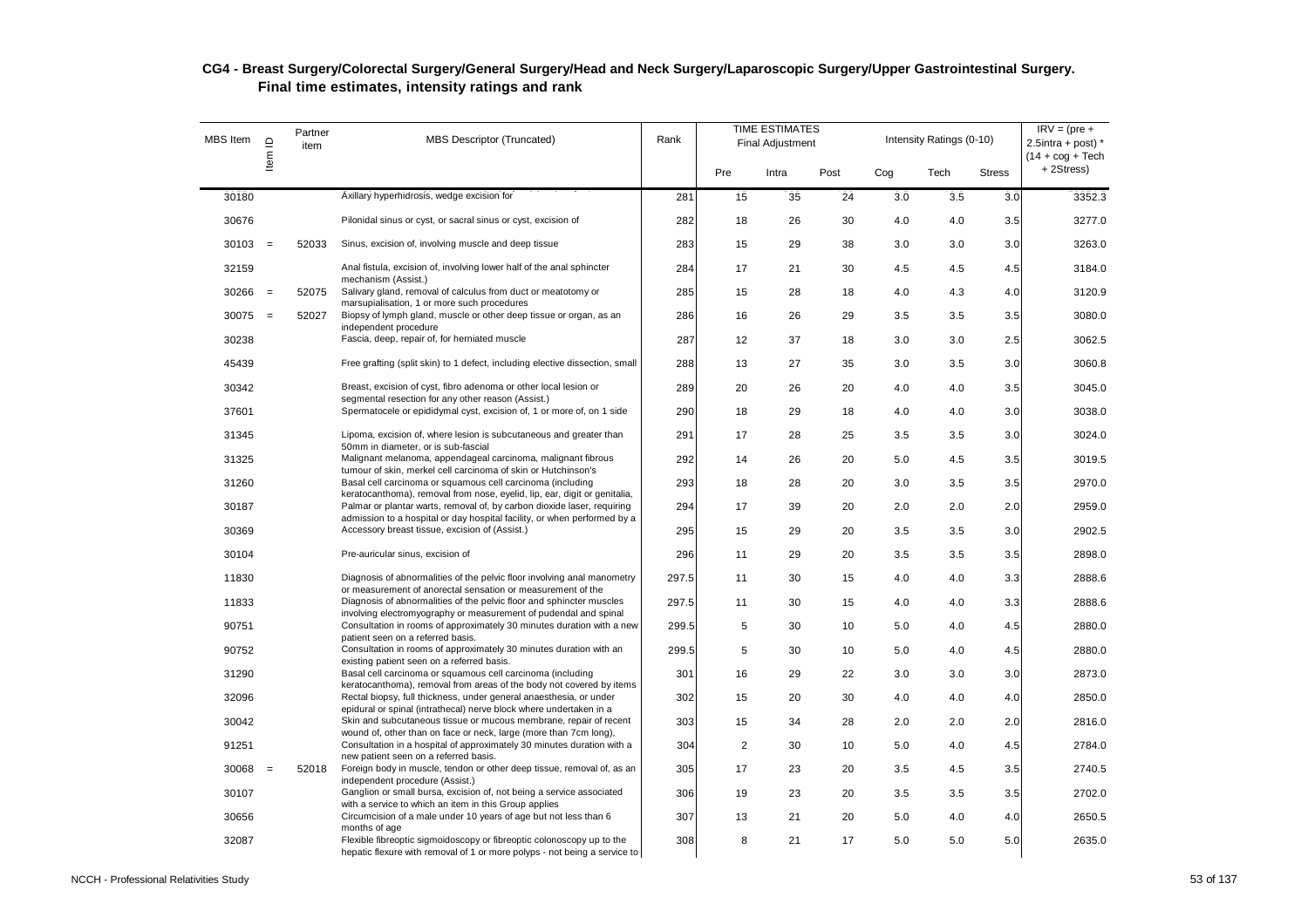| <b>MBS</b> Item | Item ID   | Partner<br>item | MBS Descriptor (Truncated)                                                                                                                                                      | Rank  |             | <b>TIME ESTIMATES</b><br><b>Final Adjustment</b> |             |     | Intensity Ratings (0-10) |               | $IRV = (pre +$<br>2.5intra + post) $*$<br>$(14 + \cos + \text{Techn})$ |
|-----------------|-----------|-----------------|---------------------------------------------------------------------------------------------------------------------------------------------------------------------------------|-------|-------------|--------------------------------------------------|-------------|-----|--------------------------|---------------|------------------------------------------------------------------------|
|                 |           |                 |                                                                                                                                                                                 |       | Pre         | Intra                                            | Post        | Cog | Tech                     | <b>Stress</b> | +2Stress)                                                              |
| 32090           |           |                 | Fibreoptic colonoscopy - examination of colon beyond the hepatic<br>flexure with or without biopsy                                                                              | 309   | 8           | 20                                               | 15          | 5.5 | 5.5                      | 5.5           | 2628.0                                                                 |
| 39331           |           |                 | Carpal tunnel release (division of transverse carpal ligament), by any<br>method                                                                                                | 310.5 | 20          | 19                                               | 20          | 4.0 | 4.0                      | 4.0           | 2625.0                                                                 |
| 30364           |           |                 | Breast, exploration and drainage of haematoma, seroma or<br>inflammatory condition including abscess, granulomatous mastitis or                                                 | 310.5 | 15          | 30                                               | 15          | 3.0 | 3.0                      | 2.5           | 2625.0                                                                 |
| 34109           |           |                 | Temporal artery, biopsy of (Assist.)                                                                                                                                            | 312   | 12          | 29                                               | 20          | 3.0 | 3.0                      | 2.5           | 2612.5                                                                 |
| 32115           |           |                 | Rectal stricture, dilatation of                                                                                                                                                 | 313   | 15          | 23                                               | 20          | 3.0 | 3.0                      | 4.0           | 2590.0                                                                 |
| 91252           |           |                 | Consultation in a hospital of approximately 30 minutes duration with an                                                                                                         | 314   | $\mathbf 0$ | 30                                               | 5           | 5.0 | 4.0                      | 4.5           | 2560.0                                                                 |
| 30482           |           |                 | existing patient seen on a referred basis.<br>Percutaneous endoscopic gastrostomy (repeat procedure)                                                                            | 315   | 9           | 27                                               | 11          | 4.0 | 4.0                      | 3.5           | 2537.5                                                                 |
| 32078           |           |                 | Sigmoidoscopic examination with diathermy or resection of 1 or more                                                                                                             | 316   | 16          | 21                                               | 25          | 3.0 | 3.0                      | 3.3           | 2487.1                                                                 |
| $30442 +$       |           | 00000           | polyps where the time taken is less than or equal to 45 minutes<br>Choledochoscopy in conjunction with another procedure                                                        | 317   | $\mathbf 0$ | 28                                               | $\mathbf 0$ | 5.5 | 6.0                      | 5.0           | 2485.0                                                                 |
| 31220           |           |                 | Tumours (other than viral verrucae [common warts] and seborrheic                                                                                                                | 318   | 14          | 40                                               | 18          | 1.3 | 1.5                      | 1.0           | 2481.6                                                                 |
| 30481           |           |                 | keratoses), cysts, ulcers or scars (other than scars removed during the<br>Percutaneous endoscopic gastrostomy (initial procedure)                                              | 319   | 8           | 21                                               | 17          | 4.5 | 4.5                      | 4.5           | 2480.0                                                                 |
| 30568           | $\ddot{}$ | 00000           | Intraoperative enterotomy for visualisation of the small intestine by                                                                                                           | 320   | 0           | 28                                               | $\mathsf 0$ | 6.0 | 5.0                      | 5.0           | 2450.0                                                                 |
| 37623           |           |                 | endoscopy (Assist.)<br>Vasotomy or vasectomy, unilateral or bilateral                                                                                                           | 321   | 16          | 21                                               | 18          | 3.5 | 3.5                      | 3.5           | 2422.0                                                                 |
| 30487           |           |                 | Small bowel intubation with biopsy                                                                                                                                              | 322   | 12          | 26                                               | 16          | 4.5 | 3.5                      | 2.0           | 2418.0                                                                 |
| 43999           |           |                 | Hirschsprung's disease, anal sphincterotomy as an independent                                                                                                                   | 323   | 14          | 15                                               | 12          | 6.0 | 6.0                      | 6.0           | 2413.0                                                                 |
| 32156           |           |                 | procedure for (Assist.)<br>Fistula-in-ano, subcutaneous, excision of                                                                                                            | 324   | 15          | 25                                               | 18          | 3.0 | 2.3                      | 2.5           | 2320.7                                                                 |
| 41819           |           |                 | Oesophageal and anastomic stricture, endoscopic dilatation of                                                                                                                   | 325   | 8           | 16                                               | 18          | 5.0 | 5.0                      | 5.5           | 2310.0                                                                 |
| 30223           | $=$       | 52057           | Large haematoma, large abscess, carbuncle, cellulitis or similar lesion                                                                                                         | 326   | 16          | 23                                               | 15          | 3.0 | 3.0                      | 2.5           | 2212.5                                                                 |
| 30663           |           |                 | requiring a general anaesthetic, incision with drainage of (excluding<br>Haemorrhage, arrest of, following circumcision requiring general                                       | 327   | 15          | 20                                               | 18          | 2.7 | 2.7                      | 3.5           | 2191.2                                                                 |
| 47915           |           |                 | anaesthesia<br>Ingrowing nail of toe, wedge resection for, including removal of                                                                                                 | 328   | 11          | 23                                               | 20          | 2.5 | 2.7                      | 2.7           | 2177.1                                                                 |
| 47918           |           |                 | segment of nail, ungual fold and portion of the nail bed<br>Ingrowing toenail, radical excision of nailbed                                                                      | 329   | 11          | 23                                               | 20          | 2.5 | 3.0                      | 2.3           | 2132.9                                                                 |
| 90740           |           |                 | Consultation in rooms of approximately 20 minutes duration with a new                                                                                                           | 330   | 5           | 20                                               | 10          | 5.0 | 4.0                      | 4.5           | 2080.0                                                                 |
| 31215           |           |                 | or existing patient seen on a referred basis.<br>Tumour (other than viral verrucae [common warts] and seborrheic                                                                | 331   | 9           | 25                                               | 16          | 2.0 | 2.0                      | 2.5           | 2012.5                                                                 |
| 32168           |           |                 | keratoses), cyst, ulcer or scar (other than a scar removed during the<br>Fistula wound, review of, under general or regional anaesthetic, as an                                 | 332   | 15          | 18                                               | 20          | 3.0 | 3.0                      | 2.5           | 2000.0                                                                 |
| 30372           |           |                 | independent procedure<br>Accessory nipple, excision of                                                                                                                          | 333   | 12          | 21                                               | 20          | 2.5 | 2.5                      | 2.0           | 1943.5                                                                 |
| 46528           |           |                 | Ingrowing nail of finger or thumb, wedge resection for, including                                                                                                               | 334   | 11          | 19                                               | 20          | 2.5 | 2.7                      | 2.7           | 1931.1                                                                 |
| 30225           |           |                 | removal of segment of nail, ungual fold and portion of the nail bed<br>Abscess drainage tube, exchange of using interventional techniques -                                     | 335   | 11          | 28                                               | 15          | 2.0 | 2.0                      | 1.0           | 1920.0                                                                 |
| 32175           |           |                 | but not including imaging<br>Intra-anal, perianal or ischio-rectal abscess, draining of, undertaken in<br>the operating theatre of a hospital or approved day-hospital facility | 336   | 15          | 18                                               | 17          | 2.7 | 2.7                      | 2.5           | 1878.8                                                                 |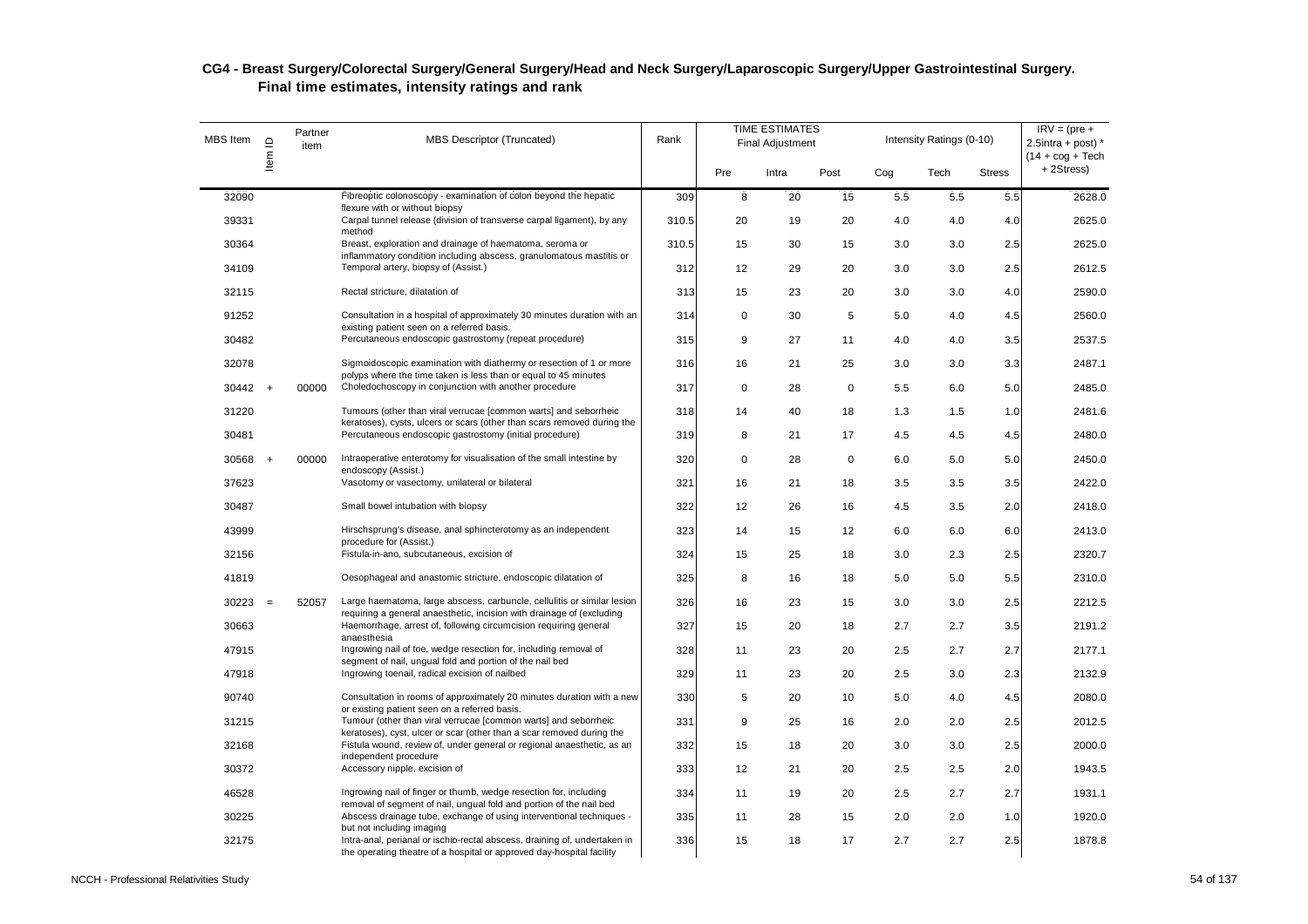| MBS Item  | Item ID  | Partner<br>item | <b>MBS Descriptor (Truncated)</b>                                                                                                                                                                                 | Rank  |                | <b>TIME ESTIMATES</b><br><b>Final Adjustment</b> |             |     | Intensity Ratings (0-10) |               | $IRV = (pre +$<br>2.5intra + post) $*$<br>$(14 + \cos + \text{Techn})$ |
|-----------|----------|-----------------|-------------------------------------------------------------------------------------------------------------------------------------------------------------------------------------------------------------------|-------|----------------|--------------------------------------------------|-------------|-----|--------------------------|---------------|------------------------------------------------------------------------|
|           |          |                 |                                                                                                                                                                                                                   |       | Pre            | Intra                                            | Post        | Cog | Tech                     | <b>Stress</b> | +2Stress)                                                              |
| 32150     |          |                 | Operation for fissure-in-ano, including excision or sphincterotomy but<br>excluding dilatation only (Assist.)                                                                                                     | 337   | 17             | 12                                               | 20          | 3.5 | 3.5                      | 3.5           | 1876.0                                                                 |
| 32084     |          |                 | Flexible fibreoptic sigmoidoscopy or fibreoptic colonoscopy up to the<br>hepatic flexure, with or without biopsy                                                                                                  | 338   | $\overline{7}$ | 17                                               | 9           | 4.5 | 4.5                      | 4.5           | 1872.0                                                                 |
| 34530     |          |                 | Hickman or broviac catheter, or other chemotherapy device, removal of,<br>by open surgical procedure in the operating theatre of a hospital or                                                                    | 339   | 14             | 19                                               | 16          | 3.0 | 3.0                      | 2.0           | 1860.0                                                                 |
| 32186     | $+$      | 00000           | Colonic lavage, total, intra-operative (Assist.)                                                                                                                                                                  | 340   | $\mathbf 0$    | 28                                               | $\mathbf 0$ | 2.0 | 4.0                      | 3.0           | 1820.0                                                                 |
| 91240     |          |                 | Consultation in a hospital of approximately 20 minutes duration with a<br>new or existing patient seen on a referred basis.                                                                                       | 341   | $\mathbf 0$    | 20                                               | 5           | 5.0 | 4.0                      | 4.5           | 1760.0                                                                 |
| 30203     |          |                 | Cancer of skin or mucous membrane proven by histopathology or<br>confirmed by specialist opinion, removal of, by liquid nitrogen                                                                                  | 342   | 8              | 26                                               | 11          | 2.0 | 1.5                      | 1.5           | 1722.0                                                                 |
| 32212     |          |                 | Ano-rectal application of formalin in the treatment of radiation proctitis,<br>where performed in the operating theatre of a hospital or approved day-                                                            | 343   | 11             | 18                                               | 20          | 3.0 | 1.5                      | 2.0           | 1710.0                                                                 |
| 30078     |          |                 | Drill biopsy of lymph gland, deep tissue or organ, as an independent<br>procedure                                                                                                                                 | 344   | 13             | 18                                               | 17          | 2.5 | 2.0                      | 2.0           | 1687.5                                                                 |
| 32095     |          |                 | Endoscopic examination of small bowel with flexible endoscope<br>passed by stoma, with or without biopsies                                                                                                        | 345   | 8              | 17                                               | 9           | 3.5 | 3.5                      | 3.5           | 1666.0                                                                 |
| 30360     |          |                 | Fine needle breast biopsy, imaging guided - but not including imaging                                                                                                                                             | 346.5 | $\overline{7}$ | 18                                               | 10          | 3.5 | 2.5                      | 3.0           | 1612.0                                                                 |
| 30363     |          |                 | Breast, core biopsy of solid tumour or tissue of, using mechanical<br>biopsy device, for histological examination                                                                                                 | 346.5 | $\overline{7}$ | 18                                               | 10          | 3.5 | 2.5                      | 3.0           | 1612.0                                                                 |
| 32500     |          |                 | Varicose veins where varicosity measures 2.5mm or greater in<br>diameter, multiple injections using continuous compression                                                                                        | 348   | 11             | 18                                               | 14          | 2.0 | 2.5                      | 2.0           | 1575.0                                                                 |
| 30099     | $\equiv$ | 52030           | Sinus, excision of, involving superficial tissue only                                                                                                                                                             | 349   | 10             | 20                                               | 14          | 2.0 | 2.0                      | 1.5           | 1554.0                                                                 |
| 30666     |          |                 | Paraphimosis, reduction of, under general anaesthesia, with or without<br>dorsal incision, not being a service associated with a service to which                                                                 | 350   | 14             | 20                                               | 14          | 1.3 | 1.5                      | 1.5           | 1544.4                                                                 |
| 11810     |          |                 | Clinical assessment of gastro-oesophageal reflux disease involving 24                                                                                                                                             | 351   | $\overline{7}$ | 15                                               | 8           | 4.0 | 4.0                      | 3.5           | 1522.5                                                                 |
| 31210     |          |                 | hour pH monitoring, including analysis, interpretation and report and<br>Tumour (other than viral verrucae [common warts] and seborrheic<br>keratoses), cyst, ulcer or scar (other than a scar removed during the | 352   | 9              | 20                                               | 15          | 2.0 | 2.0                      | 1.0           | 1480.0                                                                 |
| 32177     |          |                 | Anal warts, removal of, under general anaesthesia, or under regional or                                                                                                                                           | 353   | 12             | 14                                               | 20          | 2.0 | 2.0                      | 2.0           | 1474.0                                                                 |
| 32171     |          |                 | field nerve block (excluding pudendal block) requiring admission to a<br>Anorectal examination, with or without biopsy, under general                                                                             | 354   | 15             | 15                                               | 20          | 1.5 | 1.5                      | 1.5           | 1450.0                                                                 |
| 90730     |          |                 | anaesthetic, not being a service associated with a service to which<br>Consultation in rooms of approximately 15 minutes duration with a new<br>or existing patient seen on a referred basis.                     | 355   | 2              | 15                                               | 5           | 5.0 | 4.0                      | 4.5           | 1424.0                                                                 |
| 32142     |          |                 | Anal skin tags or anal polyps, excision of 1 or more of                                                                                                                                                           | 356   | 11             | 17                                               | 17          | 1.5 | 1.5                      | 1.5           | 1410.0                                                                 |
| 30473     |          |                 | Oesophagoscopy (not being a service to which item 41816 or 41822<br>applies), gastroscopy, duodenoscopy or panendoscopy (1 or more                                                                                | 357   | 6              | 11                                               | 11          | 4.5 | 4.0                      | 4.5           | 1401.8                                                                 |
| 30189     |          |                 | Warts or molluscum contagiosum, removal of, by any method (other<br>than by chemical means), where undertaken in the operating theatre of                                                                         | 358   | 13             | 16                                               | 20          | 1.5 | 1.5                      | 1.0           | 1387.0                                                                 |
| 32145     |          |                 | Anal skin tags or anal polyps, excision of 1 or more of, undertaken in<br>the operating theatre of a hospital or approved day-hospital facility                                                                   | 359   | 16             | 14                                               | 17          | 1.5 | 1.7                      | 1.5           | 1373.6                                                                 |
| 32166     |          |                 | Anal fistula - readjustment of Seton                                                                                                                                                                              | 360   | 11             | 18                                               | 13          | 1.5 | 1.5                      | 1.0           | 1311.0                                                                 |
| $30574 +$ |          | 00000           | Appendicectomy, when performed in conjunction with any other intra-<br>abdominal procedure through the same incision                                                                                              | 361   | $\mathsf 0$    | 15                                               | $\mathbf 0$ | 5.0 | 4.0                      | 5.0           | 1237.5                                                                 |
| $30262 =$ |          | 52072           | Salivary gland, dilatation or diathermy of duct                                                                                                                                                                   | 362   | 8              | 14                                               | 10          | 2.0 | 3.0                      | 2.0           | 1219.0                                                                 |
| 91230     |          |                 | Consultation in a hospital of approximately 15 minutes duration with a<br>new or existing patient seen on a referred basis.                                                                                       | 363   | $\mathbf 0$    | 15                                               | $\mathbf 0$ | 5.0 | 4.0                      | 4.5           | 1200.0                                                                 |
| 32075     |          |                 | Sigmoidoscopic examination (with rigid sigmoidoscope), under general<br>anaesthesia, with or without biopsy, not being a service associated                                                                       | 364   | 8              | 16                                               | 10          | 1.5 | 2.5                      | 1.3           | 1194.8                                                                 |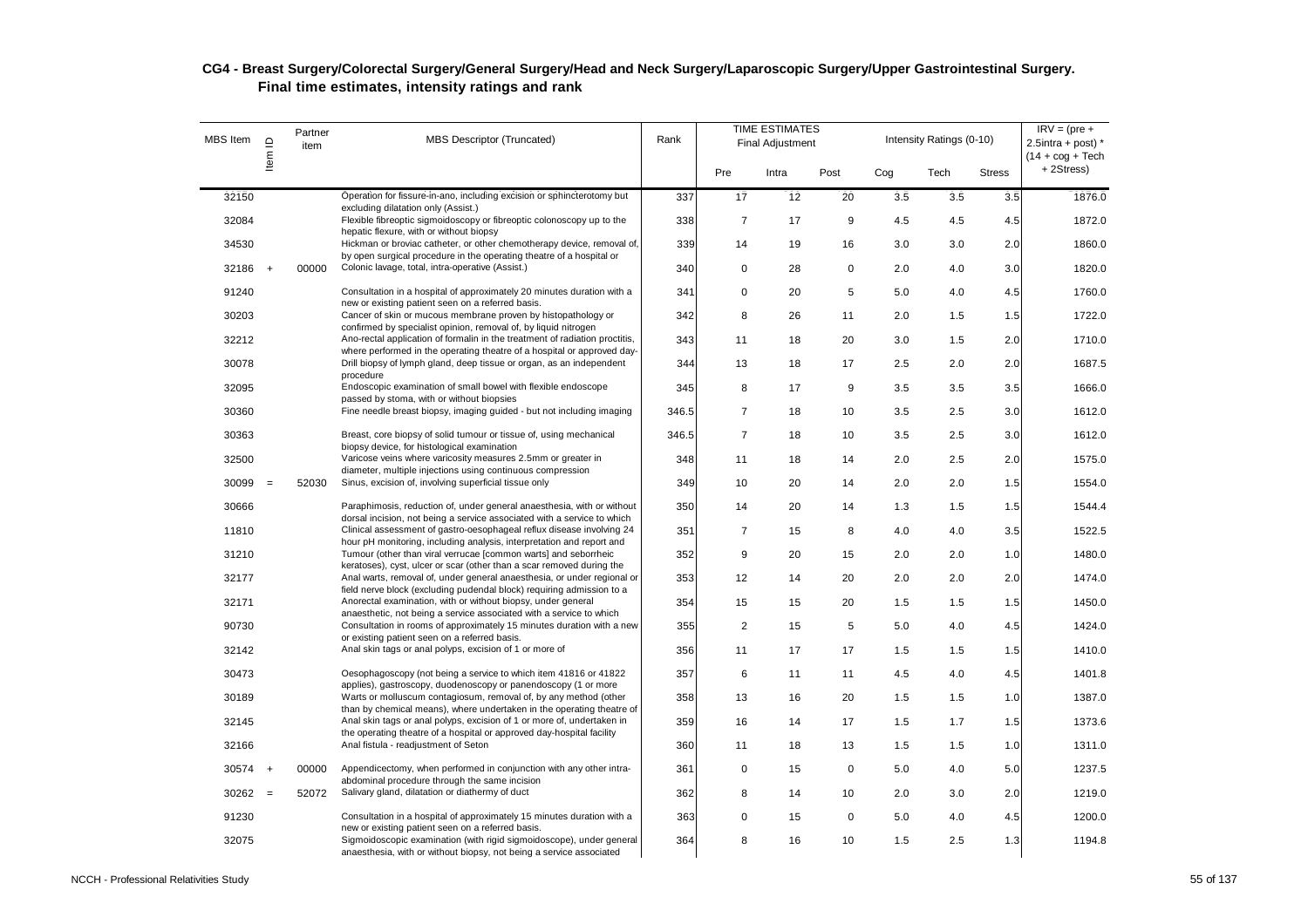| MBS Item | Partner<br><b>MBS Descriptor (Truncated)</b><br>$\supseteq$<br>item<br>ltem |       |                                                                                                                                                     |     |                | <b>TIME ESTIMATES</b><br><b>Final Adjustment</b> |                |                 | Intensity Ratings (0-10) |               | $IRV = (pre +$<br>2.5intra + post) $*$<br>$(14 + \text{cog} + \text{Techn})$ |
|----------|-----------------------------------------------------------------------------|-------|-----------------------------------------------------------------------------------------------------------------------------------------------------|-----|----------------|--------------------------------------------------|----------------|-----------------|--------------------------|---------------|------------------------------------------------------------------------------|
|          |                                                                             |       |                                                                                                                                                     |     | Pre            | Intra                                            | Post           | Co <sub>g</sub> | Tech                     | <b>Stress</b> | +2Stress)                                                                    |
| 32153    |                                                                             |       | Anus, dilatation of, under general anaesthesia, with or without<br>disimpaction of faeces, not being a service associated with a service to         | 365 | 15             | 15                                               | 10             | 1.5             | 1.5                      | 1.0           | 1187.5                                                                       |
| 32174    |                                                                             |       | Intra-anal, perianal or ischio-rectal abscess, drainage of (excluding<br>aftercare)                                                                 | 366 | 10             | 16                                               | 3              | 2.0             | 2.0                      | 2.0           | 1166.0                                                                       |
| 30483    |                                                                             |       | Gastrostomy button, non-endoscopic insertion of, or non-endoscopic<br>replacement of                                                                | 367 | $\overline{4}$ | 14                                               | $\overline{7}$ | 3.0             | 3.0                      | 2.5           | 1150.0                                                                       |
| 30439    | $^{+}$                                                                      | 00000 | Operative cholangiography or operative pancreatography or intra<br>operative ultrasound of the biliary tract (including 1 or more                   | 368 | 0              | 14                                               | $\mathbf 0$    | 4.5             | 6.0                      | 4.0           | 1137.5                                                                       |
| 30679    |                                                                             |       | Pilonidal sinus, injection of sclerosant fluid under anaesthesia                                                                                    | 369 | 4              | 14                                               | 20             | 1.0             | 1.0                      | 1.0           | 1062.0                                                                       |
| 30213    |                                                                             |       | Telangiectases or starburst vessels on the head or neck where lesions<br>are visible from 4 metres, diathermy or sclerosant injection of, including | 370 | 6              | 16                                               | 5              | 2.0             | 2.0                      | 1.0           | 1020.0                                                                       |
| 30411    | $\overline{+}$                                                              | 00000 | Liver biopsy by wedge excision when performed in association with<br>another intra-abdominal procedure                                              | 371 | $\mathbf 0$    | 14                                               | $\mathbf 0$    | 4.0             | 4.0                      | 3.5           | 1015.0                                                                       |
| 90720    |                                                                             |       | Consultation in rooms of approximately 10 minutes duration with a new<br>or existing patient seen on a referred basis.                              | 372 | 2              | 10                                               | 5              | 4.5             | 4.0                      | 4.5           | 1008.0                                                                       |
| 32135    |                                                                             |       | Haemorrhoids or rectal prolapse - rubber band ligation of, with or<br>without sclerotherapy, cryosurgery or infrared therapy for                    | 373 | $\overline{7}$ | 14                                               | 5              | 1.5             | 1.5                      | 1.5           | 940.0                                                                        |
| 32147    |                                                                             |       | Perianal thrombosis, incision of=20                                                                                                                 | 374 | 9              | 11                                               | 6              | 1.5             | 1.7                      | 1.5           | 858.5                                                                        |
| 91220    |                                                                             |       | Consultation in a hospital of approximately 10 minutes duration with a<br>new or existing patient seen on a referred basis.                         | 375 | $\mathbf 0$    | 10                                               | 0              | 4.5             | 4.0                      | 4.5           | 787.5                                                                        |
| 32072    |                                                                             |       | Sigmoidoscopic examination (with rigid sigmoidoscope), with or<br>without biopsy                                                                    | 376 | 4              | 10                                               | $9\,$          | 1.5             | 2.5                      | 1.0           | 760.0                                                                        |
| 30412    | $^{+}$                                                                      | 00000 | Liver biopsy by core needle, when performed in conjunction with<br>another intra-abdominal procedure                                                | 377 | $\mathbf 0$    | 11                                               | $\mathsf 0$    | 2.5             | 3.0                      | 3.5           | 728.8                                                                        |
| 32132    |                                                                             |       | Haemorrhoids or rectal prolapse - sclerotherapy for                                                                                                 | 378 | $\overline{7}$ | 9                                                | 5              | 1.5             | 1.5                      | 1.5           | 690.0                                                                        |
| 30216    |                                                                             |       | Haematoma, aspiration of                                                                                                                            | 379 | 4              | 9                                                | 2              | 2.0             | 1.5                      | 1.5           | 584.3                                                                        |
| 11800    |                                                                             |       | Oesophageal motility test, manometric                                                                                                               | 380 | $\overline{7}$ | $\mathbf 0$                                      | 8              | 4.0             | 4.0                      | 3.5           | 435.0                                                                        |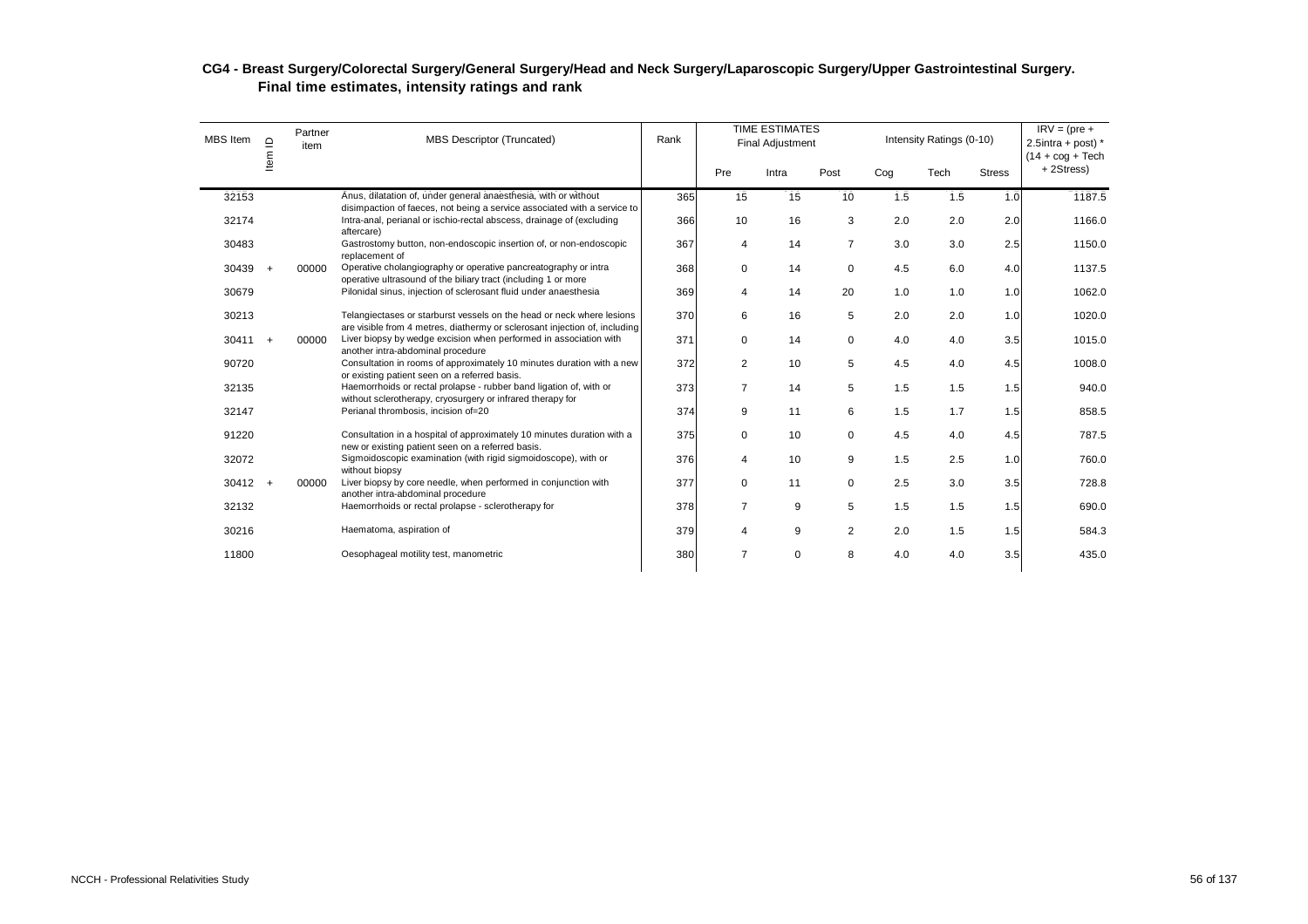| MBS Item | $\supseteq$ | Partner<br>item | <b>MBS Descriptor (Truncated)</b>                                                                                                    | Rank           |     | <b>TIME ESTIMATES</b><br><b>Final Adjustment</b> |      |      | Intensity Ratings (0-10) |               |                 | <b>IRV Component</b> |                  | $IRV =$<br>PreW +<br>IntraW $+$ |
|----------|-------------|-----------------|--------------------------------------------------------------------------------------------------------------------------------------|----------------|-----|--------------------------------------------------|------|------|--------------------------|---------------|-----------------|----------------------|------------------|---------------------------------|
|          | Item        |                 |                                                                                                                                      |                | Pre | Intra                                            | Post | Cog  | Tech                     | <b>Stress</b> | Pre<br>Weighted | Intra<br>Weighted    | Post<br>Weighted | PostW                           |
| 38565    |             |                 | Aortic arch and ascending thoracic aorta, repair or replacement<br>of, with aortic valve replacement or repair, and implantation of  | $\mathbf{1}$   | 24  | 432                                              | 70   | 10.0 | 10.0                     | 10.0          | 422.4           | 16492.0              | 1270.4           | 18185                           |
| 33148    |             |                 | Ruptured thoraco-abdominal aortic aneurysm, replacement by<br>graft (Assist.)                                                        | $\overline{2}$ | 24  | 450                                              | 105  | 6.2  | 10.0                     | 8.8           | 261.9           | 15545.9              | 1291.1           | 17099                           |
| 33151    |             |                 | Ruptured suprarenal abdominal aortic aneurysm, replacement<br>by graft (Assist.)                                                     | 3              | 24  | 420                                              | 150  | 7.1  | 10.0                     | 8.8           | 299.9           | 14717.4              | 2039.1           | 17056                           |
| 38562    |             |                 | Aortic arch and ascending thoracic aorta, repair or replacement<br>of, with aortic valve replacement or repair, without implantation | $\overline{4}$ | 24  | 405                                              | 100  | 9.7  | 9.6                      | 9.2           | 409.7           | 14732.2              | 1746.8           | 16889                           |
| 38559    |             |                 | Aortic arch and ascending thoracic aorta, repair or replacement<br>of, not involving valve replacement or repair or coronary artery  | 5              | 24  | 351                                              | 105  | 9.7  | 9.5                      | 9.3           | 409.7           | 12759.5              | 1837.4           | 15007                           |
| 34166    |             |                 | Aorto-duodenal fistula, repair of, by oversewing of abdominal<br>aorta, repair of duodenum and axillo bifemoral grafting (Assist.)   | 6              | 24  | 300                                              | 145  | 8.0  | 9.4                      | 8.3           | 337.9           | 10194.5              | 2136.8           | 12669                           |
| 38556    |             |                 | Ascending thoracic aorta, repair or replacement of, with aortic<br>valve replacement or repair, and implantation of coronary         | $\overline{7}$ | 24  | 270                                              | 90   | 9.8  | 9.7                      | 8.9           | 414.0           | 9773.5               | 1576.7           | 11764                           |
| 38455    |             |                 | Tracheal excision and repair of, with cardiopulmonary bypass<br>(Assist.)                                                            | 8              | 16  | 243                                              | 126  | 10.0 | 9.1                      | 9.5           | 281.6           | 8788.0               | 2267.2           | 11337                           |
| 34163    |             |                 | Aorto-duodenal fistula, repair of, by insertion of aortic graft and<br>repair of duodenum (Assist.)                                  | 9              | 24  | 270                                              | 118  | 8.0  | 10.0                     | 7.8           | 337.9           | 9248.4               | 1720.5           | 11307                           |
| 38680    |             |                 | Cardiac tumour arising from ventricular myocardium, full<br>thickness excision of including repair or reconstruction (Assist.)       | 10             | 24  | 270                                              | 71   | 9.8  | 9.3                      | 9.0           | 414.0           | 9643.8               | 1246.0           | 11304                           |
| 38754    |             |                 | Intraventricular baffle or conduit, insertion of, for congenital<br>heart disease=20 (Assist.)                                       | 11             | 24  | 243                                              | 90   | 10.0 | 10.0                     | 9.5           | 422.4           | 9120.9               | 1619.4           | 11163                           |
| 38509    |             |                 | Ischaemic ventricular septal rupture, repair of (Assist.)                                                                            | 12             | 24  | 243                                              | 80   | 9.8  | 9.9                      | 10.0          | 414.0           | 9213.1               | 1428.8           | 11056                           |
| 38553    |             |                 | Ascending thoracic aorta, repair or replacement of, with aortic<br>valve replacement or repair, without implantation of coronary     | 13             | 24  | 243                                              | 90   | 9.6  | 9.3                      | 9.1           | 405.5           | 8683.8               | 1556.3           | 10646                           |
| 38489    |             |                 | Valve replacement with allograft (subcoronary or cylindrical<br>implant), or unstented xenograft (Assist.)                           | 14             | 24  | 240                                              | 90   | 9.4  | 9.4                      | 8.9           | 397.1           | 8525.2               | 1524.8           | 10447                           |
| 38550    |             |                 | Ascending thoracic aorta, repair or replacement of, not involving<br>valve replacement or repair or coronary artery implantation     | 15             | 24  | 243                                              | 85   | 9.6  | 9.1                      | 8.9           | 405.5           | 8547.5               | 1464.6           | 10418                           |
| 33145    |             |                 | Ruptured thoracic aortic aneurysm, replacement by graft<br>(Assist.)                                                                 | 16             | 24  | 240                                              | 118  | 7.1  | 10.0                     | 8.8           | 299.9           | 8409.9               | 1604.1           | 10314                           |
| 38449    |             |                 | Pericardiectomy via sternotomy or anterolateral thoracotomy<br>with cardiopulmonary bypass (Assist.)                                 | 17             | 16  | 240                                              | 87   | 9.6  | 9.0                      | 8.4           | 270.3           | 8251.5               | 1485.5           | 10007                           |
| 38497    |             |                 | Coronary artery bypass using saphenous vein graft or grafts<br>only, including harvesting of vein graft material where performed     | 18             | 30  | 239                                              | 90   | 8.9  | 9.1                      | 8.1           | 469.9           | 8069.5               | 1437.5           | 9977                            |
| 38736    |             |                 | Systemic pulmonary or cavo-pulmonary shunt, creation of, with<br>cardiopulmonary bypass, for congenital heart disease (Assist.)      | 19             | 24  | 216                                              | 110  | 8.9  | 9.1                      | 9.5           | 375.9           | 7680.9               | 1804.8           | 9862                            |
| 38481    |             |                 | Valve repair, 2 or more leaflets (Assist.)                                                                                           | 20             | 24  | 240                                              | 80   | 9.4  | 8.7                      | 8.4           | 397.1           | 8115.5               | 1342.9           | 9855                            |
| 38618    |             |                 | Left and right ventricular assist device, insertion of (Assist.)                                                                     | 21             | 24  | 162                                              | 189  | 9.8  | 9.1                      | 9.9           | 414.0           | 5924.0               | 3369.8           | 9708                            |
| 38571    |             |                 | Descending thoracic aorta, repair or replacement of, using<br>shunt or cardiopulmonary bypass (Assist.)                              | 22             | 24  | 243                                              | 71   | 9.1  | 8.6                      | 8.4           | 384.4           | 8139.9               | 1161.1           | 9685                            |
| 38751    |             |                 | Ventricular septal defect, closure by direct suture or patch, for<br>congenital heart disease=20 (Assist.)                           | 23             | 24  | 240                                              | 75   | 9.1  | 9.1                      | 7.8           | 384.4           | 8037.3               | 1212.5           | 9634                            |
| 38724    |             |                 | Vena cava, anastomosis or repair of, with cardiopulmonary<br>bypass, for congenital heart disease=20 (Assist.)                       | 24             | 24  | 243                                              | 60   | 9.1  | 8.7                      | 8.5           | 384.4           | 8208.0               | 983.1            | 9575                            |
| 38757    |             |                 | Extracardiac conduit, insertion of, for congenital heart disease<br>(Assist.)                                                        | 25             | 24  | 240                                              | 60   | 9.4  | 8.7                      | 8.5           | 397.1           | 8146.3               | 1009.0           | 9552                            |
| 38615    |             |                 | Left or right ventricular assist device, insertion of (Assist.)                                                                      | 26             | 24  | 180                                              | 145  | 9.8  | 9.1                      | 9.5           | 414.0           | 6489.8               | 2567.2           | 9471                            |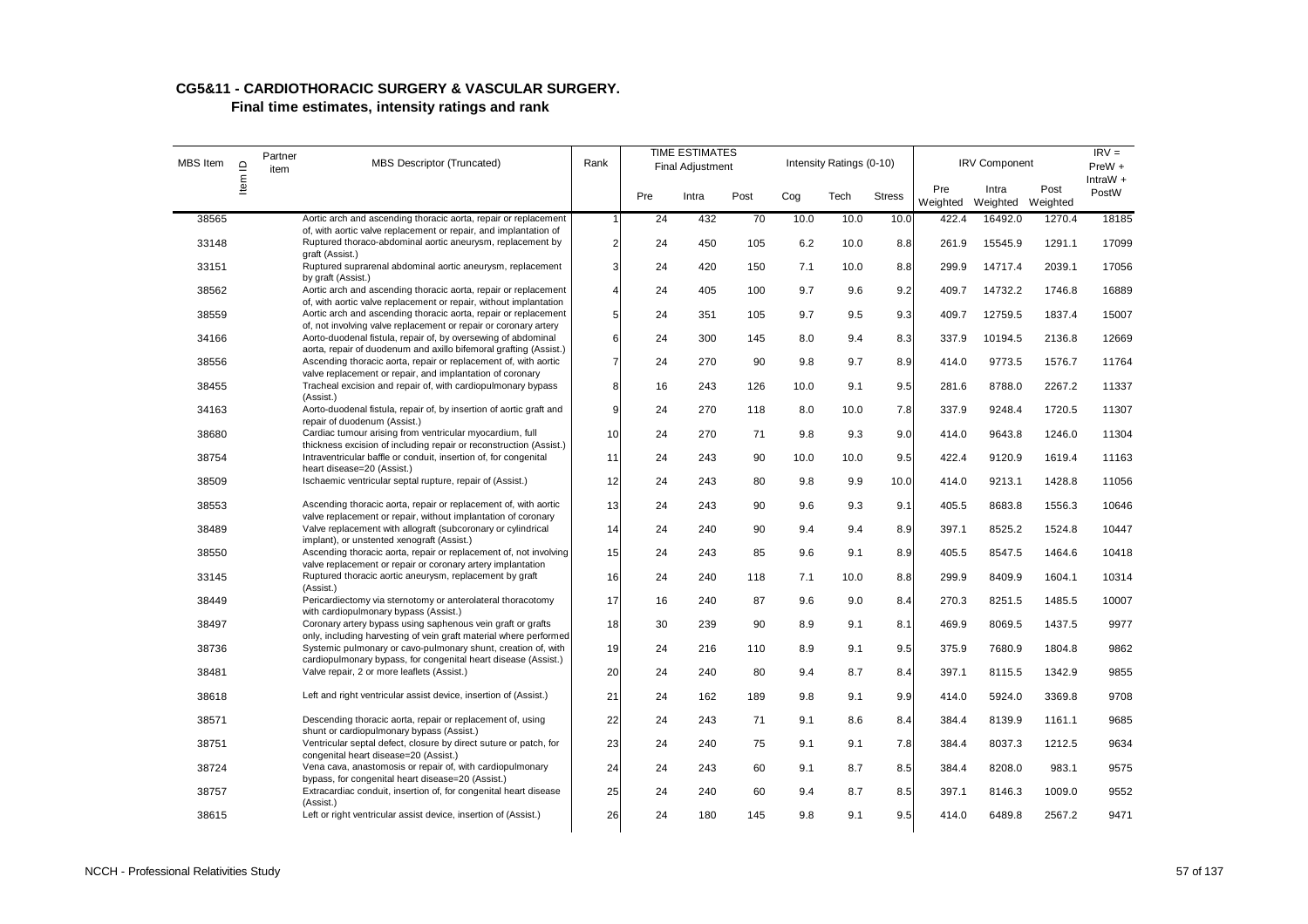| MBS Item | $\supseteq$ | Partner<br>item | <b>MBS Descriptor (Truncated)</b>                                                                                                                                        | Rank |     | <b>TIME ESTIMATES</b><br><b>Final Adjustment</b> |      |      | Intensity Ratings (0-10) |               |                 | <b>IRV Component</b>       |        | $IRV =$<br>PreW +   |
|----------|-------------|-----------------|--------------------------------------------------------------------------------------------------------------------------------------------------------------------------|------|-----|--------------------------------------------------|------|------|--------------------------|---------------|-----------------|----------------------------|--------|---------------------|
|          | Item        |                 |                                                                                                                                                                          |      | Pre | Intra                                            | Post | Cog  | Tech                     | <b>Stress</b> | Pre<br>Weighted | Intra<br>Weighted Weighted | Post   | IntraW $+$<br>PostW |
| 38748    |             |                 | Ventricular septectomy, for congenital heart disease (Assist.)                                                                                                           | 27   | 24  | 216                                              | 87   | 9.8  | 8.8                      | 8.9           | 414.0           | 7522.9                     | 1524.1 | 9461                |
| 38730    |             |                 | Intrathoracic vessels, anastomosis or repair of, with                                                                                                                    | 28   | 24  | 216                                              | 75   | 9.4  | 9.3                      | 8.9           | 397.1           | 7639.8                     | 1270.6 | 9307                |
| 34160    |             |                 | cardiopulmonary bypass, not being a service to which item<br>Aorto-duodenal fistula, repair of, by suture of aorta and repair of<br>duodenum=20 (Assist.)                | 29   | 24  | 210                                              | 118  | 8.0  | 10.0                     | 7.8           | 337.9           | 7193.2                     | 1720.5 | 9252                |
| 38503    |             |                 | Coronary artery bypass using 2 or more arterial grafts, with or<br>without vein graft or grafts, including harvesting of internal                                        | 30   | 30  | 216                                              | 85   | 8.9  | 9.4                      | 8.1           | 469.9           | 7391.5                     | 1357.6 | 9219                |
| 38709    |             |                 | Aorta, anastomosis or repair of, with cardiopulmonary bypass,<br>for congenital heart disease=20 (Assist.)                                                               | 31   | 24  | 216                                              | 70   | 9.4  | 9.1                      | 8.9           | 397.1           | 7574.0                     | 1185.9 | 9157                |
| 30536    |             |                 | Oesophagectomy involving gastric reconstruction by abdominal<br>mobilisation, thoracotomy and anastomosis in the neck - 1                                                | 32   | 22  | 230                                              | 98   | 8.3  | 8.4                      | 7.8           | 321.4           | 7356.1                     | 1471.3 | 9149                |
| 38766    |             |                 | Ventricular augmentation, right or left, for congenital heart<br>disease (Assist.)                                                                                       | 33   | 24  | 216                                              | 87   | 9.1  | 8.7                      | 8.4           | 384.4           | 7268.3                     | 1422.8 | 9075                |
| 38453    |             |                 | Tracheal excision and repair without cardiopulmonary bypass<br>(Assist.)                                                                                                 | 34   | 16  | 216                                              | 60   | 9.8  | 9.1                      | 9.2           | 276.0           | 7704.7                     | 1056.7 | 9037                |
| 30535    |             |                 | Oesophagectomy with gastric reconstruction by abdominal<br>mobilisation and thoracotomy (Assist.)                                                                        | 35   | 24  | 220                                              | 109  | 8.3  | 8.3                      | 7.8           | 350.6           | 7002.8                     | 1636.5 | 8990                |
| 38677    |             |                 | Cardiac tumour arising from ventricular myocardium, partial<br>thickness excision of (Assist.)                                                                           | 36   | 24  | 216                                              | 71   | 9.6  | 9.1                      | 8.1           | 405.5           | 7376.1                     | 1205.7 | 8987                |
| 38500    |             |                 | Coronary artery bypass using single arterial graft, with or<br>without vein graft or grafts, including harvesting of internal                                            | 37   | 30  | 211                                              | 85   | 8.9  | 9.2                      | 8.1           | 469.9           | 7156.2                     | 1357.6 | 8984                |
| 38763    |             |                 | Ventricular myectomy, for relief of ventricular obstruction, right<br>or left, for congenital heart disease=20 (Assist.)                                                 | 38   | 24  | 216                                              | 70   | 9.1  | 9.1                      | 8.4           | 384.4           | 7399.8                     | 1144.8 | 8929                |
| 38447    |             |                 | Pericardiectomy via sternotomy or anterolateral thoracotomy<br>without cardiopulmonary bypass (Assist.)                                                                  | 39   | 16  | 216                                              | 70   | 9.6  | 9.1                      | 8.4           | 270.3           | 7459.2                     | 1195.2 | 8925                |
| 38718    |             |                 | Main pulmonary artery, banding, debanding or repair of, with                                                                                                             | 40   | 24  | 216                                              | 80   | 9.2  | 8.3                      | 8.5           | 388.6           | 7176.4                     | 1322.3 | 8887                |
| 38712    |             |                 | cardiopulmonary bypass, for congenital heart disease (Assist.)<br>Aortic interruption, repair of, for congenital heart disease<br>(Assist.)                              | 41   | 24  | 189                                              | 65   | 10.0 | 10.0                     | 9.6           | 422.4           | 7118.3                     | 1171.6 | 8712                |
| 33160    |             |                 | Ruptured infrarenal abdominal aortic aneurysm, replacement by<br>bifurcation graft to 1 or both femoral arteries (Assist.)                                               | 42   | 24  | 210                                              | 150  | 6.2  | 8.9                      | 7.8           | 261.9           | 6633.7                     | 1797.8 | 8693                |
| 33136    |             |                 | False aneurysm, repair of, at aortic anastomosis following                                                                                                               | 43   | 24  | 200                                              | 105  | 8.0  | 9.4                      | 8.3           | 337.9           | 6796.3                     | 1547.3 | 8682                |
| 38760    |             |                 | previous aortic surgery (Assist.)<br>Extracardiac conduit, replacement of, for congenital heart                                                                          | 44   | 24  | 216                                              | 71   | 8.9  | 8.7                      | 8.0           | 375.9           | 7133.7                     | 1131.8 | 8641                |
| 38673    |             |                 | disease=20 (Assist.)<br>Cardiac tumour, excision of, involving the wall of the atrium or                                                                                 | 45   | 24  | 216                                              | 71   | 8.9  | 8.7                      | 7.8           | 375.9           | 7078.3                     | 1127.4 | 8582                |
| 34154    |             |                 | inter-atrial septum, requiring reconstruction with patch or<br>Recurrent carotid body tumour, resection of, with or without                                              | 46   | 24  | 240                                              | 60   | 6.2  | 8.9                      | 7.8           | 261.9           | 7581.4                     | 719.1  | 8562                |
| 38507    |             |                 | repair or replacement of portion of common or internal carotid<br>Left ventricular aneurysm resection with primary repair (Assist.)                                      | 47   | 24  | 216                                              | 71   | 8.9  | 8.6                      | 7.8           | 375.9           | 7045.4                     | 1127.4 | 8549                |
| 38727    |             |                 | Intrathoracic vessels, anastomosis or repair of, without                                                                                                                 | 48   | 24  | 216                                              | 60   | 9.0  | 8.7                      | 8.0           | 380.2           | 7145.6                     | 965.1  | 8491                |
| 33103    |             |                 | cardiopulmonary bypass, not being a service to which item<br>Thoracic aneurysm, replacement by graft (Assist.)                                                           | 49   | 16  | 225                                              | 70   | 7.3  | 9.1                      | 7.8           | 205.6           | 7312.2                     | 950.0  | 8468                |
| 33112    |             |                 | Suprarenal abdominal aortic aneurysm, replacement by graft                                                                                                               | 50   | 30  | 210                                              | 100  | 7.1  | 8.9                      | 7.8           | 374.9           | 6737.7                     | 1328.3 | 8441                |
| 38469    |             |                 | including re-implantation of arteries (Assist.)<br>Sternum and mediastinum, reoperation for infection of, involving                                                      | 51   | 16  | 216                                              | 95   | 8.3  | 7.8                      | 8.0           | 233.7           | 6766.5                     | 1432.2 | 8432                |
| 38721    |             |                 | muscle advancement flaps and greater omentum (Assist.)<br>Vena cava, anastomosis or repair of, without cardiopulmonary<br>bypass, for congenital heart disease (Assist.) | 52   | 24  | 216                                              | 45   | 9.1  | 8.7                      | 8.4           | 384.4           | 7268.3                     | 735.9  | 8389                |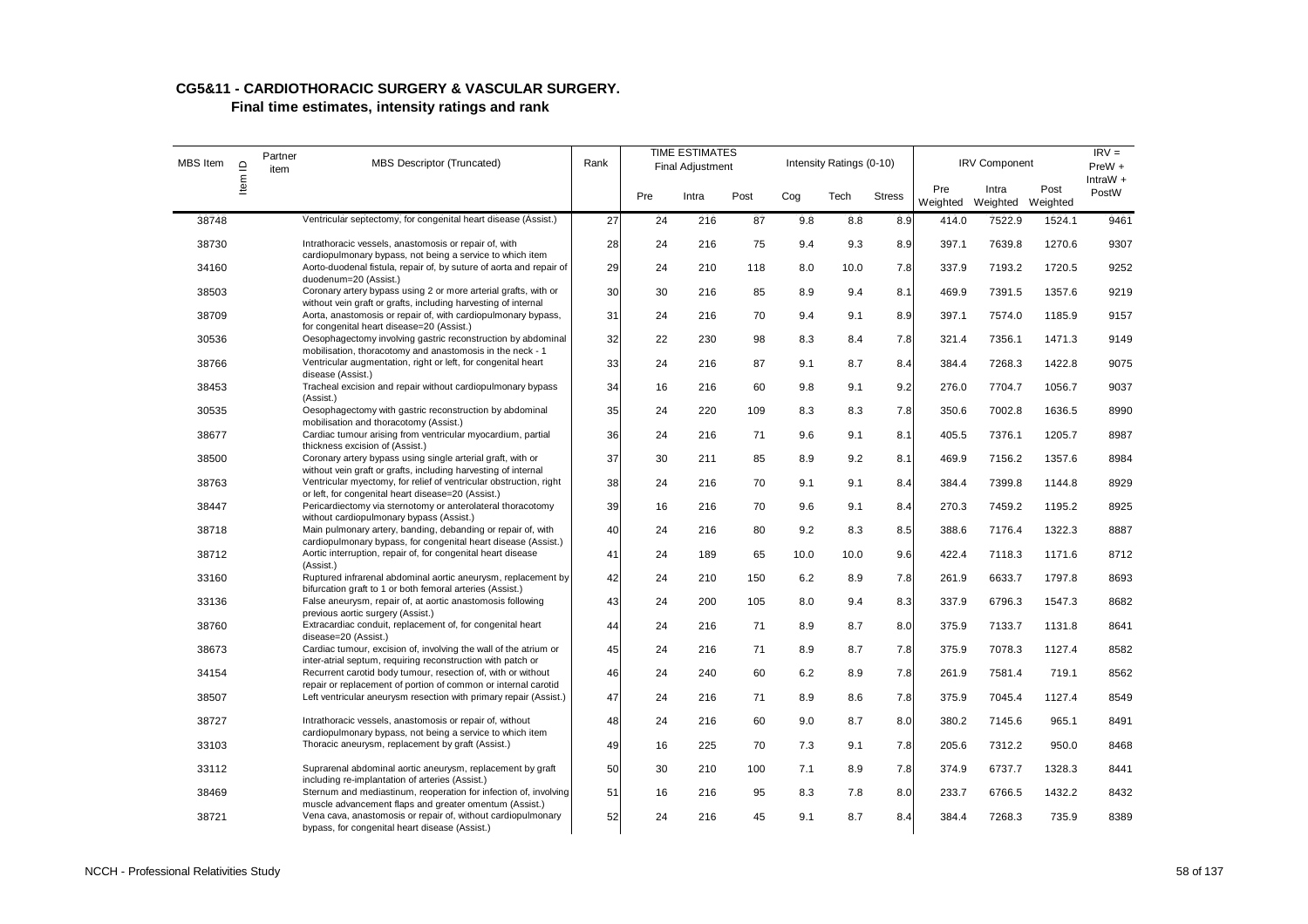| MBS Item  | $\mathbf{\underline{\underline{o}}}$ | Partner<br>item | <b>MBS Descriptor (Truncated)</b>                                                                                                 | Rank |             | <b>TIME ESTIMATES</b><br><b>Final Adjustment</b> |             |     | Intensity Ratings (0-10) |               |                 | <b>IRV Component</b>       |        | $IRV =$<br>PreW +   |
|-----------|--------------------------------------|-----------------|-----------------------------------------------------------------------------------------------------------------------------------|------|-------------|--------------------------------------------------|-------------|-----|--------------------------|---------------|-----------------|----------------------------|--------|---------------------|
|           | Item                                 |                 |                                                                                                                                   |      | Pre         | Intra                                            | Post        | Cog | Tech                     | <b>Stress</b> | Pre<br>Weighted | Intra<br>Weighted Weighted | Post   | IntraW $+$<br>PostW |
| 38624     |                                      |                 | Left and right ventricular assist device, removal of, as an<br>independent procedure (Assist.)                                    | 53   | 24          | 180                                              | 95          | 9.4 | 8.3                      | 10.0          | 397.1           | 6346.5                     | 1642.0 | 8386                |
| 38670     |                                      |                 | Cardiac tumour, excision of, involving the wall of the artrium or<br>inter-atrial septum, without patch or conduit reconstruction | 54   | 24          | 216                                              | 71          | 8.6 | 8.3                      | 7.8           | 363.3           | 6911.1                     | 1096.7 | 8371                |
| 38508     |                                      |                 | Left ventricular aneurysm resection with patch reconstruction of<br>the left ventricle (Assist.)                                  | 55   | 24          | 216                                              | 45          | 8.9 | 8.7                      | 8.4           | 375.9           | 7244.6                     | 722.9  | 8343                |
| 38441     |                                      |                 | Radical lobectomy or pneumonectomy including resection of<br>chest wall, diaphragm, pericardium, or formal mediastinal node       | 56   | 16          | 202                                              | 80          | 8.9 | 8.2                      | 8.7           | 250.6           | 6699.0                     | 1292.7 | 8242                |
| 33533     |                                      |                 | Coeliac and superior mesenteric artery, endarterectomy of<br>(Assist.)                                                            | 57   | 24          | 240                                              | 118         | 5.4 | 7.8                      | 6.8           | 228.1           | 6766.1                     | 1241.4 | 8236                |
| 33157     |                                      |                 | Ruptured infrarenal abdominal aortic aneurysm, replacement by<br>bifurcation graft to iliac arteries (with or without excision or | 58   | 24          | 210                                              | 85          | 6.2 | 9.4                      | 8.3           | 261.9           | 6928.3                     | 1032.0 | 8222                |
| 38480     |                                      |                 | Valve repair, 1 leaflet (Assist.)                                                                                                 | 59   | 24          | 189                                              | 80          | 9.0 | 8.7                      | 8.4           | 380.2           | 6349.4                     | 1296.8 | 8026                |
| 38745     |                                      |                 | Intra-atrial baffle, insertion of, for congenital heart disease<br>(Assist.)                                                      | 60   | 24          | 189                                              | 75          | 9.2 | 8.7                      | 8.5           | 388.6           | 6394.4                     | 1239.7 | 8023                |
| 38488     |                                      |                 | Valve replacement with bioprosthesis or mechanical prosthesis<br>(Assist.)                                                        | 61   | 30          | 184                                              | 80          | 9.0 | 8.8                      | 8.5           | 475.2           | 6233.0                     | 1299.2 | 8007                |
| 38478     |                                      |                 | Valve annuloplasty with insertion of ring performed in<br>conjunction with item 38480 or 38481 (Assist.)                          | 62   | 24          | 189                                              | 75          | 9.1 | 8.5                      | 8.4           | 384.4           | 6302.2                     | 1226.5 | 7913                |
| 34169     |                                      |                 | Infected bypass graft from trunk, excision of, including closure<br>of arteries (Assist.)                                         | 63   | 24          | 180                                              | 135         | 7.1 | 8.9                      | 7.8           | 299.9           | 5775.2                     | 1793.2 | 7868                |
| 38487     |                                      |                 | Mitral valve, open valvotomy of (Assist.)                                                                                         | 64   | 24          | 189                                              | 80          | 9.2 | 8.4                      | 7.9           | 388.6           | 6162.6                     | 1307.4 | 7859                |
| 33109     |                                      |                 | Thoraco-abdominal aneurysm, replacement by graft including re-<br>implantation of arteries (Assist.)                              | 65   | 24          | 171                                              | 120         | 8.0 | 9.0                      | 8.4           | 337.9           | 5728.7                     | 1772.1 | 7839                |
| $38600 +$ |                                      | 00000           | Central cannulation for cardiopulmonary bypass excluding post-<br>operative management, not being a service associated with a     | 66   | $\mathbf 0$ | 300                                              | $\mathsf 0$ | 7.8 | 7.4                      | 4.6           | 0.0             | 7824.2                     | 0.0    | 7824                |
| 38506     |                                      |                 | Left ventricular aneurysm, plication of (Assist.)                                                                                 | 67   | 24          | 189                                              | 85          | 8.9 | 8.3                      | 7.8           | 375.9           | 6078.4                     | 1349.7 | 7804                |
| 38477     |                                      |                 | Valve annuloplasty with insertion of ring not being a service to<br>which item 38478 applies (Assist.)                            | 68   | 24          | 189                                              | 71          | 9.1 | 8.3                      | 8.4           | 384.4           | 6244.7                     | 1161.1 | 7790                |
| 38706     |                                      |                 | Aorta, anastomosis or repair of, without cardiopulmonary<br>bypass, for congenital heart disease=20 (Assist.)                     | 69   | 24          | 189                                              | 60          | 8.9 | 8.7                      | 8.0           | 375.9           | 6242.0                     | 956.4  | 7574                |
| 33527     |                                      |                 | Renal arteries (both), endarterectomy of (Assist.)                                                                                | 70   | 24          | 210                                              | 75          | 6.2 | 7.8                      | 7.8           | 261.9           | 6282.2                     | 898.9  | 7443                |
| 33154     |                                      |                 | Ruptured infrarenal abdominal aortic aneurysm, replacement by<br>tube graft (Assist.)                                             | 71   | 19          | 180                                              | 105         | 6.2 | 9.4                      | 8.3           | 207.3           | 5938.5                     | 1274.8 | 7421                |
| 33524     |                                      |                 | Renal artery, endarterectomy of (Assist.)                                                                                         | 72   | 24          | 210                                              | 118         | 5.4 | 7.8                      | 6.8           | 228.1           | 5920.3                     | 1241.4 | 7390                |
| 38742     |                                      |                 | Atrial septal defect, closure by direct suture or patch, for<br>congenital heart disease=20 (Assist.)                             | 73   | 24          | 189                                              | 65          | 8.9 | 7.8                      | 7.8           | 375.9           | 5934.6                     | 1032.1 | 7343                |
| 38427     |                                      |                 | Thoracoplasty (complete) - 3 or more ribs (Assist.)                                                                               | 74   | 16          | 202                                              | 90          | 6.7 | 8.3                      | 6.7           | 188.7           | 5967.0                     | 1112.8 | 7268                |
| 38483     |                                      |                 | Aortic valve leaflet or leaflets, decalcification of, not being a<br>service to which item 38475, 38477, 38480, 38481, 38488 or   | 75   | 24          | 189                                              | 40          | 8.4 | 8.3                      | 8.4           | 354.8           | 6171.9                     | 613.8  | 7141                |
| 38568     |                                      |                 | Descending thoracic aorta, repair or replacement of, without                                                                      | 76   | 24          | 180                                              | 75          | 8.0 | 8.3                      | 7.8           | 337.9           | 5699.9                     | 1093.6 | 7131                |
| 33530     |                                      |                 | shunt or cardiopulmonary bypass (Assist.)<br>Coeliac or superior mesenteric artery, endarterectomy of                             | 77   | 24          | 210                                              | 90          | 5.4 | 7.8                      | 6.8           | 228.1           | 5920.3                     | 946.9  | 7095                |
| 38650     |                                      |                 | (Assist.)<br>Myomectomy or myotomy for hypertrophic obstructive<br>cardiomyopathy (Assist.)                                       | 78   | 24          | 162                                              | 90          | 9.2 | 8.3                      | 7.8           | 388.6           | 5236.8                     | 1468.0 | 7093                |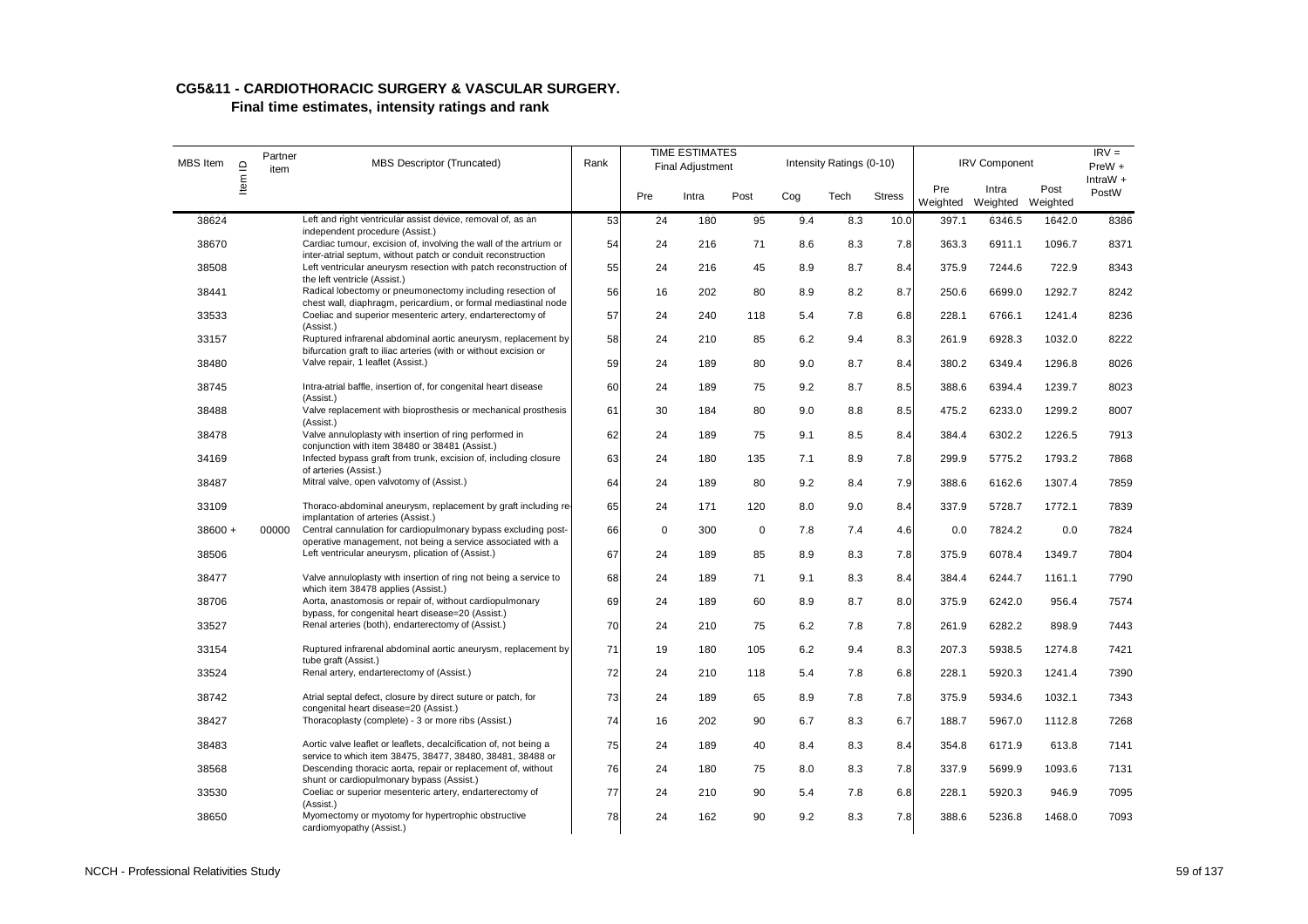#### **CG5&11 - CARDIOTHORACIC SURGERY & VASCULAR SURGERY. Final time estimates, intensity ratings and rank**

| MBS Item | $\mathbf{r}$ | Partner<br>item | <b>TIME ESTIMATES</b><br>MBS Descriptor (Truncated)<br>Rank<br>Final Adjustment                                                                                                       |     |     |       |      | Intensity Ratings (0-10) |      |               | <b>IRV Component</b> |                            | $IRV =$<br>PreW + |                     |
|----------|--------------|-----------------|---------------------------------------------------------------------------------------------------------------------------------------------------------------------------------------|-----|-----|-------|------|--------------------------|------|---------------|----------------------|----------------------------|-------------------|---------------------|
|          | Item         |                 |                                                                                                                                                                                       |     | Pre | Intra | Post | Cog                      | Tech | <b>Stress</b> | Pre<br>Weighted      | Intra<br>Weighted Weighted | Post              | IntraW $+$<br>PostW |
| 38733    |              |                 | Systemic pulmonary or cavo-pulmonary shunt, creation of,<br>without cardiopulmonary bypass, for congenital heart disease                                                              | 79  | 24  | 162   | 60   | 8.9                      | 9.1  | 8.9           | 375.9                | 5636.0                     | 973.2             | 6985                |
| 38739    |              |                 | Atrial septectomy, with or without cardiopulmonary bypass, for<br>congenital heart disease=20 (Assist.)                                                                               | 80  | 24  | 162   | 71   | 9.4                      | 8.3  | 7.8           | 397.1                | 5254.6                     | 1178.6            | 6830                |
| 32724    |              |                 | Renal arteries (both), bypass grafting to (Assist.)                                                                                                                                   | 81  | 24  | 180   | 120  | 6.2                      | 7.8  | 6.8           | 261.9                | 5153.8                     | 1400.9            | 6817                |
| 33515    |              |                 | Aorto-femoral endarterectomy (1 or both femoral arteries) or<br>bilateral ilio-femoral endarterectomy, including closure by                                                           | 82  | 24  | 210   | 85   | 5.4                      | 7.8  | 5.9           | 228.1                | 5677.8                     | 870.5             | 6776                |
| 34151    |              |                 | Carotid body tumour, resection of, with or without repair or<br>reconstruction of internal or common carotid arteries, when                                                           | 83  | 24  | 210   | 40   | 6.2                      | 7.8  | 6.8           | 261.9                | 6012.7                     | 467.0             | 6742                |
| 38475    |              |                 | Valve annuloplasty without insertion of ring, not being a service<br>associated with a service to which item 38480 or 38481 applies                                                   | 84  | 24  | 162   | 71   | 8.9                      | 8.3  | 7.8           | 375.9                | 5210.1                     | 1127.4            | 6713                |
| 32733    |              |                 | Mesenteric vessels (multiple), bypass grafting to (Assist.)                                                                                                                           | 85  | 24  | 180   | 95   | 6.2                      | 7.8  | 6.8           | 261.9                | 5153.8                     | 1109.0            | 6525                |
| 38457    |              |                 | Pectus excavatum or pectus carinatum, repair or radical<br>correction of (Assist.)                                                                                                    | 86  | 16  | 162   | 60   | 8.7                      | 8.3  | 7.8           | 245.0                | 5192.3                     | 935.4             | 6373                |
| 34148    |              |                 | Carotid body tumour, resection of, with or without repair or<br>reconstruction of internal or common carotid arteries, when                                                           | 87  | 24  | 180   | 47   | 5.4                      | 8.9  | 7.8           | 228.1                | 5606.9                     | 509.1             | 6344                |
| 36506    |              |                 | Renal transplant, performed by vascular surgeon and urologist<br>operating together - vascular anastomosis, including after-care                                                      | 88  | 24  | 179   | 101  | 6.2                      | 6.7  | 6.8           | 261.9                | 4825.4                     | 1179.1            | 6266                |
| 34127    |              |                 | Arterio-venous fistula of the abdomen, dissection and repair of,<br>with restoration of continuity (Assist.)                                                                          | 89  | 24  | 180   | 75   | 5.4                      | 7.8  | 6.8           | 228.1                | 5074.6                     | 789.0             | 6092                |
| 32710    |              |                 | Aortic bypass for occlusive disease using a bifurcated graft with<br>1 or both anastomoses to the iliac arteries (Assist.)                                                            | 90  | 24  | 180   | 80   | 6.2                      | 6.7  | 6.8           | 261.9                | 4852.4                     | 933.9             | 6048                |
| 33166    |              |                 | Ruptured aneurysm of visceral artery, replacement by<br>anastomosis or graft (Assist.)                                                                                                | 91  | 24  | 150   | 95   | 5.4                      | 8.9  | 7.8           | 228.1                | 4672.4                     | 1029.0            | 5929                |
| 34157    |              |                 | Neck, excision of infected bypass graft, including closure of<br>vessel or vessels (Assist.)                                                                                          | 92  | 24  | 180   | 60   | 5.4                      | 6.7  | 7.8           | 228.1                | 5004.1                     | 649.9             | 5882                |
| 33121    |              |                 | Infrarenal abdominal aortic aneurysm, replacement by<br>bifurcation graft to 1 or both femoral arteries (with or without                                                              | 93  | 24  | 198   | 85   | 4.5                      | 6.7  | 5.9           | 190.1                | 4923.9                     | 760.1             | 5874                |
| 33512    |              |                 | Aorto-iliac endarterectomy (1 or both iliac arteries), including                                                                                                                      | 94  | 24  | 180   | 75   | 5.4                      | 7.8  | 5.9           | 228.1                | 4866.7                     | 768.1             | 5863                |
| 33169    |              |                 | closure by suture not being a service associated with a service<br>Ruptured aneurysm of visceral artery, simple ligation of (Assist.)                                                 | 95  | 24  | 150   | 95   | 5.4                      | 8.9  | 7.3           | 228.1                | 4576.2                     | 1014.2            | 5818                |
| 32711    |              |                 | Aortic bypass for occlusive disease using a bifurcated graft with                                                                                                                     | 96  | 24  | 180   | 75   | 5.4                      | 6.7  | 6.8           | 228.1                | 4773.2                     | 789.0             | 5790                |
| 38438    |              |                 | 1 or both anastomoses to the common femoral or profunda<br>Pneumonectomy or lobectomy or segmentectomy not being a                                                                    | 97  | 20  | 132   | 80   | 8.7                      | 7.8  | 8.0           | 306.2                | 4164.2                     | 1252.2            | 5723                |
| 34803    |              |                 | service associated with a service to which Item 38418 applies<br>Inferior vena cava, reconstruction of or bypass by vein or                                                           | 98  | 24  | 150   | 90   | 5.4                      | 8.9  | 6.8           | 228.1                | 4479.9                     | 946.9             | 5655                |
| 38468    |              |                 | synthetic material (Assist.)<br>Sternum and mediastinum, reoperation for infection of, involving                                                                                      | 99  | 20  | 137   | 89   | 8.3                      | 7.0  | 7.4           | 292.2                | 4019.5                     | 1325.1            | 5637                |
| 33178    |              |                 | muscle advancement flaps or greater omentum (Assist.)<br>Ruptured aneurysm in the neck, ligation, suture closure or                                                                   | 100 | 24  | 150   | 95   | 5.4                      | 7.8  | 7.3           | 228.1                | 4325.0                     | 1014.2            | 5567                |
| 32721    |              |                 | excision of, without bypass grafting (Assist.)<br>Renal artery, bypass grafting to (Assist.)                                                                                          | 101 | 24  | 150   | 85   | 6.2                      | 7.8  | 6.8           | 261.9                | 4294.8                     | 992.3             | 5549                |
| 32730    |              |                 | Mesenteric vessel (single), bypass grafting to (Assist.)                                                                                                                              | 102 | 24  | 150   | 80   | 6.2                      | 7.8  | 6.8           | 261.9                | 4294.8                     | 933.9             | 5491                |
| 33175    |              |                 | Ruptured aneurysm in the extremities, ligation, suture closure or                                                                                                                     | 103 | 24  | 150   | 95   | 5.4                      | 7.8  | 6.8           | 228.1                | 4228.8                     | 999.5             | 5456                |
| 33509    |              |                 | excision of, without bypass grafting (Assist.)<br>Aortic endarterectomy, including closure by suture, not being a<br>service associated with another procedure on the aorta (Assist.) | 104 | 24  | 150   | 60   | 7.1                      | 7.8  | 6.8           | 299.9                | 4369.1                     | 778.3             | 5447                |

NCCH - Professional Relativities Study 60 of 137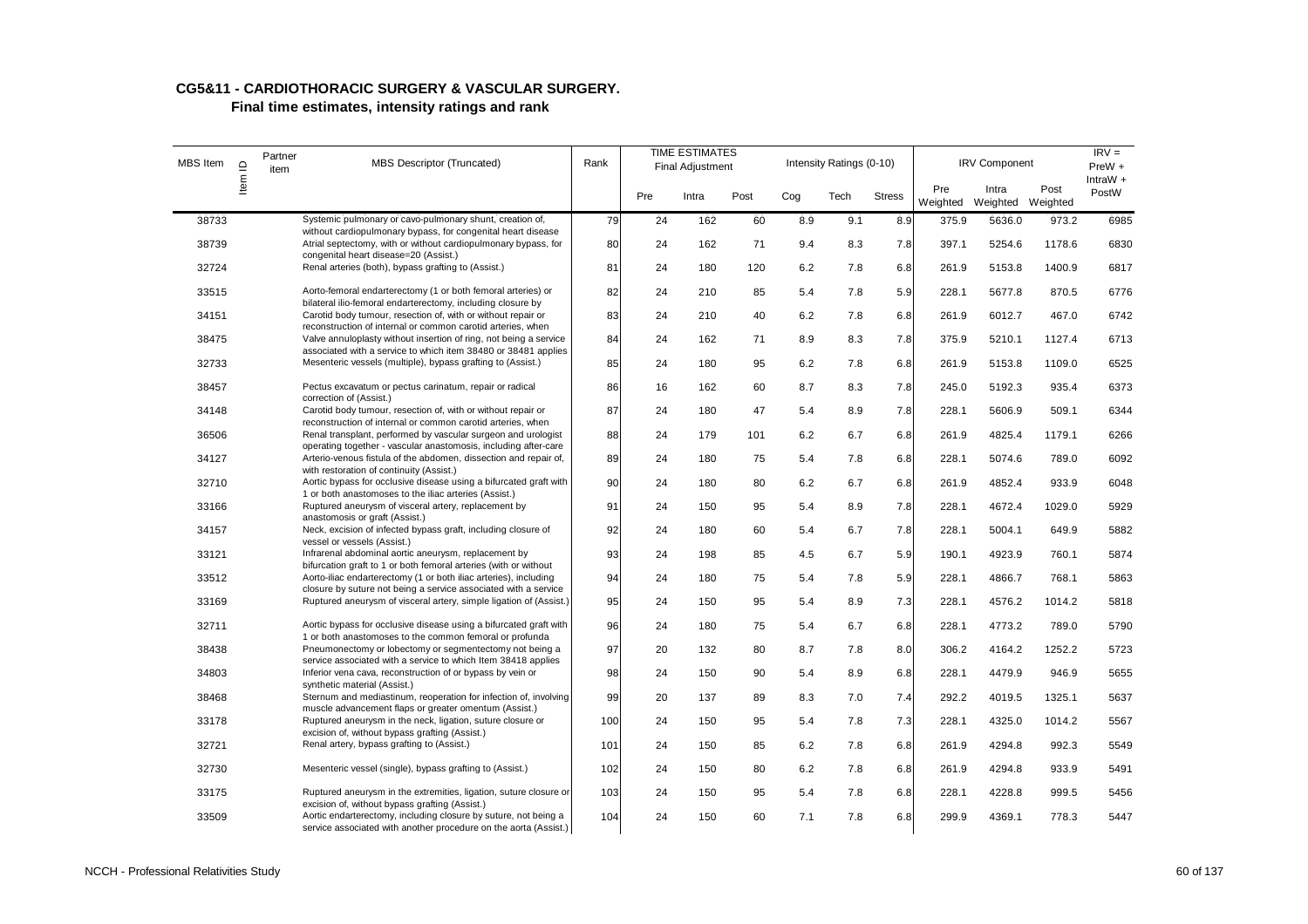| MBS Item | $\mathbf{\underline{\underline{\mathsf{\alpha}}}}$ | Partner<br>item | MBS Descriptor (Truncated)                                                                                                                | Rank |     | <b>TIME ESTIMATES</b><br><b>Final Adjustment</b> |      |     | Intensity Ratings (0-10) |               |                 | <b>IRV Component</b>       |        | $IRV =$<br>PreW + |
|----------|----------------------------------------------------|-----------------|-------------------------------------------------------------------------------------------------------------------------------------------|------|-----|--------------------------------------------------|------|-----|--------------------------|---------------|-----------------|----------------------------|--------|-------------------|
|          | ltem                                               |                 |                                                                                                                                           |      | Pre | Intra                                            | Post | Cog | Tech                     | <b>Stress</b> | Pre<br>Weighted | Intra<br>Weighted Weighted | Post   | IntraW +<br>PostW |
| 34118    |                                                    |                 | Arterio-venous fistula of the abdomen, dissection and ligation<br>(Assist.)                                                               | 105  | 24  | 150                                              | 90   | 5.4 | 7.8                      | 6.8           | 228.1           | 4228.8                     | 946.9  | 5404              |
| 36503    |                                                    |                 | Renal transplant, not being a service to which item 36506 or<br>36509 applies (Assist.)                                                   | 106  | 26  | 145                                              | 75   | 6.2 | 7.8                      | 6.8           | 283.7           | 4151.6                     | 875.6  | 5311              |
| 32708    |                                                    |                 | Aortic bypass for occlusive disease using a straight non-<br>bifurcated graft (Assist.)                                                   | 107  | 24  | 150                                              | 85   | 6.2 | 6.7                      | 6.8           | 261.9           | 4043.7                     | 992.3  | 5298              |
| 33115    |                                                    |                 | Infrarenal abdominal aortic aneurysm, replacement by tube graft<br>(Assist.)                                                              | 108  | 30  | 153                                              | 85   | 5.4 | 6.7                      | 6.8           | 285.1           | 4057.2                     | 894.3  | 5237              |
| 33139    |                                                    |                 | False aneurysm, repair of, in iliac artery and restoration of<br>arterial continuity (Assist.)                                            | 109  | 24  | 150                                              | 79   | 4.5 | 7.8                      | 6.8           | 190.1           | 4154.6                     | 728.6  | 5073              |
| 32754    |                                                    |                 | Femoral artery bypass grafting, using a composite graft<br>(synthetic material and vein) with lower anastomosis above or                  | 110  | 24  | 174                                              | 90   | 5.4 | 5.6                      | 4.9           | 228.1           | 3898.6                     | 893.7  | 5020              |
| 33836    |                                                    |                 | Major artery or vein of abdomen, repair of wound of, with<br>restoration of continuity by direct anastomosis (Assist.)                    | 111  | 23  | 157                                              | 79   | 5.4 | 6.7                      | 5.9           | 218.6           | 3982.0                     | 809.0  | 5010              |
| 33163    |                                                    |                 | Ruptured iliac artery aneurysm, replacement by graft (Assist.)                                                                            | 112  | 24  | 150                                              | 65   | 5.4 | 6.7                      | 7.3           | 228.1           | 4073.9                     | 693.9  | 4996              |
| 32745    |                                                    |                 | Femoral artery bypass grafting using vein, including harvesting<br>of vein (when it is the ipsilateral long saphenous vein) with          | 113  | 19  | 175                                              | 90   | 5.4 | 5.6                      | 4.9           | 180.6           | 3921.0                     | 893.7  | 4995              |
| 33118    |                                                    |                 | Infrarenal abdominal aortic aneurysm, replacement by<br>bifurcation graft to iliac arteries (with or without excision of                  | 114  | 30  | 160                                              | 80   | 4.5 | 6.7                      | 5.9           | 237.6           | 3978.9                     | 715.4  | 4932              |
| 38715    |                                                    |                 | Main pulmonary artery, banding, debanding or repair of, without<br>cardiopulmonary bypass, for congenital heart disease (Assist.)         | 115  | 24  | 108                                              | 63   | 9.2 | 8.3                      | 7.8           | 388.6           | 3491.2                     | 1027.6 | 4907              |
| 33833    |                                                    |                 | Major artery or vein of abdomen, repair of wound of, with<br>restoration of continuity by lateral suture (Assist.)                        | 116  | 24  | 150                                              | 80   | 5.4 | 6.7                      | 5.9           | 228.1           | 3804.5                     | 819.3  | 4852              |
| 38621    |                                                    |                 | Left or right ventricular assist device, removal of, as an<br>independent procedure (Assist.)                                             | 117  | 24  | 108                                              | 60   | 9.1 | 6.5                      | 9.1           | 384.4           | 3369.5                     | 994.3  | 4748              |
| 33124    |                                                    |                 | Aneurysm of iliac artery (common, external or internal),<br>replacement by graft - unilateral (Assist.)                                   | 118  | 24  | 135                                              | 95   | 5.4 | 6.7                      | 6.4           | 228.1           | 3510.6                     | 987.6  | 4726              |
| 38446    |                                                    |                 | Thoracotomy or sternotomy, for removal of thymus or<br>mediastinal tumour (Assist.)                                                       | 119  | 12  | 135                                              | 60   | 7.8 | 6.5                      | 6.7           | 164.7           | 3699.7                     | 837.0  | 4701              |
| 38421    |                                                    |                 | Thoracotomy, with pulmonary decortication (Assist.)                                                                                       | 120  | 12  | 120                                              | 75   | 6.7 | 8.3                      | 6.7           | 141.5           | 3544.8                     | 927.3  | 4614              |
| 32742    |                                                    |                 | Femoral artery bypass grafting using vein, including harvesting<br>of vein (when it is the ipsilateral long saphenous vein) with          | 121  | 18  | 158                                              | 85   | 5.4 | 5.6                      | 4.9           | 171.1           | 3540.1                     | 844.0  | 4555              |
| 33821    |                                                    |                 | Major artery or vein of extremity, repair of wound of, with<br>restoration of continuity, by interposition graft of synthetic             | 122  | 24  | 150                                              | 50   | 4.5 | 6.7                      | 6.8           | 190.1           | 3903.4                     | 461.1  | 4555              |
| 34172    |                                                    |                 | Infected axillo-femoral or femoro-femoral graft, excision of,<br>including closure of arteries (Assist.)                                  | 123  | 24  | 150                                              | 90   | 4.5 | 6.7                      | 4.9           | 190.1           | 3537.8                     | 776.9  | 4505              |
| 32748    |                                                    |                 | Femoral artery bypass grafting using vein, including harvesting<br>of vein (when it is the ipsilateral long saphenous vein) with          | 124  | 24  | 150                                              | 90   | 5.4 | 5.6                      | 4.9           | 228.1           | 3360.9                     | 893.7  | 4483              |
| 33811    |                                                    |                 | Inferior vena cava or iliac vein, open removal of thrombus or<br>tumour (Assist.)                                                         | 125  | 24  | 150                                              | 60   | 5.4 | 6.7                      | 4.9           | 228.1           | 3612.0                     | 595.8  | 4436              |
| 32739    |                                                    |                 | Femoral artery bypass grafting using vein, including harvesting<br>of vein (when it is the ipsilateral long saphenous vein) with          | 126  | 30  | 150                                              | 75   | 5.4 | 5.6                      | 4.9           | 285.1           | 3360.9                     | 744.7  | 4391              |
| 33827    |                                                    |                 | Major artery or vein of neck, repair of wound of, with restoration<br>of continuity, by direct anastomosis (Assist.)                      | 127  | 24  | 120                                              | 60   | 6.2 | 6.7                      | 7.8           | 261.9           | 3388.9                     | 719.1  | 4370              |
| 33830    |                                                    |                 | Major artery or vein of neck, repair of wound of, with restoration<br>of continuity, by interposition graft of synthetic material or vein | 128  | 24  | 135                                              | 63   | 3.6 | 7.8                      | 6.8           | 152.1           | 3672.3                     | 499.3  | 4324              |
| 38521    |                                                    |                 | Automatic defibrillator, insertion of patches for (Assist.)                                                                               | 129  | 24  | 108                                              | 60   | 7.8 | 6.5                      | 7.8           | 329.5           | 3112.2                     | 857.5  | 4299              |
| 33130    |                                                    |                 | Aneurysm of visceral artery, excision and repair by direct<br>anastomosis or replacement by graft (Assist.)                               | 130  | 24  | 120                                              | 60   | 5.4 | 7.8                      | 6.8           | 228.1           | 3383.0                     | 631.2  | 4242              |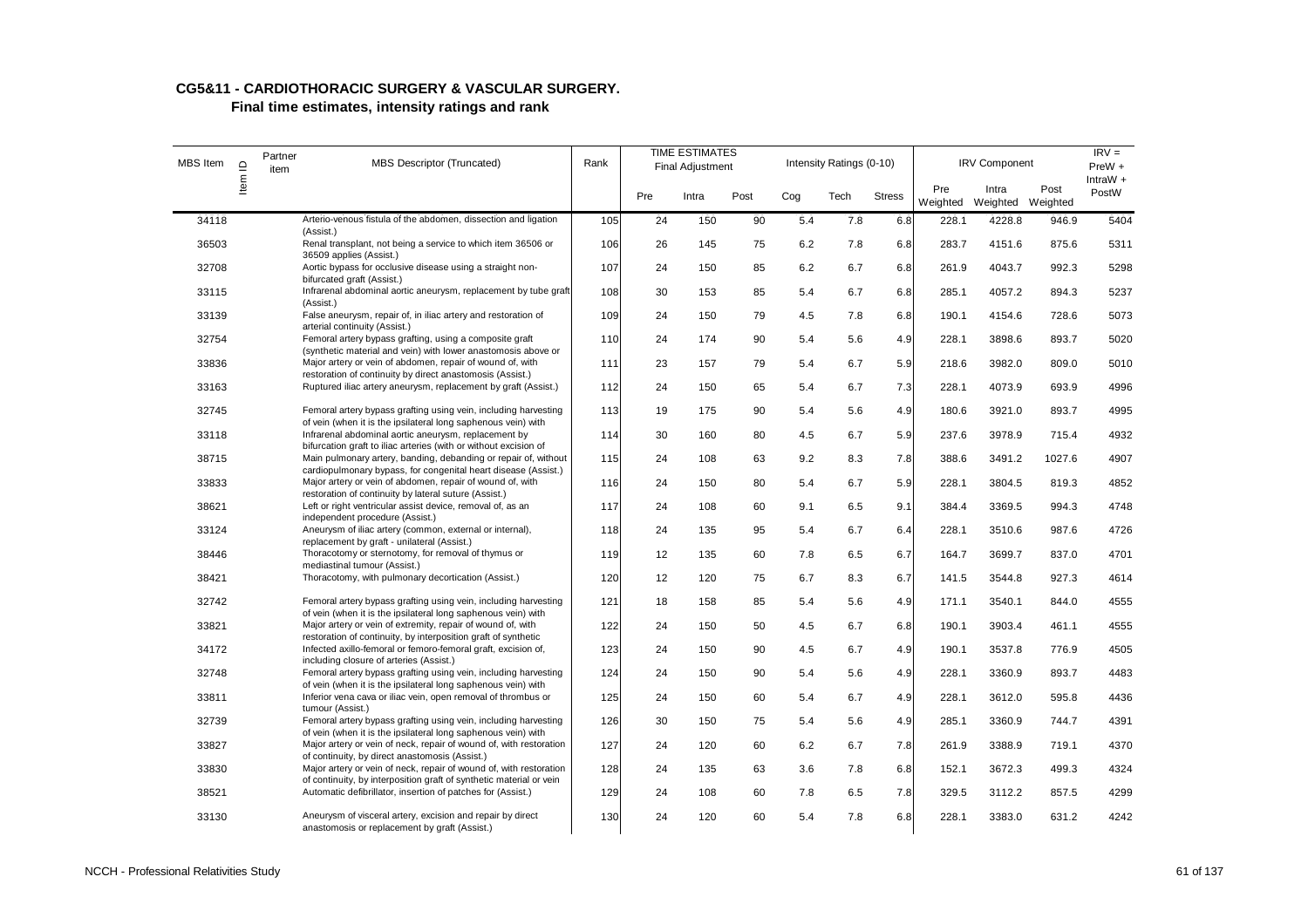#### **CG5&11 - CARDIOTHORACIC SURGERY & VASCULAR SURGERY. Final time estimates, intensity ratings and rank**

| MBS Item  | $\supseteq$ | Partner<br>item | MBS Descriptor (Truncated)                                                                                                                                                              | Rank |             | <b>TIME ESTIMATES</b><br><b>Final Adjustment</b> |             |     | Intensity Ratings (0-10) |               |                 | <b>IRV Component</b>       |        | $IRV =$<br>$PreW +$ |
|-----------|-------------|-----------------|-----------------------------------------------------------------------------------------------------------------------------------------------------------------------------------------|------|-------------|--------------------------------------------------|-------------|-----|--------------------------|---------------|-----------------|----------------------------|--------|---------------------|
|           | Item        |                 |                                                                                                                                                                                         |      | Pre         | Intra                                            | Post        | Cog | Tech                     | <b>Stress</b> | Pre<br>Weighted | Intra<br>Weighted Weighted | Post   | IntraW $+$<br>PostW |
| 33839     |             |                 | Major artery or vein of abdomen, repair of wound of, with                                                                                                                               | 131  | 24          | 150                                              | 95          | 5.4 | 3.3                      | 5.9           | 228.1           | 3028.2                     | 972.9  | 4229                |
| 33824     |             |                 | restoration of continuity by means of interposition graft (Assist.)<br>Major artery or vein of neck, repair of wound of, with restoration<br>of continuity, by lateral suture (Assist.) | 132  | 16          | 105                                              | 90          | 6.2 | 6.7                      | 7.8           | 174.6           | 2965.3                     | 1078.7 | 4219                |
| 33172     |             |                 | Aneurysm of major artery, replacement by graft, not being a<br>service to which another item in this Sub- group applies                                                                 | 133  | 24          | 135                                              | 75          | 4.5 | 6.7                      | 5.9           | 190.1           | 3357.2                     | 670.7  | 4218                |
| 33536     |             |                 | Inferior mesenteric artery, endarterectomy of, not being a<br>service associated with a service to which another item in this                                                           | 134  | 24          | 150                                              | 79          | 4.5 | 5.6                      | 4.9           | 190.1           | 3286.6                     | 681.9  | 4159                |
| 33133     |             |                 | Aneurysm of visceral artery, dissection and ligation of arteries<br>without restoration of continuity (Assist.)                                                                         | 136  | 24          | 120                                              | 63          | 4.5 | 7.8                      | 6.8           | 190.1           | 3323.6                     | 581.0  | 4095                |
| 34115     |             |                 | Arterio-venous fistula of the neck, dissection and ligation<br>(Assist.)                                                                                                                | 136  | 24          | 120                                              | 63          | 4.5 | 7.8                      | 6.8           | 190.1           | 3323.6                     | 581.0  | 4095                |
| $38647 +$ |             | 00000           | Thoracotomy or sternotomy involving division of extensive<br>adhesions where the time taken to divide the adhesions                                                                     | 137  | $\mathsf 0$ | 120                                              | $\mathbf 0$ | 8.9 | 9.2                      | 8.1           | 0.0             | 4069.9                     | 0.0    | 4070                |
| 34175     |             |                 | Infected bypass graft from extremities, excision of including<br>closure of arteries (Assist.)                                                                                          | 138  | 24          | 135                                              | 90          | 4.5 | 4.4                      | 6.8           | 190.1           | 3040.5                     | 830.1  | 4061                |
| 33080     |             |                 | Intra-abdominal or pelvic aneurysm, ligation, suture closure or<br>excision of, without bypass grafting (Assist.)                                                                       | 139  | 24          | 135                                              | 79          | 5.4 | 5.6                      | 4.9           | 228.1           | 3024.8                     | 784.4  | 4037                |
| 38656     |             |                 | Thoracotomy or median sternotomy for post-operative bleeding<br>(Assist.)                                                                                                               | 140  | 12          | 77                                               | 65          | 9.4 | 9.2                      | 9.1           | 198.5           | 2731.5                     | 1105.3 | 4035                |
| 33815     |             |                 | Major artery or vein of extremity, repair of wound of, with<br>restoration of continuity, by lateral suture (Assist.)                                                                   | 141  | 24          | 120                                              | 50          | 4.5 | 7.8                      | 6.8           | 190.1           | 3323.6                     | 461.1  | 3975                |
| 33500     |             |                 | Artery or arteries of neck, endarterectomy of, including closure<br>by suture (where endarterectomy of 1 or more arteries is                                                            | 142  | 20          | 110                                              | 60          | 5.6 | 7.6                      | 7.0           | 197.1           | 3108.0                     | 652.3  | 3957                |
| 32751     |             |                 | Femoral artery bypass grafting using synthetic graft, with lower<br>anastomosis above or below the knee (Assist.)                                                                       | 143  | 18          | 130                                              | 85          | 5.4 | 5.6                      | 4.9           | 171.1           | 2912.8                     | 844.0  | 3928                |
| 38466     |             |                 | Sternum, reoperation on for dehiscence or infection involving<br>reopening of the mediastinum, with or without rewiring (Assist.)                                                       | 144  | 12          | 108                                              | 75          | 7.3 | 4.8                      | 7.3           | 154.2           | 2733.8                     | 1006.2 | 3894                |
| 33506     |             |                 | Innominate or subclavian artery, endarterectomy of, including<br>closure by suture (Assist.)                                                                                            | 145  | 24          | 135                                              | 60          | 4.5 | 6.7                      | 4.9           | 190.1           | 3184.0                     | 517.9  | 3892                |
| 32712     |             |                 | Ilio-femoral bypass grafting (Assist.)                                                                                                                                                  | 146  | 24          | 137                                              | 75          | 4.5 | 5.6                      | 4.9           | 190.1           | 3001.8                     | 647.4  | 3839                |
| 33518     |             |                 | Iliac endarterectomy, including closure by suture, not being a<br>service associated with another procedure on the iliac artery                                                         | 147  | 24          | 130                                              | 65          | 4.5 | 6.7                      | 4.9           | 190.1           | 3066.1                     | 561.1  | 3817                |
| 43915     |             |                 | Eventration, plication of diaphragm for (Assist.)                                                                                                                                       | 148  | 12          | 108                                              | 59          | 6.7 | 6.5                      | 6.7           | 141.5           | 2894.4                     | 729.5  | 3765                |
| $38572 +$ |             | 00000           | Operative management of acute rupture or dissection, in<br>conjunction with procedures on the thoracic aorta (Assist.)                                                                  | 149  | 24          | 90                                               | $\mathbf 0$ | 9.7 | 9.6                      | 9.2           | 409.7           | 3273.8                     | 0.0    | 3684                |
| 33521     |             |                 | Ilio-femoral endarterectomy (1 side), including closure by suture<br>(Assist.)                                                                                                          | 150  | 24          | 115                                              | 70          | 4.5 | 6.7                      | 5.9           | 190.1           | 2859.8                     | 626.0  | 3676                |
| 32757     |             |                 | Femoral artery sequential bypass grafting (using a vein or<br>synthetic material) where an additional anastomosis is made to                                                            | 151  | 24          | 120                                              | 71          | 5.4 | 5.6                      | 4.9           | 228.1           | 2688.7                     | 705.0  | 3622                |
| 33845     |             |                 | Laparotomy for control of post operative bleeding or thrombosis<br>after intra-abdominal vascular procedure, where no other                                                             | 152  | 24          | 91                                               | 60          | 5.4 | 7.8                      | 7.8           | 228.1           | 2682.2                     | 649.9  | 3560                |
| 33100     |             |                 | Aneurysm of common or internal carotid artery, or both,<br>replacement by graft of vein or synthetic material (Assist.)                                                                 | 153  | 24          | 120                                              | 70          | 4.5 | 5.6                      | 4.9           | 190.1           | 2629.3                     | 604.2  | 3424                |
| 32715     |             |                 | Axillary or subclavian to femoral bypass grafting to 1 or both<br>femoral arteries (Assist.)                                                                                            | 154  | 24          | 120                                              | 65          | 4.5 | 5.6                      | 4.9           | 190.1           | 2629.3                     | 561.1  | 3380                |
| 33050     |             |                 | Bypass grafting to replace a popliteal aneurysm using vein,<br>including harvesting vein (when it is the ipsilateral long                                                               | 156  | 24          | 105                                              | 71          | 5.4 | 5.6                      | 4.9           | 228.1           | 2352.6                     | 705.0  | 3286                |
| 33055     |             |                 | Bypass grafting to replace a popliteal aneurysm using a<br>synthetic graft (Assist.)                                                                                                    | 156  | 24          | 105                                              | 71          | 5.4 | 5.6                      | 4.9           | 228.1           | 2352.6                     | 705.0  | 3286                |

NCCH - Professional Relativities Study 62 of 137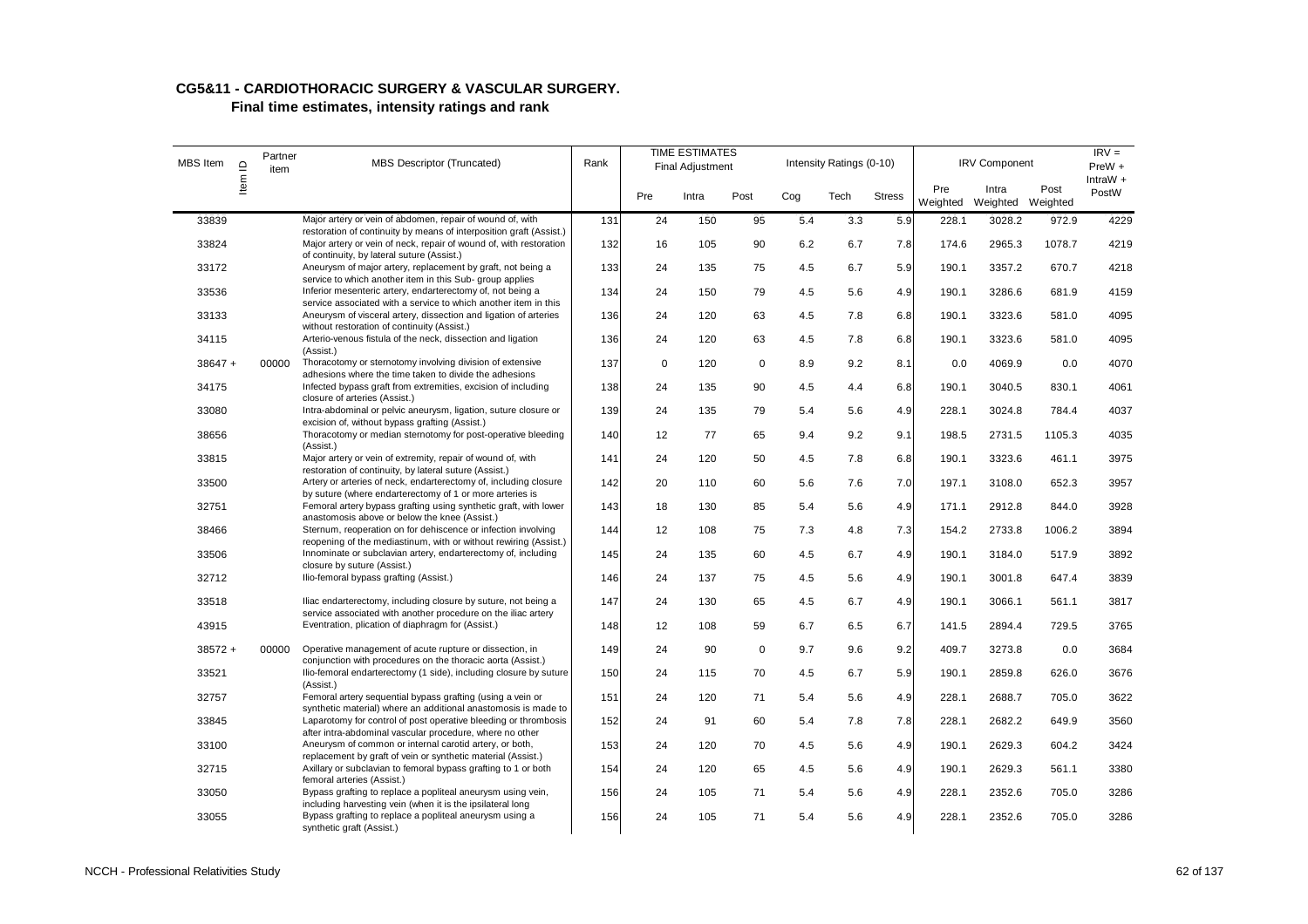| <b>MBS</b> Item | $\supseteq$ | Partner<br>item | MBS Descriptor (Truncated)                                                                                                            | Rank |     | <b>TIME ESTIMATES</b><br><b>Final Adjustment</b> |      |     | Intensity Ratings (0-10) |               |                 | <b>IRV Component</b>       |       | $IRV =$<br>PreW +   |
|-----------------|-------------|-----------------|---------------------------------------------------------------------------------------------------------------------------------------|------|-----|--------------------------------------------------|------|-----|--------------------------|---------------|-----------------|----------------------------|-------|---------------------|
|                 | ltem        |                 |                                                                                                                                       |      | Pre | Intra                                            | Post | Cog | Tech                     | <b>Stress</b> | Pre<br>Weighted | Intra<br>Weighted Weighted | Post  | IntraW $+$<br>PostW |
| 34142           |             |                 | Coeliac artery, decompression of, for coeliac artery                                                                                  | 157  | 24  | 120                                              | 70   | 3.6 | 5.6                      | 4.9           | 152.1           | 2569.9                     | 513.4 | 3235                |
| 38440           |             |                 | compression syndrome, as an independent procedure (Assist.)<br>Lung, wedge resection of (Assist.)                                     | 158  | 12  | 90                                               | 70   | 7.8 | 5.7                      | 4.6           | 164.7           | 2114.4                     | 930.8 | 3210                |
| 34806           |             |                 | Cross leg bypass grafting, saphenous to iliac or femoral vein<br>(Assist.)                                                            | 160  | 24  | 120                                              | 90   | 3.6 | 5.6                      | 3.9           | 152.1           | 2415.9                     | 632.1 | 3200                |
| 34809           |             |                 | Saphenous vein anastomosis to femoral or popliteal vein for<br>femoral vein bypass (Assist.)                                          | 160  | 24  | 120                                              | 90   | 3.6 | 5.6                      | 3.9           | 152.1           | 2415.9                     | 632.1 | 3200                |
| 32703           |             |                 | Internal carotid artery, transection and reanastomosis of, or<br>resection of small length and reanastomosis of - with or without     | 161  | 16  | 86                                               | 60   | 4.5 | 7.8                      | 7.8           | 126.7           | 2492.3                     | 572.0 | 3191                |
| 32763           |             |                 | Arterial bypass grafting, using vein or synthetic material, not<br>being a service to which another item in this Sub-group applies    | 162  | 24  | 112                                              | 60   | 5.4 | 5.6                      | 3.9           | 228.1           | 2365.8                     | 577.1 | 3171                |
| 32718           |             |                 | Femoro-femoral or ilio-femoral cross-over bypass grafting<br>(Assist.)                                                                | 163  | 24  | 104                                              | 80   | 4.5 | 5.6                      | 4.9           | 190.1           | 2278.7                     | 690.6 | 3159                |
| 35006           |             |                 | Cervical or upper thoracic sympathectomy, where operation is a<br>reoperation for previous incomplete sympathectomy by any            | 164  | 24  | 105                                              | 40   | 3.6 | 6.7                      | 6.8           | 152.1           | 2680.4                     | 317.0 | 3149                |
| 33818           |             |                 | Major artery or vein of extremity, repair of wound of, with<br>restoration of continuity, by direct anastomosis (Assist.)             | 165  | 24  | 135                                              | 45   | 3.6 | 4.4                      | 4.9           | 152.1           | 2644.6                     | 330.0 | 3127                |
| 32700           |             |                 | Artery of neck, bypass using vein or synthetic material (Assist.)                                                                     | 166  | 24  | 120                                              | 60   | 4.5 | 4.4                      | 4.9           | 190.1           | 2410.1                     | 517.9 | 3118                |
| 34800           |             |                 | Inferior vena cava, plication, ligation, or application of caval clip<br>(Assist.)                                                    | 167  | 24  | 135                                              | 45   | 5.4 | 3.3                      | 3.9           | 228.1           | 2379.0                     | 432.8 | 3040                |
| 38700           |             |                 | Patent ductus arteriosus, shunt, collateral or other single large<br>vessel, division or ligation of, without cardiopulmonary bypass, | 168  | 24  | 60                                               | 55   | 8.3 | 7.8                      | 6.7           | 350.6           | 1779.5                     | 806.9 | 2937                |
| 38424           |             |                 | Thoracotomy, with pleurectomy or pleurodesis, or enucleation<br>of hydatid cysts (Assist.)                                            | 169  | 15  | 73                                               | 70   | 6.7 | 5.7                      | 5.6           | 176.9           | 1764.5                     | 841.5 | 2783                |
| 44373           |             |                 | Hindquarter=20 (Assist.)                                                                                                              | 170  | 24  | 150                                              | 118  | 2.7 | 2.2                      | 2.9           | 114.0           | 1977.0                     | 638.9 | 2730                |
| 38470           |             |                 | Permanent myocardial electrode, insertion of, by thoracotomy<br>or sternotomy (Assist.)                                               | 171  | 8   | 81                                               | 60   | 6.7 | 5.7                      | 4.6           | 94.3            | 1853.9                     | 702.7 | 2651                |
| 33800           |             |                 | Embolus, removal of, from artery of neck (Assist.)                                                                                    | 172  | 24  | 100                                              | 40   | 3.6 | 5.6                      | 4.9           | 152.1           | 2141.6                     | 293.4 | 2587                |
| 33070           |             |                 | Aneurysm in the extremities, ligation, suture closure or excision<br>of, without bypass grafting (Assist.)                            | 173  | 24  | 90                                               | 47   | 4.5 | 5.6                      | 4.9           | 190.1           | 1972.0                     | 405.7 | 2568                |
| 33539           |             |                 | Artery of extremities, endarterectomy of, including closure by<br>suture (Assist.)                                                    | 174  | 24  | 108                                              | 60   | 3.6 | 4.4                      | 3.9           | 152.1           | 1977.1                     | 421.4 | 2551                |
| 34136           |             |                 | First rib, resection of portion of=20 (Assist.)                                                                                       | 175  | 24  | 90                                               | 60   | 4.5 | 4.4                      | 4.9           | 190.1           | 1807.6                     | 517.9 | 2516                |
| 33075           |             |                 | Aneurysm in the neck, ligation, suture closure or excision of,<br>without bypass grafting (Assist.)                                   | 176  | 24  | 100                                              | 71   | 2.7 | 5.6                      | 3.9           | 114.0           | 1963.8                     | 406.5 | 2484                |
| 33142           |             |                 | False aneurysm, repair of, in femoral artery and restoration of<br>arterial continuity (Assist.)                                      | 177  | 19  | 90                                               | 60   | 3.6 | 4.4                      | 5.9           | 120.4           | 1878.5                     | 458.7 | 2458                |
| 33542           |             |                 | Extended deep femoral endarterectomy where the<br>endarterectomy is at least 7cms long (Assist.)                                      | 179  | 24  | 90                                               | 60   | 3.6 | 5.6                      | 3.9           | 152.1           | 1812.0                     | 421.4 | 2385                |
| 33803           |             |                 | Embolectomy or thrombectomy, by abdominal approach, of an<br>artery or bypass graft of trunk (Assist.)                                | 179  | 24  | 90                                               | 60   | 3.6 | 5.6                      | 3.9           | 152.1           | 1812.0                     | 421.4 | 2385                |
| 38418           |             |                 | Thoracotomy, exploratory, with or without biopsy (Assist.)                                                                            | 180  | 10  | 77                                               | 65   | 5.6 | 4.8                      | 4.6           | 98.6            | 1610.3                     | 658.1 | 2367                |
| 33842           |             |                 | Artery of neck, re-operation for bleeding or thrombosis after<br>carotid or vertebral artery surgery (Assist.)                        | 181  | 24  | 58                                               | 70   | 4.5 | 6.7                      | 6.8           | 190.1           | 1509.3                     | 645.6 | 2345                |
| 34518           |             |                 | Stenosis of arteriovenous fistula or prosthetic arteriovenous<br>access device, correction of (Assist.)                               | 182  | 21  | 81                                               | 40   | 4.5 | 6.7                      | 3.9           | 166.3           | 1806.5                     | 332.8 | 2306                |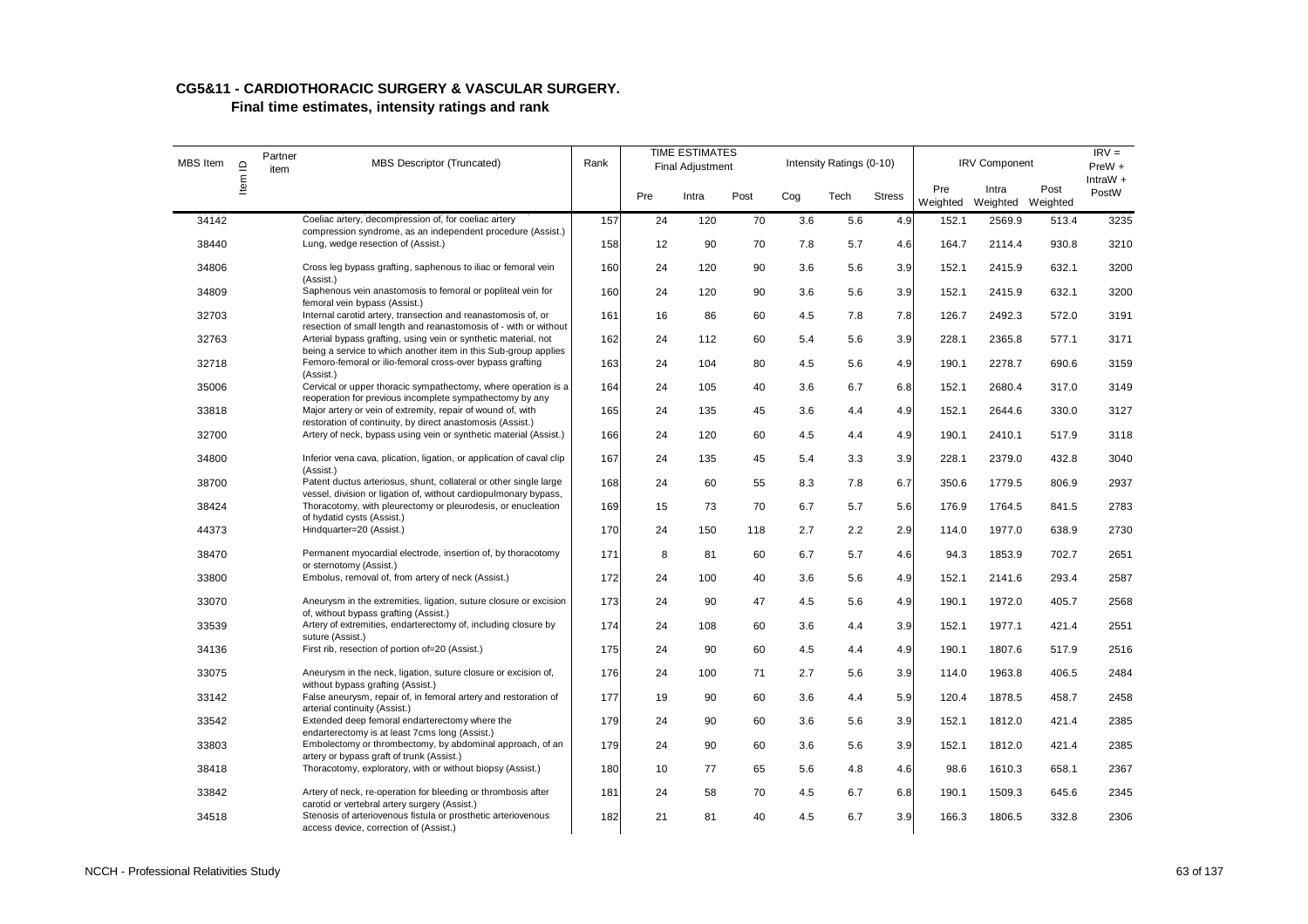| MBS Item  | $\mathbf{r}$ | Partner<br>item | <b>MBS Descriptor (Truncated)</b>                                                                                                                                                                   | Rank |                | <b>TIME ESTIMATES</b><br><b>Final Adjustment</b> |             |     | Intensity Ratings (0-10) |               |                 | <b>IRV Component</b>       |       | $IRV =$<br>PreW +   |
|-----------|--------------|-----------------|-----------------------------------------------------------------------------------------------------------------------------------------------------------------------------------------------------|------|----------------|--------------------------------------------------|-------------|-----|--------------------------|---------------|-----------------|----------------------------|-------|---------------------|
|           | Item         |                 |                                                                                                                                                                                                     |      | Pre            | Intra                                            | Post        | Cog | Tech                     | <b>Stress</b> | Pre<br>Weighted | Intra<br>Weighted Weighted | Post  | $IntraW +$<br>PostW |
| 33810     |              |                 | Inferior vena cava or iliac vein, closed thrombectomy by catheter<br>via the femoral vein (Assist.)                                                                                                 | 183  | 24             | 90                                               | 30          | 4.5 | 4.4                      | 4.9           | 190.1           | 1807.6                     | 259.0 | 2257                |
| 34812     |              |                 | Venous stenosis or occlusion, vein bypass for, using vein or                                                                                                                                        | 184  | 24             | 90                                               | 60          | 4.5 | 3.3                      | 3.9           | 190.1           | 1541.5                     | 499.3 | 2231                |
| 34145     |              |                 | synthetic material, not being a service associated with a service<br>Popliteal artery, exploration of, for popliteal entrapment, with or<br>without division of fibrous tissue and muscle (Assist.) | 185  | 24             | 100                                              | 50          | 3.6 | 3.3                      | 3.9           | 152.1           | 1663.2                     | 351.2 | 2166                |
| 34112     |              |                 | Arterio-venous fistula of an extremity, dissection and ligation<br>(Assist.)                                                                                                                        | 186  | 24             | 60                                               | 50          | 6.2 | 4.4                      | 4.9           | 261.9           | 1261.2                     | 554.2 | 2077                |
| 34821     |              |                 | Vein transplant to restore valvular function (Assist.)                                                                                                                                              | 187  | 12             | 120                                              | 71          | 2.7 | 3.3                      | 2.0           | 57.0            | 1644.0                     | 364.5 | 2066                |
| 33848     |              |                 | Extremity, re-operation on, for control of bleeding or thrombosis<br>after vascular procedure, where no other procedure is                                                                          | 188  | 24             | 90                                               | 60          | 2.7 | 3.3                      | 4.9           | 114.0           | 1567.8                     | 362.2 | 2044                |
| $38643 +$ |              | 00000           | Thoracotomy or sternotomy involving division of adhesions<br>where the time taken to divide the adhesions exceeds 45                                                                                | 189  | $\mathbf 0$    | 60                                               | $\mathbf 0$ | 8.9 | 9.2                      | 8.1           | 0.0             | 2034.9                     | 0.0   | 2035                |
| 38613     |              |                 | Intra-aortic balloon pump, removal of, with closure of artery by<br>patch graft (Assist.)                                                                                                           | 190  | 12             | 60                                               | 60          | 6.7 | 4.8                      | 3.5           | 141.5           | 1206.4                     | 682.1 | 2030                |
| 33812     |              |                 | Thrombus, removal of, from femoral or other similar large vein                                                                                                                                      | 191  | 24             | 90                                               | 50          | 3.6 | 3.3                      | 2.9           | 152.1           | 1381.4                     | 335.6 | 1869                |
| 34139     |              |                 | (Assist.)<br>Cervical rib, removal of, or other operation for removal of                                                                                                                            | 192  | 22             | 102                                              | 35          | 1.9 | 4.4                      | 2.9           | 73.6            | 1641.0                     | 149.1 | 1864                |
| 35330     |              |                 | thoracic outlet compression, not being a service to which<br>Insertion of inferior vena caval filter, percutaneous or by open                                                                       | 193  | 24             | 70                                               | 60          | 2.7 | 6.7                      | 2.9           | 114.0           | 1402.0                     | 324.9 | 1841                |
| $38603 +$ |              | 00000           | exposure, excluding associated radiological services or<br>Peripheral cannulation for cardiopulmonary bypass excluding                                                                              | 194  | $\mathbf 0$    | 50                                               | $\mathbf 0$ | 9.7 | 9.5                      | 9.3           | 0.0             | 1817.6                     | 0.0   | 1818                |
| 38430     |              |                 | post-operative management (Assist.)<br>Thoracoplasty (in stages) - each stage=20 (Assist.)                                                                                                          | 195  | 67             | 15                                               | 60          | 6.7 | 4.8                      | 4.6           | 790.1           | 322.8                      | 702.7 | 1816                |
| 34130     |              |                 | Surgically created arterio-venous fistula of an extremity, closure                                                                                                                                  | 196  | 24             | 90                                               | 40          | 3.6 | 3.3                      | 2.9           | 152.1           | 1381.4                     | 268.5 | 1802                |
| 38448     |              |                 | of (Assist.)<br>Mediastinum, cervical exploration of, with or without biopsy                                                                                                                        | 197  | 15             | 50                                               | 30          | 5.6 | 5.7                      | 7.8           | 147.8           | 1319.4                     | 333.6 | 1801                |
| 38452     |              |                 | (Assist.)<br>Pericardium, sub-xyphoid drainage of (Assist.)                                                                                                                                         | 198  | 12             | 54                                               | 60          | 5.6 | 3.9                      | 4.6           | 118.3           | 1055.4                     | 607.5 | 1781                |
|           |              |                 | Great artery or great vein (including subclavian, axillary, iliac,                                                                                                                                  |      |                |                                                  |             |     |                          |               |                 |                            |       |                     |
| 34103     |              |                 | femoral or popliteal), ligation of, or exploration of, not being a                                                                                                                                  | 199  | 24             | 60                                               | 40          | 5.4 | 4.4                      | 3.9           | 228.1           | 1157.8                     | 384.7 | 1771                |
| 33806     |              |                 | Embolectomy or thrombectomy, from an artery or bypass graft<br>of extremities, or embolectomy of abdominal artery via the                                                                           | 200  | 23             | 78                                               | 60          | 3.6 | 3.3                      | 2.9           | 145.7           | 1197.2                     | 402.7 | 1746                |
| 34121     |              |                 | Arterio-venous fistula of an extremity, dissection and repair of,<br>with restoration of continuity (Assist.)                                                                                       | 201  | 24             | 90                                               | 30          | 3.6 | 3.3                      | 2.9           | 152.1           | 1381.4                     | 201.4 | 1735                |
| 38450     |              |                 | Pericardium, transthoracic drainage of (Assist.)                                                                                                                                                    | 202  | 12             | 40                                               | 65          | 5.6 | 4.8                      | 5.6           | 118.3           | 887.9                      | 678.3 | 1684                |
| 41905     |              |                 | Trachea or bronchus, dilatation of stricture and endoscopic<br>insertion of stent (Assist.)                                                                                                         | 203  | 12             | 40                                               | 30          | 7.8 | 4.8                      | 7.8           | 164.7           | 1049.2                     | 428.8 | 1643                |
| 35306     |              |                 | Transluminal stent insertion including associated balloon                                                                                                                                           | 205  | 49             | 68                                               | 40          | 3.6 | 3.3                      | 2.9           | 310.5           | 1043.8                     | 268.5 | 1623                |
| 35309     |              |                 | dilatation for 1 peripheral artery or vein of 1 limb, percutaneous<br>Transluminal stent insertion including associated balloon                                                                     | 205  | 49             | 68                                               | 40          | 3.6 | 3.3                      | 2.9           | 310.5           | 1043.8                     | 268.5 | 1623                |
| 38436     |              |                 | dilatation for visceral arteries or veins, or more than 1 peripheral<br>Thoracoscopy, with or without division of pleural adhesions,                                                                | 206  | 10             | 65                                               | 65          | 4.4 | 3.9                      | 2.4           | 77.4            | 1044.0                     | 501.2 | 1623                |
| 41901     |              |                 | including insertion of intercostal catheter, with or without<br>Endoscopic laser resection of endobronchial tumours for relief                                                                      | 207  | $\overline{7}$ | 60                                               | 31          | 4.4 | 4.8                      | 5.6           | 54.2            | 1292.2                     | 269.9 | 1616                |
| 38612     |              |                 | of obstruction including any associated endoscopic procedures<br>Intra-aortic balloon pump, removal of, with closure of artery by<br>direct suture (Assist.)                                        | 208  | 12             | 50                                               | 40          | 6.7 | 3.9                      | 3.5           | 141.5           | 936.9                      | 454.8 | 1533                |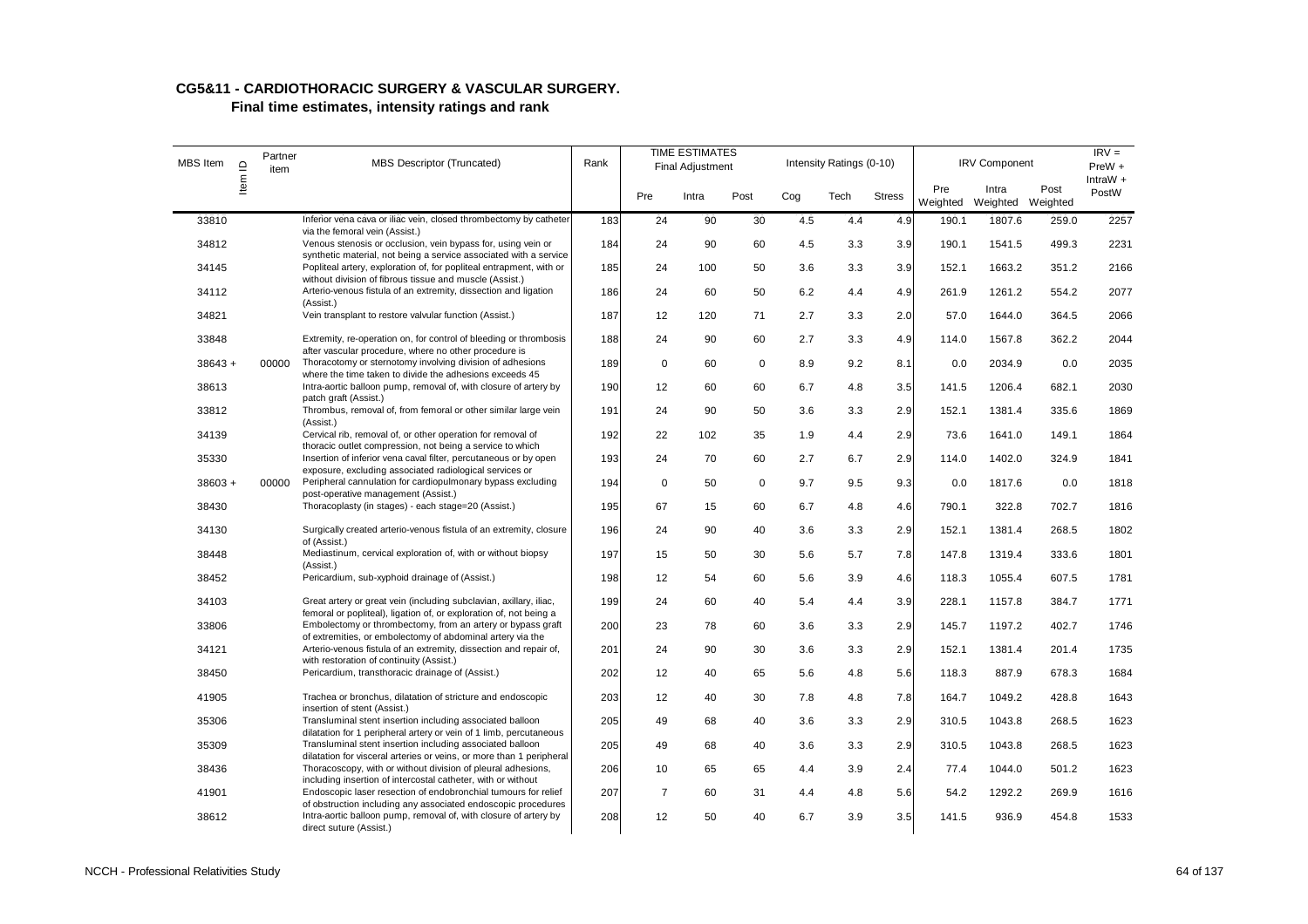| MBS Item  | $\mathbf{\underline{o}}$ | Partner<br>item | <b>MBS Descriptor (Truncated)</b>                                                                                                                       | Rank |             | <b>TIME ESTIMATES</b><br><b>Final Adjustment</b> |             |     | Intensity Ratings (0-10) |               |                 | <b>IRV Component</b>       |       | $IRV =$<br>PreW +   |
|-----------|--------------------------|-----------------|---------------------------------------------------------------------------------------------------------------------------------------------------------|------|-------------|--------------------------------------------------|-------------|-----|--------------------------|---------------|-----------------|----------------------------|-------|---------------------|
|           | ltem                     |                 |                                                                                                                                                         |      | Pre         | Intra                                            | Post        | Cog | Tech                     | <b>Stress</b> | Pre<br>Weighted | Intra<br>Weighted Weighted | Post  | IntraW $+$<br>PostW |
| $38640 +$ |                          | 00000           | Re-operation via median sternotomy, for any procedure,<br>including any divisions of adhesions where the time taken to                                  | 209  | $\mathsf 0$ | 45                                               | $\mathbf 0$ | 8.9 | 9.2                      | 8.1           | 0.0             | 1526.2                     | 0.0   | 1526                |
| 44370     |                          |                 | At hip (Assist.)                                                                                                                                        | 210  | 24          | 90                                               | 60          | 1.9 | 3.3                      | 2.0           | 80.3            | 1193.4                     | 238.8 | 1512                |
| 32517     |                          |                 | Varicose veins, ligation of the long and short saphenous vein,<br>with or without stripping, by re- operation for recurrent veins in                    | 211  | 8           | 82                                               | 30          | 3.6 | 3.3                      | 2.9           | 50.7            | 1258.6                     | 201.4 | 1511                |
| 32514     |                          |                 | Varicose veins, ligation of the long or short saphenous vein,<br>with or without stripping, by re- operation for recurrent veins in                     | 212  | 9           | 71                                               | 30          | 2.7 | 4.4                      | 3.9           | 42.8            | 1264.6                     | 171.8 | 1479                |
| $35202 +$ |                          | 00000           | Major arteries or veins in the neck, abdomen or extremities,                                                                                            | 213  | 0           | 60                                               | $\mathbf 0$ | 0.1 | 7.8                      | 5.9           | 0.0             | 1447.3                     | 0.0   | 1447                |
| 34133     |                          |                 | access to, as part of re-operation after prior surgery on these<br>Scalenotomy (Assist.)                                                                | 214  | 18          | 78                                               | 29          | 1.9 | 4.4                      | 2.9           | 60.2            | 1254.9                     | 123.6 | 1439                |
| 34815     |                          |                 | Vein stenosis, patch angioplasty for, (excluding vein graft<br>stenosis) - using vein or synthetic material (Assist.)                                   | 215  | 24          | 90                                               | 40          | 1.9 | 3.3                      | 2.0           | 80.3            | 1193.4                     | 159.2 | 1433                |
| 34509     |                          |                 | Arteriovenous anastomosis of upper or lower limb, not in                                                                                                | 216  | 19          | 66                                               | 40          | 3.6 | 3.3                      | 2.9           | 120.4           | 1013.1                     | 268.5 | 1402                |
| 38473     |                          |                 | conjunction with another venous or arterial operation (Assist.)<br>Permanent pacemaker electrode, insertion by sub- xyphoid                             | 217  | 8           | 60                                               | 40          | 3.3 | 4.8                      | 3.5           | 46.5            | 1094.2                     | 258.6 | 1399                |
| $38485 +$ |                          | 00000           | approach (Assist.)<br>Mitral annulus, reconstruction of, after decalcification, when                                                                    | 218  | $\mathsf 0$ | 40                                               | $\mathbf 0$ | 9.4 | 8.7                      | 8.4           | 0.0             | 1352.6                     | 0.0   | 1353                |
| 35009     |                          |                 | performed in association with valve surgery (Assist.)<br>Lumbar sympathectomy, where operation is following chemical                                    | 219  | 24          | 75                                               | 40          | 1.9 | 3.3                      | 2.9           | 80.3            | 1081.1                     | 170.4 | 1332                |
| 41895     |                          |                 | sympathectomy or for previous incomplete surgical<br>Bronchus, removal of foreign body in (Assist.)                                                     | 220  | 15          | 34                                               | 25          | 7.8 | 5.7                      | 3.5           | 205.9           | 750.8                      | 323.9 | 1281                |
| 32511     |                          |                 | Varicose veins, complete dissection at the sapheno- femoral                                                                                             | 221  | 9           | 71                                               | 30          | 2.7 | 3.3                      | 2.9           | 42.8            | 1054.7                     | 162.4 | 1260                |
| 38259     |                          |                 | and sapheno-popliteal junction, with or without either ligation or<br>Permanent dual chamber transvenous electrodes, insertion,                         | 222  | 10          | 76                                               | 27          | 2.8 | 3.9                      | 1.3           | 49.3            | 1046.5                     | 136.6 | 1232                |
| 35303     |                          |                 | removal or replacement of<br>Transluminal balloon angioplasty of aortic arch branches, aortic                                                           | 223  | 24          | 60                                               | 40          | 2.7 | 3.3                      | 2.9           | 114.0           | 891.3                      | 216.6 | 1222                |
| 35003     |                          |                 | visceral branches, or more than 1 peripheral artery or vein of 1<br>Cervical or upper thoracic sympathectomy by any surgical                            | 224  | 10          | 60                                               | 30          | 3.5 | 3.6                      | 3.1           | 61.6            | 960.5                      | 198.9 | 1221                |
| 32508     |                          |                 | approach (Assist.)<br>Varicose veins, complete dissection at the sapheno- femoral or                                                                    | 225  | 14          | 60                                               | 30          | 3.6 | 3.3                      | 2.9           | 88.7            | 921.0                      | 201.4 | 1211                |
| 38415     |                          |                 | sapheno-popliteal junction, with or without either ligation or<br>Empyema, radical operation for, involving resection of rib = 20                       | 226  | 12          | 54                                               | 65          | 3.3 | 3.9                      | 1.3           | 69.7            | 758.4                      | 375.8 | 1204                |
| 32505     |                          |                 | (Assist.)<br>Varicose veins, sub-fascial ligation of 1 or more incompetent                                                                              | 227  | 9           | 60                                               | 30          | 3.6 | 3.3                      | 2.9           | 57.0            | 921.0                      | 201.4 | 1179                |
| 44367     |                          |                 | perforating veins - 1 leg - not being a service associated with a<br>Through thigh, at knee or below knee=20 (Assist.)                                  | 228  | 15          | 65                                               | 90          | 1.9 | 2.2                      | 2.0           | 50.2            | 753.1                      | 358.3 | 1161                |
| 41904     |                          |                 | Bronchoscopy with dilatation of tracheal stricture                                                                                                      | 229  | 12          | 27                                               | 30          | 6.7 | 6.5                      | 4.6           | 141.5           | 650.9                      | 351.3 | 1144                |
| 35315     |                          |                 | Peripheral laser angioplasty including associated balloon                                                                                               | 230  | 24          | 60                                               | 40          | 1.9 | 3.3                      | 2.9           | 80.3            | 864.9                      | 170.4 | 1116                |
| 35300     |                          |                 | dilatation of 1 limb, percutaneous or by open exposure,<br>Transluminal balloon angioplasty of 1 peripheral artery or vein of                           | 231  | 29          | 50                                               | 40          | 2.7 | 3.3                      | 2.9           | 137.8           | 742.7                      | 216.6 | 1097                |
| 32766     |                          |                 | 1 limb, percutaneous or by open exposure, excluding<br>Arterial or venous anastomosis, not being a service to which                                     | 232  | 24          | 45                                               | 5           | 5.4 | 4.4                      | 2.9           | 228.1           | 810.6                      | 46.5  | 1085                |
| 35312     |                          |                 | another item in this Sub-group applies, as an independent<br>Peripheral arterial atherectomy including associated balloon                               | 233  | 24          | 60                                               | 30          | 1.9 | 3.3                      | 2.9           | 80.3            | 864.9                      | 127.8 | 1073                |
| 44376     |                          |                 | dilatation of 1 limb, percutaneous or by open exposure,<br>Amputation stump, reamputation of, to provide adequate skin<br>and muscle cover=20 (Assist.) | 234  | 12          | 75                                               | 60          | 1.9 | 2.2                      | 1.0           | 40.1            | 772.7                      | 220.2 | 1033                |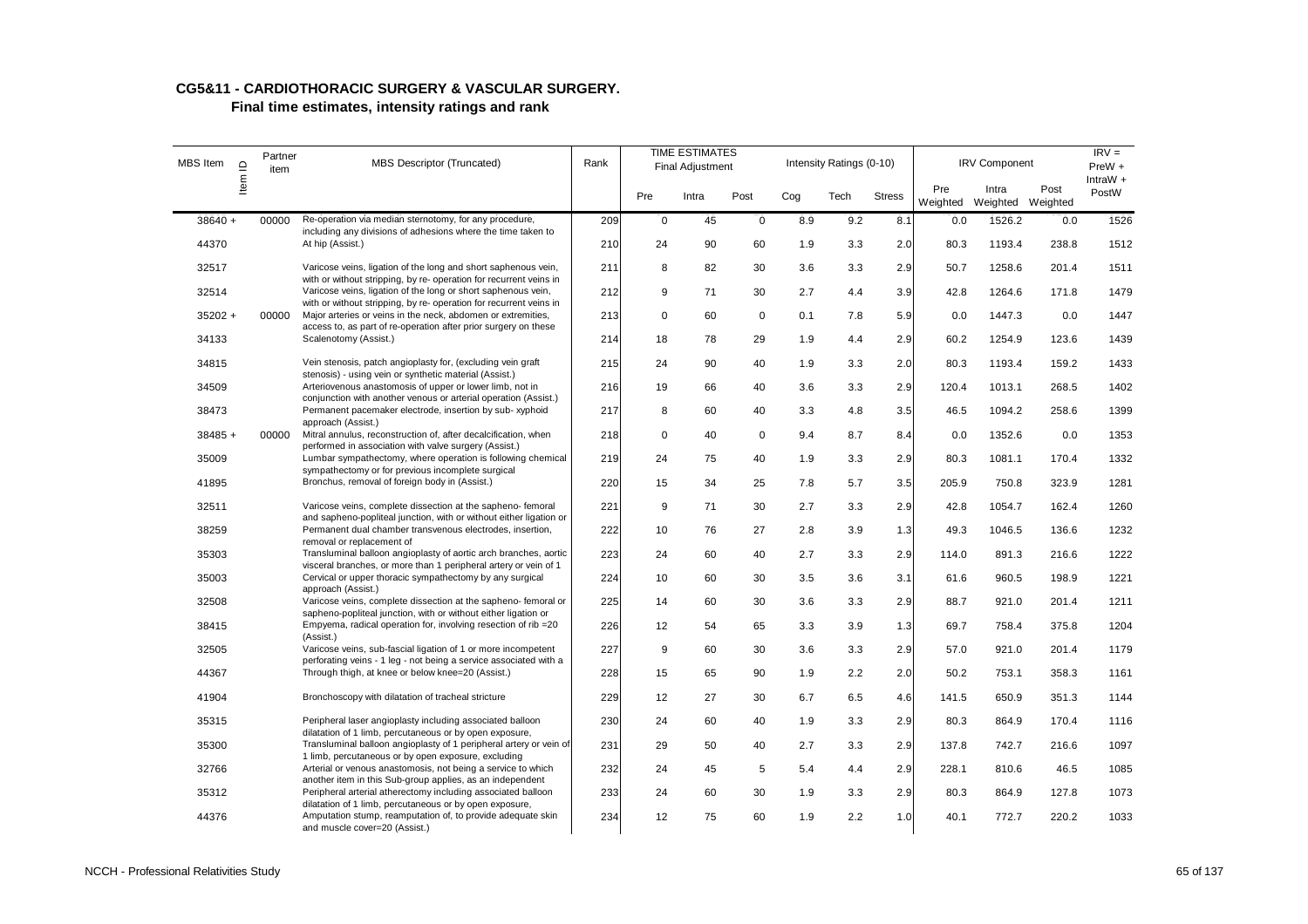| MBS Item  | $\mathbf{r}$ | Partner<br>item | <b>MBS Descriptor (Truncated)</b>                                                                                                          | Rank |             | <b>TIME ESTIMATES</b><br><b>Final Adjustment</b> |             |     | Intensity Ratings (0-10) |               |                 | <b>IRV Component</b>       |       | $IRV =$<br>$PreW +$ |
|-----------|--------------|-----------------|--------------------------------------------------------------------------------------------------------------------------------------------|------|-------------|--------------------------------------------------|-------------|-----|--------------------------|---------------|-----------------|----------------------------|-------|---------------------|
|           | ltem         |                 |                                                                                                                                            |      | Pre         | Intra                                            | Post        | Cog | Tech                     | <b>Stress</b> | Pre<br>Weighted | Intra<br>Weighted Weighted | Post  | IntraW $+$<br>PostW |
| $38505 +$ |              | 00000           | Coronary endarterectomy, by open operation, including repair<br>with 1 or more patch grafts, each vessel (Assist.)                         | 236  | 0           | 30                                               | $\mathsf 0$ | 8.9 | 9.2                      | 8.1           | 0.0             | 1017.5                     | 0.0   | 1017                |
| $38637 +$ |              | 00000           | Patent diseased coronary artery bypass vein graft or grafts,                                                                               | 236  | 0           | 30                                               | $\mathbf 0$ | 8.9 | 9.2                      | 8.1           | 0.0             | 1017.5                     | 0.0   | 1017                |
| $38703 +$ |              | 00000           | dissection, disconnection and oversewing of (Assist.)<br>Patent ductus arteriosus, shunt, collateral or other single large                 | 237  | 0           | 30                                               | $\mathsf 0$ | 8.9 | 8.3                      | 8.9           | 0.0             | 1007.2                     | 0.0   | 1007                |
| 38524     |              |                 | vessel, division or ligation of, with cardiopulmonary bypass, for<br>Automatic defibrillator generator, insertion or replacement of        | 238  | 24          | 54                                               | 60          | 2.2 | 3.1                      | 1.3           | 92.9            | 660.0                      | 251.7 | 1005                |
| $38490 +$ |              | 00000           | (Assist.)<br>Sub-valvular structures, reconstruction and re- implantation of,                                                              | 239  | $\mathbf 0$ | 30                                               | $\mathsf 0$ | 7.9 | 8.8                      | 8.5           | 0.0             | 998.1                      | 0.0   | 998                 |
| 34106     |              |                 | associated with mitral and tricuspid valve replacement (Assist.)<br>Artery or vein (including brachial, radial, ulnar or tibial), ligation | 240  | 23          | 47                                               | 34          | 2.7 | 3.3                      | 2.9           | 109.3           | 698.2                      | 184.1 | 992                 |
| 38464     |              |                 | of, by elective operation, or exploration of, not being a service<br>Sternotomy wound, debridement of, involving curettage of              | 241  | 12          | 55                                               | 55          | 2.2 | 3.1                      | 1.3           | 46.5            | 672.2                      | 230.8 | 949                 |
| 38609     |              |                 | infected bone with or without removal of wires but not involving<br>Intra-aortic balloon pump, insertion of, by arteriotomy (Assist.)      | 242  | 0           | 45                                               | $\mathbf 0$ | 6.7 | 4.8                      | 3.5           | 0.0             | 904.8                      | 0.0   | 905                 |
| 34818     |              |                 | Venous valve, plication or repair to restore valve competency                                                                              | 243  | 12          | 60                                               | 20          | 2.7 | 2.2                      | 2.0           | 57.0            | 721.5                      | 102.7 | 881                 |
| 34512     |              |                 | (Assist.)<br>Arteriovenous access device, insertion of (Assist.)                                                                           |      |             | 72                                               | 40          | 1.9 | 1.1                      |               | 50.2            | 621.2                      | 146.8 | 818                 |
|           |              |                 |                                                                                                                                            | 244  | 15          |                                                  |             |     |                          | 1.0           |                 |                            |       |                     |
| 41883     |              |                 | Tracheostomy (Assist.)                                                                                                                     | 245  | 13          | 54                                               | 33          | 2.0 | 2.6                      | 1.6           | 45.8            | 633.7                      | 132.0 | 812                 |
| 44364     |              |                 | Foot, midtarsal or transmetatarsal = 20 (Assist.)                                                                                          | 246  | 12          | 60                                               | 60          | 1.9 | 1.1                      | 1.0           | 40.1            | 517.7                      | 220.2 | 778                 |
| 34833     |              |                 | External stents, application of, to restore venous valve<br>competency to deep vein or veins (more than 1 stent) (Assist.)                 | 247  | 8           | 60                                               | 10          | 2.7 | 2.2                      | 1.0           | 38.0            | 644.5                      | 48.2  | 731                 |
| 44354     |              |                 | 5 digits of 1 foot=20 (Assist.)                                                                                                            | 248  | 12          | 60                                               | 47          | 1.9 | 1.1                      | 1.0           | 40.1            | 517.7                      | 172.5 | 730                 |
| $38577 +$ |              | 00000           | Cannulation for, and supervision and monitoring of, the<br>administration of retrograde cerebral perfusion during deep                     | 249  | 0           | 20                                               | $\mathbf 0$ | 9.7 | 9.5                      | 9.3           | 0.0             | 727.0                      | 0.0   | 727                 |
| 38462     |              |                 | Sternotomy wound, debridement of, not involving reopening of                                                                               | 250  | 8           | 40                                               | 45          | 2.2 | 3.1                      | 1.3           | 31.0            | 488.9                      | 188.8 | 709                 |
| $38496 +$ |              | 00000           | the mediastinum<br>Artery harvesting (other than internal mammary), for coronary                                                           | 251  | 8           | 30                                               | $\mathbf 0$ | 4.4 | 6.5                      | 3.5           | 62.0            | 642.9                      | 0.0   | 705                 |
| 34515     |              |                 | artery bypass (Assist.)<br>Arteriovenous access device, thrombectomy of (Assist.)                                                          | 252  | 12          | 60                                               | 40          | 1.9 | 1.1                      | 1.0           | 40.1            | 517.7                      | 146.8 | 705                 |
| 44350     |              |                 | 4 digits of 1 foot=20 (Assist.)                                                                                                            | 253  | 12          | 50                                               | 60          | 1.9 | 1.1                      | 1.0           | 40.1            | 431.4                      | 220.2 | 692                 |
| 38250     |              |                 | Single chamber permanent transvenous electrode, insertion of                                                                               | 254  | 11          | 41                                               | 27          | 2.2 | 3.5                      | 1.3           | 42.6            | 526.1                      | 113.3 | 682                 |
| 38606     |              |                 | Intra-aortic balloon pump, percutaneous insertion of                                                                                       | 255  | $\mathbf 0$ | 40                                               | $\mathbf 0$ | 3.3 | 3.9                      | 3.5           | 0.0             | 674.7                      | 0.0   | 675                 |
| 41892     |              |                 | Bronchoscopy with 1 or more endobronchial biopsies or other                                                                                | 256  | 8           | 23                                               | 19          | 6.7 | 3.9                      | 1.3           | 94.3            | 366.0                      | 203.0 | 663                 |
| 90761     |              |                 | diagnostic or therapeutic procedures<br>Consultation in rooms of approximately 45 minutes duration                                         | 257  | 5           | 45                                               | 10          | 4.4 | 3.1                      | 0.2           | 38.7            | 540.9                      | 70.3  | 650                 |
| $32736 +$ |              | 00000           | with a new patient where the clinical record demonstrates that<br>Inferior mesenteric artery, operation on, when performed in              | 258  | 0           | 30                                               | $\mathsf 0$ | 3.6 | 5.6                      | 4.9           | 0.0             | 642.5                      | 0.0   | 642                 |
| 91261     |              |                 | conjunction with another intra-abdominal vascular operation<br>Consultation in a hospital of approximately 45 minutes duration             | 259  | 5           | 45                                               | 10          | 4.5 | 2.1                      | 1.1           | 39.6            | 526.9                      | 74.5  | 641                 |
| 35100     |              |                 | with a new patient where the clinical record demonstrates that<br>Ischaemic limb, debridement of necrotic material, gangrenous             | 260  | 23          | 29                                               | 60          | 1.9 | 1.1                      | 2.0           | 76.9            | 287.4                      | 238.8 | 603                 |
|           |              |                 | tissue, or slough in, in the operating theatre of a hospital, when                                                                         |      |             |                                                  |             |     |                          |               |                 |                            |       |                     |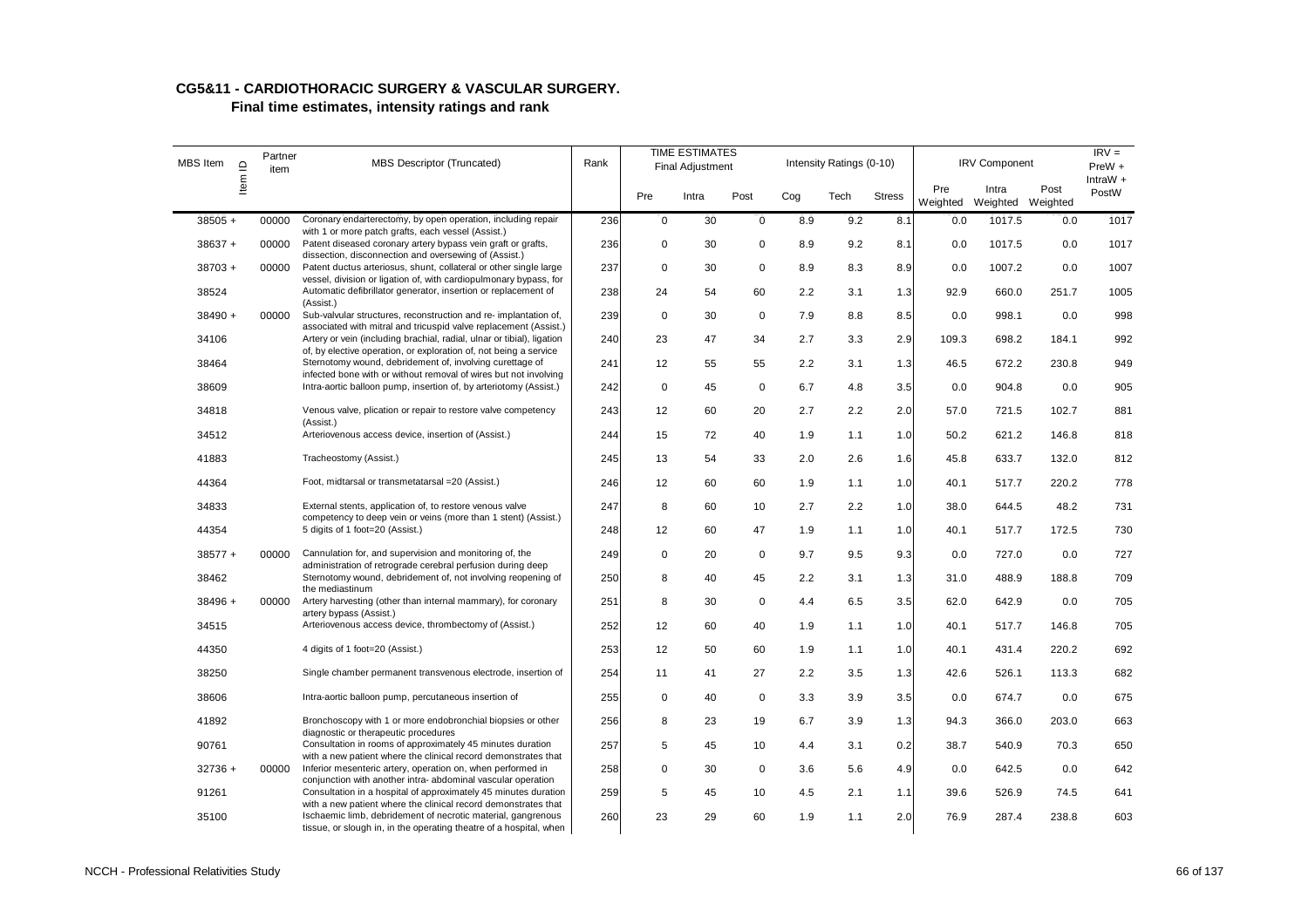#### **CG5&11 - CARDIOTHORACIC SURGERY & VASCULAR SURGERY. Final time estimates, intensity ratings and rank**

| MBS Item  | $\mathbf{\underline{o}}$ | Partner<br>item | <b>MBS Descriptor (Truncated)</b>                                                                                                     | Rank |                | <b>TIME ESTIMATES</b><br><b>Final Adjustment</b> |             |     | Intensity Ratings (0-10) |               |                 | <b>IRV Component</b>       |       | $IRV =$<br>$PreW +$ |
|-----------|--------------------------|-----------------|---------------------------------------------------------------------------------------------------------------------------------------|------|----------------|--------------------------------------------------|-------------|-----|--------------------------|---------------|-----------------|----------------------------|-------|---------------------|
|           | Item                     |                 |                                                                                                                                       |      | Pre            | Intra                                            | Post        | Cog | Tech                     | <b>Stress</b> | Pre<br>Weighted | Intra<br>Weighted Weighted | Post  | $IntraW +$<br>PostW |
| 35000     |                          |                 | Lumbar sympathectomy (Assist.)                                                                                                        | 261  | 24             | 43                                               | 40          | 1.9 | 1.1                      | 1.0           | 80.3            | 371.0                      | 146.8 | 598                 |
| 44346     |                          |                 | 3 digits of 1 foot=20 (Assist.)                                                                                                       | 262  | 12             | 45                                               | 45          | 1.9 | 1.1                      | 1.0           | 40.1            | 388.3                      | 165.1 | 594                 |
| 34827     |                          |                 | External stents, application of, to restore venous valve<br>competency to superficial vein or veins - more than 1 stent               | 264  | 8              | 45                                               | 10          | 2.7 | 2.2                      | 1.0           | 38.0            | 483.4                      | 48.2  | 570                 |
| 34830     |                          |                 | External stent, application of, to restore venous valve<br>competency to deep vein (1 stent) (Assist.)                                | 264  | 8              | 45                                               | 10          | 2.7 | 2.2                      | 1.0           | 38.0            | 483.4                      | 48.2  | 570                 |
| 35103     |                          |                 | Ischaemic limb, debridement of necrotic material, gangrenous<br>tissue, or slough in, in the operating theatre of a hospital,         | 265  | 24             | 30                                               | 60          | 1.9 | 1.1                      | 1.0           | 80.3            | 258.8                      | 220.2 | 559                 |
| 44342     |                          |                 | 2 digits of 1 foot=20                                                                                                                 | 266  | 18             | 41                                               | 35          | 1.9 | 1.1                      | 1.0           | 60.2            | 353.8                      | 128.4 | 542                 |
| $33551 +$ |                          | 00000           | Vein, harvesting of from leg or arm for patch when not<br>performed through same incision as operation (Assist.)                      | 267  | 0              | 40                                               | 0           | 0.1 | 3.3                      | 2.9           | 0.0             | 537.0                      | 0.0   | 537                 |
| 11624     |                          |                 | - 3 examinations of the kind referred to in item 11618, and<br>report (not being a service associated with a service to which         | 268  | $\overline{4}$ | 60                                               | 8           | 1.0 | 2.2                      | 0.0           | 7.0             | 511.5                      | 16.5  | 535                 |
| 32504     |                          |                 | Varicose veins, multiple excision of tributaries, with or without<br>division of 1 or more perforating veins - 1 leg - not being a    | 269  | 9              | 43                                               | 20          | 2.7 | 1.1                      | 1.0           | 42.8            | 389.9                      | 96.5  | 529                 |
| 34527     |                          |                 | Central vein catheterisation by open technique, using<br>subcutaneous tunnel with pump or access port as with                         | 270  | 15             | 49                                               | 17          | 1.5 | 1.5                      | 0.9           | 39.6            | 435.5                      | 52.1  | 527                 |
| 13109     |                          |                 | Indwelling peritoneal catheter (Tenckhoff or similar) for dialysis -<br>insertion and fixation of =20                                 | 271  | 22             | 45                                               | 40          | 1.0 | 1.1                      | 1.0           | 38.7            | 366.0                      | 94.9  | 500                 |
| 38253     |                          |                 | Permanent pacemaker, insertion, removal or replacement of                                                                             | 272  | 9              | 37                                               | 20          | 1.1 | 3.1                      | 1.3           | 17.4            | 429.8                      | 52.2  | 499                 |
| $32769 +$ |                          | 00000           | Arterial or venous anastomosis not being a service to which<br>another item in this Sub-group applies, when performed in              | 273  | $\mathsf 0$    | 30                                               | $\mathbf 0$ | 4.5 | 4.4                      | 2.0           | 0.0             | 490.9                      | 0.0   | 491                 |
| 35319     |                          |                 | Peripheral arterial or venous catheterisation with administration<br>of thrombolytic or chemotherapeutic agents, by pulse spray       | 274  | 24             | 45                                               | 20          | 1.9 | 1.1                      | 0.0           | 80.3            | 330.5                      | 67.2  | 478                 |
| 90751     |                          |                 | Consultation in rooms of approximately 30 minutes duration<br>with a new patient where the clinical record demonstrates that          | 276  | 5              | 30                                               | 10          | 4.5 | 2.1                      | 1.1           | 39.6            | 351.3                      | 74.5  | 465                 |
| 91251     |                          |                 | Consultation in a hospital of approximately 30 minutes duration<br>with a new patient where the clinical record demonstrates that     | 276  | 5              | 30                                               | 10          | 4.5 | 2.1                      | 1.1           | 39.6            | 351.3                      | 74.5  | 465                 |
| 34824     |                          |                 | External stent, application of, to restore venous valve<br>competency to superficial vein - 1 stent (Assist.)                         | 277  | 8              | 45                                               | 10          | 1.9 | 1.1                      | 1.0           | 26.8            | 388.3                      | 36.7  | 452                 |
| $33548 +$ |                          | 00000           | Artery or vein, patch grafting to by vein or synthetic material in<br>conjunction with another arterial or venous operation where     | 278  | 0              | 30                                               | $\pmb{0}$   | 2.7 | 3.3                      | 2.9           | 0.0             | 445.6                      | 0.0   | 446                 |
| $32760 +$ |                          | 00000           | Vein, harvesting of, from leg or arm for bypass or replacement<br>graft when not performed on the limb which is the subject of the    | 279  | $\mathbf 0$    | 30                                               | 0           | 2.5 | 4.1                      | 1.6           | 0.0             | 428.8                      | 0.0   | 429                 |
| 30096     |                          |                 | Scalene node biopsy                                                                                                                   | 280  | 14             | 34                                               | 20          | 1.1 | 3.1                      | 0.2           | 27.1            | 347.0                      | 45.3  | 419                 |
| 44358     |                          |                 | Toe, including metatarsal or part of metatarsal - each toe                                                                            | 281  | 15             | 30                                               | 30          | 1.9 | 1.1                      | 1.0           | 50.2            | 258.8                      | 110.1 | 419                 |
| $34503 +$ |                          | 00000           | Arteriovenous anastomosis of upper or lower limb, in<br>conjunction with another venous or arterial operation (Assist.)               | 282  | $\mathbf 0$    | 30                                               | $\mathbf 0$ | 0.1 | 3.3                      | 2.9           | 0.0             | 402.7                      | 0.0   | 403                 |
| 38460     |                          |                 | Sternal wires or wires, removal of                                                                                                    | 283  | 8              | 45                                               | 30          | 0.0 | 2.2                      | 0.2           | 0.0             | 370.4                      | 20.4  | 391                 |
| 38410     |                          |                 | Intercostal drain, insertion of, with pleurodesis and not involving<br>resection of rib (excluding aftercare)                         | 284  | 12             | 30                                               | 14          | 1.1 | 2.2                      | 1.3           | 23.2            | 307.4                      | 36.5  | 367                 |
| $38588 +$ |                          | 00000           | Cannulation of the coronary sinus for, and supervision of, the<br>retrograde administration of blood or crystalloid for cardioplegia, | 285  | $\mathsf 0$    | 15                                               | $\mathbf 0$ | 6.7 | 7.4                      | 3.5           | 0.0             | 361.0                      | 0.0   | 361                 |
| 90740     |                          |                 | Consultation in rooms of approximately 20 minutes duration<br>where the clinical record demonstrates that more than two of            | 286  | 5              | 20                                               | 10          | 4.5 | 1.1                      | 2.0           | 39.6            | 226.8                      | 77.3  | 344                 |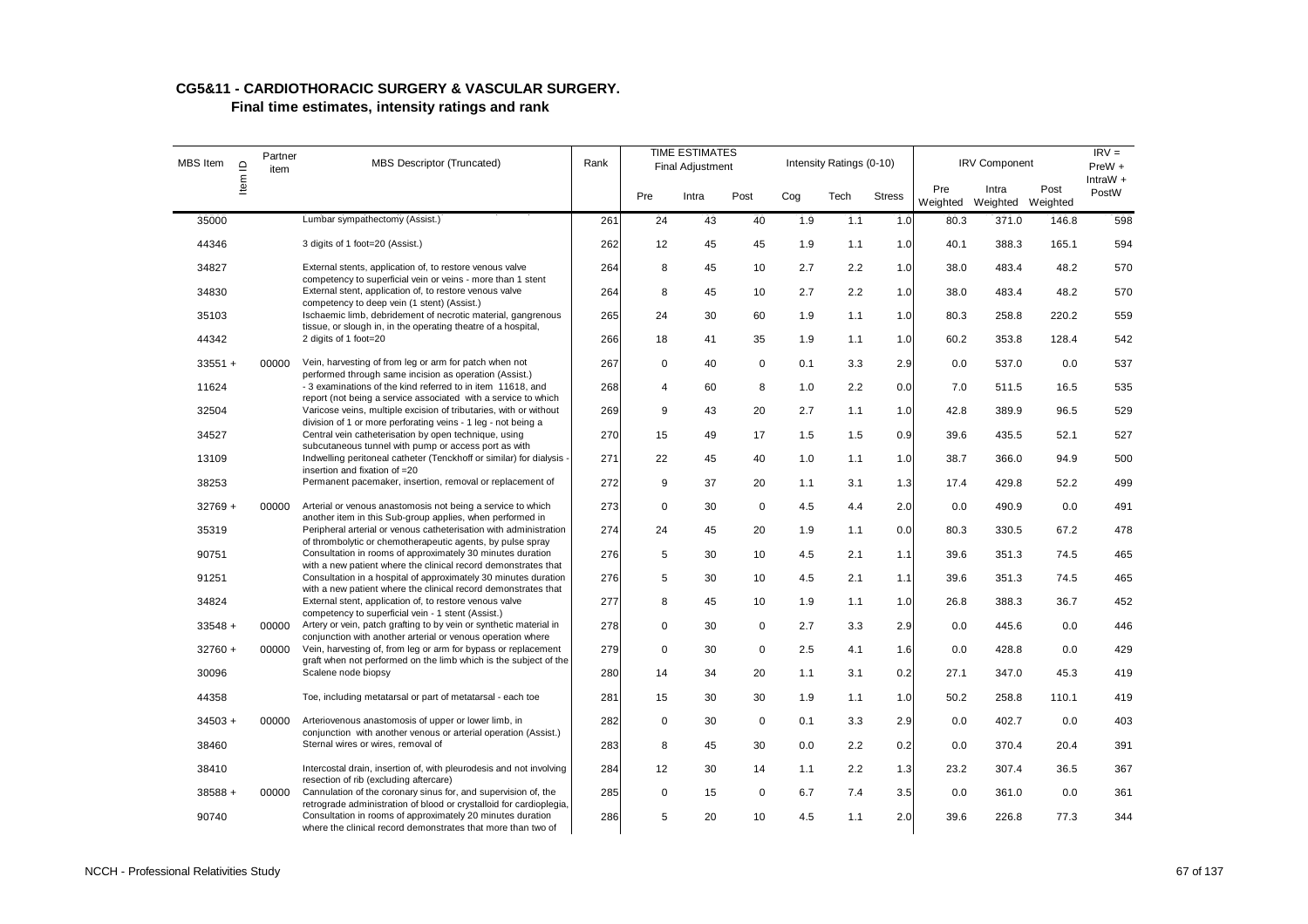| MBS Item  | $\supseteq$ | Partner<br>item | MBS Descriptor (Truncated)                                                                                                                | Rank |                | <b>TIME ESTIMATES</b><br><b>Final Adjustment</b> |             |     | Intensity Ratings (0-10) |               |                 | <b>IRV Component</b>       |       | $IRV =$<br>PreW +<br>IntraW $+$ |
|-----------|-------------|-----------------|-------------------------------------------------------------------------------------------------------------------------------------------|------|----------------|--------------------------------------------------|-------------|-----|--------------------------|---------------|-----------------|----------------------------|-------|---------------------------------|
|           | Item        |                 |                                                                                                                                           |      | Pre            | Intra                                            | Post        | Cog | Tech                     | <b>Stress</b> | Pre<br>Weighted | Intra<br>Weighted Weighted | Post  | PostW                           |
| 44338     |             |                 | 1 digit of foot=20                                                                                                                        | 287  | 18             | 20                                               | 37          | 1.9 | 1.1                      | 0.0           | 60.2            | 146.9                      | 124.3 | 331                             |
| $35321 +$ |             | 00000           | Peripheral arterial catheterisation to administer agents to<br>occlude arteries, veins or arterio-venous fistulae or to arrest            | 288  | $\mathbf 0$    | 45                                               | $\mathbf 0$ | 1.9 | 1.1                      | 0.0           | 0.0             | 330.5                      | 0.0   | 331                             |
| 41884     |             |                 | Cricothyrostomy, by direct stab or Seldinger technique, using<br>Minitrach or similar device, for tracheobronchial toilet                 | 289  | 10             | 19                                               | 14          | 2.2 | 3.1                      | 1.3           | 38.7            | 232.2                      | 58.7  | 330                             |
| $35327 +$ |             | 00000           | Angioscopy combined with any other procedure, excluding<br>associated radiological services or preparation, and excluding                 | 290  | $\mathbf 0$    | 30                                               | $\mathbf 0$ | 0.1 | 2.2                      | 2.0           | 0.0             | 317.9                      | 0.0   | 318                             |
| 35320     |             |                 | Peripheral arterial or venous catheterisation with administration<br>of thrombolytic or chemotherapeutic agents, by open exposure,        | 291  | 24             | 45                                               | 20          | 1.0 | 0.0                      | 0.0           | 42.2            | 232.9                      | 41.2  | 316                             |
| 38409     |             |                 | Intercostal drain, insertion of, not involving resection of rib<br>(excluding after-care)=20                                              | 292  | 10             | 24                                               | 16          | 1.1 | 2.2                      | 1.3           | 19.4            | 245.9                      | 41.8  | 307                             |
| 35317     |             |                 | Peripheral arterial or venous catheterisation with administration<br>of thrombolytic or chemotherapeutic agents, by continuous            | 293  | 19             | 45                                               | 17          | 1.0 | 0.0                      | 0.0           | 33.4            | 232.9                      | 35.0  | 301                             |
| 11618     |             |                 | Examination of carotid or vertebral vessels, or both (unilateral or<br>bilateral) with hard copy recordings of wave forms, involving 1 of | 294  | 8              | 30                                               | 8           | 1.0 | 2.2                      | 0.0           | 14.1            | 255.7                      | 16.5  | 286                             |
| 34530     |             |                 | Hickman or broviac catheter, or other chemotherapy device,<br>removal of, by open surgical procedure in the operating theatre             | 295  | 14             | 19                                               | 16          | 1.9 | 1.1                      | 1.0           | 46.8            | 163.9                      | 58.7  | 269                             |
| 90730     |             |                 | Consultation in rooms of approximately 15 minutes duration<br>where the clinical record demonstrates that more than two of                | 296  | 5              | 15                                               | 10          | 3.6 | 2.1                      | 1.1           | 31.7            | 168.2                      | 61.5  | 261                             |
| $33554 +$ |             | 00000           | Endarterectomy, in conjunction with an arterial bypass<br>operation to prepare the site for anastomosis - each site                       | 297  | $\mathsf 0$    | 15                                               | $\mathbf 0$ | 2.7 | 3.3                      | 2.9           | 0.0             | 222.8                      | 0.0   | 223                             |
| 32500     |             |                 | Varicose veins where varicosity measures 2.5mm or greater in<br>diameter, multiple injections using continuous compression                | 298  | 11             | 18                                               | 14          | 1.9 | 1.1                      | 0.0           | 36.8            | 132.2                      | 47.0  | 216                             |
| 32501     |             |                 | Varicose veins where varicosity measures 2.5mm or greater in<br>diameter, multiple injections using continuous compression                | 299  | 12             | 20                                               | 8           | 1.9 | 1.1                      | 0.0           | 40.1            | 146.9                      | 26.9  | 214                             |
| $33545 +$ |             | 00000           | Artery or vein, patch grafting to by vein or synthetic material in<br>association with another arterial or venous operation where         | 300  | 0              | 20                                               | $\mathbf 0$ | 0.1 | 2.2                      | 2.0           | 0.0             | 211.9                      | 0.0   | 212                             |
| 91230     |             |                 | Consultation in a hospital of approximately 15 minutes duration<br>where the clinical record demonstrates that more than two of           | 301  | 5              | 15                                               | 5           | 2.7 | 1.1                      | 2.0           | 23.8            | 155.3                      | 25.7  | 205                             |
| 90720     |             |                 | Consultation in rooms of approximately 10 minutes duration<br>where the clinical record demonstrates that more than one of                | 302  | 5              | 10                                               | 10          | 2.7 | 1.1                      | 2.0           | 23.8            | 103.5                      | 51.3  | 179                             |
| 11609     |             |                 | 3 or more examinations of the kind referred to in item 11603<br>and report (not being a service to which item 11612 or 11615              | 303  | 4              | 12                                               | 8           | 1.0 | 2.2                      | 0.0           | 7.0             | 102.3                      | 16.5  | 126                             |
| $35200 +$ |             | 00000           | Operative arteriography or venography, 1 or more of, performed<br>during the course of an operative procedure on an artery or vein,       | 304  | $\mathsf 0$    | 15                                               | $\pmb{0}$   | 1.0 | 1.1                      | 0.0           | 0.0             | 102.8                      | 0.0   | 103                             |
| 11612     |             |                 | Examination of peripheral vessels and report, involving any of<br>the techniques referred to in item 11603, with hard copy                | 305  | $\overline{4}$ | 8                                                | 10          | 0.1 | 0.0                      | 0.0           | 0.7             | 37.4                       | 7.6   | 46                              |
| 11606     |             |                 | 2 examinations of the kind referred to in item 11603 and report<br>(not being a service associated with a service to which item           | 306  | 4              | 8                                                | 8           | 0.1 | 0.0                      | 0.0           | 0.7             | 37.4                       | 6.1   | 44                              |
| 11603     |             |                 | Examination of peripheral vessels at rest (unilateral or bilateral)<br>excluding the cavernosal artery and dorsal artery of the penis,    | 307  | 4              | 4                                                | 10          | 0.1 | 0.0                      | 0.0           | 0.7             | 18.7                       | 7.6   | 27                              |
| 11615     |             |                 | Measurement of digital temperature, 1 or more digits, (unilateral<br>or bilateral) and report, with hard copy recording of temperature    | 308  | Δ              | $\Omega$                                         | Δ           | 0.1 | 0.0                      | 0.0           | 0.7             | 0.0                        | 3.1   | 4                               |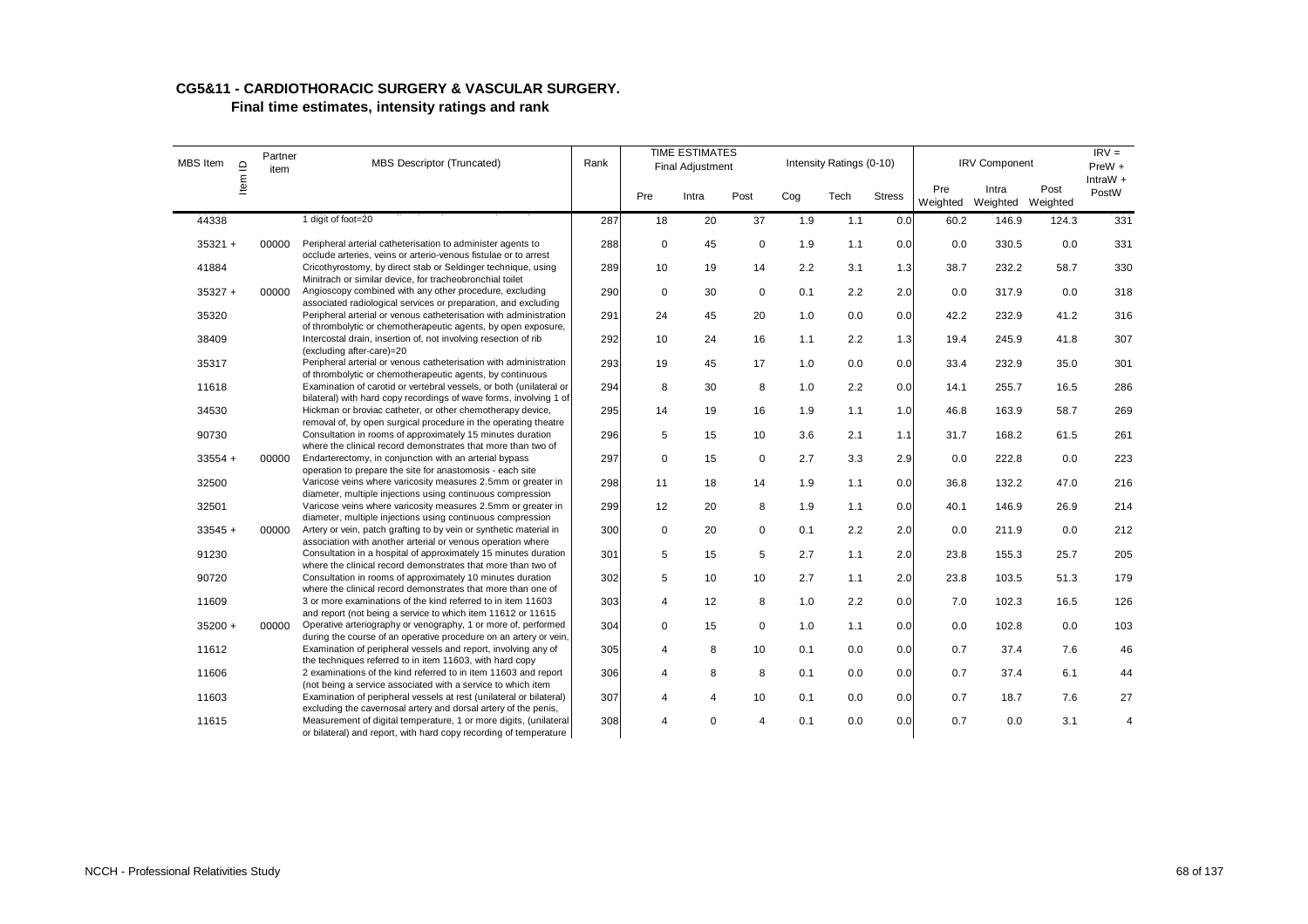### **CG6&7 - NEUROSURGERY & ORTHOPAEDIC SURGERY. Final time estimates, intensity ratings and rank**

| MBS Item | $\mathbf{\underline{o}}$ | Partner<br>item | MBS Descriptor (Truncated)                                                                                                                                                                                      | Rank           |     | <b>TIME ESTIMATES</b><br><b>Final Adjustment</b> |      |      | Intensity Ratings (0-10) |               |                 | <b>IRV Component</b>       |       | $IRV = PreW$<br>$+$ IntraW $+$ |
|----------|--------------------------|-----------------|-----------------------------------------------------------------------------------------------------------------------------------------------------------------------------------------------------------------|----------------|-----|--------------------------------------------------|------|------|--------------------------|---------------|-----------------|----------------------------|-------|--------------------------------|
|          | ltem                     |                 |                                                                                                                                                                                                                 |                | Pre | Intra                                            | Post | Cog  | Tech                     | <b>Stress</b> | Pre<br>Weighted | Intra<br>Weighted Weighted | Post  | PostW                          |
| 39653    |                          |                 | Petro-clival and clival tumour, removal of, by supra and infratentorial                                                                                                                                         | -1             | 40  | 514                                              | 85   | 9.0  | 10.0                     | 7.8           | 390.2           | 9331.2                     | 623.8 | 10345.2                        |
| 39650    |                          |                 | approaches for radical or sub-total radical excision (intracranial<br>Tumour involving middle cranial fossa and infra-temporal fossa,<br>removal of, craniotomy and radical or sub-total radical excision, with | $\overline{2}$ | 40  | 451                                              | 85   | 8.3  | 10.0                     | 8.9           | 360.8           | 8324.2                     | 677.3 | 9362.2                         |
| 39658    |                          |                 | Tumour involving the clivus, radical or sub-total radical excision of,<br>involving transoral or transmaxillary approach (Assist.)                                                                              | 3              | 40  | 460                                              | 85   | 8.3  | 8.9                      | 8.9           | 360.8           | 8184.6                     | 677.3 | 9222.7                         |
| 39654    |                          |                 | Petro-clival and clival tumour, removal of, by supra and infratentorial<br>approaches for radical or sub- total radical excision, (intracranial                                                                 | 4              | 30  | 423                                              | 71   | 9.0  | 10.0                     | 7.8           | 292.7           | 7679.1                     | 521.0 | 8492.9                         |
| 39660    |                          |                 | Tumour or vascular lesion of cavernous sinus, radical excision of,<br>involving craniotomy with or without intracranial carotid artery                                                                          | 5              | 40  | 351                                              | 85   | 9.0  | 10.0                     | 10.0          | 390.2           | 6669.4                     | 730.7 | 7790.3                         |
| 39640    |                          |                 | Tumour involving anterior cranial fossa, removal of, involving<br>craniotomy, radical excision of the skull base, and dural repair                                                                              | 6              | 40  | 378                                              | 85   | 7.7  | 8.9                      | 7.8           | 335.5           | 6526.5                     | 623.8 | 7485.8                         |
| 41578    |                          |                 | Cerebello - pontine angle tumour, removal of, by transmastoid,                                                                                                                                                  | $\overline{7}$ | 43  | 348                                              | 77   | 8.3  | 10.0                     | 8.9           | 387.8           | 6423.1                     | 613.5 | 7424.4                         |
| 41579    |                          |                 | translabyrinthine or retromastoid approach, (intracranial procedure) -<br>Cerebello-pontine angle tumour, removal of, by transmastoid,                                                                          | 8              | 45  | 337                                              | 67   | 8.3  | 10.0                     | 10.0          | 405.9           | 6362.8                     | 576.0 | 7344.6                         |
| 39803    |                          |                 | translabyrinthine or retromastoid approach, (intracranial procedure) -<br>Intracranial arteriovenous malformation, excision of (Assist.)                                                                        | $\mathbf{Q}$   | 40  | 324                                              | 95   | 9.0  | 10.0                     | 8.9           | 390.2           | 6019.1                     | 756.9 | 7166.3                         |
| 39646    |                          |                 | Tumour involving anterior cranial fossa, removal of, involving frontal<br>craniotomy with lateral rhinotomy and radical clearance of paranasal                                                                  | 10.5           | 40  | 324                                              | 85   | 9.0  | 10.0                     | 8.9           | 390.2           | 6019.1                     | 677.3 | 7086.6                         |
| 39662    |                          |                 | Tumour or vascular lesion of foramen magnum, radical excision of,<br>via transcondylar or far lateral suboccipital approach (Assist.)                                                                           | 10.5           | 40  | 324                                              | 85   | 9.0  | 10.0                     | 8.9           | 390.2           | 6019.1                     | 677.3 | 7086.6                         |
| 41575    |                          |                 | Cerebello-pontine angle tumour, removal of by 2 surgeons operating<br>conjointly, by transmastoid, translabyrinthine or retromastoid                                                                            | 12             | 45  | 337                                              | 77   | 8.3  | 8.9                      | 8.9           | 405.9           | 5996.1                     | 613.5 | 7015.5                         |
| 40706    |                          |                 | Hemispherectomy for intractable epilepsy (Assist.)                                                                                                                                                              | 13             | 40  | 324                                              | 75   | 9.0  | 10.0                     | 7.8           | 390.2           | 5881.9                     | 550.4 | 6822.5                         |
| 41576    |                          |                 | Cerebello - pontine angle tumour, removal of, by transmastoid,<br>translabyrinthine or retromastoid appoach - intracranial procedure                                                                            | 14             | 40  | 324                                              | 95   | 9.0  | 8.9                      | 7.8           | 390.2           | 5666.6                     | 697.2 | 6754.0                         |
| 49345    |                          |                 | Hip, revision total replacement of, requiring anatomic specific<br>allograft of both femur and acetabulum (Assist.)                                                                                             | 15             | 46  | 324                                              | 98   | 8.0  | 8.2                      | 8.3           | 400.3           | 5536.3                     | 747.2 | 6683.8                         |
| 39642    |                          |                 | Tumour involving anterior cranial fossa, removal of, involving frontal<br>craniotomy with lateral rhinotomy for clearance of paranasal sinus                                                                    | 16             | 40  | 315                                              | 85   | 8.3  | 8.9                      | 8.9           | 360.8           | 5604.7                     | 677.3 | 6642.7                         |
| 48630    |                          |                 | Scoliosis, requiring anterior decompression of spinal cord with<br>resection of vertebrae including bone graft and instrumentation in                                                                           | 17             | 46  | 270                                              | 118  | 10.0 | 9.0                      | 8.3           | 497.2           | 4836.9                     | 899.7 | 6233.8                         |
| 40318    |                          |                 | Intramedullary tumour or arteriovenous malformation, laminectomy<br>and radical excision of=20 (Assist.)                                                                                                        | 18             | 30  | 270                                              | 113  | 8.7  | 9.4                      | 9.4           | 283.2           | 4956.1                     | 932.7 | 6172.0                         |
| 48612    |                          |                 | Scoliosis, spinal fusion for, using segmental instrumentation (C D,<br>Zielke, Luque, or similar) (Assist.)                                                                                                     | 19             | 46  | 270                                              | 95   | 10.0 | 9.0                      | 8.3           | 497.2           | 4836.9                     | 724.3 | 6058.5                         |
| 45785    |                          |                 | Cranial vault reconstruction for oxycephaly, brachycephaly,<br>turricephaly or similar condition - (bilateral fronto-orbital                                                                                    | 20             | 36  | 291                                              | 55   | 8.3  | 8.9                      | 8.9           | 324.7           | 5177.7                     | 438.2 | 5940.6                         |
| 40112    |                          |                 | Tethered cord, release of, including lipomeningocele or<br>diastematomyelia (Assist.)                                                                                                                           | 21             | 40  | 270                                              | 90   | 8.3  | 8.9                      | 8.9           | 360.8           | 4804.0                     | 717.1 | 5881.9                         |
| 50227    |                          |                 | Malignant bone tumour, enbloc resection of, with massive anatomic<br>specific allograft or autograft, with or without prosthetic replacement                                                                    | 22             | 32  | 261                                              | 105  | 9.2  | 8.9                      | 8.6           | 318.9           | 4654.2                     | 818.6 | 5791.7                         |
| 48627    |                          |                 | Scoliosis, spinal fusion for, combined with segmental<br>instrumentation (C D, Zielke or similar) down to and including pelvis                                                                                  | 23             | 46  | 270                                              | 98   | 8.0  | 9.0                      | 7.6           | 400.3           | 4671.3                     | 708.0 | 5779.6                         |
| 49342    |                          |                 | Hip, revision total replacement of, requiring anatomic specific<br>allograft of acetabulum (Assist.)                                                                                                            | 24             | 38  | 270                                              | 95   | 8.0  | 8.2                      | 7.6           | 330.7           | 4540.8                     | 686.3 | 5557.8                         |
| 39800    |                          |                 | Aneurysm, clipping or reinforcement of sac (Assist.)                                                                                                                                                            | 25             | 41  | 215                                              | 110  | 8.3  | 10.0                     | 10.0          | 369.8           | 4059.3                     | 945.7 | 5374.8                         |
| 50233    |                          |                 | Malignant tumour, amputation for, hemipelvectomy or interscapulo-<br>thoracic (Assist.)                                                                                                                         | 26             | 23  | 270                                              | 66   | 8.0  | 8.2                      | 7.6           | 200.2           | 4540.8                     | 476.8 | 5217.8                         |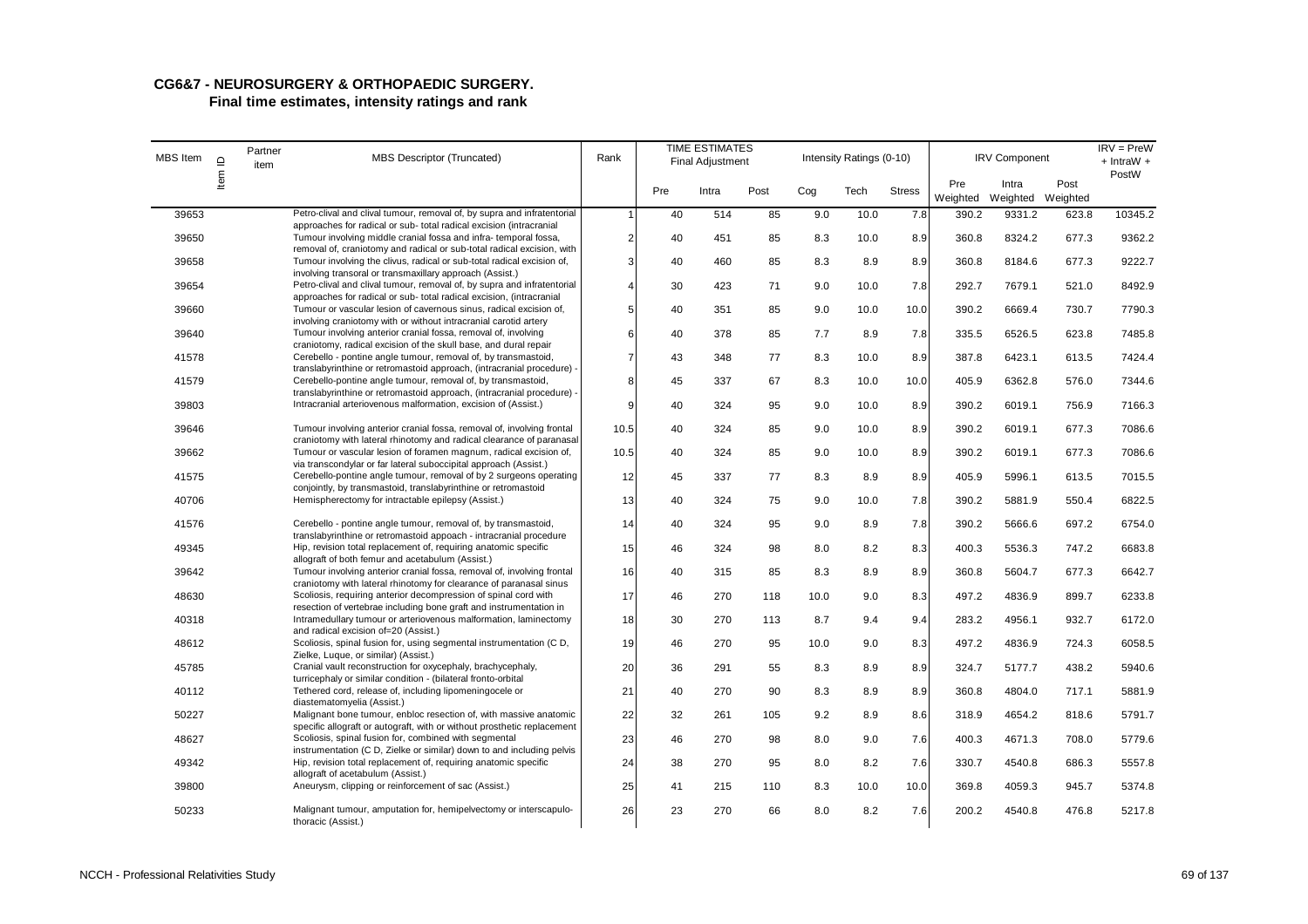# **CG6&7 - NEUROSURGERY & ORTHOPAEDIC SURGERY.**

| MBS Item |         | Partner<br>item | <b>MBS Descriptor (Truncated)</b>                                                                                                                    | Rank |     | <b>TIME ESTIMATES</b><br><b>Final Adjustment</b> |      |      | Intensity Ratings (0-10) |               |                 | <b>IRV Component</b>       |       | $IRV = PreW$<br>+ IntraW + |
|----------|---------|-----------------|------------------------------------------------------------------------------------------------------------------------------------------------------|------|-----|--------------------------------------------------|------|------|--------------------------|---------------|-----------------|----------------------------|-------|----------------------------|
|          | Item ID |                 |                                                                                                                                                      |      | Pre | Intra                                            | Post | Cog  | Tech                     | <b>Stress</b> | Pre<br>Weighted | Intra<br>Weighted Weighted | Post  | PostW                      |
| 48639    |         |                 | Vertebral body, total or sub-total excision of, including bone grafting<br>or other form of fixation (Assist.)                                       | 27   | 47  | 234                                              | 100  | 7.4  | 8.4                      | 8.3           | 379.3           | 4002.5                     | 762.5 | 5144.4                     |
| 49333    |         |                 | Hip, total replacement arthroplasty of, revision procedure requiring                                                                                 | 28   | 46  | 250                                              | 98   | 6.2  | 7.3                      | 8.3           | 313.1           | 4058.5                     | 747.2 | 5118.9                     |
| 50224    |         |                 | bone grafting to both acetabulum and femur, including obtaining of<br>Malignant or aggressive soft tissue tumour of pelvis, sacrum or                | 29   | 32  | 225                                              | 100  | 9.3  | 8.9                      | 8.6           | 322.3           | 4016.1                     | 779.6 | 5118.0                     |
| 49339    |         |                 | spine; or scapula and shoulder, enbloc resection of, with<br>Hip, revision total replacement of, requiring anatomic specific                         | 30   | 38  | 243                                              | 98   | 6.2  | 9.0                      | 7.6           | 258.7           | 4128.9                     | 708.0 | 5095.6                     |
| 40351    |         |                 | allograft of proximal femur greater than 5 cm in length (Assist.)<br>Thoraco-lumbar or high lumbar anterior decompression of spinal                  | 31   | 40  | 216                                              | 85   | 9.0  | 10.0                     | 8.9           | 390.2           | 4012.7                     | 677.3 | 5080.2                     |
| 50414    |         |                 | cord, not including stabilisation procedure (Assist.)<br>Lower limb deficiency, treatment of congenital deficiency of the                            | 32   | 23  | 270                                              | 66   | 6.2  | 7.3                      | 8.3           | 156.6           | 4383.2                     | 503.2 | 5043.0                     |
| 47510    |         |                 | femur by resection of the distal femur and proximal tibia followed by<br>Acetabulum, treatment of double column fracture of, by open                 | 33   | 23  | 270                                              | 90   | 4.0  | 7.3                      | 7.6           | 103.3           | 4208.3                     | 650.2 | 4961.7                     |
| 40348    |         |                 | reduction and internal fixation, including any osteotomy, osteectomy<br>Thoracic decompression of spinal cord via thoracotomy with                   | 34   | 61  | 216                                              | 85   | 8.3  | 8.3                      | 8.3           | 550.2           | 3715.0                     | 648.1 | 4913.3                     |
|          |         |                 | vertebrectomy, not including stabilisation procedure (Assist.)                                                                                       |      |     |                                                  |      |      |                          |               |                 |                            |       |                            |
| 48621    |         |                 | Scoliosis, anterior correction of, with fusion and segmental fixation<br>(Dwyer, Zielke, or similar) - not more than 4 levels (Assist.)              | 35   | 46  | 216                                              | 95   | 8.0  | 8.2                      | 7.6           | 400.3           | 3632.6                     | 686.3 | 4719.3                     |
| 40345    |         |                 | Thoracic decompression of spinal cord with or without involvement<br>of nerve roots, via pedicle or costotransversectomy (Assist.)                   | 36   | 30  | 216                                              | 85   | 8.3  | 8.9                      | 8.3           | 270.6           | 3793.3                     | 648.1 | 4712.0                     |
| 49330    |         |                 | Hip, total replacement arthroplasty of, revision procedure requiring<br>bone grafting to femur, including obtaining of graft (Assist.)               | 37   | 39  | 234                                              | 98   | 6.2  | 7.3                      | 7.6           | 265.5           | 3735.7                     | 708.0 | 4709.2                     |
| 40342    |         |                 | Hydromyelia, craniotomy and laminectomy for, with cavity packing<br>and CSF shunt (Assist.)                                                          | 38   | 40  | 216                                              | 85   | 8.0  | 8.3                      | 8.3           | 348.1           | 3703.9                     | 648.1 | 4700.1                     |
| 39821    |         |                 | Extracranial to intracranial bypass using saphenous vein graft                                                                                       | 39   | 40  | 216                                              | 85   | 8.3  | 7.8                      | 7.8           | 360.8           | 3608.2                     | 623.8 | 4592.8                     |
| 50306    |         |                 | (Assist.)<br>Limb lengthening, where the lengthening is bipolar, or bone                                                                             | 40   | 23  | 270                                              | 74   | 4.7  | 6.5                      | 6.3           | 120.2           | 3975.2                     | 479.6 | 4575.0                     |
| 50218    |         |                 | transport is performed or where the fixator is extended to correct an<br>Malignant tumour of long bone, enbloc resection of, with                    | 41   | 23  | 225                                              | 88   | 6.2  | 8.2                      | 7.0           | 156.6           | 3662.4                     | 605.5 | 4424.5                     |
| 50417    |         |                 | replacement or arthrodesis of adjacent joint (Assist.)<br>Lower limb deficiency, treatment of congenital deficiency of the tibia                     | 42   | 23  | 234                                              | 66   | 6.2  | 8.2                      | 7.0           | 156.6           | 3808.9                     | 454.1 | 4419.6                     |
| 39712    |         |                 | by reconstruction of the knee, involving transfer of fibula or tibia, and<br>Craniotomy for removal of meningioma, pinealoma, cranio-                | 43   | 44  | 187                                              | 85   | 8.3  | 8.9                      | 8.9           | 396.8           | 3327.2                     | 677.3 | 4401.3                     |
| 48632    |         |                 | pharyngioma, intraventricular tumour or any other intracranial<br>Scoliosis, congenital, vertebral resection and fusion for (Assist.)                | 44   | 30  | 216                                              | 70   | 8.0  | 8.2                      | 7.6           | 261.1           | 3632.6                     | 505.7 | 4399.4                     |
|          |         |                 |                                                                                                                                                      |      |     |                                                  |      |      |                          |               |                 |                            |       |                            |
| 40801    |         |                 | Functional stereotactic procedure including computer assisted<br>anatomical localisation, physiological localisation and lesion                      | 45   | 40  | 216                                              | 57   | 8.3  | 7.8                      | 7.8           | 360.8           | 3608.2                     | 418.3 | 4387.3                     |
| 49319    |         |                 | Hip, total replacement arthroplasty of, including associated minor<br>grafting, if performed - bilateral (Assist.)                                   | 46   | 46  | 216                                              | 98   | 6.2  | 7.3                      | 7.0           | 313.1           | 3398.5                     | 674.3 | 4385.9                     |
| 47507    |         |                 | Acetabulum, treatment of transverse fracture of, by open reduction<br>and internal fixation, including any osteotomy, osteectomy or                  | 47   | 23  | 270                                              | 89   | 2.2  | 4.8                      | 7.0           | 59.7            | 3654.6                     | 612.4 | 4326.7                     |
| 44334    |         |                 | Interscapulothoracic=20 (Assist.)                                                                                                                    | 48   | 23  | 189                                              | 88   | 10.0 | 9.0                      | 8.3           | 248.6           | 3385.8                     | 671.0 | 4305.4                     |
| 47504    |         |                 | Acetabulum, treatment of T-shape fracture of, by open reduction and<br>internal fixation, including any osteotomy, osteectomy or                     | 49   | 23  | 270                                              | 85   | 2.2  | 4.8                      | 7.0           | 59.7            | 3654.6                     | 584.9 | 4299.2                     |
| 49533    |         |                 | Knee, total replacement arthroplasty of, revision procedure, requiring<br>bone grafting to both femur and tibia, including obtaining of graft and    | 50   | 30  | 216                                              | 98   | 6.2  | 7.3                      | 7.0           | 204.2           | 3398.5                     | 674.3 | 4277.0                     |
| 39818    |         |                 | Extracranial to intracranial bypass using superficial temporal artery<br>(Assist.)                                                                   | 51   | 40  | 216                                              | 57   | 7.7  | 7.8                      | 6.7           | 335.5           | 3494.5                     | 382.4 | 4212.4                     |
| 47489    |         |                 | Pelvic ring, treatment of fracture of, by open reduction and involving<br>internal fixation of posterior segment (including sacro-iliac joint), with | 52   | 23  | 216                                              | 89   | 6.2  | 7.3                      | 7.0           | 156.6           | 3398.5                     | 612.4 | 4167.4                     |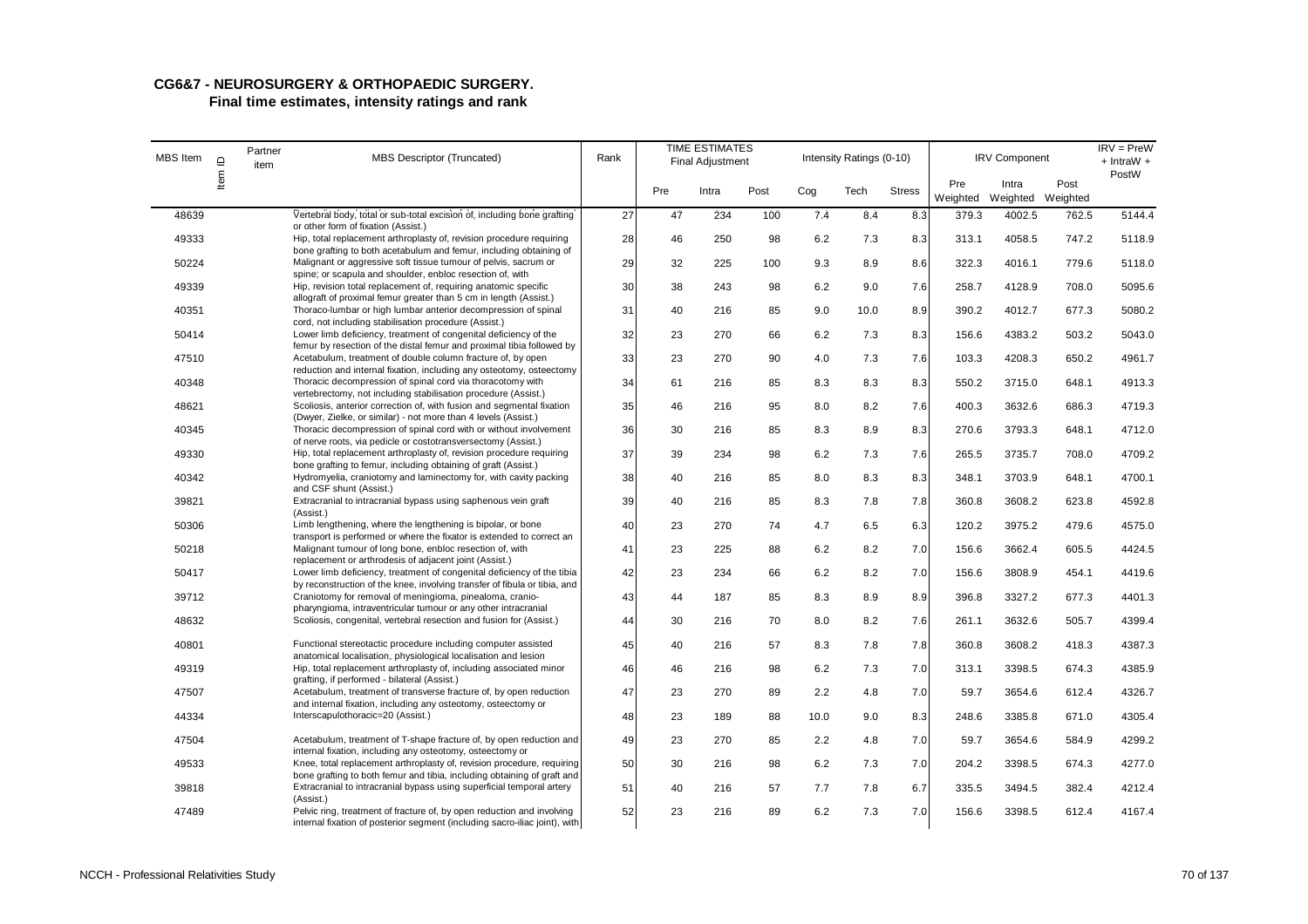# **CG6&7 - NEUROSURGERY & ORTHOPAEDIC SURGERY.**

| <b>MBS</b> Item | $\mathbf{\underline{\underline{o}}}$ | Partner<br>item | <b>MBS Descriptor (Truncated)</b>                                                                                                                                                                | Rank |     | <b>TIME ESTIMATES</b><br><b>Final Adjustment</b> |      |      | Intensity Ratings (0-10) |               |                 | <b>IRV Component</b>       |       | $IRV = PreW$<br>$+$ IntraW $+$ |
|-----------------|--------------------------------------|-----------------|--------------------------------------------------------------------------------------------------------------------------------------------------------------------------------------------------|------|-----|--------------------------------------------------|------|------|--------------------------|---------------|-----------------|----------------------------|-------|--------------------------------|
|                 | ltem                                 |                 |                                                                                                                                                                                                  |      | Pre | Intra                                            | Post | Cog  | Tech                     | <b>Stress</b> | Pre<br>Weighted | Intra<br>Weighted Weighted | Post  | PostW                          |
| 48654           |                                      |                 | Spinal fusion (posterior interbody), with laminectomy, 1 level<br>(Assist.)                                                                                                                      | 53   | 38  | 195                                              | 80   | 7.7  | 7.8                      | 7.8           | 318.7           | 3237.3                     | 587.1 | 4143.1                         |
| 40703           |                                      |                 | Corticectomy, topectomy or partial lobectomy for epilepsy (Assist.)                                                                                                                              | 54   | 40  | 180                                              | 80   | 8.3  | 8.9                      | 7.8           | 360.8           | 3126.5                     | 587.1 | 4074.3                         |
| 48657           |                                      |                 | Spinal fusion (posterior interbody), with laminectomy, more than 1<br>level (Assist.)                                                                                                            | 55   | 30  | 177                                              | 95   | 8.3  | 8.9                      | 7.8           | 270.6           | 3074.3                     | 697.2 | 4042.1                         |
| 48942           |                                      |                 | Shoulder, arthrodesis of, including removal of prosthesis, requiring                                                                                                                             | 56   | 23  | 216                                              | 70   | 6.2  | 7.3                      | 7.0           | 156.6           | 3398.5                     | 481.7 | 4036.7                         |
| 50236           |                                      |                 | bone grafting or internal fixation (Assist.)<br>Malignant tumour, amputation for, hip disarticulation, shoulder                                                                                  | 57   | 23  | 225                                              | 66   | 4.7  | 6.5                      | 6.3           | 120.2           | 3312.7                     | 427.7 | 3860.6                         |
| 49530           |                                      |                 | disarticulation or proximal third femur (Assist.)<br>Knee, total replacement arthroplasty of, revision procedure, requiring<br>bone grafting to femur or tibia, including obtaining of graft and | 58   | 34  | 189                                              | 95   | 6.2  | 7.3                      | 7.0           | 231.5           | 2973.7                     | 653.7 | 3858.8                         |
| 50215           |                                      |                 | Malignant or aggressive soft tissue tumour affecting the long bones                                                                                                                              | 59   | 23  | 189                                              | 88   | 6.2  | 8.2                      | 7.0           | 156.6           | 3076.4                     | 605.5 | 3838.5                         |
| 48618           |                                      |                 | of leg or arm, enbloc resection of, with compartmental or wide<br>Scoliosis, revision of failed scoliosis surgery, involving more than 1                                                         | 60   | 30  | 183                                              | 98   | 6.2  | 7.3                      | 7.6           | 204.2           | 2921.5                     | 708.0 | 3833.7                         |
| 48624           |                                      |                 | of multiple osteotomy, fusion or instrumentation (Assist.)<br>Scoliosis, anterior correction of, with fusion and segmental fixation                                                              | 61   | 46  | 160                                              | 98   | 8.0  | 8.2                      | 7.6           | 400.3           | 2690.8                     | 708.0 | 3799.2                         |
| 49327           |                                      |                 | (Dwyer, Zielke or similar) - more than 4 levels (Assist.)<br>Hip, total replacement arthroplasty of, revision procedure requiring                                                                | 62   | 45  | 174                                              | 98   | 6.2  | 7.3                      | 7.6           | 306.3           | 2777.8                     | 708.0 | 3792.2                         |
| 47591           |                                      |                 | bone grafting to acetabulum, including obtaining of graft (Assist.)<br>Knee joint, treatment of fracture of, by internal fixation of intra-                                                      | 63   | 23  | 189                                              | 95   | 6.2  | 7.3                      | 7.0           | 156.6           | 2973.7                     | 653.7 | 3783.9                         |
| 47702           |                                      |                 | articular fractures of femoral condylar and tibial articular surfaces<br>Spine, treatment of fracture, dislocation or fracture-dislocation with                                                  | 64   | 34  | 162                                              | 65   | 10.0 | 9.0                      | 8.3           | 367.5           | 2902.1                     | 495.6 | 3765.3                         |
| 49519           |                                      |                 | cord involvement requiring open reduction with or without internal<br>Knee, total replacement arthroplasty of, including associated minor                                                        | 65   | 32  | 180                                              | 100  | 6.2  | 7.3                      | 7.0           | 217.8           | 2832.0                     | 688.1 | 3738.0                         |
| 48924           |                                      |                 | grafting, if performed - bilateral (Assist.)<br>Shoulder, total replacement arthroplasty, revision of, requiring bone                                                                            | 66   | 23  | 189                                              | 60   | 6.2  | 8.2                      | 7.6           | 156.6           | 3120.0                     | 433.5 | 3710.1                         |
| 48609           |                                      |                 | graft to scapula or humerus, or both (Assist.)<br>Scoliosis or Kyphosis, spinal fusion for, using Harrington or other                                                                            | 67   | 46  | 176                                              | 75   | 6.2  | 7.3                      | 7.6           | 313.1           | 2809.8                     | 541.8 | 3664.7                         |
| 49524           |                                      |                 | nonsegmental fixation (Assist.)<br>Knee, total replacement arthroplasty of, requiring major bone                                                                                                 | 68   | 30  | 180                                              | 88   | 6.2  | 7.3                      | 7.0           | 204.2           | 2832.0                     | 605.5 | 3641.8                         |
| 40700           |                                      |                 | grafting to femur and tibia, including obtaining of graft (Assist.)<br>Corpus callosum, anterior section of, for epilepsy (Assist.)                                                              | 69   | 40  | 162                                              | 80   | 7.7  | 7.8                      | 7.8           | 335.5           | 2689.5                     | 587.1 | 3612.0                         |
| 49324           |                                      |                 | Hip, total replacement arthroplasty of, revision procedure including                                                                                                                             | 70   | 38  | 165                                              | 98   | 6.2  | 7.3                      | 7.6           | 258.7           | 2634.2                     | 708.0 | 3600.8                         |
| 48690           |                                      |                 | removal of prosthesis (Assist.)<br>Spine, segmental internal fixation of, other than for scoliosis, being a                                                                                      | 71   | 16  | 207                                              | 0    | 5.3  | 9.1                      | 7.7           | 93.8            | 3505.6                     | 0.0   | 3599.4                         |
| 40334           |                                      |                 | service associated with a service to which items 48642 to 48675<br>Cervical decompression of spinal cord with or without involvement of                                                          | 72   | 40  | 162                                              | 90   | 7.3  | 7.8                      | 7.2           | 318.6           | 2640.9                     | 629.6 | 3589.1                         |
| 49554           |                                      |                 | nerve roots, without fusion, more than 1 level, by any approach, not<br>Knee, revision of total replacement of, by anatomic specific allograft                                                   | 73   | 30  | 180                                              | 80   | 6.2  | 7.3                      | 7.0           | 204.2           | 2832.0                     | 550.5 | 3586.8                         |
| 47699           |                                      |                 | of tibia or femur (Assist.)<br>Spine, treatment of fracture, dislocation or fracture-dislocation                                                                                                 | 74   | 47  | 144                                              | 85   | 8.8  | 8.4                      | 8.0           | 448.6           | 2481.1                     | 633.5 | 3563.3                         |
| 40315           |                                      |                 | without cord involvement requiring open reduction with or without<br>Craniocervical junction lesion, transoral approach for (Assist.)                                                            | 75   | 40  | 162                                              | 57   | 7.7  | 8.9                      | 7.8           | 335.5           | 2797.1                     | 418.3 | 3550.9                         |
| 50411           |                                      |                 | Lower limb deficiency, treatment of congenital deficiency of the                                                                                                                                 | 76   | 23  | 189                                              | 66   | 4.7  | 7.3                      | 7.0           | 120.2           | 2924.9                     | 454.1 | 3499.3                         |
| 164             |                                      |                 | femur by resection of the distal femur and proximal tibia followed by<br>Professional attendance for a period of 5 hours or more (not being a                                                    | 77   | 16  | 270                                              | 50   | 5.7  | 2.2                      | 4.4           | 100.5           | 3122.9                     | 269.7 | 3493.1                         |
| 50399           |                                      |                 | service to which any other item applies) on a patient in imminent<br>Forearm, radial aplasia or dysplasia (radial club hand), centralisation<br>or radialisation of (Assist.)                    | 78   | 23  | 216                                              | 29   | 4.7  | 6.5                      | 6.3           | 120.2           | 3180.1                     | 187.9 | 3488.3                         |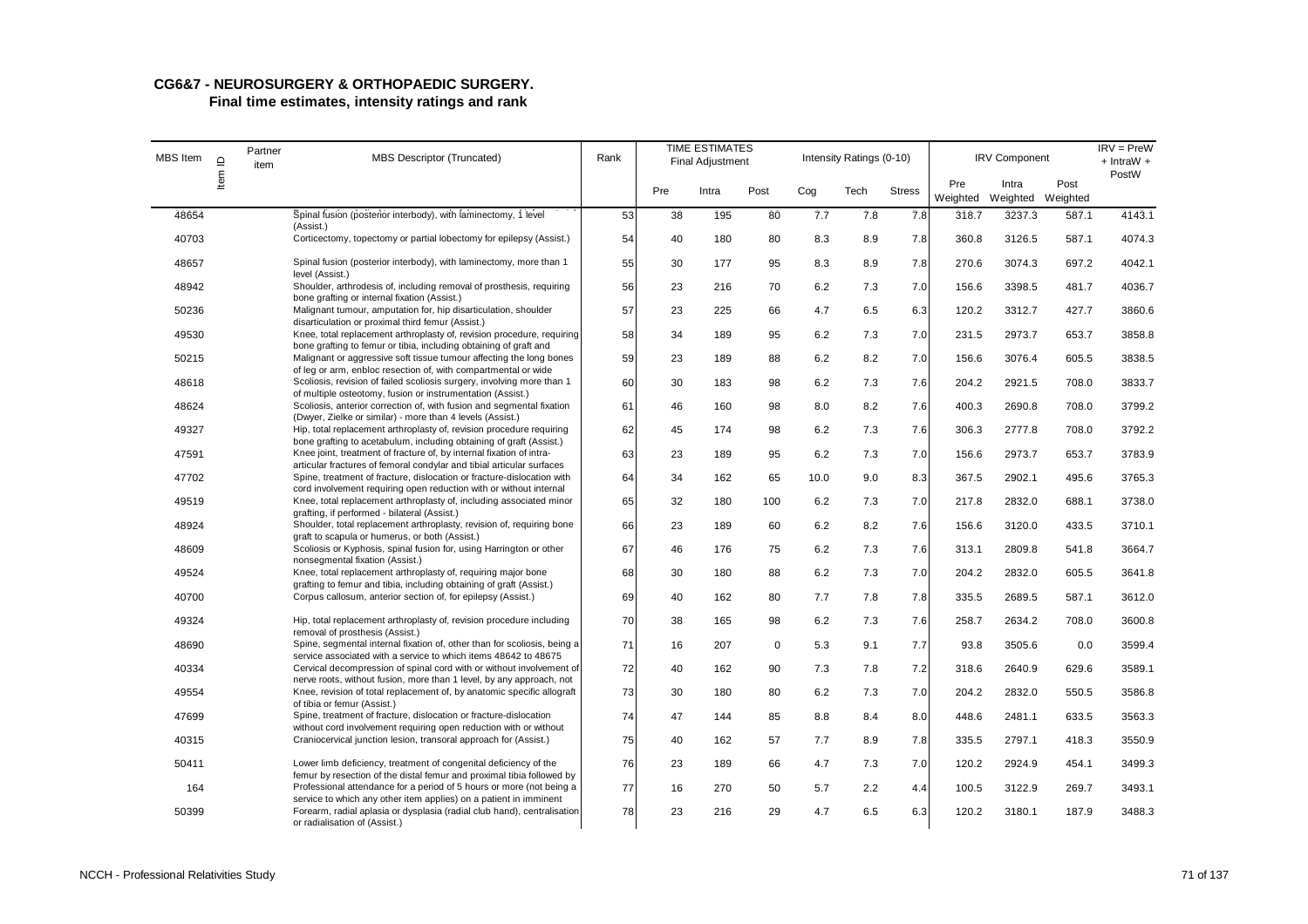| MBS Item | $\mathbf{\underline{o}}$ | Partner<br>item | <b>MBS Descriptor (Truncated)</b>                                                                                                                                                       | Rank |     | <b>TIME ESTIMATES</b><br>Final Adjustment |      |     | Intensity Ratings (0-10) |               |                 | <b>IRV Component</b>       |       | $IRV = PreW$<br>$+$ IntraW $+$ |
|----------|--------------------------|-----------------|-----------------------------------------------------------------------------------------------------------------------------------------------------------------------------------------|------|-----|-------------------------------------------|------|-----|--------------------------|---------------|-----------------|----------------------------|-------|--------------------------------|
|          | Item                     |                 |                                                                                                                                                                                         |      | Pre | Intra                                     | Post | Cog | Tech                     | <b>Stress</b> | Pre<br>Weighted | Intra<br>Weighted Weighted | Post  | PostW                          |
| 50221    |                          |                 | Malignant or aggressive soft tissue tumour of pelvis, sacrum or<br>spine; or scapula and shoulder, enbloc resection of (Assist.)                                                        | 79   | 32  | 144                                       | 100  | 7.3 | 8.1                      | 8.6           | 254.9           | 2451.2                     | 779.6 | 3485.7                         |
| 40339    |                          |                 | Hydromyelia, plugging of obex for, with or without duroplasty                                                                                                                           | 80   | 40  | 162                                       | 60   | 7.0 | 7.8                      | 7.8           | 306.0           | 2670.0                     | 440.3 | 3416.3                         |
| 50303    |                          |                 | (Assist.)<br>Limb lengthening, up to and including 5cm, requiring slow<br>distraction under general anaesthesia in the operating theatre of a                                           | 81   | 23  | 189                                       | 74   | 4.7 | 6.5                      | 6.3           | 120.2           | 2782.6                     | 479.6 | 3382.4                         |
| 50300    |                          |                 | Joint deformity, slow correction of, using ring fixator or similar                                                                                                                      | 82   | 76  | 108                                       | 133  | 8.0 | 8.2                      | 7.0           | 661.4           | 1791.4                     | 915.2 | 3368.0                         |
| 40312    |                          |                 | device, including all associated attendances - payable only once in<br>Intradural lesion, laminectomy for, not being a service to which<br>another item in this Group applies (Assist.) | 83   | 26  | 154                                       | 80   | 7.7 | 7.8                      | 7.8           | 218.1           | 2556.6                     | 587.1 | 3361.8                         |
| 49512    |                          |                 | Knee, arthrodesis of, with removal of prosthesis (Assist.)                                                                                                                              | 84   | 23  | 162                                       | 88   | 6.2 | 7.3                      | 7.0           | 156.6           | 2548.8                     | 605.5 | 3310.9                         |
| 39124    |                          |                 | Cordotomy or myelotomy, laminectomy for, or operation for dorsal<br>root entry zone (Drez) lesion=20 (Assist.)                                                                          | 85   | 27  | 144                                       | 95   | 7.0 | 6.7                      | 8.9           | 206.6           | 2338.6                     | 756.9 | 3302.1                         |
| 39709    |                          |                 | Craniotomy for removal of glioma, metastatic carcinoma or any other                                                                                                                     | 86   | 32  | 145                                       | 80   | 7.7 | 7.8                      | 7.8           | 268.4           | 2407.2                     | 587.1 | 3262.7                         |
| 48921    |                          |                 | tumour in cerebrum, cerebellum or brain stem - not being a service<br>Shoulder, total replacement arthroplasty, revision of (Assist.)                                                   | 87   | 23  | 162                                       | 70   | 6.2 | 7.3                      | 7.6           | 156.6           | 2586.3                     | 505.7 | 3248.5                         |
| 39500    |                          |                 | Vestibular nerve, section of, via posterior fossa (Assist.)                                                                                                                             | 88   | 40  | 180                                       | 50   | 6.3 | 5.6                      | 6.7           | 276.5           | 2629.5                     | 335.5 | 3241.5                         |
| 40335    |                          |                 | Cervical decompression of spinal cord with or without involvement of<br>nerve roots, including anterior fusion, more than 1 level, by any                                               | 89   | 34  | 149                                       | 65   | 7.7 | 7.8                      | 7.8           | 285.2           | 2473.6                     | 477.0 | 3235.8                         |
| 48606    |                          |                 | Scoliosis or Kyphosis, spinal fusion for (without instrumentation)<br>(Assist.)                                                                                                         | 90   | 30  | 162                                       | 59   | 6.2 | 7.3                      | 7.6           | 204.2           | 2586.3                     | 426.2 | 3216.7                         |
| 49115    |                          |                 | Elbow, total joint replacement of (Assist.)                                                                                                                                             | 91   | 23  | 162                                       | 60   | 6.2 | 8.2                      | 7.0           | 156.6           | 2636.9                     | 412.9 | 3206.3                         |
| 39715    |                          |                 | Pituitary tumour, removal of, by transcranial or transphenoidal<br>approach (Assist.)                                                                                                   | 92   | 41  | 139                                       | 75   | 7.7 | 7.8                      | 7.8           | 343.9           | 2307.6                     | 550.4 | 3201.9                         |
| 39112    |                          |                 | Cranial nerve, intracranial decompression of, using microsurgical<br>techniques (Assist.)                                                                                               | 93   | 36  | 148                                       | 75   | 7.7 | 7.8                      | 6.7           | 301.9           | 2394.4                     | 503.2 | 3199.5                         |
| 48669    |                          |                 | Spinal fusion (anterior interbody) to cervical, thoracic or lumbar<br>regions - more than 1 level (Assist.)                                                                             | 94   | 32  | 148                                       | 80   | 6.9 | 7.5                      | 7.4           | 241.4           | 2387.1                     | 568.8 | 3197.3                         |
| 40109    |                          |                 | Encephalocoele, excision and closure of (Assist.)                                                                                                                                       | 95   | 40  | 162                                       | 57   | 7.0 | 6.7                      | 6.7           | 306.0           | 2493.7                     | 382.4 | 3182.2                         |
| 163      |                          |                 | Professional attendance for a period of not less than 4 hours but                                                                                                                       | 96   | 16  | 243                                       | 50   | 5.7 | 2.2                      | 4.4           | 100.5           | 2810.6                     | 269.7 | 3180.8                         |
| 46507    |                          |                 | less than 5 hours (not being a service to which any other item<br>Digit or ray, transposition or transfer of, on vascular pedicle,<br>complete procedure (Assist.)                      | 97   | 25  | 164                                       | 35   | 6.2 | 9.0                      | 7.0           | 170.2           | 2748.7                     | 240.8 | 3159.7                         |
| 44331    |                          |                 | At shoulder = 20 (Assist.)                                                                                                                                                              | 98   | 23  | 162                                       | 66   | 6.2 | 7.3                      | 7.0           | 156.6           | 2548.8                     | 454.1 | 3159.6                         |
| 40321    |                          |                 | Posterior spinal fusion, not being a service to which items 40324<br>and 40327 apply (Assist.)                                                                                          | 99   | 45  | 153                                       | 57   | 7.0 | 6.7                      | 6.7           | 344.3           | 2355.2                     | 382.4 | 3081.9                         |
| 39903    |                          |                 | Intracranial abscess, excision of (Assist.)                                                                                                                                             | 100  | 40  | 135                                       | 85   | 7.3 | 7.2                      | 7.2           | 318.6           | 2151.8                     | 594.6 | 3065.1                         |
| 50420    |                          |                 | Patella, congenital dislocation of, reconstruction of the quadriceps<br>(Assist.)                                                                                                       | 101  | 23  | 144                                       | 66   | 8.0 | 8.2                      | 7.0           | 200.2           | 2388.5                     | 454.1 | 3042.8                         |
| 47432    |                          |                 | Humerus, proximal, treatment of intra-articular fracture of, by open<br>reduction (Assist.)                                                                                             | 102  | 23  | 162                                       | 59   | 4.0 | 7.3                      | 7.0           | 103.3           | 2487.5                     | 406.0 | 2996.8                         |
| 50372    |                          |                 | Knee, contracture of, posterior release involving multiple tendon<br>lengthening with or without tenotomies and release of joint capsule                                                | 103  | 23  | 144                                       | 59   | 8.0 | 8.2                      | 7.0           | 200.2           | 2388.5                     | 406.0 | 2994.6                         |
| 39615    |                          |                 | Fractured skull with rhinorrhoea or otorrhoea, cranioplasty and repair<br>of (Assist.)                                                                                                  | 104  | 40  | 144                                       | 70   | 7.0 | 6.7                      | 6.7           | 306.0           | 2216.6                     | 469.7 | 2992.3                         |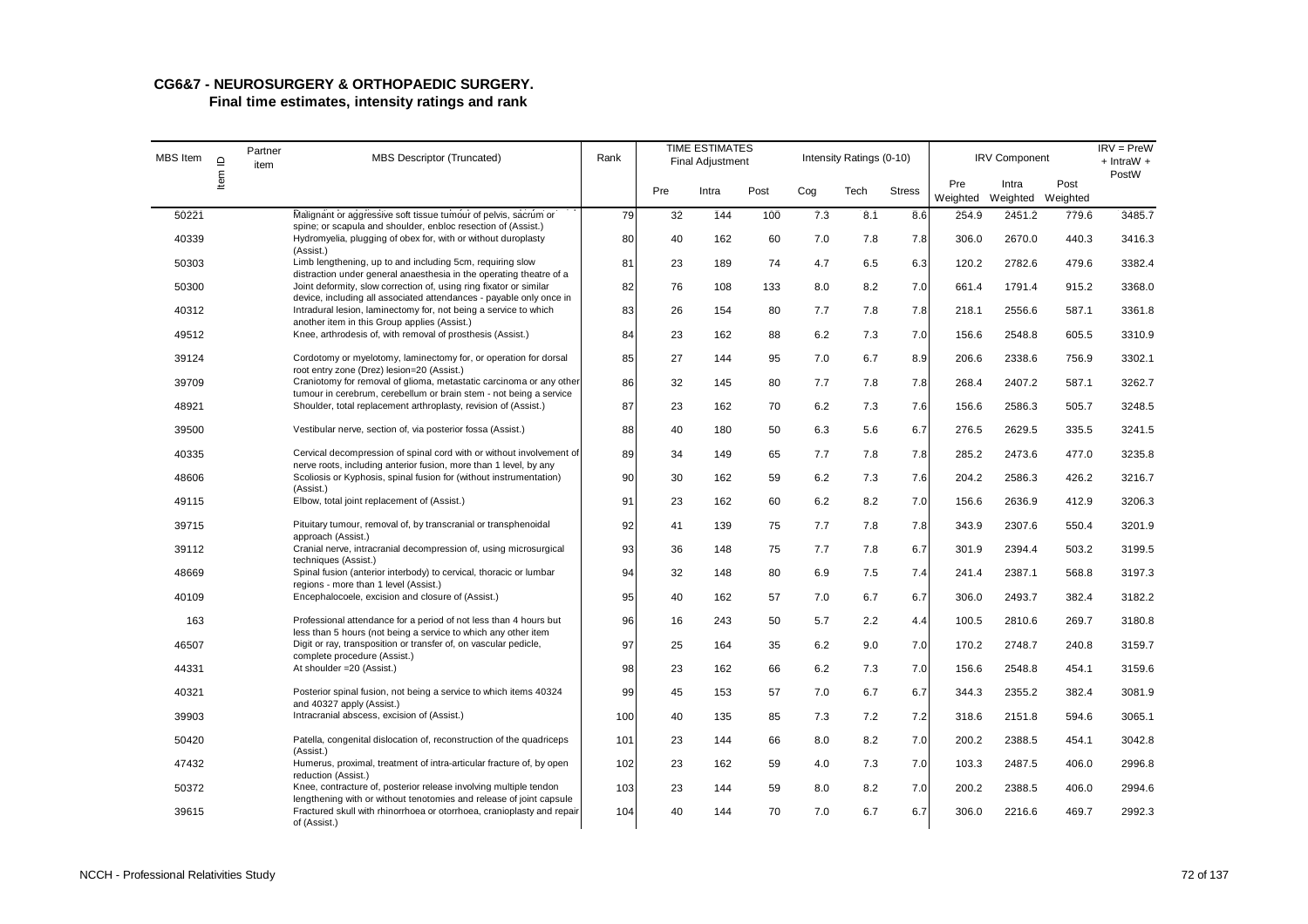| MBS Item | $\supseteq$ | Partner<br>item | <b>MBS Descriptor (Truncated)</b>                                                                                                                                                                             | Rank |     | <b>TIME ESTIMATES</b><br><b>Final Adjustment</b> |             |     | Intensity Ratings (0-10) |               |                 | <b>IRV Component</b>       |       | $IRV = PreW$<br>$+$ IntraW $+$ |
|----------|-------------|-----------------|---------------------------------------------------------------------------------------------------------------------------------------------------------------------------------------------------------------|------|-----|--------------------------------------------------|-------------|-----|--------------------------|---------------|-----------------|----------------------------|-------|--------------------------------|
|          | Item        |                 |                                                                                                                                                                                                               |      | Pre | Intra                                            | Post        | Cog | Tech                     | <b>Stress</b> | Pre<br>Weighted | Intra<br>Weighted Weighted | Post  | PostW                          |
| 48648    |             |                 | Spine, bone graft to, (postero-lateral fusion) - 1 or 2 levels (Assist.)                                                                                                                                      | 105  | 32  | 147                                              | 90          | 5.8 | 6.4                      | 6.3           | 204.4           | 2183.2                     | 583.3 | 2970.8                         |
| 50327    |             |                 | Talipes equinovarus, bilateral procedures (Assist.)                                                                                                                                                           | 106  | 23  | 162                                              | 29          | 6.2 | 7.3                      | 7.6           | 156.6           | 2586.3                     | 209.5 | 2952.3                         |
| 50423    |             |                 | Tibia, fibula or both, congenital deficiency of, transfer of the fibula to<br>tibia, with internal fixation (Assist.)                                                                                         | 107  | 23  | 162                                              | 66          | 3.4 | 6.5                      | 7.0           | 88.8            | 2392.5                     | 454.1 | 2935.5                         |
| 47501    |             |                 | Acetabulum, treatment of single column fracture of, by open<br>reduction and internal fixation, including any osteotomy, osteectomy                                                                           | 108  | 23  | 162                                              | 118         | 2.2 | 4.8                      | 6.0           | 59.7            | 2130.4                     | 744.5 | 2934.6                         |
| 48687    |             |                 | Spine, segmental internal fixation of, other than for scoliosis, being a<br>service associated with a service to which items 48642 to 48675                                                                   | 109  | 16  | 171                                              | $\mathbf 0$ | 5.0 | 8.5                      | 7.7           | 88.7            | 2825.2                     | 0.0   | 2913.9                         |
| 49312    |             |                 | Hip, arthrectomy or excision arthroplasty of, including removal of<br>prosthesis (cemented, porous coated or similar) (Assist.)                                                                               | 110  | 23  | 135                                              | 118         | 2.2 | 7.3                      | 7.0           | 59.7            | 2031.2                     | 812.0 | 2902.8                         |
| 46321    |             |                 | Interphalangeal joint or metacarpophalangeal joint, total                                                                                                                                                     | 111  | 23  | 180                                              | 58          | 2.2 | 4.8                      | 7.0           | 59.7            | 2436.4                     | 399.1 | 2895.2                         |
| 40332    |             |                 | replacement arthroplasty or hemiarthroplasty of, including<br>Cervical decompression of spinal cord with or without involvement of<br>nerve roots, including anterior fusion, 1 level, not being a service to | 112  | 32  | 129                                              | 65          | 7.7 | 7.8                      | 7.8           | 268.4           | 2141.6                     | 477.0 | 2887.0                         |
| 49521    |             |                 | Knee, total replacement arthroplasty of, requiring major bone<br>grafting to femur or tibia, including obtaining of graft (Assist.)                                                                           | 113  | 23  | 135                                              | 88          | 6.2 | 7.3                      | 7.0           | 156.6           | 2124.0                     | 605.5 | 2886.1                         |
| 49321    |             |                 | Hip, total replacement arthroplasty of, including major bone grafting,                                                                                                                                        | 114  | 41  | 122                                              | 95          | 6.2 | 7.3                      | 7.0           | 279.1           | 1919.5                     | 653.7 | 2852.3                         |
| 48939    |             |                 | including obtaining of graft (Assist.)<br>Shoulder, arthrodesis of (Assist.)                                                                                                                                  | 115  | 23  | 135                                              | 75          | 6.2 | 7.3                      | 7.0           | 156.6           | 2124.0                     | 516.1 | 2796.7                         |
| 50354    |             |                 | Tibia, pseudarthrosis of, congenital, resection and internal fixation<br>(Assist.)                                                                                                                            | 116  | 23  | 126                                              | 66          | 8.0 | 8.2                      | 7.6           | 200.2           | 2119.0                     | 476.8 | 2796.0                         |
| 39603    |             |                 | Intracranial haemorrhage, osteoplastic craniotomy or extensive<br>craniectomy and removal of haematoma (Assist.)                                                                                              | 117  | 29  | 125                                              | 95          | 7.0 | 6.7                      | 6.7           | 221.9           | 1924.2                     | 637.4 | 2783.4                         |
| 49545    |             |                 | Knee, revision arthrodesis of (Assist.)                                                                                                                                                                       | 118  | 30  | 135                                              | 66          | 6.2 | 7.3                      | 7.0           | 204.2           | 2124.0                     | 454.1 | 2782.4                         |
| 39806    |             |                 | Aneurysm, or arteriovenous malformation, intracranial proximal<br>artery clipping of (Assist.)                                                                                                                | 119  | 40  | 135                                              | 40          | 7.7 | 5.6                      | 7.8           | 335.5           | 2061.8                     | 293.5 | 2690.9                         |
| 48672    |             |                 | Spinal fusion (anterior interbody) to cervical, thoracic or lumbar<br>regions - more than 1 level (where an assisting surgeon performs                                                                        | 120  | 40  | 108                                              | 75          | 7.7 | 7.8                      | 7.8           | 335.5           | 1793.0                     | 550.4 | 2678.9                         |
| 50239    |             |                 | Malignant tumour, amputation for, not being a service to which<br>another item in this Group applies (Assist.)                                                                                                | 121  | 23  | 135                                              | 88          | 4.7 | 6.5                      | 6.3           | 120.2           | 1987.6                     | 570.3 | 2678.1                         |
| 47588    |             |                 | Knee joint, treatment of fracture of, by internal fixation of intra-                                                                                                                                          | 122  | 23  | 162                                              | 75          | 2.8 | 5.2                      | 5.3           | 74.2            | 2142.6                     | 443.1 | 2660.0                         |
| 49527    |             |                 | articular fractures of femoral condylar or tibial articular surfaces and<br>Knee, total replacement arthroplasty of, revision procedure,<br>including removal of prosthesis (Assist.)                         | 123  | 29  | 118                                              | 88          | 6.2 | 7.3                      | 7.0           | 197.4           | 1856.6                     | 605.5 | 2659.5                         |
| 48651    |             |                 | Spine, bone graft to, (postero-lateral fusion) - more than 2 levels<br>(Assist.)                                                                                                                              | 124  | 30  | 117                                              | 95          | 6.2 | 7.3                      | 6.3           | 204.2           | 1809.3                     | 615.7 | 2629.2                         |
| 49715    |             |                 | Ankle, total joint replacement of (Assist.)                                                                                                                                                                   | 125  | 23  | 135                                              | 50          | 6.2 | 7.3                      | 7.0           | 156.6           | 2124.0                     | 344.1 | 2624.7                         |
| 49306    |             |                 | Hip - arthrodesis of (Assist.)                                                                                                                                                                                | 126  | 23  | 135                                              | 66          | 2.2 | 7.3                      | 7.6           | 59.7            | 2062.3                     | 476.8 | 2598.8                         |
| 39503    |             |                 | Facio-hypoglossal nerve or facio-accessory nerve, anastomosis of<br>(Assist.)                                                                                                                                 | 127  | 13  | 144                                              | 40          | 7.0 | 6.7                      | 6.7           | 99.5            | 2216.6                     | 268.4 | 2584.5                         |
| 49551    |             |                 | Knee, revision of procedures to which item 49536, 49539 or 49542<br>applies (Assist.)                                                                                                                         | 128  | 23  | 135                                              | 44          | 6.2 | 7.3                      | 7.0           | 156.6           | 2124.0                     | 302.8 | 2583.4                         |
| 40306    |             |                 | Spinal stenosis, laminectomy for, involving more than 1 vertebral<br>interspace (disc level) (Assist.)                                                                                                        | 129  | 26  | 110                                              | 80          | 7.5 | 8.0                      | 7.2           | 212.6           | 1810.3                     | 559.6 | 2582.5                         |
| 47696    |             |                 | Spine, reduction of fracture or dislocation of, without cord<br>involvement, undertaken in the operating theatre of a hospital or                                                                             | 130  | 23  | 108                                              | 74          | 8.0 | 8.2                      | 7.6           | 200.2           | 1816.3                     | 534.6 | 2551.1                         |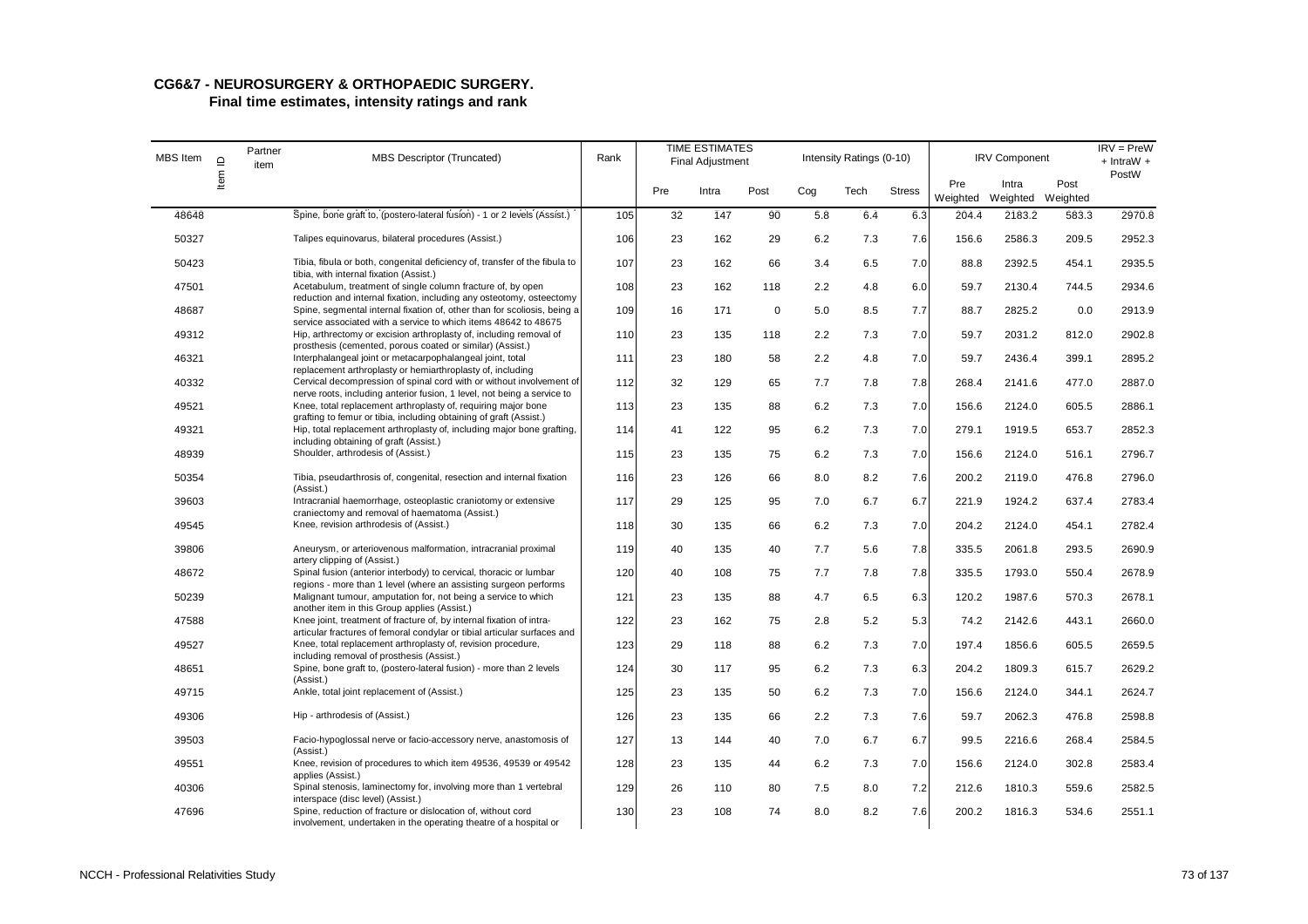# **CG6&7 - NEUROSURGERY & ORTHOPAEDIC SURGERY.**

| MBS Item |         | Partner<br>item | <b>MBS Descriptor (Truncated)</b>                                                                                                               | Rank  |     | <b>TIME ESTIMATES</b><br><b>Final Adjustment</b> |      |     | Intensity Ratings (0-10) |               |                 | <b>IRV Component</b>       |       | $IRV = PreW$<br>$+$ IntraW $+$ |
|----------|---------|-----------------|-------------------------------------------------------------------------------------------------------------------------------------------------|-------|-----|--------------------------------------------------|------|-----|--------------------------|---------------|-----------------|----------------------------|-------|--------------------------------|
|          | Item ID |                 |                                                                                                                                                 |       | Pre | Intra                                            | Post | Cog | Tech                     | <b>Stress</b> | Pre<br>Weighted | Intra<br>Weighted Weighted | Post  | PostW                          |
| 49518    |         |                 | Knee, total replacement arthroplasty of (Assist.)                                                                                               | 131   | 29  | 111                                              | 88   | 6.2 | 7.3                      | 7.0           | 197.4           | 1746.4                     | 605.5 | 2549.4                         |
| 50212    |         |                 | Malignant or aggressive soft tissue tumour affecting the long bones                                                                             | 132   | 23  | 135                                              | 65   | 4.7 | 6.5                      | 6.3           | 120.2           | 1987.6                     | 421.2 | 2529.1                         |
| 43518    |         |                 | of leg or arm, enbloc resection of, with compartmental or wide<br>Operation on spine or pelvic bones (for chronic osteomyelitis) - 1            | 133   | 23  | 108                                              | 70   | 8.0 | 8.2                      | 7.6           | 200.2           | 1816.3                     | 505.7 | 2522.2                         |
| 48918    |         |                 | bone (Assist.)<br>Shoulder, total replacement arthroplasty of, including any associated<br>rotator cuff repair (Assist.)                        | 134   | 24  | 117                                              | 75   | 6.2 | 7.3                      | 7.0           | 163.4           | 1840.8                     | 516.1 | 2520.3                         |
| 40106    |         |                 | Arnold-Chiari malformation, decompression of (Assist.)                                                                                          | 135   | 40  | 108                                              | 80   | 7.0 | 6.7                      | 6.7           | 306.0           | 1662.5                     | 536.8 | 2505.2                         |
| 47534    |         |                 | Femur, condylar region of, treatment of intra- articular (T-shaped<br>condylar) fracture of, requiring internal fixation, with or without       | 136   | 23  | 135                                              | 88   | 2.2 | 6.1                      | 6.0           | 59.7            | 1881.3                     | 555.2 | 2496.2                         |
| 47732    |         |                 | Vascularised pedicle bone graft, harvesting of, in conjunction with<br>another service=20 (Assist.)                                             | 137   | 23  | 108                                              | 89   | 6.2 | 7.3                      | 7.0           | 156.6           | 1699.2                     | 612.4 | 2468.2                         |
| 50378    |         |                 | Hip, contracture of, medial release, involving lengthening of, or                                                                               | 138   | 30  | 108                                              | 59   | 8.0 | 8.2                      | 7.0           | 261.1           | 1791.4                     | 406.0 | 2458.4                         |
| 50121    |         |                 | division of the adductors and psoas with or without division of the<br>Greater Trochanter, transplantation of ileopsoas tendon to (Assist.)     | 139.5 | 23  | 117                                              | 66   | 6.2 | 7.3                      | 7.0           | 156.6           | 1840.8                     | 454.1 | 2451.6                         |
| 50387    |         |                 | Hip, iliopsoas tendon transfer to greater trochanter, or transfer of                                                                            | 139.5 | 23  | 117                                              | 66   | 6.2 | 7.3                      | 7.0           | 156.6           | 1840.8                     | 454.1 | 2451.6                         |
| 50408    |         |                 | abdominal musculature to greater trochanter, or transfer or<br>Shoulder, congenital or developmental dislocation, open reduction of             | 141   | 23  | 108                                              | 66   | 8.0 | 8.2                      | 7.0           | 200.2           | 1791.4                     | 454.1 | 2445.7                         |
| 40331    |         |                 | (Assist.)<br>Cervical decompression of spinal cord with or without involvement of                                                               | 142   | 25  | 108                                              | 60   | 7.7 | 7.8                      | 7.8           | 209.7           | 1793.0                     | 440.3 | 2443.0                         |
| 47486    |         |                 | nerve roots, without fusion, 1 level, by any approach, not being a<br>Pelvic ring, treatment of fracture of, by open reduction and involving    | 143   | 23  | 99                                               | 105  | 6.2 | 7.3                      | 7.0           | 156.6           | 1557.6                     | 722.5 | 2436.7                         |
| 47513    |         |                 | internal fixation of anterior segment, including diastasis of pubic<br>Sacro-iliac joint disruption, treatment of, requiring internal fixation, | 144   | 23  | 108                                              | 89   | 4.0 | 7.3                      | 7.6           | 103.3           | 1683.3                     | 643.0 | 2429.6                         |
| 46318    |         |                 | being a service associated with a service to which items 47501 to<br>Interphalangeal joint or metacarpophalangeal joint, total                  | 145   | 23  | 146                                              | 57   | 2.2 | 4.8                      | 7.0           | 59.7            | 1976.2                     | 392.2 | 2428.1                         |
| 48660    |         |                 | replacement arthroplasty or hemiarthroplasty of, including<br>Spinal fusion (anterior interbody) to cervical, thoracic or lumbar                | 146   | 28  | 102                                              | 75   | 6.9 | 8.1                      | 7.4           | 211.3           | 1682.1                     | 533.2 | 2426.6                         |
| 162      |         |                 | regions - 1 level (Assist.)<br>Professional attendance for a period of not less than 3 hours but                                                | 147   | 16  | 189                                              | 25   | 5.7 | 2.2                      | 4.4           | 100.5           | 2186.0                     | 134.8 | 2421.4                         |
| 47441    |         |                 | less than 4 hours (not being a service to which any other item<br>Humerus, proximal, treatment of intra-articular fracture of, and              | 148   | 23  | 135                                              | 59   | 2.2 | 6.1                      | 7.0           | 59.7            | 1933.3                     | 406.0 | 2399.0                         |
| 50384    |         |                 | associated dislocation of shoulder, by open reduction (Assist.)<br>Hip, contracture of, anterior release, involving lengthening of, or          | 149   | 23  | 108                                              | 59   | 8.0 | 8.2                      | 7.0           | 200.2           | 1791.4                     | 406.0 | 2397.5                         |
| 50360    |         |                 | division of the hip flexors and psoas with or without division of the<br>Knee, leg or thigh, combined medial and lateral hamstring tendon       | 150   | 23  | 108                                              | 66   | 8.0 | 7.3                      | 7.0           | 200.2           | 1732.7                     | 454.1 | 2387.0                         |
| 40309    |         |                 | transfer (Assist.)<br>Extradural tumour or abscess, laminectomy for=20 (Assist.)                                                                | 151   | 26  | 103                                              | 85   | 7.0 | 6.7                      | 6.7           | 198.9           | 1585.5                     | 570.3 | 2354.7                         |
| 39106    |         |                 | Neurectomy, intracranial, for trigeminal neuralgia (Assist.)                                                                                    | 152   | 40  | 108                                              | 57   | 7.0 | 6.7                      | 6.7           | 306.0           | 1662.5                     | 382.4 | 2350.9                         |
| 47549    |         |                 | Tibia, plateau of, treatment of medial or lateral fracture of, by open                                                                          | 153   | 23  | 149                                              | 65   | 2.2 | 4.8                      | 5.0           | 59.7            | 1902.1                     | 372.9 | 2334.7                         |
| 40330    |         |                 | reduction (Assist.)<br>Spinal rhizolysis involving exposure of spinal nerve roots - for lateral                                                 | 154   | 26  | 96                                               | 70   | 8.0 | 8.0                      | 7.4           | 226.3           | 1595.5                     | 497.7 | 2319.5                         |
| 49354    |         |                 | recess, exit foraminal stenosis, adhesive radiculopathy or extensive<br>Hip, congenital dislocation of, open reduction of (Assist.)             | 155   | 30  | 108                                              | 59   | 6.2 | 7.3                      | 7.0           | 204.2           | 1699.2                     | 406.0 | 2309.4                         |
| 40103    |         |                 | Myelomeningocele, excision and closure of, including skin flaps or Z<br>plasty where performed (Assist.)                                        | 156   | 21  | 108                                              | 85   | 7.0 | 6.7                      | 5.6           | 160.7           | 1616.7                     | 516.8 | 2294.2                         |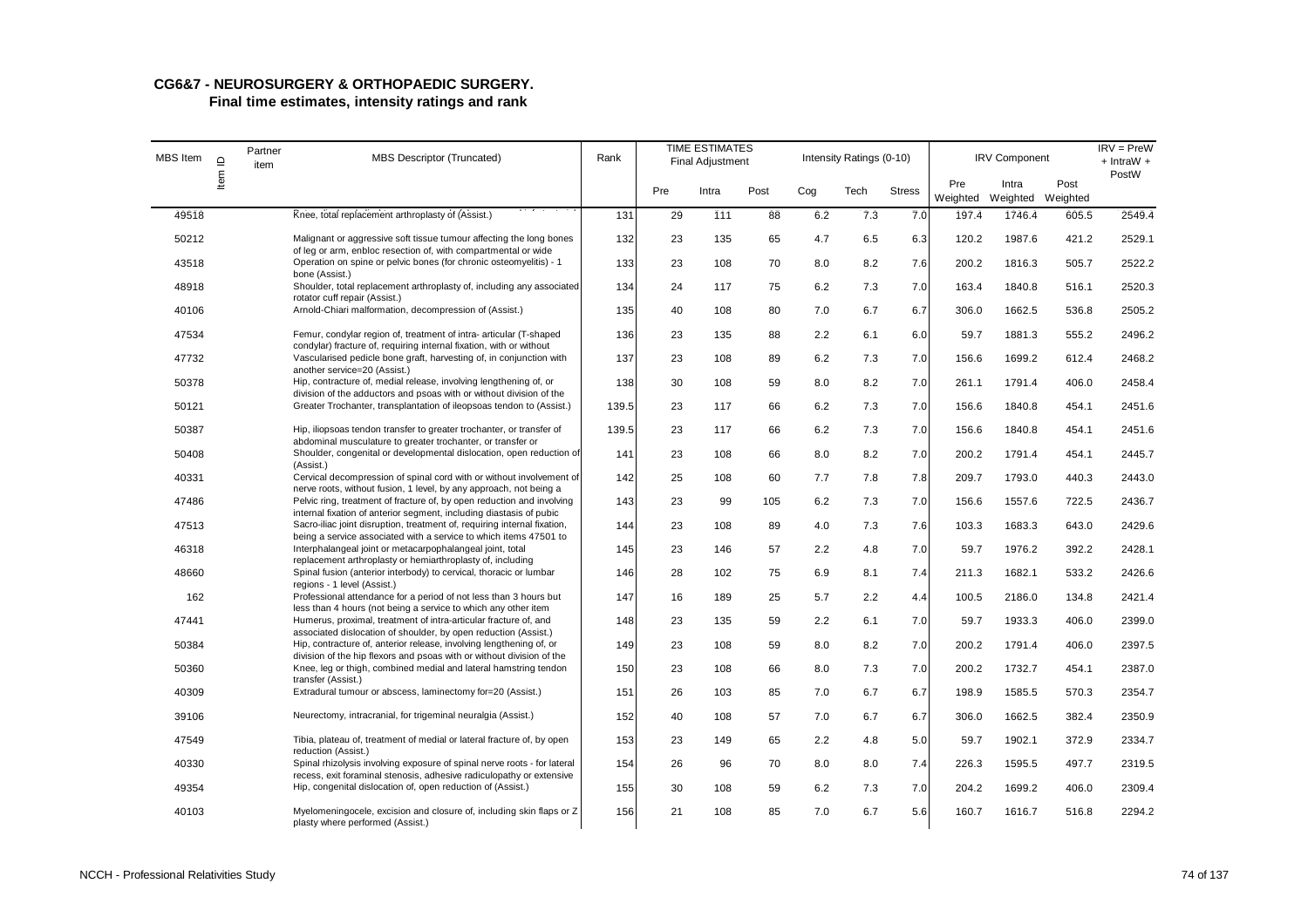| MBS Item | $\supseteq$ | Partner<br>item | <b>MBS Descriptor (Truncated)</b>                                                                                                                                            | Rank  |     | <b>TIME ESTIMATES</b><br><b>Final Adjustment</b> |             |     | Intensity Ratings (0-10) |               |                 | <b>IRV Component</b>       |       | $IRV = PreW$<br>$+$ IntraW $+$ |
|----------|-------------|-----------------|------------------------------------------------------------------------------------------------------------------------------------------------------------------------------|-------|-----|--------------------------------------------------|-------------|-----|--------------------------|---------------|-----------------|----------------------------|-------|--------------------------------|
|          | ltem        |                 |                                                                                                                                                                              |       | Pre | Intra                                            | Post        | Cog | Tech                     | <b>Stress</b> | Pre<br>Weighted | Intra<br>Weighted Weighted | Post  | PostW                          |
| 48675    |             |                 | Spinal fusion (anterior interbody) to cervical, thoracic or lumbar                                                                                                           | 157   | 40  | 108                                              | 21          | 7.7 | 7.8                      | 7.8           | 335.5           | 1793.0                     | 154.1 | 2282.6                         |
| 49300    |             |                 | regions - more than 1 level (where an assisting surgeon performs<br>Sacro-iliac joint - arthrodesis of (Assist.)                                                             | 158   | 23  | 108                                              | 85          | 2.2 | 7.3                      | 7.0           | 59.7            | 1624.9                     | 584.9 | 2269.5                         |
| 49318    |             |                 | Hip, total replacement arthroplasty of, including minor bone grafting<br>(Assist.)                                                                                           | 159   | 41  | 122                                              | 88          | 2.2 | 6.1                      | 5.0           | 106.4           | 1653.2                     | 504.9 | 2264.5                         |
| 48427    |             |                 | Femur or pelvis, osteotomy or osteectomy of, with internal fixation                                                                                                          | 160   | 23  | 108                                              | 59          | 6.2 | 7.3                      | 7.0           | 156.6           | 1699.2                     | 406.0 | 2261.8                         |
| 48684    |             |                 | (Assist.)<br>Spine, segmental internal fixation of, other than for scoliosis, being a                                                                                        | 161   | 16  | 135                                              | $\mathbf 0$ | 5.0 | 8.0                      | 7.2           | 88.7            | 2163.6                     | 0.0   | 2252.3                         |
| 47558    |             |                 | service associated with a service to which any one of items 48642 to<br>Tibia, plateau of, treatment of both medial and lateral fractures of, by<br>open reduction (Assist.) | 162   | 23  | 135                                              | 59          | 2.2 | 5.2                      | 6.0           | 59.7            | 1807.9                     | 372.2 | 2239.9                         |
| 50324    |             |                 | Talipes equinovarus, combined postero-medial release of, revision<br>procedure (Assist.)                                                                                     | 163   | 23  | 108                                              | 29          | 8.0 | 8.2                      | 7.6           | 200.2           | 1816.3                     | 209.5 | 2226.0                         |
| 47618    |             |                 | Calcaneum or talus, treatment of intra-articular fracture of, by open<br>reduction, with or without dislocation (Assist.)                                                    | 164   | 23  | 135                                              | 60          | 2.8 | 5.2                      | 5.3           | 74.2            | 1785.5                     | 354.5 | 2214.2                         |
| 48221    |             |                 | Radius and ulna, bone graft to, with internal fixation of 1 or both<br>bones (Assist.)                                                                                       | 165   | 23  | 135                                              | 59          | 2.2 | 4.8                      | 6.0           | 59.7            | 1775.3                     | 372.2 | 2207.3                         |
| 50351    |             |                 | Hip, congenital or developmental dislocation of, open reduction of<br>(Assist.)                                                                                              | 166   | 30  | 108                                              | 44          | 6.2 | 7.3                      | 7.0           | 204.2           | 1699.2                     | 302.8 | 2206.2                         |
| 48512    |             |                 | Epiphysiolysis, operation to prevent closure of plate (Assist.)                                                                                                              | 167   | 23  | 117                                              | 30          | 6.2 | 7.3                      | 7.0           | 156.6           | 1840.8                     | 206.4 | 2203.8                         |
| 50336    |             |                 | Talus, vertical, congenital, combined anterior and posterior<br>reconstruction (Assist.)                                                                                     | 168   | 23  | 108                                              | 29          | 8.0 | 8.2                      | 7.0           | 200.2           | 1791.4                     | 199.5 | 2191.1                         |
| 40316    |             |                 | Odontoid screw fixation (Assist.)                                                                                                                                            | 169   | 30  | 90                                               | 57          | 7.7 | 7.8                      | 7.8           | 251.6           | 1494.1                     | 418.3 | 2164.1                         |
| 39718    |             |                 | Arachnoidal cyst, craniotomy for (Assist.)                                                                                                                                   | 170   | 40  | 108                                              | 57          | 6.3 | 5.6                      | 5.6           | 276.5           | 1532.0                     | 346.6 | 2155.1                         |
| 47438    |             |                 | Humerus, proximal, treatment of fracture of, and associated<br>dislocation of shoulder, by open reduction (Assist.)                                                          | 171   | 23  | 117                                              | 59          | 2.2 | 6.1                      | 7.0           | 59.7            | 1675.5                     | 406.0 | 2141.2                         |
| 49209    |             |                 | Wrist, total replacement arthroplasty of (Assist.)                                                                                                                           | 172   | 23  | 108                                              | 44          | 6.2 | 6.9                      | 7.0           | 156.6           | 1673.1                     | 302.8 | 2132.5                         |
| 49534    |             |                 | Knee, patello-femoral joint of, total replacement arthroplasty as a<br>primary procedure (Assist.)                                                                           | 173   | 23  | 90                                               | 80          | 6.2 | 7.3                      | 7.0           | 156.6           | 1416.0                     | 550.5 | 2123.1                         |
| 47429    |             |                 | Humerus, proximal, treatment of fracture of, by open reduction<br>(Assist.)                                                                                                  | 174   | 23  | 135                                              | 59          | 2.2 | 4.8                      | 5.0           | 59.7            | 1723.4                     | 338.5 | 2121.5                         |
| 49815    |             |                 | Foot, triple arthrodesis of (Assist.)                                                                                                                                        | 175   | 23  | 101                                              | 65          | 8.0 | 7.3                      | 5.0           | 200.2           | 1542.6                     | 372.9 | 2115.7                         |
| 40118    |             |                 | Craniostenosis, operation for - more than 1 suture (Assist.)                                                                                                                 | 176   | 21  | 108                                              | 57          | 6.3 | 6.7                      | 5.6           | 145.2           | 1603.7                     | 346.6 | 2095.5                         |
| 40324    |             |                 | Laminectomy followed by posterior fusion, performed by<br>neurosurgeon and orthopaedic surgeon operating together -                                                          | 177.5 | 30  | 108                                              | 19          | 7.0 | 7.8                      | 6.7           | 229.5           | 1734.2                     | 127.5 | 2091.2                         |
| 40327    |             |                 | Laminectomy followed by posterior fusion, performed by<br>neurosurgeon and orthopaedic surgeon operating together -                                                          | 177.5 | 30  | 108                                              | 19          | 7.0 | 7.8                      | 6.7           | 229.5           | 1734.2                     | 127.5 | 2091.2                         |
| 47531    |             |                 | Femur, treatment of fracture of shaft, by intramedullary fixation and<br>cross fixation (Assist.)                                                                            | 179   | 28  | 117                                              | 88          | 2.2 | 4.8                      | 5.0           | 72.7            | 1493.6                     | 504.9 | 2071.1                         |
| 40015    |             |                 | Subtemporal decompression (Assist.)                                                                                                                                          | 180   | 40  | 108                                              | 43          | 6.3 | 5.6                      | 5.6           | 276.5           | 1532.0                     | 261.4 | 2069.9                         |
| 49106    |             |                 | Elbow, arthrodesis of (Assist.)                                                                                                                                              | 181   | 23  | 108                                              | 66          | 2.2 | 7.3                      | 6.0           | 59.7            | 1583.3                     | 416.4 | 2059.4                         |
| 49542    |             |                 | Knee, reconstructive surgery of cruciate ligaments (open or<br>arthroscopic, or both), including notchplasty, meniscus repair,                                               | 182   | 22  | 102                                              | 44          | 6.2 | 7.3                      | 7.0           | 149.8           | 1604.8                     | 302.8 | 2057.4                         |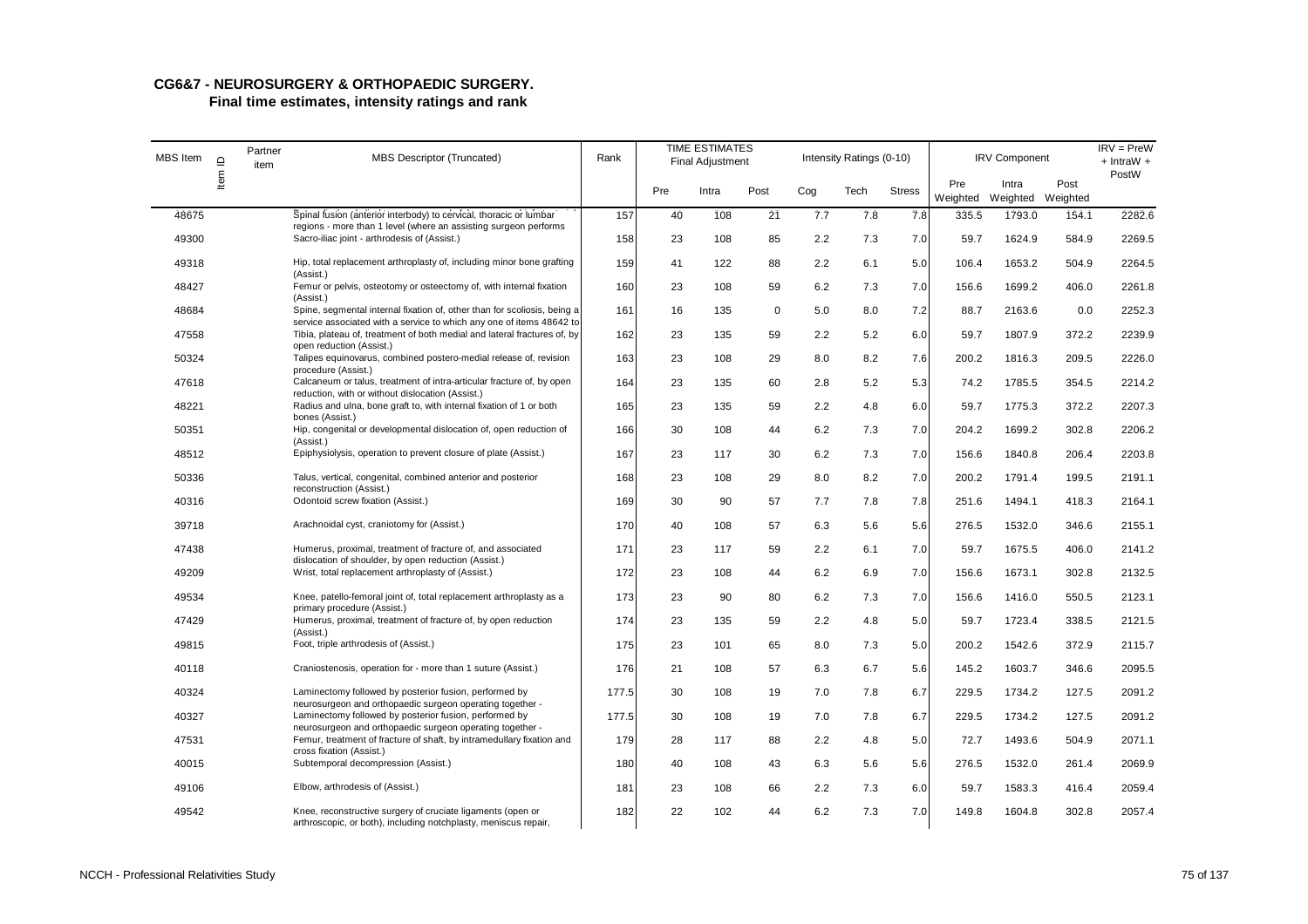# **CG6&7 - NEUROSURGERY & ORTHOPAEDIC SURGERY.**

| MBS Item | $\supseteq$ | Partner<br>item | <b>MBS Descriptor (Truncated)</b>                                                                                                                             | Rank |     | <b>TIME ESTIMATES</b><br><b>Final Adjustment</b> |      |     | Intensity Ratings (0-10) |               |                 | <b>IRV Component</b>       |       | $IRV = PreW$<br>$+$ IntraW $+$ |
|----------|-------------|-----------------|---------------------------------------------------------------------------------------------------------------------------------------------------------------|------|-----|--------------------------------------------------|------|-----|--------------------------|---------------|-----------------|----------------------------|-------|--------------------------------|
|          | ltem        |                 |                                                                                                                                                               |      | Pre | Intra                                            | Post | Cog | Tech                     | <b>Stress</b> | Pre<br>Weighted | Intra<br>Weighted Weighted | Post  | PostW                          |
| 39721    |             |                 | Craniotomy, involving osteoplastic flap, for re- opening post-<br>operatively for haemorrhage, swelling, etc (Assist.)                                        | 183  | 21  | 108                                              | 57   | 7.0 | 5.6                      | 5.6           | 160.7           | 1545.0                     | 346.6 | 2052.2                         |
| 40303    |             |                 | Recurrent disc lesion or spinal stenosis, or both, laminectomy for - 1                                                                                        | 184  | 26  | 84                                               | 75   | 7.0 | 7.2                      | 7.0           | 198.9           | 1328.1                     | 516.1 | 2043.1                         |
| 48227    |             |                 | level (Assist.)<br>Radius or ulna, bone graft to, with internal fixation of 1 or both bones<br>(Assist.)                                                      | 185  | 23  | 131                                              | 40   | 2.2 | 4.8                      | 6.0           | 59.7            | 1722.7                     | 252.4 | 2034.8                         |
| 49539    |             |                 | Knee, reconstructive surgery of cruciate ligaments (open or                                                                                                   | 186  | 23  | 100                                              | 44   | 6.2 | 7.3                      | 7.0           | 156.6           | 1573.4                     | 302.8 | 2032.7                         |
| 43521    |             |                 | arthroscopic, or both), including notchplasty when performed and<br>Operation on skull (for chronic osteomyelitis) (Assist.)                                  | 187  | 23  | 108                                              | 44   | 2.2 | 7.3                      | 7.6           | 59.7            | 1649.9                     | 317.9 | 2027.4                         |
| 50393    |             |                 | Pelvis, bone graft or shelf procedures for acetabular dysplasia<br>(Assist.)                                                                                  | 188  | 23  | 90                                               | 66   | 6.2 | 7.3                      | 7.0           | 156.6           | 1416.0                     | 454.1 | 2026.7                         |
| 34139    |             |                 | Cervical rib, removal of, or other operation for removal of thoracic                                                                                          | 189  | 22  | 102                                              | 35   | 7.3 | 7.2                      | 6.7           | 175.2           | 1606.2                     | 234.8 | 2016.3                         |
| 47451    |             |                 | outlet compression, not being a service to which another item in this<br>Humerus, shaft of, treatment of fracture of, by intramedullary fixation<br>(Assist.) | 190  | 23  | 108                                              | 59   | 2.2 | 6.1                      | 7.0           | 59.7            | 1546.6                     | 406.0 | 2012.3                         |
| 48663    |             |                 | Spinal fusion (anterior interbody) to cervical, thoracic or lumbar<br>regions - 1 level (where an assisting surgeon performs the                              | 191  | 21  | 108                                              | 28   | 7.0 | 6.7                      | 6.7           | 160.7           | 1662.5                     | 187.9 | 2011.0                         |
| 48642    |             |                 | Spine, posterior, bone graft to, not being a service to which item                                                                                            | 192  | 32  | 108                                              | 85   | 4.0 | 4.6                      | 4.7           | 143.7           | 1386.6                     | 473.1 | 2003.4                         |
| 48424    |             |                 | 48648 or 48651 applies - 1 or 2 levels (Assist.)<br>Femur or pelvis, osteotomy or osteectomy of (Assist.)                                                     | 193  | 23  | 99                                               | 40   | 6.2 | 7.3                      | 7.0           | 156.6           | 1557.6                     | 275.2 | 1989.4                         |
| 48215    |             |                 | Humerus, bone graft to, with internal fixation (Assist.)                                                                                                      | 194  | 23  | 108                                              | 65   | 2.2 | 6.1                      | 6.0           | 59.7            | 1505.1                     | 410.1 | 1974.9                         |
| 39706    |             |                 | Intracranial tumour, biopsy or decompression of via osteoplastic flap                                                                                         | 195  | 40  | 108                                              | 57   | 5.7 | 4.4                      | 4.4           | 251.2           | 1392.7                     | 307.4 | 1951.4                         |
| 50369    |             |                 | or biopsy and decompression of via osteoplastic flap (Assist.)<br>Knee, contracture of, posterior release involving multiple tendon                           | 196  | 23  | 81                                               | 59   | 8.0 | 8.2                      | 7.0           | 200.2           | 1343.5                     | 406.0 | 1949.7                         |
| 39612    |             |                 | lengthening with or without tenotomies and release of joint capsule<br>Fractured skull, compound, depressed or complicated, with dural                        | 197  | 40  | 90                                               | 65   | 6.3 | 5.6                      | 5.6           | 276.5           | 1276.7                     | 395.2 | 1948.4                         |
| 49515    |             |                 | penetration and brain laceration, operation for (Assist.)<br>Knee, removal of prosthesis, cemented or uncemented, including                                   | 198  | 23  | 108                                              | 88   | 2.2 | 4.8                      | 5.0           | 59.7            | 1378.7                     | 504.9 | 1943.2                         |
| 50230    |             |                 | associated cement, as the first stage of a 2 stage procedure<br>Benign tumour, resection of, requiring anatomic specific allograft,                           | 199  | 23  | 108                                              | 60   | 2.2 | 6.5                      | 5.6           | 59.7            | 1514.5                     | 364.8 | 1939.0                         |
| 48681    |             |                 | with or without internal fixation (Assist.)<br>Spine, non-segmental internal fixation of (Harrington or similar),                                             | 200  | 21  | 108                                              | 43   | 6.3 | 5.6                      | 5.6           | 145.2           | 1532.0                     | 261.4 | 1938.6                         |
| 40012    |             |                 | other than for scoliosis, being a service associated with a service to<br>Third ventriculostomy (open or endoscopic) with or without                          | 201  | 21  | 90                                               | 57   | 7.0 | 6.7                      | 6.7           | 160.7           | 1385.4                     | 382.4 | 1928.5                         |
| 49536    |             |                 | endoscopic septum pellucidotomy (Assist.)<br>Knee, repair or reconstruction of, for chronic instability (open or                                              | 202  | 24  | 92                                               | 44   | 6.2 | 7.3                      | 7.0           | 163.4           | 1447.5                     | 302.8 | 1913.6                         |
|          |             |                 | arthroscopic, or both) involving either cruciate or collateral<br>Knee, hemiarthroplasty of (Assist.)                                                         |      | 29  | 99                                               |      | 4.7 | 6.5                      |               |                 |                            | 338.5 | 1898.1                         |
| 49517    |             |                 |                                                                                                                                                               | 203  |     |                                                  | 59   |     |                          | 5.0           | 151.6           | 1408.0                     |       |                                |
| 43524    |             |                 | Operation on any combination of adjoining bones, being bones<br>referred to in item 43515, 43518 or 43521 (for chronic osteomyelitis)                         | 204  | 23  | 108                                              | 80   | 2.2 | 4.8                      | 5.0           | 59.7            | 1378.7                     | 459.0 | 1897.3                         |
| 47684    |             |                 | Spine, treatment of fracture, dislocation or fracture-dislocation,<br>without spinal cord involvement, including immobilisation by calipers                   | 205  | 23  | 90                                               | 79   | 2.2 | 6.1                      | 7.0           | 59.7            | 1288.9                     | 543.6 | 1892.2                         |
| 47498    |             |                 | Acetabulum, treatment of fracture of, and associated dislocation of<br>hip, requiring internal fixation, with or without traction (Assist.)                   | 206  | 23  | 108                                              | 90   | 0.7 | 4.8                      | 5.0           | 23.4            | 1350.8                     | 516.3 | 1890.5                         |
| 46408    |             |                 | Tendon, reconstruction of, by tendon graft (Assist.)                                                                                                          | 207  | 23  | 97                                               | 30   | 6.2 | 7.3                      | 7.0           | 156.6           | 1526.2                     | 206.4 | 1889.2                         |
| 50357    |             |                 | Knee, leg or thigh, rectus femoris tendon transfer or medial or lateral<br>hamstring tendon transfer (Assist.)                                                | 208  | 23  | 81                                               | 66   | 6.2 | 7.3                      | 7.0           | 156.6           | 1274.4                     | 454.1 | 1885.1                         |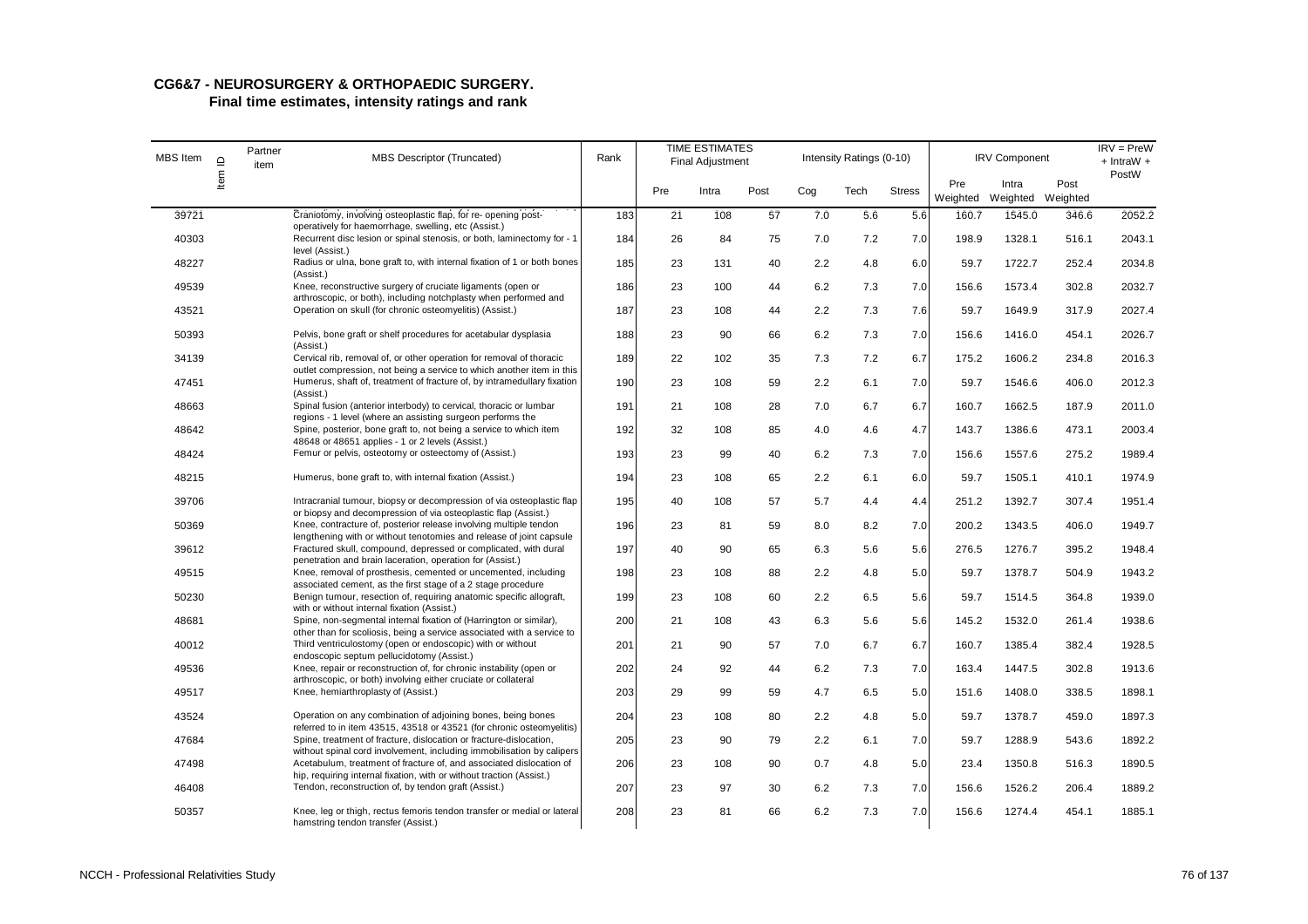| MBS Item | $\mathbf{\underline{o}}$ | Partner<br>item | <b>MBS Descriptor (Truncated)</b>                                                                                                             | Rank |     | <b>TIME ESTIMATES</b><br>Final Adjustment |      |     | Intensity Ratings (0-10) |               |                 | <b>IRV Component</b>       |       | $IRV = PreW$<br>$+$ IntraW $+$ |
|----------|--------------------------|-----------------|-----------------------------------------------------------------------------------------------------------------------------------------------|------|-----|-------------------------------------------|------|-----|--------------------------|---------------|-----------------|----------------------------|-------|--------------------------------|
|          | ltem                     |                 |                                                                                                                                               |      | Pre | Intra                                     | Post | Cog | Tech                     | <b>Stress</b> | Pre<br>Weighted | Intra<br>Weighted Weighted | Post  | PostW                          |
| 40100    |                          |                 | Meningocele, excision and closure of (Assist.)                                                                                                | 209  | 21  | 108                                       | 57   | 7.0 | 4.4                      | 4.4           | 160.7           | 1416.8                     | 307.4 | 1884.9                         |
| 50209    |                          |                 | Bone tumour, lesional or marginal excision of, combined with any 2<br>or more of: liquid nitrogen freezing, autograft, allograft or           | 210  | 23  | 108                                       | 50   | 2.2 | 5.6                      | 6.3           | 59.7            | 1484.9                     | 324.0 | 1868.7                         |
| 47690    |                          |                 | Spine, treatment of fracture, dislocation or fracture-dislocation,<br>without cord involvement, including immobilisation by calipers,         | 211  | 23  | 90                                        | 50   | 4.0 | 7.3                      | 7.6           | 103.3           | 1402.8                     | 361.2 | 1867.3                         |
| 40600    |                          |                 | Cranioplasty, reconstructive (Assist.)                                                                                                        | 212  | 24  | 97                                        | 38   | 7.0 | 6.7                      | 5.6           | 183.6           | 1452.1                     | 231.0 | 1866.7                         |
| 46315    |                          |                 | Interphalangeal joint or metacarpophalangeal joint, total<br>replacement arthroplasty or hemiarthroplasty of, including                       | 213  | 23  | 116                                       | 56   | 2.2 | 4.8                      | 5.0           | 59.7            | 1480.8                     | 321.3 | 1861.8                         |
| 47693    |                          |                 | Spine, treatment of fracture, dislocation or fracture-dislocation, with<br>cord involvement, including immobilisation by calipers, requiring  | 214  | 23  | 90                                        | 49   | 4.0 | 7.3                      | 7.6           | 103.3           | 1402.8                     | 354.0 | 1860.0                         |
| 47687    |                          |                 | Spine, treatment of fracture, dislocation or fracture-dislocation, with<br>spinal cord involvement, including immobilisation by calipers, and | 215  | 23  | 90                                        | 74   | 2.2 | 6.1                      | 7.0           | 59.7            | 1288.9                     | 509.2 | 1857.8                         |
| 49309    |                          |                 | Hip, arthrectomy or excision arthroplasty of, including removal of<br>prosthesis (Austin Moore or similar (non cement)) (Assist.)             | 216  | 23  | 81                                        | 105  | 2.2 | 6.1                      | 6.0           | 59.7            | 1128.8                     | 662.4 | 1850.9                         |
| 41746    |                          |                 | Frontal sinus, radical obliteration of (Assist.)                                                                                              | 217  | 23  | 134                                       | 30   | 5.0 | 3.3                      | 3.3           | 127.5           | 1566.0                     | 142.9 | 1836.5                         |
| 48236    |                          |                 | Scaphoid, bone graft to, for mal-union, including osteotomy, bone<br>graft and internal fixation (Assist.)                                    | 218  | 23  | 108                                       | 30   | 2.2 | 7.3                      | 6.0           | 59.7            | 1583.3                     | 189.3 | 1832.3                         |
| 48933    |                          |                 | Shoulder, stabilisation procedure for multi- directional instability,<br>anterior or posterior (or both) repair when performed (Assist.)      | 219  | 25  | 100                                       | 44   | 2.2 | 6.1                      | 7.3           | 64.9            | 1443.6                     | 310.3 | 1818.8                         |
| 43515    |                          |                 | Operation on humerus or femur (for chronic osteomyelitis) - 1 bone<br>(Assist.)                                                               | 220  | 23  | 108                                       | 65   | 2.2 | 4.8                      | 5.0           | 59.7            | 1378.7                     | 372.9 | 1811.3                         |
| 48645    |                          |                 | Spine, posterior, bone graft to, not being a service to which item<br>48648 or 48651 applies - more than 2 levels (Assist.)                   | 221  | 30  | 108                                       | 60   | 2.2 | 4.8                      | 5.0           | 77.9            | 1378.7                     | 344.2 | 1800.8                         |
| 39700    |                          |                 | Skull tumour, benign or malignant, excision of, excluding<br>cranioplasty (Assist.)                                                           | 222  | 21  | 108                                       | 50   | 5.7 | 4.4                      | 4.4           | 131.9           | 1392.7                     | 269.7 | 1794.3                         |
| 47573    |                          |                 | Tibia, shaft of, treatment of intra-articular fracture of, by open<br>reduction, with or without treatment of fibular fracture (Assist.)      | 223  | 23  | 108                                       | 60   | 2.2 | 4.8                      | 5.0           | 59.7            | 1378.7                     | 344.2 | 1782.6                         |
| 49569    |                          |                 | Knee, mobilisation for post-traumatic stiffness, by multiple muscle or<br>tendon release (quadricepsplasty) (Assist.)                         | 224  | 23  | 90                                        | 66   | 4.7 | 6.5                      | 5.0           | 120.2           | 1280.0                     | 378.6 | 1778.9                         |
| 48203    |                          |                 | Femur, bone graft to, with internal fixation (Assist.)                                                                                        | 226  | 23  | 108                                       | 59   | 2.2 | 4.8                      | 5.0           | 59.7            | 1378.7                     | 338.5 | 1776.9                         |
| 48209    |                          |                 | Tibia, bone graft to, with internal fixation (Assist.)                                                                                        | 226  | 23  | 108                                       | 59   | 2.2 | 4.8                      | 5.0           | 59.7            | 1378.7                     | 338.5 | 1776.9                         |
| 49200    |                          |                 | Wrist, arthrodesis of, including bone graft, with or without internal<br>fixation of the radiocarpal joint (Assist.)                          | 226  | 23  | 108                                       | 59   | 2.2 | 4.8                      | 5.0           | 59.7            | 1378.7                     | 338.5 | 1776.9                         |
| 40333    |                          |                 | Cervical discectomy (anterior), without fusion (Assist.)                                                                                      | 228  | 21  | 90                                        | 57   | 6.3 | 5.6                      | 5.6           | 145.2           | 1276.7                     | 346.6 | 1768.4                         |
| 44361    |                          |                 | Foot at ankle (Syme, Pirogoff types) = 20 (Assist.)                                                                                           | 229  | 23  | 90                                        | 59   | 4.0 | 6.1                      | 6.0           | 103.3           | 1282.1                     | 372.2 | 1757.6                         |
| 39139    |                          |                 | Epidural electrode for management of pain, insertion of 1 or more of<br>by laminectomy, including implantation of pulse generator (1 or 2     | 230  | 13  | 108                                       | 38   | 5.7 | 4.4                      | 5.6           | 81.7            | 1442.6                     | 231.0 | 1755.3                         |
| 47450    |                          |                 | Humerus, shaft of, treatment of fracture of, by internal or external<br>(Assist.)                                                             | 231  | 23  | 90                                        | 59   | 2.2 | 6.1                      | 7.0           | 59.7            | 1288.9                     | 406.0 | 1754.5                         |
| 47468    |                          |                 | Scapula, neck or glenoid region of, treatment of fracture of, by open<br>reduction (Assist.)                                                  | 232  | 23  | 108                                       | 30   | 2.2 | 6.1                      | 6.0           | 59.7            | 1505.1                     | 189.3 | 1754.0                         |
| 48915    |                          |                 | Shoulder, hemi-arthroplasty of (Assist.)                                                                                                      | 233  | 27  | 98                                        | 75   | 2.2 | 4.8                      | 5.0           | 70.1            | 1251.0                     | 430.3 | 1751.4                         |
| 50405    |                          |                 | Elbow, flexorplasty, or tendon transfer to restore elbow function<br>(Assist.)                                                                | 234  | 23  | 72                                        | 66   | 6.2 | 7.3                      | 7.0           | 156.6           | 1132.8                     | 454.1 | 1743.5                         |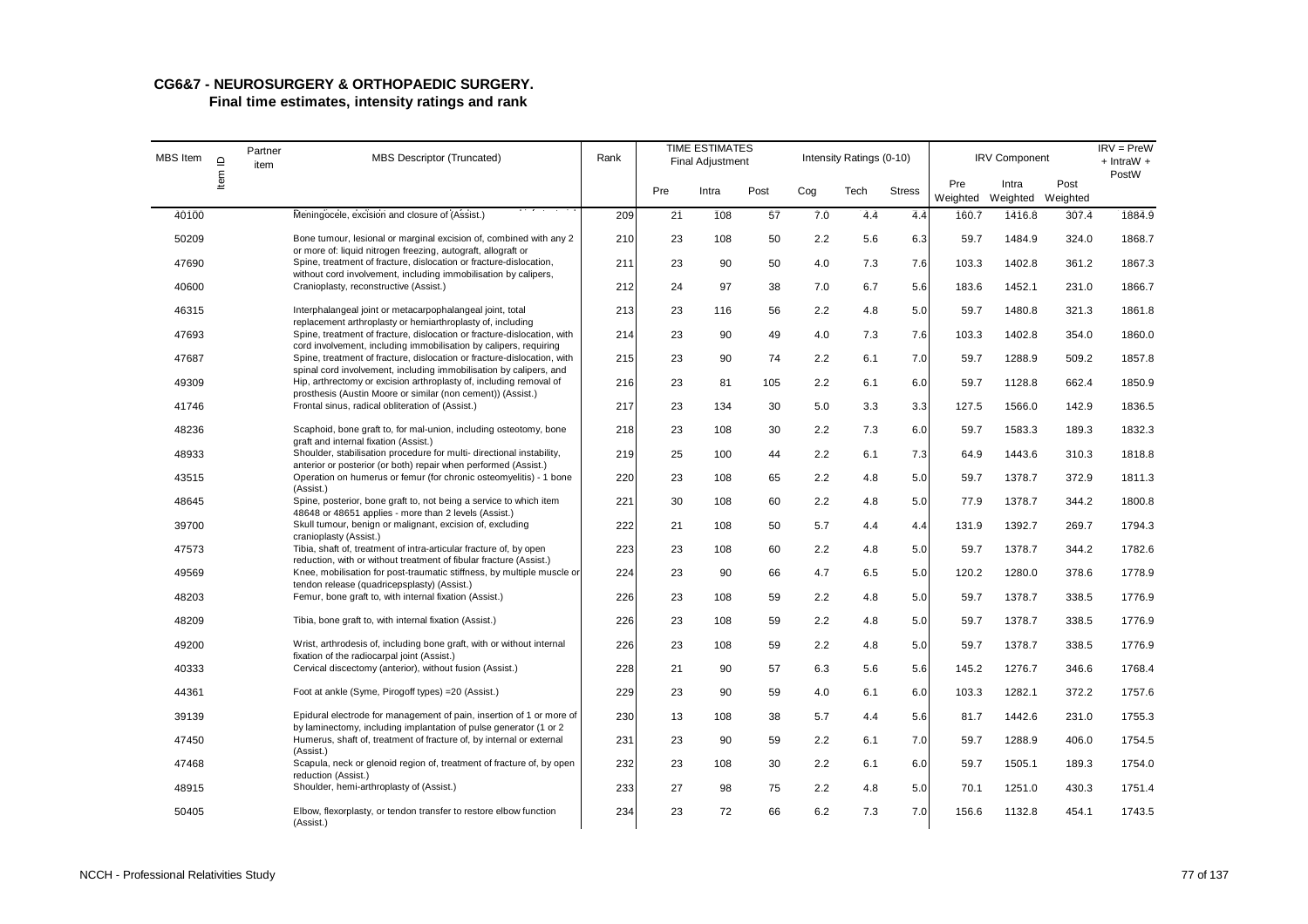| MBS Item  | $\supseteq$ | Partner<br>item | MBS Descriptor (Truncated)                                                                                                                                                          | Rank  |     | <b>TIME ESTIMATES</b><br><b>Final Adjustment</b> |      |     | Intensity Ratings (0-10) |               |                 | <b>IRV Component</b>       |       | $IRV = PreW$<br>$+$ IntraW $+$ |
|-----------|-------------|-----------------|-------------------------------------------------------------------------------------------------------------------------------------------------------------------------------------|-------|-----|--------------------------------------------------|------|-----|--------------------------|---------------|-----------------|----------------------------|-------|--------------------------------|
|           | Item        |                 |                                                                                                                                                                                     |       | Pre | Intra                                            | Post | Cog | Tech                     | <b>Stress</b> | Pre<br>Weighted | Intra<br>Weighted Weighted | Post  | PostW                          |
| 40712     |             |                 | Intracranial electrode placement via craniotomy (Assist.)                                                                                                                           | 235   | 21  | 90                                               | 29   | 7.0 | 6.7                      | 6.7           | 160.7           | 1385.4                     | 194.6 | 1740.6                         |
| 39900     |             |                 | Intracranial infection, drainage of, via burr-hole - including burr-hole<br>(Assist.)                                                                                               | 236   | 40  | 90                                               | 71   | 5.7 | 3.3                      | 4.4           | 251.2           | 1100.8                     | 383.0 | 1735.0                         |
| 40300     |             |                 | Intervertebral disc or discs, laminectomy for removal of (Assist.)                                                                                                                  | 237   | 24  | 72                                               | 70   | 6.6 | 6.7                      | 6.5           | 173.5           | 1097.8                     | 461.7 | 1733.0                         |
| 47420     |             |                 | Humerus, treatment of fracture of tuberosity of, and associated<br>dislocation of shoulder, by open reduction (Assist.)                                                             | 238   | 23  | 108                                              | 40   | 0.7 | 4.8                      | 7.0           | 23.4            | 1434.0                     | 275.2 | 1732.6                         |
| 47483     |             |                 | Pelvic ring, treatment of fracture of, requiring control by external<br>fixation (Assist.)                                                                                          | 239   | 34  | 81                                               | 118  | 0.7 | 4.8                      | 5.0           | 34.5            | 1013.1                     | 677.0 | 1724.6                         |
| 39906     |             |                 | Osteomyelitis of skull or removal of infected bone flap, craniectomy<br>for (Assist.)                                                                                               | 240   | 21  | 108                                              | 57   | 5.0 | 4.4                      | 3.3           | 116.4           | 1333.9                     | 271.6 | 1721.9                         |
| 40301     |             |                 | Intervertebral disc or discs, microsurgical discectomy of (Assist.)                                                                                                                 | 241   | 23  | 88                                               | 28   | 7.0 | 6.7                      | 6.7           | 176.0           | 1354.6                     | 187.9 | 1718.4                         |
| 40903     |             |                 | Neuroendoscopy, for inspection of an intraventricular lesion, with or                                                                                                               | 242   | 21  | 108                                              | 21   | 5.7 | 5.6                      | 4.4           | 131.9           | 1470.9                     | 113.3 | 1716.1                         |
| 161       |             |                 | without biopsy including burr hole (Assist.)<br>Professional attendance for a period of not less than 2 hours but<br>less than 3 hours (not being a service to which any other item | 243   | 9   | 135                                              | 18   | 5.7 | 2.2                      | 4.4           | 56.5            | 1561.4                     | 97.1  | 1715.1                         |
| 50375     |             |                 | Hip, contracture of, medial release, involving lengthening of, or                                                                                                                   | 244   | 30  | 63                                               | 59   | 8.0 | 8.2                      | 7.0           | 261.1           | 1045.0                     | 406.0 | 1712.0                         |
| 49315     |             |                 | division of the adductors and psoas with or without division of the<br>Hip, arthroplasty of, unipolar or bipolar (Assist.)                                                          | 245   | 28  | 88                                               | 88   | 2.2 | 4.8                      | 5.0           | 72.7            | 1123.4                     | 504.9 | 1700.9                         |
| $39312 =$ |             |                 | 52803 Nerve trunk, internal (interfascicular), neurolysis of, using<br>microsurgical techniques (Assist.)                                                                           | 246   | 10  | 108                                              | 14   | 6.3 | 6.7                      | 4.4           | 69.1            | 1553.8                     | 75.5  | 1698.5                         |
| 48415     |             |                 | Humerus, osteotomy or osteectomy of, with internal fixation (Assist.)                                                                                                               | 247   | 23  | 108                                              | 30   | 2.2 | 6.1                      | 5.0           | 59.7            | 1463.5                     | 172.1 | 1695.3                         |
| 47528     |             |                 | Femur, treatment of fracture of, by internal fixation or external fixation<br>(Assist.)                                                                                             | 248   | 29  | 87                                               | 88   | 2.2 | 4.8                      | 5.0           | 75.3            | 1110.6                     | 504.9 | 1690.7                         |
| 50321     |             |                 | Talipes equinovarus, combined postero-medial release of (Assist.)                                                                                                                   | 249   | 23  | 90                                               | 22   | 6.2 | 7.3                      | 6.0           | 156.6           | 1381.4                     | 138.8 | 1676.7                         |
| 47615     |             |                 | Calcaneum or talus, treatment of fracture of, by open reduction, with<br>or without dislocation (Assist.)                                                                           | 250.5 | 23  | 108                                              | 40   | 2.2 | 4.8                      | 5.0           | 59.7            | 1378.7                     | 229.5 | 1667.9                         |
| 48506     |             |                 | Femur, tibia and fibula, epiphysiodesis of (Assist.)                                                                                                                                | 250.5 | 23  | 108                                              | 40   | 2.2 | 4.8                      | 5.0           | 59.7            | 1378.7                     | 229.5 | 1667.9                         |
| 50342     |             |                 | Foot and ankle, tibialis or tibialis posterior tendon transfer, through<br>the interosseous membrane to anterior or posterior aspect of foot                                        | 252   | 23  | 72                                               | 44   | 8.0 | 7.3                      | 7.0           | 200.2           | 1155.1                     | 302.8 | 1658.0                         |
| 49842     |             |                 | Foot, correction of hallux rigidus or hallux valgus by prosthetic<br>arthroplasty - bilateral (Assist.)                                                                             | 253   | 23  | 90                                               | 50   | 6.2 | 4.8                      | 5.0           | 156.6           | 1210.8                     | 286.9 | 1654.2                         |
| 43509     |             |                 | Operation on spine or pelvic bones (for acute osteomyelitis) - 1 bone<br>(Assist.)                                                                                                  | 254   | 23  | 90                                               | 88   | 0.7 | 4.8                      | 5.0           | 23.4            | 1125.7                     | 504.9 | 1653.9                         |
| 50381     |             |                 | Hip, contracture of, anterior release, involving lengthening of, or<br>division of the hip flexors and psoas with or without division of the                                        | 255   | 23  | 63                                               | 59   | 8.0 | 8.2                      | 7.0           | 200.2           | 1045.0                     | 406.0 | 1651.1                         |
| 48960     |             |                 | Shoulder, reconstruction or repair of, including repair of rotator cuff<br>by arthroscopic, arthroscopic assisted or mini open means;                                               | 256   | 25  | 81                                               | 30   | 6.2 | 7.3                      | 7.0           | 170.2           | 1274.4                     | 206.4 | 1651.0                         |
| 47051     |             |                 | Hip, treatment of dislocation of, by open reduction (Assist.)                                                                                                                       | 257   | 23  | 81                                               | 59   | 2.2 | 6.5                      | 7.0           | 59.7            | 1179.6                     | 406.0 | 1645.2                         |
| 49712     |             |                 | Ankle, arthrodesis of (Assist.)                                                                                                                                                     | 258   | 26  | 92                                               | 69   | 2.2 | 4.8                      | 5.0           | 67.5            | 1174.4                     | 395.9 | 1637.8                         |
| 50366     |             |                 | Knee, contracture of, posterior release involving multiple tendon<br>lengthening or tenotomies, bilateral (Assist.)                                                                 | 259   | 23  | 72                                               | 59   | 6.2 | 7.3                      | 6.0           | 156.6           | 1105.1                     | 372.2 | 1633.9                         |
| 48212     |             |                 | Humerus, bone graft to (Assist.)                                                                                                                                                    | 260   | 23  | 81                                               | 70   | 2.2 | 6.1                      | 6.0           | 59.7            | 1128.8                     | 441.6 | 1630.1                         |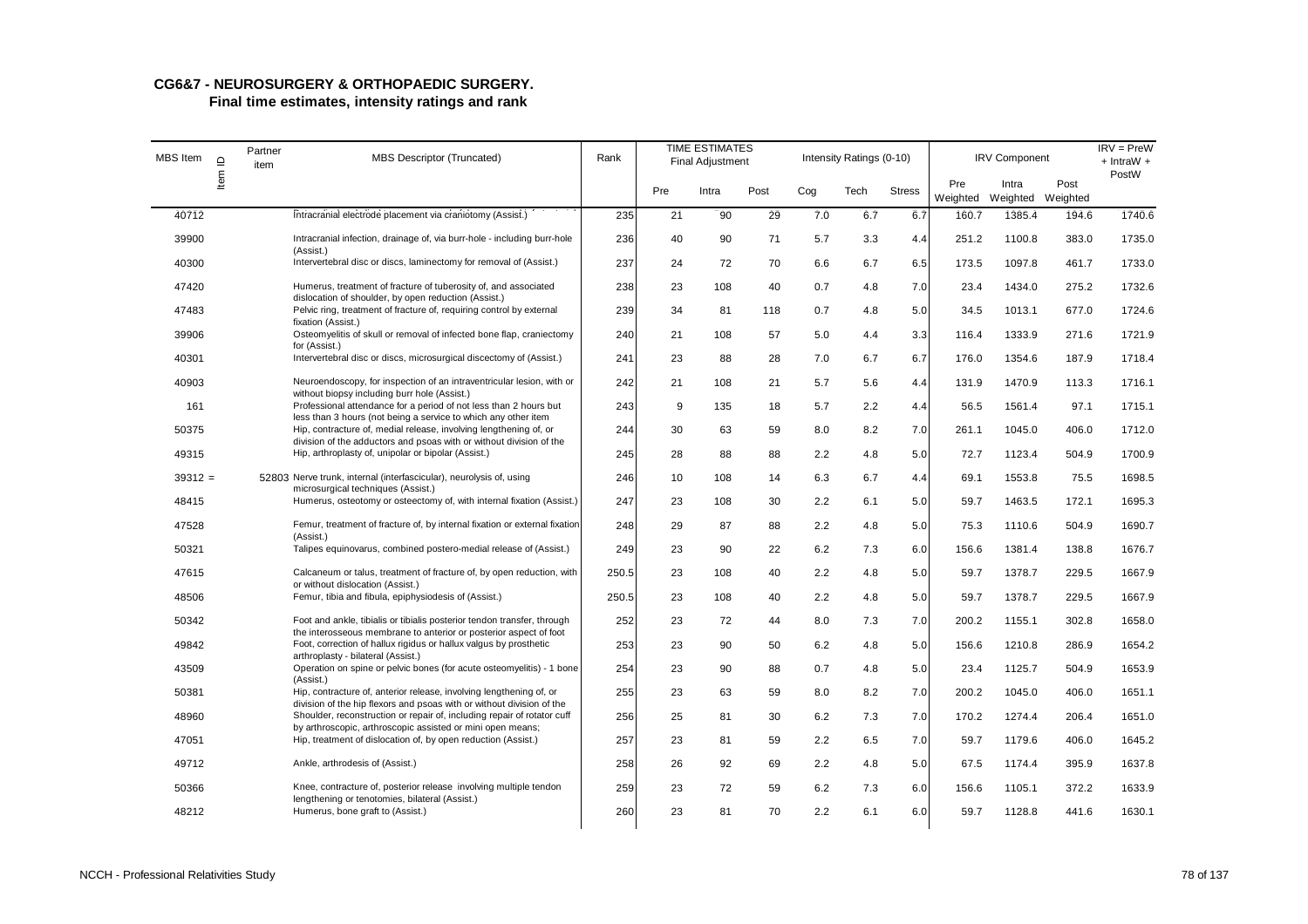| MBS Item | $\mathrel{\underline{\mathsf{O}}}$ | Partner<br>item | <b>MBS Descriptor (Truncated)</b>                                                                                                                                         | Rank |     | <b>TIME ESTIMATES</b><br><b>Final Adjustment</b> |      |     | Intensity Ratings (0-10) |               |                 | <b>IRV Component</b>       |       | $IRV = PreW$<br>$+$ IntraW $+$ |
|----------|------------------------------------|-----------------|---------------------------------------------------------------------------------------------------------------------------------------------------------------------------|------|-----|--------------------------------------------------|------|-----|--------------------------|---------------|-----------------|----------------------------|-------|--------------------------------|
|          | ltem                               |                 |                                                                                                                                                                           |      | Pre | Intra                                            | Post | Cog | Tech                     | <b>Stress</b> | Pre<br>Weighted | Intra<br>Weighted Weighted | Post  | PostW                          |
| 49112    |                                    |                 | Elbow, silastic or other replacement of radial head (Assist.)                                                                                                             | 261  | 23  | 90                                               | 60   | 2.2 | 6.1                      | 5.0           | 59.7            | 1219.6                     | 344.2 | 1623.5                         |
| 49346    |                                    |                 | Hip, revision arthroplasty with replacement of acetabular liner or                                                                                                        | 262  | 30  | 81                                               | 88   | 2.2 | 4.8                      | 5.0           | 77.9            | 1034.0                     | 504.9 | 1616.7                         |
| 48930    |                                    |                 | ceramic head, not requiring removal of femoral component or<br>Shoulder, stabilisation procedure for recurrent anterior or posterior                                      | 263  | 25  | 91                                               | 44   | 2.2 | 6.1                      | 6.0           | 64.9            | 1268.2                     | 277.6 | 1610.6                         |
| 40000    |                                    |                 | dislocation (Assist.)<br>Ventriculo-cisternostomy (Torkildsen's operation) (Assist.)                                                                                      | 264  | 21  | 90                                               | 29   | 6.3 | 5.6                      | 5.6           | 145.2           | 1276.7                     | 176.3 | 1598.1                         |
| 40115    |                                    |                 | Craniostenosis, operation for - single suture (Assist.)                                                                                                                   | 265  | 21  | 90                                               | 40   | 6.3 | 5.6                      | 4.4           | 145.2           | 1235.1                     | 215.8 | 1596.0                         |
| 48957    |                                    |                 | Shoulder, arthroscopic stabilisation of, for recurrent instability                                                                                                        | 266  | 23  | 72                                               | 44   | 6.2 | 7.3                      | 7.0           | 156.6           | 1132.8                     | 302.8 | 1592.2                         |
| 40800    |                                    |                 | including labral repair or reattachment when performed - not being a<br>Stereotactic anatomical localisation, as an independent procedure<br>(Assist.)                    | 267  | 21  | 90                                               | 28   | 6.3 | 5.6                      | 5.6           | 145.2           | 1276.7                     | 170.2 | 1592.1                         |
| 40803    |                                    |                 | Intracranial stereotactic procedure by any method, not being a                                                                                                            | 268  | 25  | 88                                               | 28   | 6.3 | 5.6                      | 5.6           | 172.8           | 1248.3                     | 170.2 | 1591.3                         |
| 39812    |                                    |                 | service to which item 40800 or 40801 applies (Assist.)<br>Intracranial aneurysm or arteriovenous fistula, ligation of cervical<br>vessel or vessels (Assist.)             | 269  | 21  | 68                                               | 57   | 6.3 | 6.7                      | 6.7           | 145.2           | 1038.6                     | 382.4 | 1566.2                         |
| 47012    |                                    |                 | Shoulder, treatment of dislocation of, requiring general anaesthesia,                                                                                                     | 270  | 23  | 90                                               | 50   | 2.2 | 4.8                      | 6.0           | 59.7            | 1183.6                     | 315.5 | 1558.7                         |
| 47717    |                                    |                 | open reduction (Assist.)<br>Halo-thoracic traction - application of both halo and thoracic jacket                                                                         | 271  | 12  | 81                                               | 90   | 3.5 | 4.3                      | 4.6           | 47.6            | 1015.2                     | 495.7 | 1558.5                         |
| 48936    |                                    |                 | (Assist.)<br>Shoulder, synovectomy of, as an independent procedure (Assist.)                                                                                              | 272  | 23  | 90                                               | 60   | 2.2 | 4.8                      | 5.0           | 59.7            | 1148.9                     | 344.2 | 1552.8                         |
| 46378    |                                    |                 | Dupuytren's contracture, fasciectomy for, from 3 or more rays,                                                                                                            | 273  | 19  | 97                                               | 25   | 2.2 | 5.6                      | 6.3           | 49.3            | 1333.7                     | 162.0 | 1545.0                         |
| 49215    |                                    |                 | including dissection of nerves - 1 hand (Assist.)<br>Wrist, reconstruction of, including repair of single or multiple                                                     | 274  | 23  | 90                                               | 44   | 2.2 | 6.1                      | 5.0           | 59.7            | 1219.6                     | 252.4 | 1531.7                         |
| 47566    |                                    |                 | ligaments or capsules, including associated arthrotomy (Assist.)<br>Tibia, shaft of, treatment of fracture of, by intramedullary fixation and<br>cross fixation (Assist.) | 275  | 27  | 87                                               | 60   | 2.2 | 4.8                      | 5.0           | 70.1            | 1110.6                     | 344.2 | 1524.9                         |
| 49227    |                                    |                 | Wrist, arthroscopic pinning of osteochondral fragment or<br>stabilisation procedure for ligamentous disruption - not being a                                              | 276  | 23  | 90                                               | 30   | 2.2 | 7.3                      | 5.0           | 59.7            | 1284.8                     | 172.1 | 1516.6                         |
| 46381    |                                    |                 | Inter-phalangeal joint, joint capsule release when performed in                                                                                                           | 277  | 23  | 83                                               | 27   | 2.2 | 7.7                      | 7.0           | 59.7            | 1268.8                     | 185.8 | 1514.3                         |
| 46417    |                                    |                 | conjunction with operation for Dupuytren's contracture - each<br>Tendon transfer for restoration of hand function, each transfer<br>(Assist.)                             | 278  | 21  | 74                                               | 30   | 6.2 | 7.3                      | 7.0           | 143.0           | 1164.3                     | 206.4 | 1513.7                         |
| 40003    |                                    |                 | Cranial or cisternal shunt diversion, insertion of (Assist.)                                                                                                              | 279  | 13  | 83                                               | 28   | 6.7 | 6.1                      | 6.1           | 95.3            | 1224.1                     | 178.3 | 1497.7                         |
| 43506    |                                    |                 | Operation on humerus or femur (for acute osteomyelitis) - 1 bone<br>(Assist.)                                                                                             | 280  | 23  | 81                                               | 80   | 0.7 | 4.8                      | 5.0           | 23.4            | 1013.1                     | 459.0 | 1495.4                         |
| 47565    |                                    |                 | Tibia, shaft of, treatment of fracture of, by internal fixation or external<br>fixation (Assist.)                                                                         | 281  | 23  | 78                                               | 75   | 2.2 | 4.8                      | 5.0           | 59.7            | 995.7                      | 430.3 | 1485.7                         |
| 49830    |                                    |                 | Foot, correction of hallux valgus and transfer of adductor hallucis<br>tendon - bilateral (Assist.)                                                                       | 282  | 23  | 81                                               | 59   | 3.4 | 4.8                      | 5.0           | 88.8            | 1050.7                     | 338.5 | 1478.0                         |
| 46312    |                                    |                 | Interphalangeal joint or metacarpophalangeal joint, total<br>replacement arthroplasty or hemiarthroplasty of, including                                                   | 283  | 23  | 93                                               | 40   | 2.2 | 4.8                      | 5.0           | 59.7            | 1187.2                     | 229.5 | 1476.4                         |
| 46360    |                                    |                 | Digit, synovectomy of flexor tendon or tendons - 5 digits (Assist.)                                                                                                       | 284  | 23  | 116                                              | 30   | 0.7 | 2.3                      | 5.0           | 23.4            | 1275.7                     | 172.1 | 1471.2                         |
| 46357    |                                    |                 | Digit, synovectomy of flexor tendon or tendons - 4 digits (Assist.)                                                                                                       | 285  | 23  | 99                                               | 54   | 0.7 | 3.1                      | 5.0           | 23.4            | 1136.6                     | 309.8 | 1469.8                         |
| 50118    |                                    |                 | Subtalar joint, arthrodesis of (Assist.)                                                                                                                                  | 286  | 23  | 68                                               | 59   | 6.2 | 6.1                      | 5.0           | 156.6           | 968.2                      | 338.5 | 1463.3                         |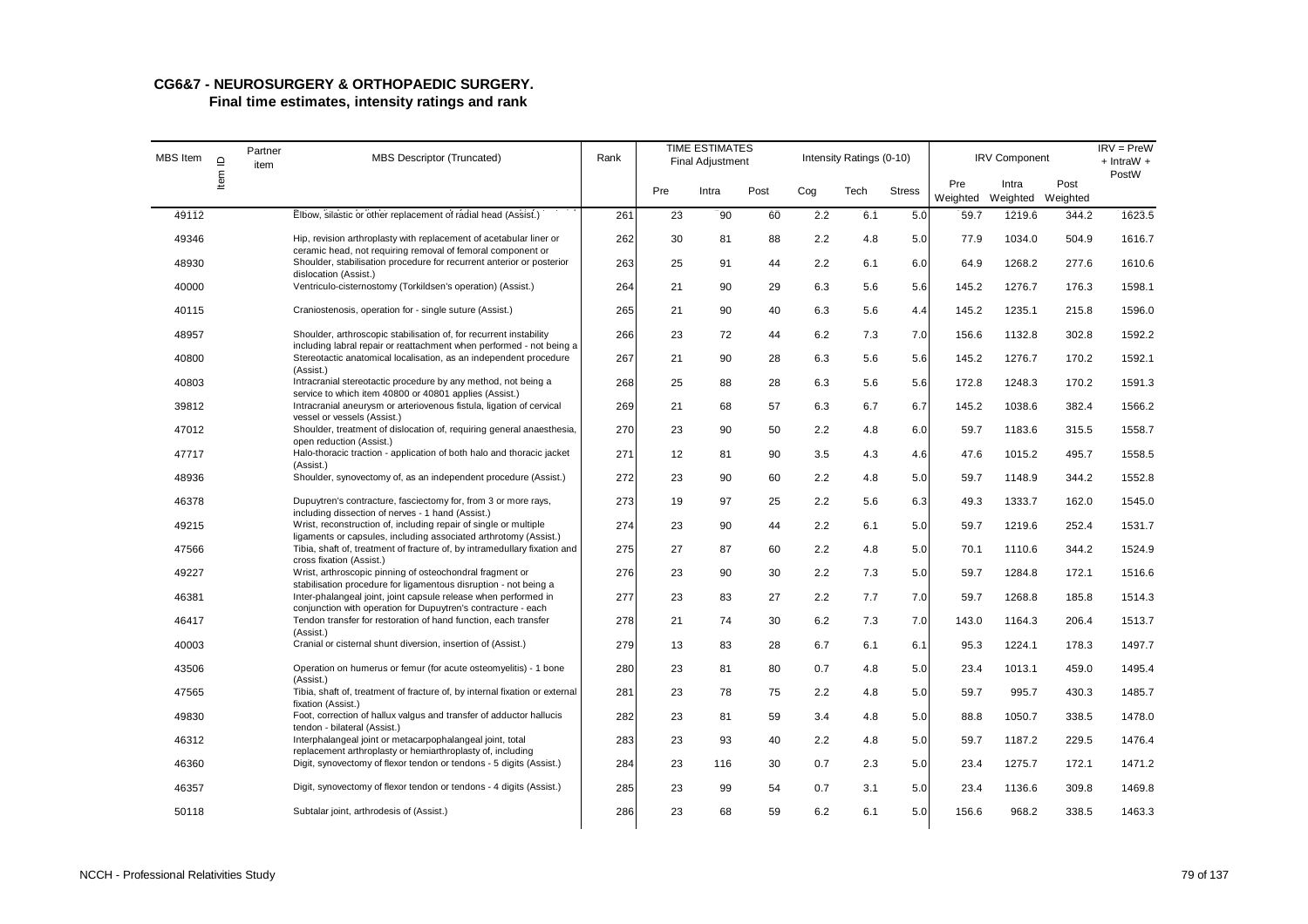| MBS Item | $\mathbf{\underline{\underline{\mathsf{O}}}}$ | Partner<br>item | <b>MBS Descriptor (Truncated)</b>                                                                                                                    | Rank |     | <b>TIME ESTIMATES</b><br><b>Final Adjustment</b> |      |     | Intensity Ratings (0-10) |               |                 | <b>IRV Component</b>       |       | $IRV = PreW$<br>$+$ IntraW $+$ |
|----------|-----------------------------------------------|-----------------|------------------------------------------------------------------------------------------------------------------------------------------------------|------|-----|--------------------------------------------------|------|-----|--------------------------|---------------|-----------------|----------------------------|-------|--------------------------------|
|          | ltem                                          |                 |                                                                                                                                                      |      | Pre | Intra                                            | Post | Cog | Tech                     | <b>Stress</b> | Pre<br>Weighted | Intra<br>Weighted Weighted | Post  | PostW                          |
| 50206    |                                               |                 | Bone tumour, lesional or marginal excision of, combined with any 1<br>of: liquid nitrogen freezing, autograft, allograft or cementation              | 287  | 23  | 81                                               | 44   | 2.2 | 5.6                      | 6.3           | 59.7            | 1113.7                     | 285.1 | 1458.5                         |
| 50127    |                                               |                 | Joint or joints, arthroplasty of, by any technique not being a service<br>to which another item applies (Assist.)                                    | 288  | 23  | 90                                               | 40   | 2.2 | 4.8                      | 5.0           | 59.7            | 1148.9                     | 229.5 | 1438.1                         |
| 47570    |                                               |                 | Tibia, shaft of, treatment of fracture of, by open reduction, with or<br>without treatment of fibular fracture (Assist.)                             | 289  | 22  | 81                                               | 60   | 2.2 | 4.8                      | 5.0           | 57.1            | 1034.0                     | 344.2 | 1435.3                         |
| 50396    |                                               |                 | Hand, congenital abnormalities or duplication of digits, amputation                                                                                  | 290  | 23  | 76                                               | 50   | 3.4 | 5.6                      | 5.6           | 88.8            | 1040.2                     | 304.0 | 1432.9                         |
| 47393    |                                               |                 | or splitting of phalanx or phalanges, with ligament or joint<br>Radius and ulna, shafts of, treatment of fracture of, by open<br>reduction (Assist.) | 291  | 23  | 90                                               | 30   | 2.2 | 4.8                      | 6.0           | 59.7            | 1183.6                     | 189.3 | 1432.5                         |
| 48233    |                                               |                 | Scaphoid, bone graft to, for non-union, with internal fixation (Assist.)                                                                             | 292  | 22  | 84                                               | 30   | 2.2 | 6.1                      | 6.0           | 57.1            | 1170.6                     | 189.3 | 1417.0                         |
| 49724    |                                               |                 | Ankle, Achilles' tendon, secondary repair or reconstruction of<br>(Assist.)                                                                          | 293  | 23  | 72                                               | 44   | 4.0 | 6.1                      | 6.0           | 103.3           | 1025.7                     | 277.6 | 1406.6                         |
| 39333    |                                               |                 | Brachial plexus, exploration of, not being a service to which another<br>item in this Group applies (Assist.)                                        | 294  | 15  | 93                                               | 19   | 5.7 | 4.4                      | 4.4           | 94.2            | 1199.2                     | 102.5 | 1395.9                         |
| 39606    |                                               |                 | Fractured skull, depressed or comminuted, operation for (Assist.)                                                                                    | 295  | 30  | 81                                               | 30   | 5.7 | 4.4                      | 4.4           | 188.4           | 1044.5                     | 161.8 | 1394.7                         |
| 47624    |                                               |                 | Tarso-metatarsal, treatment of fracture of, by open reduction, with or<br>without dislocation (Assist.)                                              | 297  | 23  | 81                                               | 40   | 2.2 | 6.1                      | 5.0           | 59.7            | 1097.6                     | 229.5 | 1386.8                         |
| 48242    |                                               |                 | Bone graft, with internal fixation, not being a service to which<br>another item in this Group applies (Assist.)                                     | 297  | 23  | 81                                               | 40   | 2.2 | 6.1                      | 5.0           | 59.7            | 1097.6                     | 229.5 | 1386.8                         |
| 49103    |                                               |                 | Elbow, ligamentous stabilisation of (Assist.)                                                                                                        | 297  | 23  | 81                                               | 40   | 2.2 | 6.1                      | 5.0           | 59.7            | 1097.6                     | 229.5 | 1386.8                         |
| 47414    |                                               |                 | Humerus, treatment of fracture of tuberosity of, by open reduction                                                                                   | 299  | 23  | 81                                               | 50   | 0.7 | 4.8                      | 6.0           | 23.4            | 1044.3                     | 315.5 | 1383.1                         |
| 47066    |                                               |                 | Ankle or tarsus, treatment of dislocation of, by open reduction<br>(Assist.)                                                                         | 300  | 23  | 81                                               | 50   | 2.2 | 4.8                      | 5.0           | 59.7            | 1034.0                     | 286.9 | 1380.6                         |
| 48636    |                                               |                 | Percutaneous lumbar discectomy, 1 or more levels (Assist.)                                                                                           | 301  | 19  | 65                                               | 50   | 4.0 | 6.1                      | 7.0           | 85.3            | 951.0                      | 344.1 | 1380.4                         |
| 50339    |                                               |                 | Foot and ankle, tibialis anterior tendon (split or whole) transfer to<br>lateral column (Assist.)                                                    | 302  | 23  | 54                                               | 44   | 8.0 | 7.3                      | 7.0           | 200.2           | 866.3                      | 302.8 | 1369.3                         |
| 49506    |                                               |                 | Knee, meniscectomy of, repair of collateral or cruciate ligament,<br>patellectomy of, chondroplasty of, osteoplasty of, patello-femoral              | 303  | 23  | 58                                               | 40   | 6.2 | 7.3                      | 7.0           | 156.6           | 912.5                      | 275.2 | 1344.4                         |
| 47612    |                                               |                 | Calcaneum or talus, treatment of intra-articular fracture of, by closed<br>reduction, with or without dislocation (Assist.)                          | 304  | 15  | 81                                               | 60   | 2.2 | 4.8                      | 3.7           | 38.9            | 993.5                      | 299.6 | 1332.0                         |
| 47459    |                                               |                 | Humerus, distal (supracondylar or condylar), treatment of fracture of,                                                                               | 305  | 24  | 73                                               | 40   | 0.7 | 6.1                      | 7.0           | 24.4            | 1026.6                     | 275.2 | 1326.2                         |
| 49548    |                                               |                 | by open reduction, undertaken in the operating theatre of a hospital<br>Knee, revision of patello-femoral stabilisation (Assist.)                    | 306  | 23  | 72                                               | 60   | 2.2 | 4.8                      | 5.0           | 59.7            | 919.1                      | 344.2 | 1323.0                         |
| 47537    |                                               |                 | Femur, condylar region of, treatment of fracture of, requiring internal<br>fixation of 1 or more osteochondral fragments, not being a service        | 307  | 23  | 81                                               | 80   | 0.7 | 3.1                      | 3.7           | 23.4            | 889.4                      | 399.5 | 1312.2                         |
| 46324    |                                               |                 | Carpal bone replacement arthroplasty including associated tendon<br>transfer or realignment when performed (Assist.)                                 | 308  | 23  | 80                                               | 40   | 2.2 | 4.8                      | 5.0           | 59.7            | 1021.2                     | 229.5 | 1310.4                         |
| 50333    |                                               |                 | Tarsal coalition, excision of, with interposition of muscle, fat graft or<br>similar graft (Assist.)                                                 | 309  | 23  | 54                                               | 44   | 6.2 | 7.3                      | 7.0           | 156.6           | 849.6                      | 302.8 | 1309.0                         |
| 160      |                                               |                 | Professional attendance for a period of not less than 1 hour but less<br>than 2 hours (not being a service to which any other item applies) on       | 310  | 16  | 81                                               | 50   | 5.7 | 2.2                      | 4.4           | 100.5           | 936.9                      | 269.7 | 1307.0                         |
| 46375    |                                               |                 | Dupuytren's contracture, fasciectomy for, from 2 rays, including<br>dissection of nerves - 1 hand (Assist.)                                          | 311  | 19  | 75                                               | 25   | 2.2 | 7.3                      | 6.0           | 49.3            | 1099.5                     | 157.7 | 1306.6                         |
| 49206    |                                               |                 | Wrist, proximal carpectomy of, including styloidectomy when<br>performed (Assist.)                                                                   | 312  | 23  | 81                                               | 37   | 2.2 | 4.8                      | 5.0           | 59.7            | 1034.0                     | 212.3 | 1306.0                         |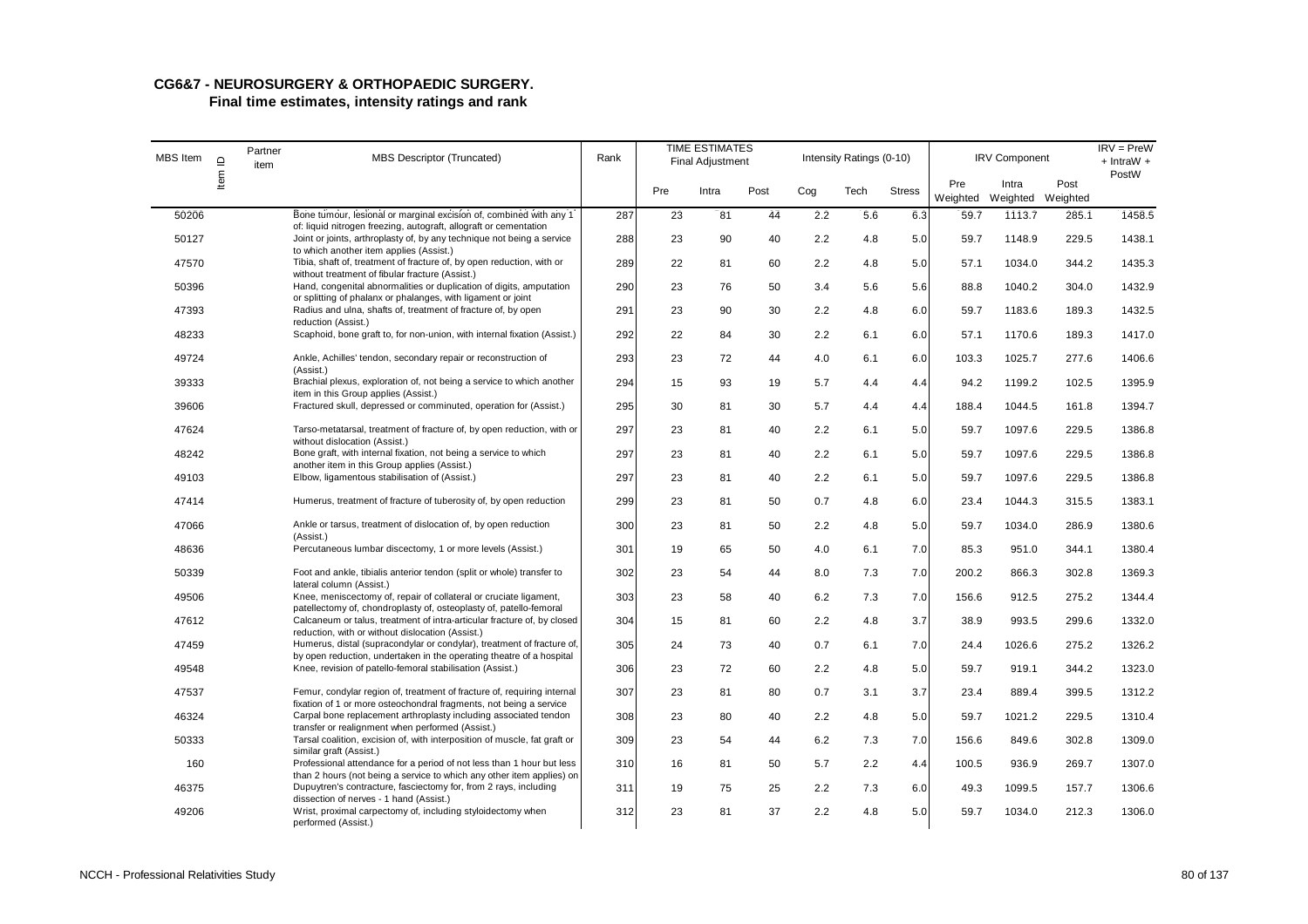| MBS Item  | $\supseteq$ | Partner<br>item | MBS Descriptor (Truncated)                                                                                                                           | Rank  |                | <b>TIME ESTIMATES</b><br>Final Adjustment |      |     | Intensity Ratings (0-10) |               |                 | <b>IRV Component</b>       |       | $IRV = PreW$<br>$+$ IntraW $+$ |
|-----------|-------------|-----------------|------------------------------------------------------------------------------------------------------------------------------------------------------|-------|----------------|-------------------------------------------|------|-----|--------------------------|---------------|-----------------|----------------------------|-------|--------------------------------|
|           | ltem        |                 |                                                                                                                                                      |       | Pre            | Intra                                     | Post | Cog | Tech                     | <b>Stress</b> | Pre<br>Weighted | Intra<br>Weighted Weighted | Post  | PostW                          |
| 48909     |             |                 | Shoulder, repair of rotator cuff, including decompression of<br>subacromial space by acromioplasty, excision of coraco-acromial                      | 313   | 26             | 74                                        | 50   | 2.2 | 4.8                      | 5.0           | 67.5            | 944.7                      | 286.9 | 1299.0                         |
| 48954     |             |                 | Shoulder, arthroscopic total synovectomy of, including release of<br>contracture when performed - not being a service associated with                | 314   | 23             | 68                                        | 44   | 2.2 | 7.3                      | 5.0           | 59.7            | 970.7                      | 252.4 | 1282.9                         |
| 46435     |             |                 | Flexor tendon of hand, secondary repair of, distal to A1 pulley, each<br>tendon (Assist.)                                                            | 315   | 23             | 71                                        | 26   | 4.0 | 6.1                      | 6.0           | 103.3           | 1011.4                     | 164.0 | 1278.8                         |
| 47522     |             |                 | Femur, treatment of subcapital fracture of, by hemi- arthroplasty<br>(Assist.)                                                                       | 316   | 26             | 64                                        | 110  | 0.7 | 3.1                      | 3.7           | 26.4            | 702.7                      | 549.3 | 1278.4                         |
| 49109     |             |                 | Elbow, total synovectomy of (Assist.)                                                                                                                | 317   | 23             | 77                                        | 40   | 2.2 | 4.8                      | 5.0           | 59.7            | 983.0                      | 229.5 | 1272.1                         |
| 48218     |             |                 | Radius or ulna, bone graft to=20 (Assist.)                                                                                                           | 318   | 23             | 90                                        | 40   | 2.2 | 3.1                      | 3.7           | 59.7            | 1011.4                     | 199.7 | 1270.9                         |
| 47357     |             |                 | Carpal scaphoid, treatment of fracture of, by open reduction (Assist.)                                                                               | 319   | 24             | 81                                        | 30   | 2.2 | 4.8                      | 5.0           | 62.3            | 1034.0                     | 172.1 | 1268.4                         |
| 46447     |             |                 | Boutonniere deformity with joint contracture, reconstruction of<br>(Assist.)                                                                         | 320   | 23             | 74                                        | 28   | 2.2 | 6.1                      | 6.0           | 59.7            | 1031.2                     | 176.7 | 1267.6                         |
| 46405     |             |                 | Phalanx or metacarpal, bone grafting of, for pseudarthrosis (non-<br>union), involving internal fixation and including obtaining of graft            | 321   | 23             | 82                                        | 28   | 2.2 | 4.8                      | 5.0           | 59.7            | 1046.8                     | 160.6 | 1267.1                         |
| 47525     |             |                 | Femur, treatment of fracture of, for slipped capital femoral epiphysis                                                                               | 322   | 23             | 81                                        | 40   | 0.7 | 4.8                      | 5.0           | 23.4            | 1013.1                     | 229.5 | 1266.0                         |
| 44325     |             |                 | (Assist.)<br>Hand, midcarpal or transmetacarpal = 20 (Assist.)                                                                                       | 325.5 | 23             | 81                                        | 30   | 2.2 | 4.8                      | 5.0           | 59.7            | 1034.0                     | 172.1 | 1265.8                         |
| 44328     |             |                 | Hand, forearm or through arm = 20 (Assist.)                                                                                                          | 325.5 | 23             | 81                                        | 30   | 2.2 | 4.8                      | 5.0           | 59.7            | 1034.0                     | 172.1 | 1265.8                         |
| 46345     |             |                 | Distal radioulnar joint, reconstruction or stabilisation of, including                                                                               | 325.5 | 23             | 81                                        | 30   | 2.2 | 4.8                      | 5.0           | 59.7            | 1034.0                     | 172.1 | 1265.8                         |
| 47351     |             |                 | fusion, or ligamentous arthroplasty and excision of distal ulna, when<br>Carpus (excluding scaphoid), treatment of fracture of, by open<br>reduction | 325.5 | 23             | 81                                        | 30   | 2.2 | 4.8                      | 5.0           | 59.7            | 1034.0                     | 172.1 | 1265.8                         |
| 48412     |             |                 | Humerus, osteotomy or osteectomy of (Assist.)                                                                                                        | 325.5 | 23             | 81                                        | 30   | 2.2 | 4.8                      | 5.0           | 59.7            | 1034.0                     | 172.1 | 1265.8                         |
| 49203     |             |                 | Wrist, limited arthrodesis of the intercarpal joint, including bone graft<br>(Assist.)                                                               | 325.5 | 23             | 81                                        | 30   | 2.2 | 4.8                      | 5.0           | 59.7            | 1034.0                     | 172.1 | 1265.8                         |
| $46384 +$ |             |                 | 46372 Z plasty (or similar local flap procedure) when performed in<br>conjunction with operation for Dupuytren's contracture - 1 such                | 329   | 25             | 70                                        | 30   | 2.2 | 7.7                      | 5.0           | 64.9            | 1016.2                     | 172.1 | 1253.2                         |
| 48421     |             |                 | Tibia, osteotomy or osteectomy of, with internal fixation (Assist.)                                                                                  | 330   | 22             | 84                                        | 59   | 0.7 | 3.1                      | 3.7           | 22.4            | 922.3                      | 294.6 | 1239.3                         |
| 46414     |             |                 | Artificial tendon prosthesis, insertion of in preparation for tendon                                                                                 | 331   | 21             | 65                                        | 25   | 4.7 | 6.5                      | 6.3           | 109.8           | 957.0                      | 162.0 | 1228.8                         |
| 39127     |             |                 | grafting (Assist.)<br>Subcutaneous reservoir and spinal catheter for pain, insertion of                                                              | 332   | $\overline{7}$ | 64                                        | 53   | 6.0 | 5.0                      | 5.0           | 46.2            | 866.6                      | 304.1 | 1216.8                         |
| 47975     |             |                 | Forearm or calf, decompression fasciotomy of, for acute<br>compartment syndrome, requiring excision of muscle and deep                               | 333   | 23             | 68                                        | 50   | 2.2 | 4.8                      | 5.0           | 59.7            | 868.1                      | 286.9 | 1214.6                         |
| 47386     |             |                 | Radius or ulna, shaft of, treatment of fracture of, in conjunction with<br>dislocation of distal radio- ulnar joint or proximal radio-humeral joint  | 334   | 23             | 90                                        | 40   | 0.7 | 3.1                      | 3.7           | 23.4            | 988.2                      | 199.7 | 1211.3                         |
| 47630     |             |                 | Tarsus (excluding calcaneum or talus), treatment of fracture of, by<br>open reduction, with or without dislocation (Assist.)                         | 335   | 23             | 72                                        | 40   | 2.2 | 4.8                      | 5.0           | 59.7            | 919.1                      | 229.5 | 1208.3                         |
| 48200     |             |                 | Femur, bone graft to (Assist.)                                                                                                                       | 336   | 23             | 81                                        | 59   | 0.7 | 3.1                      | 3.7           | 23.4            | 889.4                      | 294.6 | 1207.4                         |
| 43503     |             |                 | Operation on sternum, clavicle, rib, ulna, radius, carpus, tibia, fibula,<br>tarsus, skull, mandible or maxilla (other than alveolar margins) (for   | 337   | 23             | 54                                        | 88   | 0.7 | 4.8                      | 5.0           | 23.4            | 675.4                      | 504.9 | 1203.6                         |
| 47480     |             |                 | Pelvic ring, treatment of fracture of, requiring traction (Assist.)                                                                                  | 338   | 15             | 54                                        | 118  | 0.7 | 3.1                      | 3.7           | 15.2            | 592.9                      | 589.2 | 1197.4                         |
|           |             |                 |                                                                                                                                                      |       |                |                                           |      |     |                          |               |                 |                            |       |                                |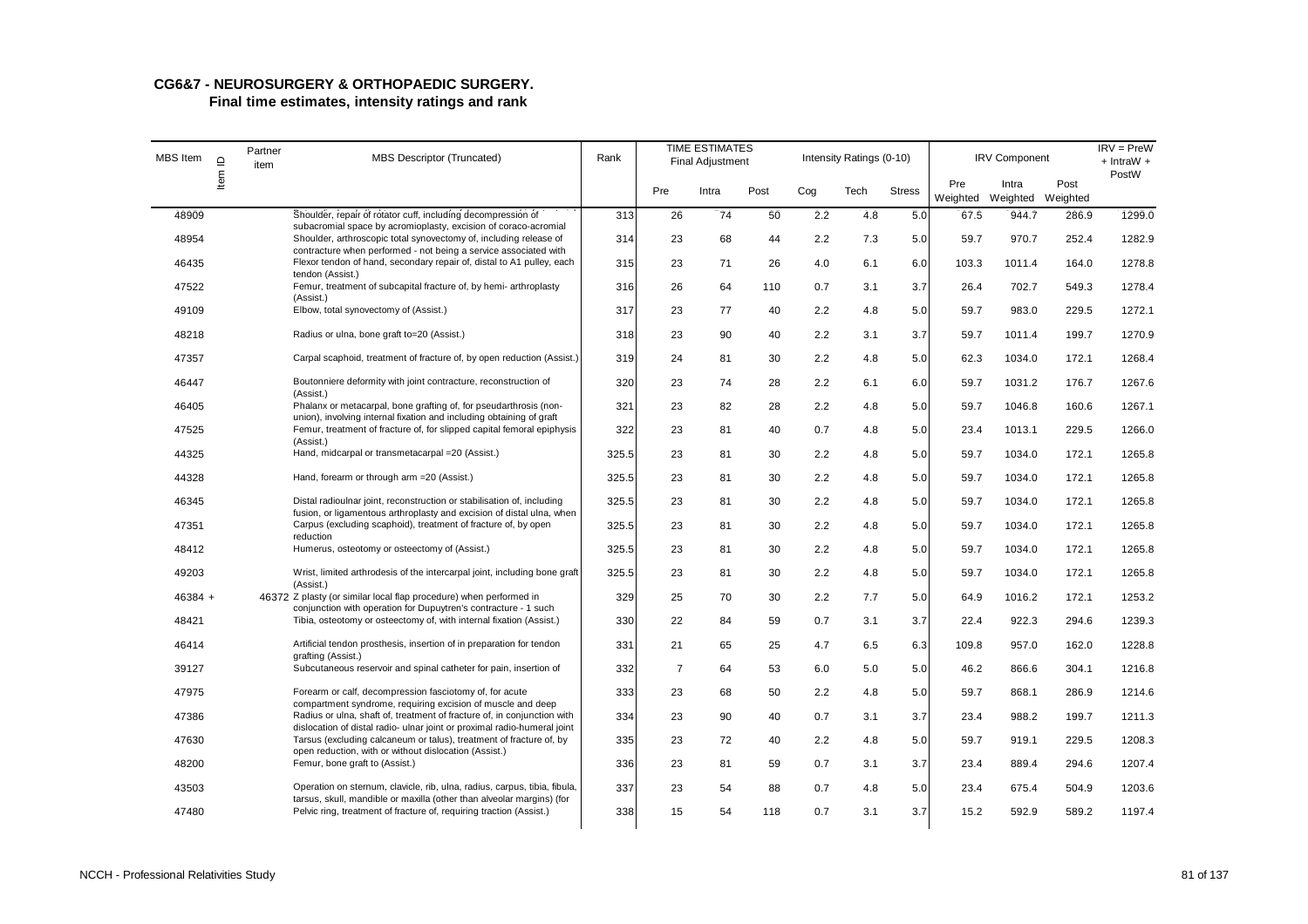# **CG6&7 - NEUROSURGERY & ORTHOPAEDIC SURGERY.**

| MBS Item | $\mathbf{\underline{\underline{o}}}$ | Partner<br>item | MBS Descriptor (Truncated)                                                                                                                                               | Rank  |     | <b>TIME ESTIMATES</b><br><b>Final Adjustment</b> |      |     | Intensity Ratings (0-10) |               |                 | <b>IRV Component</b>       |       | $IRV = PreW$<br>$+$ IntraW $+$ |
|----------|--------------------------------------|-----------------|--------------------------------------------------------------------------------------------------------------------------------------------------------------------------|-------|-----|--------------------------------------------------|------|-----|--------------------------|---------------|-----------------|----------------------------|-------|--------------------------------|
|          | $\overline{\text{ term}}$            |                 |                                                                                                                                                                          |       | Pre | Intra                                            | Post | Cog | Tech                     | <b>Stress</b> | Pre<br>Weighted | Intra<br>Weighted Weighted | Post  | PostW                          |
| 47603    |                                      |                 | Ankle joint, treatment of fracture of, by internal fixation of more than<br>1 of malleolus, fibula or diastasis (Assist.)                                                | 339   | 23  | 75                                               | 60   | 1.0 | 3.5                      | 4.0           | 30.6            | 854.2                      | 309.9 | 1194.7                         |
| 49812    |                                      |                 | Foot, tendon or ligament transplantation of, not being a service to                                                                                                      | 340   | 23  | 54                                               | 40   | 6.2 | 7.3                      | 5.0           | 156.6           | 808.0                      | 229.5 | 1194.1                         |
| 49363    |                                      |                 | which another item in this Group applies (Assist.)<br>Hip, diagnostic arthroscopy of, with synovial biopsy (Assist.)                                                     | 341.5 | 23  | 68                                               | 22   | 2.2 | 8.2                      | 5.0           | 59.7            | 1007.7                     | 126.2 | 1193.6                         |
| 49366    |                                      |                 | Hip, arthroscopic surgery of (Assist.)                                                                                                                                   | 341.5 | 23  | 68                                               | 22   | 2.2 | 8.2                      | 5.0           | 59.7            | 1007.7                     | 126.2 | 1193.6                         |
| 49303    |                                      |                 | Hip, arthrotomy of, including lavage, drainage or biopsy when                                                                                                            | 343   | 21  | 62                                               | 59   | 2.2 | 4.8                      | 5.0           | 54.5            | 791.5                      | 338.5 | 1184.5                         |
| 90782    |                                      |                 | performed (Assist.)<br>Consultation in rooms exceeding 75 minutes duration with an                                                                                       | 344   | 10  | 75                                               | 15   | 6.5 | 4.6                      | 5.5           | 71.2            | 1018.3                     | 90.3  | 1179.8                         |
| 49827    |                                      |                 | existing patient where the clinical record demonstrates that the<br>Foot, correction of hallux valgus and transfer of adductor hallucis<br>tendon - unilateral (Assist.) | 345.5 | 23  | 54                                               | 50   | 6.2 | 4.8                      | 5.0           | 156.6           | 726.5                      | 286.9 | 1169.9                         |
| 49839    |                                      |                 | Foot, correction of hallux rigidus or hallux valgus by prosthetic                                                                                                        | 345.5 | 23  | 54                                               | 50   | 6.2 | 4.8                      | 5.0           | 156.6           | 726.5                      | 286.9 | 1169.9                         |
| 50309    |                                      |                 | arthroplasty - unilateral (Assist.)<br>Ring fixator or similar device, adjustment of, with or without insertion                                                          | 347   | 18  | 68                                               | 44   | 2.2 | 4.8                      | 5.0           | 46.7            | 868.1                      | 252.4 | 1167.2                         |
| 46432    |                                      |                 | or removal of fixation pins, performed under general anaesthesia in<br>Flexor tendon of hand, primary repair of, distal to A1 pulley, each                               | 348   | 18  | 72                                               | 25   | 2.2 | 6.1                      | 5.0           | 46.7            | 975.7                      | 143.4 | 1165.8                         |
| 49863    |                                      |                 | tendon (Assist.)<br>Foot, synovectomy of metatarso-phalangeal joint, 2 or more joints                                                                                    | 349   | 23  | 68                                               | 30   | 4.0 | 4.8                      | 5.0           | 103.3           | 889.1                      | 172.1 | 1164.5                         |
| 47657    |                                      |                 | (Assist.)<br>Metatarsals, 3 or more of, treatment of fracture of, by open reduction                                                                                      | 350   | 23  | 81                                               | 50   | 0.7 | 3.1                      | 3.7           | 23.4            | 889.4                      | 249.7 | 1162.4                         |
| 50363    |                                      |                 | (Assist.)<br>Knee, contracture of, posterior release involving multiple tendon                                                                                           | 351   | 23  | 41                                               | 59   | 6.2 | 7.3                      | 6.0           | 156.6           | 629.3                      | 372.2 | 1158.1                         |
| 46309    |                                      |                 | lengthening or tenotomies, unilateral (Assist.)<br>Interphalangeal joint or metacarpophalangeal joint, total                                                             | 352   | 23  | 72                                               | 30   | 2.2 | 4.8                      | 5.0           | 59.7            | 919.1                      | 172.1 | 1150.9                         |
| 50312    |                                      |                 | replacement arthroplasty or hemiarthroplasty of, including<br>Ankle, synovectomy of (Assist.)                                                                            | 353.5 | 23  | 54                                               | 44   | 4.0 | 6.1                      | 6.0           | 103.3           | 769.3                      | 277.6 | 1150.1                         |
| 50345    |                                      |                 | Hyperextension deformity of toe, release incorporating V-Y plasty of                                                                                                     | 353.5 | 23  | 54                                               | 44   | 4.0 | 6.1                      | 6.0           | 103.3           | 769.3                      | 277.6 | 1150.1                         |
| 47006    |                                      |                 | skin, lengthening of extensor tendons and release of capsule<br>Clavicle, treatment of dislocation of, by open reduction                                                 | 355   | 23  | 81                                               | 30   | 0.7 | 4.8                      | 3.7           | 23.4            | 972.6                      | 149.8 | 1145.7                         |
| 48409    |                                      |                 | Fibula, radius, ulna, clavicle, scapula (other than acromion), rib,                                                                                                      | 356   | 21  | 77                                               | 40   | 0.7 | 4.8                      | 3.7           | 21.3            | 924.5                      | 199.7 | 1145.6                         |
| 34100    |                                      |                 | tarsus or carpus, osteotomy or osteectomy, with internal fixation<br>Major artery of neck, elective ligation or exploration of, not being a                              | 357   | 10  | 54                                               | 43   | 5.7 | 4.4                      | 7.8           | 62.8            | 767.0                      | 315.6 | 1145.4                         |
| 90781    |                                      |                 | service associated with any other vascular procedure (Assist.)<br>Consultation in rooms exceeding 75 minutes duration with a new                                         | 359   | 5   | 75                                               | 15   | 6.5 | 4.6                      | 5.5           | 35.6            | 1018.3                     | 90.3  | 1144.2                         |
| 91281    |                                      |                 | patient where the clinical record demonstrates that the consultation<br>Consultation in a hospital exceeding 75 minutes duration with a new                              | 359   | 5   | 75                                               | 15   | 6.5 | 4.6                      | 5.5           | 35.6            | 1018.3                     | 90.3  | 1144.2                         |
| 91282    |                                      |                 | patient where the clinical record demonstrates that the consultation<br>Consultation in a hospital exceeding 75 minutes duration with an                                 | 359   | 5   | 75                                               | 15   | 6.5 | 4.6                      | 5.5           | 35.6            | 1018.3                     | 90.3  | 1144.2                         |
| 50112    |                                      |                 | existing patient where the clinical record demonstrates that the<br>Cicatricial flexion or extension contraction of joint, correction of,                                | 361   | 23  | 59                                               | 30   | 4.0 | 7.3                      | 5.0           | 103.3           | 860.5                      | 172.1 | 1135.9                         |
| 48224    |                                      |                 | involving tissues deeper than skin and subcutaneous tissue, not<br>Radius or ulna, bone graft to (Assist.)                                                               | 362   | 23  | 68                                               | 59   | 0.7 | 4.8                      | 3.7           | 23.4            | 816.5                      | 294.6 | 1134.5                         |
| 50315    |                                      |                 | Talipes equinovarus, posterior release of (Assist.)                                                                                                                      | 363.5 | 23  | 54                                               | 22   | 6.2 | 7.3                      | 6.0           | 156.6           | 828.8                      | 138.8 | 1124.2                         |
| 50318    |                                      |                 | Talipes equinovarus, medial release of (Assist.)                                                                                                                         | 363.5 | 23  | 54                                               | 22   | 6.2 | 7.3                      | 6.0           | 156.6           | 828.8                      | 138.8 | 1124.2                         |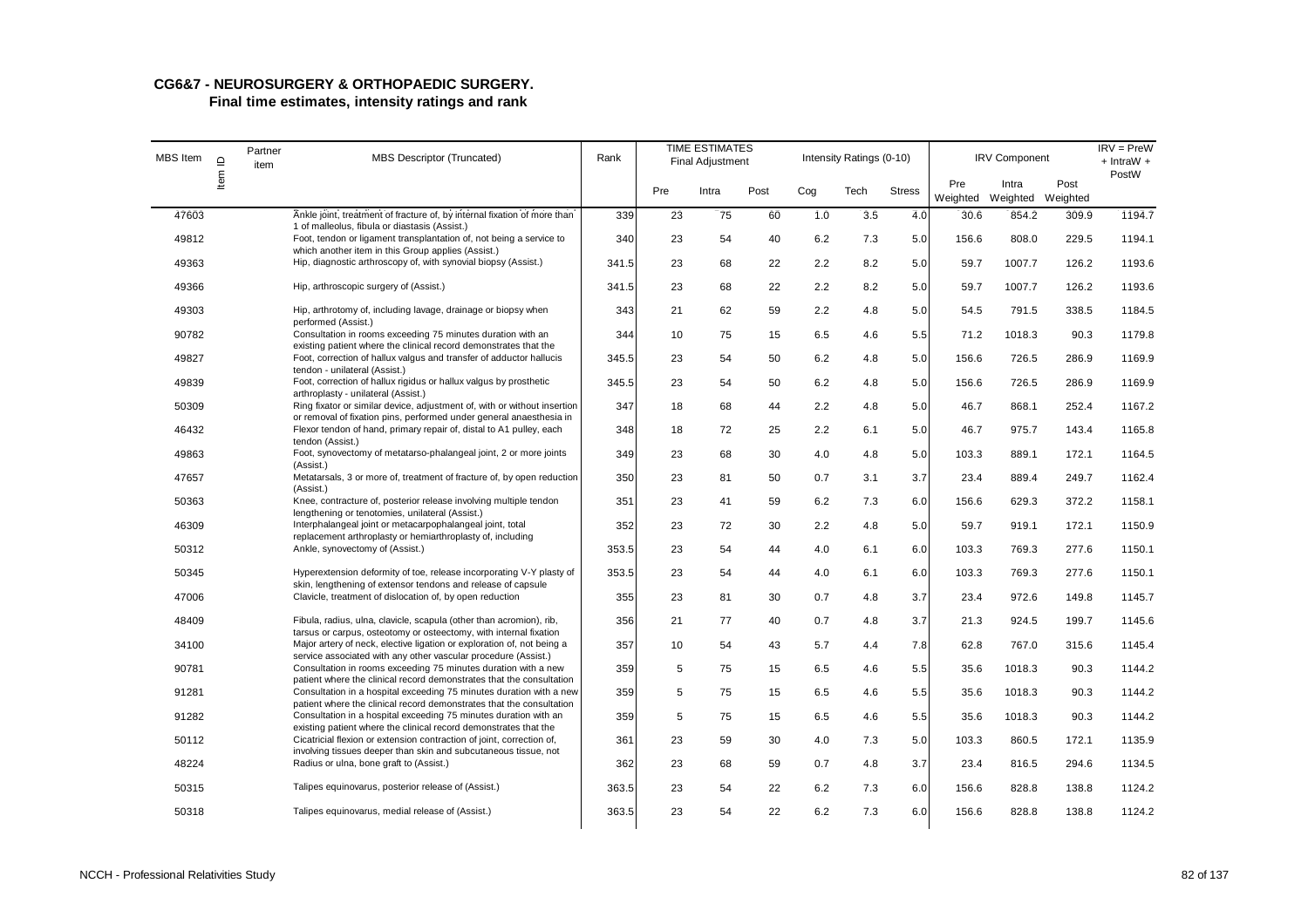| MBS Item | $\supseteq$ | Partner<br>item | <b>MBS Descriptor (Truncated)</b>                                                                                                                | Rank |     | <b>TIME ESTIMATES</b><br><b>Final Adjustment</b> |      |     | Intensity Ratings (0-10) |               |       | <b>IRV Component</b>                |       | $IRV = PreW$<br>$+$ IntraW $+$ |
|----------|-------------|-----------------|--------------------------------------------------------------------------------------------------------------------------------------------------|------|-----|--------------------------------------------------|------|-----|--------------------------|---------------|-------|-------------------------------------|-------|--------------------------------|
|          | ltem        |                 |                                                                                                                                                  |      | Pre | Intra                                            | Post | Cog | Tech                     | <b>Stress</b> | Pre   | Intra<br>Weighted Weighted Weighted | Post  | PostW                          |
| 49845    |             |                 | Foot, arthrodesis of, first metatarso-phalangeal joint (Assist.)                                                                                 | 365  | 22  | 51                                               | 50   | 6.2 | 4.8                      | 5.0           | 149.8 | 686.1                               | 286.9 | 1122.8                         |
| 48927    |             |                 | Shoulder prosthesis, removal of (Assist.)                                                                                                        | 366  | 23  | 54                                               | 65   | 2.2 | 4.8                      | 5.0           | 59.7  | 689.3                               | 372.9 | 1121.9                         |
| 48418    |             |                 | Tibia, osteotomy or osteectomy of (Assist.)                                                                                                      | 367  | 24  | 65                                               | 40   | 2.2 | 4.8                      | 5.0           | 62.3  | 829.8                               | 229.5 | 1121.5                         |
| 47519    |             |                 | Femur, treatment of trochanteric or subcapital fracture of, by internal<br>fixation (Assist.)                                                    | 368  | 29  | 59                                               | 88   | 0.7 | 3.1                      | 3.7           | 29.5  | 647.8                               | 439.4 | 1116.7                         |
| 46325    |             |                 | Carpal bone replacement or resection arthroplasty using adjacent<br>tendon or other soft tissue including associated tendon transfer or          | 369  | 23  | 65                                               | 30   | 2.2 | 6.1                      | 5.0           | 59.7  | 880.8                               | 172.1 | 1112.6                         |
| 49836    |             |                 | Foot, correction of hallux valgus by osteotomy of first metatarsal<br>including internal fixation where performed - bilateral (Assist.)          | 370  | 21  | 57                                               | 50   | 3.4 | 4.8                      | 5.0           | 81.0  | 739.4                               | 286.9 | 1107.3                         |
| 49857    |             |                 | Foot, metatarso-phalangeal joint replacement (Assist.)                                                                                           | 371  | 23  | 45                                               | 59   | 6.2 | 4.8                      | 5.0           | 156.6 | 605.4                               | 338.5 | 1100.5                         |
| 48503    |             |                 | Tibia and fibula, epiphysiodesis of (Assist.)                                                                                                    | 372  | 23  | 68                                               | 30   | 2.2 | 4.8                      | 5.0           | 59.7  | 868.1                               | 172.1 | 1099.9                         |
| 48239    |             |                 | Bone graft, not being a service to which another item in this Group<br>applies (Assist.)                                                         | 373  | 23  | 59                                               | 50   | 2.2 | 4.8                      | 5.0           | 59.7  | 753.2                               | 286.9 | 1099.7                         |
| 34133    |             |                 | Scalenotomy (Assist.)                                                                                                                            | 374  | 18  | 78                                               | 29   | 5.0 | 3.3                      | 2.2           | 99.8  | 878.5                               | 119.9 | 1098.2                         |
| 47465    |             |                 | Clavicle, treatment of fracture of, by open reduction                                                                                            | 375  | 22  | 68                                               | 30   | 2.2 | 4.8                      | 5.0           | 57.1  | 868.1                               | 172.1 | 1097.3                         |
| 47582    |             |                 | Patella, treatment of fracture of, by excision of patella or pole with<br>reattachment of tendon (Assist.)                                       | 376  | 23  | 68                                               | 65   | 0.7 | 3.1                      | 3.7           | 23.4  | 746.7                               | 324.6 | 1094.6                         |
| 50109    |             |                 | Joint, arthrodesis of, not being a service to which another item in<br>this Group applies (Assist.)                                              | 377  | 21  | 54                                               | 50   | 4.0 | 4.8                      | 5.0           | 94.3  | 706.1                               | 286.9 | 1087.2                         |
| 48206    |             |                 | Tibia, bone graft to (Assist.)                                                                                                                   | 378  | 23  | 70                                               | 59   | 0.7 | 3.1                      | 3.7           | 23.4  | 768.6                               | 294.6 | 1086.6                         |
| 49563    |             |                 | Knee, arthroscopic surgery of, involving 1 or more of: meniscus<br>repair,; osteochondral graft; or chondral graft - not associated with         | 379  | 20  | 47                                               | 30   | 6.2 | 7.3                      | 7.0           | 136.2 | 739.5                               | 206.4 | 1082.1                         |
| 48912    |             |                 | Shoulder, arthrotomy of (Assist.)                                                                                                                | 380  | 23  | 53                                               | 59   | 2.2 | 4.8                      | 5.0           | 59.7  | 676.6                               | 338.5 | 1074.8                         |
| 48615    |             |                 | Scoliosis, re-exploration for, involving adjustment or removal of<br>instrumentation or simple bone grafting procedure (Assist.)                 | 381  | 30  | 51                                               | 60   | 2.2 | 4.8                      | 5.0           | 77.9  | 651.0                               | 344.2 | 1073.1                         |
| 47384    |             |                 | Radius or ulna, shaft of, treatment of fracture of, by open reduction<br>(Assist.)                                                               | 382  | 25  | 77                                               | 40   | 0.7 | 3.1                      | 3.7           | 25.4  | 845.5                               | 199.7 | 1070.6                         |
| 47920    |             |                 | Bone growth stimulator, insertion of (Assist.)                                                                                                   | 383  | 23  | 68                                               | 59   | 0.7 | 3.1                      | 3.7           | 23.4  | 746.7                               | 294.6 | 1064.6                         |
| 48951    |             |                 | Shoulder, arthroscopic division of coraco-acromial ligament<br>including acromioplasty - not being a service associated with any                 | 384  | 24  | 58                                               | 37   | 2.2 | 6.1                      | 5.0           | 62.3  | 785.9                               | 212.3 | 1060.5                         |
| 50402    |             |                 | Torticollis, bipolar release of sternocleidomastoid muscle and<br>associated soft tissue (Assist.)                                               | 385  | 23  | 41                                               | 59   | 4.0 | 6.1                      | 6.0           | 103.3 | 584.1                               | 372.2 | 1059.6                         |
| 49121    |             |                 | Elbow, arthroscopic surgery involving any 1 or more of: drilling of<br>defect, removal of loose body; release of contracture or adhesions;       | 386  | 21  | 61                                               | 30   | 2.2 | 6.1                      | 5.0           | 54.5  | 826.6                               | 172.1 | 1053.2                         |
| 46333    |             |                 | Inter-phalangeal joint or metacarpophalangeal joint, ligamentous<br>repair of, using free tissue graft or implant (Assist.)                      | 387  | 23  | 74                                               | 28   | 0.7 | 4.8                      | 3.7           | 23.4  | 888.5                               | 139.8 | 1051.7                         |
| 47585    |             |                 | Patella, treatment of fracture of, by internal fixation (Assist.)                                                                                | 388  | 24  | 60                                               | 65   | 1.0 | 3.5                      | 4.0           | 32.0  | 683.3                               | 335.7 | 1051.0                         |
| 40009    |             |                 | Cranial, cisternal or lumbar shunt, revision or removal of (Assist.)                                                                             | 389  | 13  | 62                                               | 28   | 6.3 | 4.4                      | 4.4           | 89.9  | 805.9                               | 151.0 | 1046.8                         |
| 48906    |             |                 | Shoulder, repair of rotator cuff, including excision of coraco-acromial<br>ligament or removal of calcium deposit from cuff, or both - not being | 390  | 24  | 63                                               | 40   | 0.7 | 4.8                      | 5.0           | 24.4  | 788.0                               | 229.5 | 1041.8                         |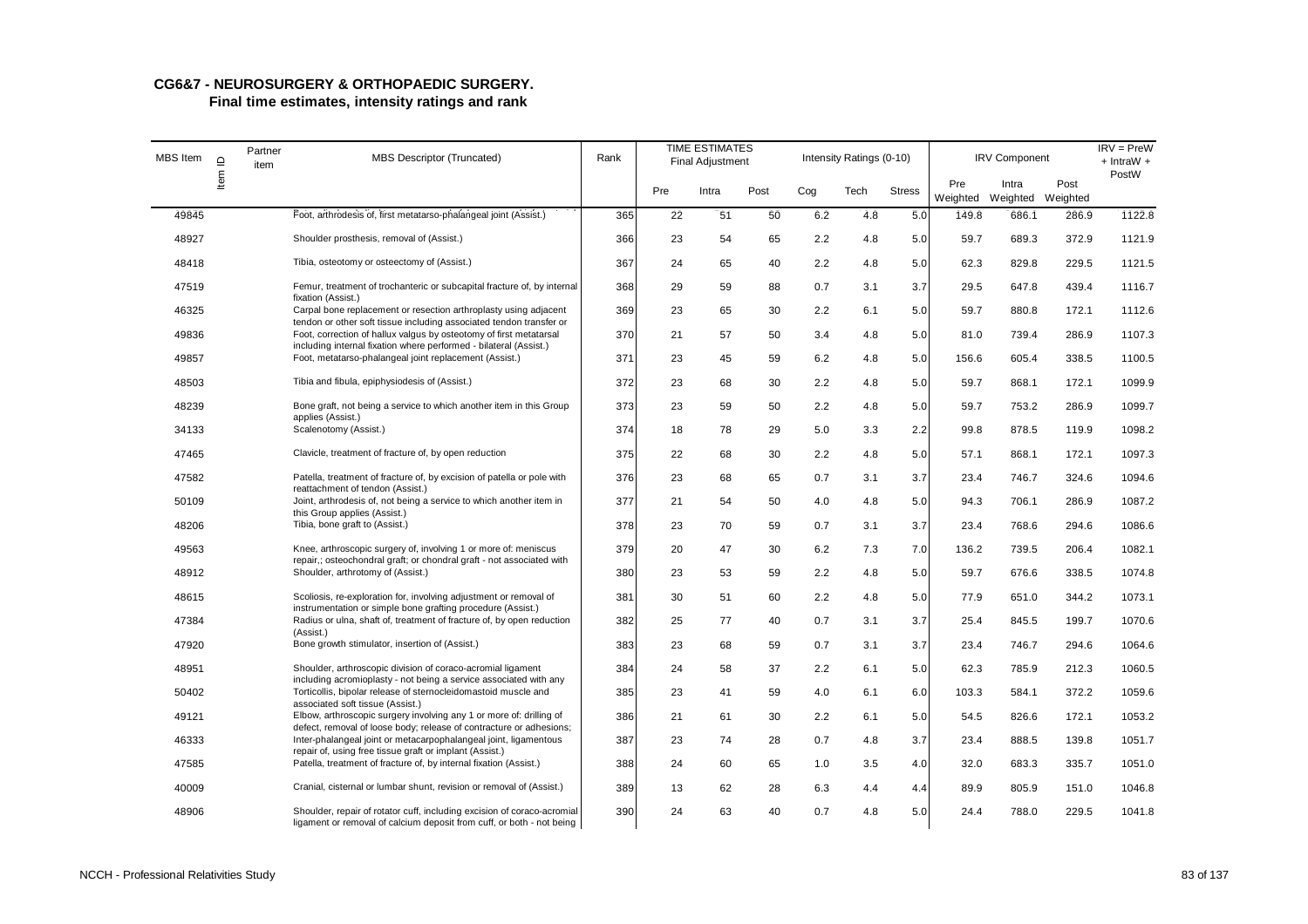| MBS Item | $\supseteq$ | Partner<br>item | <b>MBS Descriptor (Truncated)</b>                                                                                                              | Rank  |     | <b>TIME ESTIMATES</b><br><b>Final Adjustment</b> |      |     | Intensity Ratings (0-10) |               |                 | <b>IRV Component</b>       |       | $IRV = PreW$<br>$+$ IntraW $+$ |
|----------|-------------|-----------------|------------------------------------------------------------------------------------------------------------------------------------------------|-------|-----|--------------------------------------------------|------|-----|--------------------------|---------------|-----------------|----------------------------|-------|--------------------------------|
|          | ltem        |                 |                                                                                                                                                |       | Pre | Intra                                            | Post | Cog | Tech                     | <b>Stress</b> | Pre<br>Weighted | Intra<br>Weighted Weighted | Post  | PostW                          |
| 50102    |             |                 | Joint, arthroscopic surgery of, not being a service to which another<br>item in this Group applies (Assist.)                                   | 391.5 | 23  | 54                                               | 40   | 4.0 | 4.8                      | 5.0           | 103.3           | 706.1                      | 229.5 | 1038.8                         |
| 50103    |             |                 | Joint, arthrotomy of, not being a service to which another item in this<br>Group applies (Assist.)                                             | 391.5 | 23  | 54                                               | 40   | 4.0 | 4.8                      | 5.0           | 103.3           | 706.1                      | 229.5 | 1038.8                         |
| 39121    |             |                 | Percutaneous cordotomy (Assist.)                                                                                                               | 393   | 17  | 54                                               | 20   | 6.3 | 6.1                      | 6.1           | 117.5           | 792.7                      | 127.3 | 1037.5                         |
| 49509    |             |                 | Knee, total synovectomy or arthrodesis of (Assist.)                                                                                            | 394   | 23  | 45                                               | 70   | 2.2 | 4.8                      | 5.0           | 59.7            | 574.5                      | 401.6 | 1035.7                         |
| 46442    |             |                 | Mallet finger with intra-articular fracture involving more than one-third                                                                      | 395   | 22  | 64                                               | 28   | 2.2 | 4.8                      | 5.0           | 57.1            | 817.0                      | 160.6 | 1034.7                         |
| 47435    |             |                 | of base of terminal phalanx - open reduction (Assist.)<br>Humerus, proximal, treatment of fracture of, and associated                          | 396   | 23  | 41                                               | 59   | 2.2 | 7.3                      | 6.0           | 59.7            | 601.1                      | 372.2 | 1033.0                         |
| 49224    |             |                 | dislocation of shoulder, by closed reduction (Assist.)<br>Wrist, arthroscopic debridement of 2 or more distinct areas; or                      | 397   | 23  | 63                                               | 20   | 2.2 | 6.1                      | 5.0           | 59.7            | 853.7                      | 114.7 | 1028.1                         |
| 46444    |             |                 | osteoplasty including excision of the distal ulna; or total<br>Boutonniere deformity without joint contracture, reconstruction of              | 398   | 23  | 57                                               | 27   | 2.2 | 6.1                      | 6.0           | 59.7            | 794.3                      | 170.3 | 1024.4                         |
| 46306    |             |                 | (Assist.)<br>Inter-phalangeal joint or metacarpophalangeal joint - interposition                                                               | 399   | 23  | 62                                               | 30   | 2.2 | 4.8                      | 5.0           | 59.7            | 791.5                      | 172.1 | 1023.3                         |
| 46354    |             |                 | arthroplasty of and including tendon transfers or realignment on the<br>Digit, synovectomy of flexor tendon or tendons - 3 digits (Assist.)    | 400   | 23  | 78                                               | 27   | 0.7 | 3.1                      | 3.7           | 23.4            | 856.5                      | 134.8 | 1014.7                         |
| 46307    |             |                 | Interphalangeal joint or metacarpophalangeal joint - volar plate                                                                               | 401   | 23  | 62                                               | 27   | 2.2 | 4.8                      | 5.0           | 59.7            | 791.5                      | 154.9 | 1006.1                         |
| 47555    |             |                 | arthroplasty for traumatic deformity including tendon transfers or<br>Tibia, plateau of, treatment of both medial and lateral fractures of, by | 402   | 15  | 63                                               | 59   | 0.7 | 3.1                      | 3.7           | 15.2            | 691.8                      | 294.6 | 1001.6                         |
| 40006    |             |                 | closed reduction<br>Lumbar shunt diversion, insertion of (Assist.)                                                                             | 403   | 21  | 54                                               | 28   | 6.3 | 4.4                      | 4.4           | 145.2           | 701.9                      | 151.0 | 998.1                          |
| 47330    |             |                 | Proximal phalanx of finger or thumb, treatment of fracture of, by                                                                              | 404   | 23  | 60                                               | 30   | 2.2 | 4.8                      | 5.0           | 59.7            | 765.9                      | 172.1 | 997.7                          |
| 49360    |             |                 | open reduction<br>Hip, diagnostic arthroscopy of (Assist.)                                                                                     | 405   | 23  | 54                                               | 22   | 2.2 | 8.2                      | 5.0           | 59.7            | 800.2                      | 126.2 | 986.1                          |
| 50104    |             |                 | Joint, synovectomy of, not being a service to which another item in                                                                            | 406   | 23  | 54                                               | 30   | 4.0 | 4.8                      | 5.0           | 103.3           | 706.1                      | 172.1 | 981.5                          |
| 49212    |             |                 | this Group applies (Assist.)<br>Wrist, arthrotomy of                                                                                           | 407   | 23  | 54                                               | 40   | 2.2 | 4.8                      | 5.0           | 59.7            | 689.3                      | 229.5 | 978.5                          |
| 49824    |             |                 | Foot, correction of hallux valgus or hallux rigidus by excision                                                                                | 408   | 23  | 54                                               | 50   | 4.0 | 3.1                      | 3.7           | 103.3           | 623.6                      | 249.7 | 976.5                          |
| 47021    |             |                 | arthroplasty (Keller's or similar procedure) - bilateral (Assist.)<br>Elbow, treatment of dislocation of, by open reduction (Assist.)          | 409   | 23  | 63                                               | 50   | 0.7 | 3.1                      | 3.7           | 23.4            | 691.8                      | 249.7 | 964.8                          |
| 47408    |             |                 | Radius, treatment of fracture of head or neck of, open management                                                                              | 410   | 22  | 67                                               | 30   | 0.7 | 3.1                      | 5.0           | 22.4            | 769.2                      | 172.1 | 963.7                          |
| 49709    |             |                 | of, including internal fixation and excision where performed (Assist.)<br>Ankle, ligamentous stabilisation of (Assist.)                        | 411   | 23  | 55                                               | 35   | 2.2 | 4.8                      | 5.0           | 59.7            | 702.1                      | 200.8 | 962.6                          |
| 90772    |             |                 | Consultation in rooms of approximately 60 minutes duration with an                                                                             | 412   | 8   | 60                                               | 15   | 6.5 | 4.6                      | 5.5           | 57.0            | 814.6                      | 90.3  | 961.9                          |
| 47711    |             |                 | existing patient where the clinical record demonstrates that the<br>Halo, application of, as an independent procedure (Assist.)                | 413   | 12  | 54                                               | 68   | 2.5 | 2.7                      | 3.5           | 34.9            | 592.5                      | 331.8 | 959.2                          |
| 30235    |             |                 | Muscle, ruptured, repair of (extensive), not associated with external                                                                          | 414   | 23  | 81                                               | 44   | 0.0 | 1.4                      | 2.3           | 6.4             | 752.8                      | 184.5 | 943.7                          |
| 90771    |             |                 | wound=20 (Assist.)<br>Consultation in rooms of approximately 60 minutes duration with a                                                        | 415   | 5   | 60                                               | 15   | 6.5 | 4.6                      | 5.5           | 35.6            | 814.6                      | 90.3  | 940.6                          |
| 47399    |             |                 | new patient where the clinical record demonstrates that the<br>Olecranon, treatment of fracture of, by open reduction (Assist.)                | 416   | 24  | 58                                               | 59   | 0.2 | 3.1                      | 3.7           | 11.8            | 631.9                      | 294.6 | 938.2                          |
|          |             |                 |                                                                                                                                                |       |     |                                                  |      |     |                          |               |                 |                            |       |                                |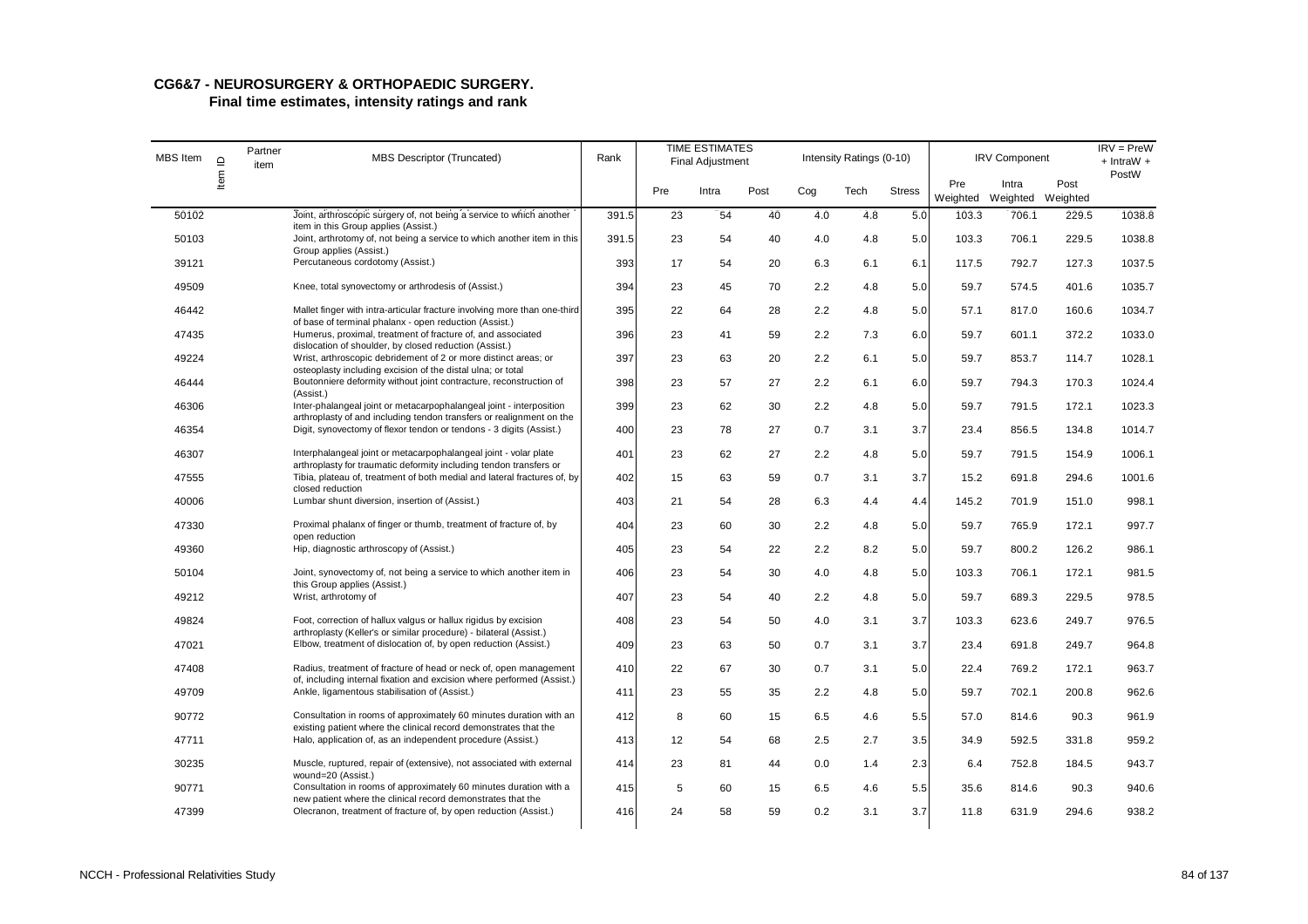| MBS Item | $\supseteq$ | Partner<br>item | <b>MBS Descriptor (Truncated)</b>                                                                                                                                                                           | Rank  |                | <b>TIME ESTIMATES</b><br><b>Final Adjustment</b> |      |     | Intensity Ratings (0-10) |               |                 | <b>IRV Component</b>       |       | $IRV = PreW$<br>$+$ IntraW $+$ |
|----------|-------------|-----------------|-------------------------------------------------------------------------------------------------------------------------------------------------------------------------------------------------------------|-------|----------------|--------------------------------------------------|------|-----|--------------------------|---------------|-----------------|----------------------------|-------|--------------------------------|
|          | ltem        |                 |                                                                                                                                                                                                             |       | Pre            | Intra                                            | Post | Cog | Tech                     | <b>Stress</b> | Pre<br>Weighted | Intra<br>Weighted Weighted | Post  | PostW                          |
| 47720    |             |                 | Halo-femoral traction, as an independent procedure (Assist.)                                                                                                                                                | 417.5 | 10             | 41                                               | 64   | 5.7 | 4.4                      | 4.4           | 62.8            | 528.7                      | 345.2 | 936.7                          |
| 47723    |             |                 | Halo-femoral traction in conjunction with a major spine operation<br>(Assist.)                                                                                                                              | 417.5 | 10             | 41                                               | 64   | 5.7 | 4.4                      | 4.4           | 62.8            | 528.7                      | 345.2 | 936.7                          |
| 47981    |             |                 | Forearm, calf or interosseous muscle space of hand,<br>decompression fasciotomy of, not being a service to which another                                                                                    | 419   | 23             | 45                                               | 30   | 6.2 | 4.8                      | 5.0           | 156.6           | 605.4                      | 172.1 | 934.1                          |
| 91272    |             |                 | Consultation in a hospital of approximately 60 minutes duration with<br>an existing patient where the clinical record demonstrates that the                                                                 | 420   | 8              | 60                                               | 10   | 6.5 | 4.6                      | 5.5           | 57.0            | 814.6                      | 60.2  | 931.8                          |
| 39128    |             |                 | Automated subcutaneous infusion device and spinal catheter,<br>insertion of (Assist.)                                                                                                                       | 421   | $\overline{7}$ | 61                                               | 18   | 5.7 | 4.4                      | 4.4           | 44.0            | 786.6                      | 97.1  | 927.7                          |
| 47648    |             |                 | Metatarsals, 2 of, treatment of fracture of, by open reduction<br>(Assist.)                                                                                                                                 | 422   | 23             | 68                                               | 40   | 0.4 | 2.7                      | 3.3           | 16.1            | 716.3                      | 190.6 | 922.9                          |
| 47540    |             |                 | Hip spica or shoulder spica, application of, as an independent<br>procedure                                                                                                                                 | 423   | 23             | 54                                               | 50   | 0.7 | 4.8                      | 3.7           | 23.4            | 648.4                      | 249.7 | 921.4                          |
| 47951    |             |                 | External fixation, removal of, in conjunction with operations involving<br>internal fixation or bone grafting or both                                                                                       | 425.5 | 23             | 54                                               | 30   | 2.2 | 4.8                      | 5.0           | 59.7            | 689.3                      | 172.1 | 921.2                          |
| 48230    |             |                 | Scaphoid, bone graft to, for non-union (Assist.)                                                                                                                                                            | 425.5 | 23             | 54                                               | 30   | 2.2 | 4.8                      | 5.0           | 59.7            | 689.3                      | 172.1 | 921.2                          |
| 48500    |             |                 | Femur, epiphysiodesis of (Assist.)                                                                                                                                                                          | 425.5 | 23             | 54                                               | 30   | 2.2 | 4.8                      | 5.0           | 59.7            | 689.3                      | 172.1 | 921.2                          |
| 50130    |             |                 | Joint or joints, application of external fixator to, other than for<br>treatment of fractures (Assist.)                                                                                                     | 425.5 | 23             | 54                                               | 30   | 2.2 | 4.8                      | 5.0           | 59.7            | 689.3                      | 172.1 | 921.2                          |
| 46372    |             |                 | Dupuytren's contracture, fasciectomy for, from 1 ray, including<br>dissection of nerves - 1 hand (Assist.)                                                                                                  | 428   | 18             | 51                                               | 25   | 2.2 | 7.3                      | 5.0           | 46.7            | 728.1                      | 143.4 | 918.2                          |
| 49833    |             |                 | Foot, correction of hallux valgus by osteotomy of first metatarsal<br>including internal fixation where performed - unilateral (Assist.)                                                                    | 429   | 20             | 41                                               | 40   | 6.2 | 4.8                      | 5.0           | 136.2           | 551.6                      | 229.5 | 917.2                          |
| 49500    |             |                 | Knee, arthrotomy of, involving 1 or more of; capsular release, biopsy<br>or lavage, or removal of loose body or foreign body (Assist.)                                                                      | 430   | 21             | 41                                               | 59   | 2.2 | 4.8                      | 5.0           | 54.5            | 523.4                      | 338.5 | 916.4                          |
| 47495    |             |                 | Acetabulum, treatment of fracture of, and associated dislocation of<br>hip, requiring traction (Assist.)                                                                                                    | 431   | 23             | 54                                               | 60   | 0.7 | 3.1                      | 3.7           | 23.4            | 592.9                      | 299.6 | 915.9                          |
| 47705    |             |                 | Skull calipers, insertion of, as an independent procedure (Assist.)                                                                                                                                         | 432   | 23             | 54                                               | 59   | 0.7 | 3.1                      | 3.7           | 23.4            | 592.9                      | 294.6 | 910.9                          |
| 91271    |             |                 | Consultation in a hospital of approximately 60 minutes duration with                                                                                                                                        | 433   | 5              | 60                                               | 10   | 6.5 | 4.6                      | 5.5           | 35.6            | 814.6                      | 60.2  | 910.5                          |
| 47567    |             |                 | a new patient where the clinical record demonstrates that the<br>Tibia, shaft of, treatment of intra-articular fracture of, by closed<br>reduction, with or without treatment of fibular fracture (Assist.) | 434   | 15             | 54                                               | 60   | 0.7 | 3.1                      | 3.7           | 15.2            | 592.9                      | 299.6 | 907.8                          |
| 48948    |             |                 | Shoulder, arthroscopic surgery of, involving any 1 or more of:                                                                                                                                              | 435   | 22             | 50                                               | 30   | 2.2 | 6.1                      | 5.0           | 57.1            | 677.5                      | 172.1 | 906.8                          |
| 47546    |             |                 | removal of loose bodies; decompression of calcium deposit;<br>Tibia, plateau of, treatment of medial or lateral fracture of, by closed<br>reduction                                                         | 436   | 15             | 54                                               | 59   | 0.7 | 3.1                      | 3.7           | 15.2            | 592.9                      | 294.6 | 902.8                          |
| 47333    |             |                 | Proximal phalanx of finger or thumb, treatment of intra-articular<br>fracture of, by open reduction (Assist.)                                                                                               | 437   | 20             | 53                                               | 30   | 2.2 | 4.8                      | 5.0           | 51.9            | 676.6                      | 172.1 | 900.6                          |
| 39600    |             |                 | Intracranial haemorrhage, burr-hole craniotomy for - including burr<br>holes (Assist.)                                                                                                                      | 438   | 17             | 55                                               | 57   | 4.3 | 2.2                      | 2.2           | 81.7            | 576.3                      | 235.7 | 893.7                          |
| 40336    |             |                 | Intradiscal injection of chymopapain (discase) - 1 disc=20 (Assist.)                                                                                                                                        | 439   | 23             | 31                                               | 50   | 2.2 | 8.2                      | 7.0           | 59.7            | 483.3                      | 344.1 | 887.0                          |
| 50426    |             |                 | Diaphyseal aclasia, removal of lesion or lesions from bone - 1<br>approach (Assist.)                                                                                                                        | 440   | 23             | 45                                               | 44   | 2.2 | 4.8                      | 5.0           | 59.7            | 574.5                      | 252.4 | 886.6                          |
| 49503    |             |                 | Knee, meniscectomy of, repair of collateral or cruciate ligament,<br>patellectomy of, chondroplasty of, osteoplasty of, patello-femoral                                                                     | 441   | 22             | 47                                               | 40   | 2.2 | 4.8                      | 5.0           | 57.1            | 600.0                      | 229.5 | 886.6                          |
| 46462    |             |                 | Operation for osteomyelitis on middle or proximal phalanx,<br>metacarpal or carpus (Assist.)                                                                                                                | 442   | 22             | 52                                               | 57   | 0.7 | 3.1                      | 3.7           | 22.4            | 571.0                      | 284.6 | 878.0                          |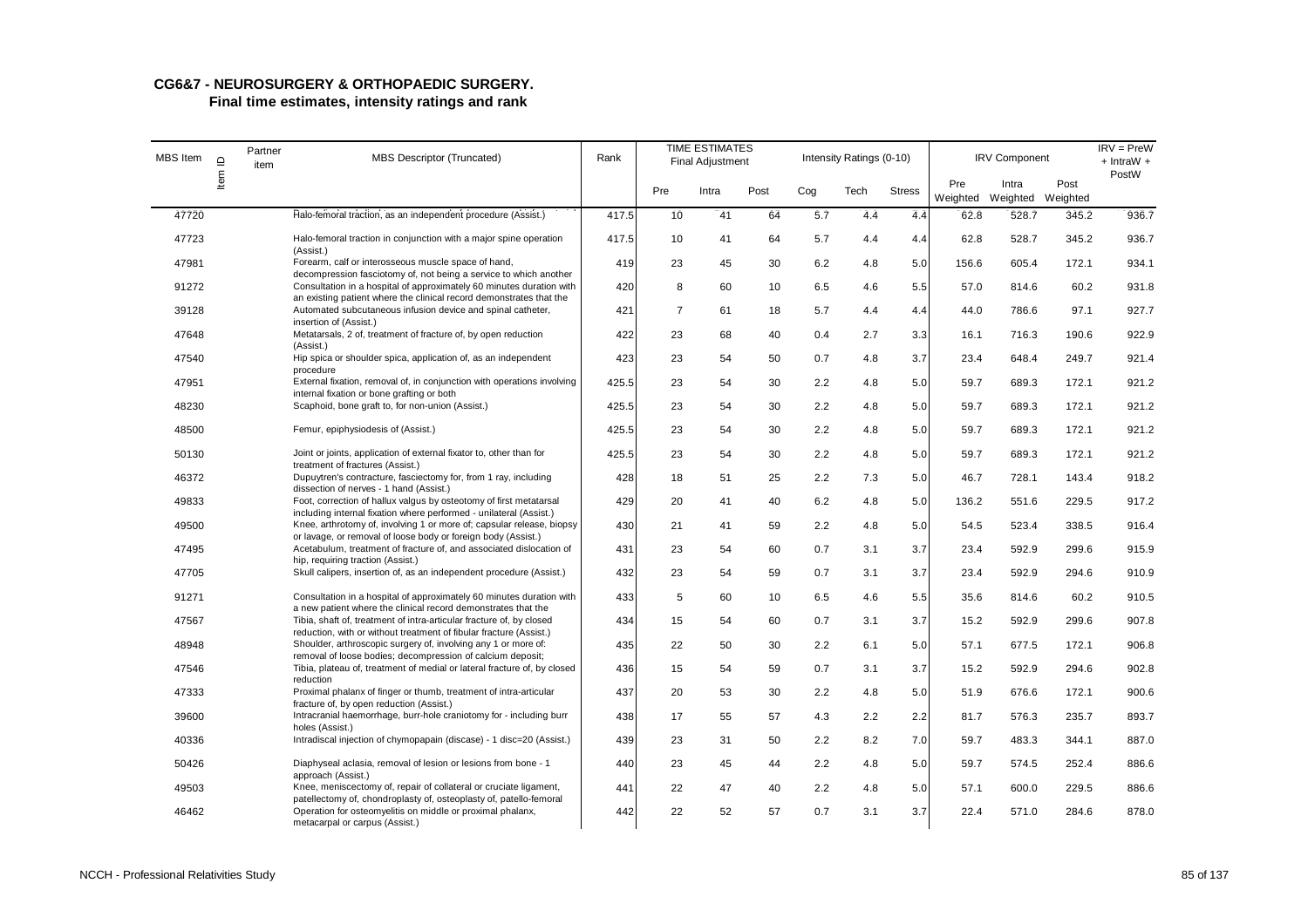# **CG6&7 - NEUROSURGERY & ORTHOPAEDIC SURGERY.**

| <b>MBS</b> Item | $\supseteq$ | Partner<br>item | <b>MBS Descriptor (Truncated)</b>                                                                                                                                                             | Rank |                | <b>TIME ESTIMATES</b><br><b>Final Adjustment</b> |             |     | Intensity Ratings (0-10) |               |                 | <b>IRV Component</b>       |       | $IRV = PreW$<br>$+$ IntraW $+$ |
|-----------------|-------------|-----------------|-----------------------------------------------------------------------------------------------------------------------------------------------------------------------------------------------|------|----------------|--------------------------------------------------|-------------|-----|--------------------------|---------------|-----------------|----------------------------|-------|--------------------------------|
|                 | ltem        |                 |                                                                                                                                                                                               |      | Pre            | Intra                                            | Post        | Cog | Tech                     | <b>Stress</b> | Pre<br>Weighted | Intra<br>Weighted Weighted | Post  | PostW                          |
| 49336           |             |                 | Hip, treatment of a fracture of the femur where revision total hip<br>replacement is required as part of the treatment of the fracture (not                                                   | 443  | $\mathbf 0$    | 54                                               | $\mathbf 0$ | 6.2 | 7.3                      | 8.3           | 0.0             | 876.6                      | 0.0   | 876.6                          |
| 30672           |             |                 | Coccyx, excision of (Assist.)                                                                                                                                                                 | 444  | 23             | 52                                               | 50          | 0.0 | 4.8                      | 3.7           | 6.4             | 618.1                      | 249.7 | 874.2                          |
| 46399           |             |                 | Phalanx or metacarpal of the hand, osteotomy of, with internal<br>fixation (Assist.)                                                                                                          | 445  | 23             | 56                                               | 26          | 0.7 | 4.8                      | 5.0           | 23.4            | 700.4                      | 149.2 | 873.0                          |
| 47957           |             |                 | Tendon, large, lengthening of, not being a service to which another<br>item in this Group applies (Assist.)                                                                                   | 446  | 23             | 54                                               | 40          | 0.7 | 4.8                      | 3.7           | 23.4            | 648.4                      | 199.7 | 871.5                          |
| 47966           |             |                 | Tendon or ligament transfer, not being a service to which another                                                                                                                             | 447  | 23             | 59                                               | 40          | 0.7 | 3.1                      | 3.7           | 23.4            | 647.8                      | 199.7 | 870.9                          |
| 47033           |             |                 | item in this Group applies (Assist.)<br>Carpus, or carpus on radius and ulna, or carpometacarpal joint,<br>treatment of dislocation of, by open reduction (Assist.)                           | 448  | 23             | 54                                               | 30          | 0.7 | 4.8                      | 5.0           | 23.4            | 675.4                      | 172.1 | 870.9                          |
| 49357           |             |                 | Hip spica, initial application of, for congenital dislocation of hip<br>(excluding aftercare) (Assist.)                                                                                       | 449  | 23             | 41                                               | 29          | 4.0 | 6.1                      | 6.0           | 103.3           | 584.1                      | 183.0 | 870.3                          |
| 47402           |             |                 | Olecranon, treatment of fracture of, involving excision of olecranon                                                                                                                          | 450  | 23             | 54                                               | 59          | 0.2 | 2.3                      | 3.7           | 11.3            | 562.2                      | 294.6 | 868.1                          |
| 49559           |             |                 | fragment and reimplantation of tendon (Assist.)<br>Knee, arthroscopic surgery of, involving chrondroplasty requiring<br>multiple drilling or carbon fibre (or similar) implant; including any | 451  | 20             | 54                                               | 22          | 2.2 | 4.8                      | 5.0           | 51.9            | 689.3                      | 126.2 | 867.5                          |
| 49803           |             |                 | Foot, flexor or extensor tendon, secondary repair of                                                                                                                                          | 452  | 23             | 54                                               | 40          | 2.2 | 3.1                      | 3.7           | 59.7            | 606.9                      | 199.7 | 866.3                          |
| 46342           |             |                 | Distal radioulnar joint or carpometacarpal joint or joints,<br>synovectomy of (Assist.)                                                                                                       | 453  | 23             | 63                                               | 30          | 0.7 | 3.1                      | 3.7           | 23.4            | 691.8                      | 149.8 | 864.9                          |
| 49860           |             |                 | Foot, synovectomy of metatarso-phalangeal joint, single joint<br>(Assist.)                                                                                                                    | 454  | 23             | 45                                               | 30          | 4.0 | 4.8                      | 5.0           | 103.3           | 588.4                      | 172.1 | 863.8                          |
| 49718           |             |                 | Ankle, Achilles' tendon or other major tendon, repair of (Assist.)                                                                                                                            | 455  | 23             | 45                                               | 40          | 2.2 | 4.8                      | 5.0           | 59.7            | 574.5                      | 229.5 | 863.6                          |
| 48903           |             |                 | Shoulder, decompression of subacromial space by acromioplasty,                                                                                                                                | 456  | 23             | 53                                               | 40          | 0.7 | 4.8                      | 3.7           | 23.4            | 636.4                      | 199.7 | 859.5                          |
| 47600           |             |                 | excision of coraco-acromial ligament and distal clavicle, or any<br>Ankle joint, treatment of fracture of, by internal fixation of 1 of<br>malleolus, fibula or diastasis (Assist.)           | 457  | 23             | 53                                               | 50          | 0.7 | 3.1                      | 3.7           | 23.4            | 582.0                      | 249.7 | 855.0                          |
| 30093           |             |                 | Needle biopsy of vertebra                                                                                                                                                                     | 458  | 23             | 27                                               | 29          | 6.2 | 9.0                      | 8.3           | 156.6           | 466.0                      | 221.1 | 843.7                          |
| 46330           |             |                 | Inter-phalangeal joint or metacarpophalangeal joint, arthrotomy of,<br>with ligamentous or capsular repair (Assist.)                                                                          | 459  | 25             | 62                                               | 27          | 0.7 | 3.1                      | 3.7           | 25.4            | 680.8                      | 134.8 | 841.0                          |
| 39703           |             |                 | Intracranial tumour, cyst or other brain tissue, burr-hole and biopsy                                                                                                                         | 460  | 13             | 58                                               | 19          | 5.0 | 3.3                      | 3.3           | 72.1            | 677.8                      | 90.5  | 840.4                          |
| 39609           |             |                 | of, or drainage of, or both (Assist.)<br>Fractured skull, compound, without dural penetration, operation for<br>(Assist.)                                                                     | 461  | $\overline{7}$ | 45                                               | 40          | 5.7 | 4.4                      | 4.4           | 44.0            | 580.3                      | 215.8 | 840.0                          |
| 47516           |             |                 | Femur, treatment of fracture of, by closed reduction or traction<br>(Assist.)                                                                                                                 | 462  | 15             | 35                                               | 88          | 0.7 | 3.1                      | 3.7           | 15.2            | 384.3                      | 439.4 | 839.0                          |
| 49221           |             |                 | Wrist, arthroscopic surgery of, involving any 1 or more of: drilling of<br>defect; removal of loose body, release of adhesions; local                                                         | 463  | 23             | 49                                               | 20          | 2.2 | 6.1                      | 5.0           | 59.7            | 664.0                      | 114.7 | 838.4                          |
| 46492           |             |                 | Contracture of digits of hand, flexor or extensor, correction of,<br>involving tissues deeper than skin and subcutaneous tissue (Assist.)                                                     | 464  | 19             | 48                                               | 30          | 2.2 | 4.8                      | 5.0           | 49.3            | 612.7                      | 172.1 | 834.2                          |
| 49727           |             |                 | Ankle, Achilles' tendon, operation for lengthening (Assist.)                                                                                                                                  | 465  | 23             | 36                                               | 40          | 4.0 | 6.1                      | 5.0           | 103.3           | 499.0                      | 229.5 | 831.7                          |
| 50203           |             |                 | Bone or malignant deep soft tissue tumour, lesional or marginal<br>excision of (Assist.)                                                                                                      | 466  | 20             | 45                                               | 44          | 1.4 | 3.9                      | 5.0           | 35.1            | 543.8                      | 252.4 | 831.3                          |
| 47982           |             |                 | Forage (Drill decompression), of neck or head of femur, or both<br>(Assist.)                                                                                                                  | 467  | 23             | 54                                               | 44          | 2.2 | 2.3                      | 3.0           | 59.7            | 566.2                      | 202.1 | 828.0                          |
| 46351           |             |                 | Digit, synovectomy of flexor tendon or tendons - 2 digits (Assist.)                                                                                                                           | 468  | 23             | 60                                               | 27          | 0.7 | 3.1                      | 3.7           | 23.4            | 658.8                      | 134.8 | 817.0                          |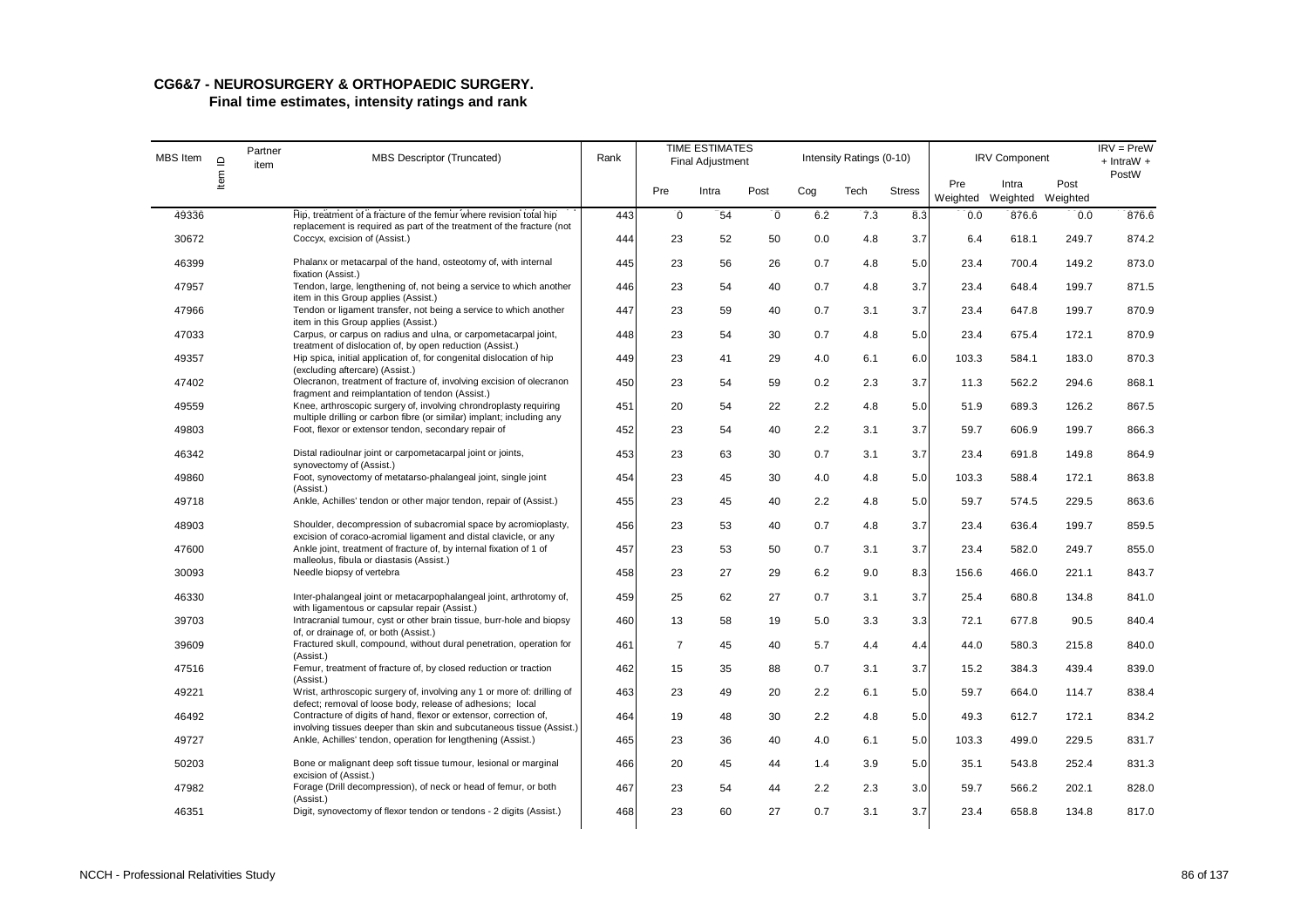| MBS Item  | $\supseteq$ | Partner<br>item | <b>MBS Descriptor (Truncated)</b>                                                                                                        | Rank |                | <b>TIME ESTIMATES</b><br><b>Final Adjustment</b> |      |     | Intensity Ratings (0-10) |               |       | <b>IRV Component</b>                |       | $IRV = PreW$<br>$+$ IntraW $+$ |
|-----------|-------------|-----------------|------------------------------------------------------------------------------------------------------------------------------------------|------|----------------|--------------------------------------------------|------|-----|--------------------------|---------------|-------|-------------------------------------|-------|--------------------------------|
|           | ltem        |                 |                                                                                                                                          |      | Pre            | Intra                                            | Post | Cog | Tech                     | <b>Stress</b> | Pre   | Intra<br>Weighted Weighted Weighted | Post  | PostW                          |
| 47978     |             |                 | Forearm or calf, decompression fasciotomy of, for chronic<br>compartment syndrome, requiring excision of muscle and deep                 | 469  | 23             | 54                                               | 30   | 2.2 | 3.1                      | 3.7           | 59.7  | 606.9                               | 149.8 | 816.4                          |
| 47666     |             |                 | Phalanx of great toe, treatment of fracture of, by open reduction                                                                        | 470  | 23             | 54                                               | 40   | 0.7 | 3.1                      | 3.7           | 23.4  | 592.9                               | 199.7 | 816.0                          |
| 49566     |             |                 | Knee, arthroscopic total synovectomy of (Assist.)                                                                                        | 471  | 20             | 40                                               | 44   | 2.2 | 4.8                      | 5.0           | 51.9  | 510.6                               | 252.4 | 815.0                          |
| 47375     |             |                 | Radius, distal end of, treatment of Colles', Smith's or Barton's<br>fracture, by open reduction (Assist.)                                | 472  | 24             | 58                                               | 30   | 0.7 | 3.1                      | 3.7           | 24.4  | 636.9                               | 149.8 | 811.0                          |
| 48945     |             |                 | Shoulder, diagnostic arthroscopy of (including biopsy) - not being a<br>service associated with any other arthroscopic procedure of the  | 473  | 27             | 45                                               | 29   | 2.2 | 4.8                      | 5.0           | 70.1  | 574.5                               | 166.4 | 810.9                          |
| 50200     |             |                 | Aggressive or potentially malignant bone or deep soft tissue tumour,<br>biopsy of (not including aftercare)                              | 474  | 24             | 38                                               | 29   | 3.4 | 6.5                      | 5.6           | 92.6  | 540.7                               | 176.3 | 809.7                          |
| 39015     |             |                 | Ventricular reservoir, external ventricular drain or intracranial<br>pressure monitoring device, insertion of - including burr-hole      | 475  | 16             | 53                                               | 38   | 5.0 | 2.2                      | 2.2           | 88.7  | 561.7                               | 157.1 | 807.6                          |
| 48509     |             |                 | Epiphysiodesis, staple arrest of hemi-epiphysis                                                                                          | 476  | 23             | 45                                               | 30   | 2.2 | 4.8                      | 5.0           | 59.7  | 574.5                               | 172.1 | 806.3                          |
| 47954     |             |                 | Tendon, repair of, not being a service to which another item in this<br>Group applies (Assist.)                                          | 477  | 21             | 53                                               | 40   | 0.7 | 3.1                      | 3.7           | 21.3  | 582.0                               | 199.7 | 803.0                          |
| 47366     |             |                 | Radius or ulna, distal end of, treatment of fracture of, by open<br>reduction (Assist.)                                                  | 478  | 23             | 64                                               | 30   | 0.2 | 2.3                      | 3.0           | 11.3  | 649.1                               | 137.8 | 798.1                          |
| 48403     |             |                 | Phalanx or metatarsal, osteotomy or osteectomy of, with internal<br>fixation (Assist.)                                                   | 479  | 15             | 52                                               | 39   | 0.7 | 3.1                      | 3.7           | 15.2  | 571.0                               | 194.7 | 781.0                          |
| 49100     |             |                 | Elbow, arthrotomy of, involving 1 or more of lavage, removal of loose<br>body or division of contracture (Assist.)                       | 480  | 23             | 43                                               | 30   | 2.2 | 4.8                      | 5.0           | 59.7  | 548.9                               | 172.1 | 780.7                          |
| 40709     |             |                 | Burr-hole placement of intracranial depth or surface electrodes<br>(Assist.)                                                             | 481  | $\overline{7}$ | 54                                               | 43   | 4.3 | 2.2                      | 2.2           | 33.6  | 565.8                               | 177.8 | 777.3                          |
| $39327 =$ |             |                 | 52809 Neurectomy, neurotomy or removal of tumour from deep peripheral<br>nerve, by open operation (Assist.)                              | 482  | 21             | 37                                               | 30   | 4.3 | 5.2                      | 5.3           | 100.9 | 498.9                               | 177.3 | 777.1                          |
| 47345     |             |                 | Metacarpal, treatment of intra-articular fracture of, by open reduction<br>(Assist.)                                                     | 483  | 22             | 50                                               | 30   | 0.7 | 4.8                      | 3.7           | 22.4  | 600.4                               | 149.8 | 772.5                          |
| 47426     |             |                 | Humerus, proximal, treatment of fracture of, by closed reduction,<br>undertaken in the operating theatre of a hospital or approved day   | 484  | 23             | 41                                               | 59   | 0.7 | 3.1                      | 3.7           | 23.4  | 450.2                               | 294.6 | 768.2                          |
| 46303     |             |                 | Carpometacarpal joint, arthrodesis of (Assist.)                                                                                          | 485  | 23             | 53                                               | 30   | 0.7 | 3.5                      | 3.7           | 23.4  | 594.8                               | 149.8 | 767.9                          |
| 47027     |             |                 | Radioulnar joint, distal or proximal, treatment of dislocation of, by<br>open reduction, not being a service associated with fracture or | 489  | 23             | 54                                               | 30   | 0.7 | 3.1                      | 3.7           | 23.4  | 592.9                               | 149.8 | 766.1                          |
| 47039     |             |                 | Interphalangeal joint, treatment of dislocation of, by open reduction                                                                    | 489  | 23             | 54                                               | 30   | 0.7 | 3.1                      | 3.7           | 23.4  | 592.9                               | 149.8 | 766.1                          |
| 47045     |             |                 | Metacarpophalangeal joint, treatment of dislocation of, by open<br>reduction                                                             | 489  | 23             | 54                                               | 30   | 0.7 | 3.1                      | 3.7           | 23.4  | 592.9                               | 149.8 | 766.1                          |
| 47072     |             |                 | Toe, treatment of dislocation of, by open reduction                                                                                      | 489  | 23             | 54                                               | 30   | 0.7 | 3.1                      | 3.7           | 23.4  | 592.9                               | 149.8 | 766.1                          |
| 47309     |             |                 | Distal phalanx of finger or thumb, treatment of intra-articular fracture<br>of, by open reduction                                        | 489  | 23             | 54                                               | 30   | 0.7 | 3.1                      | 3.7           | 23.4  | 592.9                               | 149.8 | 766.1                          |
| 47318     |             |                 | Middle phalanx of finger, treatment of fracture of, by open reduction                                                                    | 489  | 23             | 54                                               | 30   | 0.7 | 3.1                      | 3.7           | 23.4  | 592.9                               | 149.8 | 766.1                          |
| 47321     |             |                 | Middle phalanx of finger, treatment of intra- articular fracture of, by<br>open reduction                                                | 489  | 23             | 54                                               | 30   | 0.7 | 3.1                      | 3.7           | 23.4  | 592.9                               | 149.8 | 766.1                          |
| $43512 =$ |             |                 | 52090 Operation on scapula, sternum, clavicle, rib, ulna, radius,<br>metacarpus, carpus, phalanx, tibia, fibula, metatarsus, tarsus,     | 493  | 23             | 26                                               | 65   | 2.2 | 4.8                      | 5.0           | 59.7  | 331.9                               | 372.9 | 764.5                          |
| 39133     |             |                 | Epidural stimulator or intrathecal infusion device, revision of                                                                          | 494  | $\overline{7}$ | 54                                               | 28   | 5.0 | 3.3                      | 2.2           | 38.8  | 608.2                               | 115.8 | 762.8                          |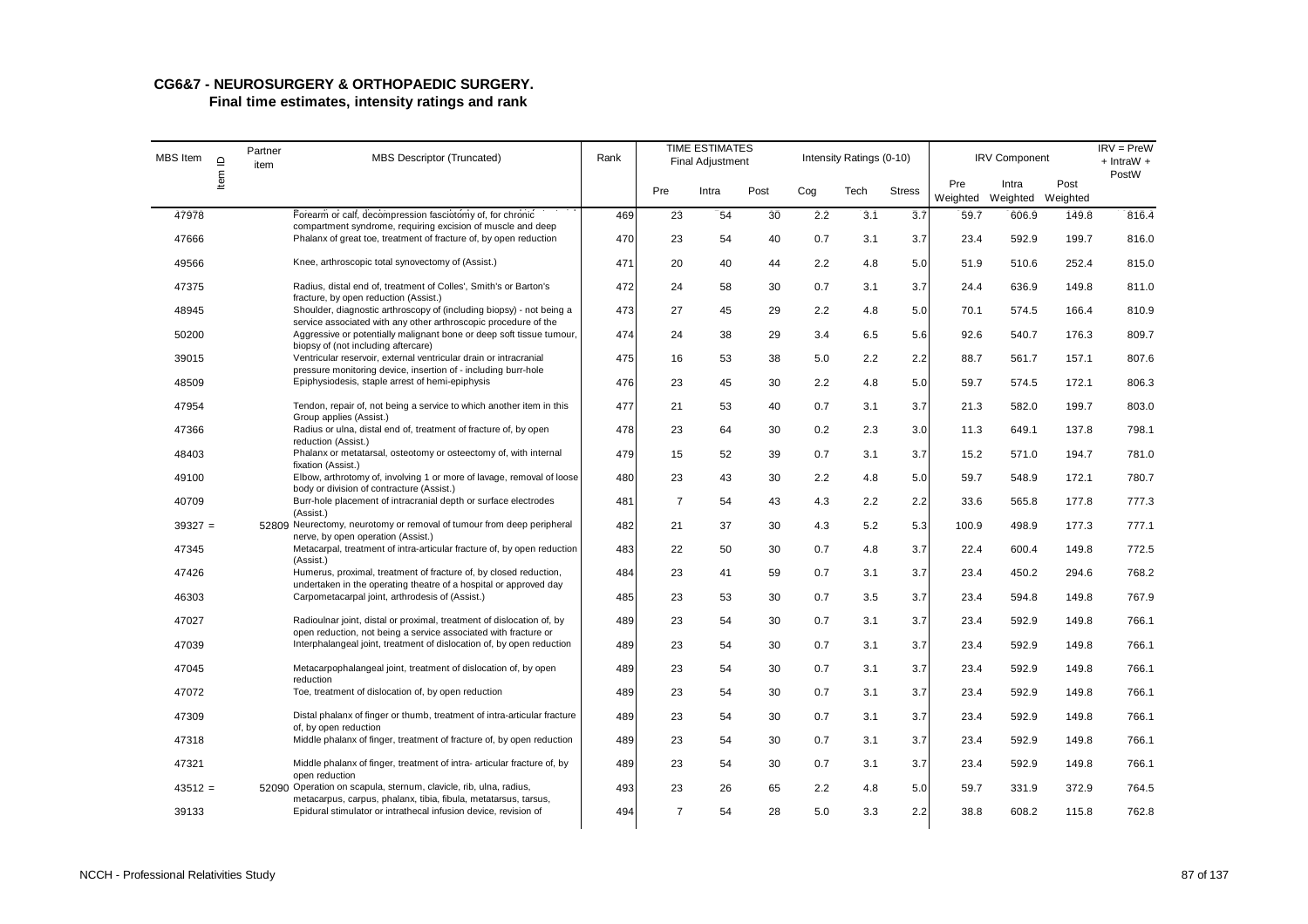# **CG6&7 - NEUROSURGERY & ORTHOPAEDIC SURGERY.**

| MBS Item  |         | Partner<br>item | MBS Descriptor (Truncated)                                                                                                                           | Rank  |     | <b>TIME ESTIMATES</b><br>Final Adjustment |             |     | Intensity Ratings (0-10) |               |                 | <b>IRV Component</b>       |       | $IRV = PreW$<br>+ IntraW + |
|-----------|---------|-----------------|------------------------------------------------------------------------------------------------------------------------------------------------------|-------|-----|-------------------------------------------|-------------|-----|--------------------------|---------------|-----------------|----------------------------|-------|----------------------------|
|           | Item ID |                 |                                                                                                                                                      |       | Pre | Intra                                     | Post        | Cog | Tech                     | <b>Stress</b> | Pre<br>Weighted | Intra<br>Weighted Weighted | Post  | PostW                      |
| 46453     |         |                 | Flexor tendon, tenolysis of, following tendon injury, repair or graft<br>(Assist.)                                                                   | 495   | 24  | 43                                        | 26          | 2.2 | 4.8                      | 5.0           | 62.3            | 548.9                      | 149.2 | 760.4                      |
| 49703     |         |                 | Ankle, arthroscopic surgery of (Assist.)                                                                                                             | 496   | 20  | 42                                        | 30          | 2.2 | 4.8                      | 5.0           | 51.9            | 536.2                      | 172.1 | 760.2                      |
| 47477     |         |                 | Pelvic ring, treatment of fracture of, with disruption of pelvic ring or<br>acetabulum                                                               | 497   | 15  | 36                                        | 70          | 0.7 | 3.1                      | 3.7           | 15.2            | 395.3                      | 349.5 | 760.1                      |
| 39109     |         |                 | Trigeminal gangliotomy by radiofrequency, balloon or glycerol                                                                                        | 498   | 19  | 43                                        | 19          | 5.0 | 5.6                      | 3.3           | 105.3           | 562.3                      | 90.5  | 758.1                      |
| 49118     |         |                 | Elbow, diagnostic arthroscopy of, including biopsy (Assist.)                                                                                         | 499   | 23  | 41                                        | 30          | 2.2 | 4.8                      | 5.0           | 59.7            | 523.4                      | 172.1 | 755.2                      |
| 50100     |         |                 | Joint, diagnostic arthroscopy of (including biopsy), not being a<br>service to which another item in this Group applies and not being a              | 500   | 23  | 41                                        | 20          | 4.0 | 4.8                      | 5.0           | 103.3           | 536.1                      | 114.7 | 754.1                      |
| 47708     |         |                 | Plaster jacket, application of, as an independent procedure                                                                                          | 501   | 11  | 54                                        | 29          | 0.7 | 3.1                      | 3.7           | 11.2            | 592.9                      | 144.8 | 748.9                      |
| 46468     |         |                 | Amputation of 2 digits, proximal to nail bed, involving section of bone<br>or joint and requiring soft tissue cover (Assist.)                        | 502   | 23  | 49                                        | 53          | 0.0 | 2.3                      | 3.0           | 6.4             | 495.3                      | 243.4 | 745.1                      |
| 90762     |         |                 | Consultation in rooms of approximately 45 minutes duration with an<br>existing patient where the clinical record demonstrates that the               | 503   | 8   | 45                                        | 15          | 6.0 | 4.4                      | 5.3           | 52.8            | 598.2                      | 88.6  | 739.6                      |
| 30023     |         |                 | Wound of soft tissue, deep or extensively contaminated,                                                                                              | 504   | 19  | 32                                        | 36          | 2.2 | 4.8                      | 7.0           | 49.3            | 433.1                      | 247.7 | 730.2                      |
| $30241 =$ |         |                 | debridement of, under general anaesthesia or regional or field block,<br>52063 Bone tumour, innocent, excision of, not being a service to which      | 505   | 19  | 40                                        | 29          | 2.2 | 4.8                      | 5.0           | 49.3            | 510.6                      | 166.4 | 726.3                      |
| 47714     |         |                 | another item in this Group applies (Assist.)<br>Halo, application of, in addition to spinal fusion for scoliosis, or other<br>conditions             | 506   | 12  | 54                                        | 20          | 2.5 | 2.7                      | 3.5           | 34.9            | 592.5                      | 97.6  | 725.0                      |
| $39321 =$ |         |                 | 52818 Nerve, transposition of (Assist.)                                                                                                              | 507   | 23  | 45                                        | 30          | 2.8 | 3.2                      | 3.2           | 74.2            | 504.4                      | 141.2 | 719.9                      |
| 90761     |         |                 | Consultation in rooms of approximately 45 minutes duration with a                                                                                    | 508   | 5   | 45                                        | 15          | 6.0 | 4.4                      | 5.3           | 33.0            | 598.2                      | 88.6  | 719.8                      |
| 49348     |         |                 | new patient where the clinical record demonstrates that the<br>Hip, congenital dislocation of, treatment of, by closed reduction                     | 509   | 23  | 27                                        | 20          | 6.2 | 7.3                      | 7.0           | 156.6           | 424.8                      | 137.6 | 719.0                      |
| 50106     |         |                 | Joint, stabilisation of, involving 1 or more of: repair of capsule, repair<br>of ligament or internal fixation, not being a service to which another | 510   | 21  | 38                                        | 30          | 2.2 | 4.8                      | 5.0           | 54.5            | 485.1                      | 172.1 | 711.7                      |
| 46300     |         |                 | Inter-phalangeal joint or metacarpophalangeal joint, arthrodesis of<br>(Assist.)                                                                     | 511   | 22  | 49                                        | 30          | 0.7 | 3.1                      | 3.7           | 22.4            | 538.0                      | 149.8 | 710.2                      |
| 91262     |         |                 | Consultation in a hospital of approximately 45 minutes duration with<br>an existing patient where the clinical record demonstrates that the          | 512   | 8   | 45                                        | 10          | 6.0 | 4.4                      | 5.3           | 52.8            | 598.2                      | 59.1  | 710.1                      |
| 47678     |         |                 | Phalanx of toe (other than great toe), more than 1 of, treatment of                                                                                  | 513   | 13  | 53                                        | 23          | 0.7 | 3.1                      | 3.7           | 13.2            | 582.0                      | 114.8 | 710.0                      |
| 47342     |         |                 | fracture of, by open reduction<br>Metacarpal, treatment of fracture of, by open reduction                                                            | 514   | 21  | 49                                        | 30          | 0.7 | 3.1                      | 3.7           | 21.3            | 538.0                      | 149.8 | 709.2                      |
| 48678     |         |                 | Spine, simple internal fixation of, involving 1 or more of facetal                                                                                   | 515   | 4   | 54                                        | $\mathbf 0$ | 3.3 | 4.8                      | 4.6           | 15.0            | 691.2                      | 0.0   | 706.3                      |
| $30226 =$ |         |                 | screw, wire loop or similar, being a service associated with a service<br>52060 Muscle, excision of (limited) or fasciotomy                          | 516   | 23  | 53                                        | 30          | 2.2 | 1.4                      | 2.3           | 59.7            | 512.6                      | 125.8 | 698.1                      |
| 49218     |         |                 | Wrist, diagnostic arthroscopy of, including radiocarpal or midcarpal                                                                                 | 517.5 | 23  | 41                                        | 20          | 2.2 | 4.8                      | 5.0           | 59.7            | 523.4                      | 114.7 | 697.8                      |
| 49700     |         |                 | joints, or both (including biopsy) - not being a service associated<br>Ankle, diagnostic arthroscopy of, including biopsy (Assist.)                  | 517.5 | 23  | 41                                        | 20          | 2.2 | 4.8                      | 5.0           | 59.7            | 523.4                      | 114.7 | 697.8                      |
| 47456     |         |                 | Humerus, distal (supracondylar or condylar), treatment of fracture of,<br>by closed reduction, undertaken in the operating theatre of a hospital     | 519   | 18  | 28                                        | 30          | 4.0 | 6.1                      | 7.0           | 80.8            | 409.7                      | 206.4 | 696.9                      |
| 46369     |         |                 | Dupuytren's contracture, palmar fasciectomy for - 1 hand                                                                                             | 520.5 | 23  | 54                                        | 30          | 0.2 | 2.3                      | 3.0           | 11.3            | 547.6                      | 137.8 | 696.7                      |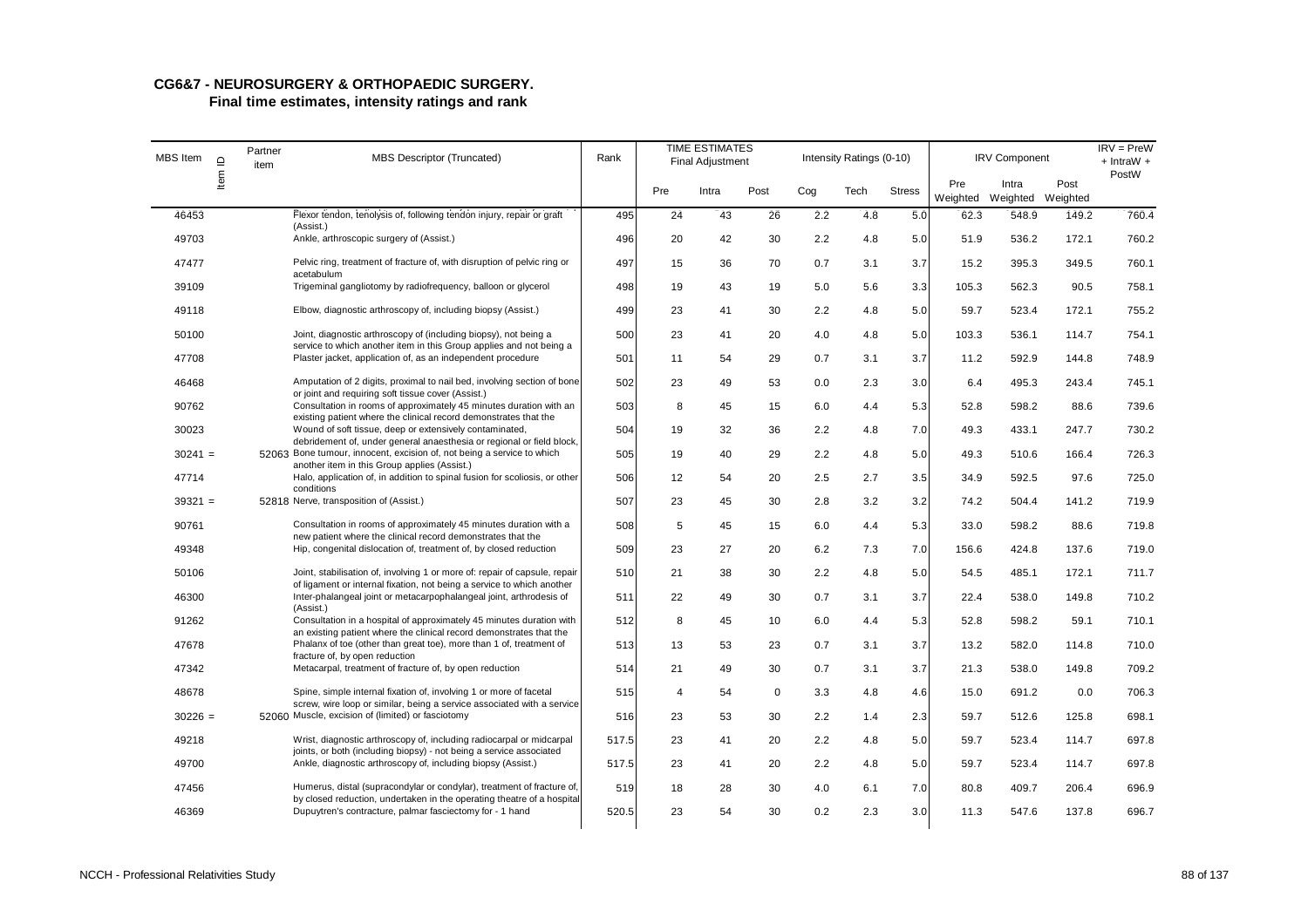| MBS Item | $\supseteq$ | Partner<br>item | <b>MBS Descriptor (Truncated)</b>                                                                                                           | Rank  |     | <b>TIME ESTIMATES</b><br><b>Final Adjustment</b> |      |     | Intensity Ratings (0-10) |               |                 | <b>IRV Component</b>       |       | $IRV = PreW$<br>$+$ IntraW $+$ |
|----------|-------------|-----------------|---------------------------------------------------------------------------------------------------------------------------------------------|-------|-----|--------------------------------------------------|------|-----|--------------------------|---------------|-----------------|----------------------------|-------|--------------------------------|
|          | ltem        |                 |                                                                                                                                             |       | Pre | Intra                                            | Post | Cog | Tech                     | <b>Stress</b> | Pre<br>Weighted | Intra<br>Weighted Weighted | Post  | PostW                          |
| 47639    |             |                 | Metatarsal, 1 of, treatment of fracture of, by open reduction                                                                               | 520.5 | 23  | 54                                               | 30   | 0.2 | 2.3                      | 3.0           | 11.3            | 547.6                      | 137.8 | 696.7                          |
| 91261    |             |                 | Consultation in a hospital of approximately 45 minutes duration with<br>a new patient where the clinical record demonstrates that the       | 522   | 5   | 45                                               | 10   | 6.0 | 4.4                      | 5.3           | 33.0            | 598.2                      | 59.1  | 690.3                          |
| 47492    |             |                 | Acetabulum, treatment of fracture of, and associated dislocation of<br>hip                                                                  | 523   | 15  | 41                                               | 44   | 0.7 | 3.1                      | 3.7           | 15.2            | 450.2                      | 219.7 | 685.1                          |
| 47552    |             |                 | Tibia, plateau of, treatment of both medial and lateral fractures of,<br>not being a service to which item 47555 or 47558 applies (Assist.) | 524   | 13  | 38                                               | 51   | 0.7 | 3.1                      | 3.7           | 13.2            | 417.3                      | 254.7 | 685.1                          |
| 47306    |             |                 | Distal phalanx of finger or thumb, treatment of fracture of, by open<br>reduction                                                           | 525   | 19  | 49                                               | 25   | 0.7 | 3.1                      | 3.7           | 19.3            | 538.0                      | 124.8 | 682.2                          |
| 49562    |             |                 | Knee, arthroscopic surgery of, involving 1 or more of: meniscectomy,<br>removal of loose body or lateral release; where the procedure       | 526   | 21  | 39                                               | 22   | 2.2 | 4.8                      | 5.0           | 54.5            | 497.9                      | 126.2 | 678.6                          |
| 49706    |             |                 | Ankle, arthrotomy of, involving 1 or more of: lavage, removal of loose<br>body or division of contracture (Assist.)                         | 527   | 20  | 41                                               | 40   | 0.7 | 3.1                      | 3.7           | 20.3            | 450.2                      | 199.7 | 670.3                          |
| 48900    |             |                 | Shoulder, excision of coraco-acromial ligament or removal of                                                                                | 528   | 23  | 45                                               | 30   | 0.7 | 3.1                      | 3.7           | 23.4            | 494.1                      | 149.8 | 667.3                          |
| 49721    |             |                 | calcium deposit from cuff or both (Assist.)<br>Ankle, Achilles' tendon rupture managed by non- operative treatment                          | 529   | 23  | 18                                               | 59   | 6.2 | 3.1                      | 3.7           | 156.6           | 214.7                      | 294.6 | 665.9                          |
| 39018    |             |                 | Cerebrospinal fluid reservoir, insertion of (Assist.)                                                                                       | 530   | 13  | 41                                               | 38   | 5.0 | 2.2                      | 2.2           | 72.1            | 434.6                      | 157.1 | 663.8                          |
| 46396    |             |                 | Phalanx or metacarpal of the hand, osteotomy or osteectomy of<br>(Assist.)                                                                  | 531   | 23  | 46                                               | 27   | 0.7 | 3.1                      | 3.7           | 23.4            | 505.1                      | 134.8 | 663.3                          |
| 50330    |             |                 | Talipes equinovarus, or talus, vertical congenital - post operative<br>manipulation and change of plaster, performed under general          | 532   | 18  | 27                                               | 20   | 6.2 | 7.3                      | 6.0           | 122.5           | 414.4                      | 126.2 | 663.1                          |
| 49821    |             |                 | Foot, correction of hallux valgus or hallux rigidus by excision                                                                             | 533   | 20  | 32                                               | 40   | 4.0 | 3.1                      | 3.7           | 89.8            | 369.5                      | 199.7 | 659.1                          |
| 47609    |             |                 | arthroplasty (Keller's or similar procedure) - unilateral (Assist.)<br>Calcaneum or talus, treatment of fracture of, by closed reduction,   | 534   | 10  | 38                                               | 46   | 0.7 | 3.1                      | 3.7           | 10.2            | 417.3                      | 229.7 | 657.1                          |
| 48406    |             |                 | with or without dislocation (Assist.)<br>Fibula, radius, ulna, clavicle, scapula (other than acromion), rib,                                | 535   | 21  | 44                                               | 30   | 0.7 | 3.1                      | 3.7           | 21.3            | 483.1                      | 149.8 | 654.3                          |
| 49848    |             |                 | tarsus or carpus, osteotomy or osteectomy of (Assist.)<br>Foot, correction of claw or hammer toe                                            | 536   | 21  | 29                                               | 30   | 4.0 | 4.8                      | 5.0           | 94.3            | 379.2                      | 172.1 | 645.6                          |
| 47564    |             |                 | Tibia, shaft of, treatment of fracture of, by closed reduction, with or                                                                     | 537   | 14  | 34                                               | 50   | 0.7 | 3.1                      | 3.7           | 14.2            | 373.3                      | 249.7 | 637.2                          |
| 46339    |             |                 | without treatment of fibular fracture<br>Extensor tendons or flexor tendons of hand or wrist, synovectomy of<br>(Assist.)                   | 538   | 21  | 43                                               | 27   | 0.7 | 3.1                      | 3.7           | 21.3            | 472.2                      | 134.8 | 628.3                          |
| 49561    |             |                 | Knee, arthroscopic surgery of, involving 1 or more of; meniscectomy,<br>removal of loose body or lateral release; where the procedure       | 539   | 20  | 35                                               | 22   | 2.2 | 4.8                      | 5.0           | 51.9            | 446.8                      | 126.2 | 624.9                          |
| 47385    |             |                 | Radius or ulna, shaft of, treatment of fracture of, in conjunction with                                                                     | 540.5 | 23  | 41                                               | 30   | 0.7 | 3.1                      | 3.7           | 23.4            | 450.2                      | 149.8 | 623.4                          |
| 49800    |             |                 | dislocation of distal radio- ulnar joint or proximal radio-humeral joint<br>Foot, flexor or extensor tendon, primary repair of              | 540.5 | 23  | 41                                               | 30   | 0.7 | 3.1                      | 3.7           | 23.4            | 450.2                      | 149.8 | 623.4                          |
| 46423    |             |                 | Extensor tendon of hand or wrist, secondary repair of, each tendon<br>(Assist.)                                                             | 542   | 23  | 39                                               | 26   | 0.7 | 4.8                      | 3.7           | 23.4            | 468.3                      | 129.8 | 621.5                          |
| 49560    |             |                 | Knee, arthroscopic surgery of, involving 1 or more of: meniscectomy,<br>removal of loose body or lateral release - not being a service      | 543   | 21  | 35                                               | 20   | 2.2 | 4.8                      | 5.0           | 54.5            | 446.8                      | 114.7 | 616.0                          |
| 46522    |             |                 | Flexor tendon sheath of finger or thumb - open operation and<br>drainage for infection (Assist.)                                            | 544   | 18  | 37                                               | 38   | 0.7 | 3.1                      | 3.7           | 18.3            | 406.3                      | 189.7 | 614.3                          |
| 50348    |             |                 | Knee, deformity of, post-operative manipulation and change of<br>plaster, performed under general anaesthesia in the operating              | 545   | 15  | 32                                               | 29   | 2.2 | 4.8                      | 5.0           | 38.9            | 408.5                      | 166.4 | 613.8                          |
| 46348    |             |                 | Digit, synovectomy of flexor tendon or tendons - 1 digit                                                                                    | 546   | 22  | 41                                               | 28   | 0.7 | 3.1                      | 3.7           | 22.4            | 450.2                      | 139.8 | 612.4                          |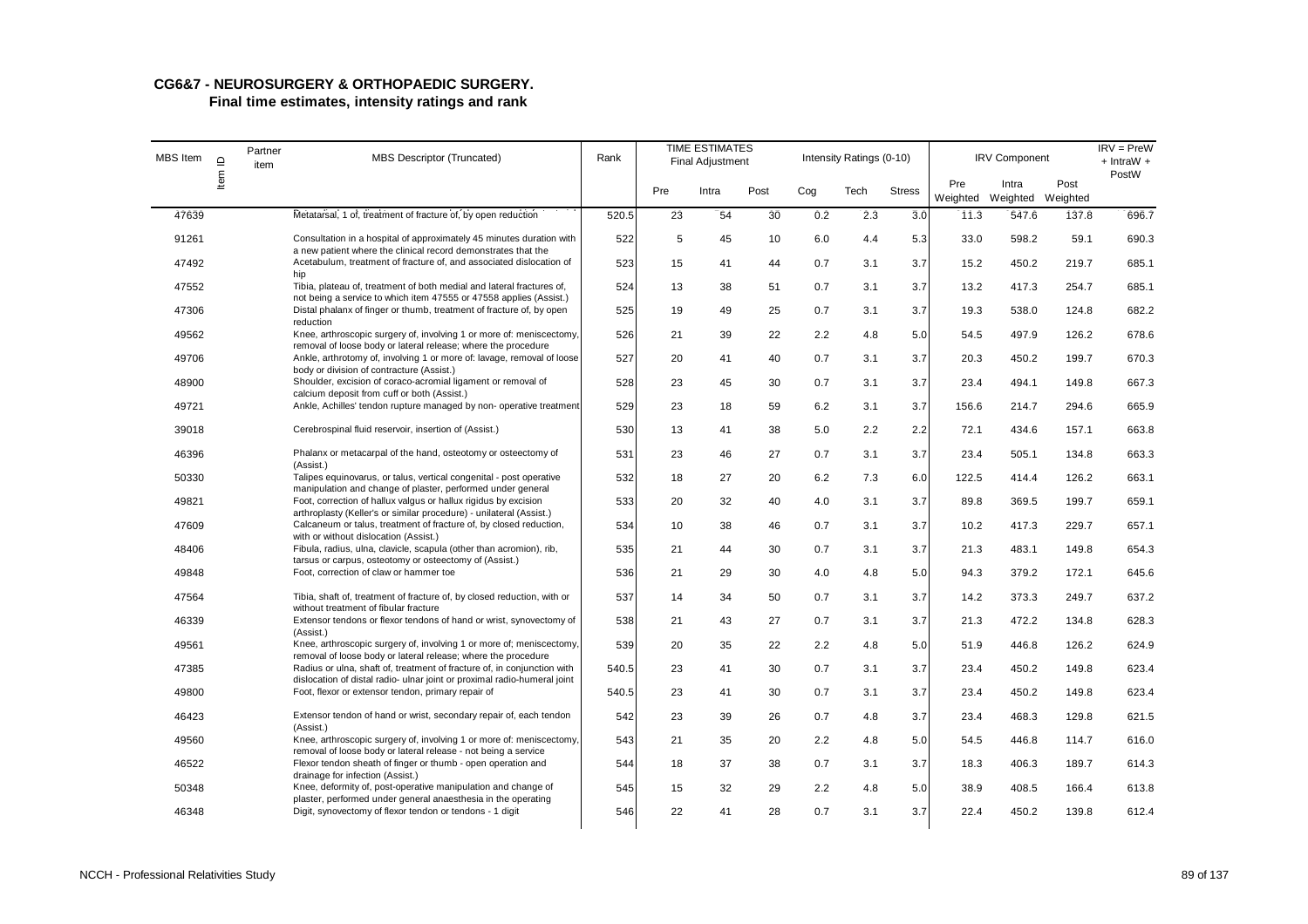| MBS Item  | $\supseteq$ | Partner<br>item | <b>MBS Descriptor (Truncated)</b>                                                                                                                      | Rank |                | <b>TIME ESTIMATES</b><br>Final Adjustment |             |     | Intensity Ratings (0-10) |               |                 | <b>IRV Component</b> |                  | $IRV = PreW$<br>$+$ IntraW $+$ |
|-----------|-------------|-----------------|--------------------------------------------------------------------------------------------------------------------------------------------------------|------|----------------|-------------------------------------------|-------------|-----|--------------------------|---------------|-----------------|----------------------|------------------|--------------------------------|
|           | ltem        |                 |                                                                                                                                                        |      | Pre            | Intra                                     | Post        | Cog | Tech                     | <b>Stress</b> | Pre<br>Weighted | Intra<br>Weighted    | Post<br>Weighted | PostW                          |
| 46480     |             |                 | Amputation of single digit, proximal to nail bed, involving section of<br>bone or joint and requiring soft tissue cover, including metacarpal          | 547  | 23             | 46                                        | 30          | 0.0 | 2.3                      | 3.0           | 6.4             | 464.9                | 137.8            | 609.1                          |
| 47621     |             |                 | Tarso-metatarsal, treatment of intra-articular fracture of, by closed<br>reduction, with or without dislocation (Assist.)                              | 548  | 15             | 41                                        | 40          | 0.2 | 2.3                      | 3.0           | 7.3             | 415.8                | 183.7            | 606.9                          |
| 49851     |             |                 | Foot, correction of claw or hammer toe with internal fixation                                                                                          | 549  | 20             | 26                                        | 30          | 4.0 | 4.8                      | 5.0           | 89.8            | 340.0                | 172.1            | 601.9                          |
| $47729 =$ |             |                 | 52319 Bone graft, harvesting of, via separate incision, in conjunction with<br>another service - autogenous - large quantity                           | 550  | $\overline{4}$ | 54                                        | 5           | 2.3 | 2.3                      | 2.7           | 10.8            | 560.9                | 22.1             | 593.8                          |
| 46441     |             |                 | Mallet finger, open repair of, including pin fixation when performed<br>(Assist.)                                                                      | 551  | 20             | 45                                        | 26          | 0.2 | 2.3                      | 3.0           | 9.8             | 456.4                | 119.4            | 585.6                          |
| 46503     |             |                 | Recurrent ganglion of volar wrist joint, excision of, not being a<br>service associated with a service to which item 30106 or 30107                    | 552  | 23             | 44                                        | 20          | 0.0 | 3.1                      | 3.7           | 6.4             | 477.8                | 99.9             | 584.1                          |
| 49866     |             |                 | Foot, neurectomy for plantar or digital neuritis (Morton's or Bett's<br>syndrome) (Assist.)                                                            | 553  | 21             | 24                                        | 30          | 4.0 | 4.8                      | 5.0           | 94.3            | 313.8                | 172.1            | 580.2                          |
| 49558     |             |                 | Knee, arthroscopic surgery of, involving 1 or more of: debridement,<br>osteoplasty or chrondroplasty - not associated with any other                   | 554  | 21             | 32                                        | 20          | 2.2 | 4.8                      | 5.0           | 54.5            | 408.5                | 114.7            | 577.7                          |
| 47447     |             |                 | Humerus, shaft of, treatment of fracture of, by closed reduction,<br>undertaken in the operating theatre of a hospital or approved day                 | 555  | 23             | 41                                        | 30          | 0.2 | 2.3                      | 3.0           | 11.3            | 415.8                | 137.8            | 564.9                          |
| 47969     |             |                 | Tenosynovectomy, not being a service to which another item in this<br>Group applies (Assist.)                                                          | 556  | 21             | 41                                        | 30          | 0.2 | 2.3                      | 3.0           | 10.3            | 415.8                | 137.8            | 563.9                          |
| 49854     |             |                 | Foot, radical plantar fasciotomy or fasciectomy of (Assist.)                                                                                           | 557  | 23             | 22                                        | 30          | 4.0 | 4.8                      | 5.0           | 103.3           | 287.7                | 172.1            | 563.1                          |
| 39134     |             |                 | Spinal neurostimulator receiver or pulse generator, subcutaneous<br>placement of (Assist.)                                                             | 558  | 6              | 40                                        | 13          | 5.0 | 3.3                      | 3.3           | 33.3            | 467.5                | 61.9             | 562.7                          |
| 49878     |             |                 | Talipes equinovarus, calcaneo valgus or metatarsus varus,<br>treatment by cast, splint or manipulation - each attendance                               | 559  | 23             | 27                                        | $\mathbf 0$ | 6.2 | 7.3                      | 5.0           | 156.6           | 404.0                | 0.0              | 560.6                          |
| $47930 =$ |             |                 | 52105 Plate, rod or nail and associated wires, pins or screws, 1 or more of,<br>all of which were inserted for internal fixation purposes, removal of, | 560  | 14             | 36                                        | 30          | 0.7 | 3.1                      | 3.7           | 14.2            | 395.3                | 149.8            | 559.3                          |
| 30114     |             |                 | Bursa, semimembranosus (Baker's cyst), excision of=20 (Assist.)                                                                                        | 561  | 21             | 40                                        | 30          | 0.0 | 2.3                      | 3.0           | 5.9             | 404.3                | 137.8            | 547.9                          |
| 49818     |             |                 | Foot, excision of calcaneal spur (Assist.)                                                                                                             | 562  | 23             | 29                                        | 40          | 0.7 | 3.1                      | 3.7           | 23.4            | 318.4                | 199.7            | 541.5                          |
| 49557     |             |                 | Knee, diagnostic arthroscopy of (including biopsy, simple trimming<br>of meniscal margin or plica) - not being a service associated with               | 563  | 21             | 29                                        | 20          | 2.2 | 4.8                      | 5.0           | 54.5            | 370.2                | 114.7            | 539.5                          |
| 47417     |             |                 | Humerus, treatment of fracture of tuberosity of, and associated<br>dislocation of shoulder, by closed reduction (Assist.)                              | 564  | 11             | 34                                        | 30          | 0.7 | 3.1                      | 3.7           | 11.2            | 373.3                | 149.8            | 534.3                          |
| 44342     |             |                 | 2 digits of 1 foot=20                                                                                                                                  | 565  | 18             | 41                                        | 35          | 0.0 | 1.4                      | 2.3           | 5.0             | 381.1                | 146.7            | 532.8                          |
| 46336     |             |                 | Inter-phalangeal joint or metacarpophalangeal joint, synovectomy,<br>capsulectomy or debridement of, not being a service associated with               | 566  | 23             | 33                                        | 28          | 0.7 | 3.1                      | 3.7           | 23.4            | 362.3                | 139.8            | 525.5                          |
| 46502     |             |                 | Recurrent ganglion of dorsal wrist joint, excision of, not being a<br>service associated with a service to which item 30106 or 30107                   | 567  | 23             | 40                                        | 20          | 0.0 | 3.1                      | 3.0           | 6.4             | 423.6                | 91.9             | 521.9                          |
| $39330 =$ |             |                 | 52800 Neurolysis by open operation without transposition, not being a<br>service associated with a service to which item 39312 applies                 | 568  | 20             | 32                                        | 30          | 0.7 | 3.1                      | 3.7           | 20.3            | 351.4                | 149.8            | 521.5                          |
| 47597     |             |                 | Ankle joint, treatment of fracture of, by closed reduction                                                                                             | 569  | 14             | 23                                        | 60          | 0.2 | 2.3                      | 3.0           | 6.9             | 233.3                | 275.6            | 515.7                          |
| 46519     |             |                 | Middle palmar, thenar or hypothenar spaces of hand, drainage of<br>(excluding aftercare)                                                               | 570  | 21             | 36                                        | 19          | 0.7 | 3.1                      | 3.7           | 21.3            | 395.3                | 94.9             | 511.5                          |
| 45018     |             |                 | Dermis, dermofat or fascia graft (excluding transfer of fat by<br>injection) (Assist.)                                                                 | 571  | 11             | 42                                        | 19          | 3.7 | 1.1                      | 1.1           | 45.9            | 390.1                | 66.6             | 502.6                          |
| 90752     |             |                 | Consultation in rooms of approximately 30 minutes duration with an<br>existing patient where the clinical record demonstrates that more                | 572  | 8              | 30                                        | 10          | 5.6 | 4.2                      | 5.2           | 49.4            | 392.0                | 58.5             | 499.9                          |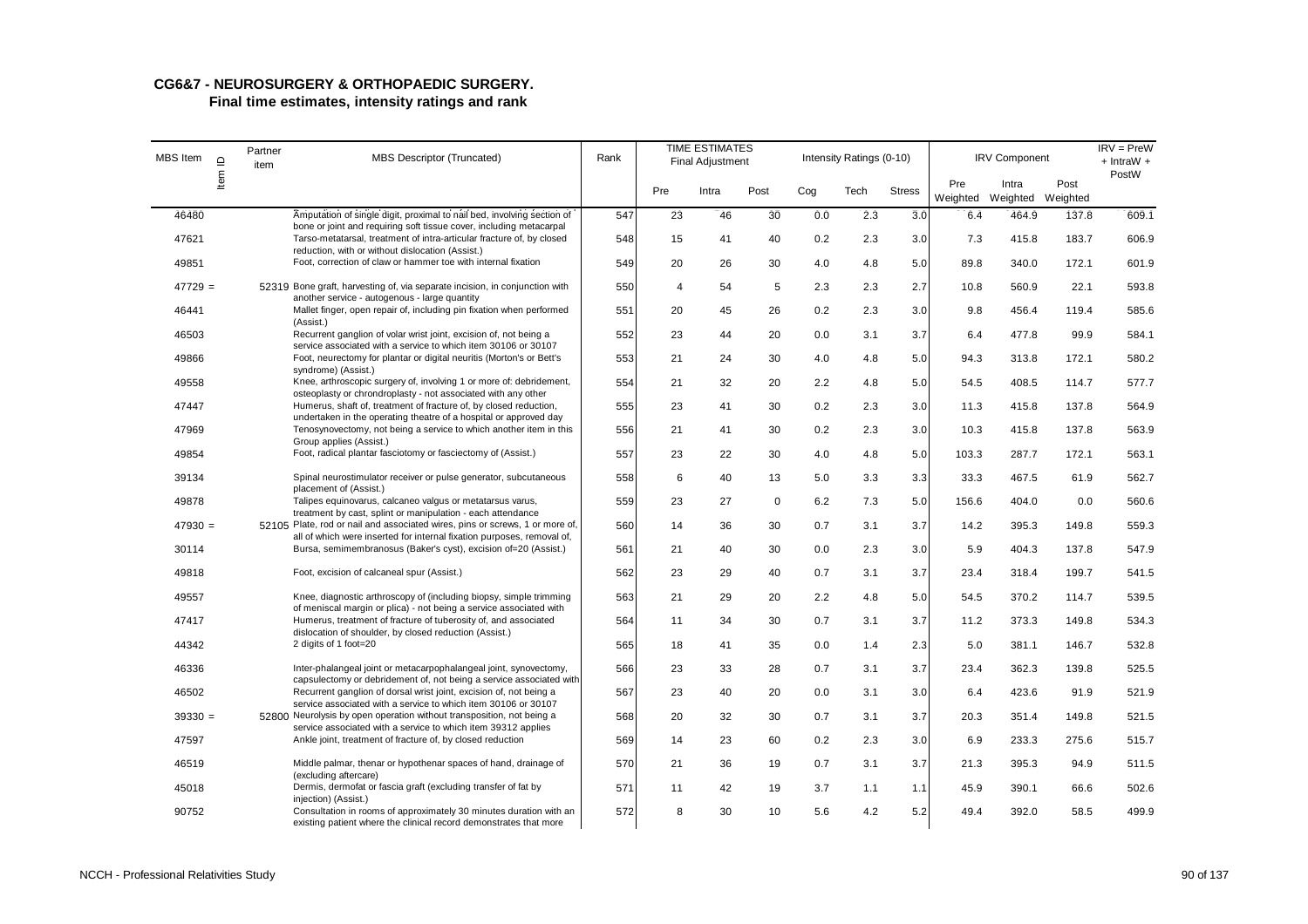| MBS Item  | $\supseteq$ | Partner<br>item | <b>MBS Descriptor (Truncated)</b>                                                                                                                                                      | Rank |     | <b>TIME ESTIMATES</b><br><b>Final Adjustment</b> |             |     | Intensity Ratings (0-10) |               |                 | <b>IRV Component</b>       |       | $IRV = PreW$<br>$+$ IntraW $+$ |
|-----------|-------------|-----------------|----------------------------------------------------------------------------------------------------------------------------------------------------------------------------------------|------|-----|--------------------------------------------------|-------------|-----|--------------------------|---------------|-----------------|----------------------------|-------|--------------------------------|
|           | Item        |                 |                                                                                                                                                                                        |      | Pre | Intra                                            | Post        | Cog | Tech                     | <b>Stress</b> | Pre<br>Weighted | Intra<br>Weighted Weighted | Post  | PostW                          |
| 50390     |             |                 | Perthes, cerebral palsy, or other neuromuscular conditions, affecting<br>hips or knees, application of cast under general anaesthesia,                                                 | 573  | 15  | 36                                               | $\mathbf 0$ | 2.2 | 4.8                      | 5.0           | 38.9            | 459.6                      | 0.0   | 498.5                          |
| 46420     |             |                 | Extensor tendon of hand or wrist, primary repair of, each tendon=20                                                                                                                    | 574  | 15  | 34                                               | 22          | 0.7 | 3.1                      | 3.7           | 15.2            | 373.3                      | 109.9 | 498.4                          |
| 46450     |             |                 | Extensor tendon, tenolysis of, following tendon injury, repair or<br>$graff=20$                                                                                                        | 575  | 23  | 35                                               | 28          | 0.2 | 2.3                      | 3.0           | 11.3            | 355.0                      | 128.6 | 494.8                          |
| 46483     |             |                 | Revision of amputation stump to provide adequate soft tissue cover<br>(Assist.)                                                                                                        | 576  | 17  | 36                                               | 25          | 0.2 | 2.3                      | 3.0           | 8.3             | 365.1                      | 114.8 | 488.2                          |
| 47936     |             |                 | Exostosis of large bone, excision of (Assist.)                                                                                                                                         | 577  | 19  | 33                                               | 30          | 0.2 | 2.3                      | 3.0           | 9.3             | 334.7                      | 137.8 | 481.8                          |
| 90751     |             |                 | Consultation in rooms of approximately 30 minutes duration with a<br>new patient where the clinical record demonstrates that more than                                                 | 579  | 5   | 30                                               | 10          | 5.6 | 4.2                      | 5.2           | 30.9            | 392.0                      | 58.5  | 481.3                          |
| 91251     |             |                 | Consultation in a hospital of approximately 30 minutes duration with                                                                                                                   | 579  | 5   | 30                                               | 10          | 5.6 | 4.2                      | 5.2           | 30.9            | 392.0                      | 58.5  | 481.3                          |
| 91252     |             |                 | a new patient where the clinical record demonstrates that more than<br>Consultation in a hospital of approximately 30 minutes duration with                                            | 579  | 5   | 30                                               | 10          | 5.6 | 4.2                      | 5.2           | 30.9            | 392.0                      | 58.5  | 481.3                          |
| 47963     |             |                 | an existing patient where the clinical record demonstrates that more<br>Tenotomy, open, with or without tenoplasty, not being a service to<br>which another item in this Group applies | 581  | 24  | 25                                               | 30          | 0.7 | 4.8                      | 3.7           | 24.4            | 300.2                      | 149.8 | 474.4                          |
| 47903     |             |                 | Epicondylitis, open operation for                                                                                                                                                      | 582  | 19  | 27                                               | 30          | 0.7 | 3.1                      | 3.7           | 19.3            | 296.5                      | 149.8 | 465.6                          |
| 49809     |             |                 | Foot, open tenotomy of, with or without tenoplasty                                                                                                                                     | 583  | 23  | 18                                               | 30          | 4.0 | 3.1                      | 3.7           | 103.3           | 207.9                      | 149.8 | 461.0                          |
| 43500     |             |                 | Operation on phalanx (for acute osteomyelitis)                                                                                                                                         | 584  | 23  | 27                                               | 40          | 0.0 | 3.1                      | 2.3           | 6.4             | 278.7                      | 167.7 | 452.8                          |
| 30238     |             |                 | Fascia, deep, repair of, for herniated muscle                                                                                                                                          | 585  | 12  | 37                                               | 18          | 0.2 | 2.3                      | 2.3           | 5.9             | 365.3                      | 75.5  | 446.6                          |
| 47654     |             |                 | Metatarsals, 3 or more of, treatment of fracture of, by closed<br>reduction (Assist.)                                                                                                  | 586  | 12  | 33                                               | 23          | 0.2 | 2.3                      | 3.0           | 5.9             | 334.7                      | 105.6 | 446.2                          |
| 48400     |             |                 | Phalanx, metatarsal, accessory bone or sesamoid bone, osteotomy<br>or osteectomy of, excluding services to which item 49848 or 49851                                                   | 587  | 15  | 28                                               | 29          | 0.4 | 2.7                      | 3.3           | 10.5            | 294.9                      | 138.2 | 443.6                          |
| 46465     |             |                 | Amputation of single digit, proximal to nail bed, involving section of<br>bone or joint and requiring soft tissue cover                                                                | 588  | 20  | 26                                               | 37          | 0.0 | 2.3                      | 3.0           | 5.6             | 262.8                      | 169.9 | 438.3                          |
| 47054     |             |                 | Knee, treatment of dislocation of, by closed reduction (Assist.)                                                                                                                       | 589  | 13  | 23                                               | 43          | 0.2 | 2.3                      | 3.0           | 6.4             | 233.3                      | 197.5 | 437.1                          |
| 47327     |             |                 | Proximal phalanx of finger or thumb, treatment of intra-articular<br>fracture of, by closed reduction                                                                                  | 590  | 13  | 32                                               | 22          | 0.2 | 2.3                      | 3.0           | 6.4             | 324.5                      | 101.0 | 431.9                          |
| 47363     |             |                 | Radius or ulna, distal end of, treatment of fracture of, by closed<br>reduction                                                                                                        | 591  | 13  | 32                                               | 21          | 0.0 | 2.3                      | 3.0           | 3.6             | 323.4                      | 96.5  | 423.5                          |
| 49806     |             |                 | Foot, subcutaneous tenotomy of, 1 or more tendons                                                                                                                                      | 592  | 23  | 27                                               | 20          | 0.7 | 3.1                      | 3.7           | 23.4            | 296.5                      | 99.9  | 419.7                          |
| 47900     |             |                 | Bone cyst, injection into or aspiration of                                                                                                                                             | 593  | 15  | 27                                               | 30          | 0.2 | 2.3                      | 3.0           | 7.3             | 273.8                      | 137.8 | 419.0                          |
| 47561     |             |                 | Tibia, shaft of, treatment of fracture of, by cast immobilisation, not<br>being a service to which item 47564, 47567, 47570 or 47573 applies                                           | 594  | 9   | 23                                               | 42          | 0.2 | 1.4                      | 3.0           | 4.4             | 220.8                      | 192.9 | 418.1                          |
| 46501     |             |                 | Ganglion of volar wrist joint, excision of, not being a service<br>associated with a service to which item 30106 or 30107 applies                                                      | 595  | 20  | 30                                               | 20          | 0.0 | 3.1                      | 3.0           | 5.6             | 317.7                      | 91.9  | 415.2                          |
| 46327     |             |                 | Inter-phalangeal joint or metacarpophalangeal joint, arthrotomy of                                                                                                                     | 596  | 23  | 30                                               | 30          | 0.0 | 1.4                      | 2.3           | 6.4             | 278.8                      | 125.8 | 411.0                          |
| $47921 =$ |             |                 | 52096 Orthopaedic pin or wire, insertion of, as an independent procedure                                                                                                               | 597  | 5   | 31                                               | 20          | 0.2 | 2.3                      | 3.0           | 2.4             | 314.4                      | 91.9  | 408.7                          |
| 46438     |             |                 | Mallet finger, closed pin fixation of                                                                                                                                                  | 598  | 20  | 31                                               | 27          | 0.0 | 1.4                      | 2.3           | 5.6             | 288.1                      | 113.2 | 406.9                          |
|           |             |                 |                                                                                                                                                                                        |      |     |                                                  |             |     |                          |               |                 |                            |       |                                |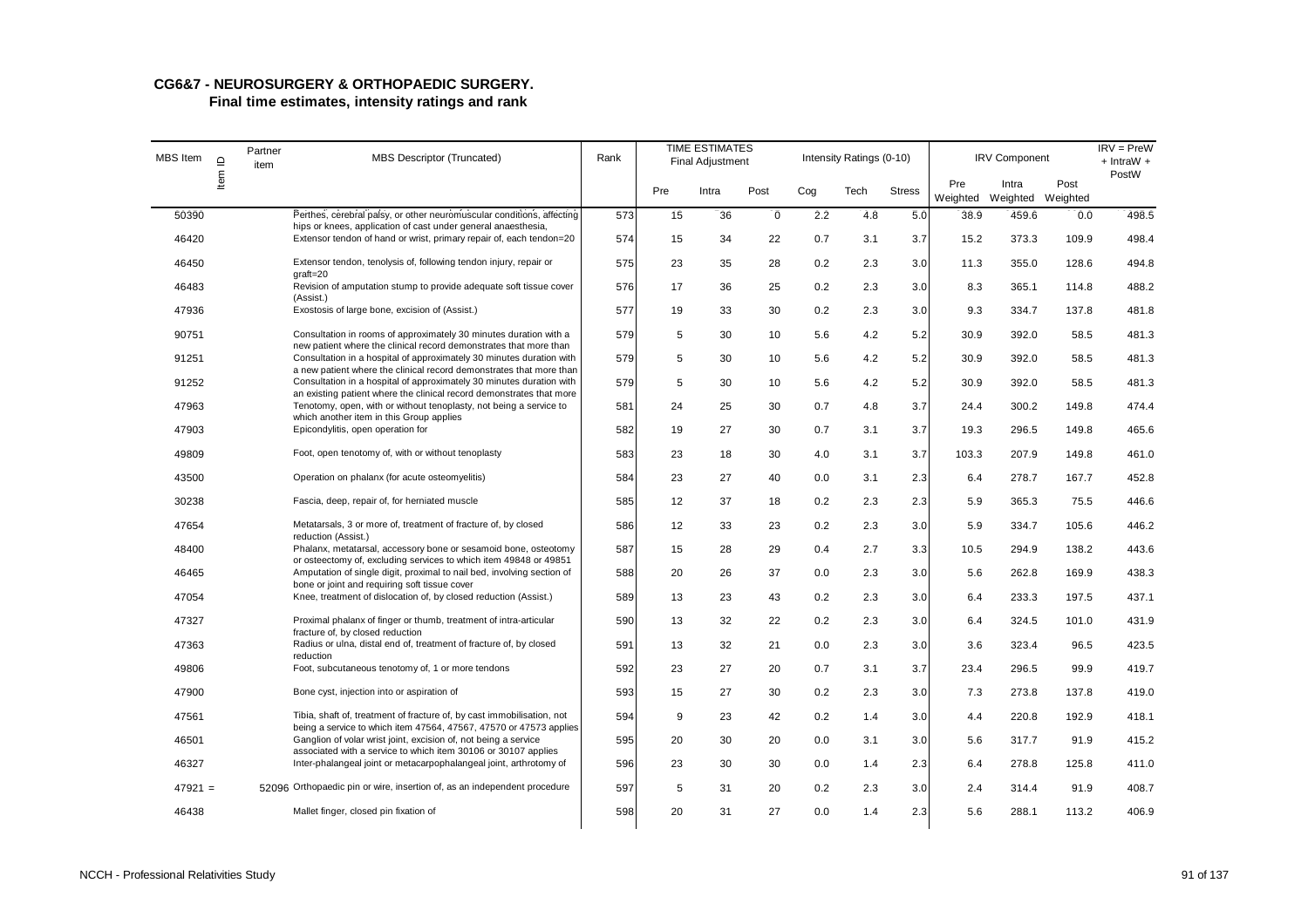# **CG6&7 - NEUROSURGERY & ORTHOPAEDIC SURGERY.**

| MBS Item  | $\supseteq$ | Partner<br>item | <b>MBS Descriptor (Truncated)</b>                                                                                                            | Rank  |     | <b>TIME ESTIMATES</b><br>Final Adjustment |                |     | Intensity Ratings (0-10) |               |      | <b>IRV Component</b>                |       | $IRV = PreW$<br>$+$ IntraW $+$ |
|-----------|-------------|-----------------|----------------------------------------------------------------------------------------------------------------------------------------------|-------|-----|-------------------------------------------|----------------|-----|--------------------------|---------------|------|-------------------------------------|-------|--------------------------------|
|           | Item        |                 |                                                                                                                                              |       | Pre | Intra                                     | Post           | Cog | Tech                     | <b>Stress</b> | Pre  | Intra<br>Weighted Weighted Weighted | Post  | PostW                          |
| 47933     |             |                 | Exostosis of small bone, excision of, including simple removal of<br>bunion and any associated bursa                                         | 599   | 20  | 26                                        | 30             | 0.0 | 2.3                      | 3.0           | 5.6  | 262.8                               | 137.8 | 406.2                          |
| 47009     |             |                 | Shoulder, treatment of dislocation of, requiring general anaesthesia,<br>not being a service to which item 47012 applies                     | 600   | 23  | 19                                        | 44             | 0.2 | 2.3                      | 3.0           | 11.3 | 192.7                               | 202.1 | 406.0                          |
| 47030     |             |                 | Carpus, or carpus on radius and ulna, or carpometacarpal joint,<br>treatment of dislocation of, by closed reduction                          | 601   | 9   | 26                                        | 23             | 0.2 | 3.1                      | 3.7           | 4.4  | 283.3                               | 114.8 | 402.5                          |
| 47063     |             |                 | Ankle or tarsus, treatment of dislocation of, by closed reduction                                                                            | 602   | 14  | 23                                        | 35             | 0.2 | 2.3                      | 3.0           | 6.9  | 233.3                               | 160.8 | 400.9                          |
| 47048     |             |                 | Hip, treatment of dislocation of, by closed reduction                                                                                        | 603   | 18  | 12                                        | 57             | 0.2 | 2.3                      | 3.0           | 8.8  | 121.7                               | 261.8 | 392.3                          |
| 30111     |             |                 | Bursa (large), including olecranon, calcaneum or patella, excision<br>of=20 (Assist.)                                                        | 604   | 21  | 28                                        | 29             | 0.0 | 1.4                      | 2.3           | 5.9  | 260.2                               | 121.6 | 387.7                          |
| $39324 =$ |             |                 | 52806 Neurectomy, neurotomy or removal of tumour from superficial<br>peripheral nerve, by open operation (Assist.)                           | 605   | 4   | 32                                        | 19             | 4.3 | 1.1                      | 1.1           | 19.2 | 300.5                               | 66.6  | 386.3                          |
| 46366     |             |                 | Dupuytren's contracture, subcutaneous fasciotomy for - each band                                                                             | 606   | 23  | 27                                        | 30             | 0.0 | 1.4                      | 2.3           | 6.4  | 250.9                               | 125.8 | 383.1                          |
| 46459     |             |                 | Operation for osteomyelitis on distal phalanx                                                                                                | 607   | 21  | 27                                        | 30             | 0.0 | 1.4                      | 2.3           | 5.9  | 250.9                               | 125.8 | 382.6                          |
| 47972     |             |                 | Tendon sheath, open operation for teno-vaginitis, not being a service                                                                        | 608   | 23  | 27                                        | 20             | 0.2 | 2.3                      | 3.0           | 11.3 | 273.8                               | 91.9  | 376.9                          |
| 47579     |             |                 | to which another item in this Group applies<br>Patella, treatment of fracture of, not being a service to which item                          | 609   | 9   | 24                                        | 35             | 0.2 | 1.4                      | 2.3           | 4.4  | 223.9                               | 146.7 | 375.0                          |
| 50115     |             |                 | 47582 or 47585 applies<br>Joint or joints, manipulation of, performed in the operating theatre of                                            | 610   | 15  | 12                                        | 30             | 4.0 | 4.8                      | 3.7           | 67.4 | 150.9                               | 149.8 | 368.1                          |
| 39323     |             |                 | a hospital or approved day hospital facility, not being a service<br>Percutaneous neurotomy by cryoneurotomy or radiofrequency lesion        | 611   | 8   | 27                                        | 23             | 3.7 | 1.1                      | 1.1           | 33.4 | 250.8                               | 80.6  | 364.8                          |
| 47960     |             |                 | generator, not being a service to which another item applies (Assist.)<br>Tenotomy, subcutaneous, not being a service to which another item  | 612   | 15  | 18                                        | 30             | 0.7 | 3.1                      | 3.7           | 15.2 | 197.6                               | 149.8 | 362.7                          |
| 47390     |             |                 | in this Group applies<br>Radius and ulna, shafts of, treatment of fracture of, by closed                                                     | 613   | 19  | 20                                        | 30             | 0.2 | 3.1                      | 3.0           | 9.3  | 212.5                               | 137.8 | 359.6                          |
| 90743     |             |                 | reduction, undertaken in the operating theatre of a hospital or<br>Consultation in rooms of approximately 20 minutes duration where          | 614   | 5   | 20                                        | 8              | 4.0 | 6.1                      | 6.0           | 22.5 | 284.9                               | 50.5  | 357.8                          |
| 39331     |             |                 | the clinical record demonstrates that more than two of the<br>Carpal tunnel release (division of transverse carpal ligament), by any         | 615   | 20  | 19                                        | 20             | 2.5 | 3.2                      | 2.8           | 58.2 | 209.1                               | 89.6  | 356.9                          |
| 91243     |             |                 | method<br>Consultation in a hospital of approximately 20 minutes duration                                                                    | 616   | 5   | 20                                        | $\overline{7}$ | 4.0 | 6.1                      | 6.0           | 22.5 | 284.9                               | 44.2  | 351.5                          |
|           |             |                 | where the clinical record demonstrates that more than two of the<br>Metacarpal, treatment of intra-articular fracture of, by closed          |       |     |                                           |                |     |                          |               |      |                                     |       |                                |
| 47339     |             |                 | reduction                                                                                                                                    | 617.5 | 14  | 20                                        | 30             | 0.2 | 2.3                      | 3.0           | 6.9  | 202.8                               | 137.8 | 347.5                          |
| 47948     |             |                 | External fixation, removal of, in the operating theatre of a hospital or<br>approved day hospital facility                                   | 617.5 | 14  | 20                                        | 30             | 0.2 | 2.3                      | 3.0           | 6.9  | 202.8                               | 137.8 | 347.5                          |
| 44338     |             |                 | 1 digit of foot=20                                                                                                                           | 619   | 18  | 20                                        | 37             | 0.0 | 1.4                      | 2.3           | 5.0  | 185.9                               | 155.1 | 346.0                          |
| 47372     |             |                 | Radius, distal end of, treatment of Colles', Smith's or Barton's<br>fracture, by closed reduction                                            | 620   | 15  | 20                                        | 30             | 0.0 | 2.3                      | 3.0           | 4.2  | 202.1                               | 137.8 | 344.1                          |
| 47381     |             |                 | Radius or ulna, shaft of, treatment of fracture of, by closed reduction<br>undertaken in the operating theatre of a hospital or approved day | 621   | 18  | 19                                        | 30             | 0.0 | 3.1                      | 3.0           | 5.0  | 201.2                               | 137.8 | 344.0                          |
| 39012     |             |                 | Burr-hole, single, preparatory to ventricular puncture or for inspection<br>purpose - not being a service to which another item applies      | 622   | 10  | 27                                        | 14             | 3.7 | 1.1                      | 1.1           | 41.8 | 250.8                               | 49.1  | 341.6                          |
| 46500     |             |                 | Ganglion of dorsal wrist joint, excision of, not being a service<br>associated with a service to which item 30106 or 30107 applies           | 623   | 20  | 27                                        | 20             | 0.0 | 1.4                      | 2.3           | 5.6  | 250.9                               | 83.9  | 340.4                          |
| 47594     |             |                 | Ankle joint, treatment of fracture of, not being a service to which<br>item 47597 applies                                                    | 624   | 9   | 19                                        | 37             | 0.0 | 1.4                      | 2.3           | 2.5  | 176.6                               | 155.1 | 334.2                          |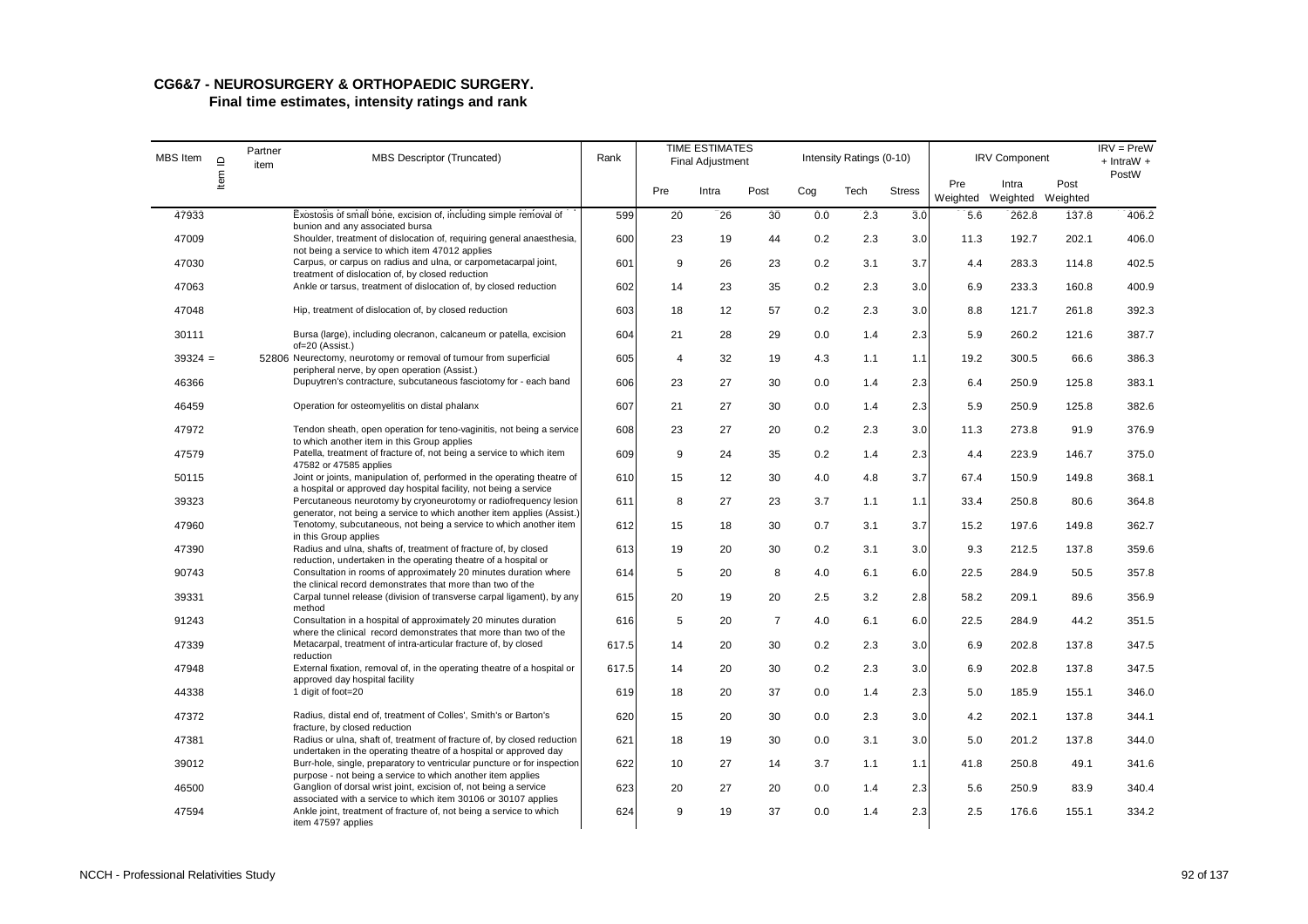# **CG6&7 - NEUROSURGERY & ORTHOPAEDIC SURGERY.**

| MBS Item  | $\mathbf{\underline{o}}$ | Partner<br>item | <b>MBS Descriptor (Truncated)</b>                                                                                                                                                        | Rank |                | <b>TIME ESTIMATES</b><br><b>Final Adjustment</b> |                |     | Intensity Ratings (0-10) |               |                 | <b>IRV Component</b>       |       | $IRV = PreW$<br>$+$ IntraW $+$ |
|-----------|--------------------------|-----------------|------------------------------------------------------------------------------------------------------------------------------------------------------------------------------------------|------|----------------|--------------------------------------------------|----------------|-----|--------------------------|---------------|-----------------|----------------------------|-------|--------------------------------|
|           | ltem                     |                 |                                                                                                                                                                                          |      | Pre            | Intra                                            | Post           | Cog | Tech                     | <b>Stress</b> | Pre<br>Weighted | Intra<br>Weighted Weighted | Post  | PostW                          |
| $47927 =$ |                          |                 | 52102 Buried wire, pin or screw, 1 or more of, which were inserted for<br>internal fixation purposes, removal of, in the operating theatre of a                                          | 625  | 12             | 22                                               | 20             | 0.2 | 2.3                      | 3.0           | 5.9             | 223.1                      | 91.9  | 320.9                          |
| 47018     |                          |                 | Elbow, treatment of dislocation of, by closed reduction                                                                                                                                  | 626  | 11             | 21                                               | 22             | 0.2 | 2.3                      | 3.0           | 5.4             | 213.0                      | 101.0 | 319.4                          |
| 48603     |                          |                 | Spine, manipulation of, under epidural anaesthesia, with or without<br>steroid injection, where the manipulation and the administration of                                               | 627  | 15             | 16                                               | 30             | 0.7 | 2.3                      | 3.0           | 15.2            | 163.6                      | 137.8 | 316.7                          |
| 90740     |                          |                 | Consultation in rooms of approximately 20 minutes duration where                                                                                                                         | 628  | 5              | 20                                               | 8              | 4.5 | 3.6                      | 4.7           | 25.1            | 246.4                      | 44.5  | 316.0                          |
| 47543     |                          |                 | the clinical record demonstrates that more than two of the<br>Tibia, plateau of, treatment of medial or lateral fracture of, not being<br>a service to which item 47546 or 47549 applies | 629  | 9              | 21                                               | 21             | 0.2 | 2.3                      | 3.0           | 4.4             | 213.0                      | 96.5  | 313.8                          |
| 91240     |                          |                 | Consultation in a hospital of approximately 20 minutes duration<br>where the clinical record demonstrates that more than two of the                                                      | 630  | 5              | 20                                               | $\overline{7}$ | 4.5 | 3.6                      | 4.7           | 25.1            | 246.4                      | 39.0  | 310.5                          |
| $47726 =$ |                          |                 | 52318 Bone graft, harvesting of, via separate incision, in conjunction with                                                                                                              | 631  | $\overline{4}$ | 27                                               | 5              | 2.3 | 2.2                      | 2.6           | 10.8            | 277.8                      | 21.8  | 310.4                          |
| 47444     |                          |                 | another service - autogenous - small quantity<br>Humerus, shaft of, treatment of fracture of, not being a service to<br>which item 47447 or 47450 applies                                | 632  | 8              | 14                                               | 36             | 0.0 | 2.3                      | 3.0           | 2.2             | 141.5                      | 165.3 | 309.1                          |
| 46363     |                          |                 | Tendon sheath of hand or wrist, open operation on, for stenosing<br>tenovaginitis=20                                                                                                     | 633  | 19             | 20                                               | 28             | 0.0 | 1.4                      | 2.3           | 5.3             | 185.9                      | 117.4 | 308.6                          |
| 40018     |                          |                 | Lumbar cerebrospinal fluid drain, insertion of                                                                                                                                           | 634  | 4              | 21                                               | 27             | 3.7 | 1.1                      | 1.1           | 16.7            | 195.0                      | 94.7  | 306.4                          |
| 46456     |                          |                 | Finger, percutaneous tenotomy of                                                                                                                                                         | 635  | 19             | 17                                               | 20             | 0.7 | 3.1                      | 3.7           | 19.3            | 186.7                      | 99.9  | 305.8                          |
| 30107     |                          |                 | Ganglion or small bursa, excision of, not being a service associated<br>with a service to which an item in this Group applies                                                            | 636  | 19             | 23                                               | 20             | 0.0 | 1.4                      | 2.3           | 5.3             | 213.8                      | 83.9  | 302.9                          |
| 49351     |                          |                 | Hip, congenital dislocation of, treatment of, involving supervision of<br>splint, harness or cast - each attendance                                                                      | 637  | $\overline{4}$ | 14                                               | 8              | 6.2 | 7.3                      | 7.0           | 27.2            | 220.3                      | 55.0  | 302.5                          |
| 47636     |                          |                 | Metatarsal, 1 of, treatment of fracture of, by closed reduction                                                                                                                          | 638  | 11             | 24                                               | 20             | 0.0 | 1.0                      | 2.0           | 3.1             | 214.5                      | 80.4  | 298.0                          |
| 48600     |                          |                 | Spine, manipulation of, performed in the operating theatre of a<br>hospital or approved day hospital facility                                                                            | 639  | 15             | 14                                               | 30             | 0.7 | 2.3                      | 3.0           | 15.2            | 143.2                      | 137.8 | 296.2                          |
| 46495     |                          |                 | Ganglion or mucous cyst of distal digit, excision of, not being a<br>service associated with a service to which item 30106 or 30107                                                      | 640  | 17             | 22                                               | 20             | 0.0 | 1.4                      | 2.3           | 4.7             | 204.5                      | 83.9  | 293.1                          |
| 46498     |                          |                 | Ganglion of flexor tendon sheath, excision of, not being a service<br>associated with a service to which item 30106 or 30107 applies                                                     | 641  | 18             | 21                                               | 20             | 0.0 | 1.8                      | 2.3           | 5.0             | 200.2                      | 83.9  | 289.1                          |
| 47423     |                          |                 | Humerus, proximal, treatment of fracture of, not being a service to<br>which item 47426, 47429 or 47432 applies                                                                          | 642  | 8              | 13                                               | 36             | 0.0 | 1.4                      | 2.3           | 2.2             | 120.8                      | 150.9 | 274.0                          |
| 47387     |                          |                 | Radius and ulna, shafts of, treatment of fracture of, by cast<br>immobilisation, not being a service to which item 47390 or 47393                                                        | 643  | 9              | 21                                               | 20             | 0.0 | 1.0                      | 2.0           | 2.5             | 187.7                      | 80.4  | 270.6                          |
| 47576     |                          |                 | Fibula, treatment of fracture of                                                                                                                                                         | 644  | 8              | 15                                               | 30             | 0.0 | 1.4                      | 2.3           | 2.2             | 139.4                      | 125.8 | 267.4                          |
| 47924     |                          |                 | Buried wire, pin or screw, 1 or more of, which were inserted for<br>internal fixation purposes, removal of requiring incision and suture,                                                | 645  | 8              | 18                                               | 20             | 0.0 | 1.4                      | 2.3           | 2.2             | 167.3                      | 83.9  | 253.4                          |
| 47906     |                          |                 | Digital nail of toe, removal of, in the operating theatre of a hospital or<br>approved day hospital facility                                                                             | 646  | 15             | 18                                               | 20             | 0.0 | 1.0                      | 2.0           | 4.2             | 160.9                      | 80.4  | 245.5                          |
| 47474     |                          |                 | Pelvic ring, treatment of fracture of, not involving disruption of pelvic<br>ring or acetabulum                                                                                          | 647  | 6              | 13                                               | 28             | 0.0 | 1.4                      | 2.3           | 1.7             | 120.8                      | 117.4 | 239.9                          |
| 90730     |                          |                 | Consultation in rooms of approximately 15 minutes duration where<br>the clinical record demonstrates that more than two of the following                                                 | 648  | $\overline{4}$ | 15                                               | 6              | 4.5 | 3.6                      | 4.7           | 20.1            | 184.8                      | 33.4  | 238.3                          |
| 91230     |                          |                 | Consultation in a hospital of approximately 15 minutes duration<br>where the clinical record demonstrates that more than two of the                                                      | 649  | 4              | 15                                               | 5              | 4.5 | 3.6                      | 4.7           | 20.1            | 184.8                      | 27.8  | 232.7                          |
| 47627     |                          |                 | Tarsus (excluding calcaneum or talus), treatment of fracture of                                                                                                                          | 650  | 8              | 15                                               | 21             | 0.0 | 1.4                      | 2.3           | 2.2             | 139.4                      | 88.0  | 229.7                          |
|           |                          |                 |                                                                                                                                                                                          |      |                |                                                  |                |     |                          |               |                 |                            |       |                                |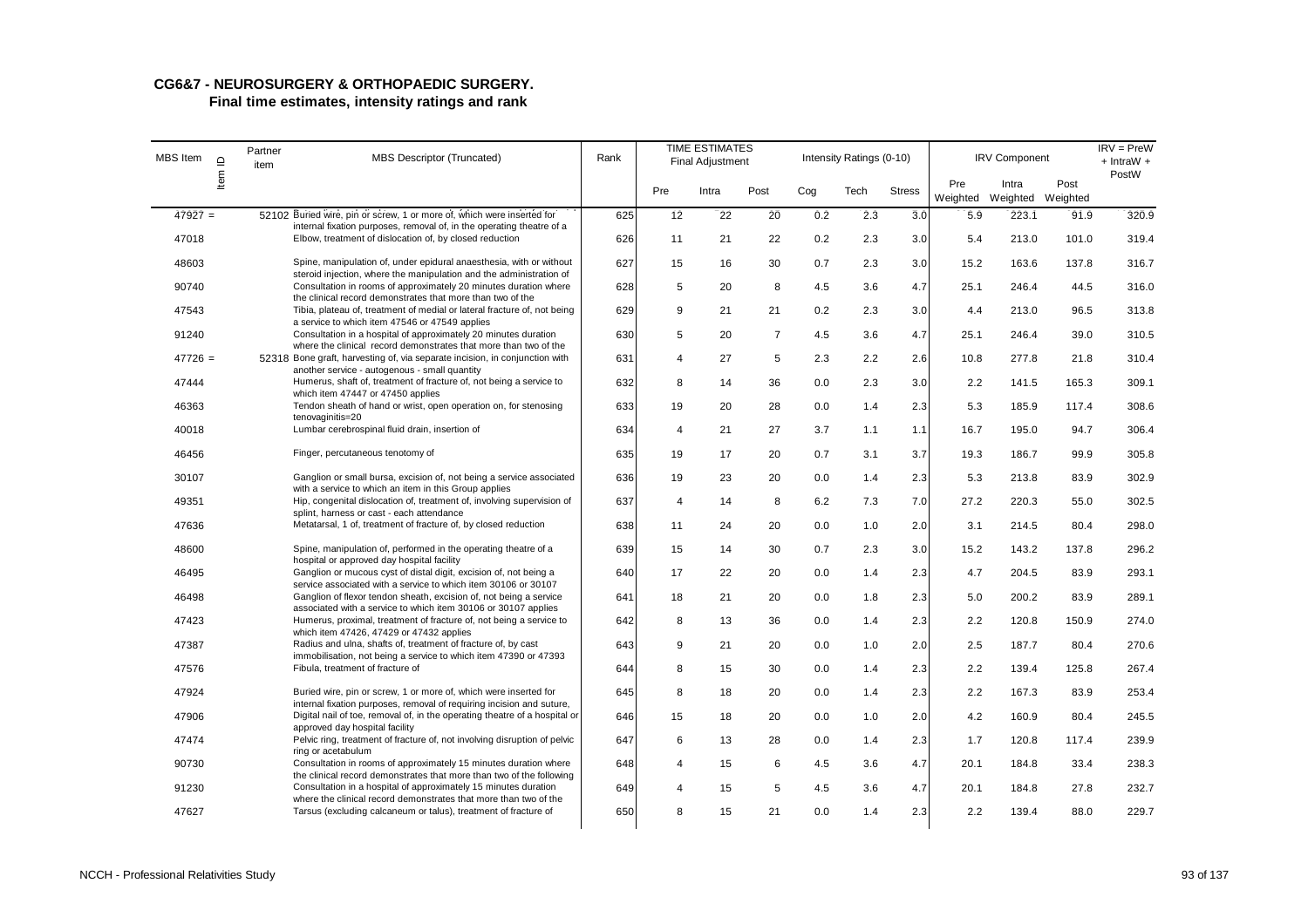| <b>MBS</b> Item | $\supseteq$ | Partner<br>item | MBS Descriptor (Truncated)                                                                                                                                                                                     | Rank |                | <b>TIME ESTIMATES</b><br>Final Adjustment |                |     | Intensity Ratings (0-10) |               |                 | <b>IRV Component</b> |                  | $IRV = PreW$<br>$+$ IntraW $+$ |
|-----------------|-------------|-----------------|----------------------------------------------------------------------------------------------------------------------------------------------------------------------------------------------------------------|------|----------------|-------------------------------------------|----------------|-----|--------------------------|---------------|-----------------|----------------------|------------------|--------------------------------|
|                 | 흳           |                 |                                                                                                                                                                                                                |      | Pre            | Intra                                     | Post           | Cog | Tech                     | <b>Stress</b> | Pre<br>Weighted | Intra<br>Weighted    | Post<br>Weighted | PostW                          |
| 39136           |             |                 | Percutaneous epidural implant for management of pain, removal of                                                                                                                                               | 651  | 3              | 18                                        | 5              | 3.0 | 1.1                      | 0.0           | 10.3            | 157.4                | 14.4             | 182.1                          |
| 39000           |             |                 | Lumbar puncture                                                                                                                                                                                                | 652  | $\overline{7}$ | 17                                        | 6              | 3.0 | 0.0                      | 0.0           | 24.1            | 137.3                | 17.3             | 178.7                          |
| 39100           |             |                 | Injection of primary branch of trigeminal nerve with alcohol,                                                                                                                                                  | 653  | $\overline{7}$ | 14                                        | 9              | 3.7 | 0.0                      | 0.0           | 29.2            | 114.8                | 25.9             | 169.9                          |
| 90720           |             |                 | cortisone, phenol, or similar substance<br>Consultation in rooms of approximately 10 minutes duration where<br>the clinical record demonstrates that more than one of the following                            | 654  | 3              | 10                                        | 5              | 4.5 | 3.6                      | 4.7           | 15.1            | 123.2                | 27.8             | 166.1                          |
| 91220           |             |                 | Consultation in a hospital of approximately 10 minutes duration                                                                                                                                                | 655  | 3              | 10                                        | $\overline{4}$ | 4.5 | 3.6                      | 4.7           | 15.1            | 123.2                | 22.3             | 160.5                          |
| 39003           |             |                 | where the clinical record demonstrates that more than one of the<br>Cisternal puncture                                                                                                                         | 657  | 3              | 14                                        | 5              | 3.7 | 1.1                      | 1.1           | 12.5            | 130.0                | 17.5             | 160.1                          |
| 39006           |             |                 | Ventricular puncture (not including burr-hole)                                                                                                                                                                 | 657  | 3              | 14                                        | 5              | 3.7 | 1.1                      | 1.1           | 12.5            | 130.0                | 17.5             | 160.1                          |
| 39009           |             |                 | Subdural haemorrhage, tap for, each tap                                                                                                                                                                        | 657  | 3              | 14                                        | 5              | 3.7 | 1.1                      | 1.1           | 12.5            | 130.0                | 17.5             | 160.1                          |
| 47681           |             |                 | Spine (excluding sacrum), treatment of fracture of transverse<br>process, vertebral body, or posterior elements - each attendance                                                                              | 659  | 13             | 4                                         | 17             | 0.7 | 3.1                      | 3.7           | 13.2            | 43.9                 | 84.9             | 142.0                          |
| 18272           |             |                 | Saphenous, sural, popliteal or posterior tibial nerve, main trunk of, 1<br>or more of, injection of an anaesthetic agent                                                                                       | 660  | 4              | 8                                         | 13             | 0.0 | 1.4                      | 3.0           | 1.1             | 76.5                 | 59.7             | 137.3                          |
| 18266           |             |                 | Ulnar, radial or median nerve, main trunk of, 1 or more of, injection                                                                                                                                          | 661  | 6              | $\overline{7}$                            | 13             | 0.0 | 1.4                      | 3.0           | 1.7             | 66.9                 | 59.7             | 128.3                          |
| 90710           |             |                 | of an anaesthetic agent, not being associated with a brachial plexus<br>Consultation in rooms of approximately 5 minutes duration, where<br>the clinical record demonstrates the straightforward nature of the | 662  | 2              | 5                                         | 5              | 4.0 | 6.1                      | 6.0           | 9.0             | 71.2                 | 31.5             | 111.8                          |
| 91210           |             |                 | Consultation in a hospital of approximately 5 minutes duration,<br>where the clinical record demonstrates the straightforward nature of                                                                        | 663  | 2              | 5                                         | 3              | 4.5 | 3.6                      | 4.7           | 10.0            | 61.6                 | 16.7             | 88.3                           |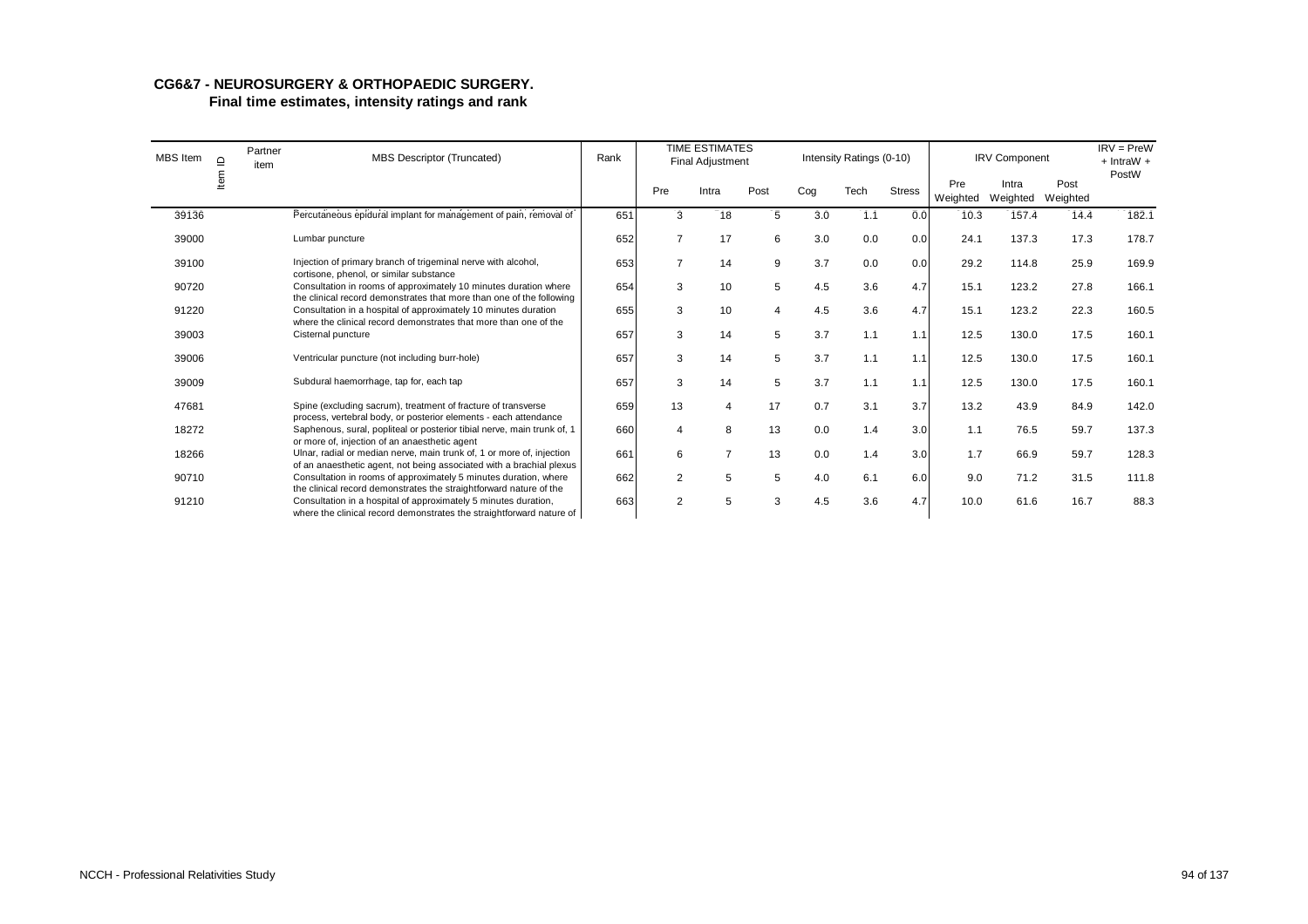| MBS Item  | $\supseteq$ | Partner<br>item | <b>MBS Descriptor (Truncated)</b>                                                                                                      | Rank           |     | <b>TIME ESTIMATES</b><br>Final Adjustment |      |      | Intensity Ratings (0-10) |               |                 | <b>IRV Component</b>       |        | $IRV =$<br>PreW +<br>IntraW $+$ |
|-----------|-------------|-----------------|----------------------------------------------------------------------------------------------------------------------------------------|----------------|-----|-------------------------------------------|------|------|--------------------------|---------------|-----------------|----------------------------|--------|---------------------------------|
|           | ltem        |                 |                                                                                                                                        |                | Pre | Intra                                     | Post | Cog  | Tech                     | <b>Stress</b> | Pre<br>Weighted | Intra<br>Weighted Weighted | Post   | PostW                           |
| 45785     |             |                 | Cranial vault reconstruction for oxycephaly, brachycephaly,                                                                            |                | 36  | 291                                       | 55   | 10.0 | 10.0                     | 10.0          | 1022.8          | 8824.0                     | 814.2  | 10661                           |
| 45767     |             |                 | turricephaly or similar condition - (bilateral fronto-orbital<br>Hypertelorism, correction of, intra-cranial (Assist.)                 | $\overline{2}$ | 39  | 287                                       | 44   | 10.0 | 10.0                     | 10.0          | 1108.0          | 8702.7                     | 651.4  | 10462                           |
| 30275     |             |                 | Radical excision of intra-oral tumour involving resection of<br>mandible and lymph glands of neck (commando-type                       | 3              | 37  | 276                                       | 88   | 8.3  | 8.6                      | 9.1           | 900.2           | 7528.6                     | 1194.4 | 9623                            |
| $45754 =$ |             |                 | 52382 Midfacial osteotomies - Le Fort II, Modified Le Fort III<br>(Nasomalar), Modified Le Fort III (Malar- Maxillary), Le Fort III    | $\overline{4}$ | 36  | 269                                       | 50   | 8.8  | 8.6                      | 9.1           | 896.4           | 7520.7                     | 678.6  | 9096                            |
| 45776     |             |                 | Orbital dystopia (unilateral), correction of, with total<br>repositioning of 1 orbit, intra-cranial (Assist.)                          | 5              | 34  | 241                                       | 44   | 10.0 | 8.6                      | 10.0          | 907.8           | 7307.8                     | 602.2  | 8818                            |
| $45752 =$ |             |                 | 52375 Mandible or maxilla, complex bilateral osteotomies or<br>osteectomies of, involving 3 or more such procedures of each            | 6              | 36  | 288                                       | 50   | 7.5  | 7.3                      | 8.2           | 770.4           | 7331.6                     | 621.1  | 8723                            |
| $45753 =$ |             |                 | 52380 Midfacial osteotomies - Le Fort II, Modified Le Fort III<br>(Nasomalar), Modified Le Fort III (Malar- Maxillary), Le Fort III    | $\overline{7}$ | 36  | 250                                       | 55   | 8.8  | 8.6                      | 9.1           | 896.4           | 6989.5                     | 746.5  | 8632                            |
| 45773     |             |                 | Treacher Collins Syndrome, periorbital correction of, with rib<br>and iliac bone grafts (Assist.)                                      | 8              | 34  | 222                                       | 39   | 10.0 | 8.6                      | 8.7           | 886.6           | 6497.1                     | 527.4  | 7911                            |
| 45503     |             |                 | Micro-arterial or micro-venous graft using microsurgical<br>techniques (Assist.)                                                       | 9              | 29  | 204                                       | 75   | 9.2  | 10.0                     | 9.1           | 784.9           | 5814.5                     | 1101.9 | 7701                            |
| 45782     |             |                 | Fronto-orbital advancement, unilateral = 20 (Assist.)                                                                                  | 10             | 34  | 198                                       | 39   | 10.0 | 8.6                      | 9.6           | 901.3           | 5939.6                     | 531.8  | 7373                            |
| 45770     |             |                 | Hypertelorism, correction of, sub-cranial (Assist.)                                                                                    | 11             | 36  | 188                                       | 39   | 10.0 | 8.6                      | 9.6           | 954.3           | 5639.6                     | 531.8  | 7126                            |
| 45749     |             |                 | Mandible or maxilla, complex bilateral osteotomies or<br>osteectomies of, involving 3 or more such procedures of 1 jaw                 | 12             | 36  | 232                                       | 50   | 7.5  | 7.3                      | 7.3           | 754.8           | 5736.3                     | 615.5  | 7107                            |
| 45502     |             |                 | Microvascular anastomosis of artery or vein using microsurgical<br>techniques, for reimplantation of limb or digit or free transfer of | 13             | 29  | 185                                       | 75   | 9.2  | 8.6                      | 8.7           | 729.8           | 5212.8                     | 1014.2 | 6957                            |
| 45740     |             |                 | Mandible or maxilla, complex bilateral osteotomies or<br>osteectomies of, involving 3 or more such procedures of each                  | 14             | 36  | 222                                       | 40   | 7.5  | 7.3                      | 8.2           | 770.4           | 5651.5                     | 496.9  | 6919                            |
| 45737     |             |                 | Mandible or maxilla, complex bilateral osteotomies or<br>osteectomies of, involving 3 or more such procedures of 1 jaw                 | 15             | 36  | 213                                       | 40   | 7.5  | 7.3                      | 8.2           | 770.4           | 5422.4                     | 496.9  | 6690                            |
| $45788 =$ |             |                 | 53209 Glenoid fossa, zygomatic arch and temporal bone,<br>reconstruction of, (Obwegeser technique)=20 (Assist.)                        | 16             | 30  | 176                                       | 49   | 9.2  | 7.3                      | 8.2           | 700.1           | 4887.7                     | 608.7  | 6196                            |
| 30328     |             |                 | Lymph glands of neck, radical excision of=20 (Assist.)                                                                                 | 17             | 33  | 178                                       | 60   | 8.3  | 7.3                      | 7.3           | 722.0           | 4594.9                     | 738.6  | 6055                            |
| 45746     |             |                 | Mandible or maxilla, osteotomies or osteectomies of, involving 2<br>such procedures of each jaw, including transposition of nerves     | 18             | 36  | 188                                       | 40   | 7.5  | 6.6                      | 7.8           | 732.7           | 4724.8                     | 472.5  | 5930                            |
| 45779     |             |                 | Orbital dystopia (unilateral), correction of, with total<br>repositioning of 1 orbit, extra-cranial (Assist.)                          | 19             | 34  | 148                                       | 48   | 10.0 | 8.6                      | 9.1           | 893.1           | 4379.5                     | 651.5  | 5924                            |
| $45597 =$ |             |                 | 52129 Maxilla, total resection of both maxillae (Assist.)                                                                              | 20             | 23  | 179                                       | 68   | 7.5  | 7.3                      | 8.2           | 492.2           | 4556.8                     | 844.7  | 5894                            |
| 45743     |             |                 | Mandible or maxilla, osteotomies or osteectomies of, involving 3<br>or more such procedures on the 1 jaw, including transposition      | 21             | 36  | 179                                       | 48   | 7.5  | 6.6                      | 7.3           | 724.1           | 4425.8                     | 564.0  | 5714                            |
| $45764 +$ |             |                 | 45731 Genioplasty being a service associated with a service to which<br>item 45719, 45722, 45725, 45728, 45731, 45734, 45743 or        | 22             | 34  | 195                                       | 70   | 6.2  | 3.7                      | 6.5           | 500.0           | 4349.6                     | 653.3  | 5503                            |
| 45587     |             |                 | Meloplasty for correction of facial asymmetry due to soft tissue<br>abnormality where the meloplasty is limited to 1 side of the       | 23             | 22  | 168                                       | 40   | 8.3  | 7.3                      | 8.2           | 490.8           | 4459.7                     | 496.9  | 5447                            |
| $45599 =$ |             |                 | 52123 Mandible, total resection of both sides, including<br>condylectomies where performed=20 (Assist.)                                | 24             | 27  | 168                                       | 68   | 7.5  | 6.0                      | 6.9           | 518.1           | 4099.2                     | 763.0  | 5380                            |
| 38468     |             |                 | Sternum and mediastinum, reoperation for infection of, involving<br>muscle advancement flaps or greater omentum (Assist.)              | 25             | 20  | 137                                       | 89   | 8.3  | 7.3                      | 9.1           | 454.9           | 3737.0                     | 1115.5 | 5307                            |
| 45563     |             |                 | Neurovascular island flap, or free transfer of tissue with vascular<br>or neurovascular pedicle, including repair of secondary defect  | 26             | 25  | 165                                       | 40   | 8.3  | 7.3                      | 7.3           | 547.0           | 4259.3                     | 492.4  | 5299                            |
| 46507     |             |                 | Digit or ray, transposition or transfer of, on vascular pedicle,<br>complete procedure (Assist.)                                       | 27             | 25  | 164                                       | 35   | 8.3  | 8.6                      | 7.3           | 586.7           | 4233.5                     | 467.2  | 5287                            |
| 45722     |             |                 | Mandible or maxilla, bilateral osteotomy or osteectomy of,<br>including transposition of nerves and vessels and bone grafts            | 28             | 34  | 164                                       | 45   | 7.5  | 6.6                      | 7.3           | 683.8           | 4055.0                     | 528.7  | 5268                            |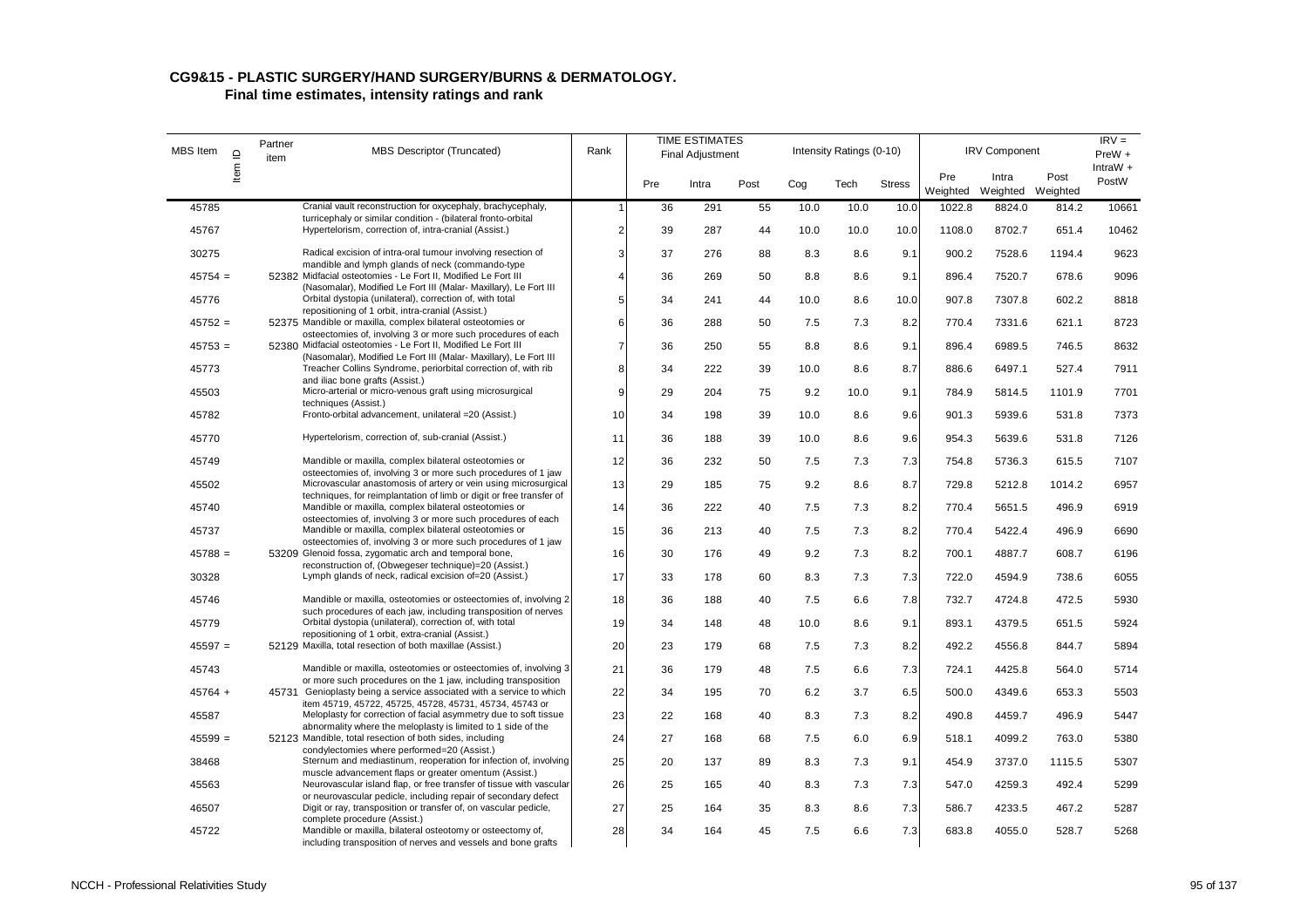| MBS Item  | $\mathrel{\underline{\mathsf{O}}}$ | Partner<br>item | <b>MBS Descriptor (Truncated)</b>                                                                                                         | Rank |     | <b>TIME ESTIMATES</b><br>Final Adjustment |      |     | Intensity Ratings (0-10) |               |                 | <b>IRV Component</b>       |       | $IRV =$<br>PreW + |
|-----------|------------------------------------|-----------------|-------------------------------------------------------------------------------------------------------------------------------------------|------|-----|-------------------------------------------|------|-----|--------------------------|---------------|-----------------|----------------------------|-------|-------------------|
|           | ltem                               |                 |                                                                                                                                           |      | Pre | Intra                                     | Post | Cog | Tech                     | <b>Stress</b> | Pre<br>Weighted | Intra<br>Weighted Weighted | Post  | IntraW +<br>PostW |
| 30247     |                                    |                 | Parotid gland, total extirpation of=20 (Assist.)                                                                                          | 29   | 23  | 174                                       | 40   | 7.5 | 6.0                      | 6.5           | 436.9           | 4189.1                     | 446.8 | 5073              |
| 45530     |                                    |                 | Breast reconstruction (unilateral), using a latissimus dorsi or<br>other large muscle or myocutaneous flap, including repair of           | 30   | 29  | 145                                       | 40   | 8.3 | 7.3                      | 7.3           | 634.5           | 3743.1                     | 492.4 | 4870              |
| $45731 =$ |                                    |                 | 52354 Mandible or maxilla, osteotomies or osteectomies of, involving 3<br>or more such procedures on the 1 jaw, including transposition   | 31   | 25  | 151                                       | 55   | 7.5 | 6.0                      | 6.9           | 479.7           | 3684.4                     | 617.1 | 4781              |
| $45596 =$ |                                    |                 | 52126 Maxilla, total resection of=20 (Assist.)                                                                                            | 32   | 23  | 135                                       | 57   | 7.5 | 6.6                      | 8.2           | 472.5           | 3436.7                     | 676.2 | 4585              |
| 46321     |                                    |                 | Interphalangeal joint or metacarpophalangeal joint, total                                                                                 | 33   | 23  | 180                                       | 58   | 4.8 | 6.0                      | 5.6           | 356.2           | 3540.3                     | 641.4 | 4538              |
| 45734     |                                    |                 | replacement arthroplasty or hemiarthroplasty of, including<br>Mandible or maxilla, osteotomies or osteectomies of, involving 2            | 34   | 36  | 139                                       | 36   | 7.5 | 6.0                      | 6.9           | 690.8           | 3391.6                     | 403.9 | 4486              |
| 45728     |                                    |                 | such procedures of each jaw, including transposition of nerves<br>Mandible or maxilla, bilateral osteotomy or osteectomy of,              | 35   | 39  | 130                                       | 43   | 7.5 | 6.0                      | 7.3           | 755.8           | 3214.3                     | 484.6 | 4455              |
| 45436     |                                    |                 | including transposition of nerves and vessels and bone grafts<br>Free grafting (xenograft or homograft split skin) to burns               | 36   | 29  | 148                                       | 40   | 7.5 | 6.0                      | 5.6           | 538.4           | 3454.8                     | 442.3 | 4435              |
| $45608 =$ |                                    |                 | including excision of burnt tissue - involving 12% or more of tota<br>52122 Mandible, hemi-mandibular reconstruction with bone graft, not | 37   | 31  | 130                                       | 40   | 7.5 | 7.3                      | 7.8           | 657.4           | 3267.1                     | 494.9 | 4419              |
| 46318     |                                    |                 | being a service associated with a service to which item 45599<br>Interphalangeal joint or metacarpophalangeal joint, total                | 38   | 23  | 146                                       | 57   | 6.6 | 6.0                      | 5.6           | 403.4           | 3229.3                     | 630.3 | 4263              |
| 30253     |                                    |                 | replacement arthroplasty or hemiarthroplasty of, including<br>Parotid gland, superficial lobectomy or removal of tumour from,             | 39   | 26  | 121                                       | 40   | 7.9 | 7.9                      | 8.2           | 587.3           | 3146.2                     | 516.0 | 4250              |
|           |                                    |                 | with exposure of facial nerve (Assist.)                                                                                                   |      |     |                                           |      |     |                          |               |                 |                            |       |                   |
| 31002     |                                    |                 | Micrographically controlled serial excision of skin tumour<br>utilising horizontal frozen sections with mapping of all excised            | 40   | 12  | 138                                       | 20   | 8.0 | 8.0                      | 8.8           | 277.3           | 3674.3                     | 261.1 | 4213              |
| 45521     |                                    |                 | Mammaplasty, reduction (unilateral), with or without<br>repositioning of nipple=20 (Assist.)                                              | 41   | 27  | 117                                       | 40   | 8.3 | 6.0                      | 6.9           | 542.7           | 2982.2                     | 448.8 | 3974              |
| 45433     |                                    |                 | Free grafting (xenograft or homograft split skin) to burns<br>including excision of burnt tissue - involving 9% or more but less          | 42   | 29  | 130                                       | 32   | 7.5 | 6.0                      | 5.6           | 538.4           | 3034.6                     | 353.9 | 3927              |
| 45588     |                                    |                 | Meloplasty, bilateral, not being a service to which item 45587<br>applies, where it can be demonstrated that surgery is indicated         | 43   | 22  | 113                                       | 32   | 8.3 | 7.3                      | 8.2           | 490.8           | 2999.7                     | 397.5 | 3888              |
| 30177     |                                    |                 | Lipectomy - radical abdominoplasty (Pitanguy type or similar)<br>with excision of skin and subcutaneous tissue, repair of                 | 44   | 34  | 114                                       | 60   | 6.6 | 4.8                      | 6.5           | 561.2           | 2604.9                     | 612.7 | 3779              |
| 45533     |                                    |                 | Breast reconstruction using breast sharing technique (first<br>stage) including breast reduction, transfer of complex skin and            | 45   | 25  | 96                                        | 53   | 8.3 | 7.9                      | 7.8           | 571.3           | 2517.2                     | 681.1 | 3770              |
| 37423     |                                    |                 | Penis, lengthening by translocation of corpora (Assist.)                                                                                  | 46   | 19  | 118                                       | 30   | 8.3 | 6.0                      | 6.5           | 378.3           | 2969.3                     | 335.1 | 3683              |
| 45644     |                                    |                 | Rhinoplasty involving autogenous bone or cartilage graft                                                                                  | 47   | 29  | 100                                       | 30   | 8.3 | 7.3                      | 8.2           | 647.0           | 2654.6                     | 372.7 | 3674              |
| 45006     |                                    |                 | obtained from distant donor site, including obtaining of graft = 20<br>Single stage large myocutaneous flap repair to 1 defect,           | 48.5 | 22  | 105                                       | 48   | 7.5 | 7.3                      | 7.3           | 461.3           | 2596.2                     | 590.8 | 3648              |
| 45012     |                                    |                 | (pectoralis major, latissimus dorsi, or similar large muscle)<br>Single stage large muscle flap repair to 1 defect, (pectoralis           | 48.5 | 22  | 105                                       | 48   | 7.5 | 7.3                      | 7.3           | 461.3           | 2596.2                     | 590.8 | 3648              |
| 45791     |                                    |                 | major, gastrocnemius, gracilis or similar large muscle)=20<br>Absent condyle and ascending ramus in hemifacial                            | 50   | 29  | 90                                        | 35   | 9.2 | 7.3                      | 8.2           | 676.8           | 2499.4                     | 434.8 | 3611              |
| $45593 =$ |                                    |                 | microsomia, construction of, not including harvesting of graft<br>53455 Orbital cavity, bone or cartilage graft to orbital wall or floor  | 51   | 21  | 102                                       | 40   | 7.9 | 7.3                      | 8.2           | 459.0           | 2652.2                     | 496.9 | 3608              |
| 45421     |                                    |                 | including reduction of prolapsed or entrapped orbital<br>Free grafting (split skin) to burns, including excision of burnt                 | 52   | 27  | 114                                       | 30   | 7.5 | 6.0                      | 6.5           | 512.9           | 2744.6                     | 335.1 | 3593              |
|           |                                    |                 | tissue, on eyelid, nose, lip, neck, hand, thumb, finger or genitals<br>Interphalangeal joint or metacarpophalangeal joint, total          |      |     |                                           |      |     |                          |               |                 |                            |       |                   |
| 46315     |                                    |                 | replacement arthroplasty or hemiarthroplasty of, including                                                                                | 53   | 23  | 116                                       | 56   | 6.6 | 6.0                      | 5.6           | 403.4           | 2565.7                     | 619.2 | 3588              |
| $39315 =$ |                                    |                 | 52821 Nerve trunk, nerve graft to, (cable graft) including harvesting of<br>nerve graft using microsurgical techniques (Assist.)          | 54   | 22  | 111                                       | 44   | 7.5 | 7.3                      | 5.6           | 443.3           | 2591.1                     | 532.3 | 3567              |
| 45430     |                                    |                 | Free grafting (xenograft or homograft split skin) to burns<br>including excision of burnt tissue - involving 6% or more but less          | 55   | 29  | 111                                       | 32   | 7.5 | 6.0                      | 5.6           | 538.4           | 2591.1                     | 353.9 | 3483              |
| 45415     |                                    |                 | Free grafting (split skin) to burns, including excision of burnt<br>tissue - involving 9% or more but less than 12% of total body         | 56   | 29  | 87                                        | 60   | 7.5 | 6.0                      | 6.5           | 550.9           | 2094.5                     | 670.2 | 3316              |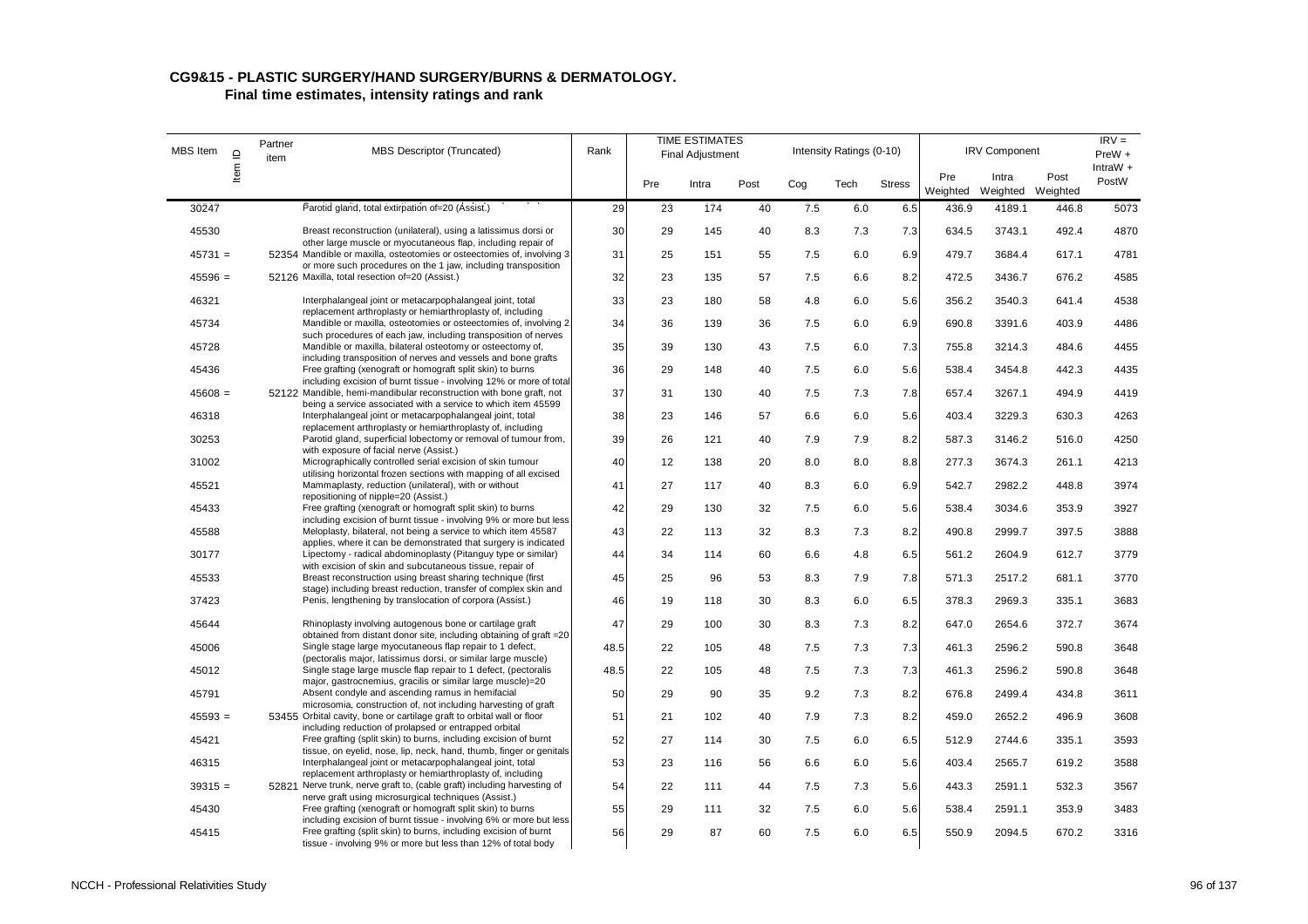| MBS Item  | $\mathbf{\underline{o}}$ | Partner<br>item | <b>MBS Descriptor (Truncated)</b>                                                                                                                                                                    | Rank |     | <b>TIME ESTIMATES</b><br><b>Final Adjustment</b> |      |     | Intensity Ratings (0-10) |               |                 | <b>IRV Component</b>       |       | $IRV =$<br>$PreW +$ |
|-----------|--------------------------|-----------------|------------------------------------------------------------------------------------------------------------------------------------------------------------------------------------------------------|------|-----|--------------------------------------------------|------|-----|--------------------------|---------------|-----------------|----------------------------|-------|---------------------|
|           | ltem                     |                 |                                                                                                                                                                                                      |      | Pre | Intra                                            | Post | Cog | Tech                     | <b>Stress</b> | Pre<br>Weighted | Intra<br>Weighted Weighted | Post  | IntraW $+$<br>PostW |
| 45686     |                          |                 | Cleft lip, bilateral - primary repair, 1 stage, with anterior palate<br>repair (Assist.)                                                                                                             | 57   | 22  | 96                                               | 20   | 8.3 | 7.3                      | 8.2           | 490.8           | 2548.4                     | 248.4 | 3288                |
| 45578     |                          |                 | Facial nerve paralysis, muscle transfer for (Assist.)                                                                                                                                                | 58   | 29  | 82                                               | 48   | 8.3 | 7.3                      | 6.5           | 623.4           | 2063.4                     | 586.0 | 3273                |
| 45719     |                          |                 | Mandible or maxilla, unilateral osteotomy or osteectomy of,<br>including transposition of nerves and vessels and bone grafts                                                                         | 59   | 34  | 90                                               | 40   | 7.5 | 6.0                      | 6.5           | 645.9           | 2166.8                     | 446.8 | 3259                |
| 46504     |                          |                 | Neurovascular island flap, for pulp innervation (Assist.)                                                                                                                                            | 60   | 22  | 101                                              | 30   | 7.5 | 7.3                      | 6.5           | 452.8           | 2431.6                     | 366.3 | 3251                |
| 39333     |                          |                 | Brachial plexus, exploration of, not being a service to which<br>another item in this Group applies (Assist.)                                                                                        | 61   | 15  | 93                                               | 19   | 8.3 | 7.3                      | 8.2           | 334.7           | 2468.8                     | 236.0 | 3039                |
| 45524     |                          |                 | Mammaplasty, augmentation, for significant breast asymmetry                                                                                                                                          | 62   | 26  | 88                                               | 30   | 7.9 | 4.8                      | 6.9           | 472.6           | 2195.1                     | 307.9 | 2976                |
| 46408     |                          |                 | where the augmentation is limited to 1 breast (Assist.)<br>Tendon, reconstruction of, by tendon graft (Assist.)                                                                                      | 63   | 23  | 97                                               | 30   | 7.0 | 6.0                      | 5.6           | 413.9           | 2198.3                     | 331.7 | 2944                |
| 45215     |                          |                 | Direct flap repair, cross leg, first stage=20 (Assist.)                                                                                                                                              | 64   | 31  | 79                                               | 30   | 7.5 | 7.3                      | 6.9           | 644.0           | 1927.6                     | 367.8 | 2939                |
| 45638     |                          |                 | Rhinoplasty, total, including correction of all bony and<br>cartilaginous elements of the external nose                                                                                              | 65   | 19  | 80                                               | 30   | 8.3 | 7.3                      | 8.2           | 423.9           | 2123.7                     | 372.7 | 2920                |
| 46360     |                          |                 | Digit, synovectomy of flexor tendon or tendons - 5 digits                                                                                                                                            | 66   | 23  | 116                                              | 30   | 5.7 | 4.8                      | 4.2           | 330.6           | 2291.6                     | 297.7 | 2920                |
| 46312     |                          |                 | (Assist.)<br>Interphalangeal joint or metacarpophalangeal joint, total                                                                                                                               | 67   | 23  | 93                                               | 40   | 6.6 | 6.0                      | 5.6           | 403.4           | 2057.0                     | 442.3 | 2903                |
| 45641     |                          |                 | replacement arthroplasty or hemiarthroplasty of, including<br>Rhinoplasty involving nasal or septal cartilage graft                                                                                  | 68   | 24  | 84                                               | 30   | 7.5 | 6.0                      | 7.3           | 465.1           | 2076.9                     | 338.1 | 2880                |
| 46393     |                          |                 | Dupuytren's contracture, fasciectomy for, from 3 or more rays,<br>including dissection of nerves - operation for recurrence in those                                                                 | 69   | 14  | 96                                               | 30   | 6.6 | 6.6                      | 7.3           | 267.2           | 2256.0                     | 352.5 | 2876                |
| 46357     |                          |                 | Digit, synovectomy of flexor tendon or tendons - 4 digits<br>(Assist.)                                                                                                                               | 70   | 23  | 99                                               | 54   | 5.7 | 4.8                      | 4.7           | 336.1           | 1996.0                     | 539.3 | 2871                |
| 45528     |                          |                 | Mammaplasty, augmentation, bilateral, not being a service to<br>which item 45524 or 45527 applies, where it can be                                                                                   | 71   | 29  | 71                                               | 43   | 7.9 | 6.0                      | 7.3           | 575.2           | 1794.2                     | 484.6 | 2854                |
| 45680     |                          |                 | Cleft lip, unilateral - primary repair, 1 stage, with anterior palate<br>repair (Assist.)                                                                                                            | 72   | 22  | 77                                               | 40   | 7.9 | 6.0                      | 7.3           | 436.4           | 1945.8                     | 450.8 | 2833                |
| 45725     |                          |                 | Mandible or maxilla, unilateral osteotomy or osteectomy of,                                                                                                                                          | 73   | 39  | 71                                               | 43   | 7.5 | 4.8                      | 6.5           | 683.7           | 1709.3                     | 439.1 | 2832                |
| 45527     |                          |                 | including transposition of nerves and vessels and bone grafts<br>Mammaplasty, augmentation, (unilateral), following                                                                                  | 74   | 29  | 69                                               | 40   | 8.3 | 6.0                      | 7.3           | 588.5           | 1781.2                     | 450.8 | 2820                |
| 35565     |                          |                 | mastectomy=20 (Assist.)<br>Vaginal reconstruction for congenital absence, gynatresia or                                                                                                              | 75   | 21  | 75                                               | 52   | 7.5 | 6.0                      | 6.5           | 398.9           | 1805.6                     | 580.9 | 2785                |
| 50396     |                          |                 | urogenital sinus (Assist.)<br>Hand, congenital abnormalities or duplication of digits,                                                                                                               | 76   | 23  | 76                                               | 50   | 7.0 | 6.0                      | 6.5           | 423.8           | 1778.0                     | 558.5 | 2760                |
| 46378     |                          |                 | amputation or splitting of phalanx or phalanges, with ligament or<br>Dupuytren's contracture, fasciectomy for, from 3 or more rays,                                                                  | 77   | 19  | 97                                               | 25   | 6.6 | 4.8                      | 6.0           | 309.0           | 2177.0                     | 253.7 | 2740                |
| $45605 =$ |                          |                 | including dissection of nerves - 1 hand (Assist.)<br>52114 Mandible or maxilla, segmental resection of, for tumours or                                                                               | 78   | 20  | 84                                               | 30   | 7.5 | 6.0                      | 6.5           | 379.9           | 2022.3                     | 335.1 | 2737                |
| 45412     |                          |                 | cysts (Assist.)<br>Free grafting (split skin) to burns, including excision of burnt                                                                                                                  | 79   | 28  | 74                                               | 50   | 7.5 | 4.8                      | 5.6           | 478.8           | 1727.4                     | 505.0 | 2711                |
| 45575     |                          |                 | tissue - involving 6% or more but less than 9% of total body<br>Facial nerve paralysis, free fascia graft for=20 (Assist.)                                                                           | 80   | 25  | 79                                               | 20   | 8.3 | 6.0                      | 6.5           | 497.7           | 1987.9                     | 223.4 | 2709                |
| 45683     |                          |                 | Cleft lip, bilateral - primary repair, 1 stage, without anterior<br>palate repair=20 (Assist.)                                                                                                       | 81   | 22  | 74                                               | 20   | 8.3 | 7.3                      | 8.2           | 490.8           | 1964.4                     | 248.4 | 2704                |
| 45554     |                          |                 | Breast prosthesis, replacement of, following medical                                                                                                                                                 | 82   | 26  | 74                                               | 30   | 7.9 | 6.0                      | 6.5           | 505.8           | 1821.8                     | 335.1 | 2663                |
| 45500     |                          |                 | complications (such as rupture, migration of prosthetic material,<br>Microvascular repair using microsurgical techniques, with                                                                       | 83   | 22  | 74                                               | 30   | 7.5 | 7.3                      | 7.3           | 461.3           | 1829.7                     | 369.3 | 2660                |
| 30171     |                          |                 | restoration of continuity of artery or vein of distal extremity or<br>Lipectomy - wedge excision of skin or fat (not being a service to<br>which item 30165 applies) - 2 or more excisions (Assist.) | 84   | 31  | 92                                               | 40   | 5.7 | 3.1                      | 5.1           | 394.7           | 1884.8                     | 347.1 | 2627                |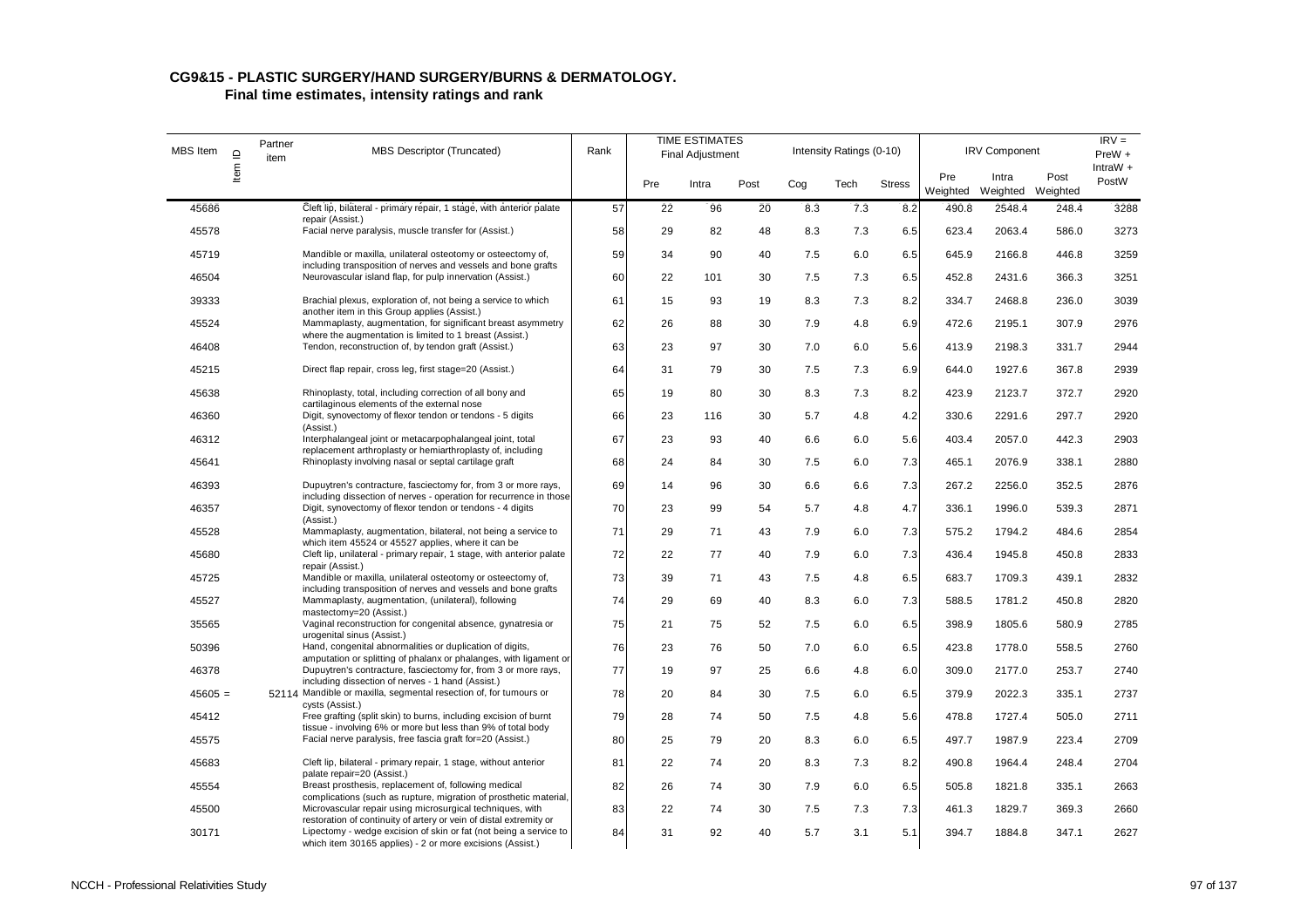| MBS Item  | $\supseteq$ | Partner<br>item | <b>MBS Descriptor (Truncated)</b>                                                                                                             | Rank |     | <b>TIME ESTIMATES</b><br>Final Adjustment |      |     | Intensity Ratings (0-10) |               |                 | <b>IRV Component</b>       |       | $IRV =$<br>PreW +   |
|-----------|-------------|-----------------|-----------------------------------------------------------------------------------------------------------------------------------------------|------|-----|-------------------------------------------|------|-----|--------------------------|---------------|-----------------|----------------------------|-------|---------------------|
|           | ltem        |                 |                                                                                                                                               |      | Pre | Intra                                     | Post | Cog | Tech                     | <b>Stress</b> | Pre<br>Weighted | Intra<br>Weighted Weighted | Post  | IntraW $+$<br>PostW |
| $45707 =$ |             |                 | 52333 Cleft palate, primary repair = 20 (Assist.)                                                                                             | 85   | 22  | 71                                        | 35   | 7.5 | 6.6                      | 7.3           | 442.5           | 1755.5                     | 411.2 | 2609                |
| 31001     |             |                 | Micrographically controlled serial excision of skin tumour                                                                                    | 86   | 12  | 83                                        | 20   | 8.0 | 7.1                      | 7.1           | 254.4           | 2095.2                     | 242.5 | 2592                |
| 45647     |             |                 | utilising horizontal frozen sections with mapping of all excised<br>Face, contour restoration of 1 region, using autogenous bone or           | 87   | 22  | 68                                        | 35   | 7.9 | 6.6                      | 7.3           | 452.5           | 1718.3                     | 411.2 | 2582                |
| $45590 =$ |             |                 | cartilage graft (not being a service to which item 45644 applies)<br>53453 Orbital cavity, reconstruction of a wall or floor, with or without | 88   | 22  | 73                                        | 30   | 7.5 | 6.0                      | 7.3           | 426.4           | 1805.0                     | 338.1 | 2569                |
| 45539     |             |                 | foreign implant=20 (Assist.)<br>Breast reconstruction (unilateral), following mastectomy, using                                               | 89   | 22  | 60                                        | 60   | 7.5 | 5.4                      | 7.3           | 410.2           | 1483.5                     | 647.5 | 2541                |
| 45536     |             |                 | tissue expansion - insertion of tissue expansion unit and all<br>Breast reconstruction using breast sharing technique (second                 | 90   | 22  | 65                                        | 43   | 7.5 | 6.0                      | 6.5           | 417.9           | 1564.9                     | 480.3 | 2463                |
| 46417     |             |                 | stage) including division of pedicle, insetting of breast flap, with<br>Tendon transfer for restoration of hand function, each transfer       | 91   | 21  | 74                                        | 30   | 7.5 | 6.0                      | 5.6           | 389.8           | 1727.4                     | 331.7 | 2449                |
| $39309 =$ |             |                 | (Assist.)<br>52815 Nerve trunk, secondary repair of, using microsurgical                                                                      | 92   | 18  | 76                                        | 30   | 7.5 | 6.0                      | 5.6           | 334.2           | 1774.1                     | 331.7 | 2440                |
| 46390     |             |                 | techniques (Assist.)<br>Dupuytren's contracture, fasciectomy for, from 2 rays, including                                                      | 93   | 14  | 77                                        | 30   | 6.6 | 6.6                      | 7.3           | 267.2           | 1809.5                     | 352.5 | 2429                |
| 46405     |             |                 | dissection of nerves - operation for recurrence in those rays<br>Phalanx or metacarpal, bone grafting of, for pseudarthrosis (non             | 94   | 23  | 82                                        | 28   | 6.6 | 4.8                      | 5.1           | 364.2           | 1780.4                     | 281.0 | 2426                |
| 45695     |             |                 | union), involving internal fixation and including obtaining of graft<br>Cleft lip, total revision, including major flap revision, muscle      | 95   | 22  | 68                                        | 30   | 7.5 | 6.0                      | 6.5           | 417.9           | 1637.1                     | 335.1 | 2390                |
| 46309     |             |                 | reconstruction and revision of major whistle deformity (Assist.)<br>Interphalangeal joint or metacarpophalangeal joint, total                 | 96   | 23  | 72                                        | 30   | 6.6 | 6.0                      | 5.6           | 403.4           | 1592.5                     | 331.7 | 2328                |
|           |             |                 | replacement arthroplasty or hemiarthroplasty of, including<br>Direct flap repair (cross arm, abdominal or similar), first stage               |      |     |                                           |      |     |                          |               |                 |                            |       |                     |
| 45209     |             |                 | (Assist.)                                                                                                                                     | 97   | 22  | 59                                        | 43   | 7.5 | 6.0                      | 6.5           | 417.9           | 1420.4                     | 480.3 | 2319                |
| 45035     |             |                 | Angioma (haemangioma or lymphangioma or both) large and<br>deep, involving muscles or nerves, excision of (Assist.)                           | 98   | 19  | 61                                        | 27   | 7.9 | 7.3                      | 7.8           | 411.6           | 1566.3                     | 334.0 | 2312                |
| 45701     |             |                 | Cleft lip reconstruction using full thickness flap (Abbe or<br>similar), first stage=20 (Assist.)                                             | 99   | 22  | 62                                        | 40   | 7.0 | 6.0                      | 6.5           | 405.4           | 1450.5                     | 446.8 | 2303                |
| $47753 =$ |             |                 | 53406 Maxilla, treatment of fracture of, requiring splinting, wiring of<br>teeth, circumosseous fixation or external fixation (Assist.)       | 100  | 22  | 74                                        | 40   | 6.6 | 3.7                      | 5.1           | 318.8           | 1606.7                     | 366.3 | 2292                |
| 46432     |             |                 | Flexor tendon of hand, primary repair of, distal to A1 pulley,<br>each tendon (Assist.)                                                       | 101  | 18  | 72                                        | 25   | 7.5 | 6.0                      | 5.6           | 334.2           | 1680.7                     | 276.5 | 2291                |
| 39318     |             |                 | Cutaneous nerve (including digital nerve), nerve graft to, using<br>microsurgical techniques (Assist.)                                        | 102  | 18  | 74                                        | 33   | 6.6 | 5.4                      | 5.6           | 302.5           | 1636.8                     | 349.1 | 2288                |
| 45552     |             |                 | Breast prosthesis, removal of, with complete excision of fibrous<br>capsule and replacement of prosthesis (Assist.)                           | 103  | 25  | 56                                        | 30   | 7.5 | 7.3                      | 7.3           | 524.2           | 1384.6                     | 369.3 | 2278                |
| $45761 =$ |             |                 | 52378 Genioplasty, including transposition of nerves and bone grafts<br>taken from the site (Assist.)                                         | 104  | 22  | 68                                        | 35   | 6.6 | 4.8                      | 6.5           | 363.1           | 1553.8                     | 357.4 | 2274                |
| 46414     |             |                 | Artificial tendon prosthesis, insertion of in preparation for tendon<br>grafting (Assist.)                                                    | 105  | 21  | 65                                        | 25   | 7.0 | 7.3                      | 6.9           | 424.3           | 1541.8                     | 306.5 | 2273                |
| 42506     |             |                 | Eye, enucleation of, with or without sphere implant (Assist.)                                                                                 | 106  | 25  | 68                                        | 37   | 6.6 | 4.2                      | 6.0           | 388.3           | 1526.2                     | 357.8 | 2272                |
| $46384 +$ |             |                 | 46372 Z plasty (or similar local flap procedure) when performed in                                                                            | 107  | 25  | 70                                        | 30   | 7.0 | 3.7                      | 6.0           | 384.4           | 1609.2                     | 278.1 | 2272                |
| $45710 =$ |             |                 | conjunction with operation for Dupuytren's contracture - 1 such<br>52336 Cleft palate, secondary repair, closure of fistula using local flaps | 108  | 22  | 62                                        | 30   | 7.5 | 6.0                      | 6.9           | 422.1           | 1512.8                     | 336.6 | 2272                |
| 46375     |             |                 | Dupuytren's contracture, fasciectomy for, from 2 rays, including                                                                              | 109  | 19  | 75                                        | 25   | 6.6 | 4.8                      | 6.0           | 309.0           | 1683.3                     | 253.7 | 2246                |
| $47771 =$ |             |                 | dissection of nerves - 1 hand (Assist.)<br>53414 Zygomatic bone, treatment of fracture of, requiring surgical                                 | 110  | 22  | 65                                        | 30   | 6.6 | 6.0                      | 6.9           | 399.6           | 1506.4                     | 336.6 | 2243                |
| 30255     |             |                 | reduction and involving internal or external fixation or both at 3<br>Submandibular ducts, removal of, for surgical control of drooling       | 111  | 29  | 59                                        | 24   | 7.5 | 6.0                      | 6.5           | 550.9           | 1420.4                     | 268.1 | 2239                |
| 45671     |             |                 | (Assist.)<br>Lip or eyelid reconstruction using full thickness flap (Abbe or<br>similar), first stage=20 (Assist.)                            | 112  | 20  | 67                                        | 30   | 6.6 | 6.0                      | 6.5           | 359.4           | 1531.0                     | 335.1 | 2225                |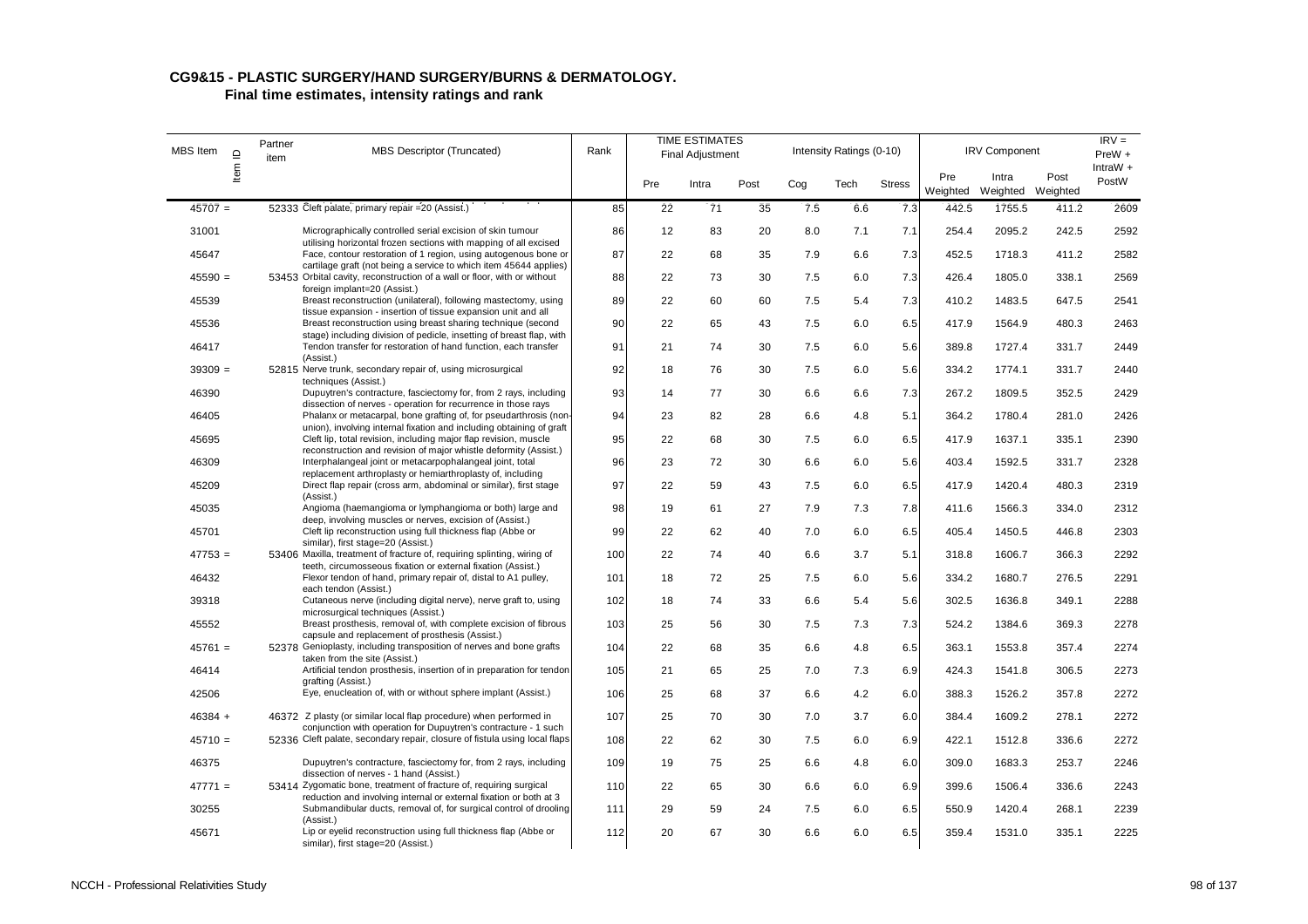| <b>MBS</b> Item | $\supseteq$ | Partner<br>item | <b>MBS Descriptor (Truncated)</b>                                                                                                                                                                  | Rank |     | <b>TIME ESTIMATES</b><br><b>Final Adjustment</b> |      |     | Intensity Ratings (0-10) |               |                 | <b>IRV Component</b>       |       | $IRV =$<br>$PreW +$ |
|-----------------|-------------|-----------------|----------------------------------------------------------------------------------------------------------------------------------------------------------------------------------------------------|------|-----|--------------------------------------------------|------|-----|--------------------------|---------------|-----------------|----------------------------|-------|---------------------|
|                 | Item        |                 |                                                                                                                                                                                                    |      | Pre | Intra                                            | Post | Cog | Tech                     | <b>Stress</b> | Pre<br>Weighted | Intra<br>Weighted Weighted | Post  | IntraW $+$<br>PostW |
| 46381           |             |                 | Inter-phalangeal joint, joint capsule release when performed in                                                                                                                                    | 113  | 23  | 83                                               | 27   | 5.7 | 3.7                      | 4.7           | 305.2           | 1673.4                     | 245.9 | 2225                |
| 45048           |             |                 | conjunction with operation for Dupuytren's contracture - each<br>Lymphoedematous tissue or lymphangiectasis, of lower leg and<br>foot, or thigh, or upper arm, or forearm and hand, major excision | 114  | 25  | 61                                               | 30   | 7.0 | 6.0                      | 6.5           | 460.7           | 1427.1                     | 335.1 | 2223                |
| $47786 =$       |             |                 | 53422 Maxilla, treatment of fracture of, requiring open reduction and<br>internal fixation involving plate(s) (Assist.)                                                                            | 115  | 22  | 60                                               | 40   | 6.6 | 6.0                      | 6.5           | 395.3           | 1371.0                     | 446.8 | 2213                |
| 45632           |             |                 | Rhinoplasty, correction of lateral or alar cartilages = 20                                                                                                                                         | 116  | 23  | 72                                               | 30   | 6.6 | 3.7                      | 5.6           | 338.8           | 1592.5                     | 276.6 | 2208                |
| 46447           |             |                 | Boutonniere deformity with joint contracture, reconstruction of<br>(Assist.)                                                                                                                       | 117  | 23  | 74                                               | 28   | 5.7 | 6.0                      | 5.1           | 374.3           | 1516.0                     | 307.9 | 2198                |
| 46435           |             |                 | Flexor tendon of hand, secondary repair of, distal to A1 pulley,<br>each tendon (Assist.)                                                                                                          | 118  | 23  | 71                                               | 26   | 6.6 | 6.0                      | 4.7           | 393.4           | 1518.5                     | 284.6 | 2196                |
| 37405           |             |                 | Penis, complete or radical amputation of=20 (Assist.)                                                                                                                                              | 119  | 27  | 59                                               | 35   | 7.0 | 4.8                      | 6.5           | 457.9           | 1380.3                     | 357.4 | 2196                |
| 30174           |             |                 | Lipectomy - subumbilical excision with undermining of skin                                                                                                                                         | 120  | 31  | 68                                               | 45   | 5.7 | 3.7                      | 4.7           | 411.4           | 1371.0                     | 409.9 | 2192                |
| 45566           |             |                 | edges and strengthening of musculo-aponeurotic wall (Assist.)<br>Tissue expansion not being a service to which item 45539 or<br>45542 applies - insertion of tissue expansion unit and all         | 121  | 25  | 48                                               | 50   | 7.9 | 5.4                      | 6.5           | 468.0           | 1181.7                     | 534.6 | 2184                |
| 46354           |             |                 | Digit, synovectomy of flexor tendon or tendons - 3 digits<br>(Assist.)                                                                                                                             | 122  | 23  | 78                                               | 27   | 5.7 | 4.8                      | 4.7           | 336.1           | 1572.6                     | 269.6 | 2178                |
| 38458           |             |                 | Pectus excavatum, repair of, with implantation of subcutaneous<br>prosthesis (Assist.)                                                                                                             | 123  | 25  | 74                                               | 24   | 5.7 | 3.7                      | 6.5           | 353.4           | 1600.3                     | 224.0 | 2178                |
| 45677           |             |                 | Cleft lip, unilateral - primary repair, 1 stage, without anterior<br>palate repair (Assist.)                                                                                                       | 124  | 22  | 56                                               | 40   | 7.5 | 5.4                      | 6.5           | 401.8           | 1348.2                     | 427.6 | 2178                |
| 46333           |             |                 | Inter-phalangeal joint or metacarpophalangeal joint,<br>ligamentous repair of, using free tissue graft or implant (Assist.)                                                                        | 125  | 23  | 74                                               | 28   | 5.7 | 5.4                      | 5.1           | 357.4           | 1516.0                     | 294.5 | 2168                |
| 30356           |             |                 | Subcutaneous mastectomy with or without frozen section<br>biopsy (Assist.)                                                                                                                         | 126  | 30  | 45                                               | 41   | 7.5 | 6.0                      | 7.3           | 581.4           | 1112.6                     | 462.1 | 2156                |
| $30256 =$       |             |                 | 52066 Submandibular gland, extirpation of (Assist.)                                                                                                                                                | 127  | 17  | 65                                               | 30   | 6.6 | 6.6                      | 6.5           | 317.9           | 1485.3                     | 349.5 | 2153                |
| 45611           |             |                 | Mandible, condylectomy (Assist.)                                                                                                                                                                   | 128  | 25  | 59                                               | 20   | 7.5 | 6.0                      | 6.9           | 479.7           | 1439.6                     | 224.4 | 2144                |
| 45227           |             |                 | Indirect flap or tubed pedicle, formation of=20 (Assist.)                                                                                                                                          | 129  | 31  | 56                                               | 43   | 7.0 | 4.2                      | 5.1           | 482.2           | 1246.4                     | 411.0 | 2140                |
| 45542           |             |                 | Breast reconstruction (unilateral), following mastectomy, using<br>tissue expansion - removal of tissue expansion unit and                                                                         | 130  | 22  | 55                                               | 35   | 7.9 | 4.8                      | 6.9           | 399.9           | 1372.0                     | 359.2 | 2131                |
| 45620           |             |                 | Lower eyelid, reduction of, for herniation of orbital fat in<br>exophthalmos, facial nerve palsy or post-traumatic scarring, or,                                                                   | 131  | 22  | 65                                               | 20   | 7.0 | 4.8                      | 6.9           | 377.4           | 1541.8                     | 205.2 | 2124                |
| $45714 =$       |             |                 | 52330 Oro-nasal fistula, plastic closure of, including services to which<br>item 45200, 45203 or 45239 applies (Assist.)                                                                           | 132  | 22  | 57                                               | 30   | 7.0 | 6.0                      | 7.3           | 413.8           | 1370.6                     | 338.1 | 2122                |
| $47789 =$       |             |                 | 53423 Mandible, treatment of fracture of, requiring open reduction and<br>internal fixation involving plate(s) (Assist.)                                                                           | 133  | 22  | 59                                               | 30   | 6.6 | 6.0                      | 6.9           | 399.6           | 1367.3                     | 336.6 | 2104                |
| $45713 =$       |             |                 | 52339 Cleft palate, secondary repair, lengthening procedure=20<br>(Assist.)                                                                                                                        | 134  | 22  | 56                                               | 28   | 7.5 | 6.0                      | 6.9           | 422.1           | 1366.4                     | 314.2 | 2103                |
| $47756 =$       |             |                 | 53409 Mandible, treatment of fracture of, requiring splinting, wiring of<br>teeth, circumosseous fixation or external fixation (Assist.)                                                           | 135  | 22  | 69                                               | 30   | 6.6 | 3.7                      | 5.1           | 318.8           | 1498.1                     | 274.7 | 2092                |
| $39306 =$       |             |                 | 52812 Nerve trunk, primary repair of, using microsurgical techniques<br>(Assist.)                                                                                                                  | 136  | 18  | 67                                               | 20   | 7.0 | 6.0                      | 6.0           | 327.3           | 1540.2                     | 222.2 | 2090                |
| 46429           |             |                 | Flexor tendon of hand or wrist, secondary repair of, proximal to<br>A1 pulley, each tendon (Assist.)                                                                                               | 137  | 22  | 63                                               | 20   | 7.5 | 5.7                      | 5.6           | 400.3           | 1470.6                     | 216.4 | 2087                |
| 46306           |             |                 | Inter-phalangeal joint or metacarpophalangeal joint -<br>interposition arthroplasty of and including tendon transfers or                                                                           | 138  | 23  | 62                                               | 30   | 6.6 | 6.0                      | 5.1           | 397.9           | 1346.1                     | 329.9 | 2074                |
| $47783 =$       |             |                 | 53419 Mandible, treatment of fracture of, requiring open reduction and<br>internal fixation not involving plate(s) (Assist.)                                                                       | 139  | 23  | 53                                               | 40   | 6.6 | 6.0                      | 6.5           | 413.3           | 1211.1                     | 446.8 | 2071                |
| $47780 =$       |             |                 | 53418 Maxilla, treatment of fracture of, requiring open reduction and<br>internal fixation not involving plate(s) (Assist.)                                                                        | 140  | 22  | 53                                               | 40   | 6.6 | 6.0                      | 6.5           | 395.3           | 1211.1                     | 446.8 | 2053                |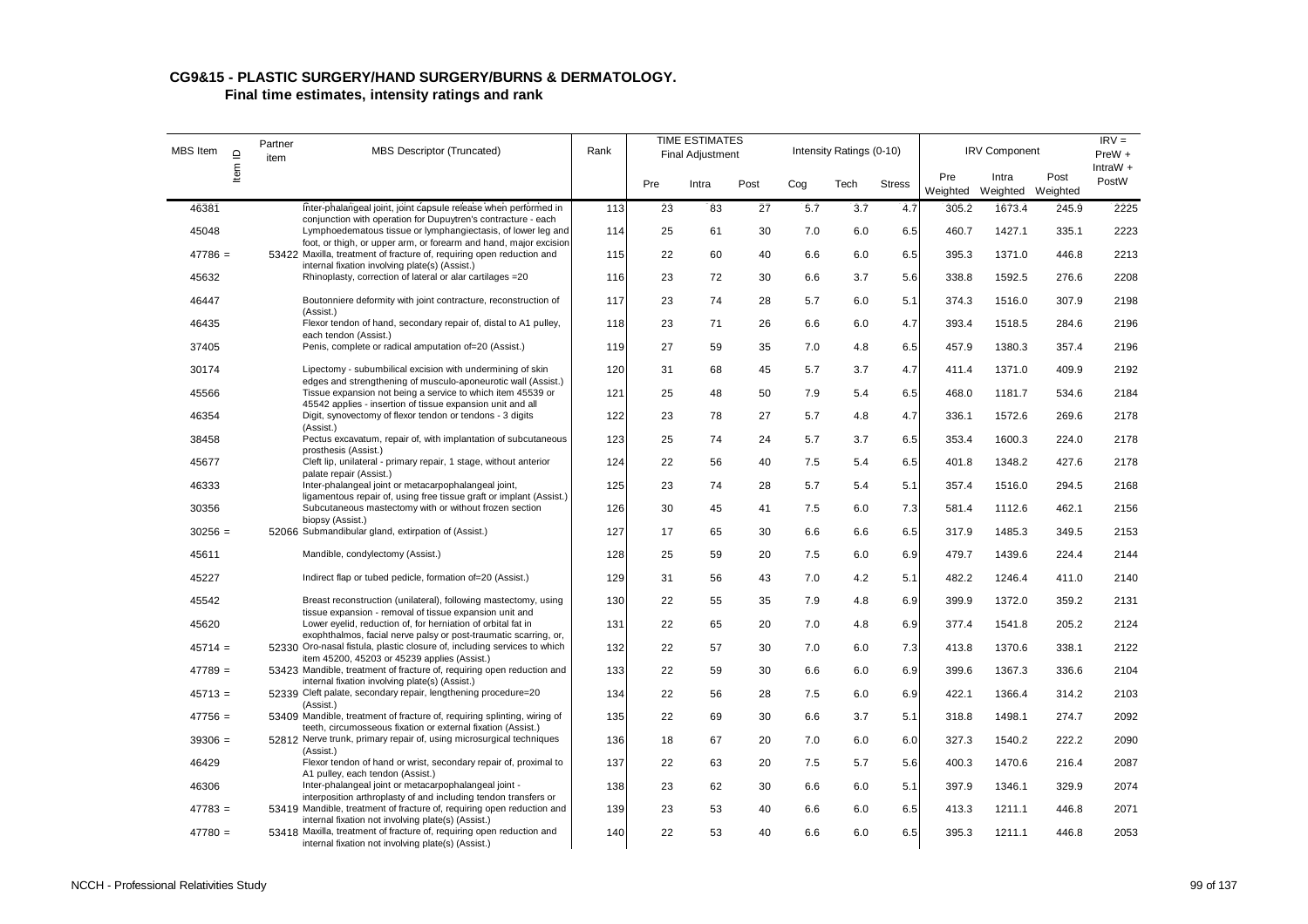| MBS Item  | $\mathbf{\underline{o}}$ | Partner<br>item | <b>MBS Descriptor (Truncated)</b>                                                                                                                 | Rank |     | <b>TIME ESTIMATES</b><br><b>Final Adjustment</b> |      |     | Intensity Ratings (0-10) |               |                 | <b>IRV Component</b>       |       | $IRV =$<br>$PreW +$ |
|-----------|--------------------------|-----------------|---------------------------------------------------------------------------------------------------------------------------------------------------|------|-----|--------------------------------------------------|------|-----|--------------------------|---------------|-----------------|----------------------------|-------|---------------------|
|           | ltem                     |                 |                                                                                                                                                   |      | Pre | Intra                                            | Post | Cog | Tech                     | <b>Stress</b> | Pre<br>Weighted | Intra<br>Weighted Weighted | Post  | $IntraW +$<br>PostW |
| 45427     |                          |                 | Free grafting (xenograft or homograft split skin) to burns<br>including excision of burnt tissue - involving 3% or more but less                  | 141  | 29  | 56                                               | 30   | 7.5 | 4.8                      | 4.7           | 483.3           | 1266.2                     | 299.6 | 2049                |
| 46307     |                          |                 | Interphalangeal joint or metacarpophalangeal joint - volar plate                                                                                  | 142  | 23  | 62                                               | 27   | 6.6 | 6.0                      | 5.1           | 397.9           | 1346.1                     | 296.9 | 2041                |
| 45584     |                          |                 | arthroplasty for traumatic deformity including tendon transfers or<br>Liposuction (suction assisted lipolysis) to 1 regional area (thigh,         | 143  | 22  | 67                                               | 20   | 6.6 | 4.2                      | 6.0           | 341.7           | 1503.7                     | 193.4 | 2039                |
| 45045     |                          |                 | buttock, or similar), for treatment of post-traumatic<br>Arteriovenous malformation on eyelid, nose, lip, ear, neck,                              | 144  | 22  | 56                                               | 20   | 7.5 | 6.0                      | 7.3           | 426.4           | 1384.6                     | 225.4 | 2036                |
| 45585     |                          |                 | hand, thumb, finger or genitals, excision of<br>Liposuction (suction assisted lipolysis) to 1 regional area, not                                  | 145  | 25  | 53                                               | 35   | 7.0 | 4.8                      | 6.0           | 418.0           | 1218.4                     | 355.2 | 1992                |
| 30165     |                          |                 | being a service to which item 45584 applies, where it can be<br>Lipectomy - transverse wedge excision of abdominal apron=20<br>(Assist.)          | 146  | 27  | 75                                               | 45   | 4.8 | 2.2                      | 3.8           | 269.5           | 1365.4                     | 350.9 | 1986                |
| 46477     |                          |                 | Amputation of 5 digits, proximal to nail bed, involving section of<br>bone or joint and requiring soft tissue cover (Assist.)                     | 147  | 22  | 65                                               | 30   | 6.6 | 3.7                      | 4.7           | 314.5           | 1390.1                     | 273.2 | 1978                |
| 45659     |                          |                 | Lop ear, bat ear or similar deformity, correction of                                                                                              | 148  | 22  | 64                                               | 20   | 6.6 | 4.8                      | 5.6           | 353.6           | 1415.6                     | 202.0 | 1971                |
| 45662     |                          |                 | Congenital atresia, reconstruction of external auditory canal<br>(Assist.)                                                                        | 149  | 22  | 59                                               | 20   | 6.6 | 6.0                      | 6.5           | 395.3           | 1348.2                     | 223.4 | 1967                |
| 45716     |                          |                 | Velo-pharyngeal incompetence, pharyngeal flap for, or<br>pharyngoplasty for                                                                       | 150  | 18  | 51                                               | 30   | 7.5 | 6.4                      | 7.3           | 357.6           | 1261.0                     | 347.7 | 1966                |
| 45650     |                          |                 | Rhinoplasty, secondary revision of=20                                                                                                             | 151  | 22  | 53                                               | 20   | 7.5 | 6.0                      | 7.3           | 426.4           | 1310.4                     | 225.4 | 1962                |
| $45794 =$ |                          |                 | 52627 Osseo-integration procedure - extra-oral, implantation of<br>titanium fixture                                                               | 152  | 19  | 55                                               | 20   | 8.3 | 4.8                      | 6.9           | 354.1           | 1401.9                     | 205.2 | 1961                |
| 45409     |                          |                 | Free grafting (split skin) to burns, including excision of burnt<br>tissue - involving 3% or more but less than 6% of total body                  | 153  | 28  | 45                                               | 40   | 7.5 | 4.8                      | 5.6           | 478.8           | 1050.4                     | 404.0 | 1933                |
| 45051     |                          |                 | Contour reconstruction for pathological deformity, insertion of<br>foreign implant (non biological but excluding injection of liquid              | 154  | 20  | 60                                               | 20   | 7.0 | 4.2                      | 6.5           | 324.6           | 1403.7                     | 194.6 | 1923                |
| 45555     |                          |                 | Silicone breast prosthesis, removal of and replacement with<br>prosthesis other than silicone gel prosthesis (Assist.)                            | 155  | 25  | 51                                               | 30   | 7.5 | 4.8                      | 5.6           | 427.5           | 1190.5                     | 303.0 | 1921                |
| 46387     |                          |                 | Dupuytren's contracture, fasciectomy for, from 1 ray, including<br>dissection of nerves - operation for recurrence in that ray                    | 156  | 14  | 62                                               | 20   | 6.6 | 6.0                      | 6.9           | 254.3           | 1436.9                     | 224.4 | 1916                |
| 45519     |                          |                 | Extensive burn scars of skin (more than 1 percent of body                                                                                         | 157  | 22  | 56                                               | 43   | 6.6 | 3.7                      | 4.7           | 314.5           | 1197.7                     | 391.6 | 1904                |
| 46510     |                          |                 | surface area), excision of, for correction of scar contracture<br>Macrodactyly, surgical reduction of enlarged elements - each<br>digit (Assist.) | 158  | 22  | 46                                               | 32   | 7.5 | 6.0                      | 6.9           | 422.1           | 1122.4                     | 359.1 | 1904                |
| 45656     |                          |                 | Composite graft (chondro-cutaneous or chondro-mucosal) to<br>nose, ear or eyelid=20 (Assist.)                                                     | 159  | 22  | 56                                               | 30   | 6.6 | 4.8                      | 5.6           | 353.6           | 1238.6                     | 303.0 | 1895                |
| 46330     |                          |                 | Inter-phalangeal joint or metacarpophalangeal joint, arthrotomy<br>of, with ligamentous or capsular repair (Assist.)                              | 160  | 25  | 62                                               | 27   | 5.7 | 4.8                      | 4.7           | 365.4           | 1250.0                     | 269.6 | 1885                |
| 45042     |                          |                 | Arteriovenous malformation, (greater than 3 cms), excision of<br>(Assist.)                                                                        | 161  | 22  | 51                                               | 20   | 7.5 | 5.4                      | 6.9           | 406.0           | 1244.4                     | 214.8 | 1865                |
| 45635     |                          |                 | Rhinoplasty, correction of bony vault only                                                                                                        | 162  | 17  | 57                                               | 30   | 6.6 | 3.7                      | 6.5           | 257.7           | 1302.5                     | 280.0 | 1840                |
| 46442     |                          |                 | Mallet finger with intra-articular fracture involving more than one-<br>third of base of terminal phalanx - open reduction (Assist.)              | 163  | 22  | 64                                               | 28   | 5.7 | 3.7                      | 4.7           | 292.0           | 1290.4                     | 255.0 | 1837                |
| 46462     |                          |                 | Operation for osteomyelitis on middle or proximal phalanx,<br>metacarpal or carpus (Assist.)                                                      | 164  | 22  | 52                                               | 57   | 5.7 | 3.7                      | 4.2           | 286.7           | 1027.3                     | 515.6 | 1830                |
| 45009     |                          |                 | Single stage local muscle flap repair to 1 defect, simple and<br>small (Assist.)                                                                  | 165  | 22  | 56                                               | 30   | 6.2 | 4.2                      | 5.6           | 327.5           | 1208.1                     | 288.6 | 1824                |
| 46303     |                          |                 | Carpometacarpal joint, arthrodesis of (Assist.)                                                                                                   | 166  | 23  | 53                                               | 30   | 6.6 | 4.8                      | 5.1           | 364.2           | 1150.7                     | 301.1 | 1816                |
| 42605     |                          |                 | Lacrimal canaliculus, immediate repair of (Assist.)                                                                                               | 167  | 15  | 51                                               | 30   | 6.2 | 7.3                      | 6.9           | 289.4           | 1154.2                     | 367.8 | 1811                |
| 31000     |                          |                 | Micrographically controlled serial excision of skin tumour<br>utilising horizontal frozen sections with mapping of all excised                    | 168  | 12  | 55                                               | 15   | 8.0 | 6.2                      | 7.1           | 241.2           | 1388.4                     | 171.1 | 1801                |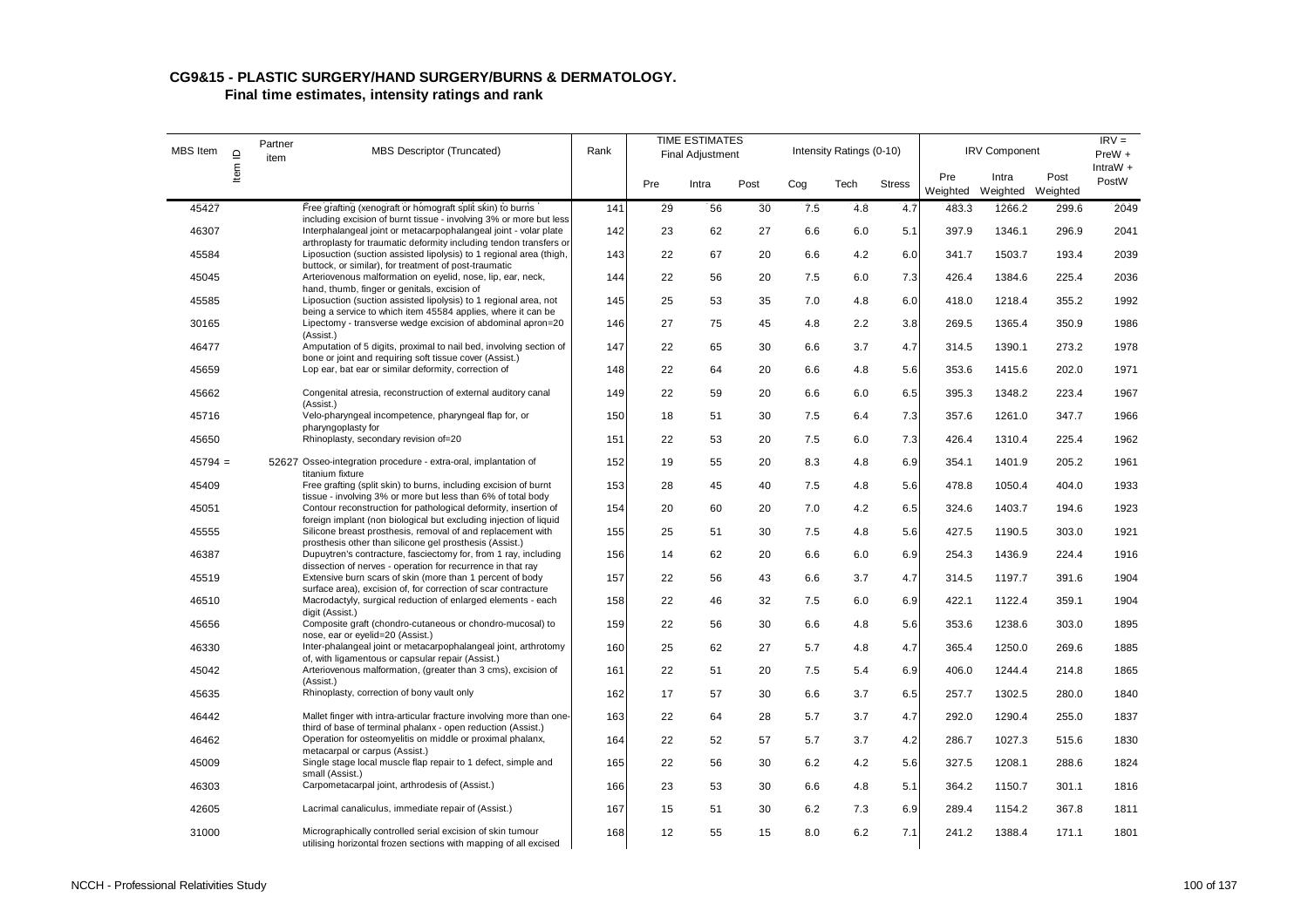| MBS Item  | $\mathrel{\underline{\mathsf{O}}}$ | Partner<br>item | <b>MBS Descriptor (Truncated)</b>                                                                                                                                                             | Rank |     | <b>TIME ESTIMATES</b><br>Final Adjustment |      |     | Intensity Ratings (0-10) |               |                 | <b>IRV Component</b>       |       | $IRV =$<br>$PreW +$ |
|-----------|------------------------------------|-----------------|-----------------------------------------------------------------------------------------------------------------------------------------------------------------------------------------------|------|-----|-------------------------------------------|------|-----|--------------------------|---------------|-----------------|----------------------------|-------|---------------------|
|           | ltem                               |                 |                                                                                                                                                                                               |      | Pre | Intra                                     | Post | Cog | Tech                     | <b>Stress</b> | Pre<br>Weighted | Intra<br>Weighted Weighted | Post  | IntraW +<br>PostW   |
| 46474     |                                    |                 | Amputation of 4 digits, proximal to nail bed, involving section of<br>bone or joint and requiring soft tissue cover (Assist.)                                                                 | 169  | 22  | 54                                        | 40   | 6.2 | 3.7                      | 4.7           | 304.5           | 1125.5                     | 364.3 | 1794                |
| 46351     |                                    |                 | Digit, synovectomy of flexor tendon or tendons - 2 digits<br>(Assist.)                                                                                                                        | 170  | 23  | 60                                        | 27   | 5.7 | 4.8                      | 4.2           | 330.6           | 1185.3                     | 268.0 | 1784                |
| 45233     |                                    |                 | Indirect flap or tubed pedicle, preparation of intermediate or final<br>site and attachment to the site=20 (Assist.)                                                                          | 171  | 22  | 53                                        | 20   | 7.0 | 4.8                      | 5.6           | 363.6           | 1201.1                     | 202.0 | 1767                |
| 47467     |                                    |                 | Sternum, treatment of fracture of, by open reduction                                                                                                                                          | 172  | 22  | 53                                        | 40   | 6.2 | 3.1                      | 5.1           | 292.6           | 1121.9                     | 347.1 | 1762                |
| 45758     |                                    |                 | Temporo-mandibular joint, arthroplasty (Assist.)                                                                                                                                              | 173  | 22  | 40                                        | 43   | 7.0 | 5.4                      | 6.0           | 384.0           | 919.5                      | 457.0 | 1761                |
| 45406     |                                    |                 | Free grafting (split skin) to burns, including excision of burnt<br>tissue - involving not more than 3% of total body surface                                                                 | 174  | 23  | 46                                        | 40   | 7.5 | 3.7                      | 4.7           | 352.4           | 1040.1                     | 364.3 | 1757                |
| 45003     |                                    |                 | Single stage local myocutaneous flap repair to 1 defect, simple<br>and small                                                                                                                  | 175  | 22  | 59                                        | 30   | 5.7 | 3.7                      | 4.7           | 292.0           | 1189.5                     | 273.2 | 1755                |
| 46372     |                                    |                 | Dupuytren's contracture, fasciectomy for, from 1 ray, including<br>dissection of nerves - 1 hand (Assist.)                                                                                    | 176  | 18  | 51                                        | 25   | 6.6 | 5.4                      | 6.5           | 310.3           | 1165.4                     | 267.3 | 1743                |
| 46402     |                                    |                 | Phalanx or metacarpal, bone grafting of, for pseudarthrosis (non-<br>union), including obtaining of graft material (Assist.)                                                                  | 177  | 22  | 56                                        | 20   | 6.6 | 4.8                      | 4.7           | 344.1           | 1197.7                     | 199.7 | 1741                |
| $47768 =$ |                                    |                 | 53413 Zygomatic bone, treatment of fracture of, requiring surgical<br>reduction and involving internal or external fixation or both at 2                                                      | 178  | 22  | 50                                        | 20   | 6.6 | 6.0                      | 6.0           | 390.1           | 1122.2                     | 222.2 | 1734                |
| 46399     |                                    |                 | Phalanx or metacarpal of the hand, osteotomy of, with internal<br>fixation (Assist.)                                                                                                          | 179  | 23  | 56                                        | 26   | 5.7 | 4.8                      | 4.7           | 336.1           | 1129.1                     | 259.7 | 1725                |
| 46300     |                                    |                 | Inter-phalangeal joint or metacarpophalangeal joint, arthrodesis<br>of (Assist.)                                                                                                              | 180  | 22  | 49                                        | 30   | 6.6 | 4.8                      | 5.1           | 348.3           | 1063.9                     | 301.1 | 1713                |
| 46471     |                                    |                 | Amputation of 3 digits, proximal to nail bed, involving section of<br>bone or joint and requiring soft tissue cover (Assist.)                                                                 | 181  | 22  | 48                                        | 45   | 5.7 | 4.8                      | 4.2           | 316.2           | 948.3                      | 446.6 | 1711                |
| 45676     |                                    |                 | Macrostomia, operation for (Assist.)                                                                                                                                                          | 182  | 22  | 53                                        | 30   | 6.2 | 3.7                      | 5.1           | 308.7           | 1121.9                     | 274.7 | 1705                |
| 39303     |                                    |                 | Cutaneous nerve (including digital nerve), secondary repair of,<br>using microsurgical techniques (Assist.)                                                                                   | 183  | 14  | 53                                        | 30   | 6.6 | 6.0                      | 4.7           | 239.5           | 1133.5                     | 328.4 | 1701                |
| 42869     |                                    |                 | Eyelid closure in facial nerve paralysis, insertion of foreign<br>implant for (Assist.)                                                                                                       | 184  | 18  | 52                                        | 20   | 7.5 | 4.2                      | 5.6           | 294.6           | 1213.9                     | 192.4 | 1701                |
| 46444     |                                    |                 | Boutonniere deformity without joint contracture, reconstruction<br>of (Assist.)                                                                                                               | 185  | 23  | 57                                        | 27   | 5.7 | 3.7                      | 4.7           | 305.2           | 1149.2                     | 245.9 | 1700                |
| 46492     |                                    |                 | Contracture of digits of hand, flexor or extensor, correction of,<br>involving tissues deeper than skin and subcutaneous tissue                                                               | 186  | 19  | 48                                        | 30   | 6.6 | 5.4                      | 5.6           | 319.3           | 1061.7                     | 317.4 | 1698                |
| 46468     |                                    |                 | Amputation of 2 digits, proximal to nail bed, involving section of<br>bone or joint and requiring soft tissue cover (Assist.)                                                                 | 187  | 23  | 49                                        | 53   | 5.3 | 2.7                      | 4.7           | 266.7           | 961.3                      | 440.4 | 1668                |
| 45424     |                                    |                 | Free grafting (xenograft or homograft split skin) to burns                                                                                                                                    | 188  | 29  | 37                                        | 50   | 6.6 | 3.7                      | 4.7           | 414.6           | 791.3                      | 455.4 | 1661                |
| 45033     |                                    |                 | including excision of burnt tissue - involving not more than 3% of<br>Angioma (haemangioma or lymphangioma or both), large or                                                                 | 189  | 18  | 45                                        | 20   | 7.0 | 6.0                      | 7.3           | 338.6           | 1082.0                     | 225.4 | 1646                |
| 45698     |                                    |                 | involving deeper tissue including facial muscle or breast,<br>Cleft lip, primary columella lengthening procedure, bilateral                                                                   | 190  | 22  | 40                                        | 24   | 7.5 | 6.0                      | 6.0           | 412.6           | 946.7                      | 266.6 | 1626                |
| 46411     |                                    |                 | Flexor tendon pulley, reconstruction of, by graft (Assist.)                                                                                                                                   | 191  | 14  | 45                                        | 40   | 6.6 | 4.8                      | 5.6           | 225.0           | 995.3                      | 404.0 | 1624                |
| 46453     |                                    |                 | Flexor tendon, tenolysis of, following tendon injury, repair or<br>graft (Assist.)                                                                                                            | 192  | 24  | 43                                        | 26   | 6.6 | 6.0                      | 4.7           | 410.5           | 919.6                      | 284.6 | 1615                |
| 45545     |                                    |                 | Nipple or areola or both, reconstruction of by any technique=20<br>(Assist.)                                                                                                                  | 193  | 18  | 42                                        | 40   | 6.6 | 4.2                      | 6.0           | 279.6           | 942.6                      | 386.8 | 1609                |
| 45445     |                                    |                 | Free grafting (split skin) as inlay graft to 1 defect including<br>elective dissection using a mould (including insertion of and                                                              | 194  | 15  | 44                                        | 43   | 6.6 | 3.7                      | 5.6           | 220.9           | 973.2                      | 396.5 | 1591                |
| 34106     |                                    |                 | Artery or vein (including brachial, radial, ulnar or tibial), ligation                                                                                                                        | 195  | 23  | 47                                        | 34   | 5.7 | 3.7                      | 5.1           | 309.7           | 962.9                      | 311.4 | 1584                |
| 31225     |                                    |                 | of, by elective operation, or exploration of, not being a service<br>Tumours (other than viral verrucae [common warts] and<br>seborrheic keratoses), cysts, ulcers or scars (other than scars | 196  | 18  | 70                                        | 23   | 3.6 | 3.4                      | 4.4           | 186.6           | 1194.2                     | 203.1 | 1584                |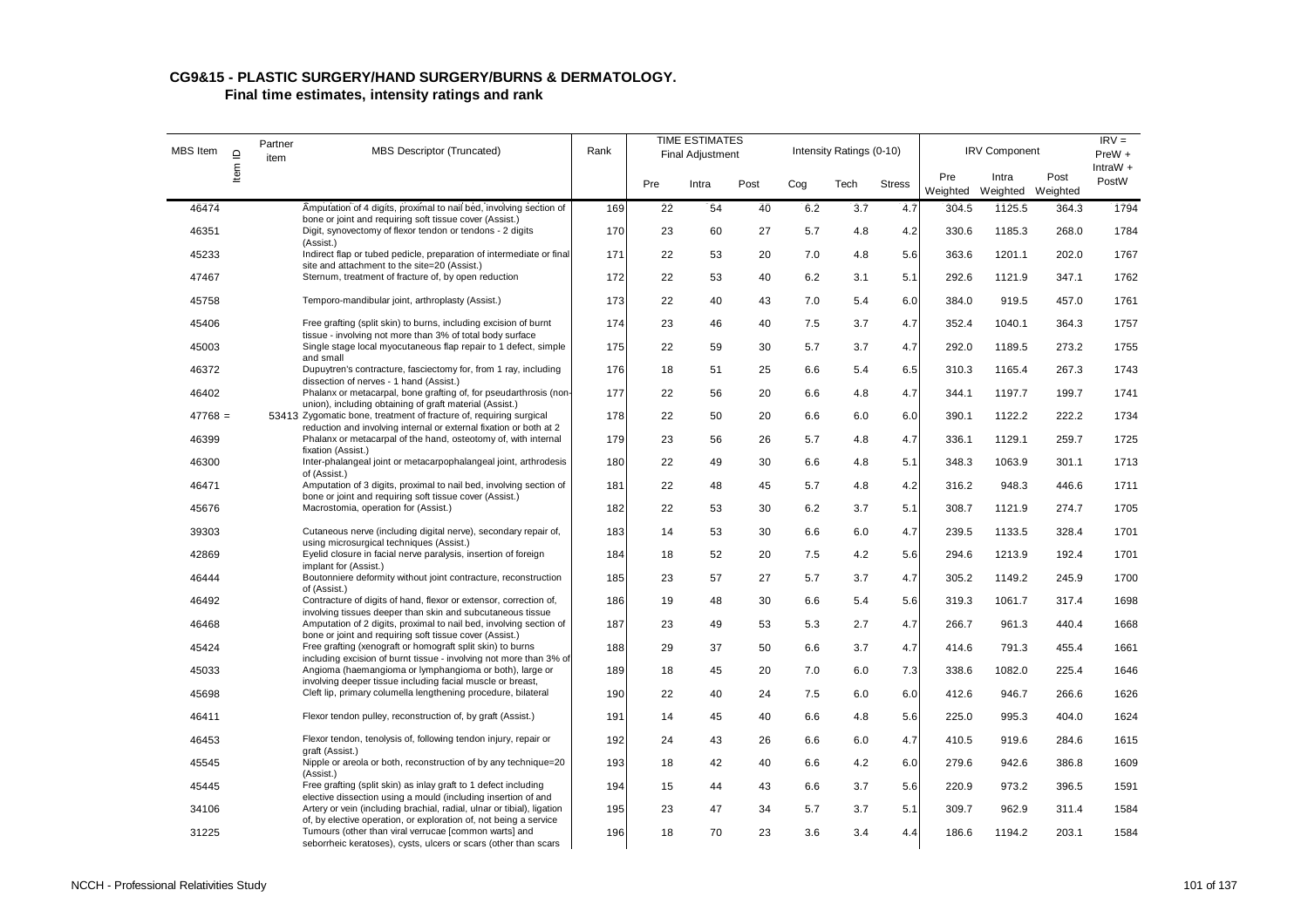| MBS Item  | $\supseteq$ | Partner<br>item | <b>MBS Descriptor (Truncated)</b>                                                                                                     | Rank  |                | <b>TIME ESTIMATES</b><br>Final Adjustment |      |     | Intensity Ratings (0-10) |               |                 | <b>IRV Component</b>       |       | $IRV =$<br>$PreW +$ |
|-----------|-------------|-----------------|---------------------------------------------------------------------------------------------------------------------------------------|-------|----------------|-------------------------------------------|------|-----|--------------------------|---------------|-----------------|----------------------------|-------|---------------------|
|           | ltem        |                 |                                                                                                                                       |       | Pre            | Intra                                     | Post | Cog | Tech                     | <b>Stress</b> | Pre<br>Weighted | Intra<br>Weighted Weighted | Post  | IntraW $+$<br>PostW |
| 45551     |             |                 | Breast prosthesis, removal of, with complete excision of fibrous<br>capsule (Assist.)                                                 | 197   | 22             | 40                                        | 30   | 7.0 | 4.8                      | 5.6           | 363.6           | 906.5                      | 303.0 | 1573                |
| 45026     |             |                 | Carbon dioxide laser resurfacing of the face or neck for severely                                                                     | 198   | 21             | 34                                        | 40   | 7.0 | 5.0                      | 6.4           | 360.3           | 792.6                      | 414.4 | 1567                |
| 30168     |             |                 | disfiguring scarring resulting from trauma, burns or cystic acne<br>Lipectomy - wedge excision of skin or fat (not being a service to | 199   | 20             | 62                                        | 30   | 4.8 | 2.2                      | 3.8           | 199.6           | 1128.7                     | 233.9 | 1562                |
| 45442     |             |                 | which item 30165 applies) - 1 excision (Assist.)<br>Free grafting (split skin) to 1 defect, including elective                        | 200   | 19             | 40                                        | 38   | 6.6 | 4.8                      | 5.1           | 300.8           | 868.5                      | 381.4 | 1551                |
| $47765 =$ |             |                 | dissection, extensive (Assist.)<br>53412 Zygomatic bone, treatment of fracture of, requiring surgical                                 | 201   | 22             | 41                                        | 30   | 6.2 | 4.8                      | 6.0           | 347.8           | 897.9                      | 304.5 | 1550                |
|           |             |                 | reduction and involving internal or external fixation at 1 site                                                                       |       |                |                                           |      |     |                          |               |                 |                            |       |                     |
| 41729     |             |                 | Dermoid of nose, excision of, with intranasal extension (Assist.)                                                                     | 202   | 22             | 43                                        | 20   | 6.6 | 4.8                      | 6.5           | 363.1           | 982.6                      | 204.2 | 1550                |
| $47777 =$ |             |                 | 53416 Mandible, treatment of fracture of, requiring open reduction<br>(Assist.)                                                       | 203   | 19             | 41                                        | 29   | 6.6 | 4.8                      | 6.5           | 313.6           | 936.9                      | 296.1 | 1547                |
| 45617     |             |                 | Upper eyelid, reduction of, for skin redundancy obscuring vision,<br>herniation of orbital fat in exophthalmos, facial nerve palsy or | 204   | 18             | 47                                        | 20   | 7.0 | 3.7                      | 6.0           | 276.8           | 1080.4                     | 185.4 | 1543                |
| 45675     |             |                 | Macrocheilia or macroglossia, operation for (Assist.)                                                                                 | 205   | 22             | 46                                        | 30   | 5.7 | 3.7                      | 5.6           | 301.5           | 961.1                      | 276.6 | 1539                |
| 14118     |             |                 | Laser photocoagulation using laser light within the wave length                                                                       | 206.5 | 4              | 69                                        | 10   | 5.0 | 5.2                      | 5.6           | 58.9            | 1375.9                     | 104.2 | 1539                |
| 14132     |             |                 | of 510-1064nm in the treatment of port wine stains,<br>Laser photocoagulation using laser light within the wave length                | 206.5 | $\overline{4}$ | 69                                        | 10   | 5.0 | 5.2                      | 5.6           | 58.9            | 1375.9                     | 104.2 | 1539                |
| 45024     |             |                 | of 510-1064nm in the treatment of port wine stains,<br>Abrasive therapy to more than 1 aesthetic area                                 | 208   | 22             | 40                                        | 30   | 7.0 | 3.1                      | 6.5           | 327.5           | 935.8                      | 265.6 | 1529                |
| 39300     |             |                 | Cutaneous nerve (including digital nerve), primary repair of,                                                                         | 209   | 15             | 47                                        | 30   | 6.6 | 4.8                      | 4.1           | 230.3           | 982.2                      | 297.4 | 1510                |
|           |             |                 | using microsurgical techniques (Assist.)                                                                                              |       |                |                                           |      |     |                          |               |                 |                            |       |                     |
| 46339     |             |                 | Extensor tendons or flexor tendons of hand or wrist,<br>synovectomy of (Assist.)                                                      | 210   | 21             | 43                                        | 27   | 6.6 | 3.7                      | 5.6           | 309.3           | 951.1                      | 248.9 | 1509                |
| 46480     |             |                 | Amputation of single digit, proximal to nail bed, involving section<br>of bone or joint and requiring soft tissue cover, including    | 211   | 23             | 46                                        | 30   | 5.7 | 3.7                      | 4.7           | 305.2           | 927.4                      | 273.2 | 1506                |
| 45218     |             |                 | Direct flap repair, cross leg, second stage=20 (Assist.)                                                                              | 212   | 22             | 42                                        | 20   | 7.0 | 4.2                      | 5.6           | 347.5           | 951.8                      | 192.4 | 1492                |
| 45212     |             |                 | Direct flap repair (cross arm, abdominal or similar), second<br>stage                                                                 | 213   | 22             | 40                                        | 20   | 7.5 | 3.7                      | 5.6           | 346.6           | 933.7                      | 184.4 | 1465                |
| 31250     |             |                 | Giant hairy or compound naevus, excision of an area at least 1                                                                        | 214   | 22             | 53                                        | 24   | 5.7 | 2.2                      | 3.8           | 242.2           | 1029.8                     | 187.1 | 1459                |
| 45020     |             |                 | percent of body surface where the specimen is sent for<br>Full face chemical peel for severe chloasma or melasma                      | 215   | 22             | 27                                        | 44   | 6.6 | 4.2                      | 8.2           | 364.9           | 654.3                      | 437.6 | 1457                |
| 46396     |             |                 | refractory to all other treatments, where it can be demonstrated<br>Phalanx or metacarpal of the hand, osteotomy or osteectomy of     | 216   | 23             | 46                                        | 27   | 5.7 | 3.7                      | 4.2           | 299.7           | 908.7                      | 244.2 | 1453                |
| 50106     |             |                 | (Assist.)<br>Joint, stabilisation of, involving 1 or more of: repair of capsule,                                                      | 217   | 21             | 38                                        | 30   | 6.2 | 4.8                      | 5.6           | 328.0           | 819.8                      | 303.0 | 1451                |
|           |             |                 | repair of ligament or internal fixation, not being a service to<br>53415 Maxilla, treatment of fracture of, requiring open operation  |       |                |                                           |      |     |                          |               |                 |                            |       | 1448                |
| $47774 =$ |             |                 | (Assist.)                                                                                                                             | 218   | 20             | 41                                        | 20   | 6.6 | 4.8                      | 6.0           | 325.3           | 920.2                      | 203.0 |                     |
| 45652     |             |                 | Rhinophyma, carbon dioxide laser excision-ablation of                                                                                 | 219   | 22             | 37                                        | 30   | 6.2 | 4.8                      | 5.6           | 343.6           | 798.2                      | 303.0 | 1445                |
| 45674     |             |                 | Lip or eyelid reconstruction using full thickness flap (Abbe or<br>similar), second stage=20                                          | 220   | 18             | 57                                        | 20   | 4.8 | 2.7                      | 4.7           | 198.4           | 1079.4                     | 166.2 | 1444                |
| 46489     |             |                 | Nail bed, secondary exploration and accurate repair of nail bed<br>deformity using magnification, undertaken in the operating         | 221   | 14             | 48                                        | 20   | 6.6 | 4.5                      | 4.7           | 213.8           | 1026.6                     | 194.9 | 1435                |
| 45653     |             |                 | Rhinophyma, shaving of=20                                                                                                             | 222   | 22             | 37                                        | 20   | 7.0 | 5.4                      | 5.6           | 379.8           | 838.5                      | 211.6 | 1430                |
| 45755     |             |                 | Temporo-mandibular meniscectomy (Assist.)                                                                                             | 223   | 18             | 40                                        | 20   | 7.0 | 4.8                      | 6.0           | 301.0           | 919.5                      | 203.0 | 1423                |
| 45206     |             |                 | Single stage local flap where indicated to repair 1 defect, on<br>eyelid, nose, lip, ear, neck, hand, thumb, finger or genitals       | 224   | 18             | 37                                        | 20   | 7.0 | 6.2                      | 6.3           | 334.3           | 859.6                      | 226.1 | 1420                |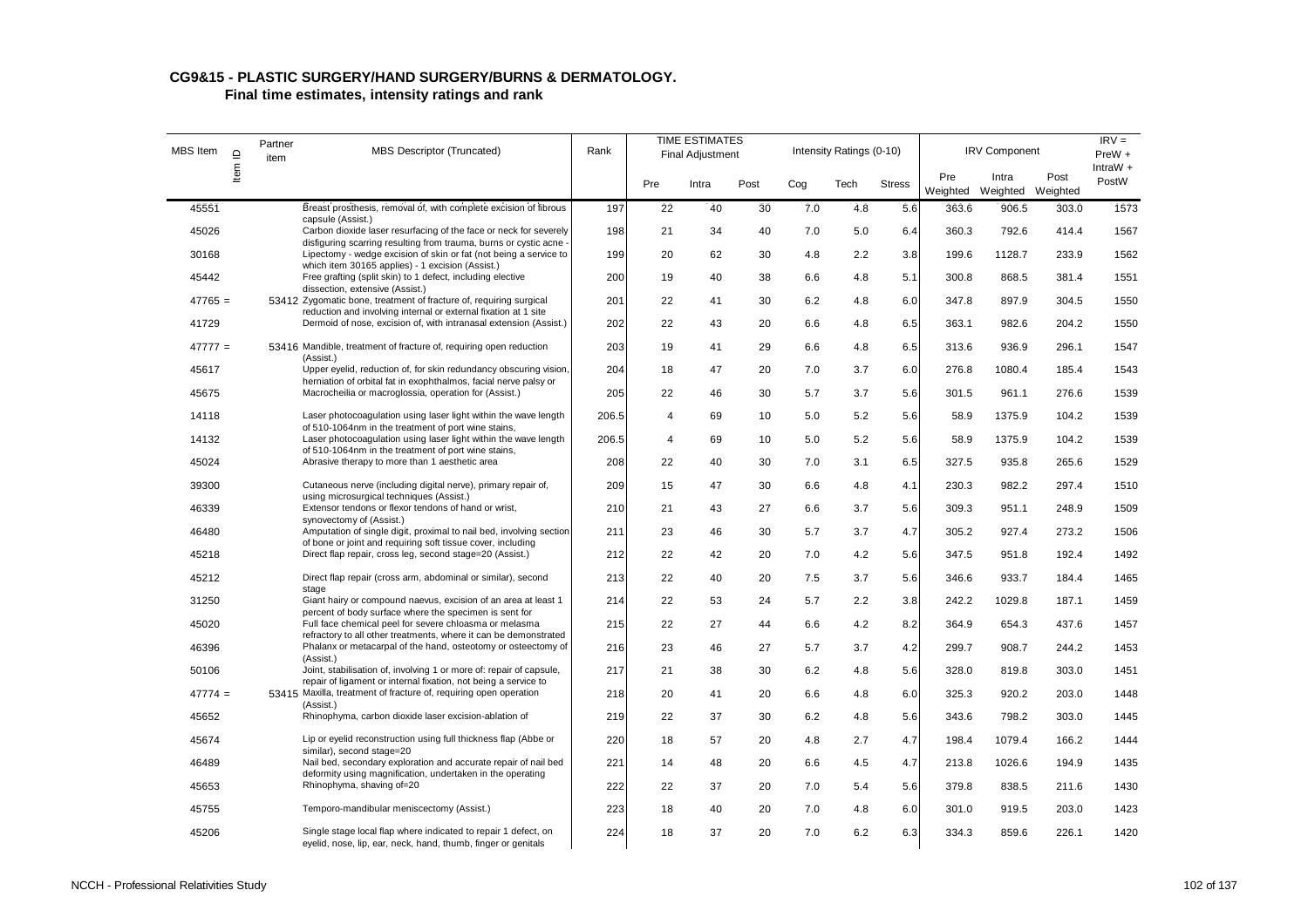| MBS Item  | $\supseteq$ | Partner<br>item | <b>MBS Descriptor (Truncated)</b>                                                                                                                                                                          | Rank  |     | <b>TIME ESTIMATES</b><br>Final Adjustment |      |     | Intensity Ratings (0-10) |               |                 | <b>IRV Component</b>       |       | $IRV =$<br>PreW +   |
|-----------|-------------|-----------------|------------------------------------------------------------------------------------------------------------------------------------------------------------------------------------------------------------|-------|-----|-------------------------------------------|------|-----|--------------------------|---------------|-----------------|----------------------------|-------|---------------------|
|           | ltem        |                 |                                                                                                                                                                                                            |       | Pre | Intra                                     | Post | Cog | Tech                     | <b>Stress</b> | Pre<br>Weighted | Intra<br>Weighted Weighted | Post  | IntraW $+$<br>PostW |
| 46503     |             |                 | Recurrent ganglion of volar wrist joint, excision of, not being a                                                                                                                                          | 225   | 23  | 44                                        | 20   | 6.2 | 3.7                      | 4.7           | 318.4           | 917.1                      | 182.2 | 1418                |
| 46348     |             |                 | service associated with a service to which item 30106 or 30107<br>Digit, synovectomy of flexor tendon or tendons - 1 digit                                                                                 | 226   | 22  | 41                                        | 28   | 5.7 | 4.8                      | 4.2           | 316.2           | 810.0                      | 277.9 | 1404                |
| 45236     |             |                 | Indirect flap or tubed pedicle, spreading of pedicle, as a<br>separate procedure                                                                                                                           | 227   | 18  | 40                                        | 30   | 6.6 | 3.7                      | 5.1           | 260.8           | 868.5                      | 274.7 | 1404                |
| $41671 =$ |             |                 | 53016 Nasal septum, septoplasty, submucous resection or closure of<br>septal perforation                                                                                                                   | 228   | 16  | 38                                        | 30   | 6.6 | 4.8                      | 5.6           | 257.2           | 840.5                      | 303.0 | 1401                |
| 47306     |             |                 | Distal phalanx of finger or thumb, treatment of fracture of, by<br>open reduction                                                                                                                          | 229   | 19  | 49                                        | 25   | 5.7 | 3.1                      | 3.8           | 230.0           | 952.1                      | 212.9 | 1395                |
| 45221     |             |                 | Direct flap repair, small (cross finger or similar), first stage=20                                                                                                                                        | 230   | 22  | 34                                        | 30   | 6.6 | 4.8                      | 5.1           | 348.3           | 738.2                      | 301.1 | 1388                |
| 46441     |             |                 | Mallet finger, open repair of, including pin fixation when<br>performed (Assist.)                                                                                                                          | 231   | 20  | 45                                        | 26   | 5.7 | 3.7                      | 4.2           | 260.6           | 889.0                      | 235.2 | 1385                |
| 90761     |             |                 | Consultation in rooms of approximately 45 minutes duration<br>with a new patient seen on a referred basis.                                                                                                 | 232.5 | 5   | 45                                        | 10   | 8.0 | 8.0                      | 7.1           | 111.5           | 1135.9                     | 128.4 | 1376                |
| 91061     |             |                 | Home visit of approximately 45 minutes duration with a new<br>patient seen on a referred basis.                                                                                                            | 232.5 | 5   | 45                                        | 10   | 8.0 | 8.0                      | 7.1           | 111.5           | 1135.9                     | 128.4 | 1376                |
| 31355     |             |                 | Malignant tumour of soft tissue, removal of by surgical excision<br>where histological proof of malignancy has been obtained, not                                                                          | 234   | 21  | 38                                        | 55   | 2.4 | 5.2                      | 4.1           | 232.1           | 576.9                      | 562.7 | 1372                |
| 45203     |             |                 | Single stage local flap, where indicated to repair 1 defect,<br>complicated or large, excluding flap for male pattern baldness                                                                             | 235   | 17  | 41                                        | 27   | 5.4 | 5.0                      | 5.6           | 254.1           | 839.9                      | 277.0 | 1371                |
| 45019     |             |                 | Fullface chemical peel for severely sun-damaged skin, where it<br>can be demonstrated that the damage affects 75% of the facial                                                                            | 236   | 22  | 27                                        | 28   | 7.5 | 4.2                      | 8.2           | 387.5           | 687.3                      | 278.5 | 1353                |
| 45689     |             |                 | Cleft lip, lip adhesion procedure, unilateral or bilateral (Assist.)                                                                                                                                       | 237   | 22  | 37                                        | 20   | 6.6 | 4.2                      | 5.6           | 337.5           | 818.4                      | 192.4 | 1348                |
| 45018     |             |                 | Dermis, dermofat or fascia graft (excluding transfer of fat by<br>iniection) (Assist.)                                                                                                                     | 238   | 11  | 42                                        | 19   | 7.0 | 4.8                      | 6.0           | 183.9           | 965.5                      | 192.8 | 1342                |
| 45015     |             |                 | Muscle or myocutaneous flap, delay of                                                                                                                                                                      | 239   | 22  | 37                                        | 25   | 7.0 | 3.7                      | 4.2           | 319.3           | 796.4                      | 226.1 | 1342                |
| 14115     |             |                 | Laser photocoagulation using laser light within the wave length<br>of 510-1064nm in the treatment of port wine stains,                                                                                     | 240.5 | 8   | 55                                        | 10   | 5.0 | 5.2                      | 5.6           | 117.9           | 1096.7                     | 104.2 | 1319                |
| 14130     |             |                 | Laser photocoagulation using laser light within the wave length<br>of 510-1064nm in the treatment of port wine stains,                                                                                     | 240.5 | 8   | 55                                        | 10   | 5.0 | 5.2                      | 5.6           | 117.9           | 1096.7                     | 104.2 | 1319                |
| 45403     |             |                 | Free grafting (split skin) of a granulating area, extensive=20<br>(Assist.)                                                                                                                                | 242   | 20  | 30                                        | 42   | 6.6 | 3.7                      | 4.7           | 286.0           | 641.6                      | 382.5 | 1310                |
| 42872     |             |                 | Eyebrow, elevation of, for paretic states                                                                                                                                                                  | 243   | 15  | 47                                        | 20   | 5.7 | 3.1                      | 4.7           | 188.1           | 947.6                      | 172.6 | 1308                |
| 90861     |             |                 | Consultation at a nursing home of approximately 45 minutes<br>duration with a new patient seen on a referred basis.                                                                                        | 245   | 3   | 45                                        | 8    | 8.0 | 8.0                      | 7.1           | 66.9            | 1135.9                     | 102.7 | 1306                |
| 90961     |             |                 | Consultation at other institution of approximately 45 minutes<br>duration with a new patient seen on a referred basis.                                                                                     | 245   | 3   | 45                                        | 8    | 8.0 | 8.0                      | 7.1           | 66.9            | 1135.9                     | 102.7 | 1306                |
| 91261     |             |                 | Consultation in a hospital of approximately 45 minutes duration<br>with a new patient seen on a referred basis.                                                                                            | 245   | 3   | 45                                        | 8    | 8.0 | 8.0                      | 7.1           | 66.9            | 1135.9                     | 102.7 | 1306                |
| 46423     |             |                 | Extensor tendon of hand or wrist, secondary repair of, each<br>tendon (Assist.)                                                                                                                            | 247   | 23  | 39                                        | 26   | 5.7 | 3.7                      | 4.2           | 299.7           | 770.5                      | 235.2 | 1305                |
| 46450     |             |                 | Extensor tendon, tenolysis of, following tendon injury, repair or<br>$araff=20$                                                                                                                            | 248   | 23  | 35                                        | 28   | 5.7 | 4.8                      | 4.2           | 330.6           | 691.4                      | 277.9 | 1300                |
| 45451     |             |                 | Free grafting (full thickness) to 1 defect, excluding grafts for<br>male pattern baldness (Assist.)                                                                                                        | 249   | 14  | 36                                        | 30   | 5.9 | 5.2                      | 5.6           | 220.7           | 762.0                      | 312.6 | 1295                |
| 45000     |             |                 | Single stage local muscle flap repair, on eyelid, nose, lip, neck,<br>hand, thumb, finger or genitals                                                                                                      | 250   | 22  | 34                                        | 20   | 6.6 | 4.8                      | 5.1           | 348.3           | 738.2                      | 200.7 | 1287                |
| 45692     |             |                 | Cleft lip, partial revision, including minor flap revision alignment                                                                                                                                       | 251   | 22  | 37                                        | 20   | 6.6 | 3.7                      | 4.5           | 312.4           | 785.3                      | 181.7 | 1279                |
| $39330 =$ |             |                 | and adjustment, including revision of minor whistle deformity if<br>52800 Neurolysis by open operation without transposition, not being a<br>service associated with a service to which item 39312 applies | 252   | 20  | 32                                        | 30   | 6.6 | 3.7                      | 5.6           | 294.6           | 707.8                      | 276.6 | 1279                |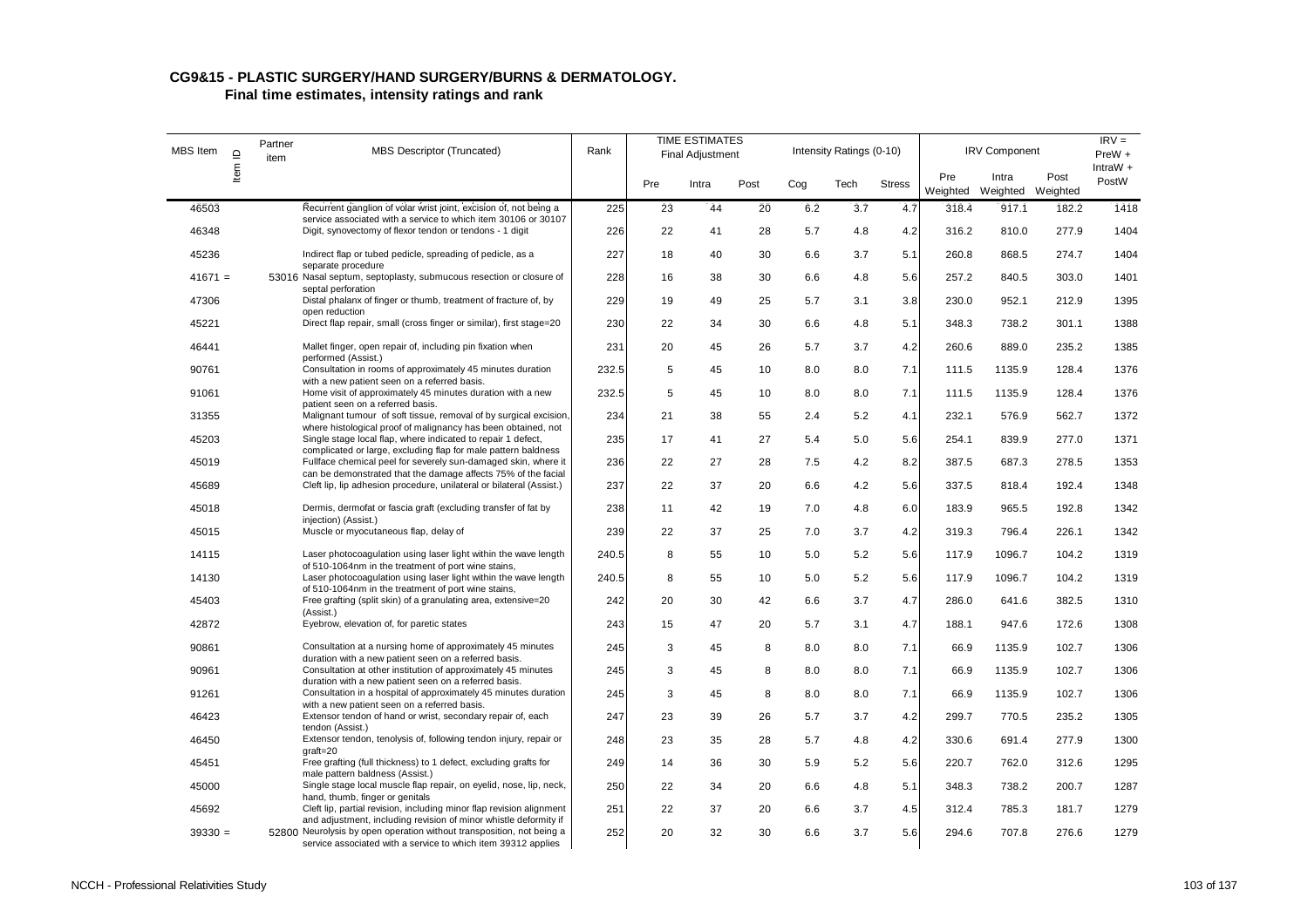| MBS Item  | $\mathbf{\underline{o}}$ | Partner<br>item | <b>MBS Descriptor (Truncated)</b>                                                                                                                                                                      | Rank  |     | <b>TIME ESTIMATES</b><br>Final Adjustment |      |     | Intensity Ratings (0-10) |               |                 | <b>IRV Component</b>       |       | $IRV =$<br>PreW +   |
|-----------|--------------------------|-----------------|--------------------------------------------------------------------------------------------------------------------------------------------------------------------------------------------------------|-------|-----|-------------------------------------------|------|-----|--------------------------|---------------|-----------------|----------------------------|-------|---------------------|
|           | Item                     |                 |                                                                                                                                                                                                        |       | Pre | Intra                                     | Post | Cog | Tech                     | <b>Stress</b> | Pre<br>Weighted | Intra<br>Weighted Weighted | Post  | IntraW $+$<br>PostW |
| 46522     |                          |                 | Flexor tendon sheath of finger or thumb - open operation and                                                                                                                                           | 253   | 18  | 37                                        | 38   | 5.7 | 2.7                      | 4.7           | 216.9           | 746.0                      | 315.7 | 1279                |
| 46426     |                          |                 | drainage for infection (Assist.)<br>Flexor tendon of hand or wrist, primary repair of, proximal to A1<br>pulley, each tendon (Assist.)                                                                 | 254   | 14  | 37                                        | 20   | 6.6 | 4.8                      | 5.6           | 225.0           | 818.4                      | 202.0 | 1245                |
| 90762     |                          |                 | Consultation in rooms of approximately 45 minutes duration                                                                                                                                             | 255.5 | 5   | 45                                        | 8    | 6.4 | 8.0                      | 7.1           | 102.4           | 1038.0                     | 102.7 | 1243                |
| 91062     |                          |                 | with an existing patient seen on a referred basis.<br>Home visit of approximately 45 minutes duration with an<br>existing patient seen on a referred basis.                                            | 255.5 | 5   | 45                                        | 8    | 6.4 | 8.0                      | 7.1           | 102.4           | 1038.0                     | 102.7 | 1243                |
| 30190     |                          |                 | Angiofibromas, trichoepitheliomas or other severely disfiguring                                                                                                                                        | 257   | 13  | 41                                        | 30   | 4.9 | 3.9                      | 4.9           | 165.1           | 788.7                      | 278.8 | 1233                |
| 46502     |                          |                 | tumours suitable for laser excision as confirmed by specialist<br>Recurrent ganglion of dorsal wrist joint, excision of, not being a<br>service associated with a service to which item 30106 or 30107 | 258   | 23  | 40                                        | 20   | 4.8 | 4.8                      | 3.8           | 302.6           | 728.2                      | 197.5 | 1228                |
| 30183     |                          |                 | Axillary hyperhidrosis, total excision of sweat gland bearing area                                                                                                                                     | 259   | 22  | 43                                        | 30   | 4.8 | 1.8                      | 3.8           | 208.9           | 782.8                      | 224.3 | 1216                |
| 30023     |                          |                 | Wound of soft tissue, deep or extensively contaminated,<br>debridement of, under general anaesthesia or regional or field                                                                              | 260   | 19  | 32                                        | 36   | 5.7 | 3.7                      | 4.2           | 247.6           | 632.2                      | 325.6 | 1205                |
| 46336     |                          |                 | Inter-phalangeal joint or metacarpophalangeal joint,                                                                                                                                                   | 261   | 23  | 33                                        | 28   | 5.7 | 3.7                      | 4.2           | 299.7           | 651.9                      | 253.3 | 1205                |
| 46483     |                          |                 | synovectomy, capsulectomy or debridement of, not being a<br>Revision of amputation stump to provide adequate soft tissue<br>cover (Assist.)                                                            | 262   | 17  | 36                                        | 25   | 6.2 | 4.2                      | 3.8           | 238.3           | 724.0                      | 234.9 | 1197                |
| 53225     |                          |                 | Arthrocentesis, irrigation of temporomandibular joint after                                                                                                                                            | 263   | 14  | 37                                        | 20   | 6.6 | 3.7                      | 5.1           | 202.9           | 803.3                      | 183.2 | 1189                |
| 42590     |                          |                 | insertion of 2 cannuli into the appropriate joint space(s) (Assist.)<br>Canthoplasty, medial or lateral (Assist.)                                                                                      | 264   | 19  | 33                                        | 20   | 6.2 | 4.2                      | 5.6           | 282.8           | 711.9                      | 192.4 | 1187                |
| 90862     |                          |                 | Consultation at a nursing home of approximately 45 minutes                                                                                                                                             | 266   | 3   | 45                                        | 6    | 6.4 | 8.0                      | 7.1           | 61.4            | 1038.0                     | 77.1  | 1176                |
| 90962     |                          |                 | duration with an existing patient seen on a referred basis.<br>Consultation at other institution of approximately 45 minutes<br>duration with an existing patient seen on a referred basis.            | 266   | 3   | 45                                        | 6    | 6.4 | 8.0                      | 7.1           | 61.4            | 1038.0                     | 77.1  | 1176                |
| 91262     |                          |                 | Consultation in a hospital of approximately 45 minutes duration<br>with an existing patient seen on a referred basis.                                                                                  | 266   | 3   | 45                                        | 6    | 6.4 | 8.0                      | 7.1           | 61.4            | 1038.0                     | 77.1  | 1176                |
| 46327     |                          |                 | Inter-phalangeal joint or metacarpophalangeal joint, arthrotomy<br>of                                                                                                                                  | 268   | 23  | 30                                        | 30   | 5.7 | 3.7                      | 4.2           | 299.7           | 592.7                      | 271.4 | 1164                |
| 45039     |                          |                 | Arteriovenous malformation (3 cms or less) of superficial tissue,<br>excision of=20                                                                                                                    | 269   | 18  | 31                                        | 20   | 7.0 | 3.7                      | 5.6           | 273.3           | 702.5                      | 184.4 | 1160                |
| 45230     |                          |                 | Direct or indirect flap or tubed pedicle, delay of=20                                                                                                                                                  | 270   | 22  | 33                                        | 20   | 6.6 | 2.7                      | 4.7           | 287.7           | 705.8                      | 166.2 | 1160                |
| 31305     |                          |                 | Malignant melanoma, appendageal carcinoma, malignant<br>fibrous tumour of skin, merkel cell carcinoma of skin or                                                                                       | 271   | 21  | 29                                        | 23   | 5.4 | 5.1                      | 5.9           | 319.5           | 601.1                      | 238.7 | 1159                |
| 45448     |                          |                 | Free grafting (split skin) to 1 defect, including elective dissection                                                                                                                                  | 272   | 14  | 35                                        | 20   | 5.8 | 4.9                      | 5.6           | 214.0           | 736.0                      | 203.6 | 1154                |
| 31320     |                          |                 | on eyelid, nose, lip, ear, neck, hand, thumb, finger or genitals,<br>Malignant melanoma, appendageal carcinoma, malignant<br>fibrous tumour of skin, merkel cell carcinoma of skin or                  | 273   | 22  | 33                                        | 23   | 4.7 | 4.4                      | 5.1           | 289.9           | 631.2                      | 223.5 | 1145                |
| $45668 =$ |                          |                 | 52111 Vermilionectomy, by surgical excision                                                                                                                                                            | 274   | 18  | 37                                        | 20   | 4.7 | 4.2                      | 5.1           | 232.8           | 707.7                      | 191.1 | 1132                |
| 14103     |                          |                 | Laser photocoagulation using laser light within the wave length<br>of 510-600nm in the treatment of severely disfiguring vascular                                                                      | 275   | 8   | 55                                        | 10   | 3.7 | 4.3                      | 4.1           | 91.5            | 932.4                      | 95.1  | 1119                |
| 45200     |                          |                 | Single stage local flap, where indicated to repair 1 defect,                                                                                                                                           | 276   | 16  | 32                                        | 20   | 5.6 | 4.7                      | 5.9           | 239.3           | 672.0                      | 201.1 | 1112                |
| 46420     |                          |                 | simple and small, excluding flap for male pattern baldness<br>Extensor tendon of hand or wrist, primary repair of, each<br>tendon=20                                                                   | 277   | 15  | 34                                        | 22   | 6.6 | 2.7                      | 4.7           | 196.2           | 727.1                      | 182.8 | 1106                |
| 45548     |                          |                 | Breast prosthesis, removal of, as an independent procedure                                                                                                                                             | 278   | 22  | 25                                        | 30   | 6.6 | 3.1                      | 5.1           | 302.7           | 542.8                      | 260.4 | 1106                |
| $31340 +$ |                          |                 | 31255 Muscle, bone or cartilage, excision of one or more of, where<br>clinically indicated, performed in association with excision of                                                                  | 279   | 16  | 35                                        | 20   | 5.7 | 3.7                      | 4.7           | 212.3           | 705.7                      | 182.2 | 1100                |
| 31350     |                          |                 | Benign tumour of soft tissue, removal of by surgical excision,<br>where specimen is sent for histological confirmation of                                                                              | 280   | 18  | 33                                        | 21   | 5.7 | 3.7                      | 4.7           | 238.9           | 665.3                      | 191.3 | 1095                |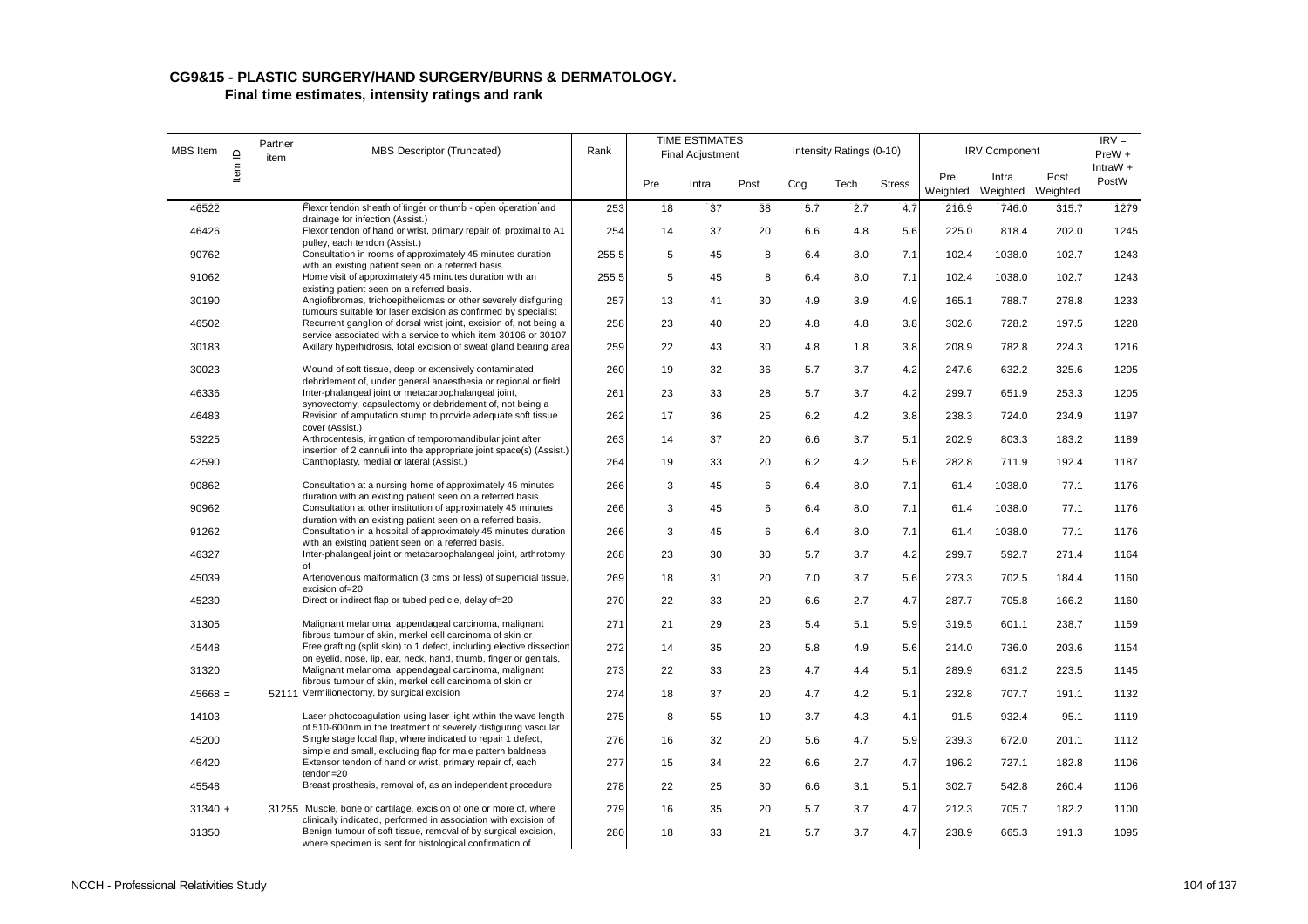| MBS Item  | $\mathrel{\underline{\mathsf{O}}}$ | Partner<br>item | <b>MBS Descriptor (Truncated)</b>                                                                                                                                                                  | Rank |     | <b>TIME ESTIMATES</b><br>Final Adjustment |          |     | Intensity Ratings (0-10) |               |                 | <b>IRV Component</b>       |       | $IRV =$<br>$PreW +$<br>IntraW + |
|-----------|------------------------------------|-----------------|----------------------------------------------------------------------------------------------------------------------------------------------------------------------------------------------------|------|-----|-------------------------------------------|----------|-----|--------------------------|---------------|-----------------|----------------------------|-------|---------------------------------|
|           | ltem                               |                 |                                                                                                                                                                                                    |      | Pre | Intra                                     | Post     | Cog | Tech                     | <b>Stress</b> | Pre<br>Weighted | Intra<br>Weighted Weighted | Post  | PostW                           |
| 45025     |                                    |                 | Carbon dioxide laser resurfacing of the face or neck for severely                                                                                                                                  | 281  | 16  | 23                                        | 30       | 6.2 | 4.5                      | 7.2           | 256.3           | 526.1                      | 301.8 | 1084                            |
| 46519     |                                    |                 | disfiguring scarring resulting from trauma, burns or cystic acne<br>Middle palmar, thenar or hypothenar spaces of hand, drainage<br>of (excluding aftercare)                                       | 282  | 21  | 36                                        | 19       | 4.8 | 2.7                      | 4.7           | 231.5           | 681.7                      | 157.9 | 1071                            |
| $30272 =$ |                                    |                 | 52078 Tongue, partial excision of (Assist.)                                                                                                                                                        | 283  | 16  | 35                                        | 25       | 5.7 | 2.7                      | 3.8           | 185.9           | 680.1                      | 204.9 | 1071                            |
| $47741 =$ |                                    |                 | 53460 Nasal bones, treatment of fracture of, by open reduction<br>involving osteotomies (Assist.)                                                                                                  | 284  | 17  | 29                                        | 20       | 6.2 | 3.7                      | 6.0           | 245.9           | 635.1                      | 185.4 | 1066                            |
| 45239     |                                    |                 | Direct, indirect or local flap, revision of=20                                                                                                                                                     | 285  | 18  | 30                                        | 25       | 6.2 | 3.1                      | 4.2           | 231.6           | 613.1                      | 214.1 | 1059                            |
| 31300     |                                    |                 | Malignant melanoma, appendageal carcinoma, malignant<br>fibrous tumour of skin, merkel cell carcinoma of skin or                                                                                   | 286  | 20  | 26                                        | 23       | 5.4 | 4.7                      | 5.7           | 292.6           | 534.7                      | 230.7 | 1058                            |
| 46438     |                                    |                 | Mallet finger, closed pin fixation of                                                                                                                                                              | 287  | 20  | 31                                        | 27       | 5.7 | 2.7                      | 3.8           | 232.4           | 602.3                      | 221.3 | 1056                            |
| 30187     |                                    |                 | Palmar or plantar warts, removal of, by carbon dioxide laser,<br>requiring admission to a hospital or day hospital facility, or                                                                    | 288  | 17  | 39                                        | 20       | 4.8 | 2.7                      | 3.8           | 180.1           | 710.0                      | 163.9 | 1054                            |
| 45400     |                                    |                 | Free grafting (split skin) of a granulating area, small=20                                                                                                                                         | 289  | 13  | 32                                        | 33       | 5.7 | 2.9                      | 3.8           | 154.2           | 621.8                      | 275.8 | 1052                            |
| 31260     |                                    |                 | Basal cell carcinoma or squamous cell carcinoma (including<br>keratocanthoma), removal from nose, eyelid, lip, ear, digit or                                                                       | 290  | 18  | 28                                        | 20       | 5.5 | 4.7                      | 5.8           | 266.3           | 581.9                      | 200.9 | 1049                            |
| 31245     |                                    |                 | Skin and subcutaneous tissue, extensive excision of, in the                                                                                                                                        | 291  | 17  | 24                                        | 37       | 3.7 | 5.2                      | 5.6           | 225.3           | 436.1                      | 385.5 | 1047                            |
| 31335     |                                    |                 | treatment of suppurative hydradenitis (excision from axilla, groin<br>Malignant melanoma, appendageal carcinoma, malignant<br>fibrous tumour of skin, merkel cell carcinoma of skin or             | 292  | 21  | 31                                        | 25       | 4.1 | 4.4                      | 4.4           | 255.3           | 549.9                      | 240.7 | 1046                            |
| 45518     |                                    |                 | Scar, other than on face or neck, more than 7 cms in length,                                                                                                                                       | 293  | 14  | 41                                        | 20       | 4.8 | 2.0                      | 3.8           | 136.3           | 746.4                      | 152.7 | 1035                            |
| 31315     |                                    |                 | revision of, as an independent procedure, where undertaken in<br>Malignant melanoma, appendageal carcinoma, malignant<br>fibrous tumour of skin, merkel cell carcinoma of skin or                  | 294  | 20  | 29                                        | 22       | 4.7 | 4.2                      | 5.1           | 258.7           | 554.7                      | 210.3 | 1024                            |
| 46465     |                                    |                 | Amputation of single digit, proximal to nail bed, involving section<br>of bone or joint and requiring soft tissue cover                                                                            | 295  | 20  | 26                                        | 37       | 4.8 | 2.7                      | 4.7           | 220.5           | 492.4                      | 307.4 | 1020                            |
| 46459     |                                    |                 | Operation for osteomyelitis on distal phalanx                                                                                                                                                      | 296  | 21  | 27                                        | 30       | 5.7 | 2.7                      | 3.8           | 244.0           | 524.6                      | 245.9 | 1014                            |
| 45512     |                                    |                 | Scar, of face or neck, more than 3 cm in length, revision of,<br>where undertaken in the operating theatre of a hospital or                                                                        | 297  | 16  | 28                                        | 30       | 5.7 | 2.7                      | 4.7           | 192.8           | 564.5                      | 249.3 | 1007                            |
| 31310     |                                    |                 | Malignant melanoma, appendageal carcinoma, malignant<br>fibrous tumour of skin, merkel cell carcinoma of skin or                                                                                   | 298  | 17  | 30                                        | 24       | 4.7 | 3.9                      | 4.9           | 212.0           | 568.9                      | 223.0 | 1004                            |
| 42584     |                                    |                 | Tarsorrhaphy=20 (Assist.)                                                                                                                                                                          | 299  | 15  | 29                                        | 20       | 5.7 | 4.8                      | 4.7           | 219.2           | 584.7                      | 199.7 | 1004                            |
| 45581     |                                    |                 | Facial nerve palsy, excision of tissue for                                                                                                                                                         | 300  | 14  | 34                                        | 20       | 5.7 | 2.7                      | 4.2           | 165.3           | 671.7                      | 164.9 | 1002                            |
| $30049 =$ |                                    |                 | 52009 Skin and subcutaneous tissue or mucous membrane, repair of                                                                                                                                   | 301  | 14  | 37                                        | 29       | 4.1 | 2.0                      | 4.2           | 127.8           | 650.4                      | 222.9 | 1001                            |
| 46501     |                                    |                 | recent wound of, on face or neck, large (more than 7cm long),<br>Ganglion of volar wrist joint, excision of, not being a service<br>associated with a service to which item 30106 or 30107 applies | 302  | 20  | 30                                        | 20       | 5.3 | 3.7                      | 3.8           | 247.7           | 566.6                      | 179.9 | 994                             |
| $45665 =$ |                                    |                 | 52108 Lip, eyelid or ear, full thickness wedge excision of, with repair<br>by direct sutures=20                                                                                                    | 303  | 14  | 25                                        | 20       | 5.4 | 5.4                      | 7.0           | 225.5           | 540.6                      | 215.1 | 981                             |
| 31275     |                                    |                 | Basal cell carcinoma or squamous cell carcinoma (including<br>keratocanthoma), removal from face, neck (anterior to the                                                                            | 304  | 16  | 31                                        | 20       | 4.7 | 4.1                      | 4.9           | 203.5           | 587.9                      | 189.0 | 980                             |
| 45704     |                                    |                 | Cleft lip reconstruction using full thickness flap (Abbe or<br>similar), second stage                                                                                                              | 305  | 18  | 28                                        | 30       | 4.8 | 2.7                      | 4.7           | 198.4           | 530.2                      | 249.3 | 978                             |
| 30197     |                                    |                 | Cancer of skin or mucous membrane proven by histopathology<br>or confirmed by specialist opinion, removal of, by serial                                                                            | 306  | 16  | 34                                        | 21       | 4.9 | 3.5                      | 3.3           | 183.1           | 609.8                      | 184.2 | 977                             |
| 45439     |                                    |                 | Free grafting (split skin) to 1 defect, including elective<br>dissection, small                                                                                                                    | 307  | 13  | 27                                        | 35       | 4.7 | 3.9                      | 4.2           | 157.8           | 496.6                      | 322.2 | 977                             |
| 45572     |                                    |                 | Intra-operative tissue expansion performed during an operation<br>when combined with a service to which another item in Group                                                                      | 308  | 14  | 31                                        | $\Omega$ | 7.5 | 4.8                      | 6.0           | 242.1           | 733.7                      | 0.0   | 976                             |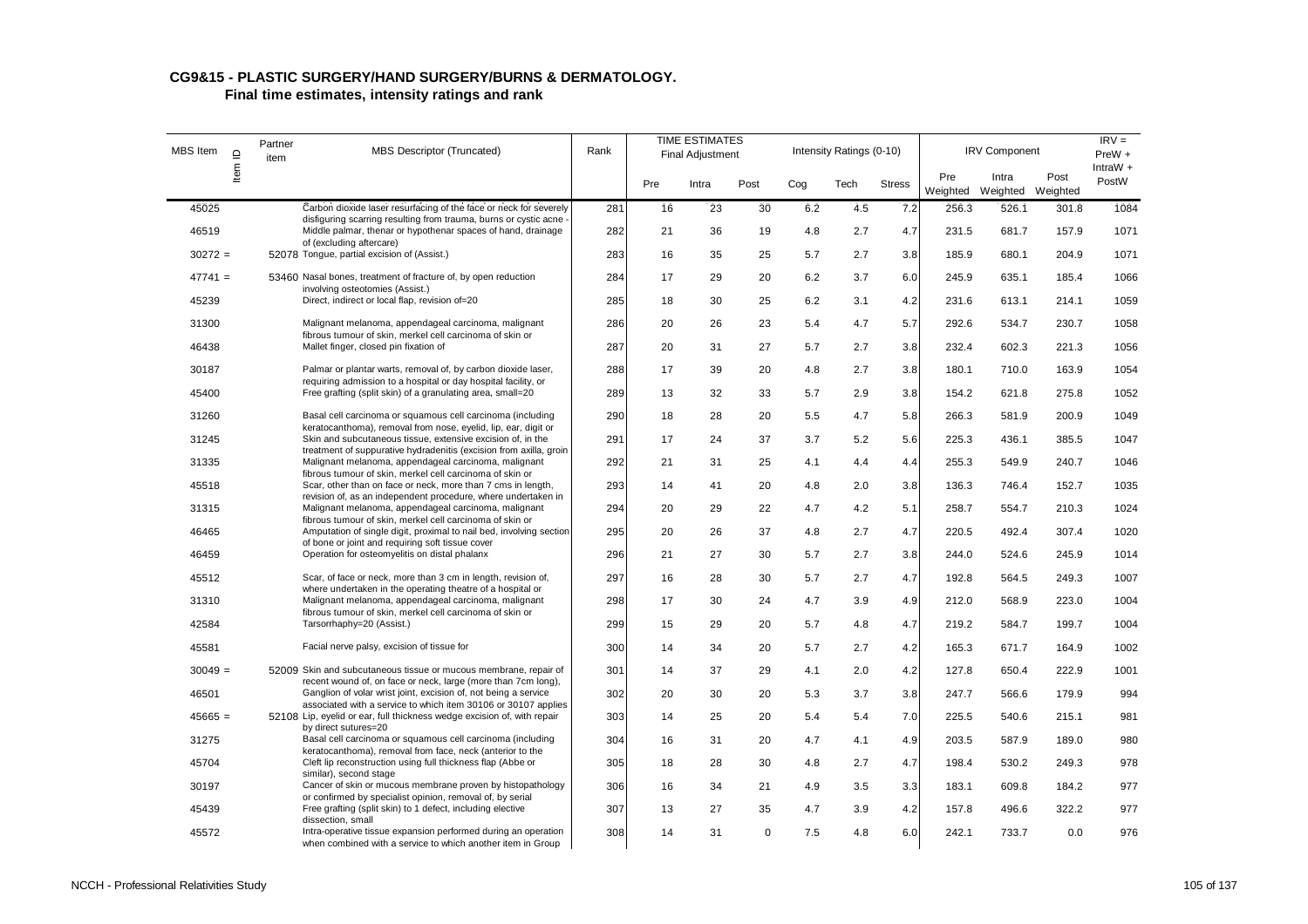| MBS Item  | $\supseteq$ | Partner<br>item | <b>MBS Descriptor (Truncated)</b>                                                                                                                                             | Rank  |     | <b>TIME ESTIMATES</b><br>Final Adjustment |      |     | Intensity Ratings (0-10) |               |                 | <b>IRV Component</b>       |       | $IRV =$<br>PreW +   |
|-----------|-------------|-----------------|-------------------------------------------------------------------------------------------------------------------------------------------------------------------------------|-------|-----|-------------------------------------------|------|-----|--------------------------|---------------|-----------------|----------------------------|-------|---------------------|
|           | ltem        |                 |                                                                                                                                                                               |       | Pre | Intra                                     | Post | Cog | Tech                     | <b>Stress</b> | Pre<br>Weighted | Intra<br>Weighted Weighted | Post  | IntraW $+$<br>PostW |
| 30042     |             |                 | Skin and subcutaneous tissue or mucous membrane, repair of                                                                                                                    | 309   | 15  | 34                                        | 28   | 4.3 | 2.7                      | 3.8           | 150.3           | 595.8                      | 229.5 | 976                 |
| 30370     |             |                 | recent wound of, other than on face or neck, large (more than<br>Inverted nipple, surgical eversion of                                                                        | 310   | 22  | 27                                        | 20   | 5.7 | 2.7                      | 4.7           | 265.1           | 544.4                      | 166.2 | 976                 |
| 31295     |             |                 | Basal cell carcinoma or squamous cell carcinoma, residual or<br>recurrent (where lesion treated by previous surgery, serial                                                   | 311   | 14  | 26                                        | 23   | 5.5 | 4.4                      | 5.7           | 201.3           | 538.3                      | 225.2 | 965                 |
| 46486     |             |                 | Nail bed, accurate reconstruction of nail bed laceration using                                                                                                                | 312   | 20  | 27                                        | 20   | 5.7 | 3.7                      | 3.8           | 256.8           | 524.6                      | 179.9 | 961                 |
| 30014     |             |                 | magnification, undertaken in the operating theatre of a hospital<br>Extensive burns, dressing of, under general anaesthesia (not                                              | 313   | 14  | 42                                        | 20   | 4.1 | 1.8                      | 2.9           | 115.7           | 693.9                      | 147.3 | 957                 |
| 31220     |             |                 | involving grafting)<br>Tumours (other than viral verrucae [common warts] and                                                                                                  | 314   | 14  | 40                                        | 18   | 3.1 | 3.0                      | 4.7           | 132.3           | 664.9                      | 153.9 | 951                 |
| 14122     |             |                 | seborrheic keratoses), cysts, ulcers or scars (other than scars<br>Laser photocoagulation using laser light within the wave length                                            | 315   | 8   | 55                                        | 5    | 2.4 | 3.3                      | 4.1           | 69.9            | 835.0                      | 43.6  | 948                 |
| 31270     |             |                 | of 510-600nm in the treatment of severely disfiguring vascular<br>Basal cell carcinoma or squamous cell carcinoma (including                                                  | 316   | 11  | 34                                        | 17   | 4.7 | 3.9                      | 5.1           | 138.2           | 650.3                      | 158.4 | 947                 |
| $45797 =$ |             |                 | keratocanthoma), removal from face, neck (anterior to the<br>52630 Osseo-integration procedure, fixation of transcutaneous<br>abutment                                        | 317   | 16  | 25                                        | 20   | 6.6 | 3.1                      | 5.1           | 220.1           | 542.8                      | 173.6 | 936                 |
| 31290     |             |                 | Basal cell carcinoma or squamous cell carcinoma (including                                                                                                                    | 318   | 16  | 29                                        | 22   | 4.7 | 3.9                      | 4.1           | 193.4           | 531.1                      | 202.2 | 927                 |
| 31330     |             |                 | keratocanthoma), removal from areas of the body not covered<br>Malignant melanoma, appendageal carcinoma, malignant                                                           | 319   | 17  | 28                                        | 24   | 4.1 | 3.9                      | 4.4           | 196.3           | 496.7                      | 221.5 | 915                 |
| 46500     |             |                 | fibrous tumour of skin, merkel cell carcinoma of skin or<br>Ganglion of dorsal wrist joint, excision of, not being a service                                                  | 320   | 20  | 27                                        | 20   | 4.8 | 3.7                      | 3.8           | 236.3           | 491.5                      | 179.9 | 908                 |
| 31255     |             |                 | associated with a service to which item 30106 or 30107 applies<br>Basal cell carcinoma or squamous cell carcinoma (including                                                  | 321   | 12  | 27                                        | 17   | 5.5 | 4.4                      | 5.9           | 173.7           | 563.4                      | 166.9 | 904                 |
| 45506     |             |                 | keratocanthoma), removal from nose, eyelid, lip, ear, digit or<br>Scar, of face or neck, not more than 3 cm in length, revision of,                                           | 322   | 13  | 28                                        | 20   | 5.7 | 2.7                      | 4.7           | 156.7           | 564.5                      | 166.2 | 887                 |
| 46494     |             |                 | where undertaken in the operating theatre of a hospital or<br>Ganglion of hand, excision of, not being a service associated                                                   | 323   | 14  | 28                                        | 20   | 5.7 | 3.1                      | 3.8           | 169.5           | 544.0                      | 170.3 | 884                 |
| 30369     |             |                 | with a service to which an item in this Group applies<br>Accessory breast tissue, excision of (Assist.)                                                                       | 324   | 15  | 29                                        | 20   | 4.8 | 2.7                      | 4.7           | 165.4           | 549.2                      | 166.2 | 881                 |
| $47762 =$ |             |                 | 53411 Zygomatic bone, treatment of fracture of, requiring surgical                                                                                                            | 325   | 20  | 21                                        | 20   | 5.7 | 3.1                      | 5.6           | 259.4           | 438.8                      | 174.8 | 873                 |
| 45030     |             |                 | reduction by a temporal, intra-oral or other approach<br>Angioma (haemangioma or lymphangioma or both) of skin and                                                            | 326   | 14  | 25                                        | 20   | 5.7 | 3.7                      | 4.7           | 185.8           | 504.0                      | 182.2 | 872                 |
| 90751     |             |                 | subcutaneous tissue (excluding facial muscle or breast) or<br>Consultation in rooms of approximately 30 minutes duration                                                      | 327.5 | 5   | 30                                        | 10   | 6.4 | 7.1                      | 5.6           | 93.3            | 655.4                      | 119.4 | 868                 |
| 91051     |             |                 | with a new patient seen on a referred basis.<br>Home visit of approximately 30 minutes duration with a new                                                                    | 327.5 | 5   | 30                                        | 10   | 6.4 | 7.1                      | 5.6           | 93.3            | 655.4                      | 119.4 | 868                 |
| 14112     |             |                 | patient seen on a referred basis.<br>Laser photocoagulation using laser light within the wave length                                                                          | 329.5 | 8   | 37                                        | 10   | 3.7 | 4.3                      | 5.6           | 97.3            | 672.3                      | 97.0  | 867                 |
| 14128     |             |                 | of 510-1064nm in the treatment of port wine stains,<br>Laser photocoagulation using laser light within the wave length<br>of 510-1064nm in the treatment of port wine stains, | 329.5 | 8   | 37                                        | 10   | 3.7 | 4.3                      | 5.6           | 97.3            | 672.3                      | 97.0  | 867                 |
| 30052     |             |                 | Full thickness laceration of ear, eyelid, nose or lip, repair of,<br>with accurate apposition of each layer of tissue=20 (Assist.)                                            | 331   | 9   | 38                                        | 16   | 4.1 | 2.2                      | 3.8           | 82.7            | 655.6                      | 124.7 | 863                 |
| 31345     |             |                 | Lipoma, excision of, where lesion is subcutaneous and greater<br>than 50mm in diameter, or is sub-fascial                                                                     | 332   | 17  | 28                                        | 25   | 3.6 | 3.4                      | 4.0           | 173.0           | 468.6                      | 219.5 | 861                 |
| $41689 =$ |             |                 | 53018 Turbinectomy or turbinectomies, partial or total, unilateral                                                                                                            | 333   | 11  | 27                                        | 20   | 5.7 | 2.7                      | 4.7           | 132.6           | 544.4                      | 166.2 | 843                 |
| 45515     |             |                 | Scar, other than on face or neck, not more than 7 cms in length,                                                                                                              | 334   | 13  | 31                                        | 20   | 4.8 | 1.8                      | 3.8           | 123.4           | 564.4                      | 149.5 | 837                 |
| 46534     |             |                 | revision of, as an independent procedure, where undertaken in<br>Nail plate injury or deformity, radical excision of nail germinal                                            | 335   | 14  | 25                                        | 24   | 5.3 | 2.7                      | 4.2           | 159.0           | 480.3                      | 197.9 | 837                 |
| 46495     |             |                 | matrix<br>Ganglion or mucous cyst of distal digit, excision of, not being a<br>service associated with a service to which item 30106 or 30107                                 | 336   | 17  | 22                                        | 20   | 5.7 | 3.1                      | 4.7           | 213.2           | 443.6                      | 172.6 | 829                 |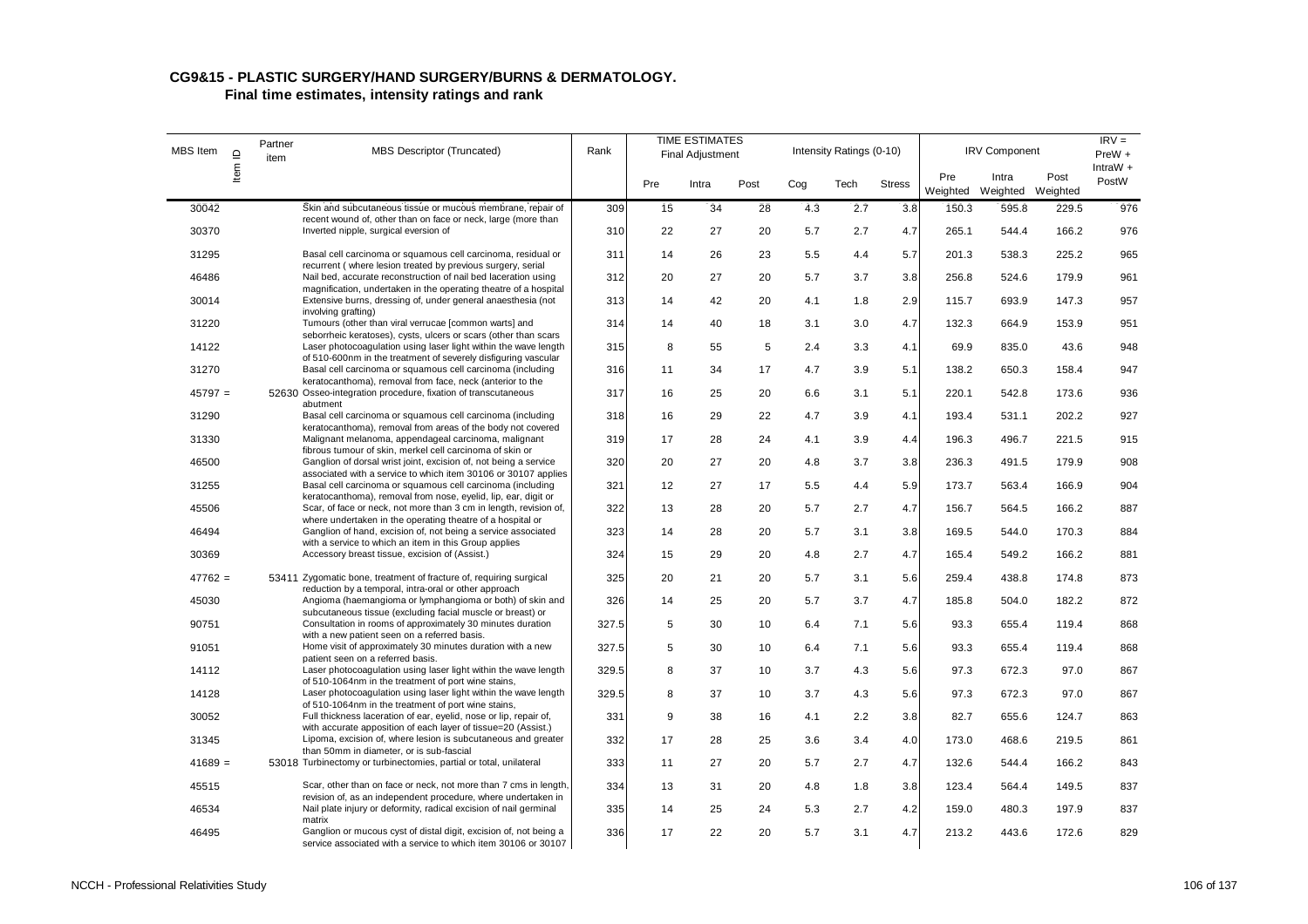| MBS Item  | $\mathbf{\underline{o}}$ | Partner<br>item | <b>MBS Descriptor (Truncated)</b>                                                                                                    | Rank  |     | <b>TIME ESTIMATES</b><br><b>Final Adjustment</b> |                |     | Intensity Ratings (0-10) |               |                 | <b>IRV Component</b>       |       | $IRV =$<br>$PreW +$ |
|-----------|--------------------------|-----------------|--------------------------------------------------------------------------------------------------------------------------------------|-------|-----|--------------------------------------------------|----------------|-----|--------------------------|---------------|-----------------|----------------------------|-------|---------------------|
|           | Item I                   |                 |                                                                                                                                      |       | Pre | Intra                                            | Post           | Cog | Tech                     | <b>Stress</b> | Pre<br>Weighted | Intra<br>Weighted Weighted | Post  | IntraW $+$<br>PostW |
| 46363     |                          |                 | Tendon sheath of hand or wrist, open operation on, for                                                                               | 337   | 19  | 20                                               | 28             | 5.7 | 2.2                      | 4.1           | 211.9           | 393.5                      | 219.4 | 825                 |
| 45021     |                          |                 | stenosing tenovaginitis=20<br>Abrasive therapy, limited to 1 aesthetic area                                                          | 338   | 15  | 21                                               | 15             | 5.8 | 4.4                      | 6.0           | 223.0           | 448.5                      | 147.4 | 819                 |
| 42573     |                          |                 | Dermoid, periorbital, excision of                                                                                                    | 339   | 10  | 26                                               | 17             | 5.7 | 3.7                      | 4.7           | 132.7           | 524.2                      | 154.8 | 812                 |
| 46498     |                          |                 | Ganglion of flexor tendon sheath, excision of, not being a<br>service associated with a service to which item 30106 or 30107         | 340   | 18  | 21                                               | 20             | 5.7 | 3.1                      | 4.2           | 221.4           | 414.9                      | 171.3 | 808                 |
| 45224     |                          |                 | Direct flap repair, small (cross finger or similar), second<br>$staae = 20$                                                          | 341   | 14  | 23                                               | 20             | 6.2 | 2.7                      | 4.1           | 172.7           | 468.2                      | 164.7 | 805                 |
| 90851     |                          |                 | Consultation at a nursing home of approximately 30 minutes<br>duration with a new patient seen on a referred basis.                  | 343   | 3   | 30                                               | $\overline{7}$ | 6.4 | 7.1                      | 5.6           | 56.0            | 655.4                      | 83.6  | 795                 |
| 90951     |                          |                 | Consultation at other institution of approximately 30 minutes<br>duration with a new patient seen on a referred basis.               | 343   | 3   | 30                                               | $\overline{7}$ | 6.4 | 7.1                      | 5.6           | 56.0            | 655.4                      | 83.6  | 795                 |
| 91251     |                          |                 | Consultation in a hospital of approximately 30 minutes duration<br>with a new patient seen on a referred basis.                      | 343   | 3   | 30                                               | $\overline{7}$ | 6.4 | 7.1                      | 5.6           | 56.0            | 655.4                      | 83.6  | 795                 |
| 14109     |                          |                 | Laser photocoagulation using laser light within the wave length<br>of 510-1064nm in the treatment of port wine stains,               | 345.5 | 8   | 28                                               | 10             | 5.0 | 5.2                      | 5.6           | 117.9           | 558.3                      | 104.2 | 780                 |
| 14124     |                          |                 | Laser photocoagulation using laser light within the wave length<br>of 510-1064nm in the treatment of port wine stains,               | 345.5 | 8   | 28                                               | 10             | 5.0 | 5.2                      | 5.6           | 117.9           | 558.3                      | 104.2 | 780                 |
| 90752     |                          |                 | Consultation in rooms of approximately 30 minutes duration<br>with an existing patient seen on a referred basis.                     | 347.5 | 5   | 30                                               | 8              | 5.0 | 7.1                      | 5.6           | 85.3            | 598.2                      | 95.5  | 779                 |
| 91052     |                          |                 | Home visit of approximately 30 minutes duration with an<br>existing patient seen on a referred basis.                                | 347.5 | 5   | 30                                               | 8              | 5.0 | 7.1                      | 5.6           | 85.3            | 598.2                      | 95.5  | 779                 |
| 31325     |                          |                 | Malignant melanoma, appendageal carcinoma, malignant<br>fibrous tumour of skin, merkel cell carcinoma of skin or                     | 349   | 14  | 26                                               | 20             | 2.4 | 5.2                      | 4.1           | 154.7           | 394.8                      | 204.6 | 754                 |
| 46464     |                          |                 | Amputation of a supernumerary complete digit                                                                                         | 350   | 12  | 22                                               | 23             | 5.3 | 2.7                      | 3.8           | 134.0           | 415.5                      | 188.5 | 738                 |
| $30068 =$ |                          |                 | 52018 Foreign body in muscle, tendon or other deep tissue, removal<br>of, as an independent procedure=20 (Assist.)                   | 351   | 17  | 23                                               | 20             | 4.3 | 2.2                      | 4.2           | 163.3           | 410.5                      | 156.9 | 731                 |
| 45669     |                          |                 | Vermilionectomy, using carbon dioxide laser excision-ablation                                                                        | 352   | 11  | 18                                               | 30             | 4.7 | 3.5                      | 4.1           | 127.6           | 329.6                      | 266.2 | 723                 |
| 31285     |                          |                 | Basal cell carcinoma or squamous cell carcinoma (including<br>keratocanthoma), removal from areas of the body not covered            | 353   | 9   | 27                                               | 17             | 3.7 | 4.3                      | 4.1           | 102.9           | 457.7                      | 161.7 | 722                 |
| 90852     |                          |                 | Consultation at a nursing home of approximately 30 minutes<br>duration with an existing patient seen on a referred basis.            | 355   | 3   | 30                                               | 5              | 5.0 | 7.1                      | 5.6           | 51.2            | 598.2                      | 59.7  | 709                 |
| 90952     |                          |                 | Consultation at other institution of approximately 30 minutes<br>duration with an existing patient seen on a referred basis.         | 355   | 3   | 30                                               | 5              | 5.0 | 7.1                      | 5.6           | 51.2            | 598.2                      | 59.7  | 709                 |
| 91252     |                          |                 | Consultation in a hospital of approximately 30 minutes duration<br>with an existing patient seen on a referred basis.                | 355   | 3   | 30                                               | 5              | 5.0 | 7.1                      | 5.6           | 51.2            | 598.2                      | 59.7  | 709                 |
| 31265     |                          |                 | Basal cell carcinoma or squamous cell carcinoma (including<br>keratocanthoma), removal from face, neck (anterior to the              | 357   | 9   | 23                                               | 16             | 3.7 | 5.2                      | 5.6           | 119.3           | 417.9                      | 166.7 | 704                 |
| 14126     |                          |                 | Laser photocoagulation using laser light within the wave length<br>of 510-1064nm in the treatment of port wine stains,               | 358   | 8   | 28                                               | 10             | 3.7 | 4.3                      | 5.6           | 97.3            | 508.8                      | 97.0  | 703                 |
| 46456     |                          |                 | Finger, percutaneous tenotomy of                                                                                                     | 359   | 19  | 17                                               | 20             | 5.7 | 1.8                      | 4.2           | 203.5           | 335.8                      | 150.5 | 690                 |
| 14100     |                          |                 | Laser photocoagulation using laser light within the wave length<br>of 510-600nm in the treatment of severely disfiguring vascular    | 360.5 | 8   | 28                                               | 10             | 3.7 | 4.3                      | 4.1           | 91.5            | 474.7                      | 95.1  | 661                 |
| 14120     |                          |                 | Laser photocoagulation using laser light within the wave length<br>of 510-600nm in the treatment of severely disfiguring vascular    | 360.5 | 8   | 28                                               | 10             | 3.7 | 4.3                      | 4.1           | 91.5            | 474.7                      | 95.1  | 661                 |
| 31240     |                          |                 | Tumour (other than viral verrucae [common warts] and<br>seborrheic keratoses), cyst, ulcer or scar (other than a scar                | 362   | 10  | 26                                               | 15             | 3.6 | 3.0                      | 4.0           | 96.9            | 435.1                      | 126.9 | 659                 |
| 46528     |                          |                 | Ingrowing nail of finger or thumb, wedge resection for, including<br>removal of segment of nail, ungual fold and portion of the nail | 363   | 11  | 19                                               | 20             | 4.8 | 2.7                      | 3.8           | 116.5           | 345.9                      | 163.9 | 626                 |
| 31230     |                          |                 | Tumour (other than viral verrucae [common warts] and<br>seborrheic keratoses), cyst, ulcer or scar (other than a scar                | 364   | 11  | 21                                               | 15             | 3.6 | 3.9                      | 4.7           | 122.3           | 363.4                      | 139.0 | 625                 |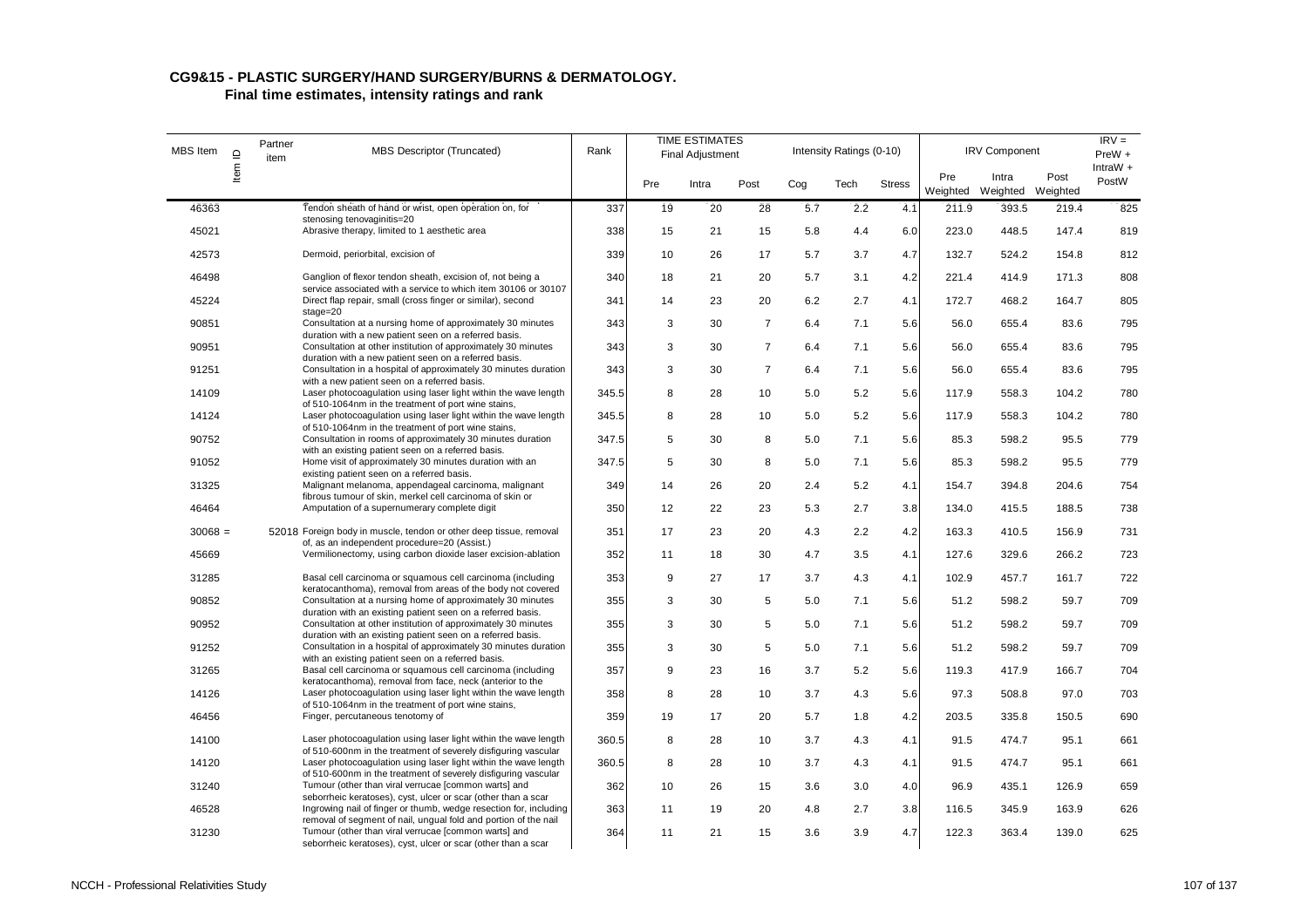#### **CG9&15 - PLASTIC SURGERY/HAND SURGERY/BURNS & DERMATOLOGY.**

| MBS Item | $\supseteq$ | Partner<br>item | <b>MBS Descriptor (Truncated)</b>                                                                                                                                                                 | Rank  |     | <b>TIME ESTIMATES</b><br><b>Final Adjustment</b> |                |     | Intensity Ratings (0-10) |               |                 | <b>IRV Component</b>       |       | $IRV =$<br>$PreW +$ |
|----------|-------------|-----------------|---------------------------------------------------------------------------------------------------------------------------------------------------------------------------------------------------|-------|-----|--------------------------------------------------|----------------|-----|--------------------------|---------------|-----------------|----------------------------|-------|---------------------|
|          | Item        |                 |                                                                                                                                                                                                   |       | Pre | Intra                                            | Post           | Cog | Tech                     | <b>Stress</b> | Pre<br>Weighted | Intra<br>Weighted Weighted | Post  | IntraW $+$<br>PostW |
| 31215    |             |                 | Tumour (other than viral verrucae [common warts] and                                                                                                                                              | 365   | 9   | 25                                               | 16             | 2.4 | 4.3                      | 4.1           | 89.6            | 379.6                      | 152.2 | 621                 |
| 90743    |             |                 | seborrheic keratoses), cyst, ulcer or scar (other than a scar<br>Consultation in rooms of approximately 20 minutes duration and<br>the nature of the service requires breaks in continuity with a | 366.5 | 5   | 20                                               | 8              | 6.4 | 6.2                      | 4.1           | 84.2            | 412.5                      | 88.2  | 585                 |
| 91043    |             |                 | Home visit of approximately 20 minutes duration and the nature<br>of the service requires breaks in continuity with a new or                                                                      | 366.5 | 5   | 20                                               | 8              | 6.4 | 6.2                      | 4.1           | 84.2            | 412.5                      | 88.2  | 585                 |
| 30372    |             |                 | Accessory nipple, excision of                                                                                                                                                                     | 368   | 12  | 21                                               | 20             | 3.8 | 1.8                      | 2.9           | 95.1            | 338.4                      | 147.3 | 581                 |
| 31235    |             |                 | Tumour (other than viral verrucae [common warts] and<br>seborrheic keratoses), cyst, ulcer or scar (other than a scar                                                                             | 369   | 10  | 19                                               | 15             | 3.6 | 3.2                      | 4.7           | 102.7           | 328.8                      | 130.6 | 562                 |
| 90843    |             |                 | Consultation at a nursing home of approximately 20 minutes<br>duration and the nature of the service requires breaks in                                                                           | 371   | 3   | 20                                               | $\overline{7}$ | 6.4 | 6.2                      | 4.1           | 50.5            | 412.5                      | 77.2  | 540                 |
| 90943    |             |                 | Consultation at other institution of approximately 20 minutes<br>duration and the nature of the service requires breaks in                                                                        | 371   | 3   | 20                                               | $\overline{7}$ | 6.4 | 6.2                      | 4.1           | 50.5            | 412.5                      | 77.2  | 540                 |
| 91243    |             |                 | Consultation in a hospital of approximately 20 minutes duration<br>and the nature of the service requires breaks in continuity with a                                                             | 371   | 3   | 20                                               | $\overline{7}$ | 6.4 | 6.2                      | 4.1           | 50.5            | 412.5                      | 77.2  | 540                 |
| 90740    |             |                 | Consultation in rooms of approximately 20 minutes duration<br>with a new or existing patient seen on a referred basis.                                                                            | 373.5 | 5   | 20                                               | 8              | 5.0 | 6.2                      | 4.1           | 76.2            | 374.4                      | 88.2  | 539                 |
| 91040    |             |                 | Home visit of approximately 20 minutes duration with a new or<br>existing patient seen on a referred basis.                                                                                       | 373.5 | 5   | 20                                               | 8              | 5.0 | 6.2                      | 4.1           | 76.2            | 374.4                      | 88.2  | 539                 |
| 46531    |             |                 | Ingrowing nail of finger or thumb, partial resection of nail,<br>including phenolisation but not including excision of nail bed                                                                   | 375   | 11  | 15                                               | 20             | 4.8 | 1.8                      | 3.8           | 104.4           | 273.1                      | 149.5 | 527                 |
| 31280    |             |                 | Basal cell carcinoma or squamous cell carcinoma (including<br>keratocanthoma), removal from areas of the body not covered                                                                         | 376   | 8   | 19                                               | 16             | 2.4 | 4.3                      | 4.1           | 79.6            | 288.5                      | 152.2 | 520                 |
| 30210    |             |                 | Keloid and other skin lesions, extensive, multiple injections of<br>hydrocortisone or similar preparations where undertaken in the                                                                | 377   | 22  | 11                                               | 20             | 4.8 | 1.2                      | 3.2           | 186.4           | 194.9                      | 138.5 | 520                 |
| 30203    |             |                 | Cancer of skin or mucous membrane proven by histopathology<br>or confirmed by specialist opinion, removal of, by liquid nitrogen                                                                  | 378   | 8   | 26                                               | 11             | 2.4 | 4.3                      | 1.8           | 70.8            | 346.1                      | 101.5 | 518                 |
| 90840    |             |                 | Consultation at a nursing home of approximately 20 minutes<br>duration with a new or existing patient seen on a referred basis.                                                                   | 380   | 3   | 20                                               | $\overline{7}$ | 5.0 | 6.2                      | 4.1           | 45.7            | 374.4                      | 77.2  | 497                 |
| 90940    |             |                 | Consultation at other institution of approximately 20 minutes<br>duration with a new or existing patient seen on a referred basis.                                                                | 380   | 3   | 20                                               | $\overline{7}$ | 5.0 | 6.2                      | 4.1           | 45.7            | 374.4                      | 77.2  | 497                 |
| 91240    |             |                 | Consultation in a hospital of approximately 20 minutes duration<br>with a new or existing patient seen on a referred basis.                                                                       | 380   | 3   | 20                                               | $\overline{7}$ | 5.0 | 6.2                      | 4.1           | 45.7            | 374.4                      | 77.2  | 497                 |
| 31210    |             |                 | Tumour (other than viral verrucae [common warts] and<br>seborrheic keratoses), cyst, ulcer or scar (other than a scar                                                                             | 382   | 9   | 20                                               | 15             | 2.4 | 3.3                      | 2.9           | 73.4            | 284.1                      | 128.4 | 486                 |
| 30055    |             |                 | Wounds, dressing of, under general anaesthesia, with or<br>without removal of sutures, not being a service associated with                                                                        | 383   | 11  | 20                                               | 18             | 2.7 | 1.2                      | 2.9           | 65.3            | 292.3                      | 123.9 | 482                 |
| 14106    |             |                 | Laser photocoagulation using laser light within the wave length<br>of 510-1064nm in the treatment of port wine stains,                                                                            | 384   | 6   | 14                                               | 10             | 5.0 | 5.2                      | 5.6           | 88.4            | 279.2                      | 104.2 | 472                 |
| 90730    |             |                 | Consultation in rooms of approximately 15 minutes duration<br>with a new or existing patient seen on a referred basis.                                                                            | 385.5 | 5   | 15                                               | $\overline{7}$ | 5.0 | 6.2                      | 4.1           | 76.2            | 280.8                      | 77.2  | 434                 |
| 91030    |             |                 | Home visit of approximately 15 minutes duration with a new or<br>existing patient seen on a referred basis.                                                                                       | 385.5 | 5   | 15                                               | $\overline{7}$ | 5.0 | 6.2                      | 4.1           | 76.2            | 280.8                      | 77.2  | 434                 |
| 41686    |             |                 | Dislocation of turbinate or turbinates, 1 or both sides, not being<br>a service associated with a service to which another item in this                                                           | 387   | 11  | 9                                                | 16             | 5.7 | 2.2                      | 4.2           | 123.2           | 177.8                      | 125.5 | 427                 |
| 30214    |             |                 | Telangiectases or starburst vessels on the head or neck where<br>lesions are visible from 4 metres, diathermy or sclerosant                                                                       | 388   | 8   | 18                                               | 5              | 2.4 | 5.2                      | 4.1           | 88.4            | 273.3                      | 51.2  | 413                 |
| 90830    |             |                 | Consultation at a nursing home of approximately 15 minutes<br>duration with a new or existing patient seen on a referred basis.                                                                   | 390   | 3   | 15                                               | $\overline{7}$ | 5.0 | 6.2                      | 4.1           | 45.7            | 280.8                      | 77.2  | 404                 |
| 90930    |             |                 | Consultation at other institution of approximately 15 minutes<br>duration with a new or existing patient seen on a referred basis.                                                                | 390   | 3   | 15                                               | $\overline{7}$ | 5.0 | 6.2                      | 4.1           | 45.7            | 280.8                      | 77.2  | 404                 |
| 91230    |             |                 | Consultation in a hospital of approximately 15 minutes duration<br>with a new or existing patient seen on a referred basis.                                                                       | 390   | 3   | 15                                               | $\overline{7}$ | 5.0 | 6.2                      | 4.1           | 45.7            | 280.8                      | 77.2  | 404                 |
| 31205    |             |                 | Tumour (other than viral verrucae [common warts] and<br>seborrheic keratoses), cyst, ulcer or scar (other than a scar                                                                             | 392   | 8   | 15                                               | 15             | 1.4 | 3.3                      | 2.9           | 56.1            | 192.7                      | 128.4 | 377                 |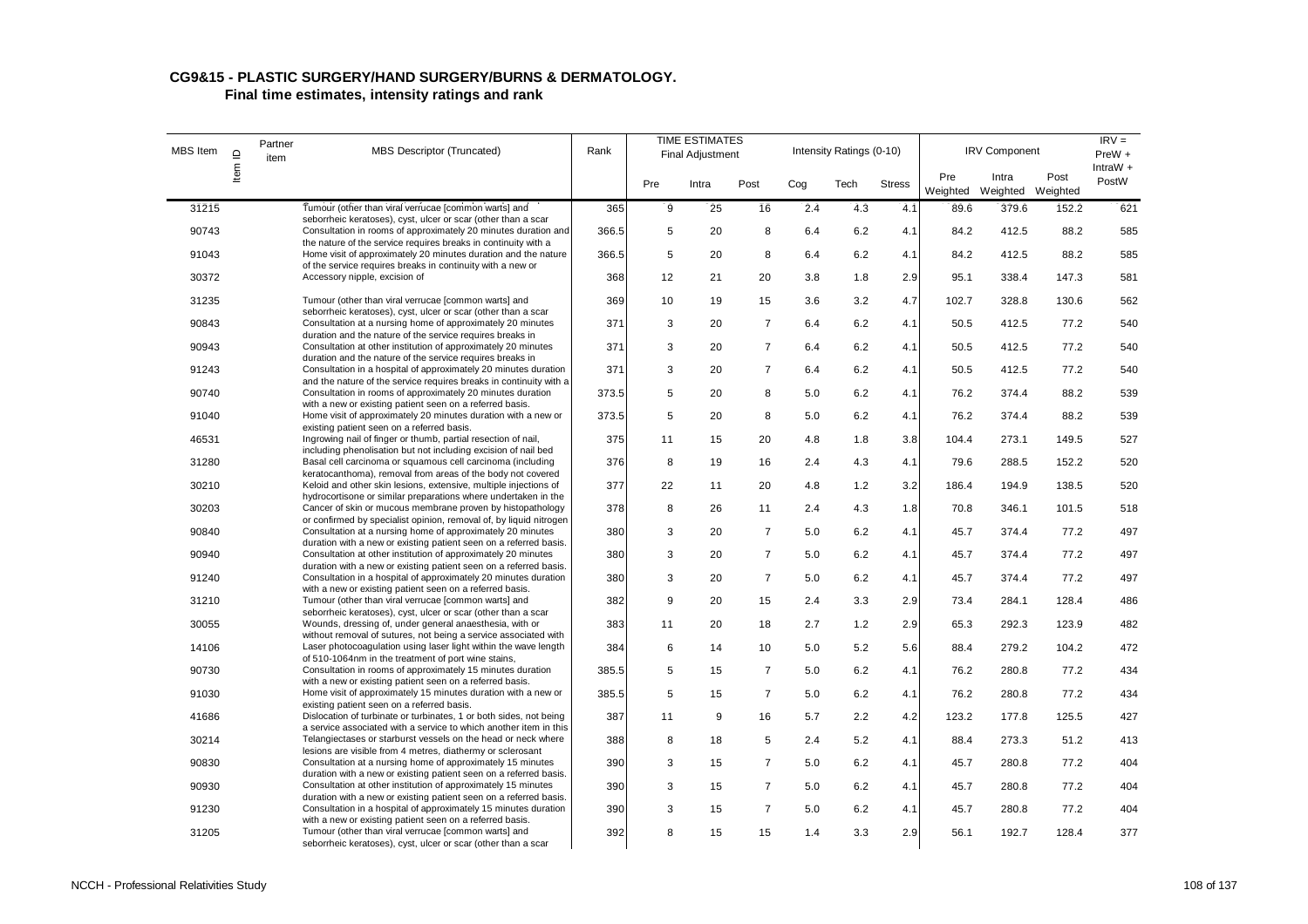#### **CG9&15 - PLASTIC SURGERY/HAND SURGERY/BURNS & DERMATOLOGY.**

| <b>MBS</b> Item | $\mathbf{\underline{o}}$ | Partner<br>item | <b>MBS Descriptor (Truncated)</b>                                                                                                                                                           | Rank  |                          | <b>TIME ESTIMATES</b><br>Final Adjustment |                 |     | Intensity Ratings (0-10) |               |                 | <b>IRV Component</b>       |       | $IRV =$<br>PreW + |
|-----------------|--------------------------|-----------------|---------------------------------------------------------------------------------------------------------------------------------------------------------------------------------------------|-------|--------------------------|-------------------------------------------|-----------------|-----|--------------------------|---------------|-----------------|----------------------------|-------|-------------------|
|                 | Item                     |                 |                                                                                                                                                                                             |       | Pre                      | Intra                                     | Post            | Cog | Tech                     | <b>Stress</b> | Pre<br>Weighted | Intra<br>Weighted Weighted | Post  | IntraW +<br>PostW |
| 30213           |                          |                 | Telangiectases or starburst vessels on the head or neck where                                                                                                                               | 393   | 6                        | 16                                        | $5\phantom{.0}$ | 2.4 | 5.2                      | 4.1           | 66.3            | 242.9                      | 51.2  | 360               |
| 31200           |                          |                 | lesions are visible from 4 metres, diathermy or sclerosant<br>Tumour (other than viral verrucae [common warts] and<br>seborrheic keratoses), cyst, ulcer or scar (other than a scar         | 394   | 8                        | 16                                        | 10              | 1.4 | 3.3                      | 2.9           | 56.1            | 205.5                      | 85.6  | 347               |
| 46516           |                          |                 | Digital nail of finger or thumb, removal of, in the operating<br>theatre of a hospital or approved day hospital facility                                                                    | 395   | 14                       | 6                                         | 16              | 4.6 | 1.2                      | 2.9           | 113.4           | 103.2                      | 110.2 | 327               |
| 90720           |                          |                 | Consultation in rooms of approximately 10 minutes duration<br>with a new or existing patient seen on a referred basis.                                                                      | 396.5 | 5                        | 10                                        | 6               | 3.7 | 5.2                      | 2.9           | 59.8            | 159.8                      | 60.5  | 280               |
| 91020           |                          |                 | Home visit of approximately 10 minutes duration with a new or<br>existing patient seen on a referred basis.                                                                                 | 396.5 | 5                        | 10                                        | 6               | 3.7 | 5.2                      | 2.9           | 59.8            | 159.8                      | 60.5  | 280               |
| 12021           |                          |                 | Epicutaneous patch testing in the investigation of allergic<br>dermatitis, performed by a specialist in the practice of his or her                                                          | 398   | 8                        | 18                                        | 4               | 2.4 | 1.2                      | 0.0           | 33.6            | 213.3                      | 26.1  | 273               |
| $30071 =$       |                          |                 | 52024 Biopsy of skin or mucous membrane, as an independent<br>procedure                                                                                                                     | 399   | 5                        | 14                                        | $\overline{7}$  | 2.4 | 3.3                      | 1.0           | 36.2            | 177.3                      | 58.3  | 272               |
| 46513           |                          |                 | Digital nail of finger or thumb, removal of, not being a service to<br>which item 46516 applies                                                                                             | 400   | 8                        | 10                                        | 5               | 3.8 | 1.8                      | 2.9           | 63.4            | 161.1                      | 36.8  | 261               |
| 46525           |                          |                 | Pulp space infection, paronychia of hand, incision for, when<br>performed in an operating theatre of a hospital or approved day                                                             | 401   | 8                        | 10                                        | 0               | 4.8 | 1.8                      | 3.8           | 76.0            | 182.1                      | 0.0   | 258               |
| 30205           |                          |                 | Cancer of skin proven by histopathology, removal of, by liquid                                                                                                                              | 402   | $\overline{\mathcal{A}}$ | 13                                        | 5               | 2.4 | 4.3                      | 1.8           | 35.4            | 173.1                      | 46.1  | 255               |
| 90820           |                          |                 | nitrogen cryotherapy using repeat freeze- thaw cycles where<br>Consultation at a nursing home of approximately 10 minutes                                                                   | 404   | 3                        | 10                                        | 5               | 3.7 | 5.2                      | 2.9           | 35.9            | 159.8                      | 50.4  | 246               |
| 90920           |                          |                 | duration with a new or existing patient seen on a referred basis.<br>Consultation at other institution of approximately 10 minutes                                                          | 404   | 3                        | 10                                        | 5               | 3.7 | 5.2                      | 2.9           | 35.9            | 159.8                      | 50.4  | 246               |
| 91220           |                          |                 | duration with a new or existing patient seen on a referred basis.<br>Consultation in a hospital of approximately 10 minutes duration                                                        | 404   | 3                        | 10                                        | 5               | 3.7 | 5.2                      | 2.9           | 35.9            | 159.8                      | 50.4  | 246               |
| 30195           |                          |                 | with a new or existing patient seen on a referred basis.<br>Neoplastic skin lesions, other than viral verrucae (common                                                                      | 406   | $\overline{4}$           | 14                                        | $\mathbf{1}$    | 1.4 | 3.3                      | 1.8           | 26.0            | 167.3                      | 8.4   | 202               |
| 30196           |                          |                 | warts) and seborrheic keratoses, treatment by electrosurgical<br>Cancer of skin or mucous membrane proven by histopathology                                                                 | 407   | 4                        | 6                                         | 4               | 3.7 | 4.3                      | 2.9           | 43.4            | 95.9                       | 37.4  | 177               |
| 30202           |                          |                 | or confirmed by specialist opinion, removal of, by serial<br>Cancer of skin or mucous membrane proven by histopathology                                                                     | 408   | 3                        | $\overline{7}$                            | 5               | 2.4 | 4.3                      | 1.8           | 26.6            | 93.2                       | 46.1  | 166               |
| 90710           |                          |                 | or confirmed by specialist opinion, removal of, by liquid nitrogen<br>Consultation in rooms of approximately 5 minutes duration with                                                        | 409.5 | 5                        | 5                                         | 5               | 2.4 | 4.3                      | 1.8           | 44.3            | 66.6                       | 46.1  | 157               |
| 91010           |                          |                 | a new or existing patient seen on a referred basis.<br>Home visit of approximately 5 minutes duration with a new or                                                                         | 409.5 | 5                        | 5                                         | 5               | 2.4 | 4.3                      | 1.8           | 44.3            | 66.6                       | 46.1  | 157               |
| 12018           |                          |                 | existing patient seen on a referred basis.<br>Epicutaneous patch testing in the investigation of allergic                                                                                   | 411   | 4                        | 9                                         | $\overline{4}$  | 2.4 | 1.2                      | 0.0           | 16.8            | 106.6                      | 26.1  | 150               |
| 30192           |                          |                 | dermatitis using all of the allergens in a standard patch test<br>Premalignant skin lesions, treatment of, by galvanocautery or                                                             | 412   | $\overline{4}$           | 8                                         | $\mathbf{1}$    | 1.4 | 3.3                      | 2.9           | 28.1            | 102.8                      | 8.6   | 139               |
| 90810           |                          |                 | electrodesiccation or cryocautery (10 or more lesions)<br>Consultation at a nursing home of approximately 5 minutes                                                                         | 414   | 3                        | 5                                         | 4               | 2.4 | 4.3                      | 1.8           | 26.6            | 66.6                       | 36.9  | 130               |
| 90910           |                          |                 | duration with a new or existing patient seen on a referred basis.<br>Consultation at other institution of approximately 5 minutes                                                           | 414   | 3                        | 5                                         | 4               | 2.4 | 4.3                      | 1.8           | 26.6            | 66.6                       | 36.9  | 130               |
| 91210           |                          |                 | duration with a new or existing patient seen on a referred basis.<br>Consultation in a hospital of approximately 5 minutes duration                                                         | 414   | 3                        | 5                                         | 4               | 2.4 | 4.3                      | 1.8           | 26.6            | 66.6                       | 36.9  | 130               |
| 12015           |                          |                 | with a new or existing patient seen on a referred basis.<br>Epicutaneous patch testing in the investigation of allergic                                                                     | 416   | $\overline{\mathcal{A}}$ | 6                                         | 6               | 2.4 | 1.2                      | 0.0           | 16.8            | 71.1                       | 39.1  | 127               |
| 30207           |                          |                 | dermatitis using all of the allergens in a standard patch test<br>Skin lesions, multiple injections with hydrocortisone or similar                                                          | 417   | 3                        | $\overline{7}$                            | $\mathbf{1}$    | 0.5 | 3.3                      | 0.3           | 14.2            | 66.6                       | 8.2   | 89                |
| 15000           |                          |                 | preparations<br>Radiotherapy, superficial (including treatment with x-rays,                                                                                                                 | 418   | 2                        | $\mathbf{1}$                              | 3               | 3.7 | 4.3                      | 2.9           | 21.7            | 16.0                       | 28.1  | 66                |
| 14050           |                          |                 | radium rays or other radioactive substances), not being a<br>PUVA therapy or UVB therapy administered in whole body                                                                         | 419   | $\overline{2}$           | 3                                         | 3               | 1.4 | 0.0                      | 2.9           | 6.0             | 38.5                       | 17.8  | 62                |
| 15003           |                          |                 | cabinet (not being a service associated with a service to which<br>Radiotherapy, superficial (including treatment with x-rays,<br>radium rays or other radioactive substances), not being a | 420   | 1                        | 1                                         | 3               | 3.7 | 4.3                      | 2.9           | 10.9            | 16.0                       | 28.1  | 55                |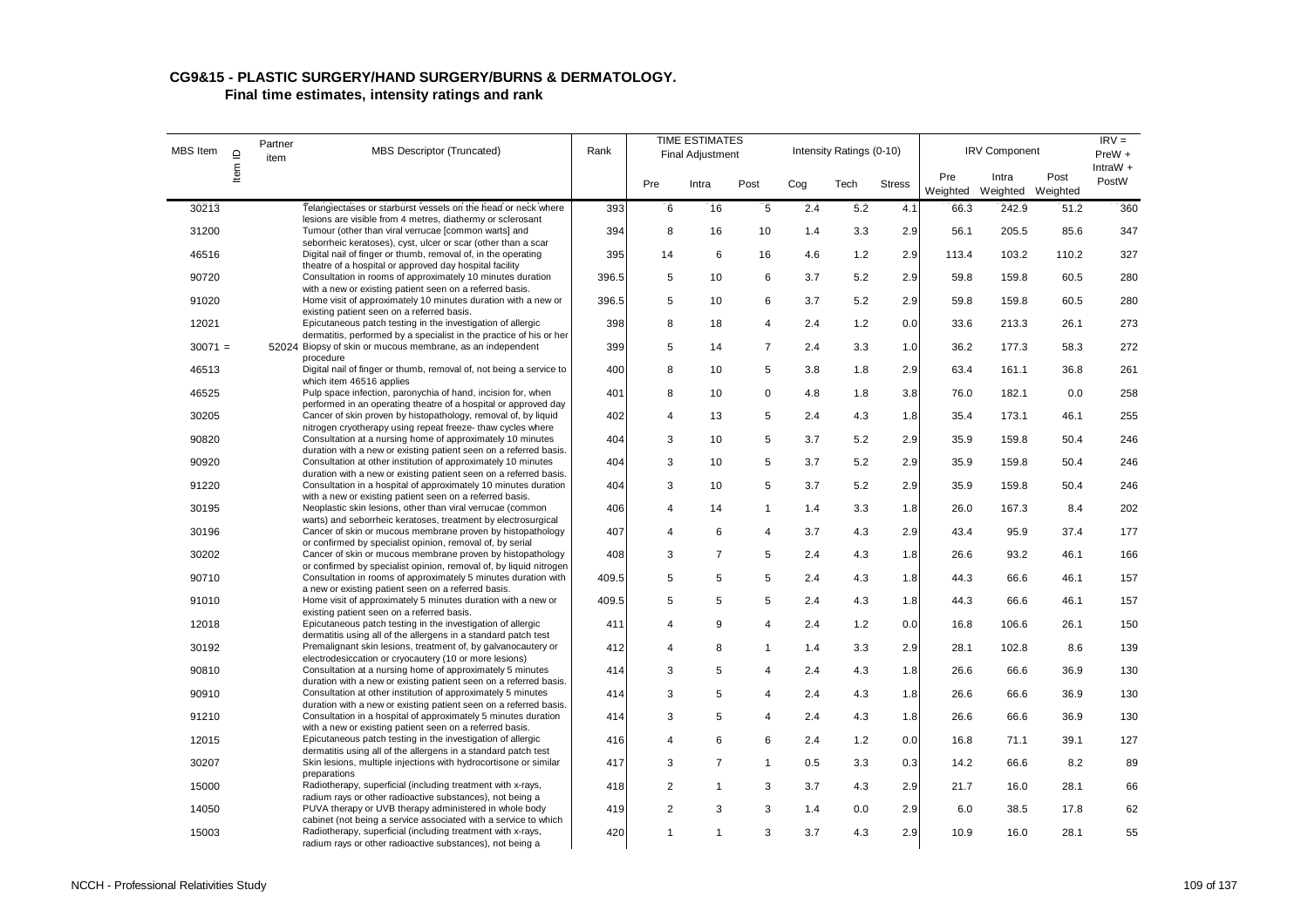# **CG9&15 - PLASTIC SURGERY/HAND SURGERY/BURNS & DERMATOLOGY.**

| <b>MBS</b> Item | = | Partner<br>item | <b>MBS Descriptor (Truncated)</b>                                                                                                      | Rank |     | TIME ESTIMATES<br><b>Final Adjustment</b> |      |              | Intensity Ratings (0-10) |               |                 | <b>IRV Component</b> |                  | $IRV =$<br>PreW +   |
|-----------------|---|-----------------|----------------------------------------------------------------------------------------------------------------------------------------|------|-----|-------------------------------------------|------|--------------|--------------------------|---------------|-----------------|----------------------|------------------|---------------------|
|                 |   |                 |                                                                                                                                        |      | Pre | Intra                                     | Post | Cog          | Tech                     | <b>Stress</b> | Pre<br>Weighted | Intra<br>Weighted    | Post<br>Weighted | IntraW $+$<br>PostW |
| 14053           |   |                 | PUVA therapy or UVB therapy administered to localised body                                                                             | 421  |     |                                           |      | $\mathbf{4}$ | 0.0                      | 0.3           | 3.5             | 32.2                 | 16.8             | 52                  |
|                 |   |                 | areas in a hand and foot cabinet (not being a service associated                                                                       |      |     |                                           |      |              |                          |               |                 |                      |                  |                     |
| 12012           |   |                 | Epicutaneous patch testing in the investigation of allergic                                                                            | 422  | 4   |                                           |      | 0.5          | 0.0                      | 0.0           | 2.3             | 27.8                 | 22.3             | 52                  |
| 18234           |   |                 | dermatitis using less than the number of allergens included in a<br>Trigeminal nerve, primary division of, injection of an anaesthetic | 423  |     |                                           |      | 0.5          | 3.3                      | ا 1.0         | 5.1             | 30.2                 | 8.3              | 44                  |
|                 |   |                 | agent                                                                                                                                  |      |     | -3                                        |      |              |                          |               |                 |                      |                  |                     |
| 18236           |   |                 | Trigeminal nerve, peripheral branch of, injection of an<br>anaesthetic agent                                                           | 424  |     |                                           |      | 0.0          | 1.2                      | 0.3           | 1.6             | 26.5                 | 6.6              | 35                  |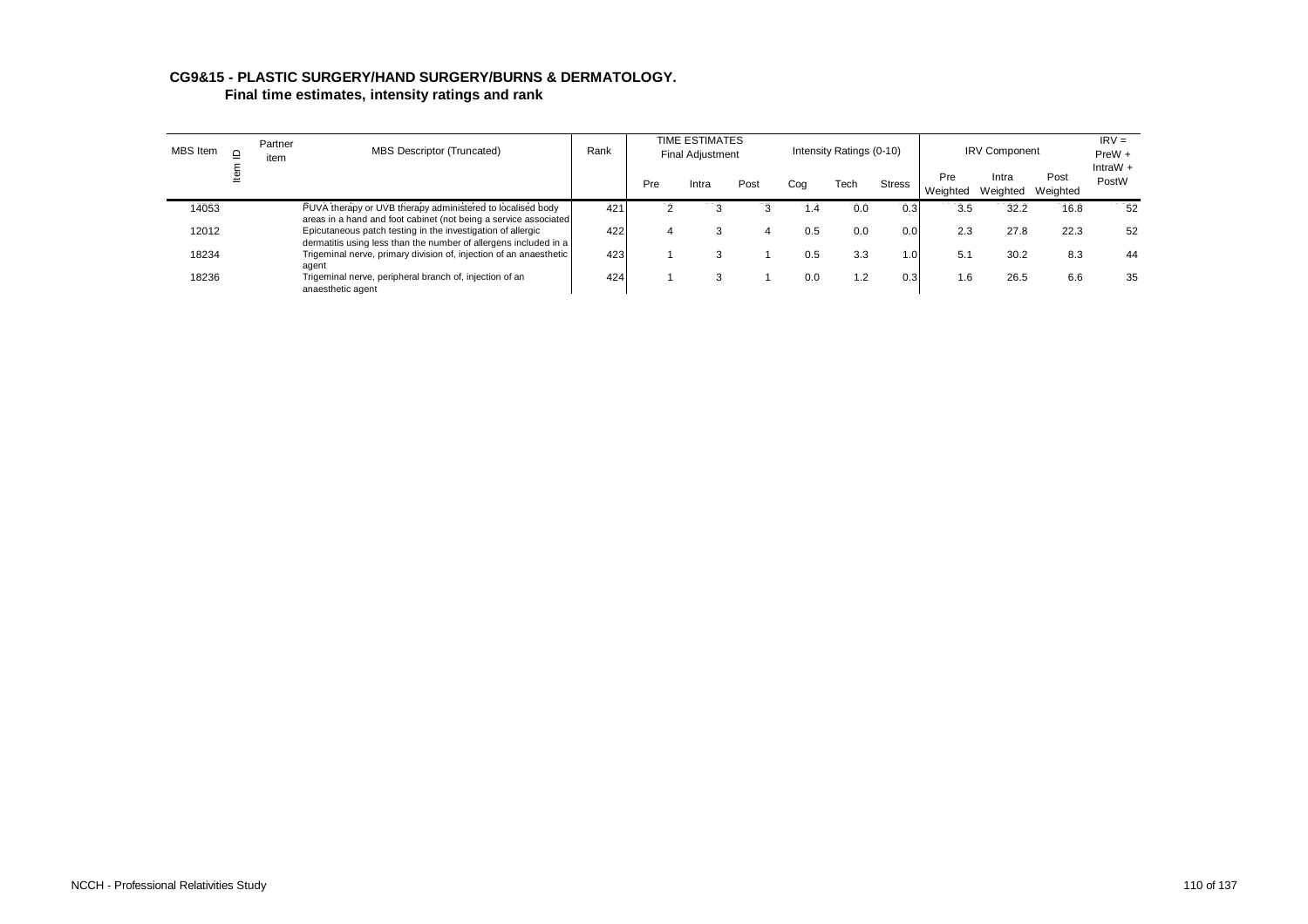| <b>MBS</b> Item | $\mathbf{\underline{\underline{\mathsf{O}}}}$ | Partner<br>item | <b>MBS Descriptor (Truncated)</b>                                                                                                                                                  | Rank                    |     | <b>TIME ESTIMATES</b><br><b>Final Adjustment</b> |      |     | Intensity Ratings (0-10) |               |                 | <b>IRV Component</b>       |        | $IRV =$<br>PreW +   |
|-----------------|-----------------------------------------------|-----------------|------------------------------------------------------------------------------------------------------------------------------------------------------------------------------------|-------------------------|-----|--------------------------------------------------|------|-----|--------------------------|---------------|-----------------|----------------------------|--------|---------------------|
|                 | Item                                          |                 |                                                                                                                                                                                    |                         | Pre | Intra                                            | Post | Cog | Tech                     | <b>Stress</b> | Pre<br>Weighted | Intra<br>Weighted Weighted | Post   | IntraW $+$<br>PostW |
| 15600           |                                               |                 | Stereotactic radiosurgery, including all radiation oncology                                                                                                                        | 1                       | 90  | 475                                              | 15   | 7.4 | 7.0                      | 7.0           | 2712.2          | 26959.5                    | 559.6  | 30231               |
| 42779           |                                               |                 | consultations, planning, simulation, dosimetry and treatment<br>Detached retina, revision operation for (Assist.)                                                                  | $\overline{\mathbf{c}}$ | 22  | 107                                              | 40   | 9.3 | 9.8                      | 9.2           | 766.2           | 7977.7                     | 1888.4 | 10632               |
| 42656           |                                               |                 | Cornea, transplantation of, where there have been 2 previous                                                                                                                       | 3                       | 22  | 107                                              | 30   | 8.9 | 9.7                      | 9.2           | 744.5           | 7912.7                     | 1375.5 | 10033               |
| 42539           |                                               |                 | graft operations (Assist.)<br>Orbit, exploration of, with removal of tumour or foreign body,                                                                                       | 4                       | 26  | 158                                              | 40   | 3.4 | 6.5                      | 6.7           | 526.6           | 8102.8                     | 967.0  | 9596                |
| 42545           |                                               |                 | requiring removal of bone (Assist.)<br>Orbit, decompression of, for dysthyroid eye disease, 2 or more                                                                              | 5                       | 26  | 153                                              | 50   | 3.4 | 5.8                      | 5.1           | 526.6           | 6677.1                     | 1140.6 | 8344                |
| 42536           |                                               |                 | walls, 1 eye (Assist.)<br>Orbit, exenteration of, with or without skin graft and with or                                                                                           | 6                       | 26  | 140                                              | 60   | 2.7 | 5.8                      | 5.1           | 481.7           | 6040.0                     | 1237.9 | 7760                |
| 42521           |                                               |                 | without temporalis muscle transplant (Assist.)<br>Anophthalmic socket, treatment of, by insertion of a wired-in<br>conformer, integrated implant or dermofat graft, as a secondary | $\overline{7}$          | 22  | 132                                              | 40   | 4.5 | 6.3                      | 5.1           | 505.4           | 6077.4                     | 1072.5 | 7655                |
| 42752           |                                               |                 | Glaucoma, insertion of Molteno valve for, 1 or more stages<br>(Assist.)                                                                                                            | 8                       | 18  | 92                                               | 30   | 4.7 | 8.4                      | 8.1           | 422.4           | 5801.4                     | 926.8  | 7151                |
| 42626           |                                               |                 | Dacryocystorhinostomy where a previous<br>dacryocystorhinostomy has been performed (Assist.)                                                                                       | 9                       | 22  | 105                                              | 23   | 3.7 | 6.9                      | 7.5           | 461.9           | 5825.4                     | 594.5  | 6882                |
| 42749           |                                               |                 | Glaucoma, filtering operation for, where previous filtering<br>operation has been performed (Assist.)                                                                              | 10                      | 18  | 66                                               | 30   | 9.3 | 9.4                      | 8.9           | 626.9           | 4768.9                     | 1399.4 | 6795                |
| 42776           |                                               |                 | Detached retina, buckling or resection operation for (Assist.)                                                                                                                     | 11                      | 19  | 73                                               | 30   | 6.2 | 9.5                      | 8.8           | 516.2           | 5112.7                     | 1112.2 | 6741                |
| 42557           |                                               |                 | Eyeball, perforating wound of, with incarceration of lens or<br>vitreous - repair (Assist.)                                                                                        | 12                      | 18  | 79                                               | 40   | 5.5 | 8.0                      | 7.6           | 458.0           | 4791.7                     | 1310.1 | 6560                |
| 42767           |                                               |                 | Tumour, involving ciliary body or ciliary body and iris, excision of<br>(Assist.)                                                                                                  | 13                      | 18  | 79                                               | 30   | 5.5 | 8.4                      | 8.0           | 458.0           | 5000.1                     | 1000.5 | 6459                |
| 15327           |                                               |                 | Implantation of a sealed radioactive source (having a half-life of<br>less than 115 days including iodine, gold, iridium or tantalum) to                                           | 14                      | 60  | 60                                               | 45   | 7.0 | 6.4                      | 6.2           | 1748.8          | 3110.6                     | 1579.3 | 6439                |
| 42569           |                                               |                 | Intraocular foreign body, nonmagnetic removal from posterior<br>segment (Assist.)                                                                                                  | 15                      | 18  | 79                                               | 30   | 5.5 | 8.0                      | 7.6           | 458.0           | 4791.7                     | 982.5  | 6232                |
| 42725           |                                               |                 | Vitrectomy by posterior chamber sclerotomy - including the<br>removal of vitreous, division of bands or removal of pre-retinal                                                     | 16                      | 19  | 72                                               | 30   | 5.1 | 8.9                      | 8.4           | 464.6           | 4749.7                     | 984.6  | 6199                |
| 42653           |                                               |                 | Cornea, transplantation of, full thickness (Assist.)                                                                                                                               | 17                      | 20  | 63                                               | 30   | 6.2 | 9.5                      | 8.8           | 543.4           | 4412.3                     | 1112.2 | 6068                |
| 42716           |                                               |                 | Cataract, juvenile, removal of, including subsequent needlings<br>(Assist.)                                                                                                        | 18                      | 18  | 53                                               | 30   | 9.1 | 10.0                     | 9.5           | 618.0           | 4031.8                     | 1407.7 | 6057                |
| 42662           |                                               |                 | Sclera, transplantation of, full thickness, including collection of<br>donor material (Assist.)                                                                                    | 19                      | 22  | 105                                              | 20   | 3.4 | 6.2                      | 6.1           | 445.6           | 5071.1                     | 472.4  | 5989                |
| 42731           |                                               |                 | Capsulectomy or lensectomy by posterior chamber sclerotomy<br>in conjunction with the removal of vitreous or division of vitreous                                                  | 20                      | 22  | 55                                               | 30   | 8.0 | 9.6                      | 9.1           | 695.6           | 3995.8                     | 1286.9 | 5978                |
| 42554           |                                               |                 | Eyeball, perforating wound of, with incarceration or prolapse of<br>uveal tissue - repair (Assist.)                                                                                | 21                      | 18  | 88                                               | 30   | 4.4 | 6.4                      | 6.0           | 409.1           | 4340.1                     | 807.9  | 5557                |
| 42629           |                                               |                 | Conjunctivorhinostomy including dacryocystorhinostomy and<br>fashioning of conjunctival flaps (Assist.)                                                                            | 22                      | 26  | 92                                               | 40   | 2.7 | 5.7                      | 5.8           | 481.7           | 4155.9                     | 830.5  | 5468                |
| 42860           |                                               |                 | Lid, upper or lower, scleral graft to, with recession of the lid<br>retractors (Assist.)                                                                                           | 23                      | 18  | 79                                               | 30   | 5.6 | 7.1                      | 5.7           | 462.4           | 4062.8                     | 941.0  | 5466                |
| 42851           |                                               |                 | Squint, muscle transplant for (Hummelsheim type, or similar<br>operation) where there have been 2 or more previous squint                                                          | 24                      | 22  | 70                                               | 30   | 7.5 | 6.6                      | 6.0           | 668.4           | 3652.1                     | 1104.4 | 5425                |
| 42548           |                                               |                 | Optic nerve meninges, incision of (Assist.)                                                                                                                                        | 25                      | 22  | 53                                               | 30   | 6.2 | 9.2                      | 8.8           | 597.8           | 3660.5                     | 1101.9 | 5360                |
| 42659           |                                               |                 | Cornea, transplantation of, superficial or lamellar (Assist.)                                                                                                                      | 27                      | 18  | 53                                               | 30   | 6.7 | 8.9                      | 8.4           | 511.3           | 3556.7                     | 1134.0 | 5202                |
| 42773           |                                               |                 | Detached retina, diathermy or cryotherapy for, not being a<br>service associated with a service to which item 42776 applies                                                        | 27                      | 18  | 53                                               | 30   | 6.7 | 8.9                      | 8.4           | 511.3           | 3556.7                     | 1134.0 | 5202                |
| 42710           |                                               |                 | Artificial lens, removal of, and replacement with a lens inserted<br>into the posterior chamber and sutured to the iris or sclera                                                  | 28                      | 18  | 70                                               | 20   | 5.5 | 7.5                      | 7.3           | 458.0           | 4062.0                     | 641.4  | 5161                |
| 42698           |                                               |                 | Lens extraction                                                                                                                                                                    | 29                      | 18  | 48                                               | 20   | 9.7 | 9.3                      | 8.8           | 644.7           | 3450.3                     | 954.9  | 5050                |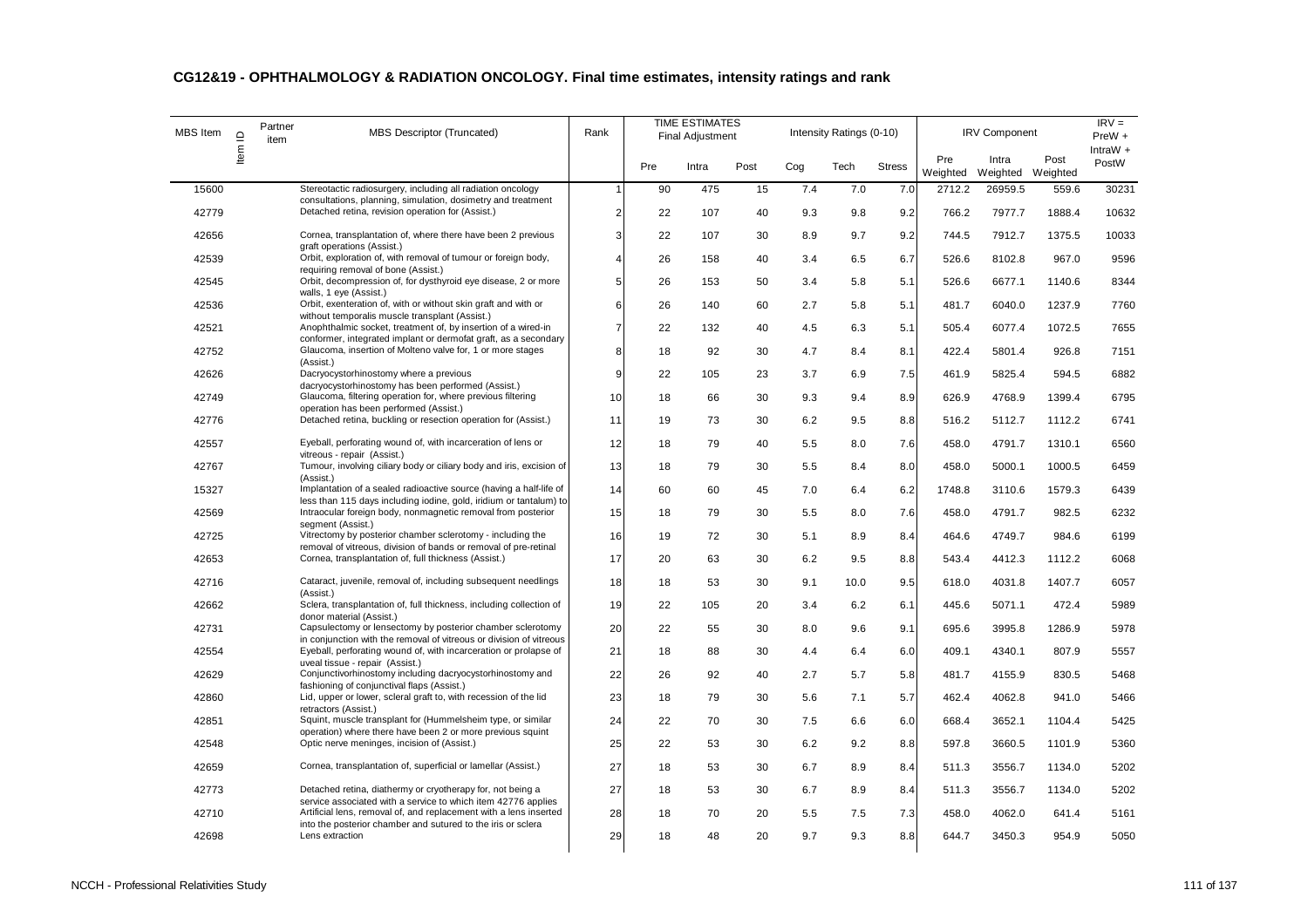| MBS Item | $\mathrel{\underline{\mathsf{O}}}$ | Partner<br>item | MBS Descriptor (Truncated)                                                                                                               | Rank |     | <b>TIME ESTIMATES</b><br><b>Final Adjustment</b> |      |      | Intensity Ratings (0-10) |               |                 | <b>IRV Component</b>       |        | $IRV =$<br>PreW +   |
|----------|------------------------------------|-----------------|------------------------------------------------------------------------------------------------------------------------------------------|------|-----|--------------------------------------------------|------|------|--------------------------|---------------|-----------------|----------------------------|--------|---------------------|
|          | Item                               |                 |                                                                                                                                          |      | Pre | Intra                                            | Post | Cog  | Tech                     | <b>Stress</b> | Pre<br>Weighted | Intra<br>Weighted Weighted | Post   | IntraW $+$<br>PostW |
| 42842    |                                    |                 | Squint, operation for, on 1 or both eyes, the operation involving<br>a total of 3 or more muscles where there have been 2 or more        | 30   | 22  | 75                                               | 20   | 7.0  | 5.9                      | 6.0           | 641.2           | 3716.5                     | 689.0  | 5047                |
| 45671    |                                    |                 | Lip or eyelid reconstruction using full thickness flap (Abbe or                                                                          | 31   | 20  | 67                                               | 30   | 6.0  | 6.4                      | 6.1           | 533.5           | 3403.2                     | 958.4  | 4895                |
| 42509    |                                    |                 | similar), first stage (Assist.)<br>Eye, enucleation of, with insertion of integrated implant (Assist.)                                   | 32   | 22  | 75                                               | 35   | 4.7  | 5.5                      | 5.7           | 516.3           | 3421.1                     | 935.4  | 4873                |
| 42510    |                                    |                 | Eye, enucleation of, with insertion of hydroxy apatite implant                                                                           | 33   | 18  | 66                                               | 40   | 4.4  | 6.4                      | 6.5           | 409.1           | 3366.0                     | 1084.1 | 4859                |
| 15328    |                                    |                 | (coral implant), by 1 or more stages (Assist.)<br>Implantation of a sealed radioactive source (having a half-life of                     | 34   | 60  | 60                                               | 45   | 6.8  | 2.8                      | 3.0           | 1719.2          | 1758.2                     | 1314.9 | 4792                |
| 42566    |                                    |                 | less than 115 days including iodine, gold, iridium or tantalum) to<br>Intraocular foreign body, magnetic removal from posterior          | 35   | 18  | 70                                               | 40   | 3.1  | 6.3                      | 6.5           | 351.3           | 3482.6                     | 917.6  | 4751                |
| 42863    |                                    |                 | segment (Assist.)<br>Eyelid upper, recession of (Assist.)                                                                                | 36   | 22  | 79                                               | 20   | 3.5  | 6.0                      | 6.3           | 451.0           | 3823.1                     | 475.4  | 4750                |
| 42836    |                                    |                 | Squint, operation for, on 1 or both eyes, the operation involving                                                                        | 37   | 20  | 70                                               | 20   | 7.0  | 5.9                      | 6.0           | 582.9           | 3468.8                     | 689.0  | 4741                |
| 42703    |                                    |                 | a total of 1 or 2 muscles where there have been 2 or more<br>Artificial lens, insertion of, into the posterior chamber and suture        | 38   | 26  | 53                                               | 20   | 6.0  | 6.7                      | 9.2           | 693.6           | 3295.9                     | 667.5  | 4657                |
| 42602    |                                    |                 | to the iris and sclera (Assist.)<br>Lacrimal canalicular system, establishment of patency by open<br>operation, 1 eye (Assist.)          | 39   | 18  | 75                                               | 20   | 5.5  | 5.5                      | 6.2           | 458.0           | 3589.9                     | 587.8  | 4636                |
| 42623    |                                    |                 | Dacryocystorhinostomy (Assist.)                                                                                                          | 40   | 21  | 69                                               | 20   | 3.6  | 6.9                      | 6.8           | 435.7           | 3660.8                     | 505.8  | 4602                |
| 42746    |                                    |                 | Glaucoma, filtering operation for (Assist.)                                                                                              | 41   | 21  | 43                                               | 30   | 7.0  | 8.5                      | 8.1           | 612.1           | 2795.8                     | 1145.1 | 4553                |
| 42758    |                                    |                 | Goniotomy (Assist.)                                                                                                                      | 42   | 18  | 66                                               | 30   | 3.5  | 6.3                      | 6.5           | 369.0           | 3302.4                     | 725.6  | 4397                |
| 42551    |                                    |                 | Eyeball, perforating wound of, not involving intraocular<br>structures - repair involving suture of cornea or sclera, or both,           | 43   | 18  | 79                                               | 30   | 2.9  | 5.3                      | 5.6           | 342.4           | 3424.6                     | 625.6  | 4393                |
| 42515    |                                    |                 | Globe, evisceration of, and insertion of intrascleral ball or<br>cartilage (Assist.)                                                     | 44   | 22  | 70                                               | 35   | 4.6  | 4.9                      | 5.3           | 510.8           | 2958.1                     | 895.4  | 4364                |
| 42702    |                                    |                 | Lens extraction and insertion of artificial lens                                                                                         | 45   | 26  | 30                                               | 20   | 10.0 | 10.0                     | 10.0          | 950.5           | 2351.8                     | 998.0  | 4300                |
| 42527    |                                    |                 | Contracted socket, reconstruction including mucous membrane<br>grafting and stent mould (Assist.)                                        | 46   | 22  | 92                                               | 20   | 3.0  | 4.9                      | 4.2           | 423.9           | 3442.7                     | 404.4  | 4271                |
| 42866    |                                    |                 | Entropion, repair of, by tightening, shortening or repair of inferior<br>retractors by open operation (Assist.)                          | 47   | 17  | 53                                               | 20   | 5.2  | 7.9                      | 7.7           | 419.9           | 3204.0                     | 634.7  | 4259                |
| 42506    |                                    |                 | Eye, enucleation of, with or without sphere implant (Assist.)                                                                            | 48   | 25  | 68                                               | 37   | 3.7  | 4.9                      | 5.3           | 524.9           | 2830.0                     | 842.9  | 4198                |
| 42707    |                                    |                 | Artificial lens, removal of and replacement with a different lens                                                                        | 49   | 20  | 36                                               | 20   | 8.7  | 9.4                      | 9.0           | 666.9           | 2598.0                     | 896.3  | 4161                |
| 42839    |                                    |                 | Squint, operation for, on 1 or both eyes, the operation involving<br>a total of 3 or more muscles (Assist.)                              | 50   | 22  | 56                                               | 20   | 6.6  | 5.9                      | 6.2           | 619.5           | 2796.7                     | 665.5  | 4082                |
| 15331    |                                    |                 | Implantation of a sealed radioactive source (having a half-life of<br>less than 115 days including iodine, gold, iridium or tantalum) to | 52   | 60  | 45                                               | 45   | 5.5  | 2.8                      | 3.0           | 1526.5          | 1277.0                     | 1132.7 | 3936                |
| 15332    |                                    |                 | Implantation of a sealed radioactive source (having a half-life of<br>less than 115 days including iodine, gold, iridium or tantalum) to | 52   | 60  | 45                                               | 45   | 5.5  | 2.8                      | 3.0           | 1526.5          | 1277.0                     | 1132.7 | 3936                |
| 45623    |                                    |                 | Ptosis of eyelid (unilateral), correction of (Assist.)                                                                                   | 53   | 17  | 45                                               | 20   | 5.5  | 8.2                      | 8.0           | 432.5           | 2819.1                     | 662.4  | 3914                |
| 42848    |                                    |                 | Squint, muscle transplant for (Hummelsheim type, or similar<br>operation) (Assist.)                                                      | 54   | 22  | 48                                               | 20   | 7.3  | 6.6                      | 6.2           | 657.5           | 2529.7                     | 725.2  | 3912                |
| 42743    |                                    |                 | Anterior chamber, irrigation of blood from, as an independent<br>procedure (Assist.)                                                     | 55   | 15  | 39                                               | 30   | 6.2  | 8.0                      | 8.1           | 407.6           | 2450.5                     | 1053.2 | 3911                |
| 42599    |                                    |                 | Lacrimal canalicular system, establishment of patency by<br>closed operation using silicone tubes or similar, 1 eye (Assist.)            | 56   | 18  | 53                                               | 20   | 5.3  | 6.7                      | 6.8           | 449.1           | 2841.8                     | 607.1  | 3898                |
| 42671    |                                    |                 | Refractive keratoplasty with penetrating incisions (excluding<br>radial keratotomy) following corneal grafting or intraocular            | 57   | 22  | 41                                               | 20   | 6.7  | 7.8                      | 7.6           | 624.9           | 2495.3                     | 725.2  | 3845                |
| 42512    |                                    |                 | Globe, evisceration of (Assist.)                                                                                                         | 58   | 22  | 70                                               | 30   | 3.7  | 4.0                      | 5.3           | 461.9           | 2709.6                     | 652.4  | 3824                |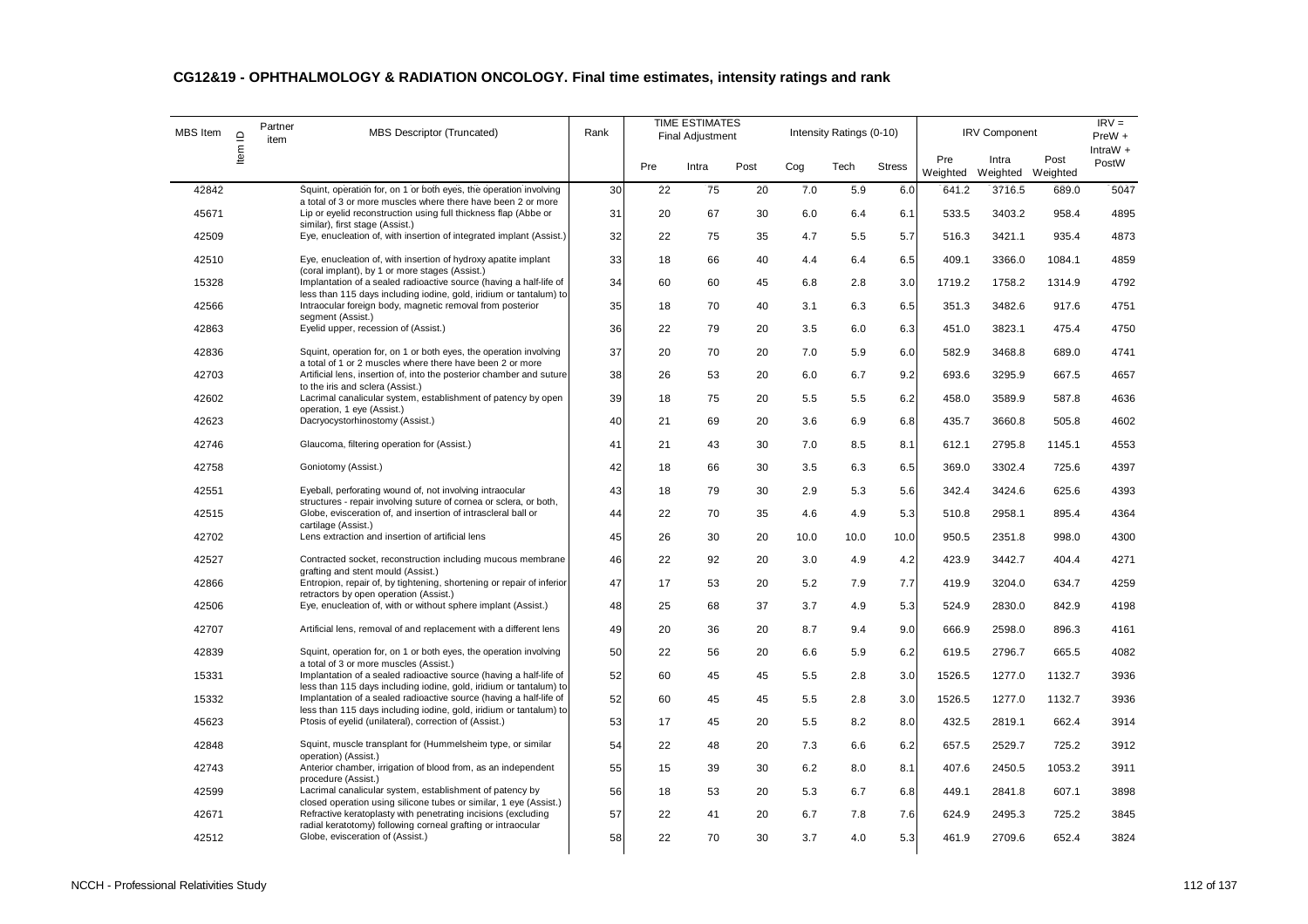| <b>MBS</b> Item | $\supseteq$ | Partner<br>item | MBS Descriptor (Truncated)                                                                                                      | Rank |     | <b>TIME ESTIMATES</b><br><b>Final Adjustment</b> |      |     | Intensity Ratings (0-10) |               |                 | <b>IRV Component</b>       |        | $IRV =$<br>PreW +   |
|-----------------|-------------|-----------------|---------------------------------------------------------------------------------------------------------------------------------|------|-----|--------------------------------------------------|------|-----|--------------------------|---------------|-----------------|----------------------------|--------|---------------------|
|                 | ltem        |                 |                                                                                                                                 |      | Pre | Intra                                            | Post | Cog | Tech                     | <b>Stress</b> | Pre<br>Weighted | Intra<br>Weighted Weighted | Post   | IntraW $+$<br>PostW |
| 42815           |             |                 | Posterior chamber, removal of silicone oil from (Assist.)                                                                       | 59   | 18  | 57                                               | 20   | 3.4 | 6.3                      | 6.5           | 364.6           | 2848.0                     | 477.5  | 3690                |
| 42665           |             |                 | Sclera, transplantation of, superficial or lamellar, including                                                                  | 60   | 18  | 70                                               | 20   | 2.2 | 5.1                      | 5.6           | 311.2           | 2954.3                     | 368.9  | 3634                |
| 42722           |             |                 | collection of donor material (Assist.)<br>Capsulectomy by posterior chamber sclerotomy or removal of                            | 61   | 18  | 70                                               | 20   | 2.2 | 5.0                      | 5.4           | 311.2           | 2884.6                     | 365.2  | 3561                |
| 42701           |             |                 | vitreous or vitreous bands from the anterior chamber by<br>Artificial lens, insertion of                                        | 62   | 27  | 36                                               | 20   | 5.6 | 6.7                      | 8.8           | 693.6           | 2180.0                     | 639.8  | 3513                |
| 42563           |             |                 | Intraocular foreign body, nonmagnetic removal from anterior<br>segment (Assist.)                                                | 63   | 18  | 70                                               | 30   | 2.0 | 4.6                      | 5.0           | 302.3           | 2690.0                     | 511.2  | 3504                |
| 42833           |             |                 | Squint, operation for, on 1 or both eyes, the operation involving<br>a total of 1 or 2 muscles (Assist.)                        | 64   | 21  | 44                                               | 20   | 6.5 | 5.9                      | 6.2           | 586.2           | 2194.3                     | 659.3  | 3440                |
| 91281           |             |                 | Consultation in a hospital of approximately 75 minutes duration<br>with a new patient seen on a referred basis.                 | 65   | 15  | 75                                               | 20   | 6.2 | 3.8                      | 2.5           | 407.6           | 2282.1                     | 566.5  | 3256                |
| 42719           |             |                 | Capsulectomy or removal of vitreous via the anterior chamber<br>by any method, not being a service associated with any other    | 66   | 16  | 53                                               | 20   | 4.4 | 5.3                      | 5.7           | 363.6           | 2372.0                     | 511.2  | 3247                |
| 45614           |             |                 | Eyelid, whole thickness reconstruction of, other than by direct<br>suture only (Assist.)                                        | 67   | 19  | 61                                               | 20   | 2.3 | 5.0                      | 5.5           | 333.2           | 2538.6                     | 372.1  | 3244                |
| 42818           |             |                 | Retina, cryotherapy to, as an independent procedure, with<br>external probe                                                     | 68   | 22  | 39                                               | 30   | 3.4 | 7.0                      | 6.2           | 445.6           | 1997.5                     | 737.2  | 3180                |
| 42764           |             |                 | Iridectomy (including excision of tumour of iris) or iridotomy, as<br>an independent procedure, other than by laser (Assist.)   | 69   | 18  | 44                                               | 30   | 3.6 | 5.7                      | 6.0           | 373.5           | 2045.4                     | 709.0  | 3128                |
| 42605           |             |                 | Lacrimal canaliculus, immediate repair of (Assist.)                                                                             | 70   | 15  | 51                                               | 30   | 2.9 | 5.3                      | 5.3           | 285.3           | 2159.4                     | 622.5  | 3067                |
| 42542           |             |                 | Orbit, exploration of, with removal of tumour or of foreign body<br>(Assist.)                                                   | 71   | 16  | 44                                               | 20   | 3.5 | 6.4                      | 6.5           | 328.0           | 2215.8                     | 486.0  | 3030                |
| 42755           |             |                 | Glaucoma, removal of Molteno valve                                                                                              | 72   | 18  | 53                                               | 20   | 2.7 | 4.8                      | 5.7           | 333.5           | 2222.1                     | 393.8  | 2949                |
| 42596           |             |                 | Lacrimal sac, excision of, or operation on (Assist.)                                                                            | 73   | 18  | 53                                               | 20   | 2.0 | 5.3                      | 5.7           | 302.3           | 2281.4                     | 361.7  | 2945                |
| 42761           |             |                 | Division of anterior or posterior synechiae, as an independent<br>procedure, other than by laser (Assist.)                      | 74   | 18  | 48                                               | 20   | 2.9 | 5.6                      | 5.9           | 342.4           | 2175.8                     | 426.1  | 2944                |
| 42713           |             |                 | Intraocular lenses, repositioning of, by the use of a McCannell<br>suture or similar (Assist.)                                  | 75   | 18  | 53                                               | 20   | 3.7 | 4.4                      | 5.3           | 377.9           | 2120.1                     | 444.1  | 2942                |
| 42574           |             |                 | Dermoid, orbital, excision of (Assist.)                                                                                         | 76   | 16  | 53                                               | 20   | 2.3 | 5.2                      | 5.7           | 280.6           | 2275.6                     | 378.1  | 2934                |
| 15319           |             |                 | Combined intrauterine and intravaginal treatment using<br>radioactive sealed sources having a half-life greater than 115        | 79   | 20  | 40                                               | 45   | 6.5 | 2.8                      | 2.5           | 558.2           | 1096.3                     | 1265.0 | 2920                |
| 15320           |             |                 | Combined intrauterine and intravaginal treatment using<br>radioactive sealed sources having a half-life greater than 115        | 79   | 20  | 40                                               | 45   | 6.5 | 2.8                      | 2.5           | 558.2           | 1096.3                     | 1265.0 | 2920                |
| 15323           |             |                 | Combined intrauterine and intravaginal treatment using<br>radioactive sealed sources having a half-life of less than 115        | 79   | 20  | 40                                               | 45   | 6.5 | 2.8                      | 2.5           | 558.2           | 1096.3                     | 1265.0 | 2920                |
| 15324           |             |                 | Combined intrauterine and intravaginal treatment using<br>radioactive sealed sources having a half-life of less than 115        | 79   | 20  | 40                                               | 45   | 6.5 | 2.8                      | 2.5           | 558.2           | 1096.3                     | 1265.0 | 2920                |
| 42641           |             |                 | Autoconjunctival transplant, or mucous membrane graft<br>(Assist.)                                                              | 81   | 18  | 53                                               | 20   | 2.2 | 5.1                      | 5.6           | 311.2           | 2236.9                     | 368.9  | 2917                |
| 45629           |             |                 | Symblepharon, grafting for (Assist.)                                                                                            | 82   | 18  | 57                                               | 20   | 1.9 | 4.7                      | 5.3           | 297.9           | 2262.3                     | 338.9  | 2899                |
| 42578           |             |                 | Tarsal cartilage, excision of (Assist.)                                                                                         | 83   | 18  | 39                                               | 30   | 3.7 | 5.7                      | 5.7           | 377.9           | 1776.4                     | 715.2  | 2870                |
| 42869           |             |                 | Eyelid closure in facial nerve paralysis, insertion of foreign<br>implant for (Assist.)                                         | 84   | 18  | 52                                               | 20   | 2.2 | 5.1                      | 5.5           | 311.2           | 2177.2                     | 368.2  | 2857                |
| 42704           |             |                 | Artificial lens, removal or repositioning of by open operation -<br>not being a service associated with a service to which item | 85   | 18  | 39                                               | 20   | 5.5 | 5.6                      | 5.6           | 458.0           | 1800.7                     | 585.9  | 2845                |
| 91282           |             |                 | Consultation in a hospital of approximately 75 minutes duration<br>with an existing patient seen on a referred basis.           | 86   | 5   | 75                                               | 15   | 6.2 | 3.8                      | 2.5           | 135.9           | 2282.1                     | 424.9  | 2843                |
| 90781           |             |                 | Consultation in rooms exceeding 75 minutes duration with a<br>new patient seen on a referred basis.                             | 87   | 12  | 75                                               | 15   | 5.5 | 2.0                      | 3.5           | 305.3           | 2060.4                     | 366.4  | 2732                |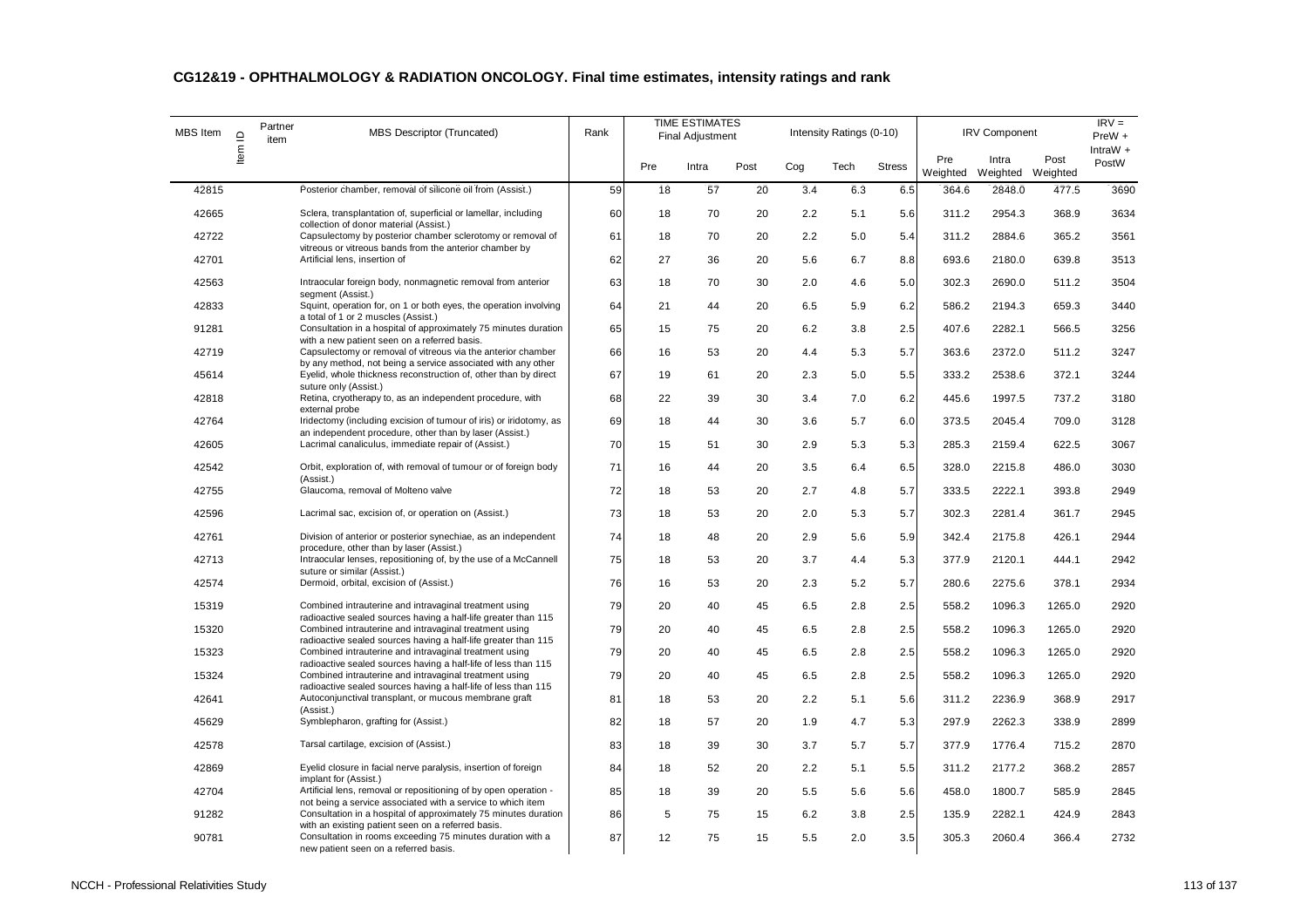| <b>MBS</b> Item | $\mathbf{\underline{\underline{\mathsf{O}}}}$ | Partner<br>item | <b>MBS Descriptor (Truncated)</b>                                                                                                        | Rank |                | <b>TIME ESTIMATES</b><br>Final Adjustment |             |     | Intensity Ratings (0-10) |               |                 | <b>IRV Component</b>       |        | $IRV =$<br>PreW +   |
|-----------------|-----------------------------------------------|-----------------|------------------------------------------------------------------------------------------------------------------------------------------|------|----------------|-------------------------------------------|-------------|-----|--------------------------|---------------|-----------------|----------------------------|--------|---------------------|
|                 | Item                                          |                 |                                                                                                                                          |      | Pre            | Intra                                     | Post        | Cog | Tech                     | <b>Stress</b> | Pre<br>Weighted | Intra<br>Weighted Weighted | Post   | IntraW $+$<br>PostW |
| 15506           |                                               |                 | Radiation field setting using a simulator or isocentric x-ray or                                                                         | 89   | 15             | 30                                        | 15          | 7.4 | 7.0                      | 7.0           | 452.0           | 1702.7                     | 559.6  | 2714                |
| 15515           |                                               |                 | megavoltage machine of 3 or more areas, or of total body or<br>Radiation field setting using a diagnostic x-ray unit of 3 or more        | 89   | 15             | 30                                        | 15          | 7.4 | 7.0                      | 7.0           | 452.0           | 1702.7                     | 559.6  | 2714                |
| 42674           |                                               |                 | areas, or of total body or half body irradiation, or of mantle<br>Corneal incisions, non penetrating, for the correction of              | 90   | 22             | 26                                        | 20          | 5.6 | 7.8                      | 6.4           | 565.2           | 1457.2                     | 648.3  | 2671                |
| 15536           |                                               |                 | astigmatism following surgery of anterior chamber or corneal<br>Brachytherapy planning, computerised radiation dosimetry                 | 91   | 20             | 10                                        | 40          | 7.4 | 7.0                      | 7.0           | 602.7           | 567.6                      | 1492.4 | 2663                |
| 42695           |                                               |                 | Limbic tumour, excision of, requiring keratectomy or                                                                                     | 92   | 18             | 53                                        | 20          | 1.7 | 4.4                      | 5.3           | 289.0           | 2044.6                     | 319.6  | 2653                |
| 42854           |                                               |                 | sclerectomy (Assist.)<br>Ruptured medial palpebral ligament or ruptured extra-ocular                                                     | 93   | 18             | 66                                        | 20          | 1.1 | 3.7                      | 4.0           | 262.3           | 2080.1                     | 257.1  | 2599                |
| 42533           |                                               |                 | muscle, repair of (Assist.)<br>Orbit, exploration of, with drainage or biopsy not requiring                                              | 94   | 16             | 53                                        | 20          | 2.9 | 4.0                      | 4.6           | 304.3           | 1896.6                     | 380.2  | 2581                |
| 42560           |                                               |                 | removal of bone (Assist.)<br>Intraocular foreign body, magnetic removal from anterior<br>seament (Assist.)                               | 95   | 18             | 57                                        | 20          | 1.5 | 3.6                      | 4.7           | 280.1           | 1928.4                     | 284.6  | 2493                |
| 51315           |                                               |                 | Assistance at cataract and intraocular lens surgery covered by<br>items 42698,42701, 42702, 42704, 42707, 42710 when                     | 96   | $\overline{7}$ | 53                                        | $\mathbf 0$ | 2.6 | 5.4                      | 5.8           | 128.0           | 2339.0                     | 0.0    | 2467                |
| 42518           |                                               |                 | Anophthalmic orbit, insertion of cartilage or artificial implant as<br>a delayed procedure, or removal of implant from socket; or        | 97   | 18             | 66                                        | 20          | 0.8 | 3.5                      | 3.8           | 249.0           | 1978.9                     | 232.4  | 2460                |
| 42638           |                                               |                 | Conjunctival graft over cornea (Assist.)                                                                                                 | 98   | 18             | 47                                        | 20          | 1.7 | 4.1                      | 5.4           | 289.0           | 1783.3                     | 313.4  | 2386                |
| 15524           |                                               |                 | Radiation Dosimetry by a CT interfacing planning computer for<br>megavoltage or teletherapy radiotherapy to 3 or more areas, or          | 100  | 15             | 10                                        | 35          | 7.4 | 7.0                      | 7.0           | 452.0           | 567.6                      | 1305.8 | 2325                |
| 15533           |                                               |                 | Radiation Dosimetry by a non-CT interfacing planning computer<br>for megavoltage or teletherapy radiotherapy to 3 or more areas,         | 100  | 15             | 10                                        | 35          | 7.4 | 7.0                      | 7.0           | 452.0           | 567.6                      | 1305.8 | 2325                |
| 91271           |                                               |                 | Consultation in a hospital of approximately 60 minutes duration<br>with a new patient seen on a referred basis.                          | 101  | $\overline{7}$ | 60                                        | 19          | 4.0 | 3.6                      | 2.6           | 152.2           | 1713.1                     | 404.3  | 2270                |
| 90782           |                                               |                 | Consultation in rooms exceeding 75 minutes duration with an<br>existing patient seen on a referred basis.                                | 102  | 12             | 75                                        | 15          | 5.5 | 2.0                      | 1.6           | 305.3           | 1581.3                     | 356.5  | 2243                |
| 91272           |                                               |                 | Consultation in a hospital of approximately 60 minutes duration<br>with an existing patient seen on a referred basis.                    | 103  | $\overline{7}$ | 60                                        | 16          | 4.3 | 3.6                      | 2.6           | 157.3           | 1725.9                     | 355.4  | 2239                |
| 90771           |                                               |                 | Consultation in rooms of approximately 60 minutes duration<br>with a new patient seen on a referred basis.                               | 104  | 11             | 60                                        | 17          | 4.0 | 2.7                      | 3.1           | 239.1           | 1639.3                     | 347.1  | 2226                |
| 42734           |                                               |                 | Capsulotomy, other than by laser (Assist.)                                                                                               | 105  | 18             | 53                                        | 20          | 1.2 | 3.8                      | 4.0           | 266.8           | 1691.3                     | 265.6  | 2224                |
| 45674           |                                               |                 | Lip or eyelid reconstruction using full thickness flap (Abbe or<br>similar), second stage                                                | 106  | 18             | 57                                        | 20          | 0.8 | 3.4                      | 4.0           | 249.0           | 1729.0                     | 231.5  | 2209                |
| 15335           |                                               |                 | Implantation of a sealed radioactive source (having a half-life of<br>less than 115 days including iodine, gold, iridium or tantalum) to | 108  | 20             | 20                                        | 45          | 5.5 | 2.8                      | 3.0           | 508.8           | 567.5                      | 1132.7 | 2209                |
| 15336           |                                               |                 | Implantation of a sealed radioactive source (having a half-life of<br>less than 115 days including iodine, gold, iridium or tantalum) to | 108  | 20             | 20                                        | 45          | 5.5 | 2.8                      | 3.0           | 508.8           | 567.5                      | 1132.7 | 2209                |
| 42782           |                                               |                 | Laser trabeculoplasty - each treatment to 1 eye, to a maximum<br>of 4 treatments to that eye in a 2 year period (Assist.)                | 109  | $\overline{7}$ | 18                                        | 20          | 6.0 | 9.2                      | 8.9           | 186.7           | 1246.7                     | 722.8  | 2156                |
| 15303           |                                               |                 | Intrauterine treatment alone using radioactive sealed sources<br>having a half-life greater than 115 days using manual                   | 112  | 20             | 20                                        | 45          | 6.2 | 2.0                      | 1.6           | 543.4           | 431.7                      | 1167.4 | 2143                |
| 15304           |                                               |                 | Intrauterine treatment alone using radioactive sealed sources<br>having a half life greater than 115 days using automatic                | 112  | 20             | 20                                        | 45          | 6.2 | 2.0                      | 1.6           | 543.4           | 431.7                      | 1167.4 | 2143                |
| 15307           |                                               |                 | Intrauterine treatment alone using radioactive sealed sources<br>having a half-life of less than 115 days including iodine, gold,        | 112  | 20             | 20                                        | 45          | 6.2 | 2.0                      | 1.6           | 543.4           | 431.7                      | 1167.4 | 2143                |
| 15308           |                                               |                 | Intrauterine treatment alone using radioactive sealed sources<br>having a half life of less than 115 days including iodine, gold,        | 112  | 20             | 20                                        | 45          | 6.2 | 2.0                      | 1.6           | 543.4           | 431.7                      | 1167.4 | 2143                |
| 42806           |                                               |                 | Iris tumour, laser photocoagulation of (Assist.)                                                                                         | 114  | $\overline{7}$ | 18                                        | 16          | 8.8 | 8.4                      | 7.8           | 235.2           | 1169.4                     | 696.9  | 2102                |
| 42809           |                                               |                 | Retina, photocoagulation of (Assist.)                                                                                                    | 115  | 5              | 26                                        | 10          | 5.1 | 8.1                      | 7.9           | 122.3           | 1604.2                     | 317.3  | 2044                |
| 45626           |                                               |                 | Ectropion or entropion, correction of (unilateral)                                                                                       | 116  | 15             | 41                                        | 20          | 1.5 | 4.3                      | 4.9           | 233.4           | 1507.4                     | 302.0  | 2043                |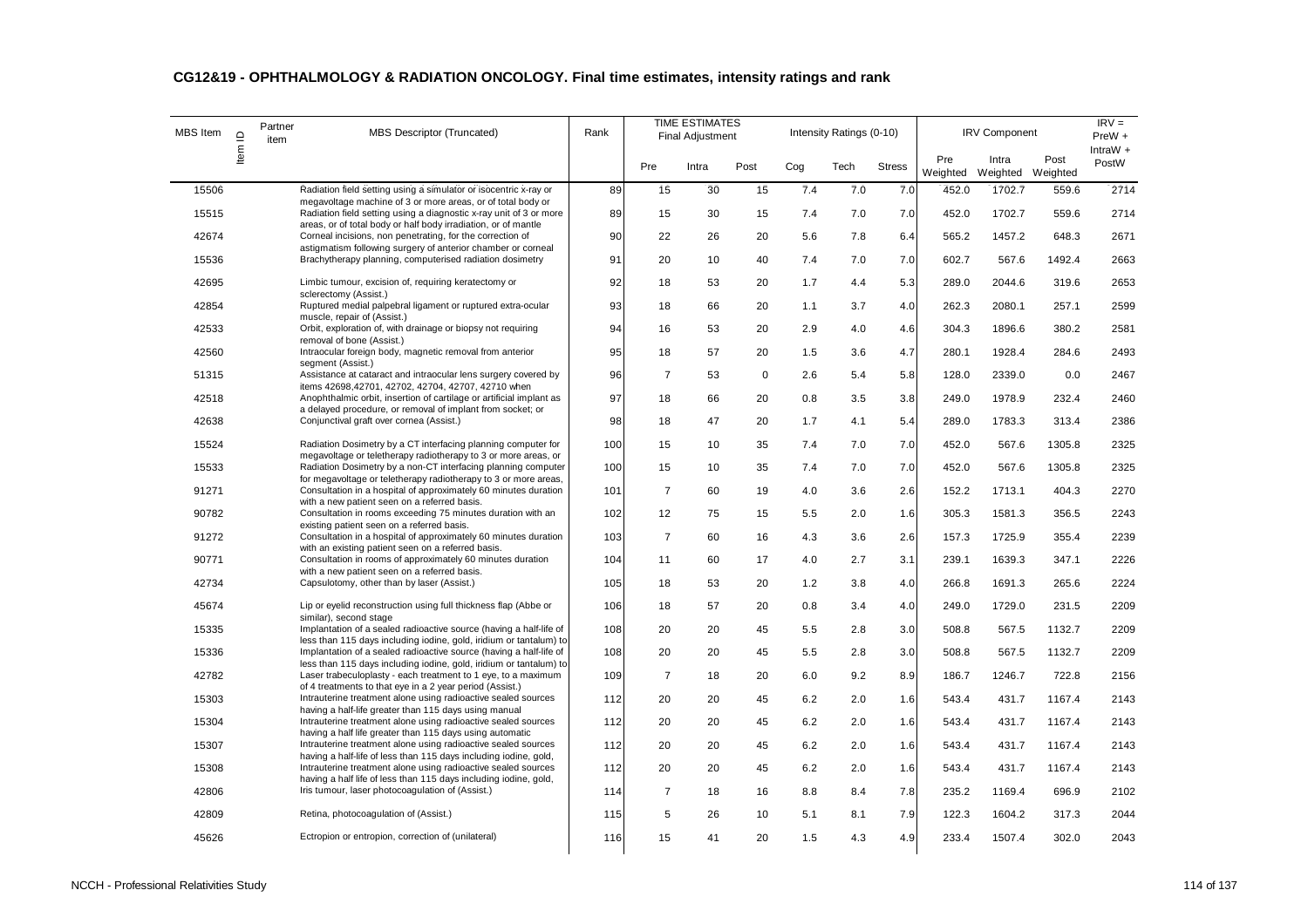| MBS Item | $\mathbf{\underline{\underline{\mathsf{O}}}}$ | Partner<br>item | MBS Descriptor (Truncated)                                                                                                                                                                     | Rank |                | <b>TIME ESTIMATES</b><br><b>Final Adjustment</b> |             |     | Intensity Ratings (0-10) |               |                 | <b>IRV Component</b>       |       | $IRV =$<br>PreW + |
|----------|-----------------------------------------------|-----------------|------------------------------------------------------------------------------------------------------------------------------------------------------------------------------------------------|------|----------------|--------------------------------------------------|-------------|-----|--------------------------|---------------|-----------------|----------------------------|-------|-------------------|
|          | ltem                                          |                 |                                                                                                                                                                                                |      | Pre            | Intra                                            | Post        | Coq | Tech                     | <b>Stress</b> | Pre<br>Weighted | Intra<br>Weighted Weighted | Post  | IntraW +<br>PostW |
| 42783    |                                               |                 | Laser trabeculoplasty - each treatment to 1 eye - where it can                                                                                                                                 | 117  | $\overline{7}$ | 18                                               | 16          | 6.0 | 9.2                      | 8.9           | 186.7           | 1246.7                     | 578.3 | 2012              |
| 90871    |                                               |                 | be demonstrated that a 5th or subsequent treatment to that eye<br>Consultation at a nursing home of approximately 60 minutes                                                                   | 119  | $\overline{7}$ | 60                                               | 17          | 2.4 | 3.1                      | 2.8           | 124.5           | 1588.1                     | 268.5 | 1981              |
| 90971    |                                               |                 | duration with a new patient seen on a referred basis.<br>Consultation at other institution of approximately 60 minutes                                                                         | 119  | $\overline{7}$ | 60                                               | 17          | 2.4 | 3.1                      | 2.8           | 124.5           | 1588.1                     | 268.5 | 1981              |
| 91071    |                                               |                 | duration with a new patient seen on a referred basis.<br>Home visit of approximately 60 minutes duration with a new                                                                            | 119  | $\overline{7}$ | 60                                               | 17          | 2.4 | 3.1                      | 2.8           | 124.5           | 1588.1                     | 268.5 | 1981              |
| 90772    |                                               |                 | patient seen on a referred basis.<br>Consultation in rooms of approximately 60 minutes duration                                                                                                | 121  | 9              | 60                                               | 16          | 3.8 | 2.7                      | 2.2           | 191.2           | 1449.2                     | 311.7 | 1952              |
| 42647    |                                               |                 | with an existing patient seen on a referred basis.<br>Corneal scars, removal of, by partial keratectomy, not being a                                                                           | 122  | 18             | 44                                               | 20          | 2.0 | 3.0                      | 4.2           | 302.3           | 1344.9                     | 298.4 | 1946              |
| 90872    |                                               |                 | service associated with a service to which item 42686 applies<br>Consultation at a nursing home of approximately 60 minutes                                                                    | 124  | $\overline{7}$ | 60                                               | 17          | 2.0 | 3.1                      | 2.8           | 117.6           | 1571.0                     | 247.3 | 1936              |
| 90972    |                                               |                 | duration with an existing patient seen on a referred basis.<br>Consultation at other institution of approximately 60 minutes                                                                   | 124  | $\overline{7}$ | 60                                               | 17          | 2.0 | 3.1                      | 2.8           | 117.6           | 1571.0                     | 247.3 | 1936              |
| 91072    |                                               |                 | duration with an existing patient seen on a referred basis.<br>Home visit of approximately 60 minutes duration with an                                                                         | 124  | $\overline{7}$ | 60                                               | 17          | 2.0 | 3.1                      | 2.8           | 117.6           | 1571.0                     | 247.3 | 1936              |
|          |                                               |                 | existing patient seen on a referred basis.                                                                                                                                                     |      |                |                                                  |             |     |                          |               |                 |                            |       |                   |
| 42740    |                                               |                 | Paracentesis of anterior or posterior chamber or both, for the<br>injection of therapeutic substances, or the removal of aqueous                                                               | 126  | 15             | 31                                               | 20          | 2.0 | 5.4                      | 5.4           | 252.0           | 1313.2                     | 361.9 | 1927              |
| 42810    |                                               |                 | Phototherapeutic keratectomy, by laser, for corneal scarring or<br>disease, excluding surgery for refractive error                                                                             | 127  | 20             | 26                                               | 20          | 3.0 | 5.0                      | 5.7           | 385.3           | 1112.5                     | 417.1 | 1915              |
| 42524    |                                               |                 | Orbit, skin graft to, as a delayed procedure                                                                                                                                                   | 128  | 18             | 53                                               | 20          | 1.4 | 3.0                      | 3.0           | 275.7           | 1383.6                     | 252.7 | 1912              |
| 42635    |                                               |                 | Corneal perforations, sealing of, with tissue adhesive (Assist.)                                                                                                                               | 129  | 15             | 35                                               | 16          | 1.7 | 4.5                      | 5.7           | 240.8           | 1408.6                     | 259.7 | 1909              |
| 42857    |                                               |                 | Resuturing of wound following intraocular procedures with or<br>without excision of prolapsed iris (Assist.)                                                                                   | 130  | 18             | 26                                               | 20          | 2.8 | 5.8                      | 5.4           | 337.9           | 1149.8                     | 421.0 | 1909              |
| 15342    |                                               |                 | Construction and application of a radioactive mould using a<br>sealed source having a half-life of greater than 115 days, to                                                                   | 132  | 20             | 45                                               | 10          | 6.2 | 2.8                      | 1.6           | 543.4           | 1087.6                     | 268.6 | 1900              |
| 15345    |                                               |                 | Construction and application of a radioactive mould using a<br>sealed source having a half-life of less than 115 days including                                                                | 132  | 20             | 45                                               | 10          | 6.2 | 2.8                      | 1.6           | 543.4           | 1087.6                     | 268.6 | 1900              |
| 42608    |                                               |                 | Lacrimal drainage by insertion of glass tube, as an independent<br>procedure (Assist.)                                                                                                         | 134  | 15             | 35                                               | 20          | 1.7 | 4.5                      | 5.0           | 240.8           | 1326.2                     | 319.8 | 1887              |
| 42737    |                                               |                 | Needling of posterior capsule (Assist.)                                                                                                                                                        | 134  | 15             | 35                                               | 20          | 1.7 | 4.5                      | 5.0           | 240.8           | 1326.2                     | 319.8 | 1887              |
| 91261    |                                               |                 | Consultation in a hospital of approximately 45 minutes duration<br>with a new patient seen on a referred basis.                                                                                | 135  | 8              | 45                                               | 18          | 4.1 | 3.6                      | 2.6           | 175.9           | 1288.0                     | 388.6 | 1853              |
| 42593    |                                               |                 | Lacrimal gland, excision of palpebral lobe                                                                                                                                                     | 136  | 18             | 48                                               | 20          | 1.5 | 3.1                      | 3.2           | 280.1           | 1304.2                     | 262.6 | 1847              |
| 42680    |                                               |                 | Conjunctiva, cryotherapy to, for melanotic lesions or similar<br>using CO=FD or N=FD0                                                                                                          | 137  | 15             | 26                                               | 20          | 2.8 | 5.7                      | 5.4           | 281.6           | 1141.4                     | 418.7 | 1842              |
| 42812    |                                               |                 | Detached retina, removal of encircling silicone band from                                                                                                                                      | 138  | 18             | 35                                               | 20          | 2.9 | 3.8                      | 3.6           | 342.4           | 1112.2                     | 368.7 | 1823              |
| 91262    |                                               |                 | Consultation in a hospital of approximately 45 minutes duration<br>with an existing patient seen on a referred basis.                                                                          | 139  | $\overline{7}$ | 45                                               | 16          | 4.3 | 3.6                      | 2.6           | 157.3           | 1294.4                     | 355.4 | 1807              |
| 42692    |                                               |                 | Limbic tumour, removal of (Assist.)                                                                                                                                                            | 140  | 18             | 39                                               | 20          | 1.1 | 3.7                      | 4.4           | 262.3           | 1281.6                     | 259.8 | 1804              |
| 90761    |                                               |                 | Consultation in rooms of approximately 45 minutes duration<br>with a new patient seen on a referred basis.                                                                                     | 141  | 10             | 45                                               | 17          | 4.0 | 2.7                      | 3.1           | 217.4           | 1229.5                     | 347.1 | 1794              |
| 42584    |                                               |                 | Tarsorrhaphy (Assist.)                                                                                                                                                                         | 142  | 15             | 29                                               | 20          | 2.0 | 4.8                      | 5.4           | 252.0           | 1172.2                     | 348.2 | 1772              |
| 51318    |                                               |                 | Assistance at cataract and intraocular lens surgery where<br>patient has: - total loss of vision, including no potential for                                                                   | 143  | $\overline{7}$ | 39                                               | $\mathbf 0$ | 1.4 | 4.9                      | 5.8           | 107.2           | 1624.8                     | 0.0   | 1732              |
| 42788    |                                               |                 | Laser capsulotomy - each treatment to 1 eye, to a maximum of                                                                                                                                   | 144  | $\overline{7}$ | 13                                               | 20          | 6.0 | 7.9                      | 7.8           | 186.7           | 797.7                      | 685.3 | 1670              |
| 42791    |                                               |                 | 2 treatments to that eye in a 2 year period (Assist.)<br>Laser vitreolysis or corticolysis of lens material or fibrinolysis -<br>each treatment to 1 eye, to a maximum of 2 treatments to that | 145  | $\overline{7}$ | 13                                               | 20          | 6.0 | 7.9                      | 7.7           | 186.7           | 793.3                      | 684.6 | 1665              |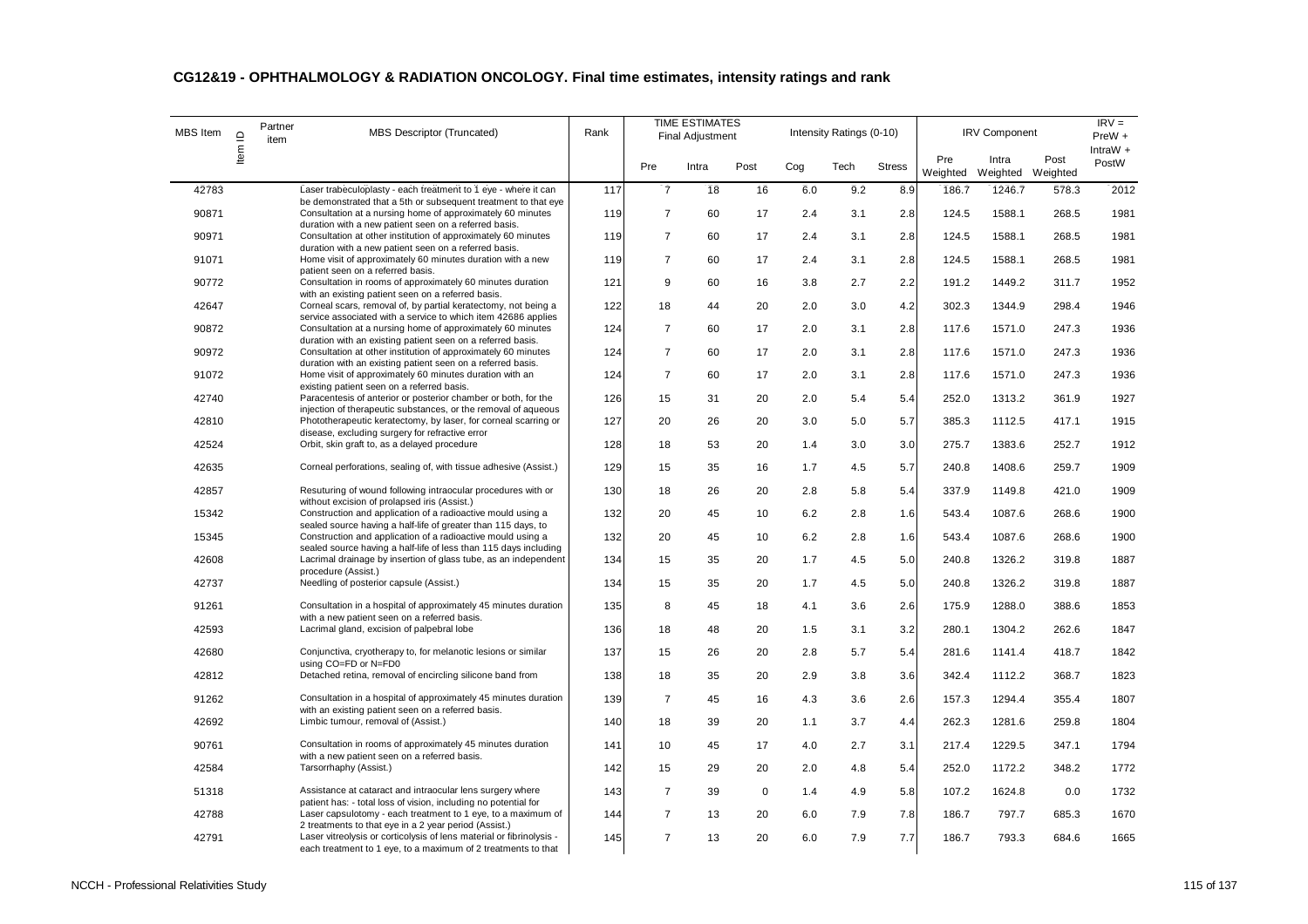| MBS Item  | $\mathbf{\underline{\underline{\mathsf{O}}}}$ | Partner<br>item | <b>MBS Descriptor (Truncated)</b>                                                                                                                                                                    | Rank |                | <b>TIME ESTIMATES</b><br><b>Final Adjustment</b> |      |     | Intensity Ratings (0-10) |               |                 | <b>IRV Component</b>       |       | $IRV =$<br>PreW +   |
|-----------|-----------------------------------------------|-----------------|------------------------------------------------------------------------------------------------------------------------------------------------------------------------------------------------------|------|----------------|--------------------------------------------------|------|-----|--------------------------|---------------|-----------------|----------------------------|-------|---------------------|
|           | Item                                          |                 |                                                                                                                                                                                                      |      | Pre            | Intra                                            | Post | Cog | Tech                     | <b>Stress</b> | Pre<br>Weighted | Intra<br>Weighted Weighted | Post  | IntraW $+$<br>PostW |
| 42686     |                                               |                 | Pterygium, removal of                                                                                                                                                                                | 146  | 18             | 31                                               | 20   | 1.3 | 4.0                      | 4.6           | 271.2           | 1074.0                     | 280.6 | 1626                |
| 42770     |                                               |                 | Cyclodestructive procedures for the treatment of intractable                                                                                                                                         | 147  | 15             | 26                                               | 20   | 1.7 | 4.8                      | 5.4           | 240.8           | 1045.4                     | 329.5 | 1616                |
| 15311     |                                               |                 | glaucoma, treatment to 1 eye, to a maximum of 2 treatments to<br>Intravaginal treatment alone using radioactive sealed sources<br>having a half-life greater than 115 days using manual              | 150  | 20             | 10                                               | 45   | 5.1 | 0.5                      | 1.6           | 489.1           | 159.5                      | 935.7 | 1584                |
| 15312     |                                               |                 | Intravaginal treatment alone using radioactive sealed sources                                                                                                                                        | 150  | 20             | 10                                               | 45   | 5.1 | 0.5                      | 1.6           | 489.1           | 159.5                      | 935.7 | 1584                |
| 15315     |                                               |                 | having a half-life greater than 115 days using automatic<br>Intravaginal treatment alone using radioactive sealed sources<br>having a half-life of less than 115 days including iodine, gold,        | 150  | 20             | 10                                               | 45   | 5.1 | 0.5                      | 1.6           | 489.1           | 159.5                      | 935.7 | 1584                |
| 15316     |                                               |                 | Intravaginal treatment alone using radioactive sealed sources                                                                                                                                        | 150  | 20             | 10                                               | 45   | 5.1 | 0.5                      | 1.6           | 489.1           | 159.5                      | 935.7 | 1584                |
| 90762     |                                               |                 | having a half-life of less than 115 days including iodine, gold,<br>Consultation in rooms of approximately 45 minutes duration<br>with an existing patient seen on a referred basis.                 | 152  | 8              | 45                                               | 16   | 3.8 | 2.7                      | 2.2           | 169.9           | 1086.9                     | 311.7 | 1569                |
| 90861     |                                               |                 | Consultation at a nursing home of approximately 45 minutes                                                                                                                                           | 154  | 6              | 45                                               | 16   | 2.4 | 3.1                      | 2.8           | 106.7           | 1191.0                     | 252.7 | 1550                |
| 90961     |                                               |                 | duration with a new patient seen on a referred basis.<br>Consultation at other institution of approximately 45 minutes<br>duration with a new patient seen on a referred basis.                      | 154  | 6              | 45                                               | 16   | 2.4 | 3.1                      | 2.8           | 106.7           | 1191.0                     | 252.7 | 1550                |
| 91061     |                                               |                 | Home visit of approximately 45 minutes duration with a new<br>patient seen on a referred basis.                                                                                                      | 154  | 6              | 45                                               | 16   | 2.4 | 3.1                      | 2.8           | 106.7           | 1191.0                     | 252.7 | 1550                |
| 42785     |                                               |                 | Laser iridotomy - each treatment to 1 eye, to a maximum of 2<br>treatments to that eye in a 2 year period (Assist.)                                                                                  | 158  | $\overline{7}$ | 13                                               | 16   | 6.0 | 7.9                      | 7.7           | 186.7           | 793.3                      | 547.7 | 1528                |
| 42786     |                                               |                 | Laser iridotomy - each treatment to 1 eye - where it can be                                                                                                                                          | 158  | $\overline{7}$ | 13                                               | 16   | 6.0 | 7.9                      | 7.7           | 186.7           | 793.3                      | 547.7 | 1528                |
| 42789     |                                               |                 | demonstrated that a 3rd or subsequent treatment to that eye<br>Laser capsulotomy - each treatment to 1 eye - where it can be<br>demonstrated that a 3rd or subsequent treatment to that eye          | 158  | $\overline{7}$ | 13                                               | 16   | 6.0 | 7.9                      | 7.7           | 186.7           | 793.3                      | 547.7 | 1528                |
| 42792     |                                               |                 | Laser vitreolysis or corticolysis of lens material or fibrinolysis -                                                                                                                                 | 158  | $\overline{7}$ | 13                                               | 16   | 6.0 | 7.9                      | 7.7           | 186.7           | 793.3                      | 547.7 | 1528                |
| 90862     |                                               |                 | each treatment to 1 eye - where it can be demonstrated that a<br>Consultation at a nursing home of approximately 45 minutes                                                                          | 161  | 6              | 45                                               | 16   | 2.0 | 3.1                      | 2.8           | 100.8           | 1178.2                     | 232.8 | 1512                |
| 90962     |                                               |                 | duration with an existing patient seen on a referred basis.<br>Consultation at other institution of approximately 45 minutes                                                                         | 161  | 6              | 45                                               | 16   | 2.0 | 3.1                      | 2.8           | 100.8           | 1178.2                     | 232.8 | 1512                |
| 91062     |                                               |                 | duration with an existing patient seen on a referred basis.<br>Home visit of approximately 45 minutes duration with an<br>existing patient seen on a referred basis.                                 | 161  | 6              | 45                                               | 16   | 2.0 | 3.1                      | 2.8           | 100.8           | 1178.2                     | 232.8 | 1512                |
| 45617     |                                               |                 | Upper eyelid, reduction of, for skin redundancy obscuring vision,                                                                                                                                    | 163  | 18             | 47                                               | 20   | 0.1 | 2.4                      | 3.2           | 217.9           | 1123.9                     | 159.3 | 1501                |
| 42590     |                                               |                 | herniation of orbital fat in exophthalmos, facial nerve palsy or<br>Canthoplasty, medial or lateral (Assist.)                                                                                        | 164  | 19             | 33                                               | 20   | 0.6 | 3.3                      | 4.2           | 253.4           | 1007.8                     | 218.1 | 1479                |
| 42872     |                                               |                 | Eyebrow, elevation of, for paretic states                                                                                                                                                            | 165  | 15             | 47                                               | 20   | 0.2 | 2.4                      | 3.2           | 185.3           | 1127.2                     | 165.5 | 1478                |
| 15503     |                                               |                 | Radiation field setting using a simulator or isocentric x-ray or                                                                                                                                     | 168  | 15             | 15                                               | 15   | 6.2 | 4.8                      | 4.5           | 407.6           | 605.8                      | 452.6 | 1466                |
| 15512     |                                               |                 | megavoltage machine of a single area, where views in more<br>Radiation field setting using a diagnostic x-ray unit of a single                                                                       | 168  | 15             | 15                                               | 15   | 6.2 | 4.8                      | 4.5           | 407.6           | 605.8                      | 452.6 | 1466                |
| 15521     |                                               |                 | area, where views in more than 1 plane are required for<br>Radiation Dosimetry by a CT interfacing planning computer for                                                                             | 168  | 15             | 15                                               | 15   | 6.2 | 4.8                      | 4.5           | 407.6           | 605.8                      | 452.6 | 1466                |
| 15530     |                                               |                 | megavoltage or teletherapy radiotherapy to a single area by 3 or<br>Radiation Dosimetry by a non-CT interfacing planning computer<br>for megavoltage or teletherapy radiotherapy to a single area by | 168  | 15             | 15                                               | 15   | 6.2 | 4.8                      | 4.5           | 407.6           | 605.8                      | 452.6 | 1466                |
| 42728     |                                               |                 | Cryotherapy of retina or other intraocular structures with an<br>internal probe, being a service associated with a service to                                                                        | 170  | 15             | 31                                               | 20   | 1.0 | 3.6                      | 4.2           | 214.9           | 985.6                      | 249.9 | 1450                |
| $45665 =$ |                                               |                 | 52108 Lip, eyelid or ear, full thickness wedge excision of, with repair<br>by direct sutures                                                                                                         | 171  | 14             | 25                                               | 20   | 1.5 | 4.3                      | 4.9           | 217.9           | 919.2                      | 302.0 | 1439                |
| 91251     |                                               |                 | Consultation in a hospital of approximately 30 minutes duration<br>with a new patient seen on a referred basis.                                                                                      | 172  | 9              | 30                                               | 20   | 3.7 | 3.6                      | 2.2           | 189.0           | 809.8                      | 404.1 | 1403                |
| 91252     |                                               |                 | Consultation in a hospital of approximately 30 minutes duration                                                                                                                                      | 173  | $\overline{7}$ | 30                                               | 15   | 3.6 | 3.6                      | 2.2           | 145.2           | 807.6                      | 298.4 | 1251                |
| 10804     |                                               |                 | with an existing patient seen on a referred basis.<br>Attendance for the investigation and evaluation of a patient for<br>the fitting of contact lenses, with keratometry and testing with           | 174  | 4              | 35                                               | 12   | 2.4 | 3.6                      | 2.8           | 71.1            | 982.9                      | 196.4 | 1250                |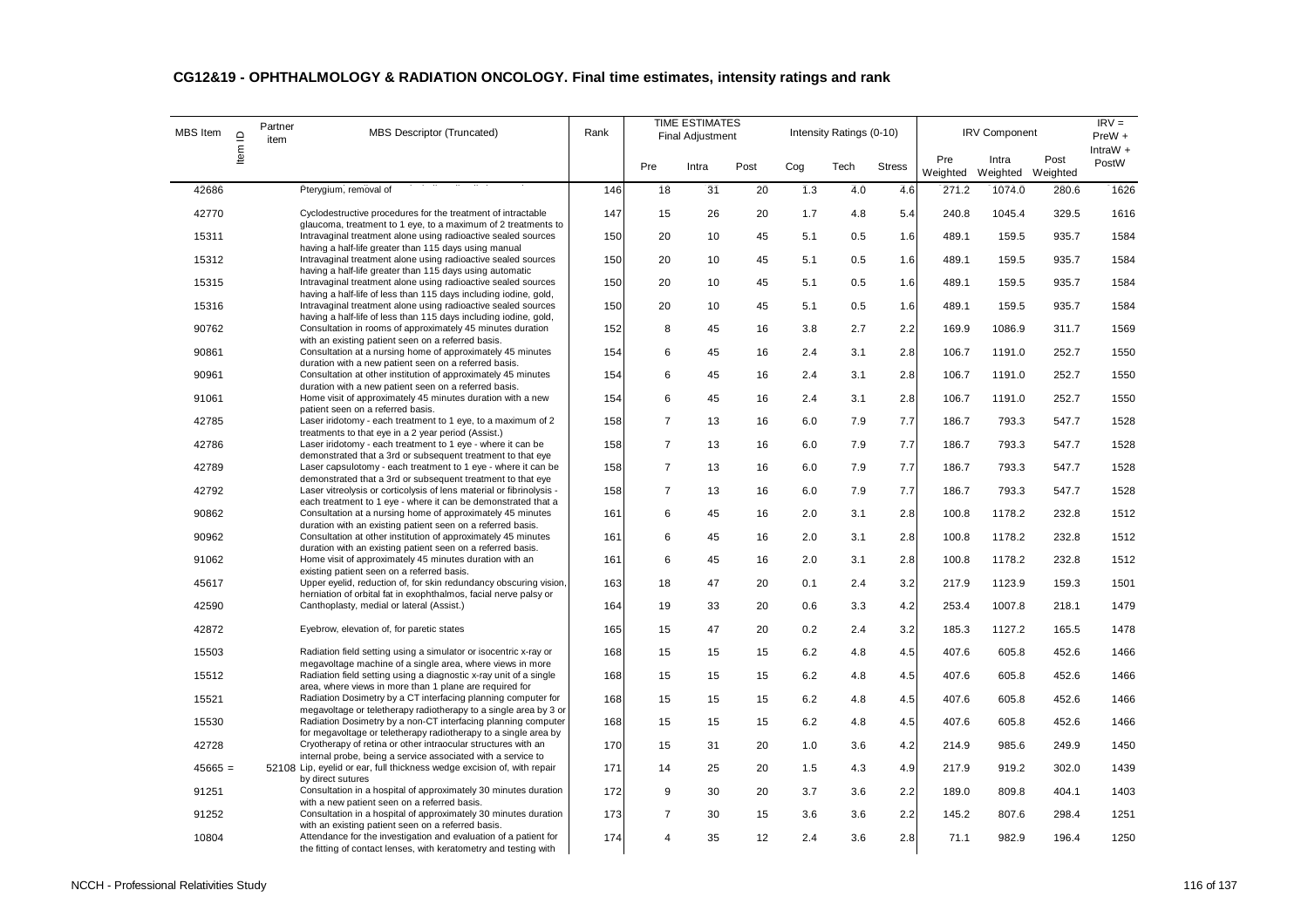| <b>MBS</b> Item | $\mathbf{\underline{\underline{\mathsf{O}}}}$ | Partner<br>item | <b>MBS Descriptor (Truncated)</b>                                                                                                     | Rank |                | <b>TIME ESTIMATES</b><br><b>Final Adjustment</b> |      |     | Intensity Ratings (0-10) |               |                 | <b>IRV Component</b>       |       | $IRV =$<br>PreW +   |
|-----------------|-----------------------------------------------|-----------------|---------------------------------------------------------------------------------------------------------------------------------------|------|----------------|--------------------------------------------------|------|-----|--------------------------|---------------|-----------------|----------------------------|-------|---------------------|
|                 | Item                                          |                 |                                                                                                                                       |      | Pre            | Intra                                            | Post | Cog | Tech                     | <b>Stress</b> | Pre<br>Weighted | Intra<br>Weighted Weighted | Post  | IntraW $+$<br>PostW |
| 42845           |                                               |                 | Readjustment of adjustable sutures, 1 or both eyes, as an                                                                             | 175  | 15             | 26                                               | 20   | 1.1 | 3.2                      | 3.9           | 218.6           | 768.7                      | 244.9 | 1232                |
| 10803           |                                               |                 | independent procedure following an operation for correction of<br>Attendance for the investigation and evaluation of a patient for    | 176  | $\overline{4}$ | 35                                               | 12   | 2.4 | 3.4                      | 2.8           | 71.1            | 960.3                      | 193.6 | 1225                |
| 10806           |                                               |                 | the fitting of contact lenses, with keratometry and testing with<br>Attendance for the investigation and evaluation of a patient for  | 177  | 4              | 35                                               | 12   | 2.2 | 3.4                      | 2.8           | 69.2            | 955.3                      | 186.2 | 1211                |
| 10807           |                                               |                 | the fitting of contact lenses, with keratometry and testing with<br>Attendance for the investigation and evaluation of a patient for  | 178  | $\overline{4}$ | 35                                               | 12   | 2.1 | 3.4                      | 2.8           | 68.2            | 952.8                      | 182.4 | 1203                |
| 42800           |                                               |                 | the fitting of contact lenses, with keratometry and testing with<br>Pterygium, removal by laser in 1 or more stages                   | 179  | 15             | 18                                               | 20   | 1.3 | 4.0                      | 5.4           | 226.0           | 672.0                      | 286.2 | 1184                |
| 90751           |                                               |                 | Consultation in rooms of approximately 30 minutes duration                                                                            | 180  | 9              | 30                                               | 14   | 3.6 | 2.7                      | 2.2           | 186.7           | 720.4                      | 264.0 | 1171                |
| 90851           |                                               |                 | with a new patient seen on a referred basis.<br>Consultation at a nursing home of approximately 30 minutes                            | 182  | 5              | 30                                               | 15   | 2.4 | 3.1                      | 2.8           | 88.9            | 794.0                      | 236.9 | 1120                |
| 90951           |                                               |                 | duration with a new patient seen on a referred basis.<br>Consultation at other institution of approximately 30 minutes                | 182  | 5              | 30                                               | 15   | 2.4 | 3.1                      | 2.8           | 88.9            | 794.0                      | 236.9 | 1120                |
|                 |                                               |                 | duration with a new patient seen on a referred basis.                                                                                 |      |                |                                                  |      |     |                          |               |                 |                            |       |                     |
| 91051           |                                               |                 | Home visit of approximately 30 minutes duration with a new<br>patient seen on a referred basis.                                       | 182  | 5              | 30                                               | 15   | 2.4 | 3.1                      | 2.8           | 88.9            | 794.0                      | 236.9 | 1120                |
| 90752           |                                               |                 | Consultation in rooms of approximately 30 minutes duration<br>with an existing patient seen on a referred basis.                      | 184  | $\overline{7}$ | 30                                               | 13   | 3.4 | 2.7                      | 2.2           | 141.8           | 716.1                      | 237.1 | 1095                |
| 10801           |                                               |                 | Attendance for the investigation and evaluation of a patient for<br>the fitting of contact lenses, with keratometry and testing with  | 188  | $\overline{4}$ | 31                                               | 12   | 2.1 | 3.4                      | 2.8           | 68.2            | 843.9                      | 182.4 | 1095                |
| 10802           |                                               |                 | Attendance for the investigation and evaluation of a patient for<br>the fitting of contact lenses, with keratometry and testing with  | 188  | 4              | 31                                               | 12   | 2.1 | 3.4                      | 2.8           | 68.2            | 843.9                      | 182.4 | 1095                |
| 10805           |                                               |                 | Attendance for the investigation and evaluation of a patient for<br>the fitting of contact lenses, with keratometry and testing with  | 188  | $\overline{4}$ | 31                                               | 12   | 2.1 | 3.4                      | 2.8           | 68.2            | 843.9                      | 182.4 | 1095                |
| 10808           |                                               |                 | Attendance for the investigation and evaluation of a patient for                                                                      | 188  | 4              | 31                                               | 12   | 2.1 | 3.4                      | 2.8           | 68.2            | 843.9                      | 182.4 | 1095                |
| 10809           |                                               |                 | the fitting of contact lenses, with keratometry and testing with<br>Attendance for the investigation and evaluation of a patient for  | 188  | $\overline{4}$ | 31                                               | 12   | 2.1 | 3.4                      | 2.8           | 68.2            | 843.9                      | 182.4 | 1095                |
| 10815           |                                               |                 | the fitting of contact lenses, with keratometry and testing with<br>Attendance for the refitting of contact lenses with keratotomy    | 188  | 4              | 31                                               | 12   | 2.1 | 3.4                      | 2.8           | 68.2            | 843.9                      | 182.4 | 1095                |
| 10816           |                                               |                 | and testing with trial lenses and the issue of a prescription<br>Attendance for the refitting of contact lenses with keratotomy       | 188  | 4              | 31                                               | 12   | 2.1 | 3.4                      | 2.8           | 68.2            | 843.9                      | 182.4 | 1095                |
| 90852           |                                               |                 | and testing with trial lenses and the issue of a prescription,<br>Consultation at a nursing home of approximately 30 minutes          | 193  | 5              | 30                                               | 15   | 2.0 | 3.1                      | 2.8           | 84.0            | 785.5                      | 218.2 | 1088                |
| 90952           |                                               |                 | duration with an existing patient seen on a referred basis.<br>Consultation at other institution of approximately 30 minutes          | 193  | 5              | 30                                               | 15   | 2.0 | 3.1                      | 2.8           | 84.0            | 785.5                      | 218.2 | 1088                |
|                 |                                               |                 | duration with an existing patient seen on a referred basis.                                                                           |      |                |                                                  |      |     |                          |               |                 |                            |       |                     |
| 91052           |                                               |                 | Home visit of approximately 30 minutes duration with an<br>existing patient seen on a referred basis.                                 | 193  | 5              | 30                                               | 15   | 2.0 | 3.1                      | 2.8           | 84.0            | 785.5                      | 218.2 | 1088                |
| 42807           |                                               |                 | Photomydriasis, laser                                                                                                                 | 196  | $\overline{7}$ | 13                                               | 16   | 3.1 | 5.5                      | 6.1           | 136.6           | 595.7                      | 350.1 | 1082                |
| 42808           |                                               |                 | Photoiridosyneresis, laser                                                                                                            | 196  | $\overline{7}$ | 13                                               | 16   | 3.1 | 5.5                      | 6.1           | 136.6           | 595.7                      | 350.1 | 1082                |
| 11212           |                                               |                 | Optic fundi, examination of following intravenous dye injection                                                                       | 197  | $\overline{7}$ | 9                                                | 5    | 7.5 | 8.4                      | 8.8           | 212.7           | 606.7                      | 199.3 | 1019                |
| 91243           |                                               |                 | Consultation in a hospital of approximately 20 minutes duration<br>and the nature of the service requires breaks in continuity with a | 198  | 8              | 20                                               | 18   | 3.7 | 3.1                      | 1.5           | 168.0           | 460.5                      | 349.0 | 977                 |
| 42572           |                                               |                 | Orbital abscess or cyst, drainage of                                                                                                  | 199  | 11             | 26                                               | 20   | 0.4 | 2.4                      | 3.2           | 141.3           | 627.3                      | 178.0 | 947                 |
| 91240           |                                               |                 | Consultation in a hospital of approximately 20 minutes duration                                                                       | 200  | $\overline{7}$ | 20                                               | 16   | 4.0 | 3.1                      | 1.5           | 152.2           | 464.7                      | 325.1 | 942                 |
| 42503           |                                               |                 | with a new or existing patient seen on a referred basis.<br>Ophthalmological examination under general anaesthesia, not               | 201  | 9              | 15                                               | 10   | 4.4 | 3.5                      | 3.5           | 204.5           | 473.1                      | 227.2 | 905                 |
| 42667           |                                               |                 | being a service associated with a service to which another item<br>Running corneal suture, manipulation of, performed within 4        | 202  | 11             | 14                                               | 8    | 2.1 | 4.8                      | 5.4           | 187.5           | 566.9                      | 141.8 | 896                 |
| 42617           |                                               |                 | months of corneal grafting, to reduce astigmatism where a<br>Punctum snip operation                                                   | 203  | 9              | 13                                               | 10   | 2.1 | 4.9                      | 5.4           | 153.4           | 530.6                      | 178.3 | 862                 |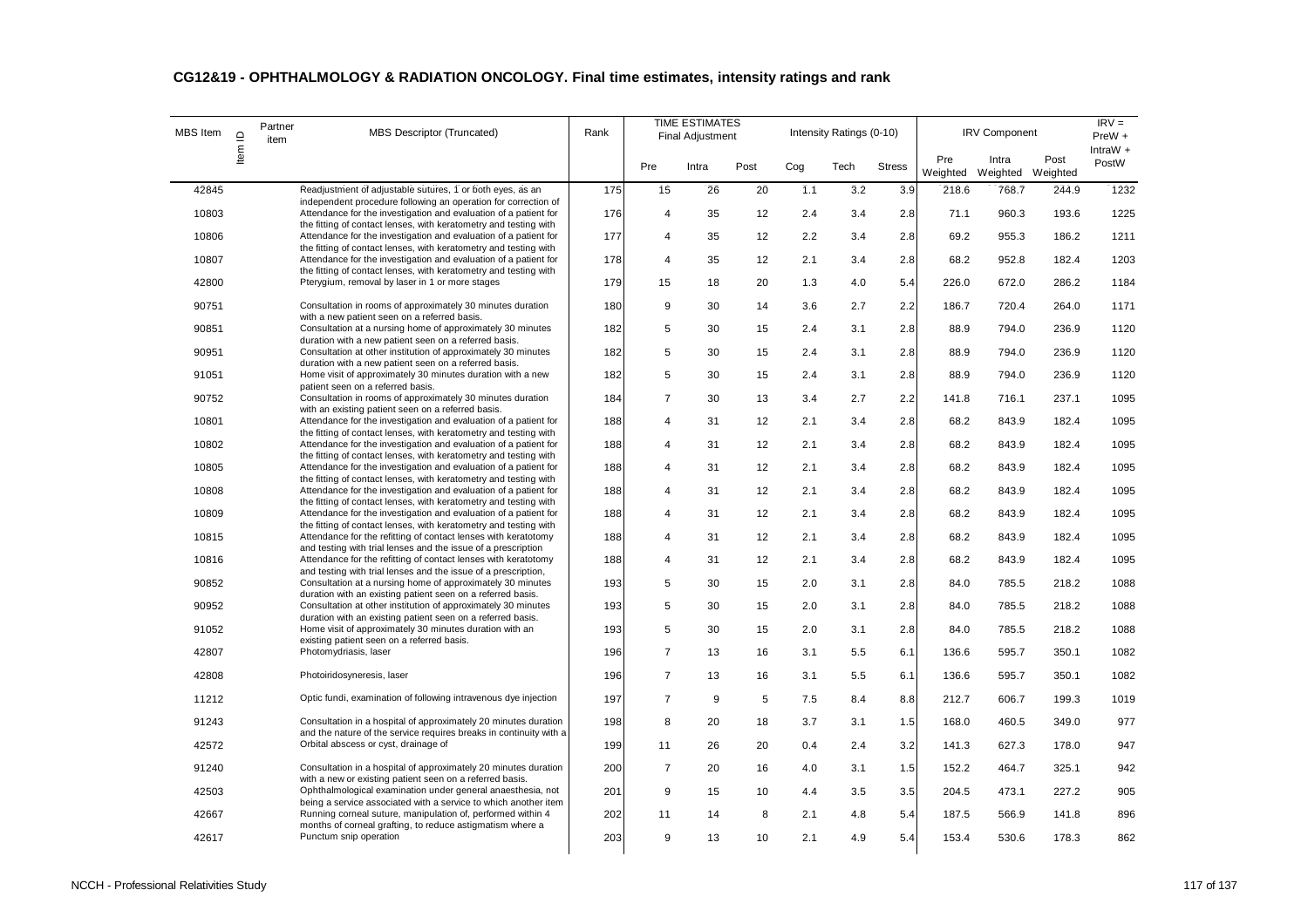| MBS Item | $\mathrel{\underline{\mathsf{O}}}$ | Partner<br>item | MBS Descriptor (Truncated)                                                                                                                     | Rank |                | <b>TIME ESTIMATES</b><br><b>Final Adjustment</b> |             |     | Intensity Ratings (0-10) |               |                 | <b>IRV Component</b>       |       | $IRV =$<br>PreW +   |
|----------|------------------------------------|-----------------|------------------------------------------------------------------------------------------------------------------------------------------------|------|----------------|--------------------------------------------------|-------------|-----|--------------------------|---------------|-----------------|----------------------------|-------|---------------------|
|          | ltem                               |                 |                                                                                                                                                |      | Pre            | Intra                                            | Post        | Cog | Tech                     | <b>Stress</b> | Pre<br>Weighted | Intra<br>Weighted Weighted | Post  | IntraW $+$<br>PostW |
| 15348    |                                    |                 | Subsequent applications of radioactive mould referred to in item                                                                               | 204  | 10             | 25                                               | 10          | 4.6 | 2.0                      | 0.3           | 232.2           | 401.8                      | 205.1 | 839                 |
| 90843    |                                    |                 | 15342 or 15345 - each attendance<br>Consultation at a nursing home of approximately 20 minutes                                                 | 206  | 4              | 20                                               | 15          | 2.2 | 3.1                      | 2.8           | 69.2            | 526.5                      | 227.5 | 823                 |
| 90943    |                                    |                 | duration and the nature of the service requires breaks in<br>Consultation at other institution of approximately 20 minutes                     | 206  | 4              | 20                                               | 15          | 2.2 | 3.1                      | 2.8           | 69.2            | 526.5                      | 227.5 | 823                 |
|          |                                    |                 | duration and the nature of the service requires breaks in                                                                                      |      |                |                                                  |             |     |                          |               |                 |                            |       |                     |
| 91043    |                                    |                 | Home visit of approximately 20 minutes duration and the nature<br>of the service requires breaks in continuity with a new or                   | 206  | 4              | 20                                               | 15          | 2.2 | 3.1                      | 2.8           | 69.2            | 526.5                      | 227.5 | 823                 |
| 42676    |                                    |                 | Conjunctiva, biopsy of, as an independent procedure                                                                                            | 208  | $\overline{7}$ | 26                                               | 15          | 0.1 | 2.3                      | 3.2           | 84.7            | 613.3                      | 117.8 | 816                 |
| 42611    |                                    |                 | Nasolacrimal tube (bilateral) replacement of, or lacrimal                                                                                      | 209  | 11             | 10                                               | 10          | 2.9 | 4.9                      | 4.7           | 209.2           | 390.3                      | 200.8 | 800                 |
| 42632    |                                    |                 | passages, probing for obstruction, bilateral, with or without<br>Conjunctival peritomy or repair of corneal laceration by<br>conjunctival flap | 210  | $\overline{7}$ | 22                                               | 20          | 0.4 | 2.4                      | 3.2           | 89.9            | 530.8                      | 178.0 | 799                 |
| 42830    |                                    |                 | Botulinus toxin, injection of, for strabismus including all such<br>injections on any 1 day and associated electromyography                    | 211  | 13             | 20                                               | 14          | 0.4 | 2.6                      | 3.3           | 167.0           | 502.2                      | 128.3 | 797                 |
| 42689    |                                    |                 | Pinguecula, removal of, not being a service associated with the<br>fitting of contact lenses                                                   | 212  | $\overline{7}$ | 26                                               | 10          | 0.1 | 2.4                      | 3.2           | 84.7            | 621.7                      | 79.7  | 786                 |
| 90840    |                                    |                 | Consultation at a nursing home of approximately 20 minutes<br>duration with a new or existing patient seen on a referred basis.                | 214  | 4              | 20                                               | 13          | 2.0 | 3.1                      | 2.8           | 67.2            | 523.7                      | 189.1 | 780                 |
| 90940    |                                    |                 | Consultation at other institution of approximately 20 minutes                                                                                  | 214  | 4              | 20                                               | 13          | 2.0 | 3.1                      | 2.8           | 67.2            | 523.7                      | 189.1 | 780                 |
| 91040    |                                    |                 | duration with a new or existing patient seen on a referred basis.<br>Home visit of approximately 20 minutes duration with a new or             | 214  | 4              | 20                                               | 13          | 2.0 | 3.1                      | 2.8           | 67.2            | 523.7                      | 189.1 | 780                 |
| 42581    |                                    |                 | existing patient seen on a referred basis.<br>Ectropion or entropion, tarsal cauterisation of                                                  | 216  | 11             | 9                                                | 10          | 2.3 | 5.3                      | 5.7           | 192.9           | 389.3                      | 190.2 | 772                 |
| 90743    |                                    |                 | Consultation in rooms of approximately 20 minutes duration and                                                                                 | 217  | 6              | 20                                               | 10          | 3.5 | 2.5                      | 1.9           | 123.0           | 445.7                      | 182.1 | 751                 |
| 42610    |                                    |                 | the nature of the service requires breaks in continuity with a<br>Nasolacrimal tube (unilateral) replacement of, or lacrimal                   | 218  | 10             | 9                                                | 10          | 2.7 | 5.1                      | 4.7           | 185.3           | 355.8                      | 196.9 | 738                 |
| 90740    |                                    |                 | passages, probing for obstruction, unilateral, with or without<br>Consultation in rooms of approximately 20 minutes duration                   | 219  | 6              | 20                                               | 10          | 3.4 | 2.5                      | 1.8           | 121.5           | 437.6                      | 178.7 | 738                 |
|          |                                    |                 | with a new or existing patient seen on a referred basis.                                                                                       |      |                |                                                  |             |     |                          |               |                 |                            |       |                     |
| 42683    |                                    |                 | Conjunctival cysts, removal of, requiring admission to hospital<br>or approved day hospital facility                                           | 220  | $\overline{7}$ | 9                                                | 10          | 2.6 | 5.4                      | 5.8           | 128.0           | 397.2                      | 201.1 | 726                 |
| 15500    |                                    |                 | Radiation field setting using a simulator or isocentric x-ray or<br>megavoltage machine of a single area for treatment by a single             | 223  | 10             | 10                                               | 10          | 4.6 | 2.8                      | 2.5           | 232.2           | 260.6                      | 221.9 | 715                 |
| 15509    |                                    |                 | Radiation field setting using a diagnostic x-ray unit of a single                                                                              | 223  | 10             | 10                                               | 10          | 4.6 | 2.8                      | 2.5           | 232.2           | 260.6                      | 221.9 | 715                 |
| 15518    |                                    |                 | area for treatment by a single field or parallel opposed fields<br>Radiation Dosimetry by a CT interfacing planning computer for               | 223  | 10             | 10                                               | 10          | 4.6 | 2.8                      | 2.5           | 232.2           | 260.6                      | 221.9 | 715                 |
| 15527    |                                    |                 | megavoltage or teletherapy radiotherapy by a single field or<br>Radiation Dosimetry by a non-CT interfacing planning computer                  | 223  | 10             | 10                                               | 10          | 4.6 | 2.8                      | 2.5           | 232.2           | 260.6                      | 221.9 | 715                 |
|          |                                    |                 | for megavoltage or teletherapy radiotherapy by a single field or                                                                               |      |                |                                                  |             |     |                          |               |                 |                            |       |                     |
| 11235    |                                    |                 | Examination of the eye by impression cytology of cornea for the<br>investigation of ocular surface dysplasia, including the                    | 225  | $\overline{7}$ | 9                                                | 8           | 2.7 | 5.5                      | 5.9           | 129.7           | 403.8                      | 164.5 | 698                 |
| 18292    |                                    |                 | Nerve branch, destruction by a neurolytic agent, not being a<br>service to which any other item in this Group applies                          | 226  | 6              | 21                                               | 6           | 0.5 | 2.8                      | 3.5           | 78.6            | 556.5                      | 58.7  | 694                 |
| 15339    |                                    |                 | Removal of a sealed radioactive source under general                                                                                           | 227  | $\overline{7}$ | 26                                               | 8           | 0.1 | 1.9                      | 2.5           | 84.7            | 518.5                      | 57.2  | 660                 |
| 42668    |                                    |                 | anaesthesia, or under epidural or spinal nerve block<br>Corneal sutures, removal of, not earlier than 6 weeks after                            | 228  | $\overline{7}$ | 18                                               | 10          | 0.4 | 2.7                      | 3.5           | 89.9            | 469.9                      | 93.5  | 653                 |
| 91230    |                                    |                 | operation requiring use of slit lamp or operating microscope<br>Consultation in a hospital of approximately 15 minutes duration                | 229  | 3              | 15                                               | 14          | 3.6 | 2.7                      | 1.5           | 62.2            | 324.9                      | 260.6 | 648                 |
|          |                                    |                 | with a new or existing patient seen on a referred basis.                                                                                       |      |                |                                                  |             |     |                          |               |                 |                            |       |                     |
| 11222    |                                    |                 | Full quantitative computerised perimetry (automated absolute<br>static threshold), performed by a specialist in the practice of his            | 230  | $\mathbf{1}$   | 14                                               | 4           | 4.4 | 4.2                      | 4.6           | 22.7            | 525.0                      | 95.7  | 643                 |
| 42644    |                                    |                 | Cornea or sclera, removal of imbedded foreign body from<br>(excluding after-care)                                                              | 231  | 4              | 14                                               | $\mathbf 0$ | 2.3 | 4.9                      | 5.0           | 70.2            | 554.6                      | 0.0   | 625                 |
| 90830    |                                    |                 | Consultation at a nursing home of approximately 15 minutes<br>duration with a new or existing patient seen on a referred basis.                | 233  | 3              | 15                                               | 11          | 2.0 | 3.1                      | 2.8           | 50.4            | 392.7                      | 160.0 | 603                 |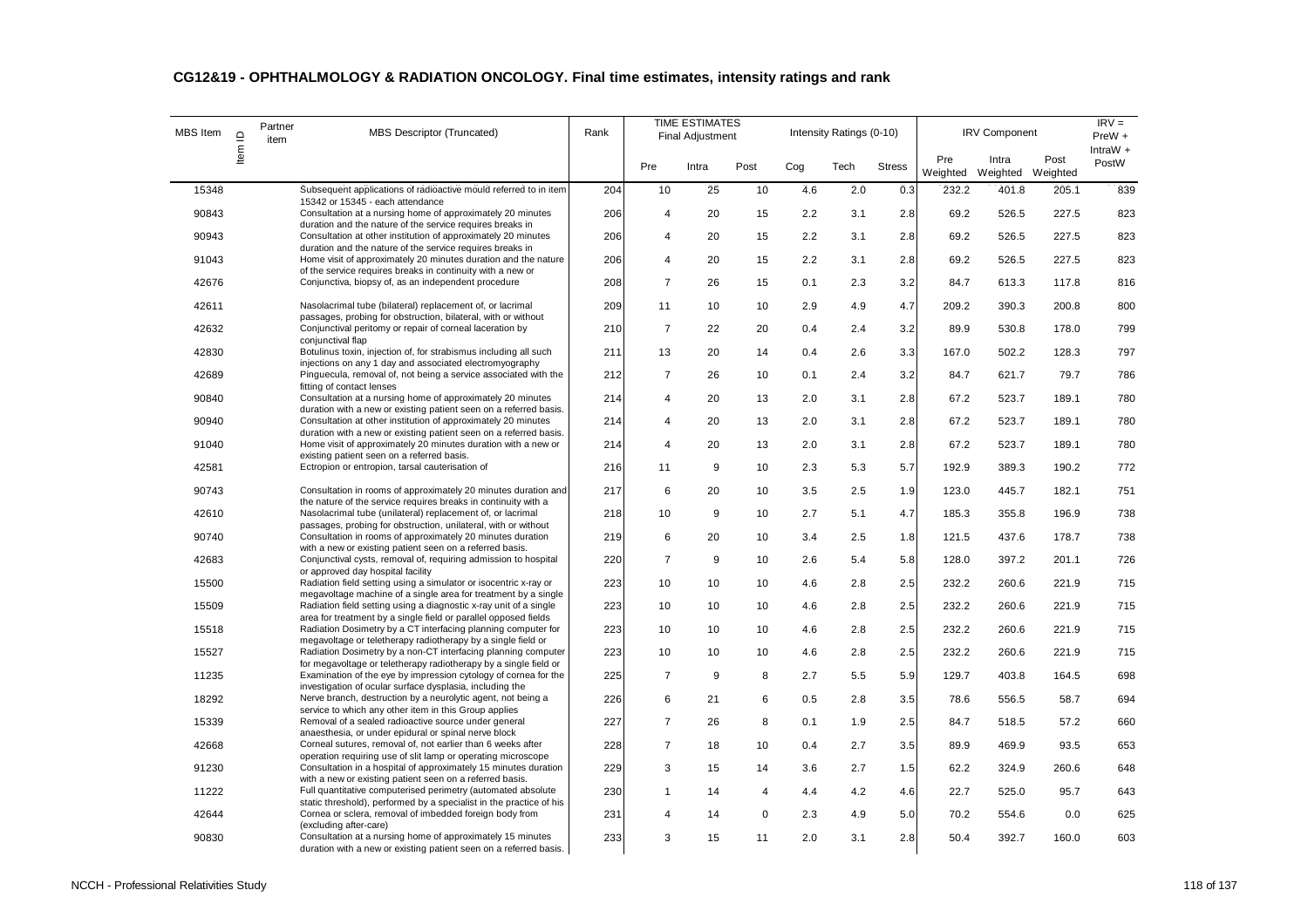| MBS Item | $\mathrel{\underline{\mathsf{O}}}$ | Partner<br>item | MBS Descriptor (Truncated)                                                                                                                                                       | Rank |                | <b>TIME ESTIMATES</b><br><b>Final Adjustment</b> |                |     | Intensity Ratings (0-10) |               |                 | <b>IRV Component</b>       |       | $IRV =$<br>PreW +   |
|----------|------------------------------------|-----------------|----------------------------------------------------------------------------------------------------------------------------------------------------------------------------------|------|----------------|--------------------------------------------------|----------------|-----|--------------------------|---------------|-----------------|----------------------------|-------|---------------------|
|          | Item                               |                 |                                                                                                                                                                                  |      | Pre            | Intra                                            | Post           | Cog | Tech                     | <b>Stress</b> | Pre<br>Weighted | Intra<br>Weighted Weighted | Post  | IntraW $+$<br>PostW |
| 90930    |                                    |                 | Consultation at other institution of approximately 15 minutes                                                                                                                    | 233  | 3              | 15                                               | 11             | 2.0 | 3.1                      | 2.8           | 50.4            | 392.7                      | 160.0 | 603                 |
| 91030    |                                    |                 | duration with a new or existing patient seen on a referred basis.<br>Home visit of approximately 15 minutes duration with a new or<br>existing patient seen on a referred basis. | 233  | 3              | 15                                               | 11             | 2.0 | 3.1                      | 2.8           | 50.4            | 392.7                      | 160.0 | 603                 |
| 42803    |                                    |                 | Pinguecula, removal of by laser in 1 or more stages (not for<br>contact lenses)                                                                                                  | 235  | $\overline{7}$ | 18                                               | 10             | 0.0 | 2.4                      | 3.2           | 83.0            | 429.1                      | 76.5  | 589                 |
| 18240    |                                    |                 | Retrobulbar or peribulbar injection of an anaesthetic agent                                                                                                                      | 236  | $\overline{7}$ | 15                                               | 10             | 0.3 | 2.9                      | 3.6           | 88.2            | 405.2                      | 93.0  | 586                 |
| 42575    |                                    |                 | Tarsal cyst, extirpation of                                                                                                                                                      | 238  | 11             | 13                                               | 10             | 0.3 | 2.7                      | 3.5           | 138.6           | 338.4                      | 90.4  | 567                 |
| 42622    |                                    |                 | Punctum, permanent occlusion of, by use of electrical cautery                                                                                                                    | 238  | 11             | 13                                               | 10             | 0.3 | 2.7                      | 3.5           | 138.6           | 338.4                      | 90.4  | 567                 |
| 55055    |                                    |                 | Orbital contents, ultrasonic echography of, unidimensional, not<br>being a service associated with a service to which another item                                               | 239  | $\overline{7}$ | 16                                               | 10             | 1.4 | 2.0                      | 2.5           | 107.2           | 339.1                      | 113.1 | 559                 |
| 42821    |                                    |                 | Retrobulbar transillumination, as an independent procedure                                                                                                                       | 240  | $\overline{7}$ | 14                                               | 8              | 0.4 | 2.9                      | 3.6           | 89.9            | 379.2                      | 76.9  | 546                 |
| 91220    |                                    |                 | Consultation in a hospital of approximately 10 minutes duration<br>with a new or existing patient seen on a referred basis.                                                      | 241  | 4              | 10                                               | 12             | 4.0 | 2.7                      | 1.5           | 86.9            | 219.4                      | 238.3 | 545                 |
| 15354    |                                    |                 | Construction and first application of a radioactive mould more<br>than 5 cm in diameter to an external surface                                                                   | 242  | 5              | 15                                               | 5              | 3.6 | 2.8                      | 1.6           | 103.7           | 334.8                      | 93.8  | 532                 |
| 90730    |                                    |                 | Consultation in rooms of approximately 15 minutes duration<br>with a new or existing patient seen on a referred basis.                                                           | 243  | 4              | 15                                               | 8              | 2.9 | 2.3                      | 1.5           | 76.1            | 298.0                      | 127.8 | 502                 |
| 15112    |                                    |                 | Radiotherapy, deep or orthovoltage - attendance at which a<br>single dose technique is applied - 1 field                                                                         | 244  | 10             | 5                                                | 3              | 5.5 | 3.8                      | 3.5           | 254.4           | 166.5                      | 79.5  | 500                 |
| 15351    |                                    |                 | Construction and first application of a radioactive mould not<br>exceeding 5 cm in diameter to an external surface                                                               | 245  | 5              | 15                                               | 5              | 1.9 | 2.6                      | 2.4           | 82.8            | 347.3                      | 67.6  | 498                 |
| 42650    |                                    |                 | Cornea, epithelial debridement for corneal ulcer or corneal<br>erosion (excluding after-care)                                                                                    | 246  | $\overline{7}$ | 9                                                | $\mathbf{1}$   | 2.3 | 4.9                      | 5.0           | 122.8           | 356.5                      | 18.3  | 498                 |
| 42587    |                                    |                 | Trichiasis, treatment of by cryotherapy, laser or electrolysis -<br>each evelid                                                                                                  | 247  | 4              | $\overline{7}$                                   | 5              | 3.9 | 4.9                      | 5.2           | 86.0            | 290.0                      | 116.8 | 493                 |
| 42615    |                                    |                 | Nasolacrimal tube (bilateral) replacement of, or lacrimal<br>passages, probing for obstruction, bilateral, with or without                                                       | 248  | $\overline{7}$ | 9                                                | $\mathbf 0$    | 2.7 | 4.9                      | 4.7           | 129.7           | 350.0                      | 0.0   | 480                 |
| 42621    |                                    |                 | Punctum, temporary occlusion of, by use of electrical cautery                                                                                                                    | 249  | $\overline{7}$ | 9                                                | $\overline{4}$ | 1.9 | 4.0                      | 4.0           | 115.9           | 297.5                      | 62.8  | 476                 |
| 42797    |                                    |                 | Laser coagulation of corneal or scleral blood vessels - each<br>treatment to 1 eye, to a maximum of 4 treatments to that eye in                                                  | 250  | $\overline{4}$ | 9                                                | 10             | 1.0 | 4.0                      | 3.2           | 57.3            | 267.5                      | 126.1 | 451                 |
| 42677    |                                    |                 | Conjunctiva, cautery of, including treatment of pannus - each<br>attendance at which treatment is given including any associated                                                 | 251  | $\overline{7}$ | 9                                                | 5              | 0.6 | 3.5                      | 4.2           | 93.4            | 280.7                      | 55.7  | 430                 |
| 42794    |                                    |                 | Division of suture by laser following trabeculoplasty, each<br>treatment to 1 eye, to a maximum of 2 treatments to that eye in                                                   | 252  | 4              | 9                                                | $\overline{4}$ | 1.0 | 4.0                      | 4.6           | 57.3            | 309.9                      | 52.4  | 420                 |
| 42824    |                                    |                 | Retrobulbar injection of alcohol or other drug, as an<br>independent procedure                                                                                                   | 253  | $\overline{7}$ | 9                                                | 10             | 0.1 | 2.9                      | 3.6           | 84.7            | 241.9                      | 86.8  | 413                 |
| 11218    |                                    |                 | Retinal photography, multiple exposures of both eyes with<br>intravenous dye injection                                                                                           | 254  | $\overline{7}$ | $\mathbf 0$                                      | 5              | 7.5 | 8.4                      | 8.8           | 212.7           | 0.0                        | 199.3 | 412                 |
| 11215    |                                    |                 | Retinal photography, multiple exposures, of 1 eye with<br>intravenous dye injection                                                                                              | 255  | $\overline{7}$ | $\mathbf 0$                                      | 5              | 7.3 | 8.4                      | 8.8           | 209.2           | 0.0                        | 196.2 | 405                 |
| 90820    |                                    |                 | Consultation at a nursing home of approximately 10 minutes<br>duration with a new or existing patient seen on a referred basis.                                                  | 257  | 2              | 10                                               | $\overline{7}$ | 2.0 | 3.1                      | 2.8           | 33.6            | 261.8                      | 101.8 | 397                 |
| 90920    |                                    |                 | Consultation at other institution of approximately 10 minutes<br>duration with a new or existing patient seen on a referred basis.                                               | 257  | $\overline{2}$ | 10                                               | $\overline{7}$ | 2.0 | 3.1                      | 2.8           | 33.6            | 261.8                      | 101.8 | 397                 |
| 91020    |                                    |                 | Home visit of approximately 10 minutes duration with a new or<br>existing patient seen on a referred basis.                                                                      | 257  | $\overline{2}$ | 10                                               | $\overline{7}$ | 2.0 | 3.1                      | 2.8           | 33.6            | 261.8                      | 101.8 | 397                 |
| 15012    |                                    |                 | Radiotherapy, superficial - each attendance at which treatment<br>is given to an eye                                                                                             | 259  | 10             | 5                                                | 3              | 2.9 | 3.4                      | 3.6           | 190.2           | 152.4                      | 53.9  | 397                 |
| 90720    |                                    |                 | Consultation in rooms of approximately 10 minutes duration<br>with a new or existing patient seen on a referred basis.                                                           | 260  | $\overline{4}$ | 10                                               | 6              | 2.9 | 2.3                      | 1.5           | 76.1            | 198.7                      | 95.9  | 371                 |
| 42620    |                                    |                 | Punctum, occlusion of, by use of a plug                                                                                                                                          | 261  | 5              | 9                                                | 5              | 0.9 | 3.0                      | 3.4           | 70.4            | 243.8                      | 56.1  | 370                 |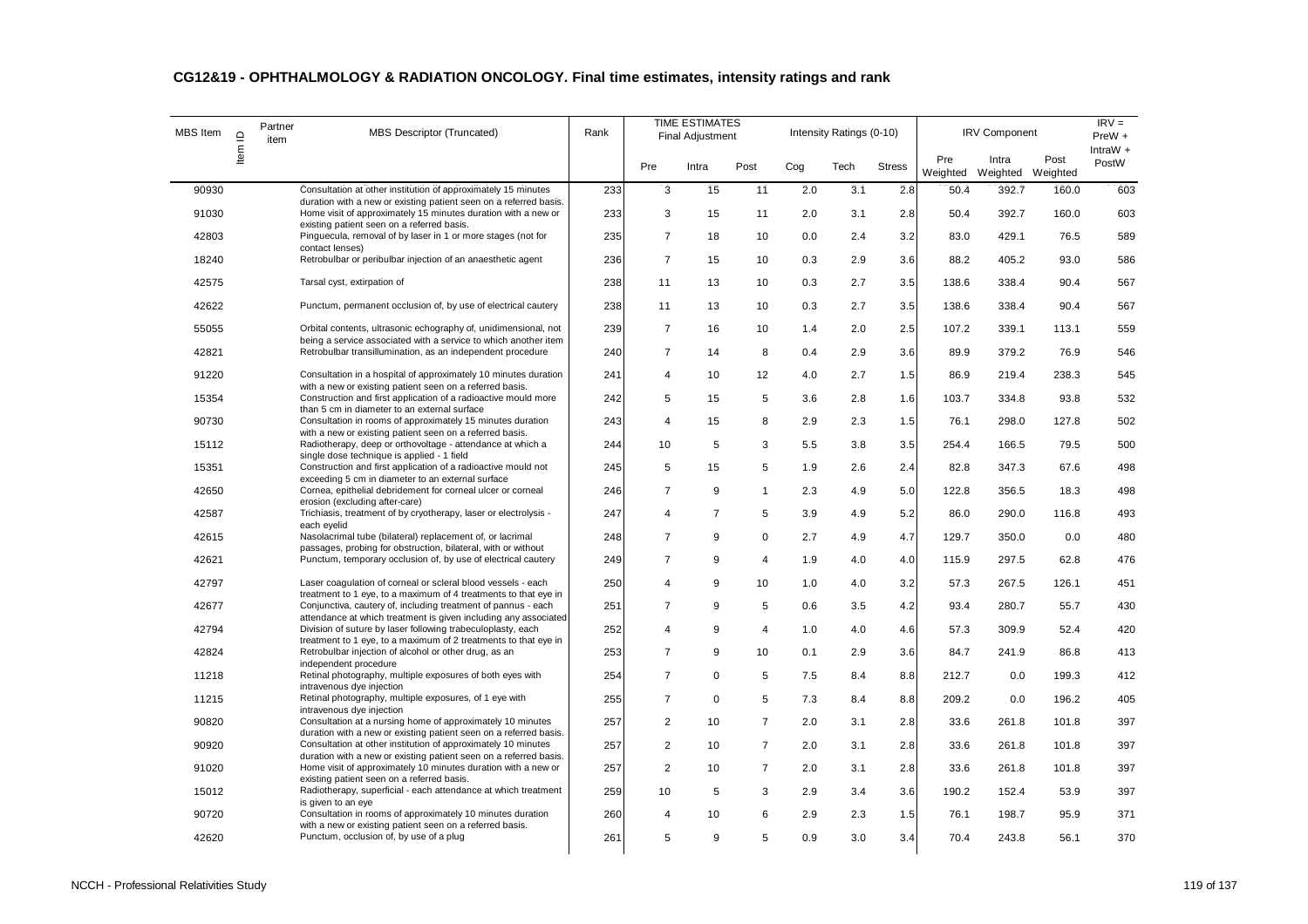| MBS Item | $\mathbf{\underline{\underline{\mathsf{O}}}}$ | Partner<br>item | MBS Descriptor (Truncated)                                                                                                             | Rank |                | <b>TIME ESTIMATES</b><br><b>Final Adjustment</b> |                |     | Intensity Ratings (0-10) |               |                 | <b>IRV Component</b>       |       | $IRV =$<br>PreW +   |
|----------|-----------------------------------------------|-----------------|----------------------------------------------------------------------------------------------------------------------------------------|------|----------------|--------------------------------------------------|----------------|-----|--------------------------|---------------|-----------------|----------------------------|-------|---------------------|
|          | ltem                                          |                 |                                                                                                                                        |      | Pre            | Intra                                            | Post           | Cog | Tech                     | <b>Stress</b> | Pre<br>Weighted | Intra<br>Weighted Weighted | Post  | IntraW $+$<br>PostW |
| 11225    |                                               |                 | Full quantitative computerised perimetry (automated absolute                                                                           | 262  | $\mathbf{1}$   | $\overline{7}$                                   | 3              | 4.0 | 4.2                      | 4.6           | 21.7            | 260.5                      | 68.0  | 350                 |
| 42827    |                                               |                 | static threshold), performed by a specialist in the practice of his<br>Botulinus toxin, injection of, for blepharospasm, including all | 263  | 8              | 5                                                | 5              | 1.4 | 3.9                      | 3.6           | 122.5           | 155.2                      | 69.4  | 347                 |
|          |                                               |                 | such injections on any 1 day                                                                                                           |      |                |                                                  |                |     |                          |               |                 |                            |       |                     |
| 91210    |                                               |                 | Consultation in a hospital of approximately 5 minutes duration<br>with a new or existing patient seen on a referred basis.             | 264  | 3              | 5                                                | 9              | 3.1 | 2.7                      | 1.4           | 58.5            | 104.8                      | 153.2 | 317                 |
| 42614    |                                               |                 | Nasolacrimal tube (unilateral) replacement of, or lacrimal                                                                             | 265  | $\overline{7}$ | 4                                                | $\mathbf 0$    | 2.6 | 4.9                      | 4.2           | 128.0           | 148.5                      | 0.0   | 276                 |
| 90810    |                                               |                 | passages, probing for obstruction, unilateral, with or without<br>Consultation at a nursing home of approximately 5 minutes            | 267  | $\overline{2}$ | 5                                                | $\overline{7}$ | 2.0 | 3.0                      | 2.8           | 33.6            | 129.3                      | 101.0 | 264                 |
|          |                                               |                 | duration with a new or existing patient seen on a referred basis.                                                                      |      |                |                                                  |                |     |                          |               |                 |                            |       |                     |
| 90910    |                                               |                 | Consultation at other institution of approximately 5 minutes<br>duration with a new or existing patient seen on a referred basis.      | 267  | $\overline{2}$ | 5                                                | $\overline{7}$ | 2.0 | 3.0                      | 2.8           | 33.6            | 129.3                      | 101.0 | 264                 |
| 91010    |                                               |                 | Home visit of approximately 5 minutes duration with a new or                                                                           | 267  | $\overline{2}$ | 5                                                | $\overline{7}$ | 2.0 | 3.0                      | 2.8           | 33.6            | 129.3                      | 101.0 | 264                 |
| 15357    |                                               |                 | existing patient seen on a referred basis.<br>Attendance upon a patient to apply a radioactive mould                                   | 269  | 5              | 10                                               | $\mathbf{1}$   | 1.7 | 1.2                      | 1.6           | 80.3            | 157.9                      | 11.0  | 249                 |
|          |                                               |                 | constructed for application to an external surface of the patient                                                                      |      |                |                                                  |                |     |                          |               |                 |                            |       |                     |
| 90710    |                                               |                 | Consultation in rooms of approximately 5 minutes duration with                                                                         | 270  | 3              | 5                                                | 5              | 2.9 | 2.0                      | 1.4           | 57.1            | 92.8                       | 78.0  | 228                 |
| 11203    |                                               |                 | a new or existing patient seen on a referred basis.<br>Tonography - in the investigation or management of glaucoma,                    | 271  | 4              | $\mathbf 0$                                      | $\overline{4}$ | 5.6 | 4.2                      | 6.4           | 102.8           | 0.0                        | 113.1 | 216                 |
|          |                                               |                 | of 1 or both eyes - using an electrical tonography machine                                                                             |      |                |                                                  |                |     |                          |               |                 |                            |       |                     |
| 11221    |                                               |                 | Full quantitative computerised perimetry - (automated absolute<br>static threshold) performed by a specialist in the practice of his   | 272  | $\mathbf{1}$   | 0                                                | 5              | 4.4 | 4.2                      | 4.6           | 22.7            | 0.0                        | 119.6 | 142                 |
| 11200    |                                               |                 | Provocative test or tests for glaucoma, including water drinking                                                                       | 273  | $\mathbf{1}$   | $\mathbf 0$                                      | $\overline{4}$ | 5.2 | 3.0                      | 4.2           | 24.7            | 0.0                        | 99.5  | 124                 |
| 15203    |                                               |                 | Radiation oncology treatment, using a single photon energy                                                                             | 275  | 2              | $\overline{2}$                                   | 3              | 4.6 | 0.0                      | 0.0           | 46.4            | 17.2                       | 54.3  | 118                 |
| 15207    |                                               |                 | linear accelerator, with or without electron facilities - each<br>Radiation oncology treatment, using a dual photon energy linear      | 275  | $\overline{2}$ | $\overline{2}$                                   | 3              | 4.6 | 0.0                      | 0.0           | 46.4            | 17.2                       | 54.3  | 118                 |
|          |                                               |                 | accelerator with a minimum higher energy of 10 MV photons or                                                                           |      |                |                                                  |                |     |                          |               |                 |                            |       |                     |
| 15211    |                                               |                 | Radiation oncology treatment, using cobalt unit or caesium                                                                             | 275  | $\overline{2}$ | $\overline{2}$                                   | 3              | 4.6 | 0.0                      | 0.0           | 46.4            | 17.2                       | 54.3  | 118                 |
| 15000    |                                               |                 | teletherapy unit - each attendance at which treatment is given -<br>Radiotherapy, superficial (including treatment with x-rays,        | 278  | $\overline{c}$ | $\mathbf{1}$                                     | 3              | 3.6 | 1.2                      | 0.0           | 41.5            | 11.8                       | 49.1  | 102                 |
|          |                                               |                 | radium rays or other radioactive substances), not being a                                                                              |      |                |                                                  |                |     |                          |               |                 |                            |       |                     |
| 15100    |                                               |                 | Radiotherapy, deep or orthovoltage - each attendance at which<br>fractionated treatment is given at 3 or more treatments per           | 278  | 2              | $\mathbf{1}$                                     | 3              | 3.6 | 1.2                      | 0.0           | 41.5            | 11.8                       | 49.1  | 102                 |
| 15106    |                                               |                 | Radiotherapy, deep or orthovoltage - each attendance at which                                                                          | 278  | $\overline{2}$ | $\mathbf{1}$                                     | 3              | 3.6 | 1.2                      | 0.0           | 41.5            | 11.8                       | 49.1  | 102                 |
| 15009    |                                               |                 | fractionated treatment is given at 2 treatments per week or less<br>Radiotherapy, superficial - attendance at which a single dose      | 281  | $\mathbf{1}$   | 1                                                | 3              | 4.6 | 1.2                      | 0.0           | 23.2            | 12.5                       | 58.4  | 94                  |
|          |                                               |                 | technique is applied - 2 or more fields up to a maximum of 5                                                                           |      |                |                                                  |                |     |                          |               |                 |                            |       |                     |
| 15115    |                                               |                 | Radiotherapy, deep or orthovoltage - attendance at which a<br>single dose technique is applied - 2 or more fields up to a              | 281  | $\mathbf{1}$   | 1                                                | 3              | 4.6 | 1.2                      | 0.0           | 23.2            | 12.5                       | 58.4  | 94                  |
| 11224    |                                               |                 | Full quantitative computerised perimetry - (automated absolute                                                                         | 283  | $\mathbf{1}$   | $\mathbf 0$                                      | 3              | 4.0 | 4.2                      | 4.6           | 21.7            | 0.0                        | 68.0  | 90                  |
|          |                                               |                 | static threshold) performed by a specialist in the practice of his                                                                     |      |                |                                                  |                |     |                          |               |                 |                            |       |                     |
| 11227    |                                               |                 | Full quantitative computerised perimetry - (automated absolute<br>static threshold) performed by a specialist in the practice of his   | 283  | $\mathbf{1}$   | $\mathbf 0$                                      | 3              | 4.0 | 4.2                      | 4.6           | 21.7            | 0.0                        | 68.0  | 90                  |
| 15003    |                                               |                 | Radiotherapy, superficial (including treatment with x-rays,                                                                            | 285  | $\mathbf{1}$   | $\mathbf{1}$                                     | 3              | 3.6 | 1.2                      | 0.0           | 20.7            | 11.8                       | 49.1  | 82                  |
| 15103    |                                               |                 | radium rays or other radioactive substances), not being a<br>Radiotherapy, deep or orthovoltage - each attendance at which             | 285  | $\mathbf{1}$   | $\mathbf{1}$                                     | 3              | 3.6 | 1.2                      | 0.0           | 20.7            | 11.8                       | 49.1  | 82                  |
|          |                                               |                 | fractionated treatment is given at 3 or more treatments per                                                                            |      |                |                                                  |                |     |                          |               |                 |                            |       |                     |
| 15109    |                                               |                 | Radiotherapy, deep or orthovoltage - each attendance at which<br>fractionated treatment is given at 2 treatments per week or less      | 285  | 1              | 1                                                | 3              | 3.6 | 1.2                      | 0.0           | 20.7            | 11.8                       | 49.1  | 82                  |
| 15204    |                                               |                 | Radiation oncology treatment, using a single photon energy                                                                             | 288  | $\mathbf{1}$   | $\mathbf{1}$                                     | 3              | 3.6 | 0.0                      | 0.0           | 20.7            | 7.9                        | 45.0  | 74                  |
|          |                                               |                 | linear accelerator, with or without electron facilities - each                                                                         |      | 1              |                                                  | 3              |     |                          |               |                 |                            |       |                     |
| 15208    |                                               |                 | Radiation oncology treatment, using a dual photon energy linear<br>accelerator with a minimum higher energy of 10 MV photons or        | 288  |                | 1                                                |                | 3.6 | 0.0                      | 0.0           | 20.7            | 7.9                        | 45.0  | 74                  |
| 15214    |                                               |                 | Radiation oncology treatment, using cobalt unit or caesium                                                                             | 288  | 1              | $\mathbf{1}$                                     | 3              | 3.6 | 0.0                      | 0.0           | 20.7            | 7.9                        | 45.0  | 74                  |
| 15006    |                                               |                 | teletherapy unit - each attendance at which treatment is given -<br>Radiotherapy, superficial - attendance at which a single dose      | 290  | 1              | 1                                                | 3              | 0.4 | 2.7                      | 3.5           | 12.8            | 26.1                       | 28.0  | 67                  |
|          |                                               |                 | technique is applied - 1 field                                                                                                         |      |                |                                                  |                |     |                          |               |                 |                            |       |                     |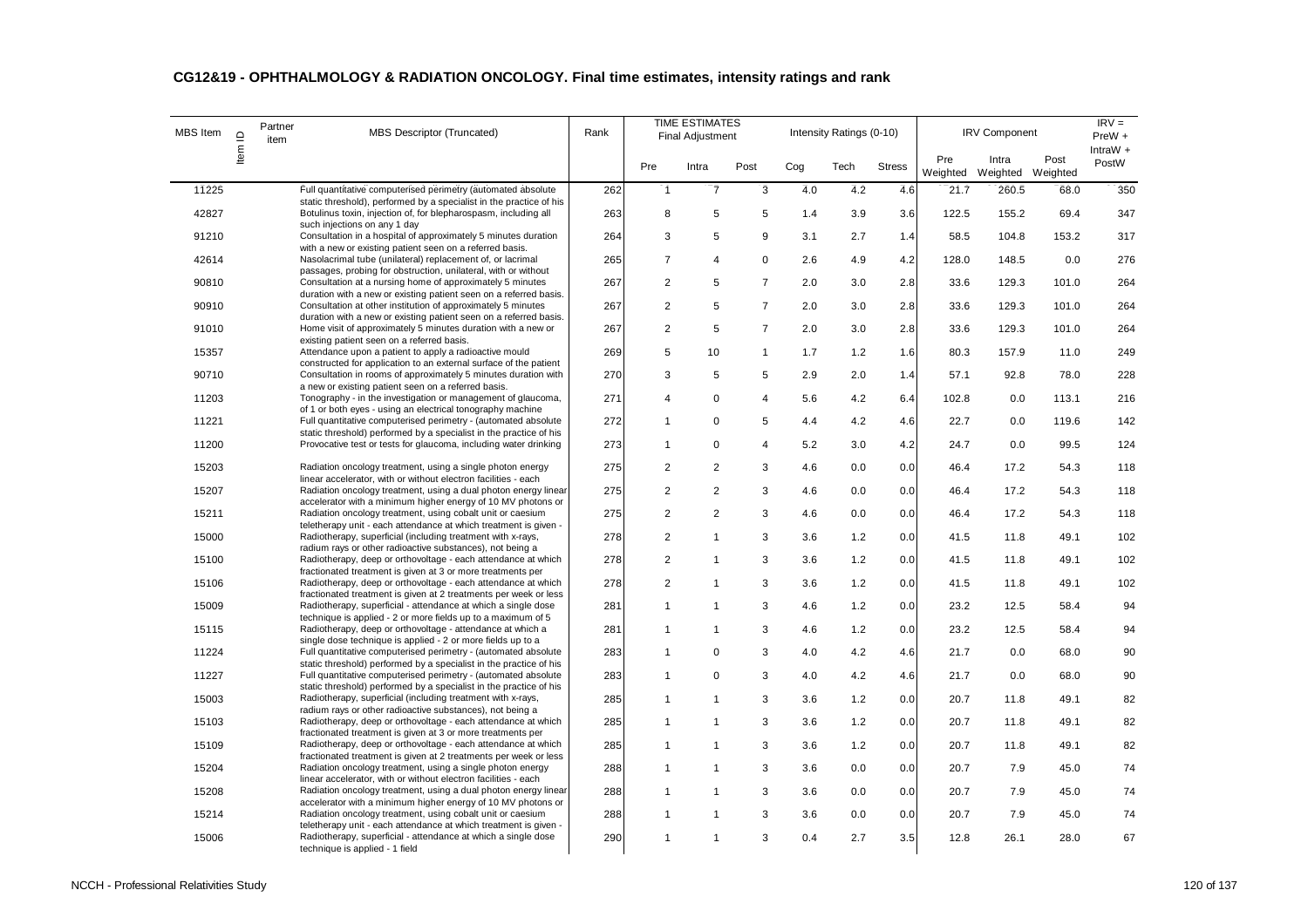| MBS Item | Partner<br>item | <b>MBS Descriptor (Truncated)</b>                                                  | Rank |     | <b>TIME ESTIMATES</b><br><b>Final Adjustment</b> |      |     | Intensity Ratings (0-10) |               |                 | <b>IRV Component</b> |                  | $IRV =$<br>$PreW +$ |
|----------|-----------------|------------------------------------------------------------------------------------|------|-----|--------------------------------------------------|------|-----|--------------------------|---------------|-----------------|----------------------|------------------|---------------------|
|          |                 |                                                                                    |      | Pre | Intra                                            | Post | Coa | Tech                     | <b>Stress</b> | Pre<br>Weighted | Intra<br>Weighted    | Post<br>Weighted | IntraW $+$<br>PostW |
| 11209    |                 | Electroretinography of 1 or both eyes and electro-oculography of<br>1 or both eyes | 291  |     |                                                  |      | 0.4 | ن. ا                     | 2.5           | 12.8            | 0.0                  | 53.4             | 66                  |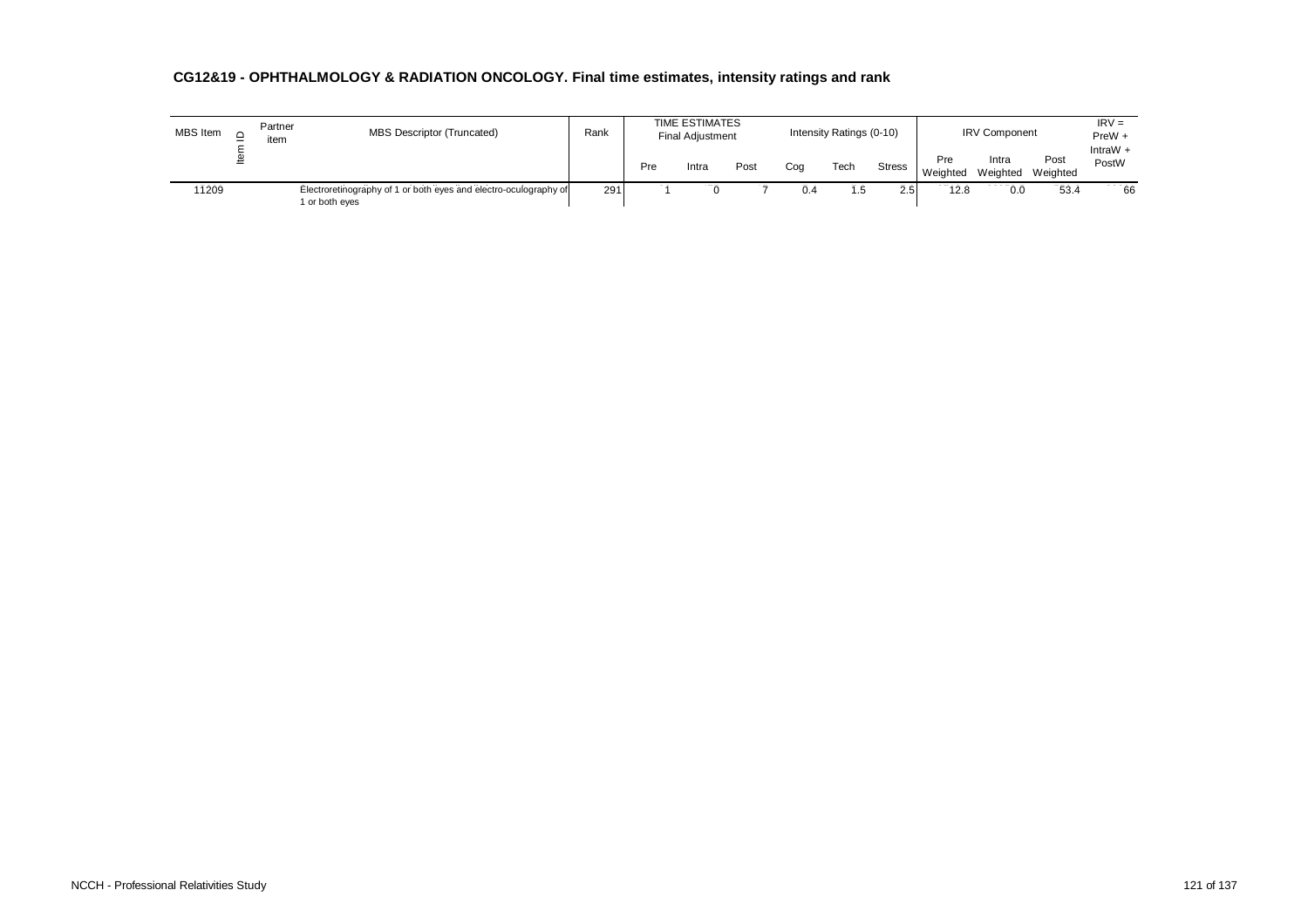# **CG14,16,17,18,20,21,22&23 - ANAESTHETICS, PAEDIATRIC MEDICINE/THORACIC MEDICINE, GENERAL MEDICINE/ENDOCRINOLOGY/**

**GERIATRIC MEDICINE/IMMUNOLOGY/OCCUPATIONAL MEDICINE/INFECTIOUS DISEASES/NUCLEAR MEDICINE/**

**REHABILITATION MEDICINE/RHEUMATOLOGY, CARDIOLOGY/RENAL MEDICINE/ICU, GASTROENTEROLOGY,** 

**NEUROLOGY, CLINICAL HAEMATOLOGY/MEDICAL ONCOLOGY & PSYCHIATRY** 

| MBS Item | $\supseteq$ | Partner<br>item | <b>MBS Descriptor (Truncated)</b>                                                                                                                                                                        | Rank           |                | <b>TIME ESTIMATES</b><br><b>Final Adjustment</b> |                |      | Intensity Ratings (0-10) |               |                 | <b>IRV Component</b>       |       | $IRV =$<br>PreW +   |
|----------|-------------|-----------------|----------------------------------------------------------------------------------------------------------------------------------------------------------------------------------------------------------|----------------|----------------|--------------------------------------------------|----------------|------|--------------------------|---------------|-----------------|----------------------------|-------|---------------------|
|          | Item        |                 |                                                                                                                                                                                                          |                | Pre            | Intra                                            | Post           | Cog  | Tech                     | <b>Stress</b> | Pre<br>Weighted | Intra<br>Weighted Weighted | Post  | IntraW $+$<br>PostW |
| 13603    |             |                 | Whole body perfusion, cardiac bypass, using heart-lung                                                                                                                                                   | $\overline{1}$ | 25             | 270                                              | 20             | 6.9  | 6.5                      | 10.0          | 509.6           | 13271.2                    | 344.3 | 14125               |
| 38518    |             |                 | machine or equivalent<br>Ventricular arrhythmia with mapping and muscle ablation, with<br>or without aneurysmeotomy (Assist.)                                                                            | $\overline{2}$ | 14             | 184                                              | 23             | 10.0 | 10.0                     | 10.0          | 300.9           | 11369.9                    | 500.5 | 12171               |
| 38536    |             |                 | Ventricular arrhythmia with mapping and ablation, including all<br>associated electrophysiological studies performed on the same                                                                         | 3              | 14             | 184                                              | 22             | 10.0 | 10.0                     | 10.0          | 300.9           | 11369.9                    | 478.7 | 12150               |
| 38533    |             |                 | Ablation of arrhythmia circuits or foci, or isolation procedure                                                                                                                                          | $\overline{4}$ | 14             | 184                                              | 22             | 10.0 | 10.0                     | 9.2           | 288.6           | 11049.5                    | 478.7 | 11817               |
| 38515    |             |                 | involving both atrial chambers and including curative procedures<br>Division of accessory pathway, isolation procedure, procedure<br>on atrioventricular node or perinodal tissues involving both atrial | 5              | 14             | 166                                              | 22             | 10.0 | 10.0                     | 9.2           | 288.6           | 9968.5                     | 478.7 | 10736               |
| 38512    |             |                 | Division of accessory pathway, isolation procedure, procedure<br>on atrioventricular node or perinodal tissues involving 1 atrial                                                                        | 6              | 14             | 138                                              | 23             | 8.8  | 8.4                      | 9.2           | 281.5           | 7538.0                     | 452.7 | 8272                |
| 38530    |             |                 | Ablation of arrhythmia circuit or focus or isolation procedure<br>involving 1 atrial chamber (Assist.)                                                                                                   | $\overline{7}$ | 14             | 138                                              | 22             | 8.8  | 8.4                      | 9.2           | 281.5           | 7538.0                     | 433.0 | 8253                |
| 38270    |             |                 | Balloon valvuloplasty or septostomy, including cardiac<br>catheterisations before and after balloon dilatation                                                                                           | 8              | 21             | 110                                              | 16             | 9.3  | 10.0                     | 10.0          | 451.4           | 6673.0                     | 348.2 | 7473                |
| 13030    |             |                 | Hyperbaric oxygen therapy performed in a comprehensive<br>hyperbaric medicine facility where the medical practitioner is                                                                                 | 9              | 17             | 165                                              | 17             | 5.8  | 6.5                      | 7.1           | 292.3           | 6775.5                     | 292.7 | 7361                |
| 13600    |             |                 | Perfusion of limb or organ using heart-lung machine or<br>equivalent                                                                                                                                     | 10             | 25             | 120                                              | 25             | 6.9  | 6.5                      | 10.0          | 509.6           | 5898.3                     | 430.4 | 6838                |
| 13309    |             |                 | Blood transfusion with venesection and complete replacement<br>of blood, using blood already collected                                                                                                   | 11             | 21             | 150                                              | 12             | 4.6  | 5.3                      | 7.0           | 350.8           | 5443.7                     | 187.9 | 5982                |
| 35305    |             |                 | Transluminal balloon angioplasty of more than 1 coronary<br>artery, percutaneous or by open exposure, excluding associated                                                                               | 12             | 11             | 92                                               | 23             | 8.8  | 8.4                      | 9.6           | 226.0           | 5105.5                     | 452.7 | 5784                |
| 13020    |             |                 | Hyperbaric oxygen therapy performed in a comprehensive<br>hyperbaric medicine facility for a period in the hyperbaric                                                                                    | 13             | 6              | 150                                              | 6              | 4.7  | 6.5                      | 6.1           | 96.6            | 5566.7                     | 103.3 | 5767                |
| 35310    |             |                 | Transluminal stent insertion including associated balloon                                                                                                                                                | 14             | 11             | 83                                               | 23             | 8.8  | 9.2                      | 9.6           | 228.8           | 4750.9                     | 476.6 | 5456                |
| 38212    |             |                 | dilatation for coronary artery, percutaneous or by open<br>Cardiac electrophysiological study - 4 or more catheter<br>supraventricular tachycardia investigation; or complex                             | 15             | 14             | 101                                              | 16             | 8.8  | 6.8                      | 6.9           | 239.0           | 4658.6                     | 281.7 | 5179                |
| 13870    |             |                 | Management of a patient in an Intensive Care Unit by a                                                                                                                                                   | 16             | $\overline{4}$ | 92                                               | 2              | 8.9  | 5.3                      | 8.6           | 73.9            | 4297.7                     | 31.3  | 4403                |
| 13306    |             |                 | specialist or consultant physician - including initial and<br>Blood transfusion with venesection and complete replacement                                                                                | 17             | 8              | 120                                              | 5              | 3.6  | 5.6                      | 5.1           | 117.7           | 3743.4                     | 80.2  | 3941                |
| 13851    |             |                 | of blood, including collection from donor<br>Circulatory support device, management of, on first day                                                                                                     | 18             | $\overline{1}$ | 109                                              | $\overline{4}$ | 4.4  | 5.5                      | 6.4           | 16.1            | 3825.7                     | 63.7  | 3906                |
| 35304    |             |                 | Transluminal balloon angioplasty of 1 coronary artery,                                                                                                                                                   | 19             | 11             | 64                                               | 23             | 7.6  | 6.8                      | 8.8           | 210.8           | 3092.8                     | 404.9 | 3708                |
| 81081    |             |                 | percutaneous or by open exposure, excluding associated<br>Home visit exceeding 75 minutes duration with a new patient<br>seen on a referred basis.                                                       | 20             | 13             | 75                                               | 23             | 7.8  | 5.6                      | 5.7           | 199.8           | 2946.0                     | 369.1 | 3515                |
| 18294    |             |                 | Coeliac plexus or splanchnic nerves, destruction by a neurolytic<br>agent                                                                                                                                | 21             | 13             | 60                                               | 20             | 4.7  | 8.0                      | 9.0           | 256.9           | 2801.9                     | 383.3 | 3442                |
| 38259    |             |                 | Permanent dual chamber transvenous electrodes, insertion,<br>removal or replacement of                                                                                                                   | 22             | 10             | 76                                               | 27             | 5.3  | 5.4                      | 6.9           | 166.3           | 2844.0                     | 426.3 | 3437                |
| 81082    |             |                 | Home visit exceeding 75 minutes duration with an existing<br>patient seen on a referred basis.                                                                                                           | 23             | 12             | 75                                               | 23             | 7.4  | 5.4                      | 5.5           | 181.1           | 2832.2                     | 363.2 | 3376                |
| 38209    |             |                 | Cardiac electrophysiological study - up to and including 3<br>catheter investigation of any 1 or more of - syncope, atrio-                                                                               | 24             | 14             | 69                                               | 16             | 7.6  | 5.4                      | 6.9           | 232.8           | 2838.2                     | 252.6 | 3324                |
| 80781    |             |                 | Consultation in rooms exceeding 75 minutes duration with a                                                                                                                                               | 25             | $\overline{7}$ | 75                                               | 21             | 7.4  | 5.4                      | 5.7           | 107.2           | 2864.9                     | 331.6 | 3304                |
| 41883    |             |                 | new patient seen on a referred basis.<br>Tracheostomy (Assist.)                                                                                                                                          | 26             | 13             | 54                                               | 33             | 6.4  | 6.8                      | 8.5           | 244.8           | 2469.7                     | 581.0 | 3295                |
|          |             |                 |                                                                                                                                                                                                          |                |                |                                                  |                |      |                          |               |                 |                            |       |                     |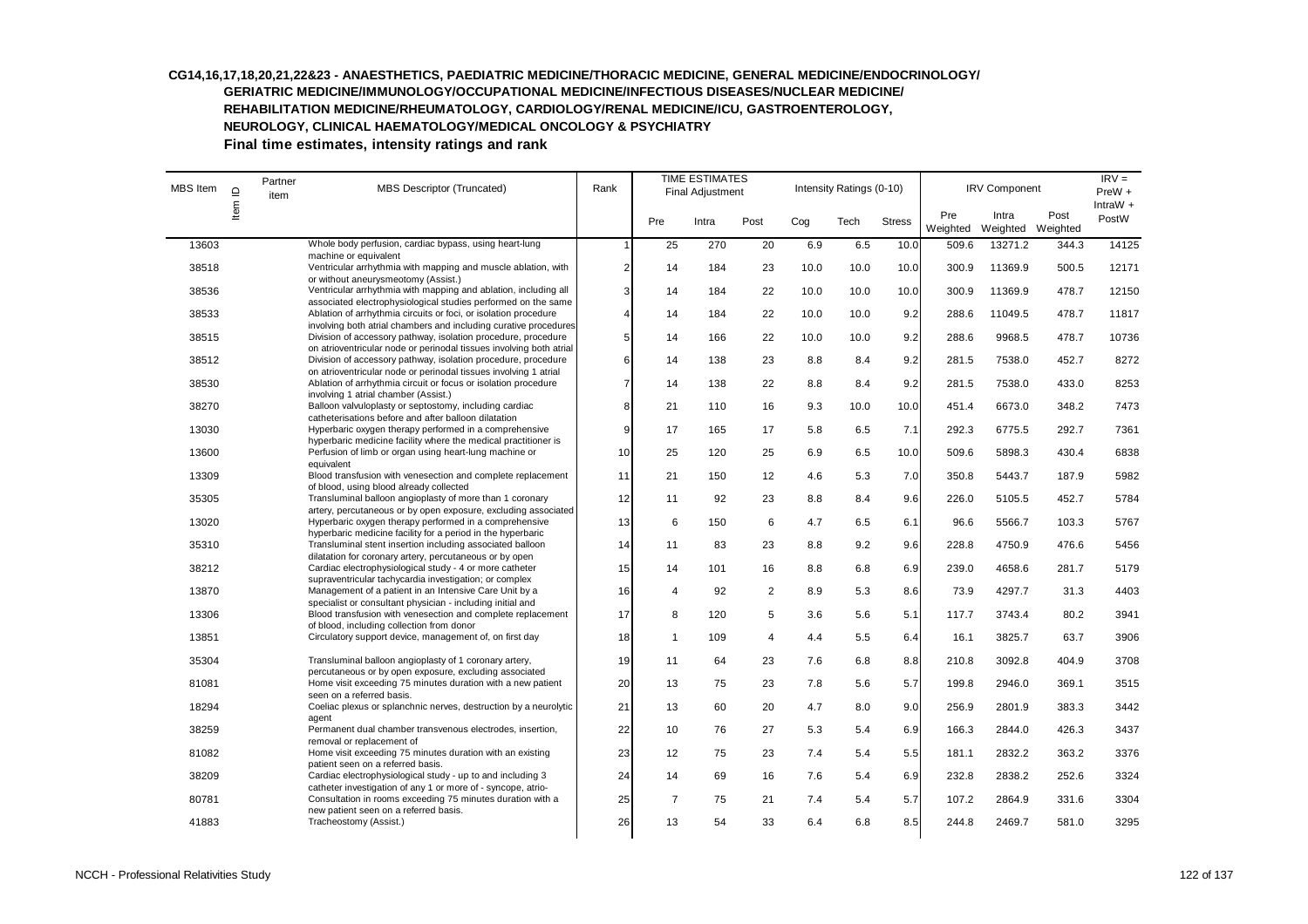## **CG14,16,17,18,20,21,22&23 - ANAESTHETICS, PAEDIATRIC MEDICINE/THORACIC MEDICINE, GENERAL MEDICINE/ENDOCRINOLOGY/**

**GERIATRIC MEDICINE/IMMUNOLOGY/OCCUPATIONAL MEDICINE/INFECTIOUS DISEASES/NUCLEAR MEDICINE/**

**REHABILITATION MEDICINE/RHEUMATOLOGY, CARDIOLOGY/RENAL MEDICINE/ICU, GASTROENTEROLOGY,** 

**NEUROLOGY, CLINICAL HAEMATOLOGY/MEDICAL ONCOLOGY & PSYCHIATRY** 

| MBS Item | $\supseteq$ | Partner<br>item | MBS Descriptor (Truncated)                                                                                                                                | Rank |                         | <b>TIME ESTIMATES</b><br>Final Adjustment |      |     | Intensity Ratings (0-10) |               |                 | <b>IRV Component</b>       |       | $IRV =$<br>$PreW +$ |
|----------|-------------|-----------------|-----------------------------------------------------------------------------------------------------------------------------------------------------------|------|-------------------------|-------------------------------------------|------|-----|--------------------------|---------------|-----------------|----------------------------|-------|---------------------|
|          | Item        |                 |                                                                                                                                                           |      | Pre                     | Intra                                     | Post | Cog | Tech                     | <b>Stress</b> | Pre<br>Weighted | Intra<br>Weighted Weighted | Post  | IntraW $+$<br>PostW |
| 80881    |             |                 | Consultation at a nursing home exceeding 75 minutes duration                                                                                              | 28   | 5                       | 75                                        | 15   | 7.8 | 5.7                      | 5.7           | 77.0            | 2962.4                     | 242.7 | 3282                |
| 80981    |             |                 | with a new patient seen on a referred basis.<br>Consultation at other institution exceeding 75 minutes duration                                           | 28   | 5                       | 75                                        | 15   | 7.8 | 5.7                      | 5.7           | 77.0            | 2962.4                     | 242.7 | 3282                |
| 80782    |             |                 | with a new patient seen on a referred basis.<br>Consultation in rooms exceeding 75 minutes duration with an<br>existing patient seen on a referred basis. | 29   | $\overline{7}$          | 75                                        | 20   | 7.0 | 5.1                      | 5.9           | 108.0           | 2800.0                     | 308.0 | 3216                |
| 81281    |             |                 | Consultation in a hospital of approximately 75 minutes duration<br>with a new patient seen on a referred basis.                                           | 30   | $\overline{4}$          | 75                                        | 15   | 7.6 | 5.4                      | 5.8           | 61.7            | 2905.4                     | 236.8 | 3204                |
| 41901    |             |                 | Endoscopic laser resection of endobronchial tumours for relief<br>of obstruction including any associated endoscopic procedures                           | 31   | $\overline{7}$          | 60                                        | 31   | 6.0 | 6.2                      | 7.7           | 124.3           | 2522.3                     | 521.7 | 3168                |
| 80882    |             |                 | Consultation at a nursing home exceeding 75 minutes duration<br>with an existing patient seen on a referred basis.                                        | 33   | $\overline{\mathbf{4}}$ | 75                                        | 15   | 7.4 | 5.5                      | 5.6           | 60.9            | 2864.9                     | 238.8 | 3165                |
| 80982    |             |                 | Consultation at other institution exceeding 75 minutes duration<br>with an existing patient seen on a referred basis.                                     | 33   | 4                       | 75                                        | 15   | 7.4 | 5.5                      | 5.6           | 60.9            | 2864.9                     | 238.8 | 3165                |
| 39130    |             |                 | Percutaneous epidural electrode, insertion of 1 or more of - for<br>spinal stimulation                                                                    | 34   | 10                      | 72                                        | 10   | 4.7 | 7.2                      | 6.1           | 163.2           | 2782.0                     | 181.3 | 3126                |
| 81282    |             |                 | Consultation in a hospital of approximately 75 minutes duration<br>with an existing patient seen on a referred basis.                                     | 35   | $\overline{4}$          | 75                                        | 15   | 7.1 | 4.7                      | 6.0           | 61.7            | 2763.0                     | 223.2 | 3048                |
| 30485    |             |                 | Endoscopic sphincterotomy with or without extraction of stones<br>from common bile duct                                                                   | 36   | 13                      | 54                                        | 25   | 8.4 | 5.9                      | 6.9           | 218.2           | 2349.8                     | 411.0 | 2979                |
| 30494    |             |                 | Endoscopic biliary dilatation                                                                                                                             | 37   | 14                      | 59                                        | 23   | 7.3 | 5.6                      | 6.2           | 222.9           | 2334.1                     | 369.1 | 2926                |
| 30493    |             |                 | <b>Biliary manometry</b>                                                                                                                                  | 38   | 14                      | 60                                        | 23   | 7.0 | 5.3                      | 6.2           | 221.6           | 2305.4                     | 360.2 | 2887                |
| 18219    |             |                 | Intrathecal or epidural infusion of a therapeutic substance, initial<br>injection or commencement of, where continuous attendance                         | 39   | $\overline{4}$          | 75                                        | 10   | 3.6 | 6.5                      | 6.1           | 64.4            | 2650.2                     | 172.2 | 2887                |
| 81071    |             |                 | Home visit of approximately 60 minutes duration with a new<br>patient seen on a referred basis.                                                           | 40   | 13                      | 60                                        | 20   | 7.7 | 5.5                      | 5.6           | 198.0           | 2321.0                     | 318.4 | 2837                |
| 39127    |             |                 | Subcutaneous reservoir and spinal catheter for pain, insertion of                                                                                         | 41   | $\overline{7}$          | 64                                        | 53   | 3.6 | 5.6                      | 4.2           | 96.1            | 1871.1                     | 850.6 | 2818                |
| 81072    |             |                 | Home visit of approximately 60 minutes duration with an<br>existing patient seen on a referred basis.                                                     | 42   | 12                      | 60                                        | 20   | 7.4 | 5.4                      | 5.4           | 179.7           | 2252.7                     | 315.8 | 2748                |
| 13606    |             |                 | Induced controlled hypothermia - total body=20                                                                                                            | 43   | $\overline{4}$          | 84                                        | 4    | 4.4 | 3.8                      | 6.0           | 60.5            | 2563.5                     | 54.8  | 2679                |
| 13873    |             |                 | Management of a patient in an Intensive Care Unit by a<br>specialist or consultant physician - including all attendances,                                 | 44   | 3                       | 60                                        | 3    | 7.8 | 4.7                      | 8.3           | 53.8            | 2578.6                     | 44.6  | 2677                |
| 80871    |             |                 | Consultation at a nursing home of approximately 60 minutes<br>duration with a new patient seen on a referred basis.                                       | 46   | 5                       | 60                                        | 13   | 7.7 | 5.7                      | 5.7           | 77.0            | 2360.2                     | 210.3 | 2648                |
| 80971    |             |                 | Consultation at other institution of approximately 60 minutes<br>duration with a new patient seen on a referred basis.                                    | 46   | 5                       | 60                                        | 13   | 7.7 | 5.7                      | 5.7           | 77.0            | 2360.2                     | 210.3 | 2648                |
| 350      |             |                 | Professional attendance by a consultant physician in the<br>practice of his or her specialty of psychiatry, where the patient is                          | 47   | 10                      | 60                                        | 15   | 5.3 | 6.1                      | 6.1           | 159.7           | 2232.4                     | 250.5 | 2643                |
| 80771    |             |                 | Consultation in rooms of approximately 60 minutes duration<br>with a new patient seen on a referred basis.                                                | 48   | 6                       | 60                                        | 16   | 7.4 | 5.3                      | 5.7           | 91.7            | 2278.8                     | 250.6 | 2621                |
| 81271    |             |                 | Consultation in a hospital of approximately 60 minutes duration<br>with a new patient seen on a referred basis.                                           | 49   | $\overline{4}$          | 60                                        | 13   | 7.6 | 5.4                      | 5.8           | 61.7            | 2324.3                     | 205.3 | 2591                |
| 30479    |             |                 | Endoscopic laser therapy for neoplasia and benign vascular<br>lesions or strictures of the gastrointestinal tract                                         | 50   | 5                       | 60                                        | 23   | 5.8 | 5.2                      | 5.8           | 76.8            | 2123.8                     | 357.2 | 2558                |
| 80872    |             |                 | Consultation at a nursing home of approximately 60 minutes<br>duration with an existing patient seen on a referred basis.                                 | 52   | $\overline{4}$          | 60                                        | 13   | 7.4 | 5.5                      | 5.5           | 60.5            | 2278.9                     | 206.9 | 2546                |
| 80972    |             |                 | Consultation at other institution of approximately 60 minutes<br>duration with an existing patient seen on a referred basis.                              | 52   | $\overline{4}$          | 60                                        | 13   | 7.4 | 5.5                      | 5.5           | 60.5            | 2278.9                     | 206.9 | 2546                |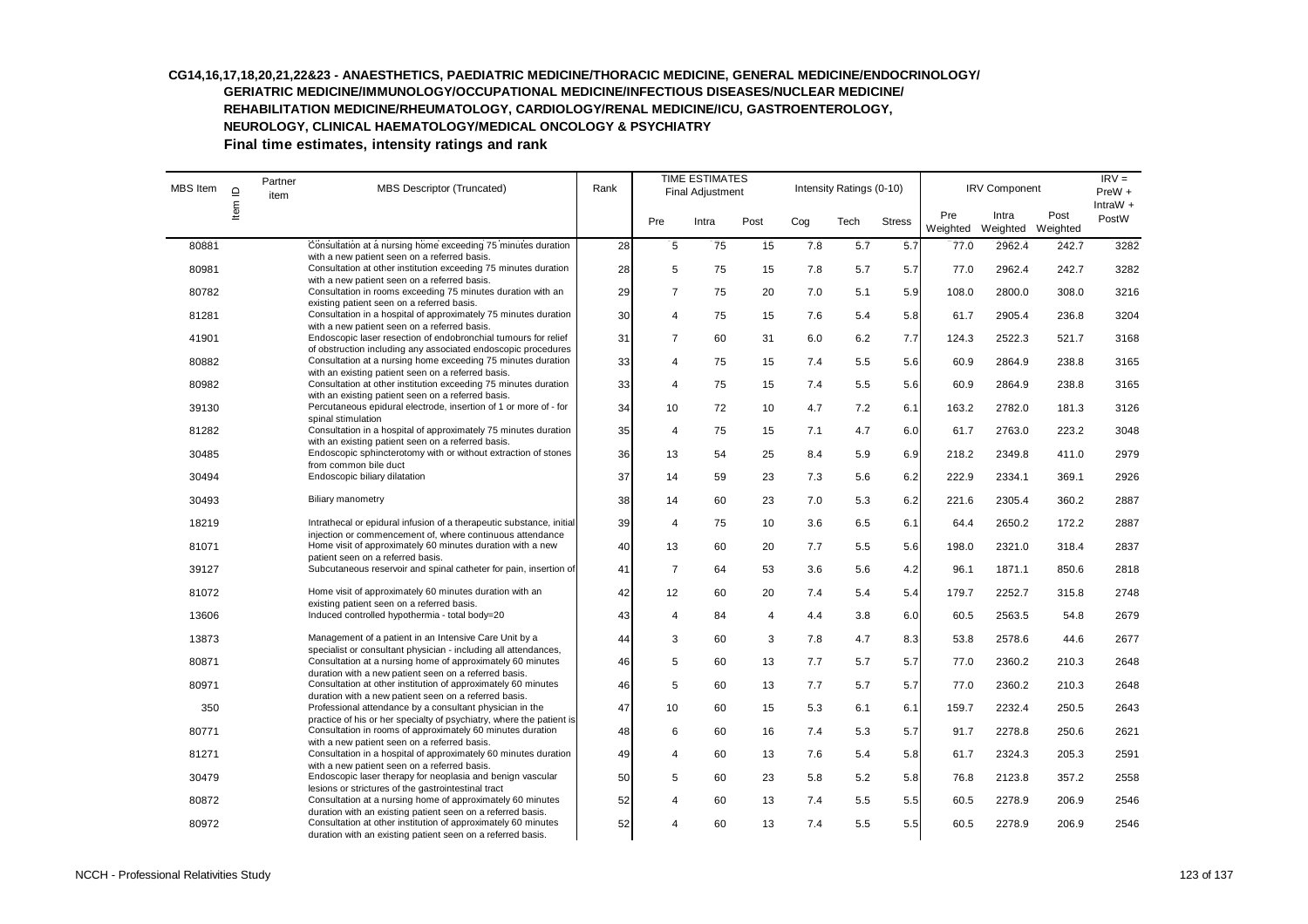#### **CG14,16,17,18,20,21,22&23 - ANAESTHETICS, PAEDIATRIC MEDICINE/THORACIC MEDICINE, GENERAL MEDICINE/ENDOCRINOLOGY/ GERIATRIC MEDICINE/IMMUNOLOGY/OCCUPATIONAL MEDICINE/INFECTIOUS DISEASES/NUCLEAR MEDICINE/**

**REHABILITATION MEDICINE/RHEUMATOLOGY, CARDIOLOGY/RENAL MEDICINE/ICU, GASTROENTEROLOGY,** 

**NEUROLOGY, CLINICAL HAEMATOLOGY/MEDICAL ONCOLOGY & PSYCHIATRY** 

| <b>MBS</b> Item | $\supseteq$ | Partner<br>item | <b>MBS Descriptor (Truncated)</b>                                                                                                                                                        | Rank |                         | <b>TIME ESTIMATES</b><br><b>Final Adjustment</b> |      |     | Intensity Ratings (0-10) |               |                 | <b>IRV Component</b>       |       | $IRV =$<br>PreW +   |
|-----------------|-------------|-----------------|------------------------------------------------------------------------------------------------------------------------------------------------------------------------------------------|------|-------------------------|--------------------------------------------------|------|-----|--------------------------|---------------|-----------------|----------------------------|-------|---------------------|
|                 | Item        |                 |                                                                                                                                                                                          |      | Pre                     | Intra                                            | Post | Cog | Tech                     | <b>Stress</b> | Pre<br>Weighted | Intra<br>Weighted Weighted | Post  | IntraW $+$<br>PostW |
| 13857           |             |                 | Mechanical ventilation, initiation of (other than initiation of                                                                                                                          | 53   | 12                      | 44                                               | 23   | 5.8 | 6.5                      | 8.1           | 219.5           | 1902.6                     | 396.0 | 2518                |
| 80772           |             |                 | ventilation in the context of an anaesthetic for surgery), outside<br>Consultation in rooms of approximately 60 minutes duration<br>with an existing patient seen on a referred basis.   | 54   | 7                       | 60                                               | 15   | 6.9 | 4.6                      | 5.8           | 106.1           | 2151.8                     | 221.3 | 2479                |
| 81272           |             |                 | Consultation in a hospital of approximately 60 minutes duration                                                                                                                          | 55   | $\overline{\mathbf{A}}$ | 60                                               | 12   | 7.1 | 4.7                      | 6.0           | 61.7            | 2210.4                     | 178.6 | 2451                |
| 13879           |             |                 | with an existing patient seen on a referred basis.<br>Mechanical ventilation, initiation of, by a specialist or consultant<br>physician, in an Intensive Care Unit, including subsequent | 56   | 11                      | 40                                               | 15   | 7.1 | 6.9                      | 8.7           | 209.9           | 1900.7                     | 266.0 | 2377                |
| 13703           |             |                 | Administration of blood including collection from donor=20                                                                                                                               | 57   | $\overline{2}$          | 116                                              | 2    | 3.0 | 3.2                      | 2.8           | 22.8            | 2318.0                     | 25.9  | 2367                |
| 30490           |             |                 | Oesophageal prosthesis, insertion of, including endoscopy and<br>dilatation                                                                                                              | 58   | $\overline{7}$          | 50                                               | 23   | 6.6 | 5.2                      | 6.2           | 110.6           | 1878.0                     | 357.2 | 2346                |
| 38206           |             |                 | Right heart catheterisation with left heart catheterisation via the<br>right heart or by any other procedure - including fluoroscopy,                                                    | 59   | $\overline{7}$          | 48                                               | 16   | 6.4 | 5.4                      | 7.6           | 121.8           | 1954.6                     | 252.6 | 2329                |
| 90781           |             |                 | Consultation in rooms exceeding 75 minutes duration with a                                                                                                                               | 61   | 20                      | 75                                               | 30   | 3.6 | 3.4                      | 3.2           | 238.5           | 1669.4                     | 395.8 | 2304                |
| 91081           |             |                 | new patient seen on a referred basis.<br>Home visit exceeding 75 minutes duration with a new patient<br>seen on a referred basis.                                                        | 61   | 20                      | 75                                               | 30   | 3.6 | 3.4                      | 3.2           | 238.5           | 1669.4                     | 395.8 | 2304                |
| 30484           |             |                 | Endoscopic retrograde cholangio-pancreatography                                                                                                                                          | 62   | 10                      | 46                                               | 24   | 6.6 | 5.2                      | 6.2           | 157.9           | 1727.7                     | 372.7 | 2258                |
| 38412           |             |                 | Percutaneous needle biopsy of lung=20                                                                                                                                                    | 63   | $\overline{7}$          | 45                                               | 12   | 6.5 | 6.2                      | 7.7           | 124.3           | 1928.0                     | 201.9 | 2254                |
| 13700           |             |                 | Harvesting of homologous (including allogeneic) or autologous<br>bone marrow for the purpose of transplantation =20                                                                      | 64   | 25                      | 47                                               | 30   | 3.5 | 5.8                      | 4.4           | 350.2           | 1407.5                     | 489.3 | 2247                |
| 32094           |             |                 | Endoscopic dilatation of colorectal strictures including<br>colonoscopy                                                                                                                  | 65   | 13                      | 45                                               | 24   | 6.6 | 5.2                      | 5.8           | 199.6           | 1651.0                     | 372.7 | 2223                |
| 90782           |             |                 | Consultation in rooms exceeding 75 minutes duration with an                                                                                                                              | 67   | 14                      | 75                                               | 26   | 3.6 | 3.4                      | 3.2           | 166.9           | 1669.4                     | 343.0 | 2179                |
| 91082           |             |                 | existing patient seen on a referred basis.<br>Home visit exceeding 75 minutes duration with an existing<br>patient seen on a referred basis.                                             | 67   | 14                      | 75                                               | 26   | 3.6 | 3.4                      | 3.2           | 166.9           | 1669.4                     | 343.0 | 2179                |
| 81061           |             |                 | Home visit of approximately 45 minutes duration with a new<br>patient seen on a referred basis.                                                                                          | 68   | 13                      | 45                                               | 15   | 7.7 | 5.5                      | 5.6           | 198.0           | 1740.7                     | 238.8 | 2178                |
| 38275           |             |                 | Myocardial biopsy, by cardiac catheterisation                                                                                                                                            | 69   | $\overline{7}$          | 37                                               | 16   | 7.6 | 6.8                      | 8.5           | 131.8           | 1763.8                     | 281.7 | 2177                |
| 39128           |             |                 | Automated subcutaneous infusion device and spinal catheter,<br>insertion of (Assist.)                                                                                                    | 70   | $\overline{7}$          | 61                                               | 18   | 3.6 | 5.6                      | 4.2           | 96.1            | 1783.4                     | 288.9 | 2168                |
| 38215           |             |                 | Selective coronary arteriography - placement of catheters and<br>injection of opaque material                                                                                            | 71   | $\overline{7}$          | 44                                               | 16   | 6.4 | 5.4                      | 7.6           | 121.8           | 1791.7                     | 252.6 | 2166                |
| 13112           |             |                 | Peritoneal dialysis, establishment of, by abdominal puncture                                                                                                                             | 72   | 21                      | 29                                               | 37   | 4.0 | 6.1                      | 8.0           | 379.2           | 1138.1                     | 617.8 | 2135                |
| 41831           |             |                 | and insertion of temporary catheter (including associated<br>Oesophagus, endoscopic pneumatic dilatation of (Assist.)                                                                    | 73   | 9                       | 45                                               | 23   | 5.8 | 5.2                      | 6.2           | 142.1           | 1632.1                     | 357.2 | 2131                |
| 18230           |             |                 | Intrathecal or epidural injection of neurolytic substance                                                                                                                                | 74   | 13                      | 30                                               | 20   | 4.7 | 8.0                      | 10.0          | 271.2           | 1466.2                     | 383.3 | 2121                |
| 41895           |             |                 | Bronchus, removal of foreign body in (Assist.)                                                                                                                                           | 75   | 15                      | 34                                               | 25   | 6.0 | 6.2                      | 7.7           | 266.4           | 1429.3                     | 420.7 | 2116                |
| 30491           |             |                 | Bile duct, endoscopic stenting of (including endoscopy and<br>dilatation)                                                                                                                | 76   | 15                      | 35                                               | 30   | 7.3 | 5.6                      | 6.2           | 238.8           | 1384.7                     | 481.5 | 2105                |
| 38256           |             |                 | Temporary transvenous pacemaking electrode, insertion of                                                                                                                                 | 77   | 8                       | 46                                               | 20   | 4.7 | 4.8                      | 7.2           | 134.1           | 1646.7                     | 300.2 | 2081                |
| 81062           |             |                 | Home visit of approximately 45 minutes duration with an<br>existing patient seen on a referred basis.                                                                                    | 78   | 10                      | 45                                               | 15   | 7.4 | 5.4                      | 5.3           | 148.7           | 1679.7                     | 236.8 | 2065                |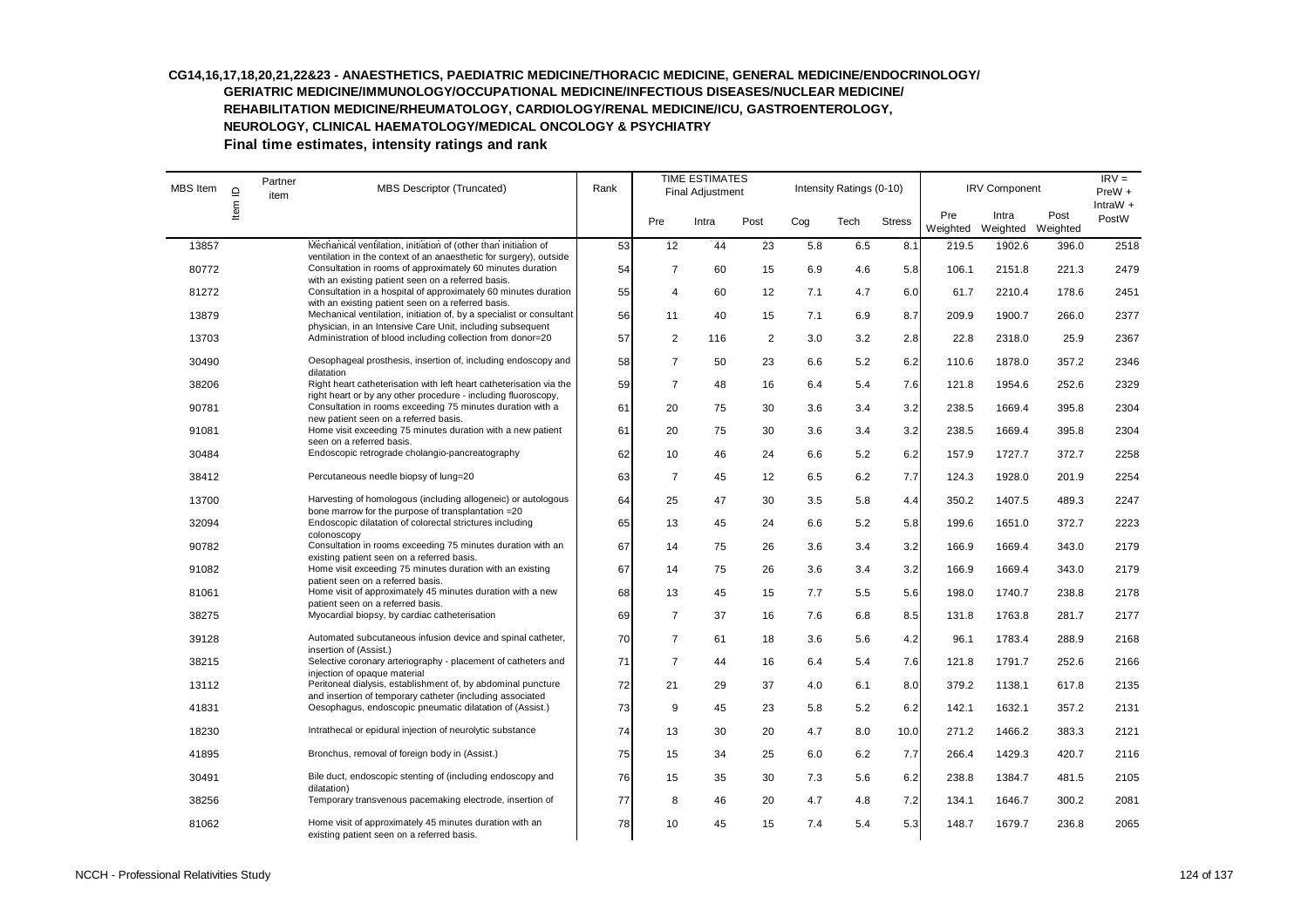| <b>MBS</b> Item | $\mathbf{\underline{o}}$ | Partner<br>item | MBS Descriptor (Truncated)                                                                                                                                                      | Rank |                | <b>TIME ESTIMATES</b><br>Final Adjustment |                |     | Intensity Ratings (0-10) |               |                 | <b>IRV Component</b>       |       | $IRV =$<br>$PreW +$ |
|-----------------|--------------------------|-----------------|---------------------------------------------------------------------------------------------------------------------------------------------------------------------------------|------|----------------|-------------------------------------------|----------------|-----|--------------------------|---------------|-----------------|----------------------------|-------|---------------------|
|                 | Item                     |                 |                                                                                                                                                                                 |      | Pre            | Intra                                     | Post           | Cog | Tech                     | <b>Stress</b> | Pre<br>Weighted | Intra<br>Weighted Weighted | Post  | IntraW $+$<br>PostW |
| 13845           |                          |                 | Counterpulsation by intra-aortic balloon - management on the                                                                                                                    | 79   | $\overline{7}$ | 37                                        | 31             | 5.3 | 5.4                      | 7.6           | 121.8           | 1441.0                     | 489.5 | 2052                |
| 80861           |                          |                 | first day, including percutaneous insertion, initial and<br>Consultation at a nursing home of approximately 45 minutes<br>duration with a new patient seen on a referred basis. | 81   | 5              | 45                                        | 13             | 7.7 | 5.7                      | 5.6           | 76.5            | 1760.4                     | 210.3 | 2047                |
| 80961           |                          |                 | Consultation at other institution of approximately 45 minutes<br>duration with a new patient seen on a referred basis.                                                          | 81   | 5              | 45                                        | 13             | 7.7 | 5.7                      | 5.6           | 76.5            | 1760.4                     | 210.3 | 2047                |
| 38200           |                          |                 | Right heart catheterisation, including fluoroscopy, oximetry, dye<br>dilution curves, cardiac output measurement by any method,                                                 | 82   | $\overline{7}$ | 41                                        | 16             | 6.4 | 5.4                      | 7.6           | 121.8           | 1669.5                     | 252.6 | 2044                |
| 18276           |                          |                 | Paravertebral nerves, injection of an anaesthetic agent,<br>(multiple levels)                                                                                                   | 83   | 8              | 50                                        | 10             | 4.7 | 6.5                      | 5.1           | 120.0           | 1746.7                     | 172.2 | 2039                |
| 80761           |                          |                 | Consultation in rooms of approximately 45 minutes duration<br>with a new patient seen on a referred basis.                                                                      | 84   | 6              | 45                                        | 15             | 7.4 | 5.3                      | 5.7           | 91.7            | 1709.1                     | 234.9 | 2036                |
| 36561           |                          |                 | Renal biopsy (closed)                                                                                                                                                           | 85   | 19             | 28                                        | 22             | 6.4 | 6.8                      | 8.5           | 357.8           | 1280.6                     | 387.3 | 2026                |
| 13818           |                          |                 | Right heart balloon catheter, insertion of, including pulmonary<br>wedge pressure and cardiac output measurement                                                                | 86   | 8              | 44                                        | 11             | 5.1 | 6.3                      | 6.6           | 132.7           | 1690.0                     | 186.5 | 2009                |
| 38250           |                          |                 | Single chamber permanent transvenous electrode, insertion of                                                                                                                    | 87   | 11             | 41                                        | 27             | 5.3 | 4.2                      | 6.9           | 178.7           | 1426.9                     | 384.3 | 1990                |
| 90881           |                          |                 | Consultation at a nursing home exceeding 75 minutes duration<br>with a new patient seen on a referred basis.                                                                    | 89   | 10             | 75                                        | 15             | 3.6 | 3.4                      | 3.2           | 119.2           | 1669.4                     | 197.9 | 1987                |
| 90981           |                          |                 | Consultation at other institution exceeding 75 minutes duration<br>with a new patient seen on a referred basis.                                                                 | 89   | 10             | 75                                        | 15             | 3.6 | 3.4                      | 3.2           | 119.2           | 1669.4                     | 197.9 | 1987                |
| 91281           |                          |                 | Consultation in a hospital of approximately 75 minutes duration<br>with a new patient seen on a referred basis.                                                                 | 89   | 10             | 75                                        | 15             | 3.6 | 3.4                      | 3.2           | 119.2           | 1669.4                     | 197.9 | 1987                |
| 81261           |                          |                 | Consultation in a hospital of approximately 45 minutes duration<br>with a new patient seen on a referred basis.                                                                 | 91   | $\overline{4}$ | 45                                        | 12             | 7.5 | 5.4                      | 5.7           | 61.2            | 1726.2                     | 189.5 | 1977                |
| 38203           |                          |                 | Left heart catheterisation by percutaneous arterial puncture,<br>arteriotomy or percutaneous left ventri- cular puncture -                                                      | 92   | 11             | 37                                        | 12             | 5.3 | 5.4                      | 9.2           | 210.7           | 1569.9                     | 189.5 | 1970                |
| 80862           |                          |                 | Consultation at a nursing home of approximately 45 minutes<br>duration with an existing patient seen on a referred basis.                                                       | 94   | $\overline{4}$ | 45                                        | 13             | 7.4 | 5.5                      | 5.3           | 59.6            | 1689.6                     | 206.9 | 1956                |
| 80962           |                          |                 | Consultation at other institution of approximately 45 minutes<br>duration with an existing patient seen on a referred basis.                                                    | 94   | $\overline{4}$ | 45                                        | 13             | 7.4 | 5.5                      | 5.3           | 59.6            | 1689.6                     | 206.9 | 1956                |
| 38213           |                          |                 | Cardiac electrophysiological study, for follow-up testing of<br>implanted defibrillator - not being a service associated with a                                                 | 95   | 11             | 41                                        | 8              | 7.6 | 4.2                      | 7.6           | 187.2           | 1641.6                     | 113.9 | 1943                |
| 18298           |                          |                 | Cervical or thoracic sympathetic chain, destruction by a<br>neurolytic agent                                                                                                    | 96   | 8              | 30                                        | 15             | 4.7 | 8.0                      | 10.0          | 166.9           | 1466.2                     | 287.5 | 1921                |
| 80762           |                          |                 | Consultation in rooms of approximately 45 minutes duration<br>with an existing patient seen on a referred basis.                                                                | 97   | $\overline{7}$ | 45                                        | 14             | 6.9 | 4.6                      | 5.7           | 105.4           | 1604.1                     | 206.5 | 1916                |
| 30475           |                          |                 | Endoscopy with balloon dilatation of gastric or gastroduodenal<br>stricture                                                                                                     | 98   | 5              | 45                                        | 15             | 5.8 | 5.2                      | 5.8           | 76.8            | 1592.9                     | 232.9 | 1903                |
| 90771           |                          |                 | Consultation in rooms of approximately 60 minutes duration<br>with a new patient seen on a referred basis.                                                                      | 100  | 18             | 60                                        | 26             | 3.6 | 3.4                      | 3.2           | 214.6           | 1335.5                     | 343.0 | 1893                |
| 91071           |                          |                 | Home visit of approximately 60 minutes duration with a new<br>patient seen on a referred basis.                                                                                 | 100  | 18             | 60                                        | 26             | 3.6 | 3.4                      | 3.2           | 214.6           | 1335.5                     | 343.0 | 1893                |
| 81262           |                          |                 | Consultation in a hospital of approximately 45 minutes duration<br>with an existing patient seen on a referred basis.                                                           | 101  | $\overline{4}$ | 45                                        | 12             | 7.1 | 4.7                      | 5.9           | 61.2            | 1648.0                     | 178.6 | 1888                |
| 38218           |                          |                 | Selective coronary arteriography - placement of catheters and<br>injection of opaque material with right or left heart                                                          | 102  | 5              | 37                                        | 16             | 6.4 | 5.4                      | 7.6           | 87.0            | 1506.7                     | 252.6 | 1846                |
| $38603 +$       |                          | 00000           | Peripheral cannulation for cardiopulmonary bypass excluding<br>post-operative management (Assist.)                                                                              | 103  | $\mathbf 0$    | 50                                        | 0              | 6.4 | 4.2                      | 6.9           | 0.0             | 1828.9                     | 0.0   | 1829                |
| 90882           |                          |                 | Consultation at a nursing home exceeding 75 minutes duration<br>with an existing patient seen on a referred basis.                                                              | 105  | 5              | 75                                        | $\overline{7}$ | 3.6 | 3.4                      | 3.2           | 59.6            | 1669.4                     | 92.4  | 1821                |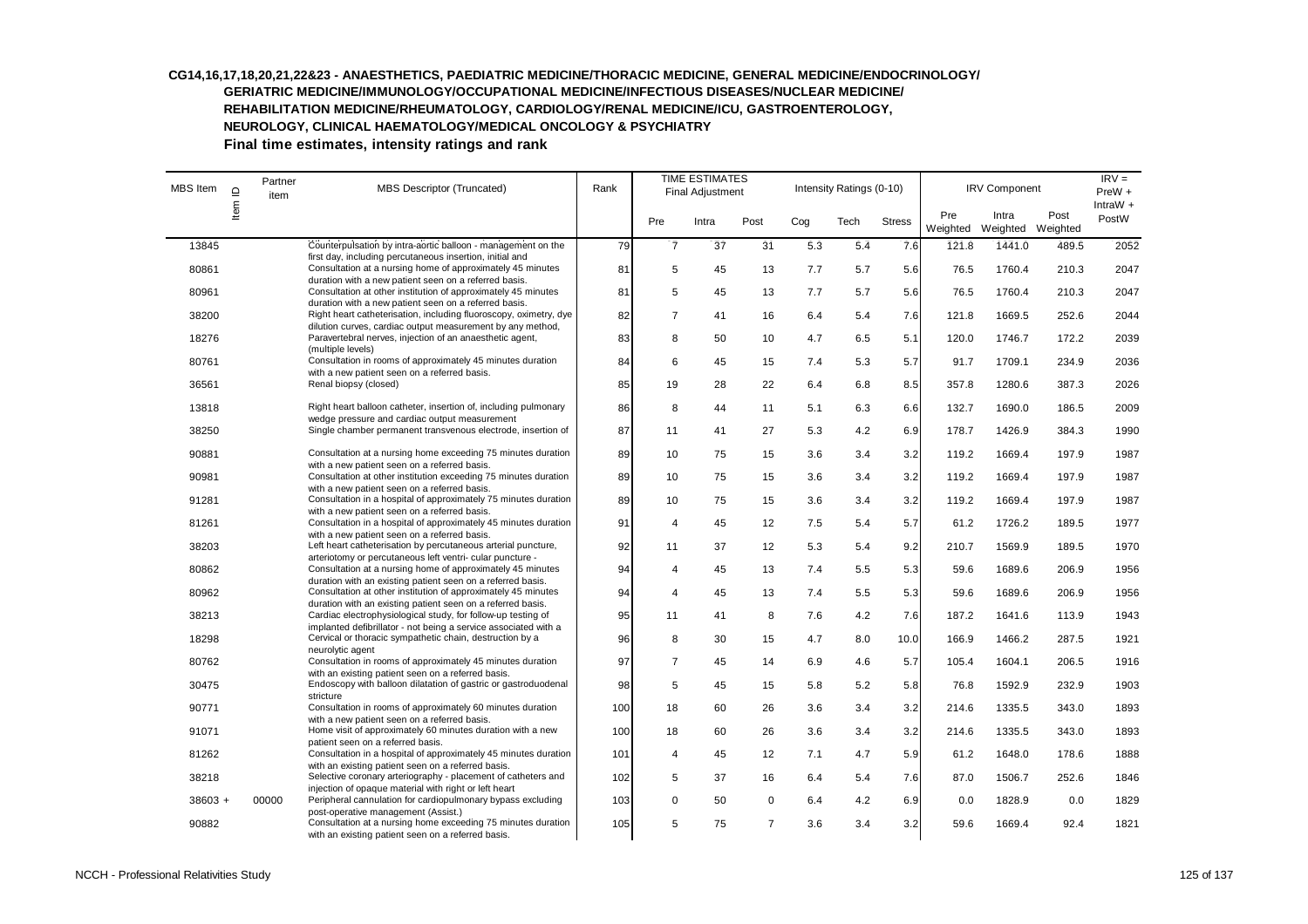#### **CG14,16,17,18,20,21,22&23 - ANAESTHETICS, PAEDIATRIC MEDICINE/THORACIC MEDICINE, GENERAL MEDICINE/ENDOCRINOLOGY/ GERIATRIC MEDICINE/IMMUNOLOGY/OCCUPATIONAL MEDICINE/INFECTIOUS DISEASES/NUCLEAR MEDICINE/**

**REHABILITATION MEDICINE/RHEUMATOLOGY, CARDIOLOGY/RENAL MEDICINE/ICU, GASTROENTEROLOGY,** 

**NEUROLOGY, CLINICAL HAEMATOLOGY/MEDICAL ONCOLOGY & PSYCHIATRY** 

| MBS Item | $\supseteq$ | Partner<br>item | MBS Descriptor (Truncated)                                                                                                                                                               | Rank |                | <b>TIME ESTIMATES</b><br>Final Adjustment |                |     | Intensity Ratings (0-10) |               |                 | <b>IRV Component</b>       |       | $IRV =$<br>$PreW +$<br>IntraW $+$ |
|----------|-------------|-----------------|------------------------------------------------------------------------------------------------------------------------------------------------------------------------------------------|------|----------------|-------------------------------------------|----------------|-----|--------------------------|---------------|-----------------|----------------------------|-------|-----------------------------------|
|          | Item        |                 |                                                                                                                                                                                          |      | Pre            | Intra                                     | Post           | Cog | Tech                     | <b>Stress</b> | Pre<br>Weighted | Intra<br>Weighted Weighted | Post  | PostW                             |
| 90982    |             |                 | Consultation at other institution exceeding 75 minutes duration                                                                                                                          | 105  | 5              | 75                                        | $\overline{7}$ | 3.6 | 3.4                      | 3.2           | 59.6            | 1669.4                     | 92.4  | 1821                              |
| 91282    |             |                 | with an existing patient seen on a referred basis.<br>Consultation in a hospital of approximately 75 minutes duration<br>with an existing patient seen on a referred basis.              | 105  | 5              | 75                                        | $\overline{7}$ | 3.6 | 3.4                      | 3.2           | 59.6            | 1669.4                     | 92.4  | 1821                              |
| 38406    |             |                 | Pericardium, paracentesis of (excluding after-care)                                                                                                                                      | 107  | 8              | 35                                        | 10             | 7.2 | 5.6                      | 8.0           | 143.2           | 1516.2                     | 160.5 | 1820                              |
| 13318    |             |                 | Central vein catheterisation (via jugular or subclavian vein) - by<br>open exposure, in a person under 12 years of age                                                                   | 108  | $\overline{7}$ | 37                                        | 15             | 4.0 | 5.4                      | 8.5           | 128.7           | 1435.8                     | 236.8 | 1801                              |
| 90772    |             |                 | Consultation in rooms of approximately 60 minutes duration                                                                                                                               | 110  | 13             | 60                                        | 22             | 3.6 | 3.4                      | 3.2           | 155.0           | 1335.5                     | 290.3 | 1781                              |
| 91072    |             |                 | with an existing patient seen on a referred basis.<br>Home visit of approximately 60 minutes duration with an<br>existing patient seen on a referred basis.                              | 110  | 13             | 60                                        | 22             | 3.6 | 3.4                      | 3.2           | 155.0           | 1335.5                     | 290.3 | 1781                              |
| 13885    |             |                 | Continuous arterio venous or veno venous haemofiltration,                                                                                                                                | 111  | 3              | 54                                        | 4              | 6.2 | 2.9                      | 5.6           | 43.2            | 1651.8                     | 50.2  | 1745                              |
| 30569    |             |                 | management by a specialist or consultant physician - on the<br>Endoscopic examination of small bowel with flexible endoscope<br>passed at laparotomy, with or without biopsies (Assist.) | 112  | 21             | 45                                        | 8              | 5.8 | 4.3                      | 4.0           | 274.9           | 1328.2                     | 114.9 | 1718                              |
| 13100    |             |                 | Supervision in hospital by a medical specialist of -<br>haemodialysis, haemofiltration, haemoperfusion or peritoneal                                                                     | 113  | 5              | 53                                        | $\overline{4}$ | 6.2 | 2.9                      | 5.1           | 69.3            | 1563.5                     | 50.2  | 1683                              |
| 18288    |             |                 | Coeliac plexus or splanchnic nerves, injection of an anaesthetic<br>agent                                                                                                                | 114  | $\overline{4}$ | 40                                        | 10             | 3.6 | 6.5                      | 6.1           | 64.4            | 1413.4                     | 172.2 | 1650                              |
| 11724    |             |                 | Up-right tilt table testing for the investigation of syncope of<br>suspected cardiothoracic origin, including blood pressure                                                             | 115  | 11             | 55                                        | 8              | 2.8 | 3.0                      | 5.3           | 155.2           | 1356.6                     | 101.4 | 1613                              |
| 13319    |             |                 | Central vein catheterisation in a neonate via peripheral vein                                                                                                                            | 116  | 8              | 36                                        | 9              | 5.1 | 5.3                      | 7.0           | 133.6           | 1335.5                     | 140.9 | 1610                              |
| 39013    |             |                 | Injection under image intensification with 1 or more of contrast<br>media, local anaesthetic or corticosteroid into 1 or more zygo-                                                      | 117  | 3              | 45                                        | 10             | 3.6 | 5.6                      | 5.1           | 44.1            | 1403.8                     | 160.5 | 1608                              |
| 346      |             |                 | Group psychotherapy (including any associated consultations                                                                                                                              | 118  | 5              | 38                                        | 5              | 5.5 | 6.2                      | 6.2           | 80.6            | 1442.7                     | 84.1  | 1607                              |
| 90871    |             |                 | with a patient taking place on the same occasion and relating to<br>Consultation at a nursing home of approximately 60 minutes<br>duration with a new patient seen on a referred basis.  | 120  | 8              | 60                                        | 13             | 3.6 | 3.4                      | 3.2           | 95.4            | 1335.5                     | 171.5 | 1602                              |
| 90971    |             |                 | Consultation at other institution of approximately 60 minutes<br>duration with a new patient seen on a referred basis.                                                                   | 120  | 8              | 60                                        | 13             | 3.6 | 3.4                      | 3.2           | 95.4            | 1335.5                     | 171.5 | 1602                              |
| 91271    |             |                 | Consultation in a hospital of approximately 60 minutes duration<br>with a new patient seen on a referred basis.                                                                          | 120  | 8              | 60                                        | 13             | 3.6 | 3.4                      | 3.2           | 95.4            | 1335.5                     | 171.5 | 1602                              |
| 13110    |             |                 | Tenckhoff peritoneal dialysis catheter, removal of (including<br>catheter cuffs)                                                                                                         | 122  | 10             | 30                                        | 10             | 5.8 | 6.5                      | 7.1           | 172.0           | 1231.9                     | 172.2 | 1576                              |
| 38253    |             |                 | Permanent pacemaker, insertion, removal or replacement of                                                                                                                                | 123  | 9              | 37                                        | 20             | 4.0 | 4.2                      | 6.1           | 138.3           | 1145.6                     | 284.6 | 1569                              |
| 39134    |             |                 | Spinal neurostimulator receiver or pulse generator,<br>subcutaneous placement of (Assist.)                                                                                               | 124  | 6              | 40                                        | 13             | 3.6 | 4.7                      | 6.1           | 93.1            | 1256.3                     | 193.4 | 1543                              |
| 38410    |             |                 | Intercostal drain, insertion of, with pleurodesis and not involving<br>resection of rib (excluding aftercare)                                                                            | 125  | 12             | 30                                        | 14             | 5.1 | 5.3                      | 7.0           | 200.5           | 1112.9                     | 219.2 | 1533                              |
| 39323    |             |                 | Percutaneous neurotomy by cryoneurotomy or radiofrequency<br>lesion generator, not being a service to which another item                                                                 | 126  | 8              | 27                                        | 23             | 4.7 | 6.5                      | 6.1           | 128.8           | 1002.0                     | 396.0 | 1527                              |
| 41898    |             |                 | Fibreoptic bronchoscopy with 1 or more transbronchial lung<br>biopsies, with or without bronchial or broncho-alveolar lavage,                                                            | 127  | $\overline{7}$ | 28                                        | 12             | 6.5 | 6.2                      | 7.7           | 124.3           | 1199.7                     | 201.9 | 1526                              |
| 90761    |             |                 | Consultation in rooms of approximately 45 minutes duration<br>with a new patient seen on a referred basis.                                                                               | 129  | 16             | 45                                        | 22             | 3.6 | 3.4                      | 3.2           | 190.8           | 1001.6                     | 290.3 | 1483                              |
| 91061    |             |                 | Home visit of approximately 45 minutes duration with a new<br>patient seen on a referred basis.                                                                                          | 129  | 16             | 45                                        | 22             | 3.6 | 3.4                      | 3.2           | 190.8           | 1001.6                     | 290.3 | 1483                              |
| 90872    |             |                 | Consultation at a nursing home of approximately 60 minutes<br>duration with an existing patient seen on a referred basis.                                                                | 131  | $\overline{4}$ | 60                                        | 6              | 3.6 | 3.4                      | 3.2           | 47.7            | 1335.5                     | 79.2  | 1462                              |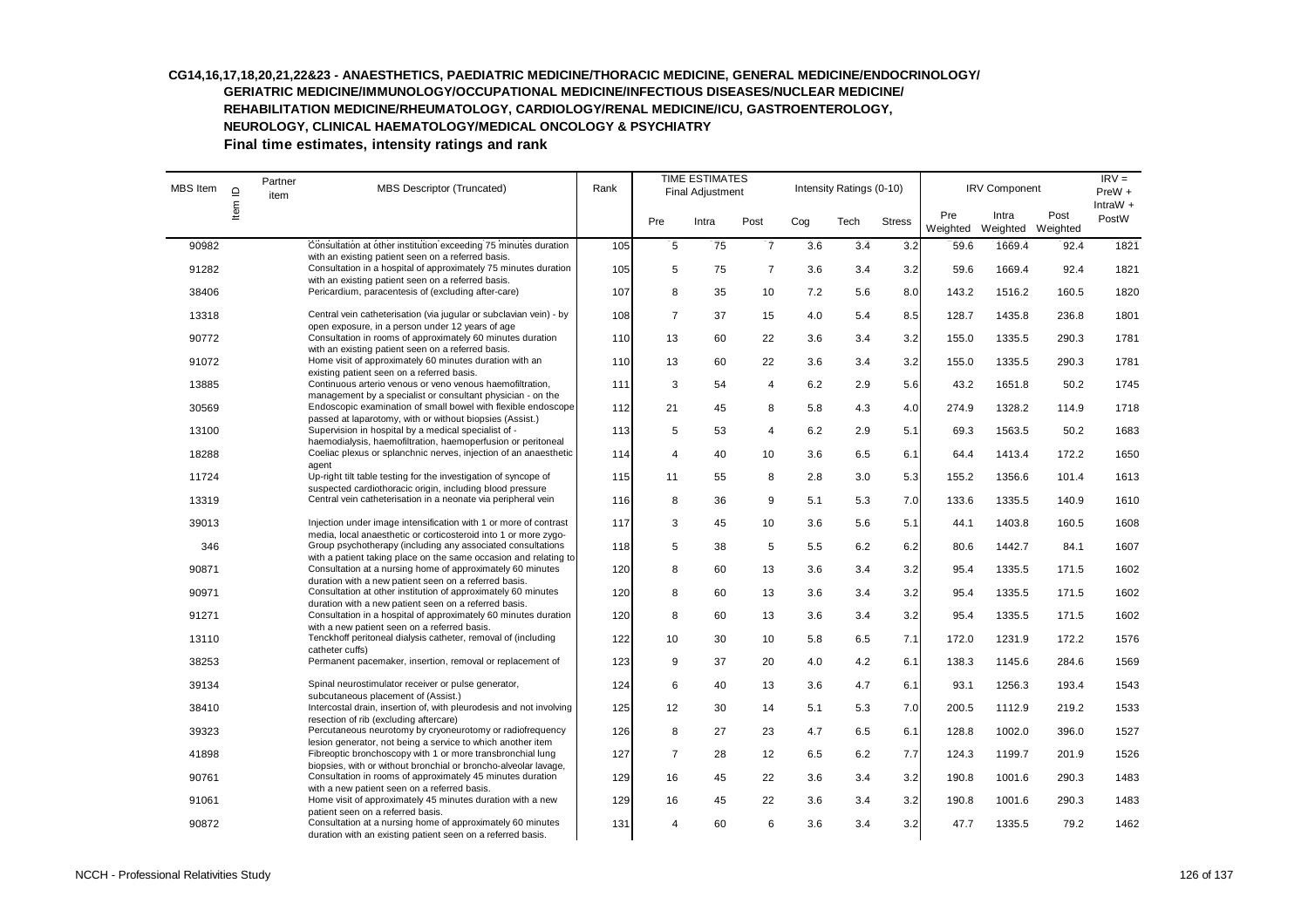# **CG14,16,17,18,20,21,22&23 - ANAESTHETICS, PAEDIATRIC MEDICINE/THORACIC MEDICINE, GENERAL MEDICINE/ENDOCRINOLOGY/**

**GERIATRIC MEDICINE/IMMUNOLOGY/OCCUPATIONAL MEDICINE/INFECTIOUS DISEASES/NUCLEAR MEDICINE/ REHABILITATION MEDICINE/RHEUMATOLOGY, CARDIOLOGY/RENAL MEDICINE/ICU, GASTROENTEROLOGY,** 

**NEUROLOGY, CLINICAL HAEMATOLOGY/MEDICAL ONCOLOGY & PSYCHIATRY** 

| MBS Item | $\supseteq$ | Partner<br>item | MBS Descriptor (Truncated)                                                                                                                                                            | Rank |                | <b>TIME ESTIMATES</b><br>Final Adjustment |                |     | Intensity Ratings (0-10) |               |                 | <b>IRV Component</b>       |       | $IRV =$<br>$PreW +$ |
|----------|-------------|-----------------|---------------------------------------------------------------------------------------------------------------------------------------------------------------------------------------|------|----------------|-------------------------------------------|----------------|-----|--------------------------|---------------|-----------------|----------------------------|-------|---------------------|
|          | Item        |                 |                                                                                                                                                                                       |      | Pre            | Intra                                     | Post           | Cog | Tech                     | <b>Stress</b> | Pre<br>Weighted | Intra<br>Weighted Weighted | Post  | IntraW $+$<br>PostW |
| 90972    |             |                 | Consultation at other institution of approximately 60 minutes                                                                                                                         | 131  | $\overline{4}$ | 60                                        | 6              | 3.6 | 3.4                      | 3.2           | 47.7            | 1335.5                     | 79.2  | 1462                |
| 91272    |             |                 | duration with an existing patient seen on a referred basis.<br>Consultation in a hospital of approximately 60 minutes duration                                                        | 131  | $\overline{4}$ | 60                                        | 6              | 3.6 | 3.4                      | 3.2           | 47.7            | 1335.5                     | 79.2  | 1462                |
| 39118    |             |                 | with an existing patient seen on a referred basis.<br>Percutaneous neurotomy for facet joint denervation by radio-<br>frequency probe or cryoprobe using radiological imaging control | 133  | $\overline{7}$ | 27                                        | 20             | 4.7 | 6.5                      | 6.1           | 112.7           | 1002.0                     | 344.3 | 1459                |
| 41892    |             |                 | Bronchoscopy with 1 or more endobronchial biopsies or other<br>diagnostic or therapeutic procedures                                                                                   | 134  | 8              | 23                                        | 19             | 6.2 | 6.1                      | 7.7           | 141.8           | 969.3                      | 317.3 | 1428                |
| 81051    |             |                 | Home visit of approximately 30 minutes duration with a new<br>patient seen on a referred basis.                                                                                       | 135  | 10             | 30                                        | 13             | 6.8 | 5.1                      | 5.3           | 147.7           | 1071.1                     | 200.2 | 1419                |
| 39125    |             |                 | Spinal catheter, insertion of - for an automated infusion device<br>(Assist.)                                                                                                         | 136  | 5              | 40                                        | 10             | 3.6 | 5.6                      | 4.2           | 68.6            | 1169.4                     | 160.5 | 1399                |
| 38409    |             |                 | Intercostal drain, insertion of, not involving resection of rib<br>(excluding after-care)=20                                                                                          | 137  | 10             | 24                                        | 16             | 5.9 | 5.4                      | 7.6           | 174.0           | 957.9                      | 252.6 | 1385                |
| 90762    |             |                 | Consultation in rooms of approximately 45 minutes duration<br>with an existing patient seen on a referred basis.                                                                      | 139  | 12             | 45                                        | 18             | 3.6 | 3.4                      | 3.2           | 143.1           | 1001.6                     | 237.5 | 1382                |
| 91062    |             |                 | Home visit of approximately 45 minutes duration with an<br>existing patient seen on a referred basis.                                                                                 | 139  | 12             | 45                                        | 18             | 3.6 | 3.4                      | 3.2           | 143.1           | 1001.6                     | 237.5 | 1382                |
| 13882    |             |                 | Ventilatory support in an Intensive Care Unit, management of,<br>by a specialist or consultant physician - not being a service to                                                     | 140  | 5              | 37                                        | $\overline{7}$ | 5.3 | 4.6                      | 5.4           | 73.6            | 1199.2                     | 103.3 | 1376                |
| 13609    |             |                 | Cardioplegia, retrograde administration of, involving crystalloid<br>or blood, via a roller pump or pump-oxygenator                                                                   | 141  | 13             | 20                                        | 13             | 6.9 | 5.6                      | 9.0           | 247.0           | 900.2                      | 208.6 | 1356                |
| 32093    |             |                 | Fibreoptic colonoscopy - examination of colon beyond the<br>hepatic flexure with removal of 1 or more polyps                                                                          | 142  | $\overline{7}$ | 26                                        | 17             | 6.6 | 5.2                      | 6.2           | 110.6           | 976.5                      | 264.0 | 1351                |
| 81052    |             |                 | Home visit of approximately 30 minutes duration with an<br>existing patient seen on a referred basis.                                                                                 | 143  | 8              | 30                                        | 13             | 6.5 | 5.0                      | 4.9           | 114.4           | 1023.9                     | 198.5 | 1337                |
| 13760    |             |                 | In vitro processing (and cryopreservation) of bone marrow or<br>peripheral blood for autologous stem cell transplantation as an                                                       | 144  | 25             | 20                                        | 20             | 4.8 | 6.9                      | 3.4           | 331.4           | 645.4                      | 354.7 | 1332                |
| 18296    |             |                 | Lumbar sympathetic chain, destruction by a neurolytic agent                                                                                                                           | 145  | 10             | 18                                        | 20             | 4.7 | 7.2                      | 8.1           | 185.2           | 773.9                      | 362.5 | 1322                |
| 80851    |             |                 | Consultation at a nursing home of approximately 30 minutes<br>duration with a new patient seen on a referred basis.                                                                   | 147  | 5              | 30                                        | 10             | 6.8 | 5.3                      | 5.2           | 73.6            | 1077.7                     | 156.6 | 1308                |
| 80951    |             |                 | Consultation at other institution of approximately 30 minutes<br>duration with a new patient seen on a referred basis.                                                                | 147  | 5              | 30                                        | 10             | 6.8 | 5.3                      | 5.2           | 73.6            | 1077.7                     | 156.6 | 1308                |
| 80751    |             |                 | Consultation in rooms of approximately 30 minutes duration<br>with a new patient seen on a referred basis.                                                                            | 148  | $\overline{4}$ | 30                                        | 12             | 6.4 | 4.9                      | 5.5           | 59.7            | 1051.7                     | 181.7 | 1293                |
| 13290    |             |                 | Semen, collection of, from a patient with spinal injuries or<br>medically induced impotence, for the purposes of analysis,                                                            | 149  | 12             | 30                                        | 18             | 6.0 | 4.6                      | 3.4           | 150.3           | 875.6                      | 265.5 | 1291                |
| 81251    |             |                 | Consultation in a hospital of approximately 30 minutes duration<br>with a new patient seen on a referred basis.                                                                       | 150  | $\overline{4}$ | 30                                        | 10             | 6.5 | 5.0                      | 5.6           | 60.3            | 1069.7                     | 152.7 | 1283                |
| 90861    |             |                 | Consultation at a nursing home of approximately 45 minutes<br>duration with a new patient seen on a referred basis.                                                                   | 152  | $\overline{7}$ | 45                                        | 11             | 3.6 | 3.4                      | 3.2           | 83.5            | 1001.6                     | 145.1 | 1230                |
| 90961    |             |                 | Consultation at other institution of approximately 45 minutes<br>duration with a new patient seen on a referred basis.                                                                | 152  | $\overline{7}$ | 45                                        | 11             | 3.6 | 3.4                      | 3.2           | 83.5            | 1001.6                     | 145.1 | 1230                |
| 91261    |             |                 | Consultation in a hospital of approximately 45 minutes duration<br>with a new patient seen on a referred basis.                                                                       | 152  | $\overline{7}$ | 45                                        | 11             | 3.6 | 3.4                      | 3.2           | 83.5            | 1001.6                     | 145.1 | 1230                |
| 344      |             |                 | Group psychotherapy (including any associated consultations<br>with a patient taking place on the same occasion and relating to                                                       | 154  | 5              | 28                                        | 5              | 5.5 | 6.2                      | 6.2           | 80.6            | 1063.0                     | 84.1  | 1228                |
| 348      |             |                 | Professional attendance by a consultant physician in the<br>practice of his or her specialty of psychiatry, where the patient is                                                      | 156  | 5              | 30                                        | 10             | 4.6 | 5.4                      | 5.4           | 74.9            | 990.8                      | 157.9 | 1224                |
| 352      |             |                 | Professional attendance by a consultant physician in the<br>practice of his or her specialty of psychiatry, where the patient is                                                      | 156  | 5              | 30                                        | 10             | 4.6 | 5.4                      | 5.4           | 74.9            | 990.8                      | 157.9 | 1224                |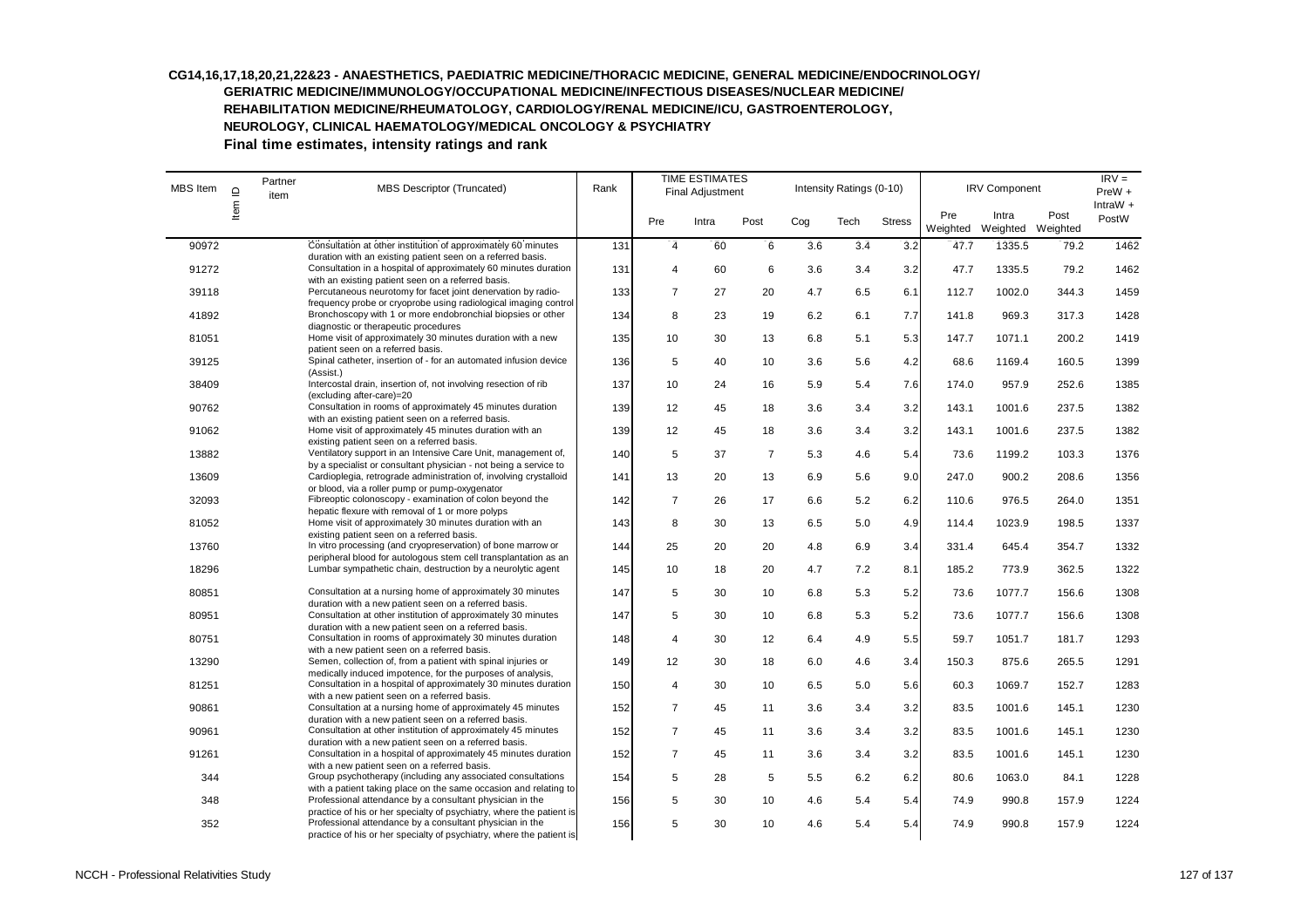# **CG14,16,17,18,20,21,22&23 - ANAESTHETICS, PAEDIATRIC MEDICINE/THORACIC MEDICINE, GENERAL MEDICINE/ENDOCRINOLOGY/**

**GERIATRIC MEDICINE/IMMUNOLOGY/OCCUPATIONAL MEDICINE/INFECTIOUS DISEASES/NUCLEAR MEDICINE/ REHABILITATION MEDICINE/RHEUMATOLOGY, CARDIOLOGY/RENAL MEDICINE/ICU, GASTROENTEROLOGY,** 

**NEUROLOGY, CLINICAL HAEMATOLOGY/MEDICAL ONCOLOGY & PSYCHIATRY** 

| MBS Item | $\mathbf{\underline{\underline{\mathsf{\scriptstyle{C}}}}}$ | Partner<br>item | <b>MBS Descriptor (Truncated)</b>                                                                                                                                                           | Rank |                | <b>TIME ESTIMATES</b><br>Final Adjustment |                |     | Intensity Ratings (0-10) |               |                 | <b>IRV Component</b>       |       | $IRV =$<br>PreW +   |
|----------|-------------------------------------------------------------|-----------------|---------------------------------------------------------------------------------------------------------------------------------------------------------------------------------------------|------|----------------|-------------------------------------------|----------------|-----|--------------------------|---------------|-----------------|----------------------------|-------|---------------------|
|          | Item                                                        |                 |                                                                                                                                                                                             |      | Pre            | Intra                                     | Post           | Cog | Tech                     | <b>Stress</b> | Pre<br>Weighted | Intra<br>Weighted Weighted | Post  | IntraW $+$<br>PostW |
| 80852    |                                                             |                 | Consultation at a nursing home of approximately 30 minutes                                                                                                                                  | 158  | $\overline{4}$ | 30                                        | 10             | 6.5 | 5.1                      | 4.6           | 56.0            | 1010.9                     | 154.0 | 1221                |
| 80952    |                                                             |                 | duration with an existing patient seen on a referred basis.<br>Consultation at other institution of approximately 30 minutes<br>duration with an existing patient seen on a referred basis. | 158  | 4              | 30                                        | 10             | 6.5 | 5.1                      | 4.6           | 56.0            | 1010.9                     | 154.0 | 1221                |
| 81252    |                                                             |                 | Consultation in a hospital of approximately 30 minutes duration<br>with an existing patient seen on a referred basis.                                                                       | 159  | $\overline{4}$ | 30                                        | 10             | 6.2 | 4.5                      | 5.3           | 58.3            | 1002.8                     | 146.2 | 1207                |
| 11903    |                                                             |                 | Cystometrography, not being a service associated with a<br>service to which item 11012-11027, 11912, 11915, 11918,                                                                          | 160  | 12             | 32                                        | 15             | 6.0 | 3.5                      | 3.4           | 146.1           | 857.1                      | 199.8 | 1203                |
| 80752    |                                                             |                 | Consultation in rooms of approximately 30 minutes duration<br>with an existing patient seen on a referred basis.                                                                            | 161  | 4              | 30                                        | 11             | 6.1 | 4.4                      | 5.2           | 57.8            | 984.9                      | 159.4 | 1202                |
| 38403    |                                                             |                 | Thoracic cavity, aspiration of, with therapeutic drainage<br>(paracentesis), with or without diagnostic sample=20                                                                           | 162  | 8              | 30                                        | 9              | 4.4 | 4.2                      | 6.1           | 122.9           | 948.3                      | 128.1 | 1199                |
| 13848    |                                                             |                 | Counterpulsation by intra-aortic balloon - management on each<br>day subsequent to the first, including associated consultations                                                            | 163  | $\overline{7}$ | 23                                        | 8              | 6.4 | 5.4                      | 7.6           | 121.8           | 936.6                      | 126.3 | 1185                |
| 13303    |                                                             |                 | Umbilical artery catheterisation with or without infusion                                                                                                                                   | 164  | $\overline{7}$ | 30                                        | 4              | 3.6 | 5.3                      | 6.2           | 110.8           | 988.1                      | 62.6  | 1161                |
| 30476    |                                                             |                 | Oesophagoscopy (not being a service to which item 41816 or<br>41822 applies), gastroscopy, duodenoscopy or panendoscopy                                                                     | 166  | $\overline{7}$ | 21                                        | 21             | 6.6 | 4.6                      | 5.8           | 106.1           | 743.0                      | 309.8 | 1159                |
| 30478    |                                                             |                 | Oesophagoscopy (not being a service to which item 41816,<br>41822 or 41825 applies), gastroscopy, duodenoscopy or                                                                           | 166  | $\overline{7}$ | 21                                        | 21             | 6.6 | 4.6                      | 5.8           | 106.1           | 743.0                      | 309.8 | 1159                |
| 11018    |                                                             |                 | Neuromuscular electrodiagnosis - conduction studies on 4 or<br>more nerves with or without electromyography or recordings                                                                   | 167  | 3              | 35                                        | 10             | 2.7 | 5.4                      | 4.1           | 40.6            | 949.5                      | 157.9 | 1148                |
| 13506    |                                                             |                 | Gastro-oesophageal balloon intubation, minnesota, sengstaken-<br>blakemore or similar, for control of bleeding from gastric                                                                 | 168  | 10             | 18                                        | 18             | 5.9 | 5.1                      | 7.3           | 169.7           | 694.9                      | 277.2 | 1142                |
| 16000    |                                                             |                 | Administration of a therapeutic dose of a radioisotope - not<br>being a service to which another item in this Group applies                                                                 | 170  | 14             | 20                                        | 15             | 6.9 | 3.5                      | 6.8           | 222.8           | 712.8                      | 199.8 | 1135                |
| 16015    |                                                             |                 | Administration of Strontium 89 for painful bony metastases from<br>carcinoma of the prostate where hormone therapy has failed                                                               | 170  | 14             | 20                                        | 15             | 6.9 | 3.5                      | 6.8           | 222.8           | 712.8                      | 199.8 | 1135                |
| 40018    |                                                             |                 | Lumbar cerebrospinal fluid drain, insertion of                                                                                                                                              | 171  | $\overline{4}$ | 21                                        | 27             | 2.4 | 6.5                      | 4.2           | 56.0            | 614.5                      | 464.9 | 1135                |
| 16003    |                                                             |                 | Intra-cavitary administration of a therapeutic dose of Yttrium 90<br>(not including preliminary paracentesis)=20                                                                            | 172  | $\overline{7}$ | 20                                        | 12             | 6.0 | 5.7                      | 7.6           | 122.4           | 814.6                      | 194.1 | 1131                |
| 13103    |                                                             |                 | Supervision in hospital by a medical specialist of -<br>haemodialysis, haemofiltration, haemoperfusion or peritoneal                                                                        | 173  | 21             | 18                                        | 29             | 8.8 | 1.1                      | 5.3           | 283.5           | 543.7                      | 296.0 | 1123                |
| 30482    |                                                             |                 | Percutaneous endoscopic gastrostomy (repeat procedure)                                                                                                                                      | 174  | 9              | 27                                        | 11             | 5.0 | 4.6                      | 4.9           | 127.6           | 832.6                      | 162.3 | 1122                |
| 13300    |                                                             |                 | Umbilical or scalp vein catheterisation in a neonate with or<br>without infusion: or cannulation of a vein                                                                                  | 175  | $\overline{7}$ | 30                                        | $\overline{4}$ | 3.6 | 4.7                      | 6.2           | 109.4           | 948.8                      | 59.5  | 1118                |
| 90862    |                                                             |                 | Consultation at a nursing home of approximately 45 minutes<br>duration with an existing patient seen on a referred basis.                                                                   | 177  | 3              | 45                                        | 5              | 3.6 | 3.4                      | 3.2           | 35.8            | 1001.6                     | 66.0  | 1103                |
| 90962    |                                                             |                 | Consultation at other institution of approximately 45 minutes<br>duration with an existing patient seen on a referred basis.                                                                | 177  | 3              | 45                                        | 5              | 3.6 | 3.4                      | 3.2           | 35.8            | 1001.6                     | 66.0  | 1103                |
| 91262    |                                                             |                 | Consultation in a hospital of approximately 45 minutes duration<br>with an existing patient seen on a referred basis.                                                                       | 177  | 3              | 45                                        | 5              | 3.6 | 3.4                      | 3.2           | 35.8            | 1001.6                     | 66.0  | 1103                |
| 13815    |                                                             |                 | Central vein catheterisation (via jugular, subclavian or femoral<br>vein) by percutaneous or open exposure not being a service to                                                           | 179  | 5              | 26                                        | 9              | 3.6 | 5.6                      | 6.2           | 79.6            | 873.3                      | 144.4 | 1097                |
| 16012    |                                                             |                 | Intravenous administration of a therapeutic dose of<br>Phosphorous 32                                                                                                                       | 180  | 14             | 20                                        | 12             | 6.9 | 3.5                      | 6.8           | 222.8           | 712.8                      | 159.9 | 1095                |
| 18274    |                                                             |                 | Paravertebral, cervical, thoracic, lumbar, sacral or coccygeal<br>nerves, injection of an anaesthetic agent, (single vertebral level)                                                       | 181  | 4              | 30                                        | 6              | 3.6 | 5.6                      | 5.1           | 58.8            | 935.9                      | 96.3  | 1091                |
| 32090    |                                                             |                 | Fibreoptic colonoscopy - examination of colon beyond the<br>hepatic flexure with or without biopsy                                                                                          | 182  | 8              | 20                                        | 15             | 6.6 | 5.2                      | 5.8           | 122.8           | 733.8                      | 232.9 | 1090                |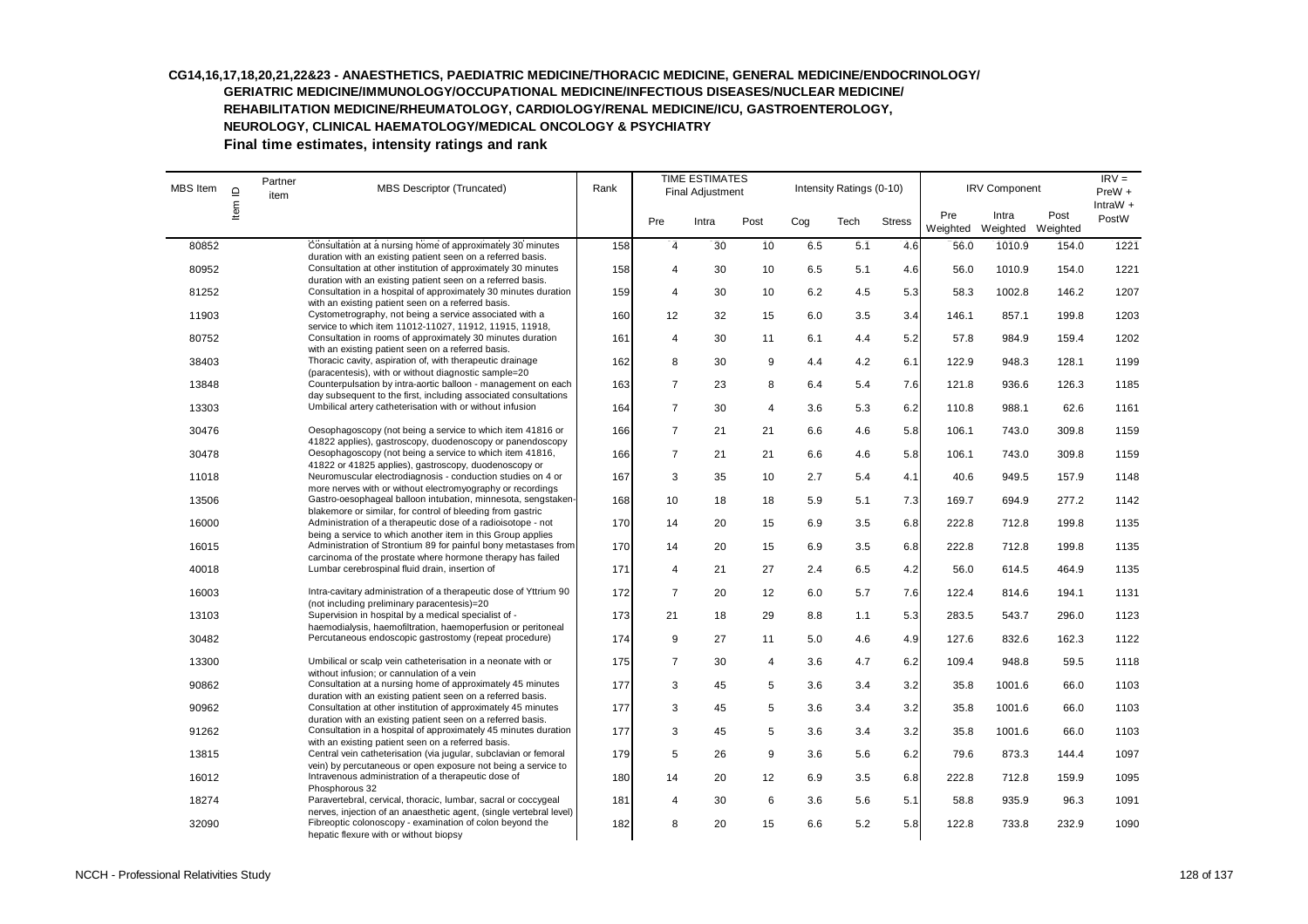| MBS Item | $\mathrel{\underline{\mathsf{O}}}$ | Partner<br>item | <b>MBS Descriptor (Truncated)</b>                                                                                                                                                         | Rank |                | <b>TIME ESTIMATES</b><br>Final Adjustment |              |     | Intensity Ratings (0-10) |               |                 | <b>IRV Component</b>       |       | $IRV =$<br>$PreW +$ |
|----------|------------------------------------|-----------------|-------------------------------------------------------------------------------------------------------------------------------------------------------------------------------------------|------|----------------|-------------------------------------------|--------------|-----|--------------------------|---------------|-----------------|----------------------------|-------|---------------------|
|          | Item                               |                 |                                                                                                                                                                                           |      | Pre            | Intra                                     | Post         | Cog | Tech                     | <b>Stress</b> | Pre<br>Weighted | Intra<br>Weighted Weighted | Post  | IntraW $+$<br>PostW |
| 30481    |                                    |                 | Percutaneous endoscopic gastrostomy (initial procedure)                                                                                                                                   | 184  | 8              | 21                                        | 17           | 5.8 | 4.8                      | 5.4           | 118.3           | 706.7                      | 255.2 | 1080                |
| 32087    |                                    |                 | Flexible fibreoptic sigmoidoscopy or fibreoptic colonoscopy up                                                                                                                            | 184  | 8              | 21                                        | 17           | 5.8 | 4.8                      | 5.4           | 118.3           | 706.7                      | 255.2 | 1080                |
| 13854    |                                    |                 | to the hepatic flexure with removal of 1 or more polyps - not<br>Circulatory support device, management of, on each day<br>subsequent to the first                                        | 185  | $\mathbf{1}$   | 29                                        | $\mathbf{1}$ | 5.0 | 5.5                      | 6.4           | 16.1            | 1045.9                     | 15.9  | 1078                |
| 50115    |                                    |                 | Joint or joints, manipulation of, performed in the operating                                                                                                                              | 186  | 15             | 12                                        | 30           | 5.3 | 4.6                      | 5.9           | 229.1           | 402.0                      | 442.5 | 1074                |
| 18233    |                                    |                 | theatre of a hospital or approved day hospital facility, not being<br>Epidural injection of blood for blood patch                                                                         | 187  | 6              | 17                                        | 15           | 4.7 | 7.2                      | 7.1           | 104.5           | 693.9                      | 271.9 | 1070                |
| 30094    |                                    |                 | Percutaneous aspiration biopsy of deep organ using<br>interventional techniques - but not including imaging                                                                               | 188  | 11             | 20                                        | 12           | 6.9 | 3.5                      | 6.8           | 175.0           | 712.8                      | 159.9 | 1048                |
| 11712    |                                    |                 | Multi channel ECG monitoring and recording during exercise<br>(motorised treadmill or cycle ergometer capable of quantifying                                                              | 189  | 8              | 25                                        | 10           | 5.4 | 3.3                      | 6.0           | 119.8           | 776.0                      | 130.6 | 1026                |
| 41884    |                                    |                 | Cricothyrostomy (Minitrach)                                                                                                                                                               | 190  | 10             | 19                                        | 14           | 5.3 | 4.2                      | 6.9           | 162.4           | 661.3                      | 199.2 | 1023                |
| 39126    |                                    |                 | Automated subcutaneous infusion device, insertion of (Assist.)                                                                                                                            | 191  | 8              | 30                                        | 10           | 2.4 | 4.7                      | 4.2           | 107.5           | 760.1                      | 148.8 | 1016                |
| 90751    |                                    |                 | Consultation in rooms of approximately 30 minutes duration                                                                                                                                | 193  | 14             | 30                                        | 18           | 2.4 | 3.4                      | 3.2           | 166.9           | 609.7                      | 237.5 | 1014                |
| 91051    |                                    |                 | with a new patient seen on a referred basis.<br>Home visit of approximately 30 minutes duration with a new<br>patient seen on a referred basis.                                           | 193  | 14             | 30                                        | 18           | 2.4 | 3.4                      | 3.2           | 166.9           | 609.7                      | 237.5 | 1014                |
| 18216    |                                    |                 | Intrathecal or epidural infusion of a therapeutic substance, initial                                                                                                                      | 194  | 5              | 20                                        | 10           | 4.4 | 5.9                      | 7.3           | 86.1            | 758.6                      | 164.4 | 1009                |
| 18286    |                                    |                 | injection or commencement of, including up to 1 hour of<br>Lumbar or thoracic nerves, injection of an anaesthetic agent,                                                                  | 195  | 5              | 21                                        | 10           | 3.6 | 6.5                      | 6.1           | 80.5            | 742.1                      | 172.2 | 995                 |
| 41819    |                                    |                 | (paravertebral sympathetic block)<br>Oesophageal and anastomic stricture, endoscopic dilatation of                                                                                        | 196  | 8              | 16                                        | 18           | 5.8 | 5.2                      | 5.8           | 122.8           | 566.4                      | 279.5 | 969                 |
| 13888    |                                    |                 | Continuous arterio venous or veno venous haemofiltration,<br>management by a specialist or consultant physician - on each                                                                 | 197  | 21             | 18                                        | 12           | 8.8 | 1.1                      | 5.3           | 283.5           | 543.7                      | 122.5 | 950                 |
| 11918    |                                    |                 | Cystometrography in conjunction with imaging, with                                                                                                                                        | 198  | 11             | 20                                        | 15           | 6.0 | 4.6                      | 3.4           | 137.8           | 583.7                      | 221.3 | 943                 |
| 18254    |                                    |                 | measurement of any 1 or more of urine flow rate, urethral<br>Brachial plexus, injection of an anaesthetic agent                                                                           | 199  | $\overline{7}$ | 19                                        | 9            | 3.6 | 6.5                      | 6.1           | 112.7           | 671.4                      | 155.0 | 939                 |
| 41889    |                                    |                 | Bronchoscopy, as an independent procedure                                                                                                                                                 | 200  | 9              | 15                                        | 14           | 6.0 | 5.1                      | 7.0           | 149.8           | 571.7                      | 215.6 | 937                 |
| 90752    |                                    |                 | Consultation in rooms of approximately 30 minutes duration                                                                                                                                | 202  | 11             | 30                                        | 14           | 2.4 | 3.4                      | 3.2           | 131.2           | 609.7                      | 184.7 | 926                 |
| 91052    |                                    |                 | with an existing patient seen on a referred basis.<br>Home visit of approximately 30 minutes duration with an                                                                             | 202  | 11             | 30                                        | 14           | 2.4 | 3.4                      | 3.2           | 131.2           | 609.7                      | 184.7 | 926                 |
| 81040    |                                    |                 | existing patient seen on a referred basis.<br>Home visit of approximately 20 minutes duration with a new or<br>existing patient seen on a referred basis.                                 | 203  | 8              | 20                                        | 10           | 5.5 | 4.8                      | 4.9           | 113.9           | 641.6                      | 150.1 | 906                 |
| 14209    |                                    |                 | Intra-arterial infusion or retrograde intravenous perfusion of a<br>sympatholytic agent                                                                                                   | 204  | 8              | 20                                        | 10           | 3.6 | 5.6                      | 5.1           | 117.7           | 623.9                      | 160.5 | 902                 |
| 81043    |                                    |                 | Home visit of approximately 20 minutes duration and the nature                                                                                                                            | 205  | 8              | 20                                        | 10           | 5.7 | 4.2                      | 5.2           | 115.0           | 635.0                      | 142.3 | 892                 |
| 16006    |                                    |                 | of the service requires breaks in continuity with a new or<br>Administration of a therapeutic dose of lodine 131 for thyroid<br>cancer by single dose technique                           | 206  | 14             | 20                                        | 15           | 6.0 | 1.8                      | 5.1           | 189.0           | 535.5                      | 166.7 | 891                 |
| 18292    |                                    |                 | Nerve branch, destruction by a neurolytic agent, not being a                                                                                                                              | 207  | 6              | 21                                        | 6            | 5.3 | 4.6                      | 5.9           | 91.6            | 703.5                      | 88.5  | 884                 |
| 13830    |                                    |                 | service to which any other item in this Group applies<br>Intracranial pressure, monitoring of, by intraventricular or<br>subdural catheter, subarachnoid bolt or similar, by a specialist | 208  | 4              | 28                                        | 8            | 5.3 | 1.9                      | 5.3           | 55.0            | 736.4                      | 90.0  | 881                 |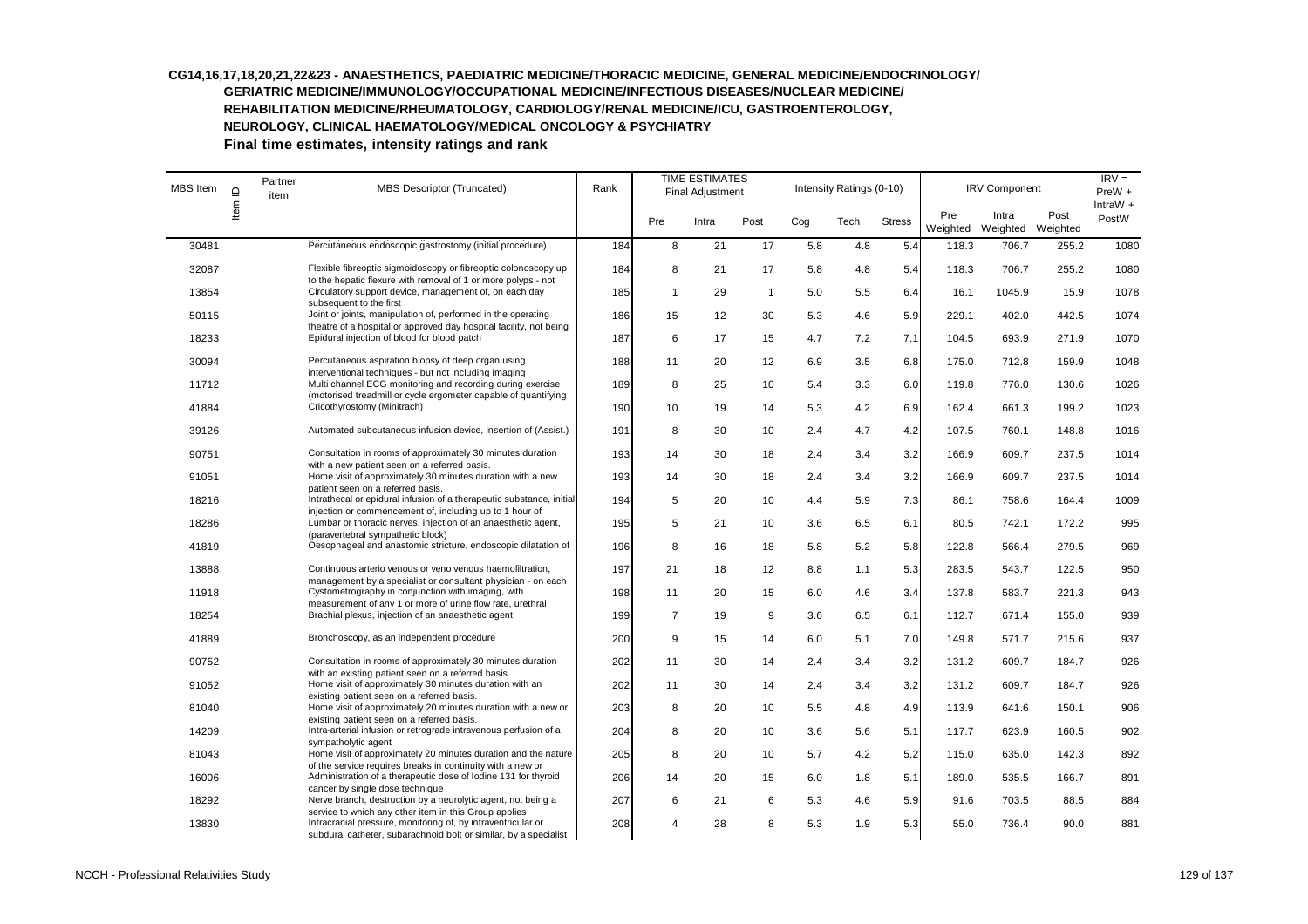# **CG14,16,17,18,20,21,22&23 - ANAESTHETICS, PAEDIATRIC MEDICINE/THORACIC MEDICINE, GENERAL MEDICINE/ENDOCRINOLOGY/**

**GERIATRIC MEDICINE/IMMUNOLOGY/OCCUPATIONAL MEDICINE/INFECTIOUS DISEASES/NUCLEAR MEDICINE/**

**REHABILITATION MEDICINE/RHEUMATOLOGY, CARDIOLOGY/RENAL MEDICINE/ICU, GASTROENTEROLOGY,** 

**NEUROLOGY, CLINICAL HAEMATOLOGY/MEDICAL ONCOLOGY & PSYCHIATRY** 

| MBS Item | $\supseteq$ | Partner<br>item | <b>MBS Descriptor (Truncated)</b>                                                                                                                                                              | Rank |                | <b>TIME ESTIMATES</b><br><b>Final Adjustment</b> |                |     | Intensity Ratings (0-10) |               |                 | <b>IRV Component</b> |                  | $IRV =$<br>$PreW +$<br>IntraW $+$ |
|----------|-------------|-----------------|------------------------------------------------------------------------------------------------------------------------------------------------------------------------------------------------|------|----------------|--------------------------------------------------|----------------|-----|--------------------------|---------------|-----------------|----------------------|------------------|-----------------------------------|
|          | Item        |                 |                                                                                                                                                                                                |      | Pre            | Intra                                            | Post           | Cog | Tech                     | <b>Stress</b> | Pre<br>Weighted | Intra<br>Weighted    | Post<br>Weighted | PostW                             |
| 13025    |             |                 | Hyperbaric oxygen therapy performed in a comprehensive                                                                                                                                         | 209  | $\overline{4}$ | 20                                               | $\overline{4}$ | 4.7 | 6.5                      | 6.1           | 64.4            | 742.2                | 68.9             | 875                               |
| 39140    |             |                 | hyperbaric medicine facility for a period in the hyperbaric<br>Epidural catheter, insertion of, under imaging control, with                                                                    | 210  | 9              | 14                                               | 9              | 4.7 | 7.2                      | 6.1           | 146.9           | 540.9                | 163.1            | 851                               |
| 18232    |             |                 | epidurogram and epidural therapeutic injection for lysis of<br>Intrathecal or epidural injection of substance other than<br>anaesthetic, contrast or neurolytic solutions, not being a service | 211  | 6              | 18                                               | 9              | 4.1 | 5.5                      | 5.5           | 90.7            | 587.8                | 143.3            | 822                               |
| 81243    |             |                 | Consultation in a hospital of approximately 20 minutes duration<br>and the nature of the service requires breaks in continuity with a                                                          | 212  | 3              | 20                                               | 9              | 6.4 | 3.9                      | 5.4           | 43.5            | 653.2                | 124.6            | 821                               |
| 80843    |             |                 | Consultation in a nursing home of approximately 20 minutes<br>duration where the clinical record demonstrates that more than                                                                   | 213  | 3              | 20                                               | 8              | 5.7 | 4.6                      | 5.3           | 43.8            | 656.8                | 118.0            | 819                               |
| 13750    |             |                 | Therapeutic haemapheresis for the removal of plasma or<br>cellular (or both) elements of blood, utilising continuous or                                                                        | 215  | 17             | 20                                               | 10             | 3.5 | 3.8                      | 3.4           | 208.6           | 468.1                | 137.1            | 814                               |
| 13755    |             |                 | Donor haemapheresis for the collection of blood products for<br>transfusion, utilising continuous or intermittent flow techniques;                                                             | 215  | 17             | 20                                               | 10             | 3.5 | 3.8                      | 3.4           | 208.6           | 468.1                | 137.1            | 814                               |
| 30090    |             |                 | Biopsy of pleura, percutaneous - 1 or more biopsies on any 1<br>occasion                                                                                                                       | 216  | 11             | 15                                               | 12             | 4.6 | 3.9                      | 6.2           | 169.2           | 472.4                | 166.1            | 808                               |
| 18228    |             |                 | Interpleural block, initial injection or commencement of infusion<br>of a therapeutic substance                                                                                                | 217  | $\overline{4}$ | 20                                               | 10             | 2.4 | 5.6                      | 5.1           | 58.8            | 585.2                | 160.5            | 805                               |
| 80943    |             |                 | Consultation in an institution of approximately 20 minutes<br>duration where the clinical record demonstrates that more than                                                                   | 218  | 3              | 20                                               | $\overline{7}$ | 5.7 | 4.6                      | 5.3           | 43.8            | 656.8                | 103.3            | 804                               |
| 42830    |             |                 | Botulinus toxin, injection of, for strabismus including all such<br>injections on any 1 day and associated electromyography                                                                    | 219  | 13             | 20                                               | 14             | 0.5 | 4.4                      | 4.1           | 172.0           | 427.9                | 202.9            | 803                               |
| 90851    |             |                 | Consultation at a nursing home of approximately 30 minutes<br>duration with a new patient seen on a referred basis.                                                                            | 221  | 6              | 30                                               | 9              | 2.4 | 3.4                      | 3.2           | 71.5            | 609.7                | 118.7            | 800                               |
| 90951    |             |                 | Consultation at other institution of approximately 30 minutes<br>duration with a new patient seen on a referred basis.                                                                         | 221  | 6              | 30                                               | 9              | 2.4 | 3.4                      | 3.2           | 71.5            | 609.7                | 118.7            | 800                               |
| 91251    |             |                 | Consultation in a hospital of approximately 30 minutes duration<br>with a new patient seen on a referred basis.                                                                                | 221  | 6              | 30                                               | 9              | 2.4 | 3.4                      | 3.2           | 71.5            | 609.7                | 118.7            | 800                               |
| 340      |             |                 | Attendance for electroconvulsive therapy, with or without the<br>use of stimulus dosing techniques, including any                                                                              | 223  | 5              | 25                                               | $\mathbf{1}$   | 2.0 | 5.4                      | 5.1           | 73.2            | 704.4                | 15.8             | 793                               |
| 18211    |             |                 | Introduction of a regional or field nerve block peri-operatively<br>performed in the induction room, theatre or recovery room for                                                              | 225  | $\overline{4}$ | 20                                               | 4              | 3.6 | 6.5                      | 5.1           | 60.0            | 663.2                | 68.9             | 792                               |
| 18212    |             |                 | Introduction of a regional or field nerve block peri-operatively<br>performed in the induction room, theatre or recovery room for                                                              | 225  | 4              | 20                                               | 4              | 3.6 | 6.5                      | 5.1           | 60.0            | 663.2                | 68.9             | 792                               |
| 18244    |             |                 | Vagus nerve, injection of an anaesthetic agent                                                                                                                                                 | 225  | $\overline{4}$ | 20                                               | $\overline{4}$ | 3.6 | 6.5                      | 5.1           | 60.0            | 663.2                | 68.9             | 792                               |
| 13948    |             |                 | Cytotoxic agent, instillation of, into a body cavity                                                                                                                                           | 227  | 11             | 22                                               | 11             | 3.1 | 3.8                      | 3.4           | 135.0           | 500.7                | 150.8            | 787                               |
| 39000    |             |                 | Lumbar puncture                                                                                                                                                                                | 228  | $\overline{7}$ | 17                                               | 6              | 5.2 | 5.0                      | 5.9           | 107.8           | 581.6                | 91.6             | 781                               |
| 342      |             |                 | Group psychotherapy (including any associated consultations<br>with a patient taking place on the same occasion and relating to                                                                | 229  | 4              | 17                                               | 4              | 5.5 | 6.2                      | 6.2           | 64.4            | 645.4                | 67.3             | 777                               |
| 80840    |             |                 | Consultation at a nursing home of approximately 20 minutes<br>duration with a new or existing patient seen on a referred basis.                                                                | 230  | 3              | 20                                               | 8              | 5.2 | 4.7                      | 4.6           | 41.6            | 614.5                | 119.0            | 775                               |
| 81240    |             |                 | Consultation in a hospital of approximately 20 minutes duration<br>with a new or existing patient seen on a referred basis.                                                                    | 231  | 3              | 20                                               | 8              | 5.3 | 4.3                      | 5.0           | 42.6            | 617.7                | 114.9            | 775                               |
| 80740    |             |                 | Consultation in rooms of approximately 20 minutes duration<br>with a new or existing patient seen on a referred basis.                                                                         | 232  | 3              | 20                                               | 9              | 5.1 | 4.2                      | 4.9           | 42.1            | 602.5                | 128.1            | 773                               |
| 80743    |             |                 | Consultation in rooms of approximately 20 minutes duration and<br>the nature of the service requires breaks in continuity with a                                                               | 233  | 3              | 20                                               | 9              | 6.0 | 3.6                      | 5.0           | 41.9            | 609.7                | 121.1            | 773                               |
| 80940    |             |                 | Consultation at other institution of approximately 20 minutes<br>duration with a new or existing patient seen on a referred basis.                                                             | 234  | 3              | 20                                               | $\overline{7}$ | 5.2 | 4.7                      | 4.6           | 41.6            | 614.5                | 104.2            | 760                               |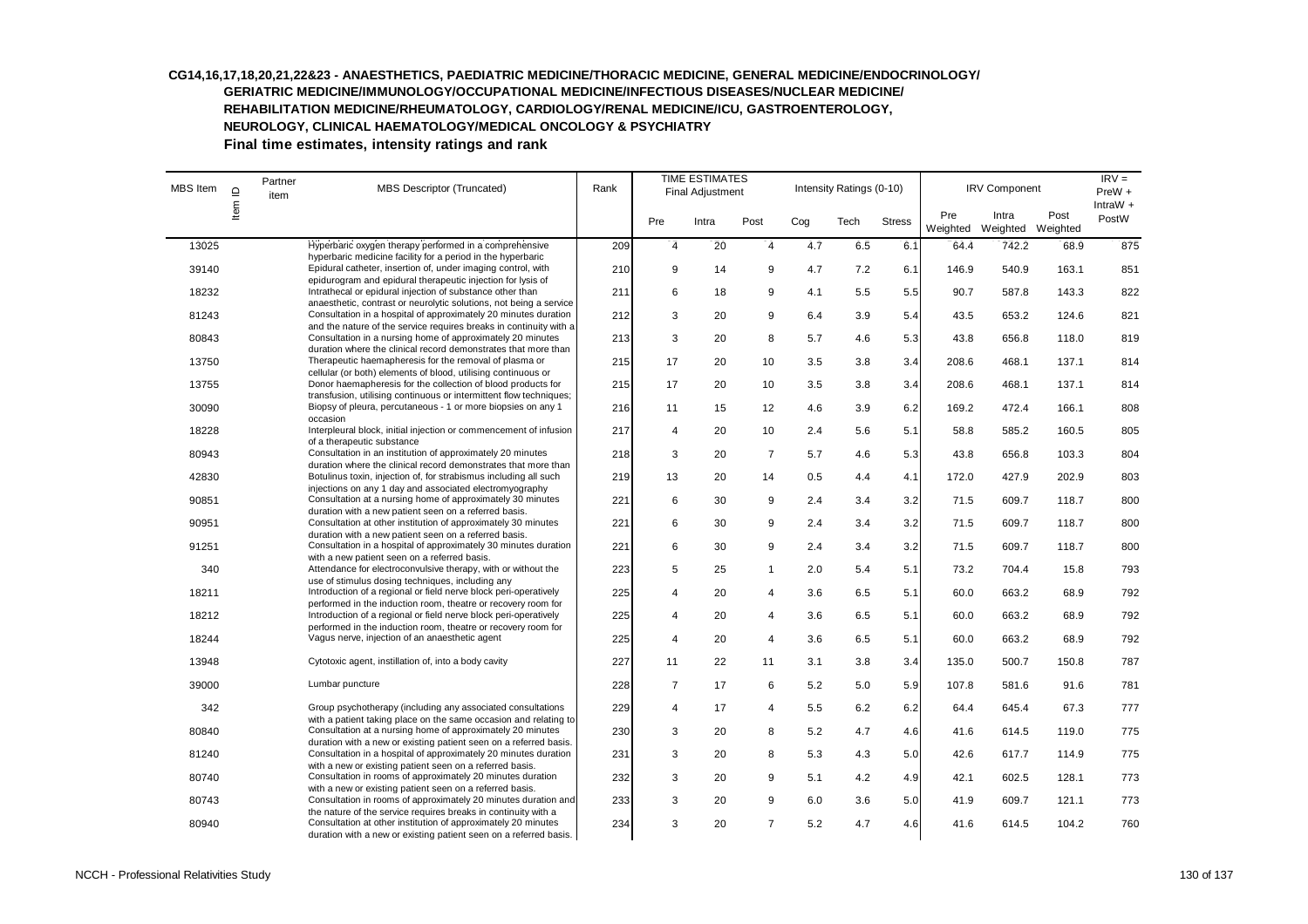| MBS Item | $\supseteq$ | Partner<br>item | <b>MBS Descriptor (Truncated)</b>                                                                                                                     | Rank |                | <b>TIME ESTIMATES</b><br>Final Adjustment |                |     | Intensity Ratings (0-10) |               |                 | <b>IRV Component</b> |                  | $IRV =$<br>$PreW +$<br>IntraW $+$ |
|----------|-------------|-----------------|-------------------------------------------------------------------------------------------------------------------------------------------------------|------|----------------|-------------------------------------------|----------------|-----|--------------------------|---------------|-----------------|----------------------|------------------|-----------------------------------|
|          | Item        |                 |                                                                                                                                                       |      | Pre            | Intra                                     | Post           | Cog | Tech                     | <b>Stress</b> | Pre<br>Weighted | Intra<br>Weighted    | Post<br>Weighted | PostW                             |
| 39131    |             |                 | Percutaneous epidural electrodes, management, adjustment,                                                                                             | 235  | $\pmb{0}$      | 30                                        | $\mathbf 0$    | 2.4 | 4.7                      | 4.2           | 0.0             | 760.1                | 0.0              | 760                               |
| 13400    |             |                 | electronic programming and trial of stimulation of, by a medical<br>Restoration of cardiac rhythm by electrical stimulation                           | 236  | 8              | 15                                        | 11             | 5.8 | 2.0                      | 7.6           | 130.5           | 485.0                | 125.1            | 741                               |
| 18284    |             |                 | (cardioversion), other than in the course of cardiac surgery<br>Stellate ganglion, injection of an anaesthetic agent, (cervical<br>sympathetic block) | 237  | 9              | 13                                        | 10             | 3.6 | 5.6                      | 6.1           | 142.3           | 433.8                | 160.5            | 737                               |
| 18248    |             |                 | Phrenic nerve, injection of an anaesthetic agent                                                                                                      | 238  | $\overline{4}$ | 15                                        | 10             | 3.6 | 6.5                      | 5.1           | 60.0            | 497.4                | 172.2            | 730                               |
| 30487    |             |                 | Small bowel intubation with biopsy                                                                                                                    | 239  | 12             | 26                                        | 16             | 1.6 | 2.9                      | 2.0           | 125.4           | 398.5                | 200.7            | 725                               |
| 90740    |             |                 | Consultation in rooms of approximately 20 minutes duration<br>with a new or existing patient seen on a referred basis.                                | 242  | 10             | 20                                        | 14             | 2.4 | 3.4                      | 3.2           | 119.2           | 406.4                | 184.7            | 710                               |
| 90743    |             |                 | Consultation in rooms of approximately 20 minutes duration and<br>the nature of the service requires breaks in continuity with a                      | 242  | 10             | 20                                        | 14             | 2.4 | 3.4                      | 3.2           | 119.2           | 406.4                | 184.7            | 710                               |
| 91040    |             |                 | Home visit of approximately 20 minutes duration with a new or<br>existing patient seen on a referred basis.                                           | 242  | 10             | 20                                        | 14             | 2.4 | 3.4                      | 3.2           | 119.2           | 406.4                | 184.7            | 710                               |
| 91043    |             |                 | Home visit of approximately 20 minutes duration and the nature<br>of the service requires breaks in continuity with a new or                          | 242  | 10             | 20                                        | 14             | 2.4 | 3.4                      | 3.2           | 119.2           | 406.4                | 184.7            | 710                               |
| 32084    |             |                 | Flexible fibreoptic sigmoidoscopy or fibreoptic colonoscopy up<br>to the hepatic flexure, with or without biopsy                                      | 244  | $\overline{7}$ | 17                                        | 9              | 4.1 | 4.3                      | 4.7           | 97.0            | 481.0                | 129.3            | 707                               |
| 11015    |             |                 | Neuromuscular electrodiagnosis - conduction studies on 2 or 3<br>nerves with or without electromyography (not being a service                         | 245  | 3              | 25                                        | 5              | 1.9 | 4.9                      | 3.5           | 38.2            | 586.0                | 75.7             | 700                               |
| 90852    |             |                 | Consultation at a nursing home of approximately 30 minutes<br>duration with an existing patient seen on a referred basis.                             | 247  | 3              | 30                                        | 4              | 2.4 | 3.4                      | 3.2           | 35.8            | 609.7                | 52.8             | 698                               |
| 90952    |             |                 | Consultation at other institution of approximately 30 minutes<br>duration with an existing patient seen on a referred basis.                          | 247  | 3              | 30                                        | 4              | 2.4 | 3.4                      | 3.2           | 35.8            | 609.7                | 52.8             | 698                               |
| 91252    |             |                 | Consultation in a hospital of approximately 30 minutes duration<br>with an existing patient seen on a referred basis.                                 | 247  | 3              | 30                                        | $\overline{4}$ | 2.4 | 3.4                      | 3.2           | 35.8            | 609.7                | 52.8             | 698                               |
| 18225    |             |                 | Infusion of a therapeutic substance to maintain regional<br>anaesthesia or analgesia, subsequent injection or revision of,                            | 249  | $\overline{2}$ | 25                                        | 2              | 2.4 | 4.7                      | 4.2           | 26.9            | 633.4                | 29.8             | 690                               |
| 81030    |             |                 | Home visit of approximately 15 minutes duration with a new or<br>existing patient seen on a referred basis.                                           | 250  | 8              | 15                                        | 10             | 4.9 | 4.1                      | 4.6           | 109.5           | 434.0                | 141.0            | 684                               |
| 30087    |             |                 | Biopsy of bone marrow by aspiration or punch biopsy of<br>synovial membrane=20                                                                        | 251  | 8              | 20                                        | 12             | 3.5 | 3.8                      | 2.5           | 90.3            | 428.9                | 164.5            | 684                               |
| 32095    |             |                 | Endoscopic examination of small bowel with flexible endoscope<br>passed by stoma, with or without biopsies                                            | 252  | 8              | 17                                        | 9              | 4.1 | 3.8                      | 4.0           | 103.4           | 436.6                | 123.4            | 663                               |
| 11021    |             |                 | Neuromuscular electrodiagnosis - repetitive stimulation for<br>study of neuromuscular conduction or electromyography with                             | 253  | $\mathbf{1}$   | 20                                        | 10             | 1.9 | 5.4                      | 3.5           | 12.9            | 490.6                | 157.9            | 661                               |
| 30473    |             |                 | Oesophagoscopy (not being a service to which item 41816 or<br>41822 applies), gastroscopy, duodenoscopy or panendoscopy                               | 254  | 6              | 11                                        | 11             | 7.6 | 4.6                      | 5.3           | 87.7            | 395.0                | 162.3            | 645                               |
| 11003    |             |                 | Electroencephalography, prolonged recording of at least 3<br>hours duration, not being a service: (a) associated with a                               | 255  | 10             | $\mathbf 0$                               | 40             | 4.9 | 3.4                      | 3.0           | 117.0           | 0.0                  | 527.7            | 645                               |
| 30409    |             |                 | Liver biopsy, percutaneous                                                                                                                            | 256  | 9              | 20                                        | 15             | 2.7 | 0.7                      | 4.9           | 116.4           | 372.3                | 145.3            | 634                               |
| 18210    |             |                 | Introduction of a regional or field nerve block peri-operatively<br>performed in the induction room, theatre or recovery room for                     | 257  | $\overline{4}$ | 15                                        | $\overline{4}$ | 3.6 | 6.5                      | 5.1           | 60.0            | 497.4                | 68.9             | 626                               |
| 41832    |             |                 | Oesophagus, balloon dilatation of, using interventional imaging<br>techniques                                                                         | 258  | 5              | 15                                        | 8              | 3.3 | 4.6                      | 4.9           | 70.9            | 421.4                | 118.0            | 610                               |
| 13876    |             |                 | Central venous pressure, pulmonary arterial pressure, systemic<br>arterial pressure or cardiac intracavity pressure, continuous                       | 259  | $\overline{2}$ | 20                                        | 5              | 3.8 | 3.3                      | 4.7           | 27.1            | 512.6                | 65.3             | 605                               |
| 18246    |             |                 | Glossopharyngeal nerve, injection of an anaesthetic agent                                                                                             | 260  | $\overline{4}$ | 15                                        | $\overline{4}$ | 3.6 | 6.5                      | 4.2           | 56.0            | 468.0                | 68.9             | 593                               |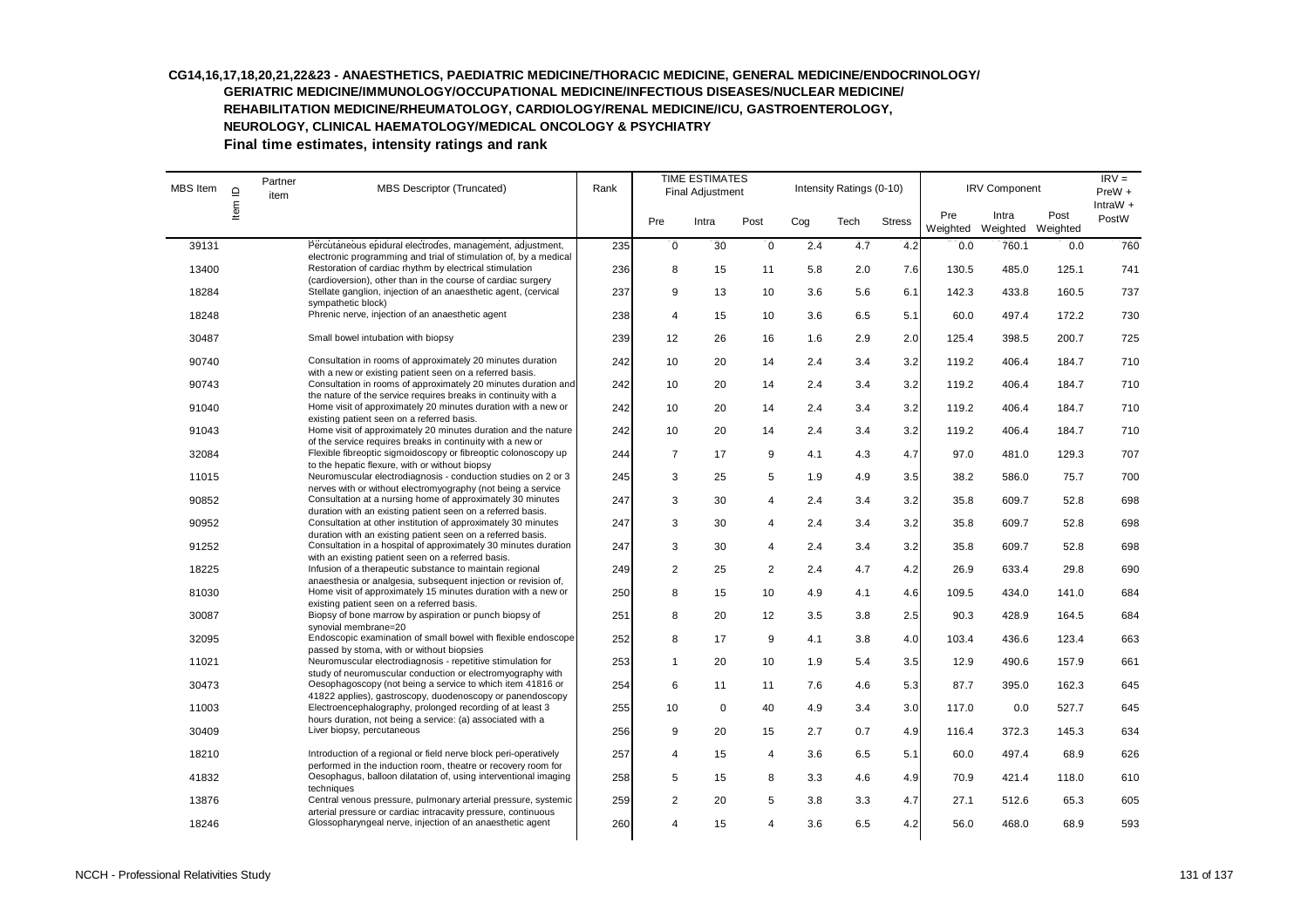| <b>MBS</b> Item | $\supseteq$ | Partner<br>item | MBS Descriptor (Truncated)                                                                                                                                           | Rank |                |      | <b>TIME ESTIMATES</b><br>Final Adjustment |      | Intensity Ratings (0-10) |                 |                            | <b>IRV Component</b> |                     |     |  |
|-----------------|-------------|-----------------|----------------------------------------------------------------------------------------------------------------------------------------------------------------------|------|----------------|------|-------------------------------------------|------|--------------------------|-----------------|----------------------------|----------------------|---------------------|-----|--|
|                 | Item        |                 |                                                                                                                                                                      | Pre  | Intra          | Post | Cog                                       | Tech | <b>Stress</b>            | Pre<br>Weighted | Intra<br>Weighted Weighted | Post                 | IntraW $+$<br>PostW |     |  |
| 18282           |             |                 | Carotid sinus, injection of an anaesthetic agent, as an                                                                                                              | 261  | $\overline{4}$ | 15   | $\overline{4}$                            | 3.6  | 5.6                      | 5.1             | 58.8                       | 467.9                | 64.2                | 591 |  |
| 18252           |             |                 | independent percutaneous procedure<br>Cervical plexus, injection of an anaesthetic agent                                                                             | 262  | 4              | 15   | 6                                         | 3.6  | 5.6                      | 4.2             | 54.9                       | 438.5                | 96.3                | 590 |  |
| 18260           |             |                 | Intercostal nerves (multiple), injection of an anaesthetic agent                                                                                                     | 263  | 3              | 13   | 8                                         | 3.6  | 5.6                      | 5.1             | 44.1                       | 405.5                | 128.4               | 578 |  |
| 80730           |             |                 | Consultation in rooms of approximately 15 minutes duration<br>with a new or existing patient seen on a referred basis.                                               | 264  | 3              | 15   | 8                                         | 4.8  | 4.0                      | 4.4             | 40.3                       | 421.8                | 111.8               | 574 |  |
| 11627           |             |                 | Pulmonary artery pressure monitoring during open heart                                                                                                               | 265  | $\overline{2}$ | 20   | 2                                         | 2.4  | 4.7                      | 4.2             | 26.9                       | 506.7                | 29.8                | 563 |  |
| 90730           |             |                 | surgery, in a person under 12 years of age<br>Consultation in rooms of approximately 15 minutes duration<br>with a new or existing patient seen on a referred basis. | 267  | 8              | 15   | 12                                        | 2.4  | 3.4                      | 3.2             | 95.4                       | 304.8                | 158.3               | 559 |  |
| 91030           |             |                 | Home visit of approximately 15 minutes duration with a new or<br>existing patient seen on a referred basis.                                                          | 267  | 8              | 15   | 12                                        | 2.4  | 3.4                      | 3.2             | 95.4                       | 304.8                | 158.3               | 559 |  |
| 90840           |             |                 | Consultation at a nursing home of approximately 20 minutes<br>duration with a new or existing patient seen on a referred basis.                                      | 271  | 5              | 20   | $\overline{7}$                            | 2.4  | 3.4                      | 3.2             | 59.6                       | 406.4                | 92.4                | 558 |  |
| 90843           |             |                 | Consultation at a nursing home of approximately 20 minutes<br>duration and the nature of the service requires breaks in                                              | 271  | 5              | 20   | $\overline{7}$                            | 2.4  | 3.4                      | 3.2             | 59.6                       | 406.4                | 92.4                | 558 |  |
| 90940           |             |                 | Consultation at other institution of approximately 20 minutes<br>duration with a new or existing patient seen on a referred basis.                                   | 271  | 5              | 20   | $\overline{7}$                            | 2.4  | 3.4                      | 3.2             | 59.6                       | 406.4                | 92.4                | 558 |  |
| 90943           |             |                 | Consultation at other institution of approximately 20 minutes<br>duration and the nature of the service requires breaks in                                           | 271  | 5              | 20   | $\overline{7}$                            | 2.4  | 3.4                      | 3.2             | 59.6                       | 406.4                | 92.4                | 558 |  |
| 91240           |             |                 | Consultation in a hospital of approximately 20 minutes duration<br>with a new or existing patient seen on a referred basis.                                          | 271  | 5              | 20   | $\overline{7}$                            | 2.4  | 3.4                      | 3.2             | 59.6                       | 406.4                | 92.4                | 558 |  |
| 91243           |             |                 | Consultation in a hospital of approximately 20 minutes duration<br>and the nature of the service requires breaks in continuity with a                                | 271  | 5              | 20   | $\overline{7}$                            | 2.4  | 3.4                      | 3.2             | 59.6                       | 406.4                | 92.4                | 558 |  |
| 80830           |             |                 | Consultation at a nursing home of approximately 15 minutes<br>duration with a new or existing patient seen on a referred basis.                                      | 275  | 3              | 15   | 6                                         | 4.9  | 4.2                      | 4.3             | 40.2                       | 427.5                | 85.4                | 553 |  |
| 80930           |             |                 | Consultation at other institution of approximately 15 minutes<br>duration with a new or existing patient seen on a referred basis.                                   | 275  | 3              | 15   | 6                                         | 4.9  | 4.2                      | 4.3             | 40.2                       | 427.5                | 85.4                | 553 |  |
| 81230           |             |                 | Consultation in a hospital of approximately 15 minutes duration<br>with a new or existing patient seen on a referred basis.                                          | 276  | 3              | 15   | 6                                         | 4.9  | 4.0                      | 4.5             | 40.6                       | 427.4                | 83.8                | 552 |  |
| 13842           |             |                 | Intra-arterial cannulisation for the purpose of taking multiple<br>arterial blood samples for blood gas analysis                                                     | 277  | 4              | 11   | 10                                        | 3.2  | 5.5                      | 5.1             | 58.7                       | 333.6                | 159.2               | 552 |  |
| 12503           |             |                 | Erythrocyte radioactive uptake survival time test or iron kinetic<br>$test = 20$                                                                                     | 278  | 11             | 10   | 12                                        | 6.0  | 4.6                      | 1.6             | 116.0                      | 252.7                | 177.0               | 546 |  |
| 18250           |             |                 | Spinal accessory nerve, injection of an anaesthetic agent                                                                                                            | 279  | 4              | 15   | 4                                         | 3.6  | 4.7                      | 4.2             | 53.7                       | 409.1                | 59.5                | 522 |  |
| 30081           |             |                 | Biopsy of bone marrow by trephine using an open approach                                                                                                             | 281  | 8              | 15   | 10                                        | 3.5  | 3.8                      | 1.8             | 84.1                       | 298.8                | 137.1               | 520 |  |
| 30084           |             |                 | Biopsy of bone marrow by trephine using a percutaneous<br>approach with a Jamshidi needle or similar device                                                          | 281  | 8              | 15   | 10                                        | 3.5  | 3.8                      | 1.8             | 84.1                       | 298.8                | 137.1               | 520 |  |
| 16009           |             |                 | Administration of a therapeutic dose of lodine 131 for<br>thyrotoxicosis by single dose technique=20                                                                 | 282  | 14             | 10   | 4                                         | 5.3  | 1.8                      | 5.9             | 201.4                      | 273.9                | 44.5                | 520 |  |
| 13930           |             |                 | Chemotherapy, administration of, by intra-arterial infusion of<br>more than 1 hours duration but not more than 6 hours duration -                                    | 283  | $\overline{4}$ | 15   | 5                                         | 4.8  | 3.8                      | 3.4             | 49.1                       | 382.6                | 68.6                | 500 |  |
| 30406           |             |                 | Paracentesis abdominis                                                                                                                                               | 284  | $\overline{7}$ | 19   | 4                                         | 4.6  | 1.8                      | 2.6             | 75.3                       | 362.4                | 44.5                | 482 |  |
| 50124           |             |                 | Joint or other synovial cavity, aspiration of, injection into, or both<br>of these procedures; payable on not more than 25 occasions in                              | 285  | $\overline{7}$ | 12   | 8                                         | 3.8  | 3.5                      | 3.4             | 85.2                       | 278.8                | 106.6               | 471 |  |
| 13709           |             |                 | Collection of blood for autologous transfusion or when<br>homologous blood is required for immediate transfusion in                                                  | 286  | 4              | 21   | 2                                         | 3.0  | 3.2                      | 2.3             | 43.5                       | 396.8                | 25.9                | 466 |  |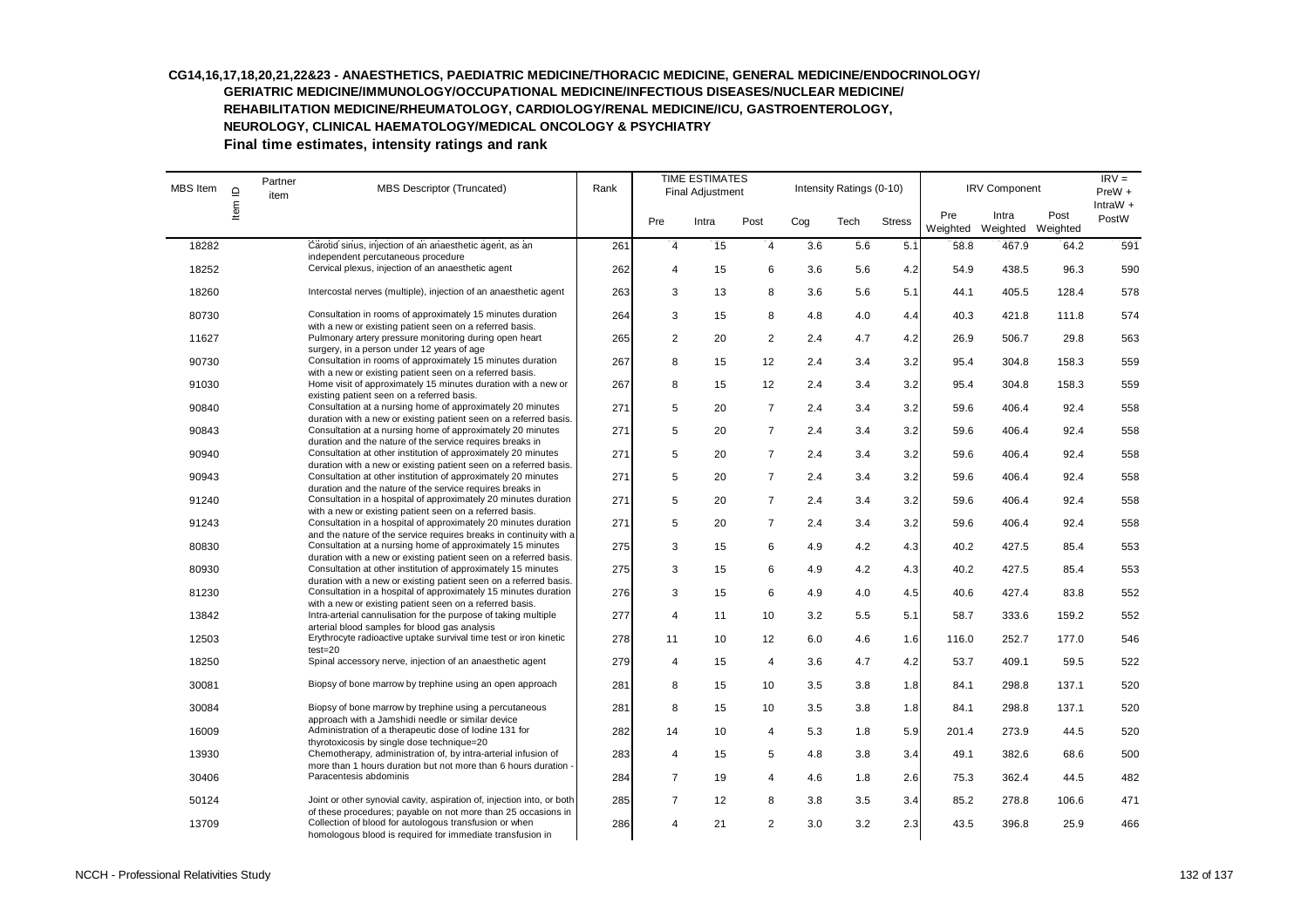| MBS Item | $\supseteq$ | Partner<br>item | <b>MBS Descriptor (Truncated)</b>                                                                                                                                                                        | Rank |                | <b>TIME ESTIMATES</b><br>Final Adjustment |                |     | Intensity Ratings (0-10) |               |                 | <b>IRV Component</b>       |       |                     |
|----------|-------------|-----------------|----------------------------------------------------------------------------------------------------------------------------------------------------------------------------------------------------------|------|----------------|-------------------------------------------|----------------|-----|--------------------------|---------------|-----------------|----------------------------|-------|---------------------|
|          | Item        |                 |                                                                                                                                                                                                          |      | Pre            | Intra                                     | Post           | Cog | Tech                     | <b>Stress</b> | Pre<br>Weighted | Intra<br>Weighted Weighted | Post  | $IntraW +$<br>PostW |
| 18256    |             |                 | Suprascapular nerve, injection of an anaesthetic agent                                                                                                                                                   | 287  | $\overline{4}$ | 10                                        | 6              | 4.4 | 5.1                      | 5.0           | 57.8            | 311.8                      | 92.4  | 462                 |
| 13918    |             |                 | Chemotherapy, administration of, by intravenous infusion of                                                                                                                                              | 288  | 5              | 15                                        | 5              | 4.1 | 2.4                      | 3.8           | 61.3            | 332.8                      | 59.5  | 454                 |
| 12207    |             |                 | more than 1 hours duration but not more than 6 hours duration -<br>Overnight investigation for sleep apnoea for a period of at least                                                                     | 289  | 11             | $\mathbf 0$                               | 31             | 6.0 | 1.4                      | 2.0           | 109.7           | 0.0                        | 328.5 | 438                 |
| 11601    |             |                 | 8 hours duration, where:<br>(a) continuous monitoring of<br>Blood pressure monitoring (central venous, pulmonary arterial,                                                                               | 290  | 2              | 15                                        | $\overline{c}$ | 2.4 | 4.7                      | 4.2           | 26.9            | 380.0                      | 29.8  | 437                 |
| 39136    |             |                 | systemic arterial or cardiac intracavity), by indwelling catheter -<br>Percutaneous epidural implant for management of pain,<br>removal of                                                               | 291  | 3              | 18                                        | 5              | 1.0 | 3.4                      | 3.2           | 35.8            | 325.1                      | 66.0  | 427                 |
| 30488    |             |                 | Small bowel intubation - as an independent procedure                                                                                                                                                     | 292  | $\overline{2}$ | 30                                        | $\overline{c}$ | 0.8 | 2.3                      | 2.0           | 20.5            | 381.8                      | 23.5  | 426                 |
| 11006    |             |                 | Electroencephalography, temporosphenoidal, not being a<br>service involving quantitative topographic mapping using                                                                                       | 293  | 10             | 0                                         | 20             | 4.9 | 4.4                      | 4.1           | 132.3           | 0.0                        | 289.8 | 422                 |
| 13921    |             |                 | Chemotherapy, administration of, by intravenous infusion of                                                                                                                                              | 294  | 4              | 15                                        | $\,$ 5 $\,$    | 4.8 | 1.8                      | 3.4           | 46.5            | 317.1                      | 55.6  | 419                 |
| 90830    |             |                 | more than 6 hours duration - for the first day of treatment<br>Consultation at a nursing home of approximately 15 minutes                                                                                | 296  | 4              | 15                                        | 5              | 2.4 | 3.4                      | 3.2           | 47.7            | 304.8                      | 66.0  | 418                 |
| 90930    |             |                 | duration with a new or existing patient seen on a referred basis.<br>Consultation at other institution of approximately 15 minutes                                                                       | 296  | 4              | 15                                        | 5              | 2.4 | 3.4                      | 3.2           | 47.7            | 304.8                      | 66.0  | 418                 |
| 91230    |             |                 | duration with a new or existing patient seen on a referred basis.<br>Consultation in a hospital of approximately 15 minutes duration<br>with a new or existing patient seen on a referred basis.         | 296  | 4              | 15                                        | $\,$ 5 $\,$    | 2.4 | 3.4                      | 3.2           | 47.7            | 304.8                      | 66.0  | 418                 |
| 81020    |             |                 | Home visit of approximately 10 minutes duration with a new or<br>existing patient seen on a referred basis.                                                                                              | 298  | 4              | 10                                        | 8              | 4.1 | 3.3                      | 4.6           | 53.7            | 259.0                      | 104.5 | 417                 |
| 18268    |             |                 | Obturator nerve, injection of an anaesthetic agent                                                                                                                                                       | 299  | $\overline{4}$ | 10                                        | 5              | 2.4 | 5.6                      | 4.2           | 54.9            | 273.0                      | 80.2  | 408                 |
| 11600    |             |                 | Blood pressure monitoring (central venous, pulmonary arterial,                                                                                                                                           | 300  | $\overline{c}$ | 15                                        | $\mathsf 0$    | 2.4 | 4.7                      | 4.2           | 26.9            | 380.0                      | 0.0   | 407                 |
| 90720    |             |                 | systemic arterial or cardiac intracavity), by indwelling catheter -<br>Consultation in rooms of approximately 10 minutes duration                                                                        | 302  | 6              | 10                                        | 10             | 2.4 | 3.4                      | 3.2           | 71.5            | 203.2                      | 131.9 | 407                 |
| 91020    |             |                 | with a new or existing patient seen on a referred basis.<br>Home visit of approximately 10 minutes duration with a new or                                                                                | 302  | 6              | 10                                        | 10             | 2.4 | 3.4                      | 3.2           | 71.5            | 203.2                      | 131.9 | 407                 |
| 11810    |             |                 | existing patient seen on a referred basis.<br>Clinical assessment of gastro-oesophageal reflux disease                                                                                                   | 303  | $\overline{7}$ | 15                                        | 8              | 1.6 | 2.9                      | 2.0           | 73.1            | 229.9                      | 100.4 | 403                 |
| 12003    |             |                 | involving 24 hour pH monitoring, including analysis,<br>Skin sensitivity testing for allergens, using more than 20                                                                                       | 304  | 3              | 18                                        | 5              | 5.8 | 1.4                      | 1.5           | 28.3            | 319.4                      | 53.0  | 401                 |
| 32072    |             |                 | allergens, not being a service associated with a service to<br>Sigmoidoscopic examination (with rigid sigmoidoscope), with or                                                                            | 305  | 4              | 10                                        | 9              | 4.8 | 3.0                      | 3.4           | 48.1            | 237.6                      | 114.1 | 400                 |
| 18270    |             |                 | without biopsy<br>Femoral nerve, injection of an anaesthetic agent                                                                                                                                       | 306  | 4              | 9                                         | 5              | 3.6 | 5.6                      | 4.2           | 54.9            | 263.1                      | 80.2  | 398                 |
| 12209    |             |                 | Overnight investigation for sleep apnoea for a period of at least                                                                                                                                        | 307  | 10             | 0                                         | 30             | 0.5 | 1.2                      | 0.5           | 82.6            | 0.0                        | 310.1 | 393                 |
| 13927    |             |                 | 8 hours duration where: (a) continuous monitoring of oxygen<br>Chemotherapy, administration of, either by intra- arterial push                                                                           | 308  | $\overline{4}$ | 15                                        | 5              | 4.1 | 2.8                      | 1.8           | 40.8            | 280.6                      | 62.1  | 383                 |
| 30483    |             |                 | technique (directly into an artery, a butterfly needle or the side-<br>Gastrostomy button, non-endoscopic insertion of, or non-                                                                          | 309  | 4              | 14                                        | $\overline{7}$ | 1.6 | 2.9                      | 3.1           | 46.6            | 248.1                      | 87.8  | 383                 |
| 80820    |             |                 | endoscopic replacement of<br>Consultation at a nursing home of approximately 10 minutes                                                                                                                  | 310  | 3              | 10                                        | 4              | 4.1 | 3.4                      | 4.4           | 39.7            | 256.8                      | 52.8  | 349                 |
| 38400    |             |                 | duration with a new or existing patient seen on a referred basis.<br>Thoracic cavity, aspiration of, for diagnostic purposes, not being                                                                  | 311  | $\overline{7}$ | 6                                         | 8              | 4.4 | 2.6                      | 5.0           | 95.5            | 154.3                      | 97.2  | 347                 |
| 18209    |             |                 | a service associated with a service to which item 38403 applies<br>Introduction of local anaesthetic, for control of post-operative<br>pain, into the epidural or intrathecal space, in conjunction with | 312  | $\overline{2}$ | 5                                         | 10             | 3.6 | 5.6                      | 5.1           | 29.4            | 156.0                      | 160.5 | 346                 |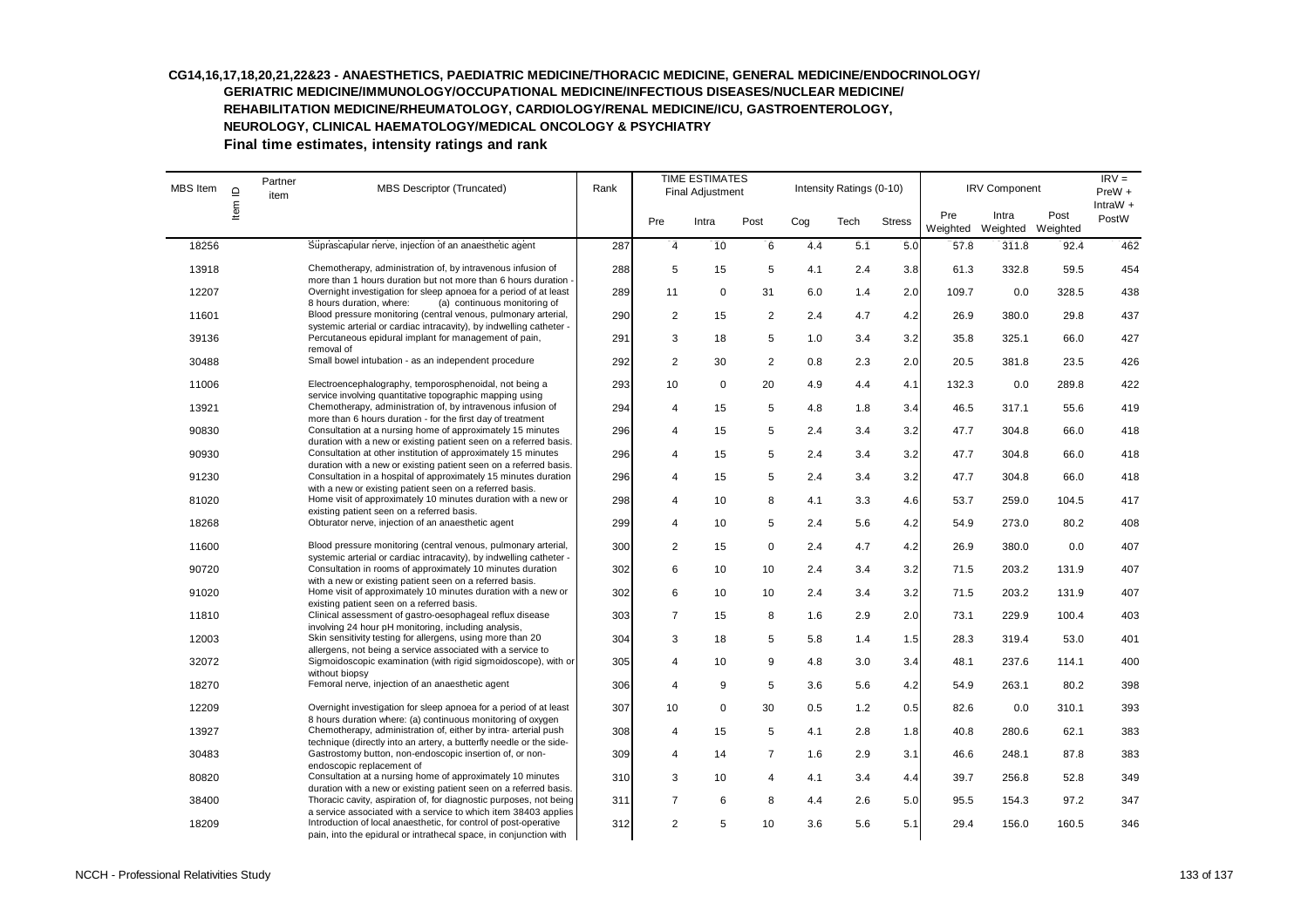#### **CG14,16,17,18,20,21,22&23 - ANAESTHETICS, PAEDIATRIC MEDICINE/THORACIC MEDICINE, GENERAL MEDICINE/ENDOCRINOLOGY/ GERIATRIC MEDICINE/IMMUNOLOGY/OCCUPATIONAL MEDICINE/INFECTIOUS DISEASES/NUCLEAR MEDICINE/**

**REHABILITATION MEDICINE/RHEUMATOLOGY, CARDIOLOGY/RENAL MEDICINE/ICU, GASTROENTEROLOGY,** 

**NEUROLOGY, CLINICAL HAEMATOLOGY/MEDICAL ONCOLOGY & PSYCHIATRY** 

| MBS Item | $\mathbf{\underline{\underline{\mathsf{\scriptstyle{C}}}}}$ | Partner<br>item | <b>MBS Descriptor (Truncated)</b>                                                                                                                                                                      |     | <b>TIME ESTIMATES</b><br>Final Adjustment |                |                         | Intensity Ratings (0-10) |      | <b>IRV Component</b> | $IRV =$<br>PreW + |                            |       |                     |
|----------|-------------------------------------------------------------|-----------------|--------------------------------------------------------------------------------------------------------------------------------------------------------------------------------------------------------|-----|-------------------------------------------|----------------|-------------------------|--------------------------|------|----------------------|-------------------|----------------------------|-------|---------------------|
|          | Item                                                        |                 |                                                                                                                                                                                                        |     | Pre                                       | Intra          | Post                    | Cog                      | Tech | <b>Stress</b>        | Pre<br>Weighted   | Intra<br>Weighted Weighted | Post  | $IntraW +$<br>PostW |
| 80920    |                                                             |                 | Consultation at other institution of approximately 10 minutes                                                                                                                                          | 313 | 3                                         | 10             | $\overline{4}$          | 4.0                      | 3.6  | 4.1                  | 38.9              | 253.0                      | 53.8  | 346                 |
| 11706    |                                                             |                 | duration with a new or existing patient seen on a referred basis.<br>Phonocardiography with electrocardiograph lead with indirect<br>arterial or venous pulse tracing, with or without apex cardiogram | 314 | 4                                         | 18             | 8                       | 4.0                      | 0.0  | 2.0                  | 38.1              | 231.7                      | 70.2  | 340                 |
| 81220    |                                                             |                 | Consultation in a hospital of approximately 10 minutes duration<br>with a new or existing patient seen on a referred basis.                                                                            | 315 | 3                                         | 10             | 5                       | 3.9                      | 3.1  | 3.9                  | 37.8              | 236.1                      | 64.0  | 338                 |
| 13706    |                                                             |                 | Administration of blood or bone marrow already collected=20                                                                                                                                            | 316 | 4                                         | 9              | 8                       | 3.1                      | 3.0  | 3.3                  | 47.6              | 187.2                      | 101.4 | 336                 |
| 50125    |                                                             |                 | Joint or other synovial cavity, aspiration of, or injection into, or<br>both of these procedures - where=20 it can be demonstrated                                                                     | 317 | 4                                         | 10             | $\overline{\mathbf{4}}$ | 3.8                      | 3.5  | 3.4                  | 48.7              | 232.4                      | 53.3  | 334                 |
| 11912    |                                                             |                 | Cystometrography with simultaneous measurement of rectal<br>pressure, not being a service associated with a service to which                                                                           | 318 | 11                                        | 0              | 10                      | 7.6                      | 6.8  | 4.3                  | 156.4             | 0.0                        | 176.1 | 332                 |
| 18222    |                                                             |                 | Infusion of a therapeutic substance to maintain regional<br>anaesthesia or analgesia, subsequent injection or revision of,                                                                             | 319 | $\overline{c}$                            | 10             | 3                       | 3.8                      | 3.3  | 5.0                  | 27.7              | 262.8                      | 39.2  | 330                 |
| 80720    |                                                             |                 | Consultation in rooms of approximately 10 minutes duration<br>with a new or existing patient seen on a referred basis.                                                                                 | 320 | $\overline{2}$                            | 10             | $\,$ 5 $\,$             | 3.8                      | 3.1  | 3.8                  | 25.0              | 232.3                      | 64.0  | 321                 |
| 12000    |                                                             |                 | Skin sensitivity testing for allergens, using 1 to 20 allergens, not<br>being a service associated with a service to which item 12012,                                                                 | 321 | 3                                         | 13             | 5                       | 5.8                      | 1.4  | 1.5                  | 28.3              | 230.7                      | 53.0  | 312                 |
| 11012    |                                                             |                 | Neuromuscular electrodiagnosis - conduction studies on 1<br>nerve or electromyography of 1 or more muscles using                                                                                       | 322 | 3                                         | 10             | 5                       | 1.2                      | 4.4  | 3.0                  | 36.1              | 201.3                      | 72.5  | 310                 |
| 12203    |                                                             |                 | Overnight investigation for sleep apnoea for a period of at least<br>8 hours duration where: (a) continuous monitoring of oxygen                                                                       | 323 | 4                                         | 0              | 20                      | 5.7                      | 3.3  | 3.2                  | 47.6              | 0.0                        | 261.3 | 309                 |
| 13915    |                                                             |                 | Chemotherapy, administration of, either by intravenous push<br>technique (directly into a vein, or a butterfly needle, or the side-                                                                    | 324 | 5                                         | 9              | 5                       | 4.6                      | 1.9  | 3.4                  | 58.3              | 189.3                      | 56.2  | 304                 |
| 11711    |                                                             |                 | Ambulatory ECG monitoring for 12 hours or more, patient<br>activated, single or multiple event recording, utilising a memory                                                                           | 325 | 2                                         | 8              | 15                      | 3.6                      | 1.3  | 2.2                  | 20.3              | 124.0                      | 157.0 | 301                 |
| 13757    |                                                             |                 | Therapeutic venesection for the management of<br>haemochromatosis or polycythemia vera                                                                                                                 | 326 | 6                                         | 10             | 5                       | 3.5                      | 2.8  | 1.8                  | 61.2              | 177.4                      | 62.1  | 301                 |
| 90820    |                                                             |                 | Consultation at a nursing home of approximately 10 minutes<br>duration with a new or existing patient seen on a referred basis.                                                                        | 328 | 3                                         | 10             | $\overline{4}$          | 2.4                      | 3.4  | 3.2                  | 35.8              | 203.2                      | 52.8  | 292                 |
| 90920    |                                                             |                 | Consultation at other institution of approximately 10 minutes<br>duration with a new or existing patient seen on a referred basis.                                                                     | 328 | 3                                         | 10             | $\overline{4}$          | 2.4                      | 3.4  | 3.2                  | 35.8              | 203.2                      | 52.8  | 292                 |
| 91220    |                                                             |                 | Consultation in a hospital of approximately 10 minutes duration<br>with a new or existing patient seen on a referred basis.                                                                            | 328 | 3                                         | 10             | $\overline{4}$          | 2.4                      | 3.4  | 3.2                  | 35.8              | 203.2                      | 52.8  | 292                 |
| 42827    |                                                             |                 | Botulinus toxin, injection of, for blepharospasm, including all<br>such injections on any 1 day                                                                                                        | 330 | 8                                         | 5              | 5                       | 2.7                      | 4.4  | 3.5                  | 100.6             | 118.2                      | 72.5  | 291                 |
| 14206    |                                                             |                 | Hormone or living tissue implantation - by cannula                                                                                                                                                     | 331 | $\overline{7}$                            | $\overline{7}$ | 3                       | 4.6                      | 2.7  | 3.4                  | 83.4              | 159.5                      | 36.9  | 280                 |
| 18262    |                                                             |                 | Ilio-inguinal, iliohypogastric or genitofemoral nerves, 1 or more<br>of, injection of an anaesthetic agent                                                                                             | 332 | $\overline{2}$                            | 8              | 3                       | 2.4                      | 5.6  | 3.2                  | 25.2              | 201.0                      | 48.1  | 274                 |
| 12530    |                                                             |                 | Whole body count - not being a service associated with a<br>service to which another item applies=20                                                                                                   | 333 | $\overline{7}$                            | 5              | 8                       | 6.0                      | 2.7  | 1.6                  | 69.6              | 105.6                      | 98.3  | 273                 |
| 41828    |                                                             |                 | Oesophageal stricture, dilatation of, without oesophagoscopy                                                                                                                                           | 334 | $\overline{2}$                            | 10             | 5                       | 0.8                      | 2.9  | 4.0                  | 25.3              | 183.9                      | 62.7  | 272                 |
| 90710    |                                                             |                 | Consultation in rooms of approximately 5 minutes duration with<br>a new or existing patient seen on a referred basis.                                                                                  | 336 | 5                                         | 5              | 8                       | 2.4                      | 3.4  | 3.2                  | 59.6              | 101.6                      | 105.5 | 267                 |
| 91010    |                                                             |                 | Home visit of approximately 5 minutes duration with a new or<br>existing patient seen on a referred basis.                                                                                             | 336 | 5                                         | 5              | 8                       | 2.4                      | 3.4  | 3.2                  | 59.6              | 101.6                      | 105.5 | 267                 |
| 11000    |                                                             |                 | Electroencephalography, not being a service: (a) associated<br>with a service to which item 11003, 11006 or 11009 applies; or                                                                          | 337 | -1                                        | 0              | 20                      | 2.7                      | 2.6  | 0.5                  | 8.7               | 0.0                        | 243.1 | 252                 |
| 13312    |                                                             |                 | Blood for pathology test, collection of, by femoral or external<br>jugular vein puncture in infants=20                                                                                                 | 338 | 4                                         | 5              | $\overline{4}$          | 3.2                      | 3.9  | 4.9                  | 55.8              | 132.0                      | 55.4  | 243                 |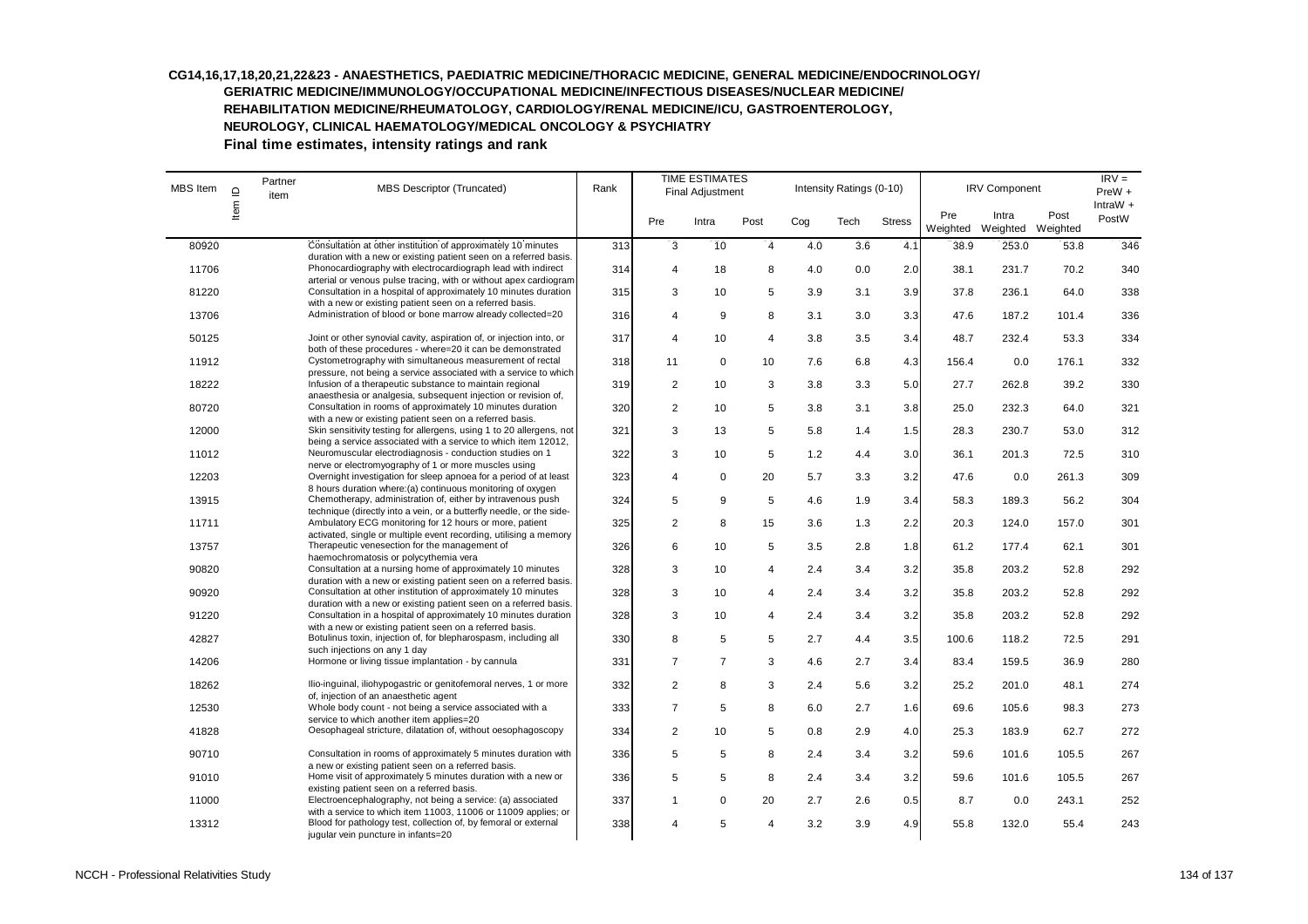| <b>MBS</b> Item | $\supseteq$ | Partner<br>MBS Descriptor (Truncated)<br>item |                                                                                                                                                                                             | Rank |                | TIME ESTIMATES<br>Final Adjustment |                |       | Intensity Ratings (0-10) |                 | <b>IRV Component</b>       | $IRV =$<br>$PreW +$<br>IntraW $+$ |       |     |
|-----------------|-------------|-----------------------------------------------|---------------------------------------------------------------------------------------------------------------------------------------------------------------------------------------------|------|----------------|------------------------------------|----------------|-------|--------------------------|-----------------|----------------------------|-----------------------------------|-------|-----|
|                 | Item        |                                               |                                                                                                                                                                                             | Pre  | Intra          | Post                               | Cog            | Tech  | <b>Stress</b>            | Pre<br>Weighted | Intra<br>Weighted Weighted | Post                              | PostW |     |
| 18206           |             |                                               | Introduction of a narcotic, for the control of post-operative pain,                                                                                                                         | 339  | $\overline{2}$ | 5                                  | 6              | 2.4   | 4.7                      | 4.2             | 26.9                       | 126.7                             | 89.3  | 243 |
| 11506           |             |                                               | into the epidural or intrathecal space in conjunction with an<br>Measurement of respiratory function involving a permanently<br>recorded tracing performed before and after inhalation of   | 340  | 4              | 12                                 | $\mathbf{1}$   | 3.8   | 2.2                      | 1.4             | 38.3                       | 192.5                             | 11.6  | 242 |
| 13933           |             |                                               | Chemotherapy, administration of, by intra-arterial infusion of                                                                                                                              | 342  | 4              | 10                                 | 5              | 3.5   | 1.8                      | 1.3             | 37.3                       | 144.7                             | 55.6  | 238 |
| 13936           |             |                                               | more than 6 hours duration - for the first day of treatment<br>Chemotherapy, administration of, by intra-arterial infusion of<br>more than 6 hours duration - on each day subsequent to the | 342  | $\overline{4}$ | 10                                 | 5              | 3.5   | 1.8                      | 1.3             | 37.3                       | 144.7                             | 55.6  | 238 |
| 13924           |             |                                               | Chemotherapy, administration of, by intravenous infusion of                                                                                                                                 | 343  | $\overline{4}$ | 10                                 | 5              | 3.5   | 1.8                      | 1.2             | 36.9                       | 142.5                             | 55.6  | 235 |
| 37041           |             |                                               | more than 6 hours duration - on each day subsequent to the<br>Bladder aspiration, by needle=20                                                                                              | 344  | 5              | 5                                  | $\overline{4}$ | 4.1   | 2.6                      | 4.2             | 63.8                       | 117.5                             | 48.6  | 230 |
| 12500           |             |                                               | Blood volume estimation=20                                                                                                                                                                  | 346  | $\overline{4}$ | 5                                  | 8              | 3.8   | 2.7                      | 1.6             | 39.8                       | 87.9                              | 98.3  | 226 |
| 12509           |             |                                               | Gastrointestinal protein loss=20                                                                                                                                                            | 346  | $\overline{4}$ | 5                                  | 8              | 3.8   | 2.7                      | 1.6             | 39.8                       | 87.9                              | 98.3  | 226 |
| 18242           |             |                                               | Greater occipital nerve, injection of an anaesthetic agent                                                                                                                                  | 347  | 3              | $\overline{7}$                     | 9              | 0.0   | 1.8                      | 3.0             | 33.6                       | 87.7                              | 100.0 | 221 |
| 13939           |             |                                               | Implanted pump or reservoir, loading of, with a therapeutic<br>agent or agents, not being a service associated with a service to                                                            | 348  | $\mathbf{1}$   | 9                                  | $\mathbf{1}$   | 2.7   | 3.8                      | 3.1             | 11.9                       | 193.1                             | 13.7  | 219 |
| 12524           |             |                                               | Renal function test (without imaging procedure)=20                                                                                                                                          | 350  | $\overline{4}$ | 5                                  | $\overline{4}$ | 5.3   | 3.5                      | 2.6             | 45.2                       | 119.6                             | 53.3  | 218 |
| 12527           |             |                                               | Renal function test (with imaging and at least 2 blood samples)                                                                                                                             | 350  | $\overline{4}$ | 5                                  | $\overline{4}$ | 5.3   | 3.5                      | 2.6             | 45.2                       | 119.6                             | 53.3  | 218 |
| 81210           |             |                                               | Consultation in a hospital of approximately 5 minutes duration<br>with a new or existing patient seen on a referred basis.                                                                  | 351  | 3              | 5                                  | 3              | 4.8   | 2.9                      | 5.0             | 41.2                       | 135.1                             | 37.6  | 214 |
| 30207           |             |                                               | Skin lesions, multiple injections with hydrocortisone or similar<br>preparations=20                                                                                                         | 352  | 3              | $\overline{7}$                     | $\mathbf{1}$   | 3.8   | 3.5                      | 3.4             | 36.5                       | 162.6                             | 13.3  | 212 |
| 11900           |             |                                               | Urine flow study including peak urine flow measurement, not<br>being a service associated with a service to which item 11918                                                                | 353  | $\overline{4}$ | 9                                  | 5              | 4.6   | 1.2                      | 0.8             | 34.3                       | 124.6                             | 51.7  | 211 |
| 11710           |             |                                               | Ambulatory ECG monitoring, patient activated, single or<br>multiple event recording, utilising a looping memory recording                                                                   | 354  | $\overline{2}$ | $\mathbf 0$                        | 15             | 4.4   | 2.9                      | 2.7             | 22.4                       | 0.0                               | 188.2 | 211 |
| 81010           |             |                                               | Home visit of approximately 5 minutes duration with a new or<br>existing patient seen on a referred basis.                                                                                  | 355  | 3              | 5                                  | 3              | 2.7   | 3.4                      | 5.2             | 42.4                       | 125.8                             | 39.6  | 208 |
| 11708           |             |                                               | Continuous ECG recording of ambulatory patient for 12 or more<br>hours (including resting ECG and the recording of parameters).                                                             | 356  | $\overline{2}$ | $\Omega$                           | 15             | 4.7   | 2.4                      | 2.7             | 22.1                       | 0.0                               | 178.4 | 201 |
| 11709           |             |                                               | Continuous ECG recording (Holter) of ambulatory patient for 12                                                                                                                              | 357  | $\overline{2}$ | $\mathbf 0$                        | 15             | 4.7   | 2.4                      | 2.2             | 21.0                       | 0.0                               | 178.4 | 199 |
| 80710           |             |                                               | or more hours (including resting ECG and the recording of<br>Consultation in rooms of approximately 5 minutes duration with<br>a new or existing patient seen on a referred basis.          | 358  | $\overline{2}$ | 5                                  | 3              | 4.7   | 2.8                      | 4.8             | 27.0                       | 131.0                             | 37.2  | 195 |
| 11715           |             |                                               | Blood dye - dilution indicator test                                                                                                                                                         | 359  | 5              | 5                                  | 0              | 3.8   | 3.3                      | 4.2             | 65.0                       | 122.7                             | 0.0   | 188 |
| 80810           |             |                                               | Consultation in a nursing home of approximately 5 minutes<br>duration, where the clinical record demonstrates the                                                                           | 361  | 3              | 5                                  | 2              | 3.9   | 3.0                      | 4.4             | 39.3                       | 122.4                             | 25.3  | 187 |
| 80910           |             |                                               | Consultation in an institution of approximately 5 minutes<br>duration, where the clinical record demonstrates the                                                                           | 361  | 3              | 5                                  | $\overline{2}$ | 3.9   | 3.0                      | 4.4             | 39.3                       | 122.4                             | 25.3  | 187 |
| 11915           |             |                                               | Cystometrography with simultaneous measurement of urethral<br>sphincter electromyography, not being a service associated with                                                               | 362  | 3              | 0                                  | 10             | $1.2$ | 4.4                      | 4.1             | 39.7                       | 0.0                               | 144.9 | 185 |
| 12506           |             |                                               | Gastrointestinal blood loss estimation involving examination of<br>stool specimens                                                                                                          | 363  | $\Omega$       | 5                                  | 10             | 3.5   | 1.8                      | 1.2             | 0.0                        | 71.3                              | 111.2 | 182 |
| 13942           |             |                                               | Ambulatory drug delivery device, loading of, with a therapeutic<br>agent or agents for the infusion of the agent or agents via the                                                          | 364  | $\overline{4}$ | 10                                 | $\mathbf 0$    | 3.5   | 1.8                      | 1.2             | 36.9                       | 142.5                             | 0.0   | 179 |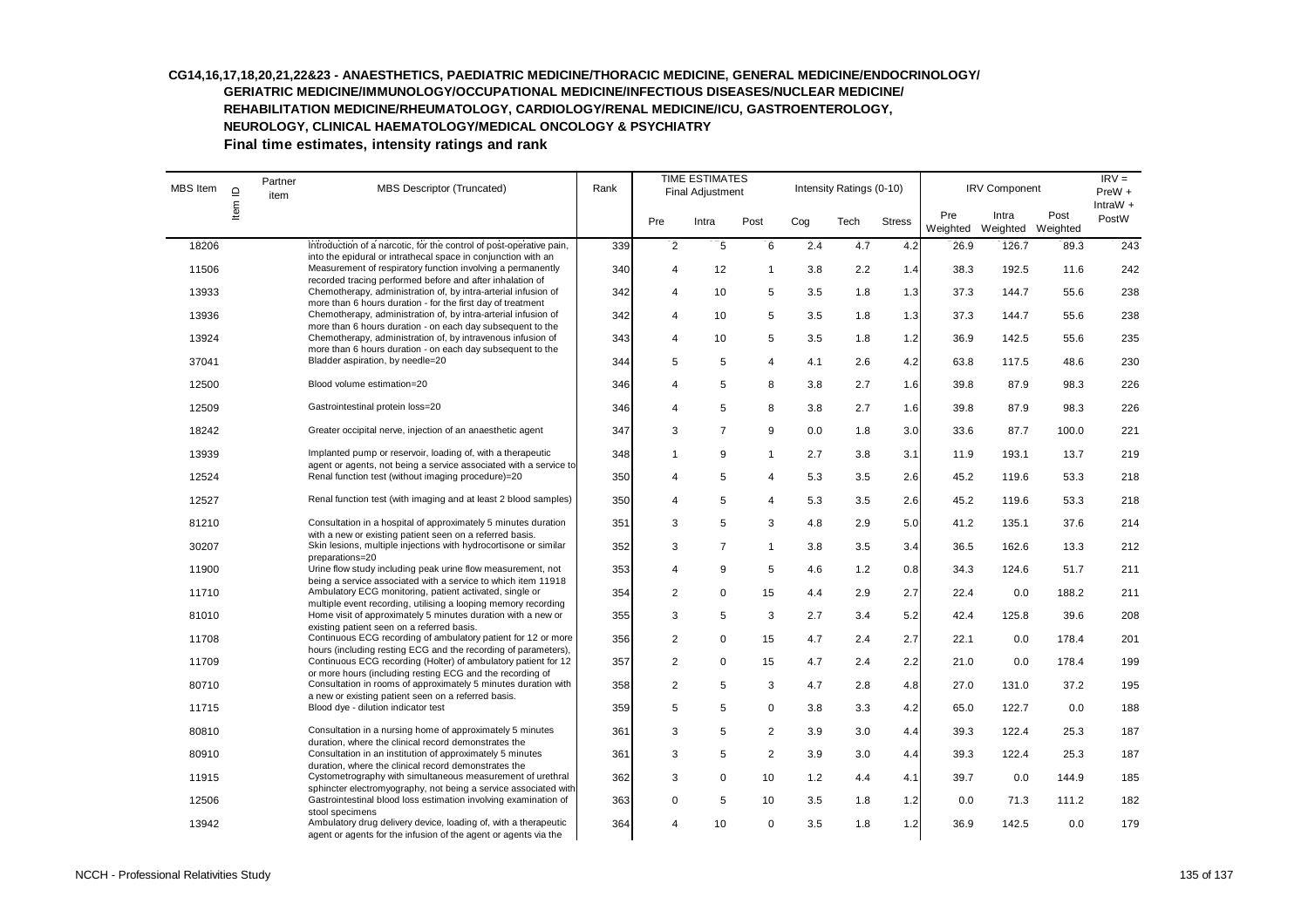$MBS$  Item  $Q$  Partner MBS Descriptor (Truncated) Rank TIME ESTIMATES Final Adjustment Intensity Ratings (0-10) IRV Component Pre Intra Post Cog Tech Stress Pre **Weighted** Intra Weighted Post Weighted 136003 Heart-lung item MBS Descriptor (Truncated)<br>
2365 7 0 8 3.3 2.9 2.0 73.1 0.0 100.4 173<br>
2365 7 0 8 3.3 2.9 2.0 73.1 0.0 100.4 173  $IRV =$ PreW + IntraW + PostW 11800 Oesophageal motility test, manometric 365 7 0 8 3.3 2.9 2.0 73.1 0.0 100.4 173 13945 Long-term implanted drug delivery device, accessing of 366 4 10 0 2.8 1.8 1.3 37.3 133.4 0.0 171 12015 Epicutaneous patch testing in the investigation of allergic dermatitis using all of the allergens in a standard patch test 367 4 6 6 6.5 0.0 0.3 30.6 79.2 52.7 163 13839 Arterial puncture and collection of blood for diagnostic purposes 368 1 5 3 4.1 2.9 3.4 12.0 112.1 37.6 162 12512 Radioactive B12 absorption test - 1 isotope=20 1 369 4 2 8 4.6 1.8 1.6 38.6 33.8 88.9 161 12521 Perchlorate discharge study=20 154 370 2 5 4 5.3 1.8 1.6 19.3 90.1 44.5 154 11721 Implanted pacemaker testing of atrioventricular (AV) sequential, rate responsive, or antitachycardia pacemakers, including 371 7 0 4 7.6 4.2 4.5 95.2 0.0 56.9 152 90810 Consultation at a nursing home of approximately 5 minutes duration with a new or existing patient seen on a referred basis. 373 2 5 2 2.4 3.4 3.2 23.8 101.6 26.4 152 90910 Consultation at other institution of approximately 5 minutes duration with a new or existing patient seen on a referred basis. 373 2 5 2 2.4 3.4 3.2 23.8 101.6 26.4 152 91210 Consultation in a hospital of approximately 5 minutes duration with a new or existing patient seen on a referred basis. 373 2 5 2 2.4 3.4 3.2 23.8 101.6 26.4 152 12515 Radioactive B12 absorption test - 2 isotopes 138 375 4 0 8 5.3 2.7 1.6 39.8 0.0 98.3 138 11718 Implanted pacemaker testing involving electrocardiography, measurement of rate, width and amplitude of stimulus, 376 7 0 4 4.0 3.0 3.6 85.7 0.0 50.7 136 11713 Signal averaged ECG recording involving not more than 300 beats, using at least 3 leads with data acquisition at not less 377 7 0 4 2.8 3.0 2.9 80.3 0.0 50.7 131 11027 Central nervous system evoked responses, investigation of, by computerised averaging techniques, not being a service 378 1 0 10 2.7 1.8 0.0 7.9 0.0 111.2 119 12518 Thyroid uptake (using probe) 379 4 2 4 4.6 1.2 1.6 37.9 31.2 41.4 110 11333 Caloric test of labyrinth or labyrinths 1880 1 5 5 0.0 1.8 1.2 9.2 43.0 55.6 108 11312 Audiogram, air and bone conduction or air conduction and speech discrimination 381 4 0 5 4.6 2.7 1.6 39.8 0.0 61.4 101 11024 Central nervous system evoked responses, investigation of, by computerised averaging techniques, not being a service 383 1 0 7 0.5 1.8 0.0 7.9 0.0 77.8 86 11209 Electroretinography of 1 or both eyes and electro-oculography of 1 or both eyes 383 1 0 7 1.2 1.8 0.0 7.9 0.0 77.8 86 11300 Brain stem evoked response audiometry 383 1 0 7 0.5 1.8 0.0 7.9 0.0 77.8 86 12533 Carbon-labelled urea breath test using oral C-13 or C-14 urea, including the measurement of exhaled 13CO2 or 14CO2, 385 4 0 4 2.3 1.4 1.9 39.4 0.0 42.4 82 11503 Measurement of the mechanical or gas exchange function of the respiratory system, or of respiratory muscle function, or of 387 5 0 3 5.1 1.4 2.0 49.8 0.0 31.8 82 11512 Continuous measurement of the relationship between flow and volume during expiration or inspiration involving a permanently 387 5 0 3 5.1 1.4 2.0 49.8 0.0 31.8 82 12306 Bone densitometry (performed by a specialist or consultant physician where the patient is referred by another medical 391 4 0 4 3.8 1.8 0.8 35.1 0.0 44.5 80 12309 Bone densitometry (performed by a specialist or consultant physician where the patient is referred by another medical 391 4 0 4 3.8 1.8 0.8 35.1 0.0 44.5 80 12312 Bone densitometry (performed by a specialist or consultant physician where the patient is referred by another medical 391 4 0 4 3.8 1.8 0.8 35.1 0.0 44.5 80